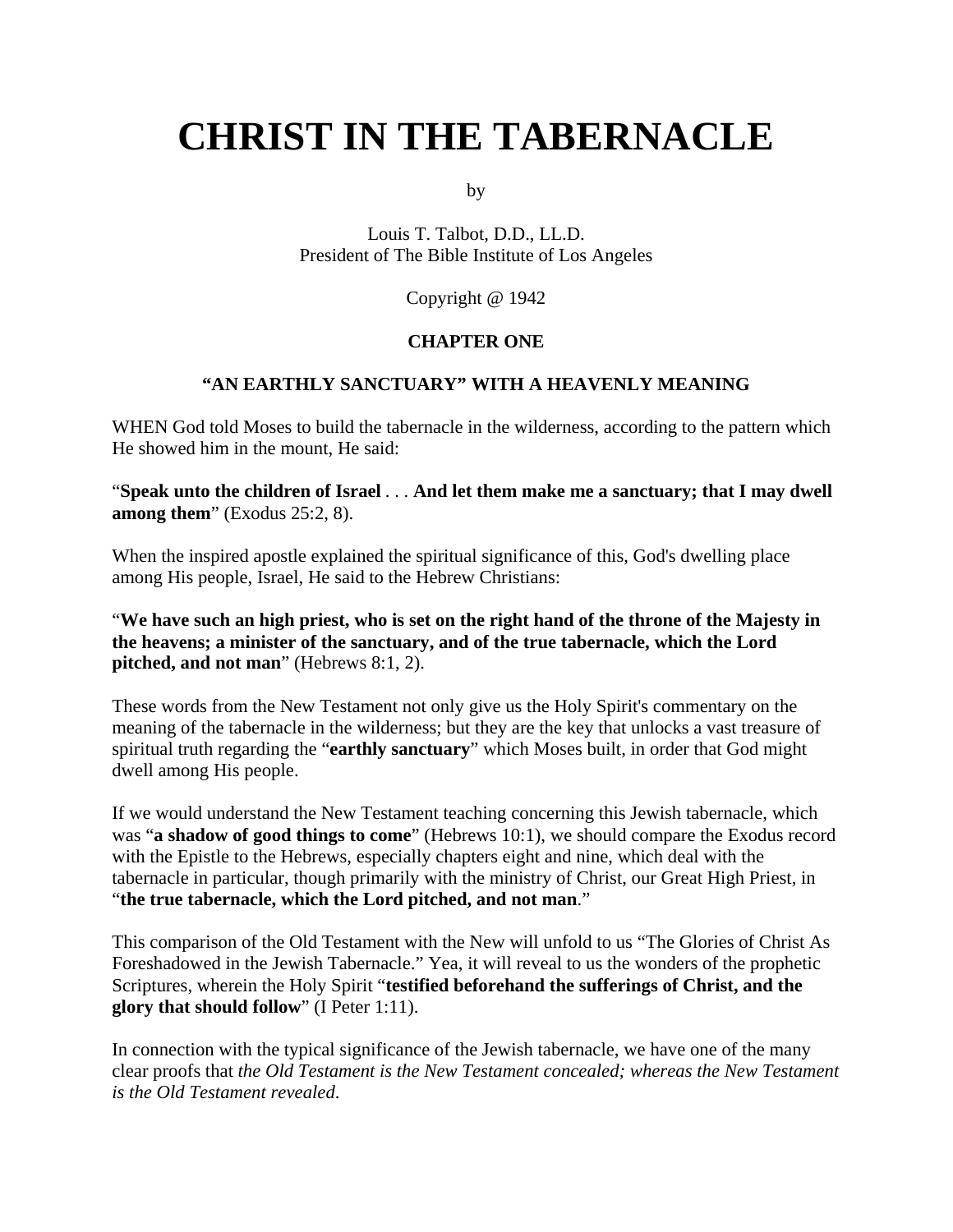Jehovah of the Old Testament is Jesus of the New. And the Triune God gave to Israel the tabernacle, the priesthood, and the offerings, in order that sinful man might recognize the promised Saviour, and understand the significance of His mission and death.

When our Lord was among men, He was repeatedly bidding those who heard His teaching to study the Old Testament Scriptures. To the unbelieving Jews He said,

"**Search the scriptures, for in them ye think ye have eternal life: and they are they which testify of me** . . . **Had ye believed Moses, ye would have believed me: for he wrote for me**" (John 5:39, 46).

By "**the scriptures**" Christ meant the Old Testament; for the New Testament was not written until after He died, arose from the dead, and went back to heaven. And when He said, "**Moses wrote of me**," He included Exodus; for Moses wrote the first five books of the Bible as he was inspired by the Holy Spirit.

To the two disciples on the way to Emmaus the risen Lord also said that the prophets had foretold "**the sufferings of Christ, and the glory that should follow**."

"**And beginning at Moses and all the prophets, he expounded unto them in all the scriptures the things concerning himself**" (Luke 24:27; cf. 24:26).

Again, to the ten disciples, still later in the same evening, He said,

"**These are the words which I spake unto you, while I was yet with you, that all things must be fulfilled, which were written in the law of Moses, and in the prophets, and in the psalms, concerning me**" (Luke 24:44).

That the tabernacle was typical of Christ and His redemptive work on the cross is clear from many statements in the New Testament, some of which we shall consider in these studies. All the ministry of the priests in this "**earthly sanctuary**," yea, even the sanctuary itself, served as a series of object lessons concerning salvation, sinful man's access to a holy God, and his worship of the Redeemer of sinners. It is as though God had painted a portrait of Christ some fifteen hundred years before He was to be born into the world as the Child of Bethlehem, in order that when He did tabernacle among men as the only begotten Son of God, all the world might recognize Him as the promised Saviour.

Years ago, when I first left Australia to come to America, my mother gave me photographs of my aunts and uncles in England, whom I was to visit en route. I had never seen them; for I was born in Australia, and had never been to England to visit them.

On board the boat I studied these photographs very carefully; I wanted to be sure to recognize my relatives at the pier. And sure enough, I did know them, because their likenesses were stamped upon my mind.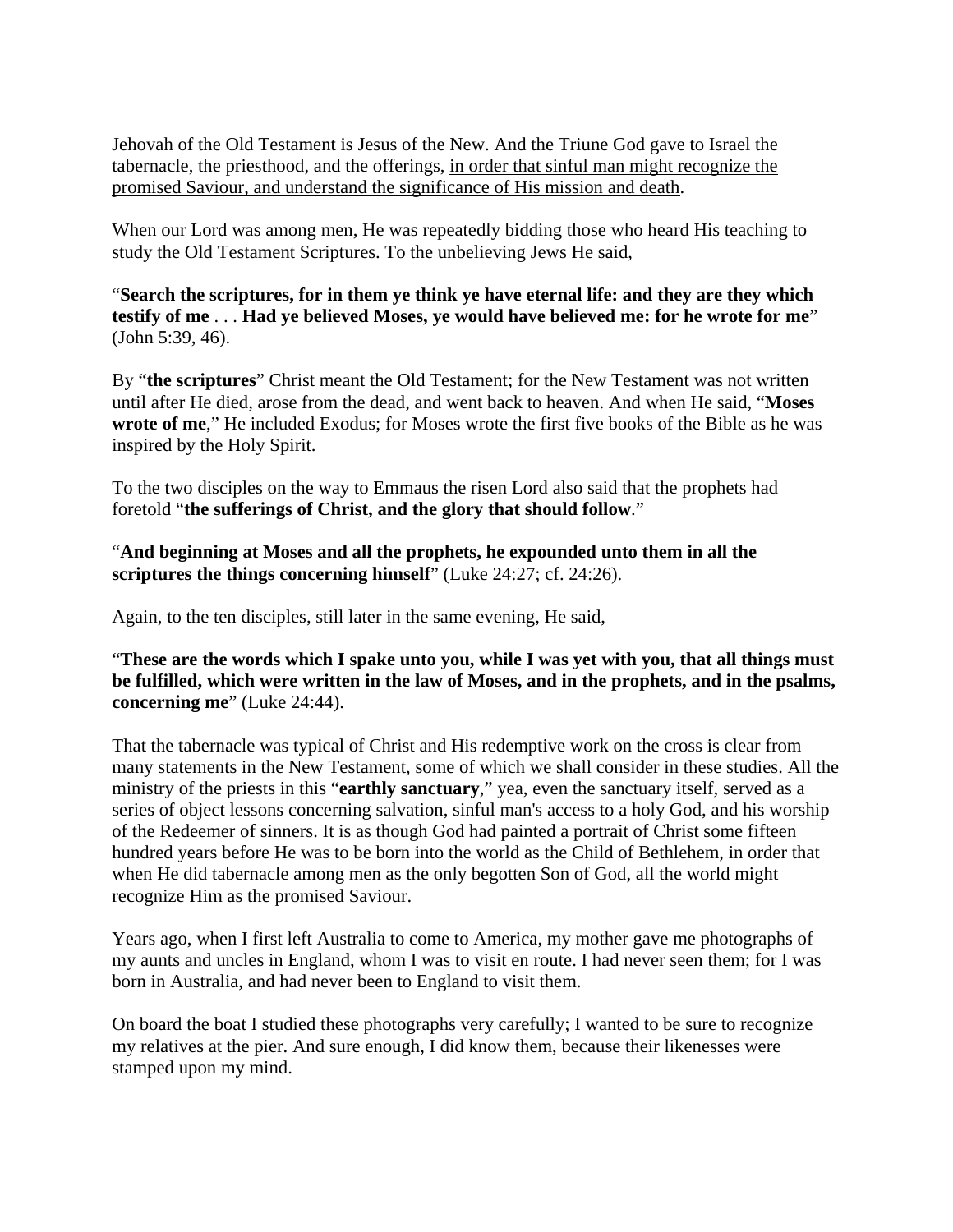Had the Jews of our Lord's day confined their studies to the Old Testament, free from the traditions of men, they would have recognized their Messiah in a moment. If all men of this Christian era would only study the New Testament in the light of the Old, they would look with wonder and awe upon the portrait of Christ in the Old Testament; for it is a true like ness of the suffering, risen, interceding, and reigning Lord Jesus. And such a picture we are to behold in the study of the Jewish tabernacle, which we begin today. There is no portion of the Scriptures that will better establish a young believer in the faith and show him his position in Christ than that of the Jewish tabernacle. Every part of this "sanctuary" has a finger pointing to Christ and a tongue to tell forth His glory.

### **EXODUS — THE BOOK OF REDEMPTION**

Exodus, the book in which the description of the tabernacle is found, logically follows Genesis, and precedes the three remaining books of Moses which come afterwards. Genesis tells the story of man's failure. Opening with the sublime expression, "**In the beginning God** . . ." it closes with the symbolic words, ". . . **in a coffin in Egypt**."

From a perfect creation to sin and death, yet with hope through the promised Saviour — this is the story of Genesis.

- Exodus is the book of Redemption.
- Leviticus tells how sinful man may worship a holy God.
- Numbers is the record of God's gracious guidance, in spite of human failure and murmuring.
- Deuteronomy is a rehearsal of God's way with His redeemed, yet stumbling people.

This, in brief, is the setting of the book which gives us the description, not only of the pattern of the tabernacle that God gave to Moses on the mount, but also of the building of that sanctuary, in which He dwelt among His people. The entire book of Exodus covers forty chapters, thirteen of which have to do entirely with the tabernacle and the priests who were to minister therein.

Almost all of the latter half of the book is given over to a description of this tent of meeting between God and His redeemed children. But before mention is made of the tabernacle, the story of redemption is written in language that cannot be mistaken.

Joseph had died; the good Pharaoh had died; and Israel was in bitter bondage. The opening chapter of this wonderful book tells the story of the slavery into which the "**Pharaoh which knew not Joseph**" had bound God's people.

#### *Israel's bondage to Egypt's wicked king is a picture of the sinner's bondage to Satan and sin*.

Israel had no tabernacle in which to worship God, no deliverer to lead her out from under the task master's cruel lash, no Shekinah Glory to assure her that God was her Leader and Guide.

Before the sinner can know any thing of God's gracious guidance, he must know Him as a Deliverer, a Redeemer, and a Saviour.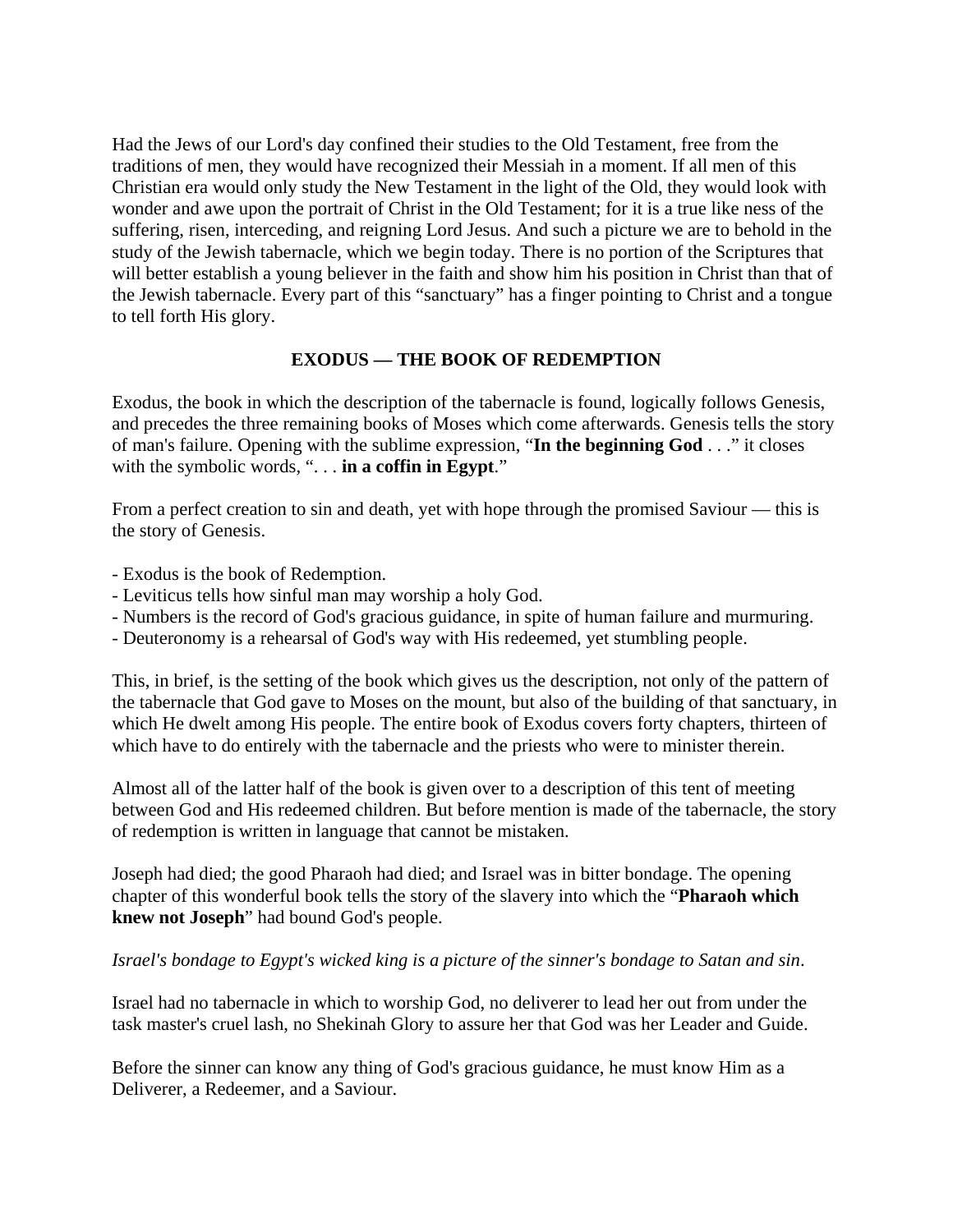The children of Israel were given a deliverer from the bondage of Egypt in the person of Moses; sinners are offered the only Saviour from bondage to Satan in the Person of the Lord Jesus Christ.

The story of the birth of Moses, his training for service, and his call from God to deliver Israel from Egyptian bondage is told in the early chapters of Exodus. Then follows the record of God's righteous judgment upon those who turned an unheeding ear and a rebellious heart toward God, the only Deliverer and Redeemer. The ten plagues upon the Egyptians, only the first three of which came upon Israel, were judgments meted out to a stiff-necked king, who, together with his people, defied the living Lord. Likewise, all who refuse to accept God's salvation in Christ Jesus must go into judgment, into everlasting torment, and eternal separation from God. Only by faith in the shed blood of the Lord Jesus Christ can the sinner be saved, redeemed from bondage to Satan and sin.

The last of the ten plagues upon Egypt was associated with the first Passover in Israel. And the paschal lamb was one of the most perfect types of Jesus, "**the Lamb of God, which taketh away the sin of the world**" (John 1:29).

We cannot go into this beautiful lesson just here; but the sprinkled blood on the lintels and door posts, suggestive of the cross of Jesus; the eating of the lamb roast with fire; the safety of those sheltered behind the sprinkled blood — these are but a few of the lessons given to us in this first Passover kept in Egypt.

Did not the Lord Himself say unto Moses, "**When I see the blood, I will pass over you**" (Exodus 12:13)? And did not the inspired apostle say, many centuries later, "**Even Christ our**  Passover is sacrificed for us" (I Corinthians 5:7)?

It was not by accident or mere chance that the Lord Jesus was crucified on the feast of the Passover, as all four of the evangelists plainly tell us. It was not by chance that He kept the last Passover, the last supper, with His disciples just before He went to the cross. He came to die at His own appointed time — the Passover Lamb!

Redemption? What book in all the Word of God tells a more heart-searching story of God's redemption in Christ Jesus than does this second book of Moses?

Exodus is a continued story of God's redemption; for immediately after that first Passover, Israel was delivered from the hosts of the Egyptians as she passed through the Red Sea on dry ground. The enemy pursued from behind; in front of her were the waters that spoke of death through drowning. On each side the mountains and the wilderness closed in around fleeing Israel. But God was the Guide. In the pillar of cloud by day and fire by night He led His people, standing between her and the enemy all night, causing the Red Sea to stand up like a wall on both sides, delivering His otherwise helpless, yet redeemed nation. It is another beautiful picture of God's redemption for all who will put their trust in His beloved Son.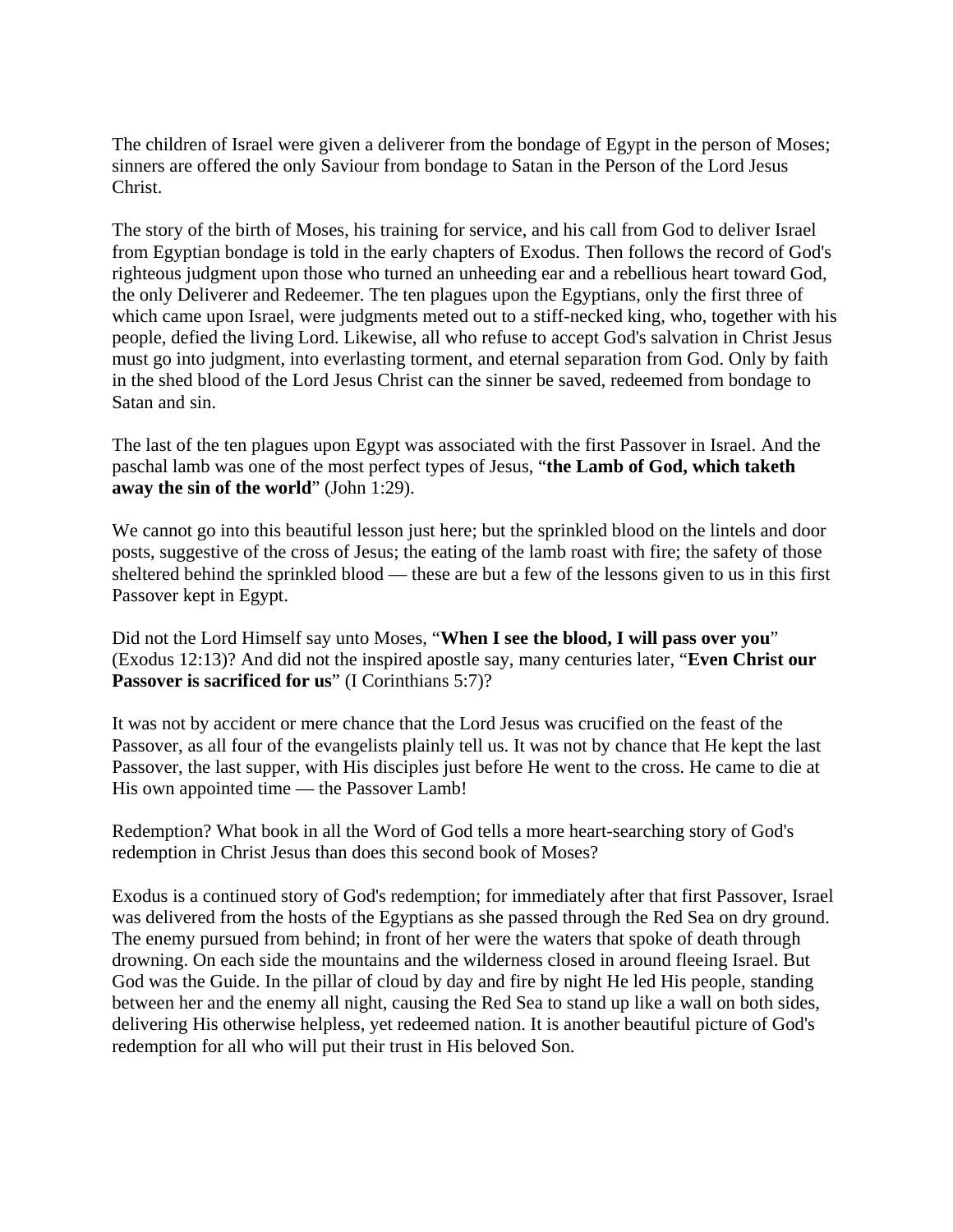From the Red Sea on, the story is one of wilderness wandering for forty years; and in Exodus we read of how God fed His people with the manna and gave them drink from the smitten rock.

Christ said that the bread from heaven was but a type of Him who came down from the Father, the Bread of Life for a heart hungry world. (See John 6:27-63.) And Paul wrote to the Corinthian Christians, saying that the smitten rock was a type of Christ — "**That Rock was Christ**" (I Corinthians 10:4). He was "**smitten of God, and afflicted**" (Isaiah 53:4), that the thirsty soul might drink the Living Water that gives everlasting life.

In order to show His redeemed people how helpless they were in their own strength, how necessary it was for the sinless Son of God to keep His holy law, God gave to Israel the Ten Commandments and the detailed explanation of their meaning — in the book of Exodus.

Israel presumptuously said that she would obey God's law; but how little did she know her own frailty; for not long afterwards she had broken that holy law and was dancing naked around a golden calf! Idolatry, linked with heathen evils! "**By the law is the knowledge of sin**" (Romans 3:20). And a people redeemed by faith in the shed blood of Calvary's Lamb who was to come, learned that they could never, never measure up to God's perfect standard of holiness; that they needed a Saviour who could and would keep that law for them as none other could ever do.

That is the story of Exodus up to the part which tells of the tabernacle, in which God was to dwell among His redeemed people.

Beginning with chapter twenty-five, we have the description of the pattern of this sanctuary, which God gave to Moses upon Mount Sinai, together with His instructions concerning the priests who were to minister in the tabernacle, and how they were to be clothed and consecrated for their sacred office.

Then we read the story of the broken law; Moses' confession of Israel's sin; his intercession for his people; and God's giving to him a second time the Ten Commandments written upon two tables of stone with "**the finger of God**." The last six chapters of the book tell of the building of the tabernacle "**according to the pattern**" given by the Lord to Moses. And Exodus closes with the tabernacle finished, the Shekinah Glory filling the tabernacle and overshadowing it in the pillar of cloud by day and of fire by night.

God was dwelling in the midst of His redeemed people! It is the story of redemption, and a picture of salvation in Christ Jesus, who dwells "in the midst" of His blood-bought children. Christ Himself is the Passover Lamb. His cross is the altar. He is the Priest.

### **THE TABERNACLE — A SHADOW OF THE CROSS**

Before we begin the detailed study of the tabernacle, let us take a bird's eye view of this sanctuary in the midst of encamped Israel. The very pieces of furniture were arranged in the form of a cross: and each article of furniture spoke of Christ, the Lord. The tents of three tribes of Israel were pitched on each side, the tabernacle literally "**in the midst**."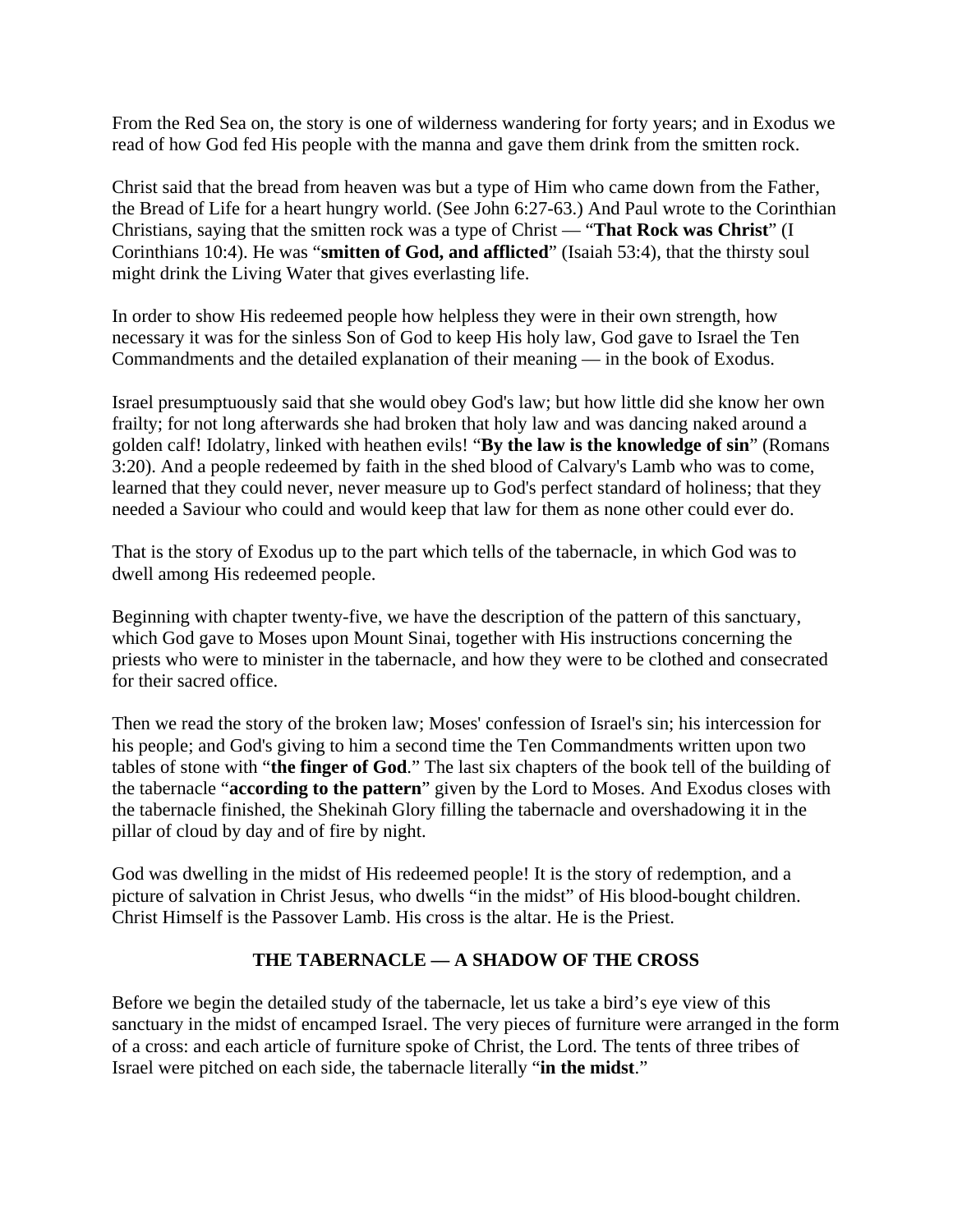The second chapter of the book of Numbers tells the location of each tribe. Judah was on the east, directly in front of the gate of the court; for Christ was to come from the tribe of Judah, and the gate speaks to us of Him who is "**the way**" to God. On the east also were the tribes of Issachar and Zebulun; on the south, Reuben, Simeon, and Gad; on the west, Ephraim, Manasseh, and Benjamin; and on the north, Dan, Asher, and Naphtali.

Between the tents of the twelve tribes and the tabernacle, there were the tents of Moses and Aaron and the priests on the east; those of the three families of the Levites on the other three sides. The third chapter of Numbers gives us the location of the Levites.

We remember that Levi, one of the sons of Jacob, had three sons: Gershon, Kohath, and Merari. These three became the fathers of the three families of Levites, each of which had certain duties to perform in connection with the service in the tabernacle. The Gershonites lived on the west of this sanctuary; the Kohathites, on the south; the Merarites, on the north. They were to minister before God on behalf of His people.

Only the priests could go into the Holy Place; only the high priest could enter the Holy of Holies once a year. But the Levites helped in taking down the tabernacle for the march, in erecting it again when God meant for His people to rest, and in carrying the parts that went toward making this beautiful and costly "**tent of the congregation**."

The court of the tabernacle was made of fine white linen, fastened on pillars of brass, set up in the sand in sockets of brass. There was only one entrance to this court, only one way of access to God. As we said a moment ago, the gate speaks to us of Christ, the only Way to God and heaven.

Directly in front of the gate was the brazen altar of burnt offering, where the animal sacrifices were offered up to God. And directly west of that was the brazen laver, where the priests had to wash their hands and feet before they could enter into the Holy Place to minister before God. The altar of burnt offering is another picture of Christ, the Lamb of God; the laver, of Christ, our Cleanser from the daily defilement of sin.

The tabernacle itself consisted of two rooms: the Holy Place, twice as long as it was wide; and the Holy of Holies. a perfect cube. The veil separated the two rooms.

In the Holy Place there were three pieces of furniture: the golden altar of incense, just in front of the veil, and directly in line with the altar of burnt offering and the laver in the outer court; the golden candlestick on the south; and the golden covered table of shewbread on the north, just opposite the candlestick. Before the golden altar the priests stood, offering incense, even as they prayed for their people.

The golden candlestick was kept burning with the only light the Holy Place had. And on the table of shewbread there were twelve loaves, one for each tribe. It seems hardly necessary to explain that these three beautiful pieces of furniture speak to us of Christ, our Intercessor and Priest; Christ, the Light of the World; and Christ, the Bread of Life.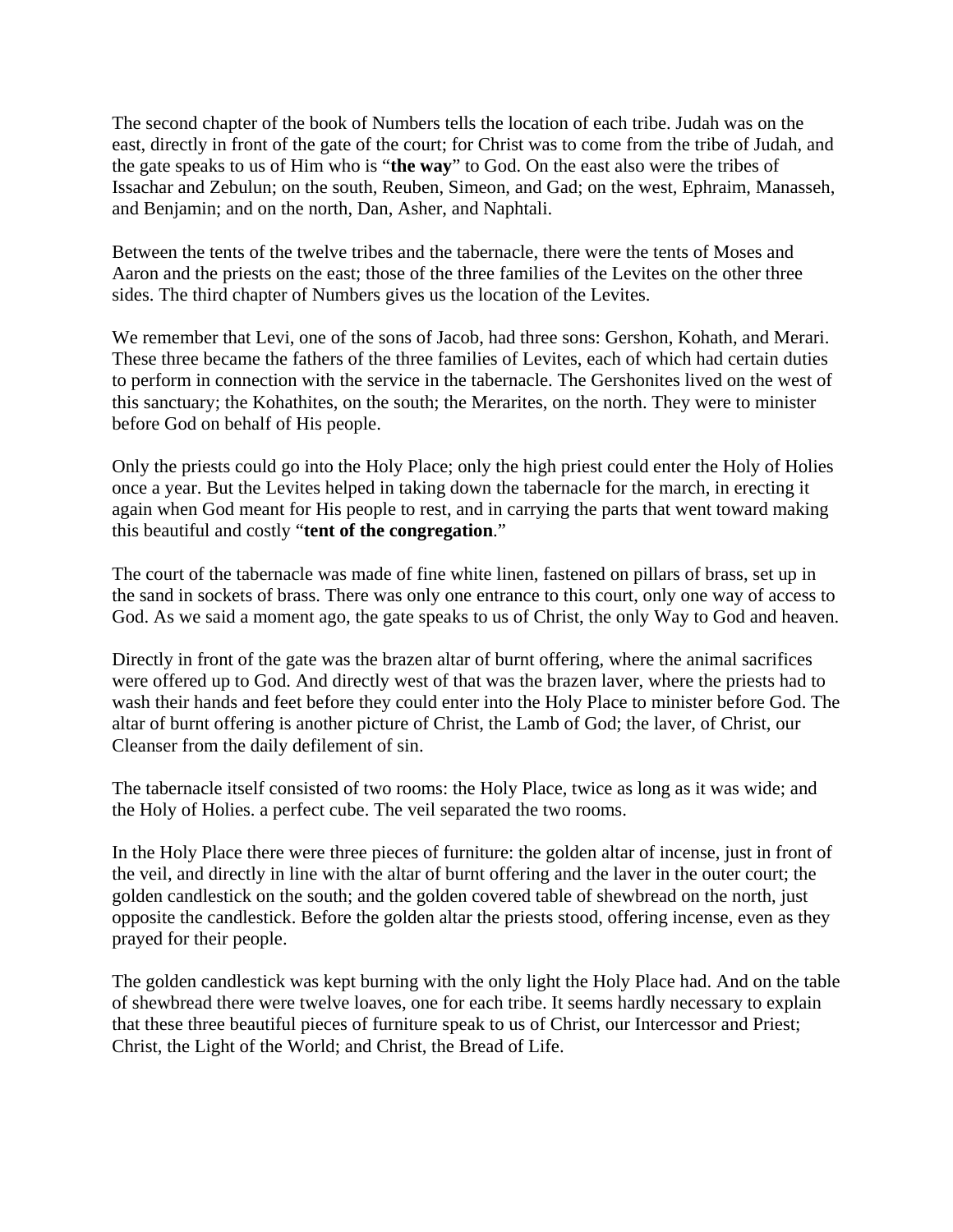Within the Holy of Holies there was the golden covered ark of the covenant, over which was the mercy seat, and in which were the Ten Commandments — later the golden pot of manna and Aaron's rod that budded were placed in the ark. Above the mercy seat, between the golden cherubim, stood the Shekinah Glory, the Lord Himself; and on and before the mercy seat was the sprinkled blood. This Ark of the Covenant was directly in line with the golden altar, only the veil separating them. And thus the shadow of the cross was made in the God-given arrangement of these six pieces of furniture, each of which spoke eloquently of the coming Redeemer.

The veil, too, was a wonderful type of our Lord; for although it separated the sinner from God's presence, when Christ died on the cross, the veil of the temple was rent in twain, from top to bottom, by the Lord Himself, even as "**his flesh**" was bruised and broken for sinful man, opening the "**way into the holiest of all**" by His own shed blood. (See Hebrews 9.7, 8; 10:1922.)

We said a moment ago that we wanted to get a bird's eye view of the tabernacle, with God's people encamped around it. No one but God could actually do this; for over the tabernacle were four coverings, forming the only "roof" this tent of meeting had, hiding from the gaze of men the Holy Place and the Holy of Holies. We shall not describe these coverings now; but they, too, foreshadowed in a remarkable way the Person and work of our Lord.

In our later studies we shall consider the boards and bars and sockets that formed the completed structure; the curtains and the coverings; the pieces of furniture — all a detailed and marvelous picture of Christ.

Today we have attempted only to present in outline some idea of what the tabernacle was like. It would be well if each reader would read very carefully all of the book of Exodus, especially the portion beginning with chapter twenty-five, the first of the God-given description of the pattern which was shown to Moses on the mount. We can not hope to get the most from a later study of these details unless we first have clearly in mind the general plan. Hence this brief outline view.

As we read these chapters, we shall note that God began with the beautiful Ark of the Covenant, and described the tabernacle from within toward the court without; whereas the sinner looked toward the tabernacle from the gate to the brazen altar. Of course, only his representative, the priest, could enter the Holy Place; and only the high priest could go on into the presence of God in the Most Holy Place once a year.

In these studies we shall begin at the gate and the altar, leading on to the presence of the Lord God. The sinner must meet God first at the altar of sacrifice before he may talk to Him in prayer and enter into His very throne room, by faith in the shed blood of His well-beloved Son! Our God came down from heaven to a manger and a cross; we may draw near to Him as we meet Him first at the foot of that cross; and only then may we go on with Him into heaven itself.

#### **THE FREEWILL OFFERINGS FOR THE TABERNACLE**

It was a very costly tabernacle, yet a tent still. God's people lived in tents; and in a beautiful tent He dwelt among them. It was a very, very costly sacrifice the Lord Jesus made when He left heaven's glory to "tabernacle" among men (John 1:14).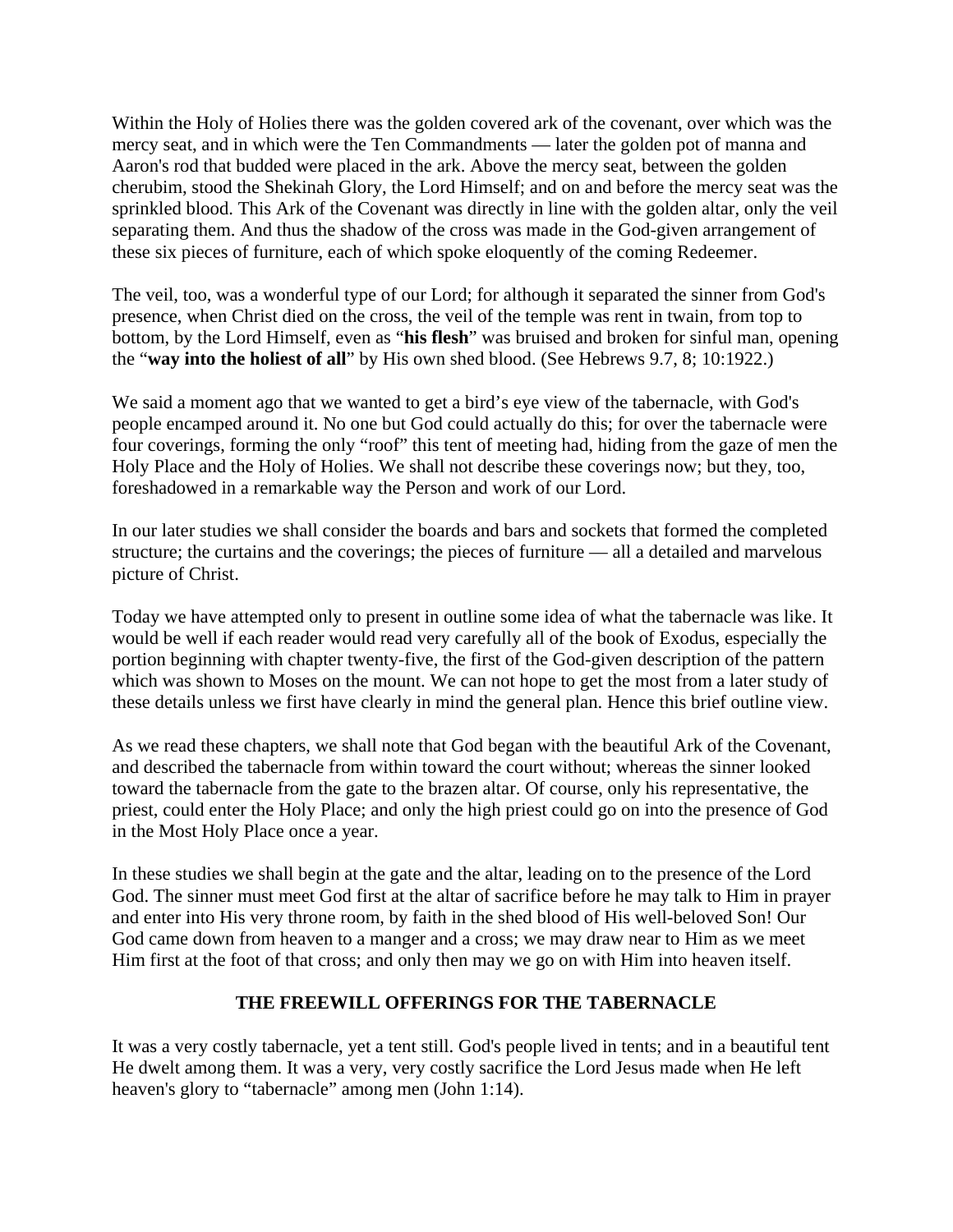It cost Him His own precious blood. But His people whom He came to redeem lived in "earthly tabernacles" of the flesh. Therefore, in order to save sinners, He did not become an angel; He became a Man, "**that through death he might destroy him that had the power of death, that is, the devil**" (Hebrews 2:14; cf. Hebrews 2:1418).

And where did Israel obtain the thousands of dollars for the erection of the tabernacle? From their hard-earned wages when they left Egypt on that wonderful night. Exodus tells the story: Israel had worked long as slaves, in bitter bondage; therefore, God told His people to ask from the Egyptians their wages, jewels of silver and gold and all the precious things which He knew they would need, which He knew they had earned. God did not tell His people to take what He knew they could not pay back; He did tell them to ask for what they had earned. (See Exodus 11:2; 12:35, 36. The word "**lent**" in verse 36 is literally "*gave*").

The people were told by the Lord, through Moses, to bring only such things as they wanted to present "**willingly**" unto Him, "**an offering**" from "**the heart**" (Exodus 25:2). And the wonderful result was that they brought so much that he had to tell them not to bring any more. "**So the people were restrained from bringing. For the stuff they had was sufficient for all the work to make it, and too much**" (Exodus 36:6, 7).

Need we comment upon this lesson in giving unto the Lord? If God's people today would bring "willingly" an offering from the heart, according to the way in which He has prospered them, then the pleas from the pagan world would not go unheeded; the cries of the missionary heart for more labourers in the harvest field would be heard and answered. May God help us to give as Israel did of old!

No stranger was to have a part in these gifts for the building of the tabernacle. Nor does God want the money of unsaved men to be used in winning "**living stones**" for "**the temple of the Holy Ghost**," which is His church.

### **THE WORKMEN**

God called two chosen men to oversee the building of the tabernacle.

Every house has to have an architect, a contractor, someone to plan and to carry out that plan. God put in charge of the house that He Himself had planned Bezaleel, of the tribe of Judah; and Aholiab, of the tribe of Dan.

Concerning Bezaleel He said, in Exodus 31:16:

"**I have filled him with the Spirit of God, in wisdom, and in understanding, and in knowledge, and in all manner of workmanship, to devise cunning works, to work in gold, and in silver, and in brass, and in cutting of stones, to set them, and in carving of timber, to work in all manner of workmanship**."

The helpers of Bezaleel were Aholiab and all the "**wise hearted**." God gave them wisdom for the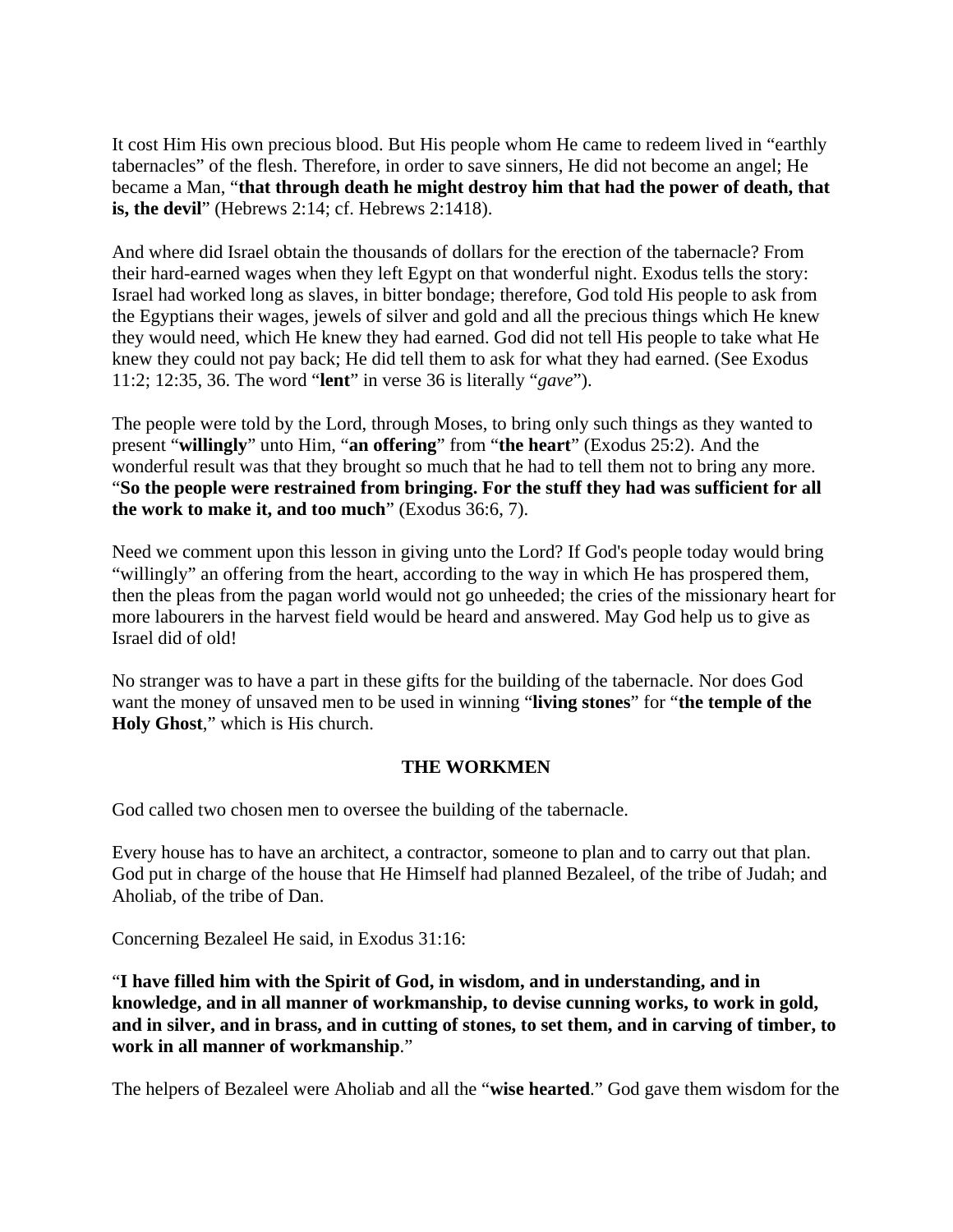work, even as in every age His work can be done only by those who are given "**the wisdom that is from above**" (James 1:5; 3:17).

# **GOD IN THE MIDST OF HIS PEOPLE**

In the beginning of this lesson we read from the inspired record that God's purpose in asking Moses to build the tabernacle was that He might dwell among His people whom He redeemed. It has always been God's desire to have fellowship with His creatures.

In the Garden of Eden He talked with Adam, taking to our first parent the animals of His creation, to see what Adam would call them. "**And whatsoever Adam called every living creature, that was the name thereof**."

Thus God set His seal of approval upon what man did, while man rejoiced in the works of God's hands. But sin entered to mar that beautiful fellowship! And ever since the fall of man, God has been seeking the sinner desiring to restore that broken fellowship and communion. Man was put at a distance from God through sin; yet God's heart of love remained the same.

He walked with Enoch for more than three hundred years. He bade Noah enter the ark, saying, not "Go," but "**Come**." God was with Noah in that ark. During the patriarchal age God talked with His chosen ones; appeared unto them; held sweet communion with them; ever pointing them on to the Saviour who was to come. And now, in the wilderness, He wanted to dwell in a tent, in the fiery, cloudy pillar, holding communion with His people on the basis of the shed blood of the sacrifice which foreshadowed the blood of Christ.

Still later, when Israel possessed the land of Canaan and lived in houses, God told Solomon to build Him a house, the beautiful temple in Jerusalem. Again, He filled it with His glory, departing from it only when the sins of His people separated them from their God.

The centuries passed. Then one day God came down to "tabernacle" among men, "**Immanuel, God with us**," "**God manifest in the flesh**." He walked and talked with men. A few loved Him and received His love. Many more scorned Him, mocked Him, spat upon Him, crucified Him, thrust Him out of the world at the point of a spear. And then He sent His Holy Spirit into the hearts of those who would receive Him, even the Third Person of the Trinity, who abides with His church forever.

And that brings us to this blessed truth: not only does the tabernacle in the wilderness speak to us of the Lord Jesus; it does, first and primarily; but it also speaks to us of the living temple which is His church, "**the habitation of God through the Spirit**," the body and the bride of our Lord Jesus Christ. Each blood-bought child of God, from Pentecost to the Rapture, is a "**living stone**" in that building for eternity. And "**where two or three are gathered together**" in His name, there He dwells with them "**in the midst**" (Matthew 18:20). He seeks the fellowship of His redeemed.

In the millennium He will dwell in the midst of His earthly people, Israel, with His heavenly bride reigning with Him in glory. Then in the eternal state His great desire for fellowship with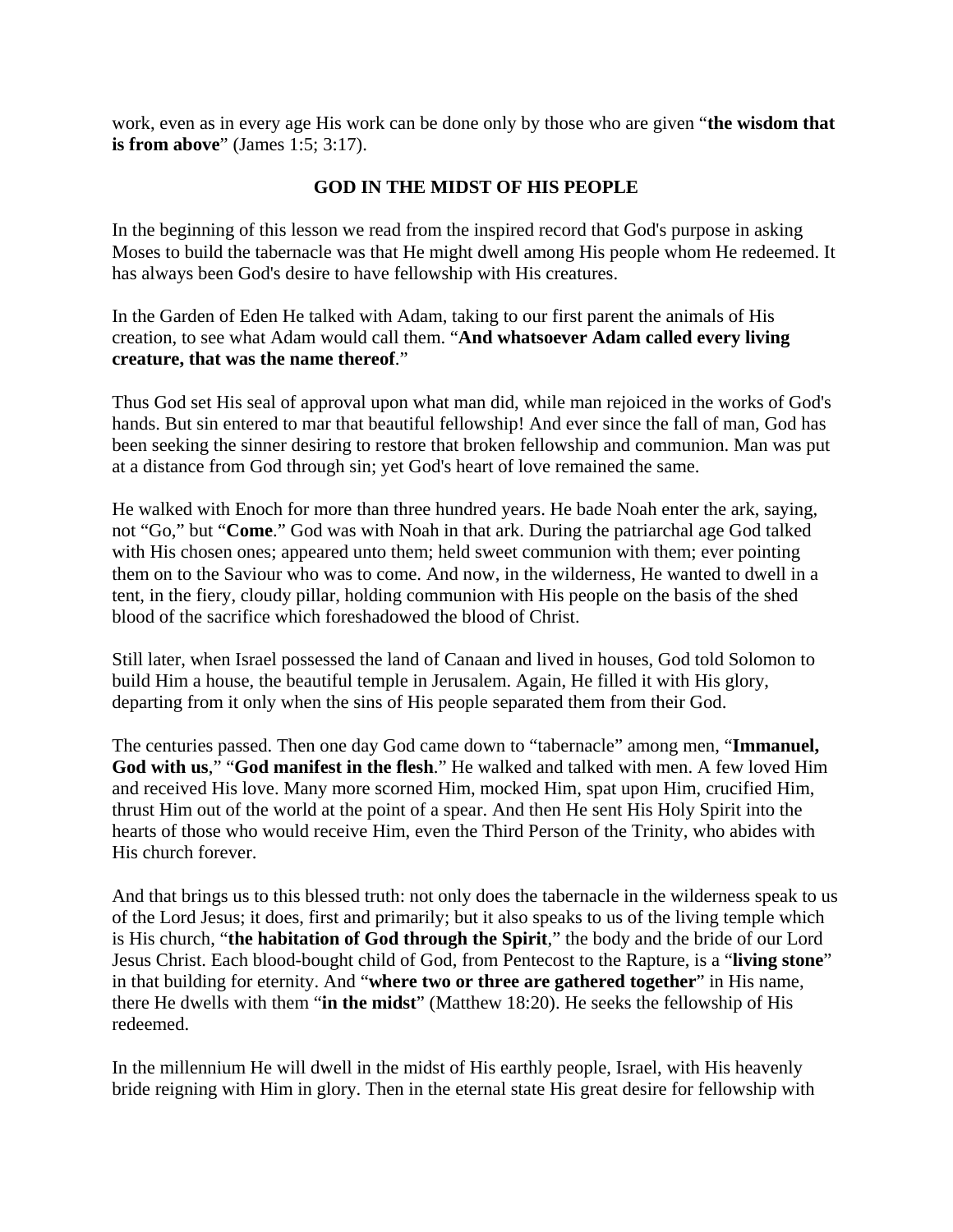His own will be fully realized.

God will dwell in the midst of His people, indeed; and He will be "**all and in all**." His rest will then be absolute, eternal, and glorious. There will be no more sin and sorrow. There will be no more curse. God Himself shall wipe away all tears. Of this future day of rejoicing the beloved disciple wrote, saying,

#### "**Behold, the tabernacle of God is with men, and he will dwell with them, and they shall be his people, and God himself shall be with them, and be their God**" (Revelation 21:3).

As we enter upon this wonderful study of the Jewish tabernacle, "**a shadow of good things to come**," this earthly sanctuary with a heavenly meaning, may the Holy Spirit prepare our hearts to receive the deeply spiritual message of this portion of the sacred Scriptures. Then only shall we see "The Glories of Christ as Foreshadowed in the Jewish Tabernacle."

And now, as we bring this first lesson to a close, may we let Him remind us from His infallible Word that in Christ "**dwelleth all the fulness of the Godhead bodily**" (Colossians 2:9); and that our bodies are "**the temple of the Holy Ghost**" (I Corinthians 6:19).

It is a solemn thought, a heart-searching thought — that we have been "**bought with a price**," even the precious blood of the Son of God! As we see, from our study of the Jewish tabernacle, how God was preparing His people for the manifestation of Him who was to "tabernacle" among men; then as we see how He was also picturing the union of Christ and His church, surely we shall praise Him with ever-increasing adoration for such grace!

My unsaved friend, you cannot see the beauties of Him, of whom the tabernacle speaks, unless you meet Him at His cross. Only the believer-priests may enter into His presence! But He invites you to meet Him at Calvary, be saved, born again, by faith in His atoning blood. Then you, too, immediately become a member of that temple, not made with hands, eternal in the heavens. You will not be interested in this series of studies unless you love our Lord Jesus. But once you love Him, you will let the Holy Spirit take the things of Christ, and show them unto you.

May God add His blessing to our study of this portion of His wonderful Word!

### **~ end of chapter 1 ~**

#### **http://www.baptistbiblebelievers.com/**

**\*\*\***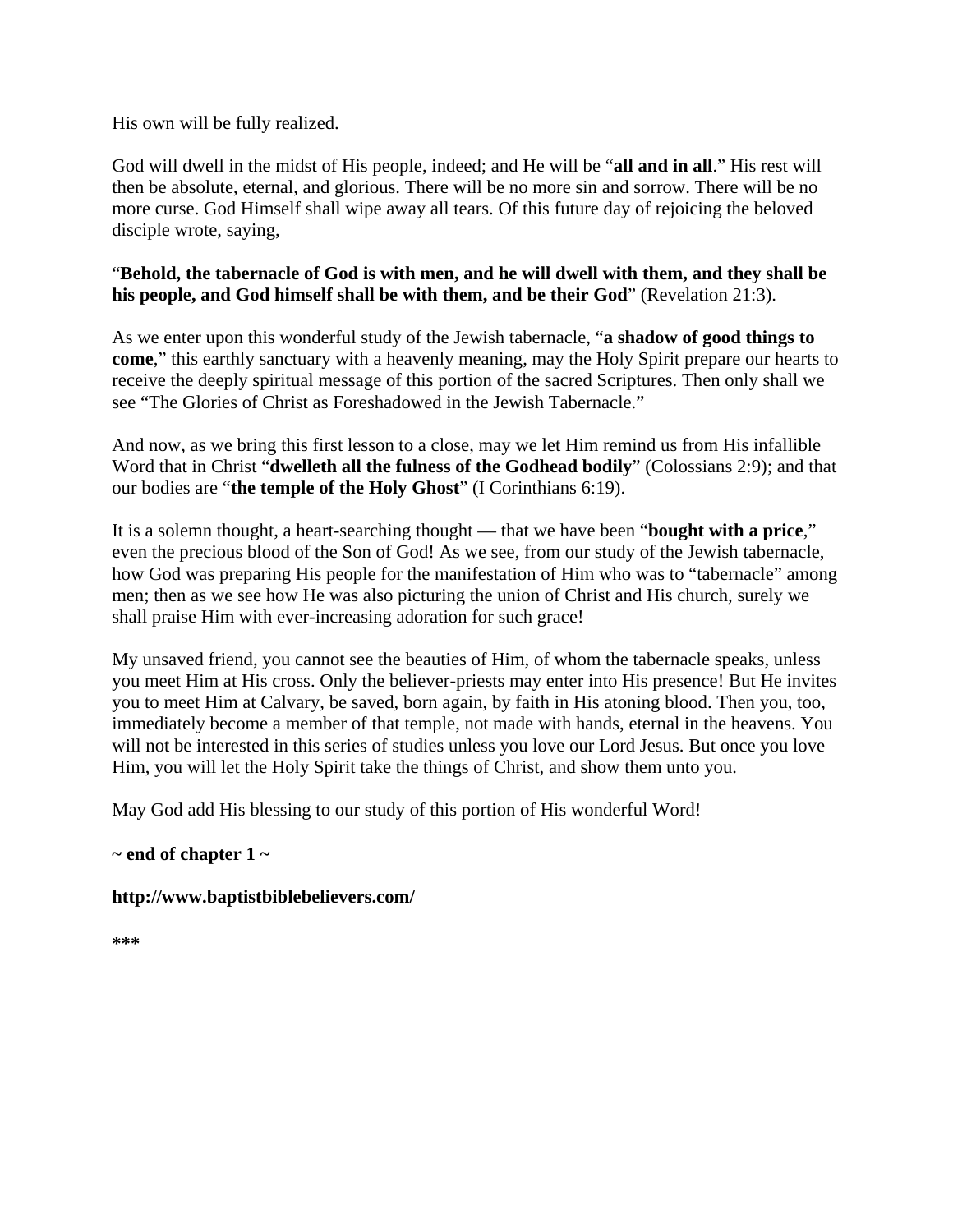# **CHRIST IN THE TABERNACLE**

by

Louis T. Talbot, D.D., LL.D. President of The Bible Institute of Los Angeles

Copyright @ 1942

#### **CHAPTER TWO**

#### **THE HIGH PRIEST AND HIS SONS**

*Christ Our Great High Priest and His Believer-Priests* Exodus 28:1-29:46; Leviticus 8:19:24

HAVING seen, in our opening lesson, a bird's eye view of the Jewish tabernacle, let us take a glimpse at the high priest and his sons; for we can understand the significance of the sanctuary and its furnishings only as we know something of the priesthood, chosen by the Lord, to minister before Him on behalf of His redeemed people. And nowhere do "*The Glories of Christ As Seen in the Jewish Tabernacle*" shine with more radiance than in His Great High Priestly work, foreshadowed in the high priest of Israel.

Aaron, the first high priest, was a remarkable type of Christ, our Great High Priest. And Aaron's sons foreshadowed the believer-priests who compose the church of the Lord Jesus. To show that this eternal truth is not mere fancy or speculation, but that it is plainly taught in the inspired Scriptures, is the purpose of our lesson today.

Many clear teachings of the Word of God leave us in no doubt concerning these things; we shall have to do chiefly with two chapters in Exodus, two in Leviticus, and the heart of the Epistle to the Hebrews. (See Exodus 28:1-29:46; Leviticus 8:19:24; Hebrews 5:1-10:22).

Perhaps some have wondered why the Holy Spirit in Exodus interrupts the description of the God-given pattern of the tabernacle with chapters twenty-eight and twenty-nine, which tell of the priesthood.

It has been suggested that it was as though God had come out from His throne room to meet sinful man at the brazen altar, and to lead His redeemed back with Him into His very throne room. He could do this only by the Person and work of His beloved Son and our Great High Priest, the Lord Jesus Christ, foreshadowed in the Leviticus priesthood that was established with Aaron and his sons.

Only because of the ministry of Christ, our Mediator, our Advocate with the Father, can we hold communion with our holy God. That would seem to be the reason why the Holy Spirit pauses just at Exodus 28, 29 to set forth in shadow and in type the glories of Him who was to come to minister in the heavenly sanctuary, "**which the Lord built, and not man**."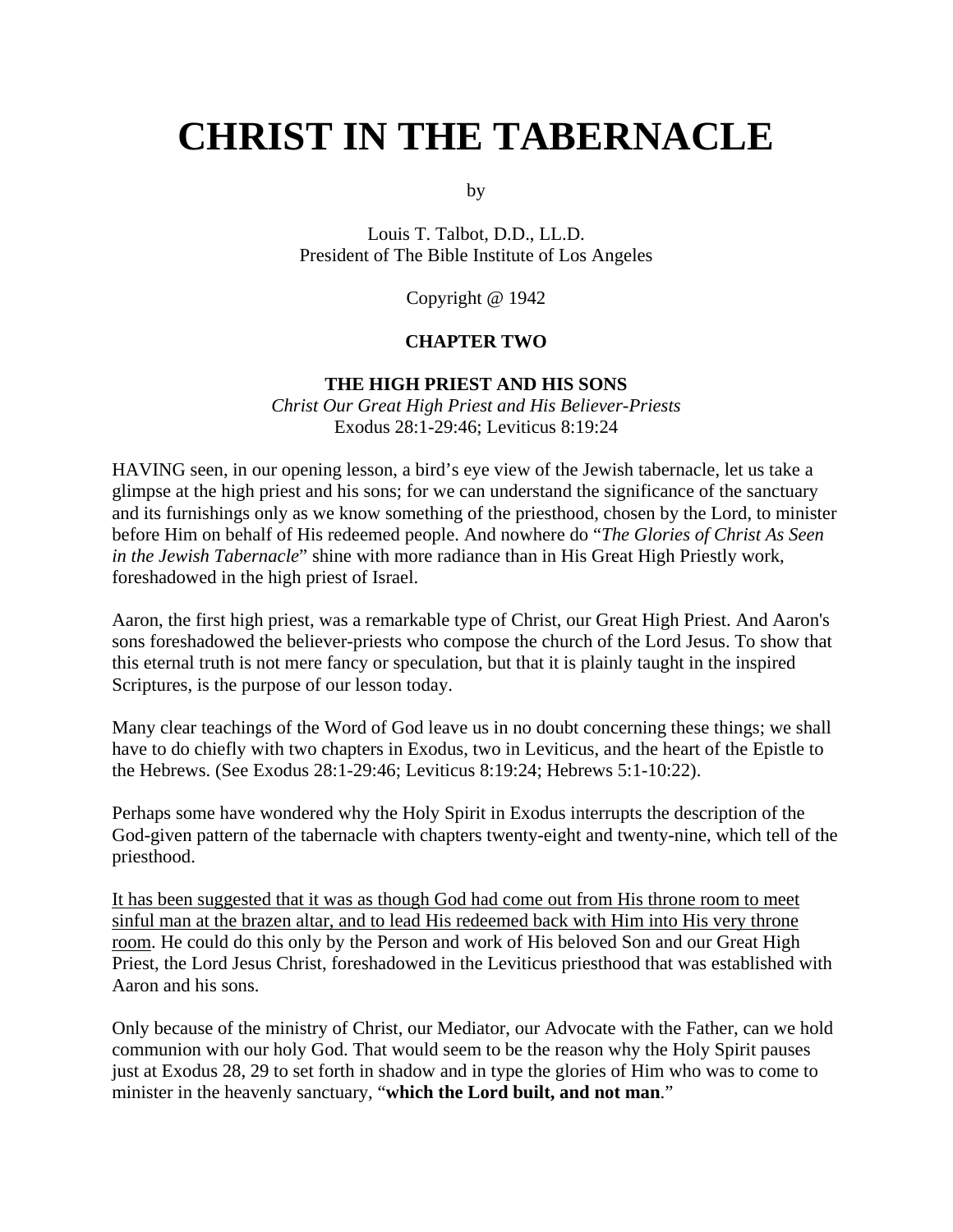And that is why we pause just at this point in our study to let the Holy Spirit teach us something of the priestly work of Christ that we may better understand the fullness of His love and grace, prefigured in the earthly sanctuary which God told Moses to build for His dwelling place among His chosen people, Israel.

In these two chapters before us, and in Leviticus 8, 9, we see minute details concerning the dress of the priests, their consecration to the sacred office, their food, and their ministry. To assist them in the service of the tabernacle, God gave to Aaron the Levites, whom he, in turn, gave back to God as an offering unto the Lord.

We shall have more to say about these later in this lesson; but first let us compare the person and work of Aaron with that of Christ, as presented to us by the Spirit of God in the Epistle to the Hebrews.

Without this New Testament commentary on the Law of Moses, we should be in the dark about many rich and precious lessons concerning the person and ministry of Jesus, our Great High Priest, before the "**throne of grace**."

## **CHRIST FULFILLED THE QUALIFICATIONS AND DUTIES OF A PRIEST IN ISRAEL**

Hebrews 5:14 gives us both the qualifications and the functions of a Levitical priest:

(1) he had to be a man, "**taken from among men**" — not an angel, for example, but a man; (2) he had to be "**called of God, as was Aaron**."

These, in brief, were his qualifications.

His duties were threefold:

(1) he had to "**offer both gifts and sacrifices for sins**";

(2) he had to "**have compassion on the ignorant**" and the erring, remembering that he himself was "**compassed with infirmity**";

(3) as we read throughout the Jewish Law, he had to pray for the people before the golden altar of incense.

Hebrews 5:510 explains in no uncertain terms that the Lord Jesus fulfilled the qualifications of the high priest: for He was a Man, "**taken from among men**"; and He "**glorified not himself to be made an high priest**," but was "**called of God an high priest after the order of Melchisedec**."

His humanity is graphically portrayed in verses 7 and 8, where we read of His agony in Gethsemane's Garden, when, "in the days of his flesh," He "**offered up prayers and supplications with strong crying and tears**"; when as the Son, "**obedient unto death**," He "**learned obedience by the things which he suffered**."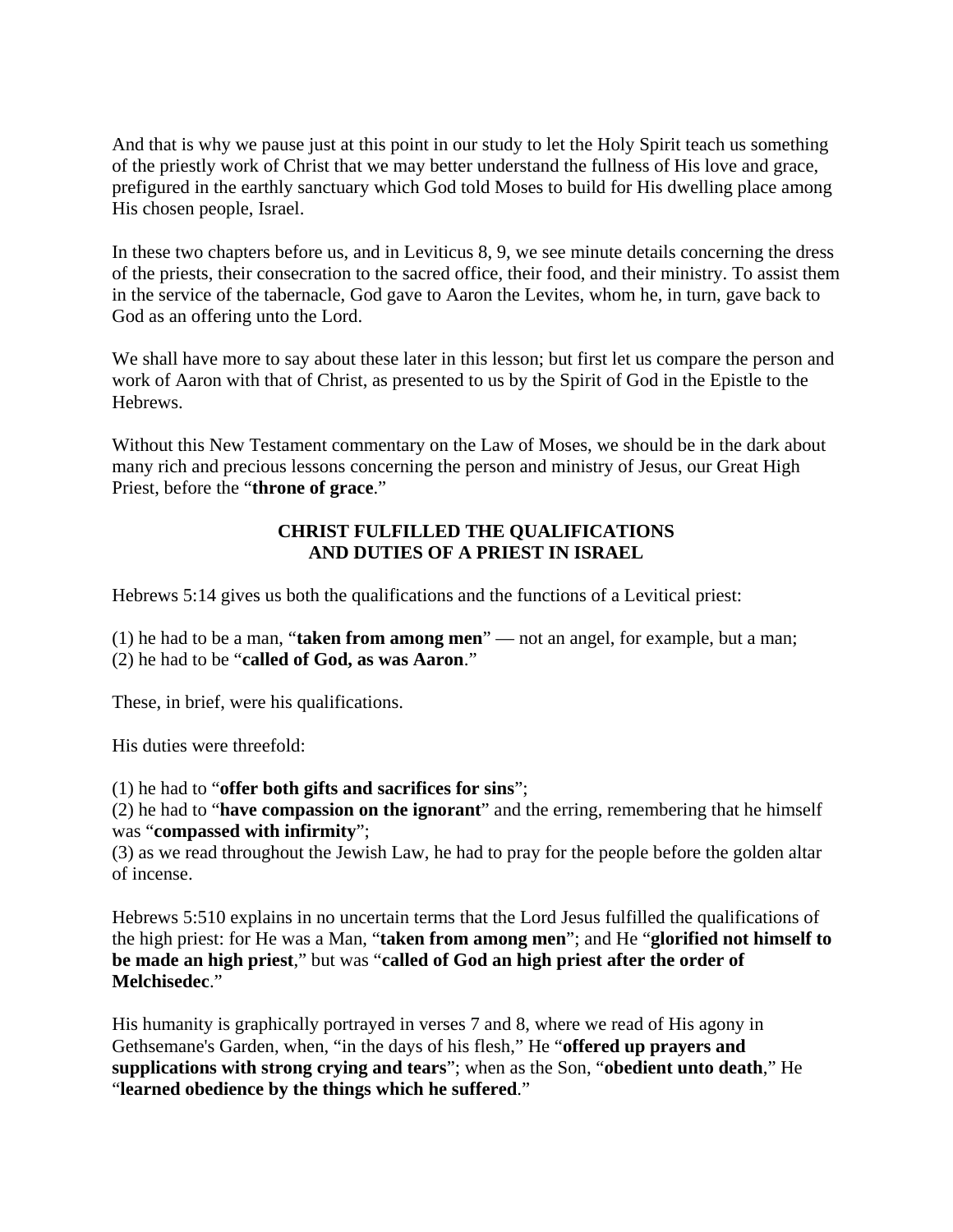What a picture of the suffering Saviour! It brings before our mind's eye the "**cup of suffering**" which caused Him to "**sweat as it were great drops of blood falling down to the ground**." So intense was His agony at the thought of becoming the Sin Bearer for a guilty world that "**there appeared an angel unto him from heaven, strengthening him**." (See Luke 22:43, 44). His sinless soul shrank from becoming a curse for us! Yes, our Lord Jesus was a Man, "**in all points tempted like as we are, yet without sin**" (Hebrews 4:15). God cannot die; and in order to die for our sins, He had to become a Man — He did not become an angel (Hebrews 2:16); He was "**taken from among men**."

As the Man, Christ Jesus, He was "**called of God** . . . **a priest for ever after the order of Melchisedec**." We shall come back to this wonderful truth a bit later; but just here let us note in passing that in these words the Holy Spirit was quoting a prophecy written by David a thousand years before Christ was born in Bethlehem, and recorded in Psalm 110:4. "**Known unto God are all his works from the beginning of the world**" (Acts 15:18).

That our Lord Jesus fulfilled the duties of the high priest in Israel — and is yet fulfilling them is the message of the very heart of the Epistle to the Hebrews.

Over and over again we read that He offered Himself "**once for all**," as the perfect Sacrifice for sin; that He "**ever liveth to make intercession for them**" who "**come unto God by him**"; and that He is seated "**on the right hand of the Majesty on high**" to deal gently, patiently, with His blood-bought children. What a picture! What a Priest! And the whole body of New Testament teaching supports and verifies these eternal truths!

Not only so, but New Testament teaching bears out the truth that Aaron's sons were typical of Christians, in this church age, believer-priests in the household of faith. Of this, too, we shall have more to say later in this lesson.

Before we return to the Exodus description of the high priest and his sons, their dress, consecration, and ministry, let us pause longer just here to consider two fundamental and often neglected truths concerning the High Priestly Person and work of Christ.

- In His Person, or Being, He was "**called of God**," "**a priest for ever after the order of Melchisedec**."

- In His ministry in "**the true tabernacle, which the Lord pitched, and not man**," He is a Priest after the pattern of Aaron.

Melchisedec foreshadowed the eternal deity and glory of Jesus, our King-Priest; Aaron's service in the earthly sanctuary foreshadowed His ministry for His redeemed children.

### **CHRIST IS "BETTER THAN" AARON IN HIS PERSON "A PRIEST FOR EVER AFTER THE ORDER OF MELCHISEDEC"**

This twofold truth concerning the Person and work of Christ, our Great High Priest, is set forth in the profound, majestic Epistle to the Hebrews.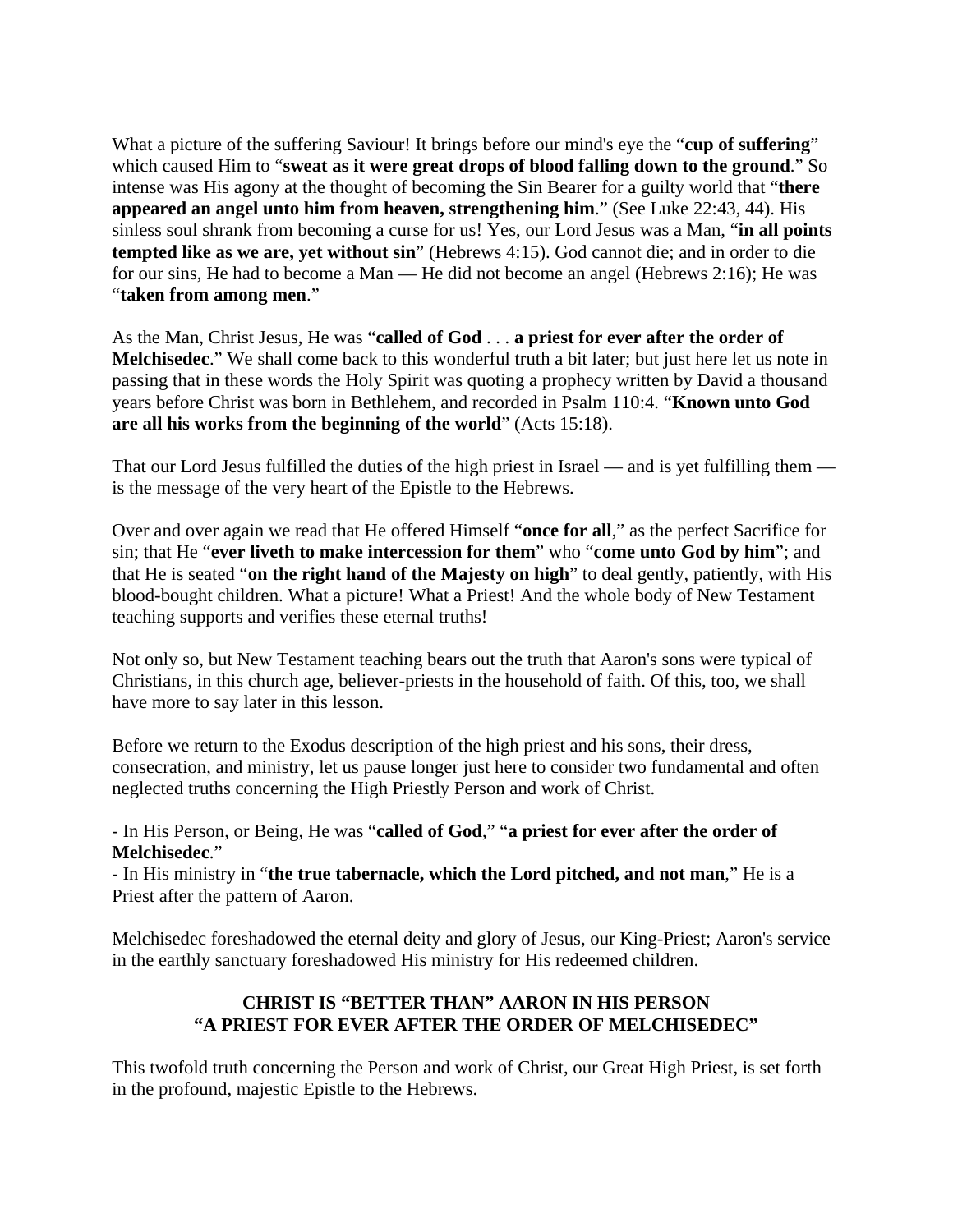The Christian Jews, to whom this letter was addressed, were being cruelly persecuted for their testimony, and were, therefore, in danger of returning to Judaism. The temple was still standing (Hebrews 10:11); unbelieving Jews were still observing the ritual of the Mosaic Law. The Hebrew Christians, who had separated themselves from the Christ-rejecting nation, needed instruction, warning, and encouragement.

Therefore, the Holy Spirit wrote this epistle to prove to them that Christianity was far "**better than**" Judaism, as seen in its Founder, Christ. Having shown conclusively that Christ is "**better than**" the prophets, angels, Moses, and Joshua, then He went on to prove, in the heart of the epistle, that Christ is "**better than**" Aaron, Israel's first high priest — the best that Judaism had to offer.

And in all this profound treatise the Holy Spirit set forth, in words that glow and burn their way into our hearts, the beautiful message that Jesus, the Son of God, of whom the prophets wrote, whom the angels worship, in whom Moses and Joshua trusted for their salvation, of whom Aaron was but a type — that this eternal One is our ever-living, ever-loving Great High Priest and coming King.

As a Prophet, He had given to a sinning world His Father's message of divine and eternal and vicarious love.

As a Priest, He had died for His creatures' sins, and had entered into the holiest of all, even heaven itself, there to minister on behalf of His blood-bought, redeemed children.

Now Aaron was Israel's first high priest, and he was rightly held in honor and esteem by his people, Israel. But long before Aaron was born, another king-priest had met Aaron's ancestor, Abraham; for Levi was the great-grandfather of Aaron; Abraham was the great-grandfather of Levi. This king-priest who met Abraham, and who was greater than this father of the Hebrew nation, was none other than Melchisedec.

Only three portions of the Word of God tell us of Melchisedec: Genesis 14:17-20; Psalm 110:4; and the Epistle to the Hebrews (5:5-7:28). (Note the difference in the Hebrew and the Greek spelling of the name).

Melchisedec was "**king of Salem**" and "**priest of the most high God**."

"**Salem**" was the ancient name for "**Jerusalem**," and means "*peace*" — "**Jerusalem**" means "*City of peace*." By interpretation, therefore, Melchisedec's name means "*King of righteousness*" and "*King of peace*." And in these beautiful and significant names he becomes a type of the Lord Jesus, "**King of righteousness**," indeed; and "**Prince of Peace**."

Moreover, the Scriptures tell us nothing about the genealogy of Melchisedec, who "**met Abraham returning from the slaughter of the kings, and blessed him**" after the patriarch had delivered his nephew, Lot, from captivity.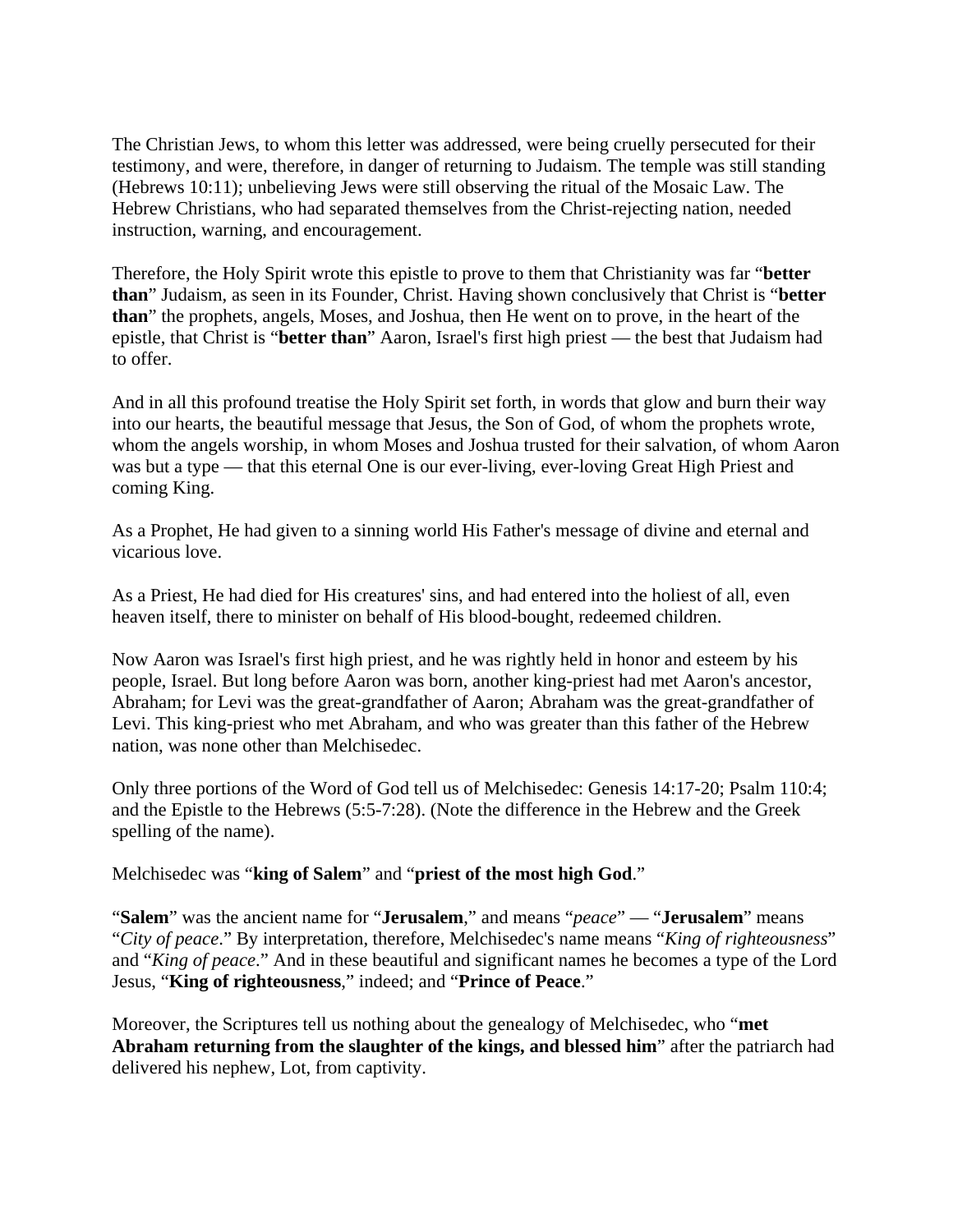Some Bible teachers hold that he was, indeed, a manifestation of God Himself to Abraham; but after careful study, we believe that he was a man, a king-priest, whose family descent was deliberately withheld by the Holy Spirit, in order that he might become a type of our King-Priest, even the Son of God, who is, in very truth, "**without** . . . **beginning of days, nor end of life**" (Hebrews 7:3). And the Epistle to the Hebrews reiterates the heart of the matter that thus he becomes a type of the eternity of Christ's priesthood; for He is "**a priest for ever after the order of Melchisedec**."

Aaron died; his sons died; their ministry lasted for only a brief time; then others succeeded them in the priestly office. But because there is no record of Melchisedec's parentage or birth or death, he is typical of Jesus, our Great High Priest, "**whose goings forth have been from of old, from everlasting**" (Micah 5:2), who has neither beginning nor ending.

That Christ, our Great High Priest, is greater than Aaron, Israel's first high priest, is the central theme of the Epistle to the Hebrews; and the argument is very plain: Melchisedec was greater than Aaron, not only for the reasons already named; but also because he was greater than Aaron's forefather, Abraham. He was greater than Abraham because he blessed Abraham, and received tithes from the patriarch.

"**And without all contradiction the less is blessed of the better**" (Hebrews 7:7); and one who receives tithes is greater than the one who gives them.

Again, Aaron came through the tribe of Levi, and was only a priest; Christ, from the kingly tribe of Judah, is both Priest and King. (See Hebrews 7:14).

Aaron and his sons were made priests without an oath. But to the Son of God the Father "**sware and will not repent, Thou art a priest for ever after the order of Melchisedec**" (Hebrews 7:21).

We have already observed that Aaron and his sons died, whereas Christ ever liveth. We quote Hebrews 7:2325 just here for the Holy Spirit's own words about this truth:

"**And they truly were many priests, because they were not suffered to continue by reason of death: but this man, because he continueth ever, hath an unchangeable priesthood. Wherefore he is able also to save them to the uttermost that come unto God by him, seeing he ever liveth to make intercession for them**."

Aaron, because he was a sinner, had to offer daily sacrifices, "**first for his own sins, and then for the people's**" (Hebrews 7:27); but Christ, who was without sin, suffered for a sin-cursed world. He Himself was ever "**holy, harmless, undefiled, separate from sinners, and made higher than the heavens**" (Hebrews 7:26).

Having compared the Aaronic priesthood with the eternal, unchangeable priesthood of the Lord Jesus, in Hebrews 5:17:28; that is, having shown that Christ in His divine being, is far "**better than**" the very best that Judaism had to offer; the Holy Spirit concludes this part of the Epistle to the Hebrews by saying, in 8:1: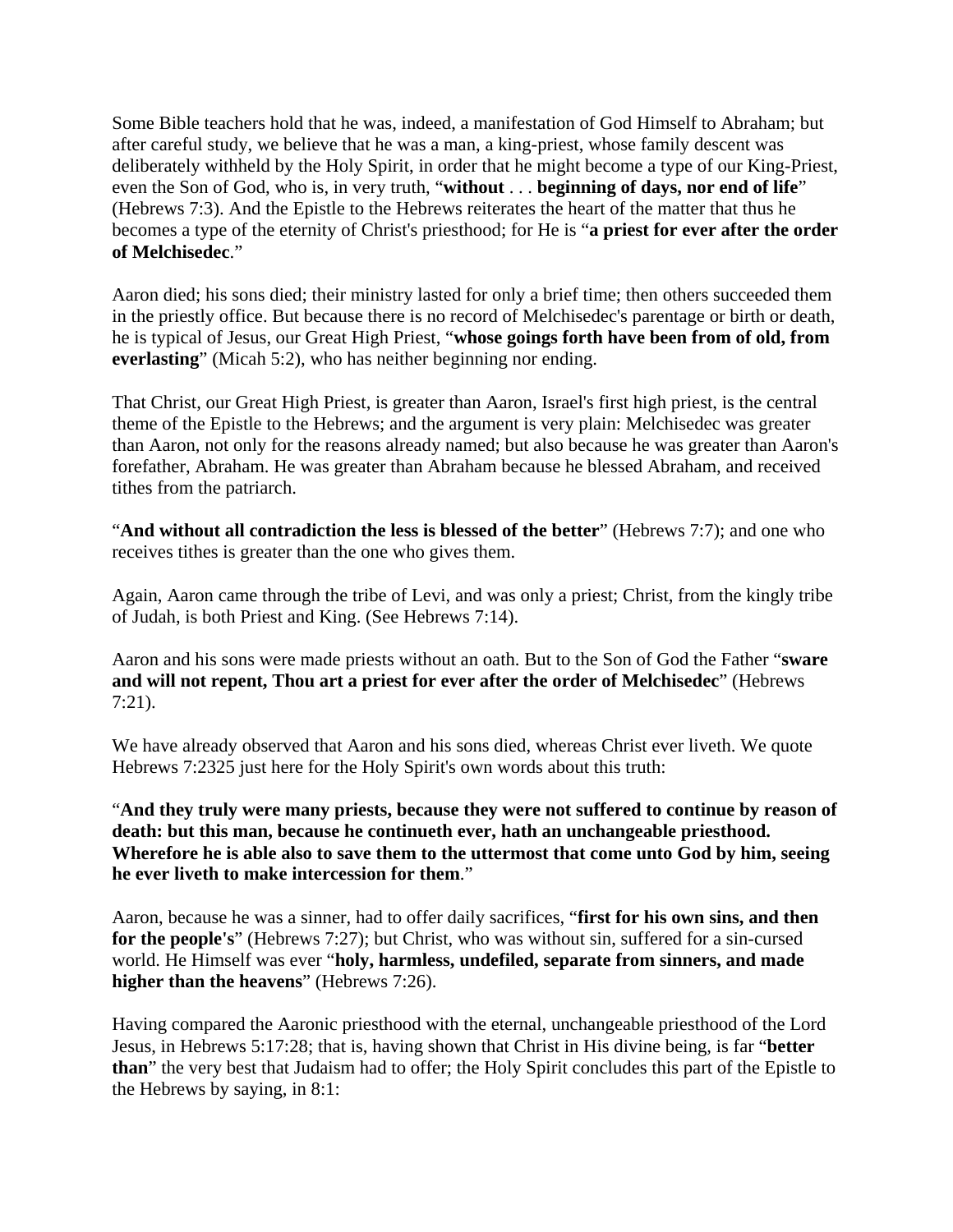### "**Now of the things which we have spoken this is the sum** [chief point]**: We have such an high priest, who is set on the right hand of the throne of the Majesty in the heavens**."

Then He continues the comparison between the Levitical priesthood and that of Christ by showing the difference in the ministry of the two. Not only is our Great High Priest, in Himself, in His righteous and matchless person, far greater than any earthly priest could ever be; but in His service He is the only perfect Priest. The comparison that follows, in Hebrews 8:2-10:22 fairly glows with the radiance that beams from the cross of the Lord Jesus Christ and from His risen majesty and glory!

A few selected passages from these chapters, as we scan the pages, will show us something of the wonder and beauty of our Heavenly Priest, and thus prepare our hearts for a fuller appreciation of His ministry for us even now before "**the throne of grace**," in "**the true tabernacle**" on high.

# **CHRIST IS "BETTER THAN" AARON IN HIS MINISTRY**

Without any attempt to outline this portion of the Epistle to the Hebrews, let us glance down the pages to note some of the striking points of contrast between the ministry of Aaron and that of Christ.

- Aaron served the Lord in an earthly sanctuary, made of perishable materials; whereas our Great High Priest ministers in "**the true tabernacle, which the Lord pitched, and not man**," eternal in the heavens.

- The Levitical priests served "**unto the example and shadow of heavenly things**." "**But now hath he** [Christ] **obtained a more excellent ministry, by how much also he is the mediator of a better covenant, which was established upon better promises**" (Hebrews 8:6).

- The first covenant, that is, the Law of Moses, was not faultless; and it was written on tables of stone. But the new covenant in Christ Jesus is faultless; and it is written in the hearts of men who love Him.

Under the old covenant of the Law there was a continual remembrance of sins, kept constantly before God's people by the centuries old sacrifices which pointed on to Jesus, "**the Lamb of God, which taketh away the sin of the world**" (John 1:29). But under the new covenant, ushered in by Christ's death on the cross, God promised to remember our sins and iniquities no more forever. And now that the new covenant has been made, the old has fulfilled its purpose, and has vanished away. (See Hebrews 8:713). The new covenant is eternal!

In Hebrews 9:1-10 the Holy Spirit describes the "**earthly sanctuary**," on which we tried to get a bird's eye view in our last lesson, and which we hope to study more fully in the lessons before us. With all the many details of Exodus the Hebrew Christians were very familiar. They needed only to be reminded here in this Epistle of the two rooms of that sanctuary, with their furniture, even the Holy Place and the Holy of Holies; with the veil that separated the two, and closed "**the way into the holiest of all**" (v. 8).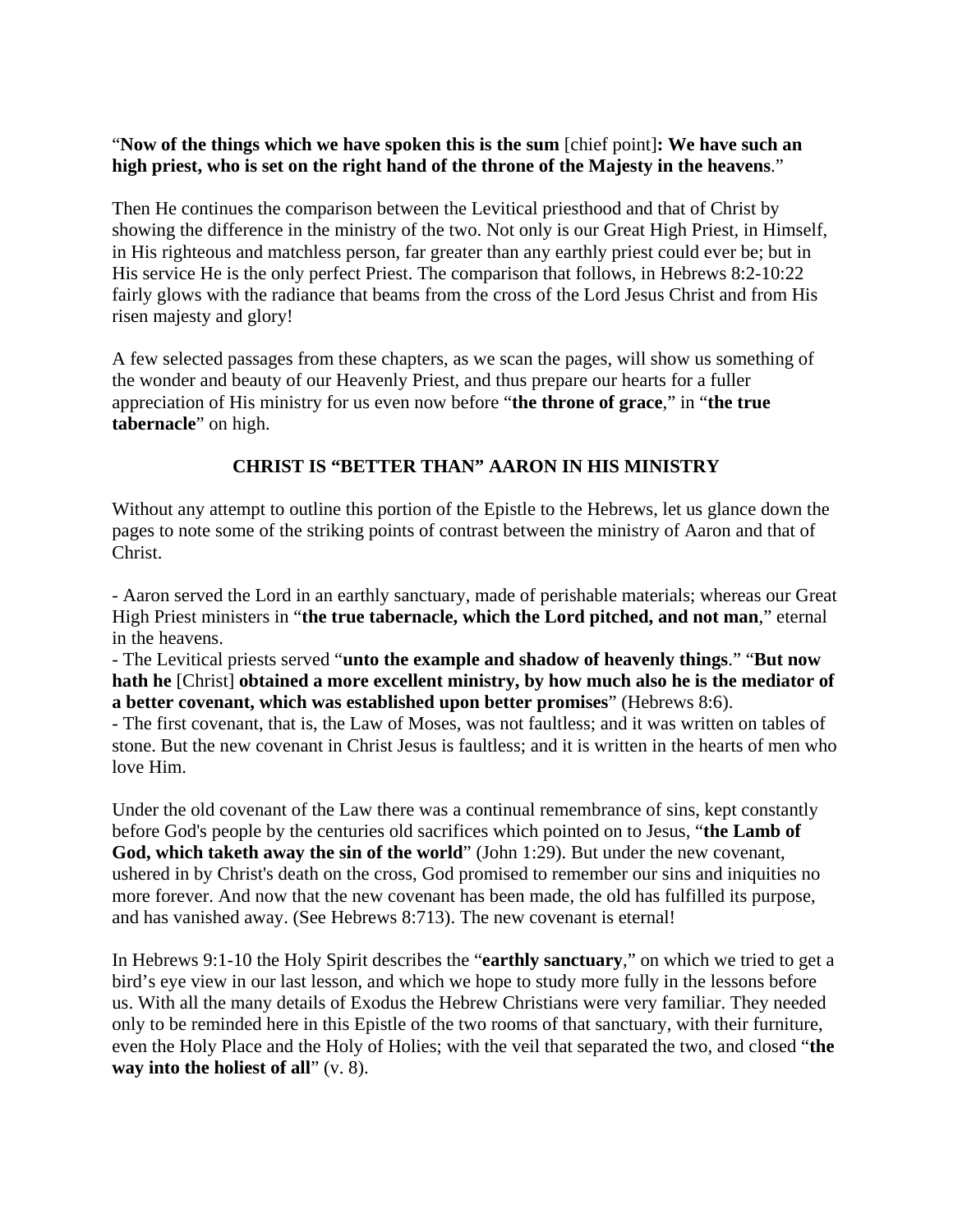These things, God tells us plainly, were only "**a figure for the time then present**" (v. 9). In other words, they were figures, or shadows, or types of "**good things to come**" in our Lord Jesus. In His death on Calvary He opened the way into the Holy of Holies, even heaven itself forever opened the only way to heaven and eternal life and His glorious Presence!

Hebrews 9:11 continues the contrast further, showing that Christ ministers in a more perfect tabernacle, not made with hands; that He offered, not the blood of goats and calves, but His own precious blood; that His sacrifice was far more efficacious than even the sacrifice of the Day of Atonement, the best that Judaism could offer; His sacrifice obtained eternal redemption for us.

The animal sacrifices sanctified "**to the purifying of the flesh**"; His blood cleanses the guilty conscience. "**And with out shedding of blood is no remission**" of sin. (See Hebrews 9:11, 22).

- As a priest, Christ "**hath appeared to put away sin by the sacrifice of himself**."

- As a priest, He has entered into the Holy Place not made with hands, "**now to appear in the presence of God for us**."

- As our coming King, He "**shall appear the second time**" not to die, but to usher in everlasting righteousness! (See Hebrews 9:2428).

# My friend, do you "**love his appearing**"?

Do you know Him as your Saviour? Accept Him as your Great High Priest; or you will meet Him as your Judge and righteous King, who must judge sin because He is holy.

The Day of Atonement was in the mind of the writer to the Hebrews when he spoke of "**a remembrance again made of sins every year**" (10:3). That was the greatest day in the year to a godly Hebrew. The very best that man could do to show his faith in the promised Redeemer, was done on that day. It was a time of mourning for sin, a day of putting away sin for the whole nation. But God did not want the sacrifices and offerings of a people whose hearts were far from Him. They had sinned and had "**come short of the glory of God**" (Romans 3:23). A spotless Lamb was required; therefore, the Son said to the Father: "**A body hast thou prepared for me**" — a human body that might be offered as the sinless Substitute for sinning man. "**Lo, I come** . . . **to do thy will, O God**" (Hebrews 10:57).

The unbelieving priests of the family of Aaron still continued to stand, "**daily ministering and offering oftentimes the same sacrifices**," which could never take away sins — even after Christ, the Passover Lamb, had offered Himself "**once for all**"!

At the brazen altar in the temple court the godless Jews of apostolic days still shed the blood of goats and calves and lambs and turtle doves and young pigeons. This they did, in their blindness and sin, until the Roman Caesar, Titus, in 70 A. D. destroyed their temple and scattered their nation. But not one drop of blood should have been shed for sin after the Lamb of God had offered Himself without spot to God! All that followed Calvary was but a hollow mockery, an empty ritual, which Christ rejecting Jews continued but for a time.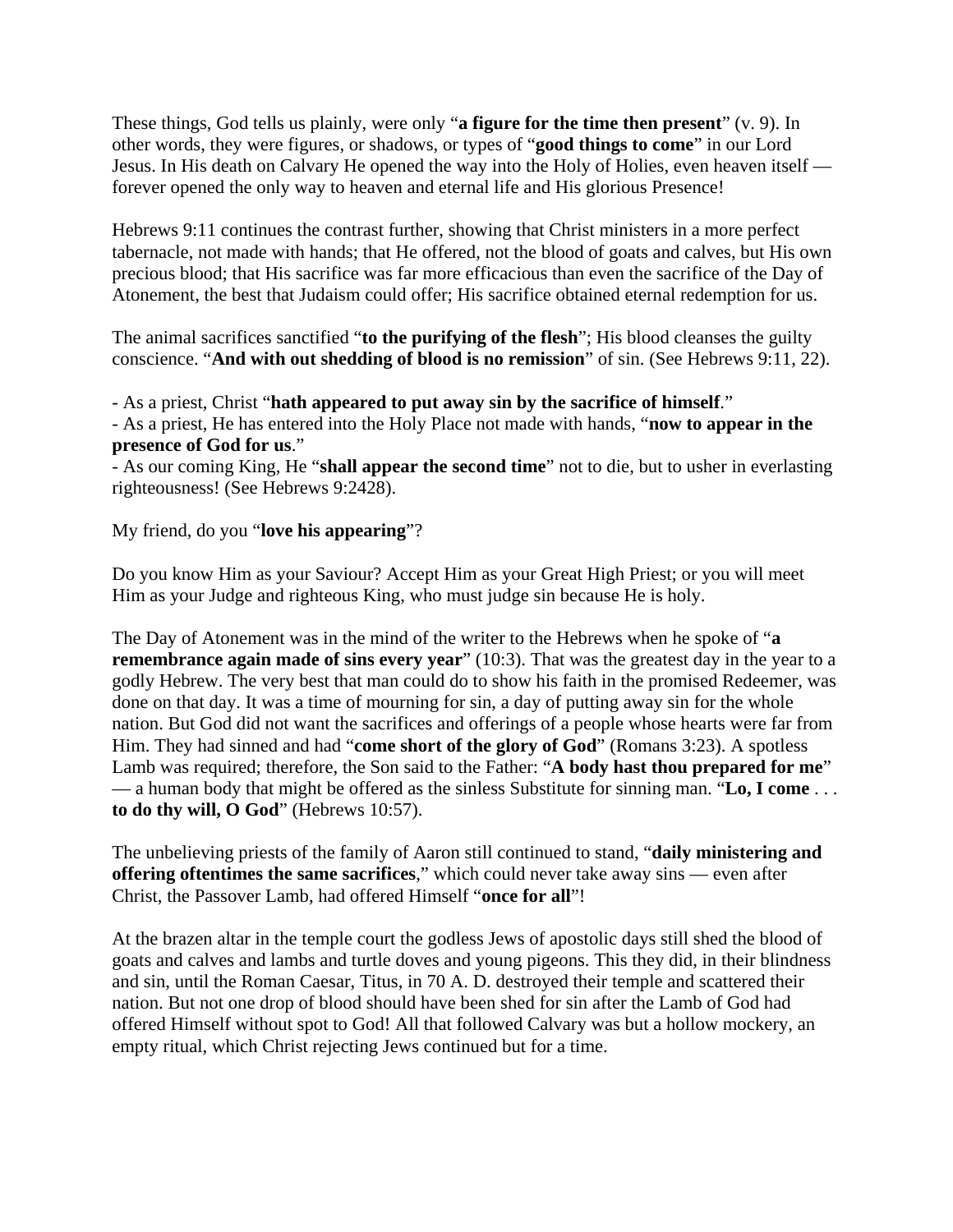The Levitical priests were never through with their ministry; there was no chair in the tabernacle; they could never sit down, and rest in a finished work.

### "**But this man** [Jesus]**, after he had offered one sacrifice for sins for ever, sat down on the right hand of God**" (Hebrews 10:12).

When He cried on Calvary, saying, "**It is finished**," He triumphantly proclaimed a finished redemption. We can add nothing to the finished work of Christ. Our poor, paltry works cannot save us; they cannot help save us. Only the finished work of Christ, our Substitute, can avail to wash away our sins.

Only once a year, on the great Day of Atonement, did the high priest dare enter into the Holy of Holies, where God dwelt in the pillar of cloud and fire. No other priest dared enter there, lest he die. And Aaron dared not enter without blood, which he sprinkled on and before the mercy seat.

In all this "**the Holy Ghost**" signified that "**the way into the holiest of all was not yet made manifest, while as the first tabernacle was yet standing**" (Hebrews 9:8). But when Christ died, "**the veil of the temple was rent in twain**." "**The way into the holiest**" was forever opened! We go directly into God's presence now through prayer; one day faith shall become sight!

"**Having therefore, brethren, boldness to enter into the holiest by the blood of Jesus, by a new and living way, which he hath consecrated for us, through the veil, that is to say, his flesh; and having an high priest over the house of God; let us draw near with a true heart in full assurance of faith** . . ." (Hebrews 10:1922).

Do you see, my Christian friend, why we must let the Holy Spirit teach us the deep and wonderful message of the Epistle to the Hebrews, if we would understand why God interrupted the description of the pattern for the Jewish tabernacle, in order to give His instructions concerning the Levitical priesthood?

The priesthood was a vital part of the Law of Moses. And the Law was "**a shadow of good things to come**" in Christ Jesus (Hebrews 10:1). Aaron and his sons typified Christ and His church, believer-priests. Yet Christ is far "**better than**" Aaron in His person; He is "**a priest for ever after the order of Melchisedec**." He is far "**better than**" Aaron and all his descendants in His ministry; for He ministers in a better tabernacle, as the Mediator of a better covenant, established upon better promises than the Law of Moses could ever offer.

His is an enduring, unchangeable priesthood.

He offered a better sacrifice, with a better hope of a better resurrection. As our eternal Priest, His blood avails for all eternity. His prayers for us avail before His Father's throne. He deals gently with the ignorant and erring. How gently He deals with His own! And thank God! His work of redemption is forever done!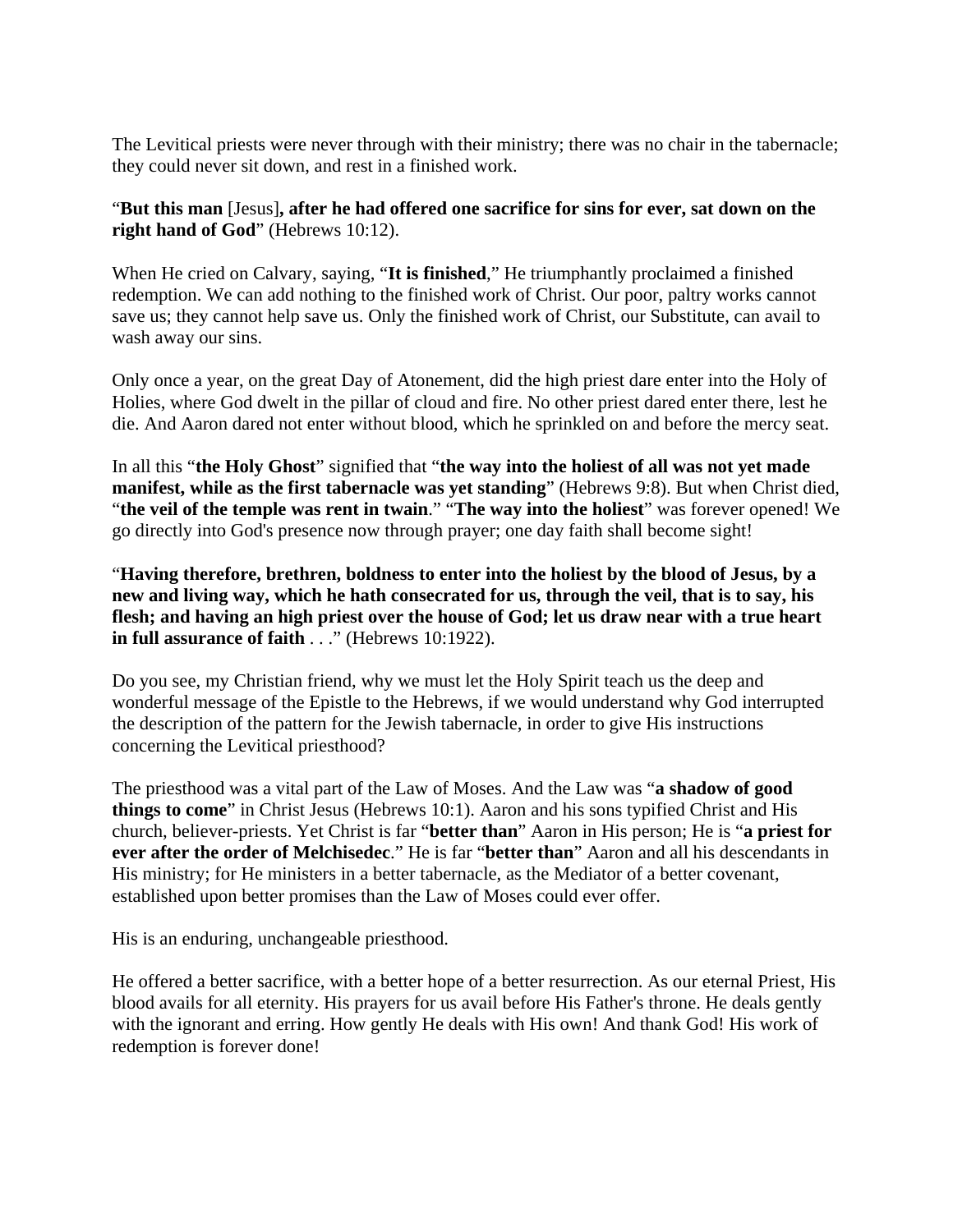- No more does He have to suffer the bitterness and cruelty of the cross.

- No more does He have to endure the scoffing, the scourging, the mockings of the wicked men who nailed Him to the tree!

Once He wore a crown of thorns. But now He lives, forever "**crowned with glory and honour**," one day to appear in glory "**crowned with many crowns**." How can we help but love Him? Let us repeat for emphasis, that not one soul who reads this message may miss the meaning:

- As our Priest, Christ shed His blood for our sins.
- As our Priest, He ever lives to make intercession for us at the throne of grace.

When we sin, He is our Advocate with the Father, our Lawyer, our Mediator. He takes our part against Satan's accusations. He has never lost a case in the court of heaven! Nor will He — ever!

- As our Priest, He deals gently with us. He "**knoweth our frame; he remembereth that we are dust**" (Psalm 103:14). He disciplines and chastens and trains us for service, bringing us to the place of confession of sin, forgiving, loving, and patiently leading us on toward His Presence and Home!

Satan desired to have Peter, that he might sift him as wheat; but the Lord said to Peter, "**I have prayed for thee, that thy faith fail not**" (Luke 22:31, 32).

If we would know what kind of prayer He is offering to the Father on our behalf, we need only turn to the seventeenth chapter of John, there to read some of the most sacred, soul-inspiring words that ever fell from the lips of the Son of God. It is His high priestly prayer, not only for Peter and James and John; not only for those who knew and loved Him when He was on earth; but for "**them also who**" should "**believe**" on Him "**through their word**" (John 17:20).

That includes us; it includes every child of God of all the Christian era.

### **AARON AND HIS SONS — A TYPE OF CHRIST AND HIS CHURCH**

Surely we have had overwhelming proof from Hebrews that Aaron, in his ministry, was a type of Christ, our Great High Priest. Now his sons represented Christ's church, believer-priests: Their names were closely associated with Aaron's; even so we bear the name of Christ, for we are called "**Christians**."

They had the same calling; no one other than a son of Aaron or his descendants could dare enter into the priesthood. Likewise, our Lord says unto us, "**As my Father hath sent me, even so send I you**" (John 20:21). Christ entrusts His gospel message only to those who love Him.

*Aaron and his sons were provided with the same pure linen coat; we are given the robe of Christ's righteousness, which fits us for His presence* (Only Aaron wore the robes of glory and beauty, even as our blessed Lord shall shine forth throughout eternity as the light of heaven, the "altogether lovely" One!)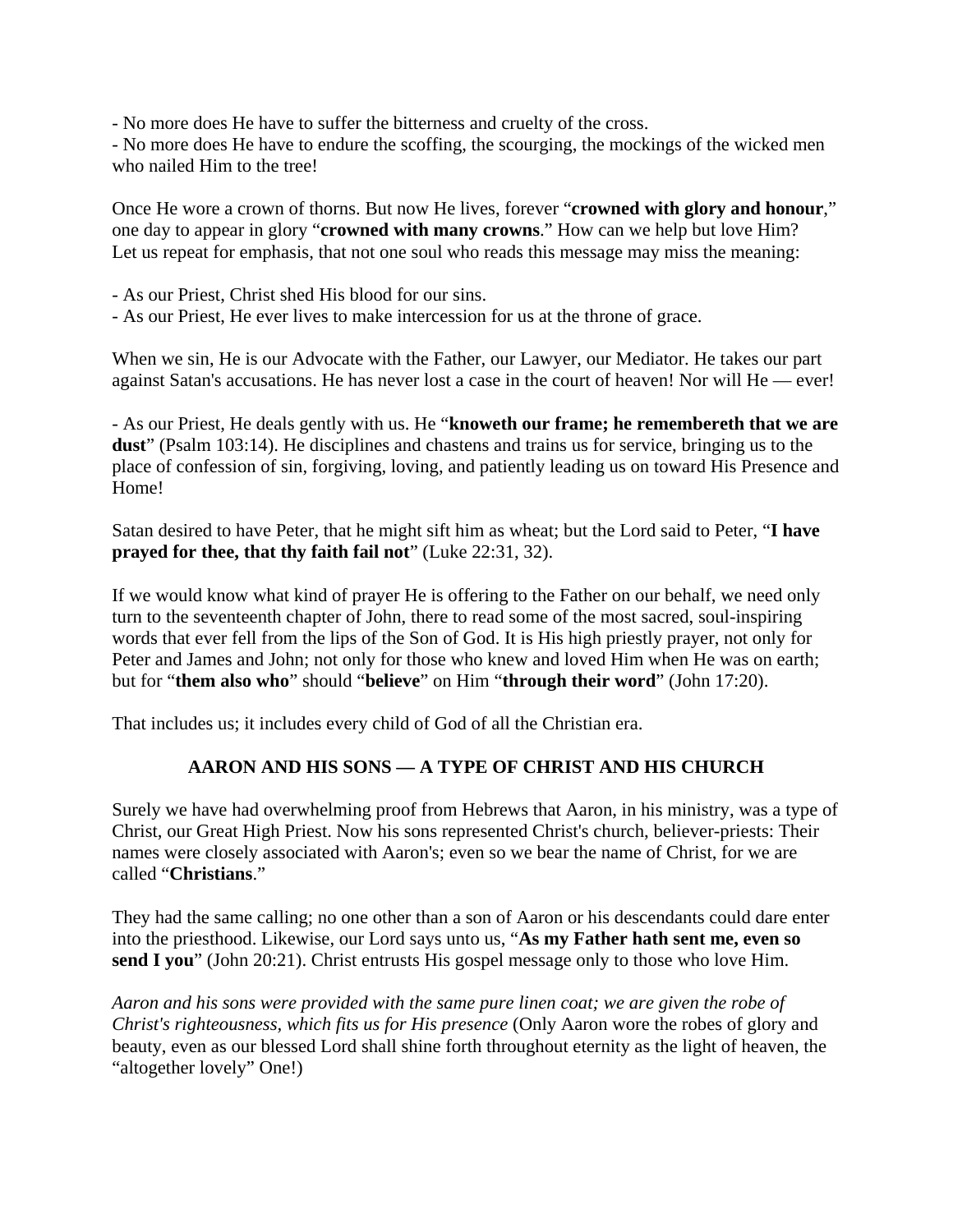*Aaron and his sons were anointed with the same blood, when they were consecrated to their priestly office. We are cleansed by Christ's own precious blood — cleansed that we may serve Him, and others for His name's sake*.

He needed no cleansing, for He was without sin. When He said, ". . . **for their sakes I sanctify myself**" (John 17:19), He referred to His being consecrated, set apart, to His priestly work of redemption. As the sinless One, He could need no cleansing from sin!

*Aaron and his sons were anointed with the same holy oil, a symbol of the Holy Spirit. It is significant that Aaron was anointed with oil before the bloody sacrifices were offered; his sons, afterwards; for our Lord Jesus was anointed with the Holy Spirit at His baptism, before He went to the cross; His disciples were baptized with the Holy Spirit on the day of Pentecost and in the house of Cornelius, after His death and resurrection*.

Moreover, Aaron was given a greater unction of the holy oil than were his sons; it was poured on his head, and it ran down upon his beard, even to the skirts of his garments. Our Lord Jesus had the fulness of the Holy Spirit as no sinner saved by grace could ever have. The Father gave not the Spirit "**by measure unto him**" (John 3:34).

Again, this holy oil was not to be put upon stranger. Even so, the Christ-rejecting sinner cannot understand the things of the Spirit; they are "**foolishness unto him**." (See I Corinthians 2:14).

*The hands of Aaron and his sons were filled with the same offering. They were filled for the Lord*. They ate the same food.

Jesus, the Man, lived by faith, and so must we live by faith. The priests fed upon the bread of consecration. Our Lord had "**meat to eat**" that men knew not of; He came to do the will of His Father in heaven. And He sends us forth into the whitened harvest field to do His will, offering to heart-hungry millions the Bread of Life! (See John 4:3238).

These are some of the analogies we may well draw from Aaron and his sons, as a type of Christ and his church.

Indeed, the Holy Spirit has given us some clear statements of Scripture to show us that, as believer-priests, we are to tell the story of Christ's one sacrifice forever, to pray one for another, to be "**a chosen generation, a royal priesthood, an holy nation, a peculiar people**," showing forth the praises of him who hath called us out of darkness into His marvelous light (I Peter 2:9). Ours is "**the high calling of God in Christ Jesus**" (Philippians 3:14).

As we think of our privileges and blessings as Christians, our hearts sing the doxology of John, who, on the Isle of Patmos, said,

"**Unto him that loved us, and washed us from our sins in his own blood, and hath made us kings and priests unto God and his Father; to him be glory and dominion for ever and ever. Amen**" (Revelation 1:5, 6).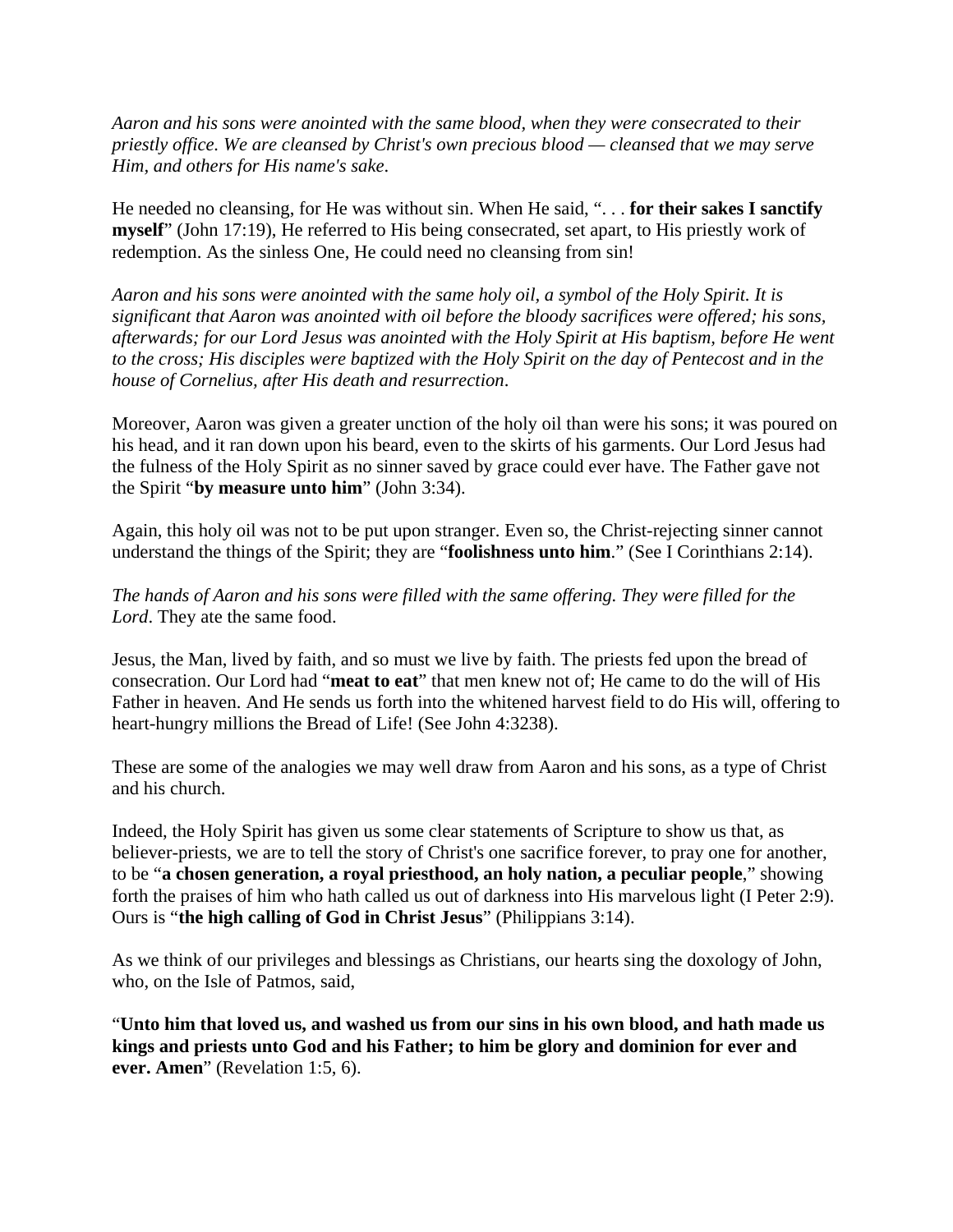#### **THE GARMENTS OF THE PRIESTS**

Before we enter upon a detailed study of the beautiful garments of the high priest, which speak to us of the glory and beauty of our Lord, let us note that Aaron and his sons were all given a linen coat, evidently with sleeves, which reached down to the feet.

The fine linen, of which this coat was made, speaks to us of Christ's righteousness. He was, in Himself, altogether righteous. And by faith in Him, we have received the gift of His righteousness, which alone enables us to stand before Him unashamed and unafraid.

The sons of Aaron wore turbans, called "**bonnets** . . . **for glory and for beauty**." These were made of the same fine linen, wrapped around the head.

Besides these garments, the priests were given girdles and linen breeches (See Exodus 28:39-43).

The girdle was wound twice around the body, over the linen coat, and tied in front, the ends hanging down to the feet. Over these garments Aaron wore the beautiful garments which typify, in a remarkable way, the glory and beauty of the Lord Jesus Christ.

### **AARON'S GARMENTS FOR GLORY AND BEAUTY A TYPE OF CHRIST — "ALTOGETHER LOVELY"**

There were five garments, very costly and very beautiful, which were worn only by the high priest. These were the breastplate; the ephod; the blue robe; the mitre, with its golden crown; and the girdle of the ephod.

Since Aaron was a sinner needing a Saviour, he did not possess, within himself, the glory and beauty required of one who was a type of Christ; therefore, these costly, beautiful garments had to be put upon him by Moses. Not so with our blessed Lord. He is, in Himself, all glorious, "**the fairest among ten thousand**," the One "**altogether lovely**."

As we consider each of these beautiful garments which God told Moses to put upon Aaron, we shall see in them symbols of the glorious Person of our Lord Jesus Christ, our Great High Priest.

#### *1. The Embroidered Linen Coat*.

We have seen that Aaron, as well as his sons, wore a fine linen coat, the symbol of the righteousness which Christ is in Himself, and which He imparts to His believing children. Exodus 28:4 tells us that Aaron's coat was "**broidered**."

The whole Word of God tells us in a thousand ways that the Lord Jesus was altogether righteous. Before He was born of the Virgin Mary, the angel of the Lord told Joseph that Jesus was "**conceived** . . . **of the Holy Ghost**" (Matthew 1:20).

Indeed, the Angel Gabriel had appeared to Mary, saying: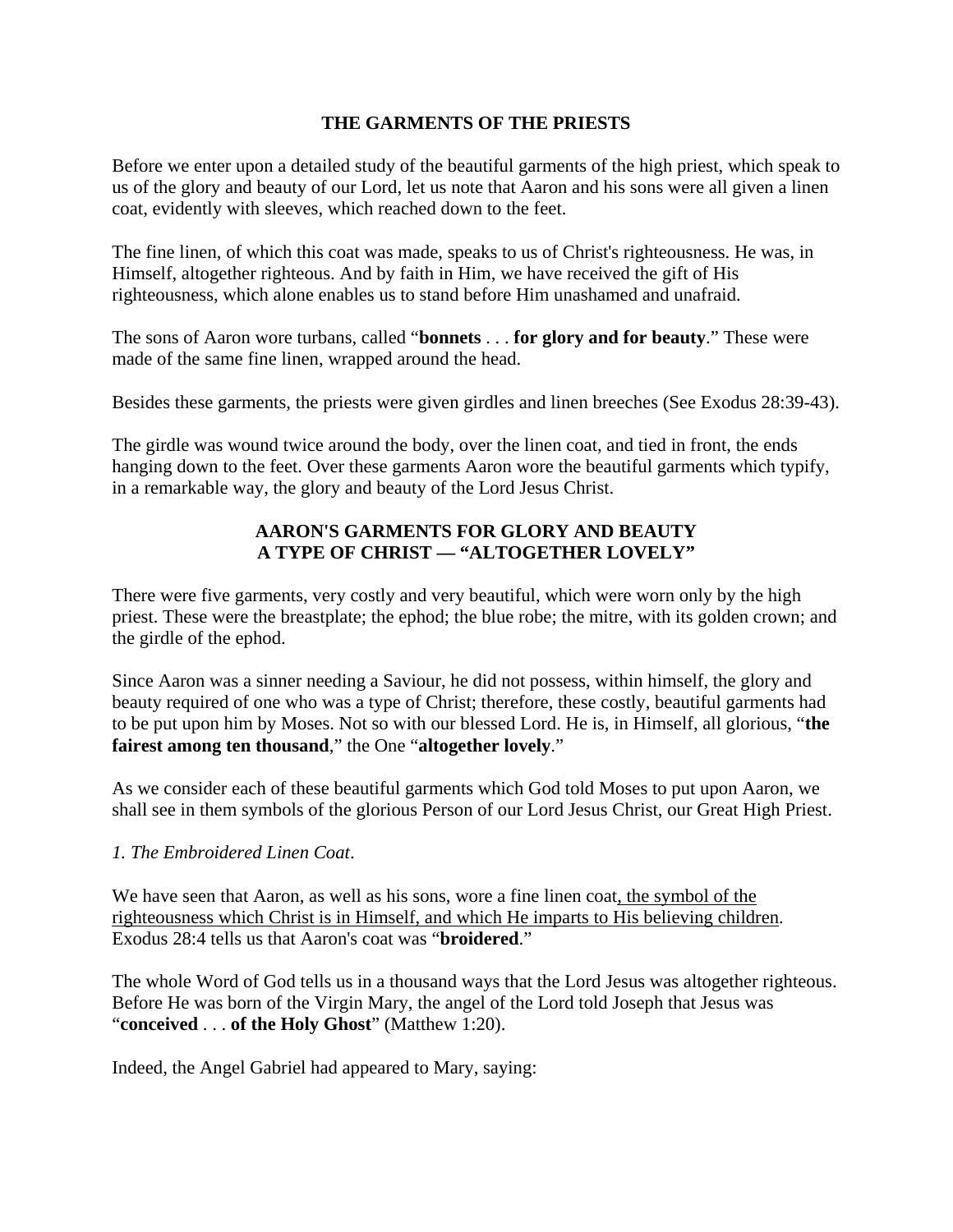"**The Holy Ghost shall come upon thee, and the power of the 'Highest shall overshadow thee: therefore also that holy thing which shall be born of thee shall be called the Son of God**" (Luke 1:35).

When He was baptized by John, the Holy Spirit descended upon Him in the form of a dove, even as the Father's voice spoke from heaven those words which bore witness to Jesus' sinlessness, "**This is my beloved Son, in whom I am well pleased**" (Matthew 3:17).

And again the Father uttered the same words, upon the mount of transfiguration. (See Matthew 17:5).

Men, angels, and demons bore witness to Christ's holy life. Angels at His birth and after His resurrection declared that He was ever the Son of God, Christ Jesus the Lord. Demons cried out, hailing Him as "**the Holy One of God**." And rulers, officers, the centurion, the thief on the cross, apostles, and many who loved Him bore testimony to His absolute holiness.

Our Lord Himself said that He always did those things that pleased His Father in heaven. He declared over and over again that He was eternal God, one with the Father, sent down from heaven, the great "**I AM**." It would be blasphemy to say that He did not speak the truth! His miracles evidenced the fact that He was God; for none other than the eternal God could have done His mighty works. None other than the all-wise God could have spoken His words of "**grace and truth**."

We who love Him know that He always was and always will be the sinless, mighty, eternal God — pure and righteous in His very Being. And of this holiness the embroidered linen robe of Aaron spoke. We dare not say that Aaron, in his ministry, was not a type of Christ — not after reading the Epistle to the Hebrews! Then why should Aaron's garments not suggest the glories of the Greater than Aaron, our living High Priest?

### *2. The Girdle*.

The "**girdle of needlework**" was a symbol of service and a symbol of strength for service. (See Luke 17:8; Isaiah 22:21). It was put upon Aaron; Christ was, in Himself, the Strong One who came, "**not to be ministered unto, but to minister, and to give his life a ransom for many**" (Mark 10:45).

Seven hundred years before Christ was born in Bethlehem, Isaiah had foretold the coming into the world of the faithful servant of the Lord (Isaiah 42:1).

Then "**when the fulness of the time was come**," He was born into the world, "**born of a woman**," born to do His Father's will. Although, from all eternity, He had been "**in the form of God**," yet He "**made himself of no reputation, and took upon him the form of a servant, and was made in the likeness of men: and being found in fashion as a man, he humbled himself, and became obedient unto death, even the death of the cross**" (Philippians 2:6-8).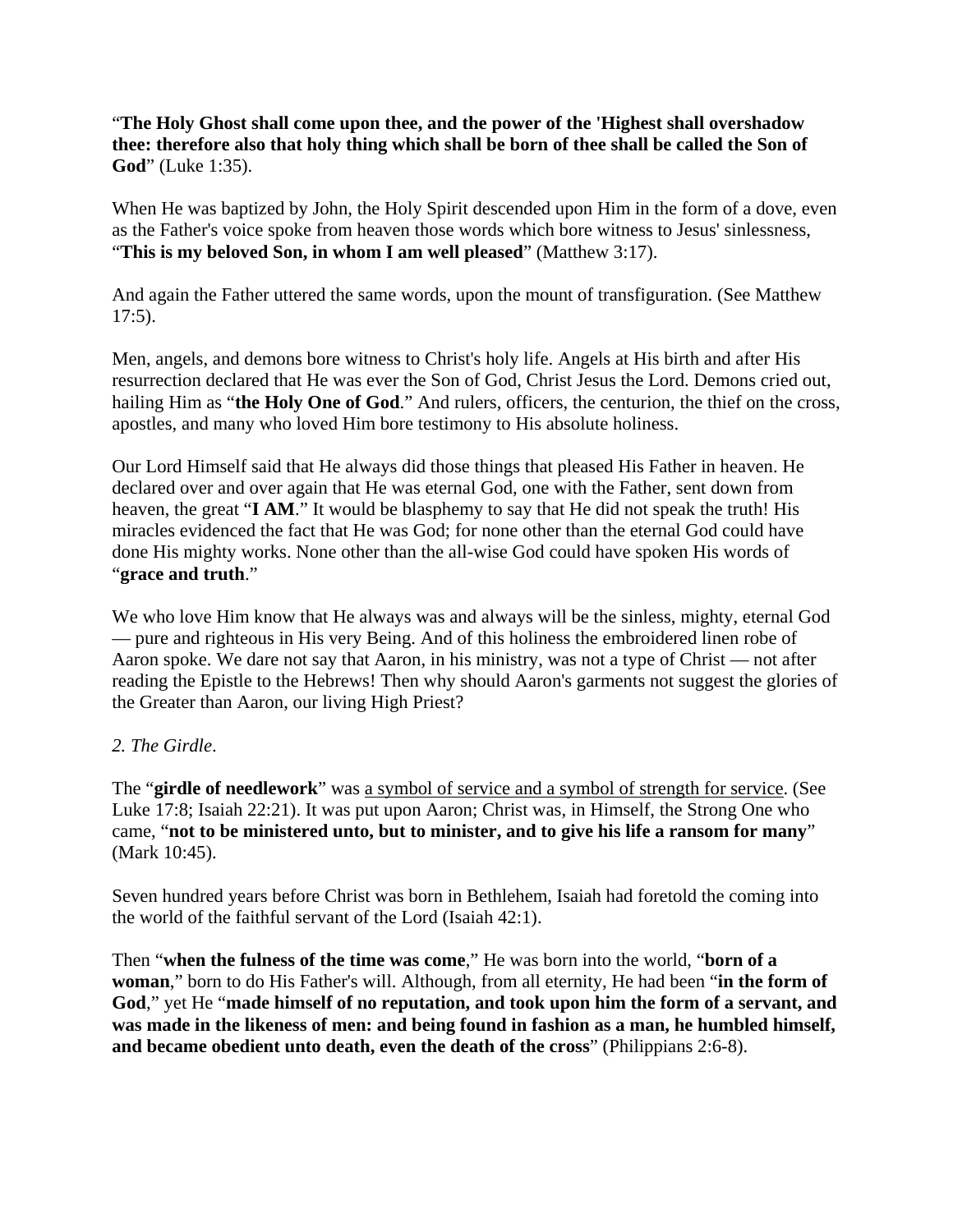In the Garden of Gethsemane He prayed that His Father's will be done, fulfilling yet another marvelous prophecy which we have read earlier in this lesson, found in Psalm 40:68 and quoted in Hebrews 10:5-8. Then He died in obedience to His Father's will, bearing the penalty of sin for His guilty creatures.

#### Before He died, did He not "**gird himself**" and wash His disciples' feet, teaching them that "**the servant is not greater than his Lord**"?

- Did He not, in this act, also leave us an example, that we should serve one another for His sake, confessing our wrongs, forgiving and restoring one another? (See John 13:2-17). - Did He not teach us in this beautiful lesson the need for the daily, constant cleansing from the defilement of sin by the "**washing of water by the word**" (Ephesians 5:26)? - Is He not even now the girded One, serving us without ceasing before the "**throne of grace**," forgiving, interceding, presenting our prayers to the Father? Yea; He "**ever liveth to make intercession**" for His own (Hebrews 7:25).

### *3. The Blue Robe of the Ephod*.

The description of the beautiful blue robe of the ephod is found in Exodus 28:3135. It was called "**the robe of the ephod**" because it was worn just under the ephod, and was held in place by the same girdle, called "**the curious** [i.e., '*skillfully made*'] **girdle of the ephod**" (Exodus 28:8).

This robe was made of one piece, with a "**hole in the top thereof**," through which the head was passed, and with "**a binding of woven work round about the hole of it** . . . **that it be not rent**." It was "**all of blue**," the heavenly color, which reminds us of the heavenly character of our Lord.

The robe is a symbol of Christ's position, office, and character, as our perfect Great High Priest; and it speaks to us of His "**robe of righteousness**" — His by right of His own divine Being; imparted to all who accept by faith His free gift of righteousness, through His shed blood.

The Prophet Isaiah and the Apostle Paul wrote of this blessed truth when they said:

"**I will greatly rejoice in the Lord, my soul shall be joyful in my God; for he hath clothed me with the garments of salvation, he hath covered me with the robe of righteousness, as a bridegroom decketh himself with ornaments, and as a bride adorneth herself with her jewels**" (Isaiah 61:10).

"**The righteousness of God** . . . **is by faith of Jesus Christ unto all and upon all them that believe** . . ." (Romans 3:22).

This gift of God's righteousness, as a garment, is unto all. "**Whosoever will**" may accept it, and be clothed, made fit for heaven and God's holy Presence for all the endless ages. But this gift is "**upon all them that believe**," and upon them alone.

God does not force us to accept His free gift of salvation. We must appropriate it by faith.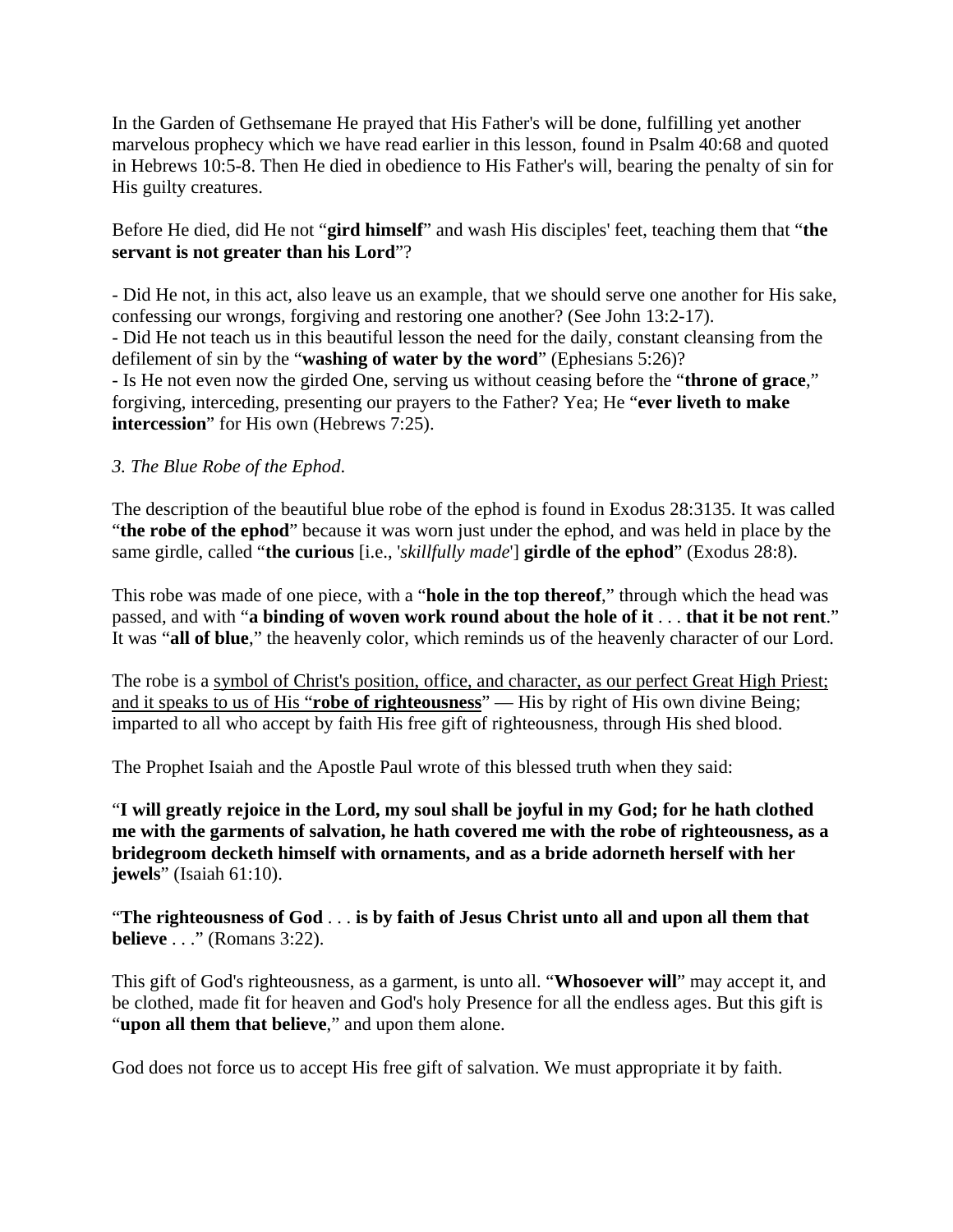It is as though a coat were on display in a shop window; it is "**unto all**." But that coat is "**upon**" only the man who takes it and wears it. Our Lord Himself has paid the price of the robe which He offers "**unto all**." It is for us only to receive it, as the gift of His grace. Could anything be more wonderful? More simple? Even a little child may understand.

The beautiful blue robe of the ephod, which Aaron wore, was ornamented with golden bells and pomegranates, the latter embroidered in blue, purple, and scarlet.

Let us read the God-given description as found in Exodus 28:33-35:

"**And beneath upon the hem of it thou shalt make pomegranates of blue, and of purple, and of scarlet, round about the hem thereof; and bells of gold between them round about: a golden bell and a pomegranate, a golden bell and a pomegranate, upon the hem of the robe around about. And it shall be upon Aaron to minister: and his sound shall be heard when he goeth in unto the holy place before the Lord, and when he cometh out, that he die not**."

- The golden bells speak to us of the perfect speech, the wonderful words, of our Lord;

- The pomegranates, of the fruitfulness of His ministry on our behalf.

The Jews of Jesus' day tried in vain "**to catch something out of his mouth, that they might accuse him**" (Luke 11:54). But the people "**all bare him witness, and wondered at the gracious words which proceeded out of his mouth**" (Luke 4:22). And even the officers whom the Jews sent to take Him were compelled to admit, "**Never man spake like this man**" (John 7:46).

The children of Israel could not see Aaron as he ministered for them in the Holy Place, trimming the lamps of the golden candlestick, offering incense as he prayed for them, feeding upon the shewbread; but as they stood before the brazen altar, they could hear the tinkle of the golden bells; then they knew that their high priest was serving them. They could not hear this reassuring sound without, in the camp; possibly they could hear it but faintly, if at all, outside the court. But at the brazen altar they could hear, and know that their priest was ever ministering to their spiritual needs.

My Christian friend, we cannot see with our physical eyes the Lord Jesus in the Most Holy Place, even heaven itself; but we hear His gracious Word, and we know that He is ministering for us before "**the throne of grace**."

We cannot hear His Word unless we stand at the brazen altar, as it were, at the foot of His cross; but there we see His perfect sacrifice, His own shed blood, poured out for our sins. At the cross we learn that He made a full atonement for our sins, arose from the dead, and "**ever liveth to make intercession**" for us. And the sweet incense of His prayers avails!

- The golden bells tell us that He has made a full atonement for sin. They tell us of the fragrance of prayer and praise.

- The pomegranates, embroidered in blue, purple, and scarlet, speak to us of the fruitfulness of Christ's ministry for us.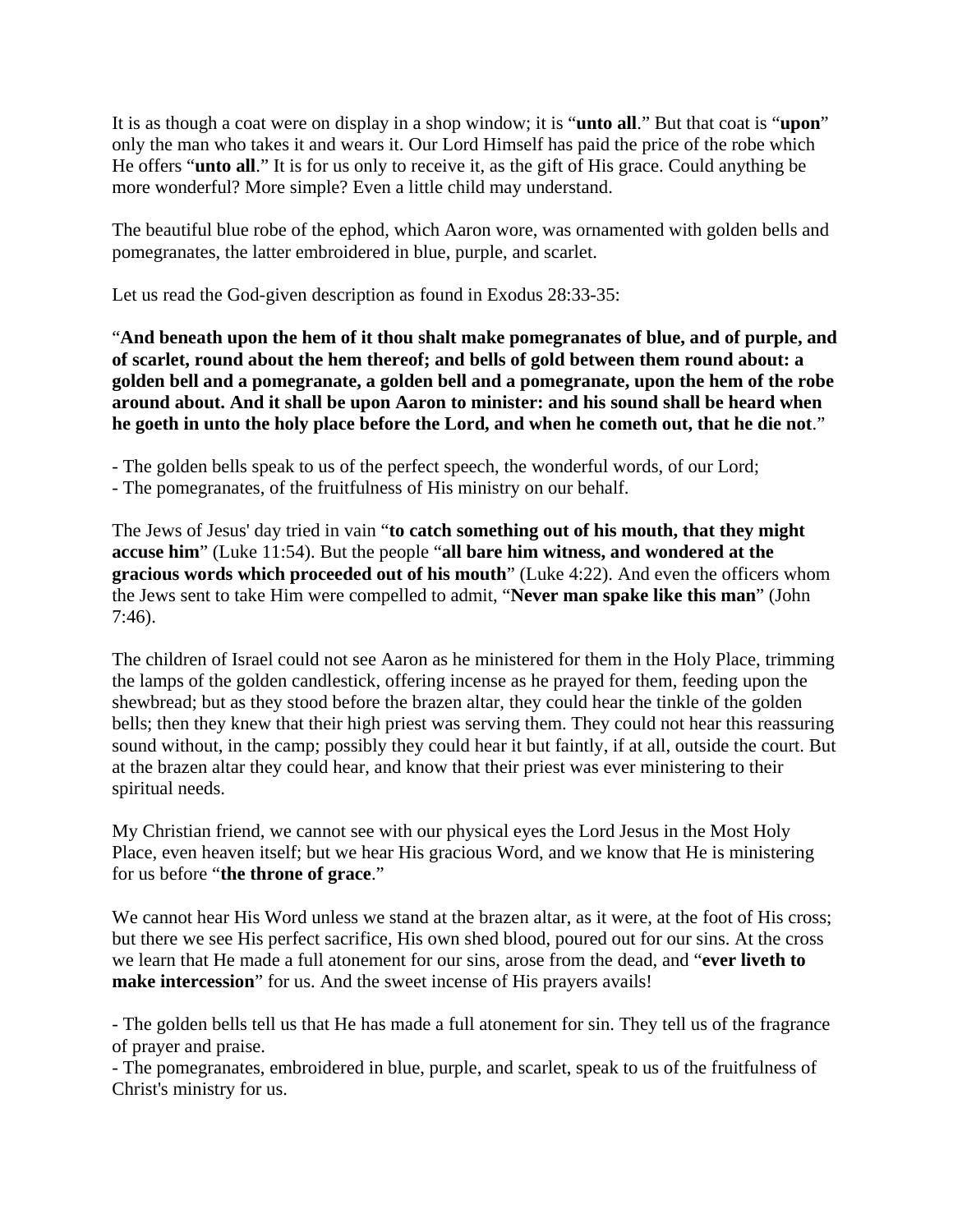Here, as in everything connected with the Jewish tabernacle:

- The blue speaks to us of our Lord's deity, for blue is the heavenly color;
- The purple, of His royalty;
- The scarlet, of His sacrifice.

He was the One sent down from heaven to die for the lost; then to be exalted far above all principalities and powers; one day to be honored by men, angels, and demons as King of kings, and Lord of lords!

As Aaron walked, the pomegranates were about his feet. As our Lord walked among men, He went everywhere doing good, healing the sick, casting out demons, forgiving sins, binding up the wounded and the broken hearted. *As deeds prove the sincerity of words so do the pomegranates gave proof that His Words were verified by His gracious deeds*. How lovely was His walk! How filled with the fruits of love!

Israel rejoiced in Aaron, her high priest, knowing that he was ministering for her, and would bless her. Do we rejoice in Jesus, our Great High Priest, in the golden bells of His gracious words, and in the fruitfulness of His love? We do love Him, if we are saved. But are we more occupied with His gifts than with His own loveliness and beauty and holiness?

- For our heart-hunger He gives us the Bread of Life.

- For our thirsty souls He offers the Living Water.
- For our weary, sin-sick lives He gives rest of heart and forgiveness of all our sins.

He now appears "**in the presence of God for us**" (Hebrews 9:24).

The aged John saw Him in His resurrection glory, dressed as our Great High Priest, "**clothed with a garment down to the foot, and girt about the paps with a golden girdle**" (Revelation 1:13).

John saw Him "**in the midst of the seven golden candlesticks**," or lampstands, which symbolized His church. He is the Man Christ Jesus, representing His blood-bought bride before the Father in the Most Holy Place. John saw Him glorified. We see Him now by faith. And one day we shall look upon Him, whose nail prints bear witness to His priestly work that shall abide for all eternity.

#### *4. The Ephod*.

The breastplate was securely fastened to the ephod, and should be considered with this garment, which was "**for glory and for beauty**."

The two were never to be separated. They were made of the same materials. First the ephod is described in Exodus 28: 6-14; then the breastplate is described in minute detail, including the instructions for securing it to the ephod.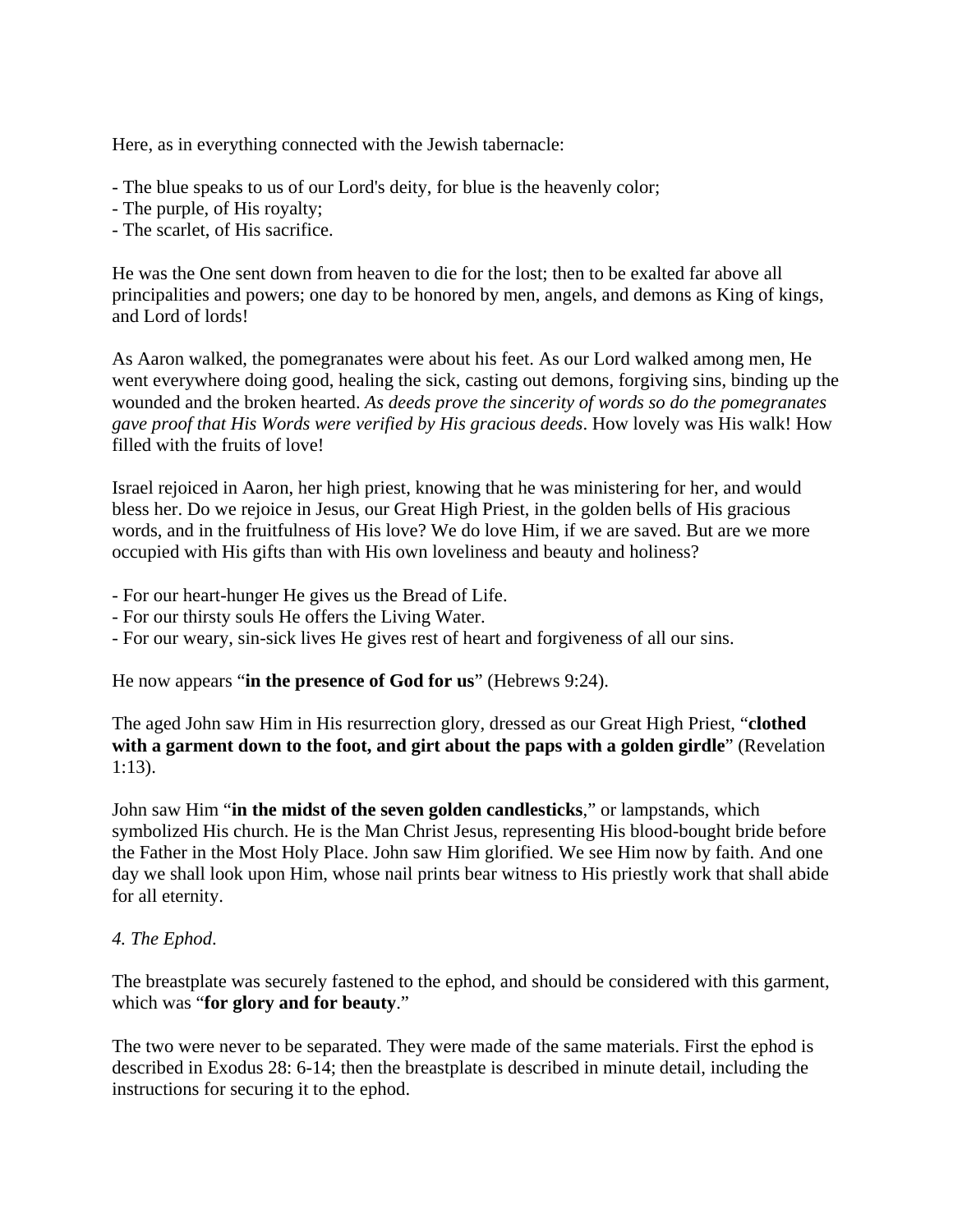The ephod was an outer garment, a long, sleeveless tunic, reaching below the waist, possibly a little below the knees. It was formed of a front and a back, fastened by two precious onyx stones on the shoulders. It was made of gold and of fine white linen, embroidered in blue, purple, and scarlet, "**with cunning work**."

It was held in place by the "**curious girdle**"; that is, the "**skilfully made girdle**," fashioned of the same beautiful materials as those which went into the making of the ephod. The breastplate, also of the same gold, fine linen, and blue, purple, and scarlet, ornamented with twelve precious stones, was fastened to the ephod by golden chains. No wonder this twofold garment, the ephod and the breastplate, with the girdle, was "**for glory and for beauty**"! And how eloquently did it speak forth the glories and the beauties of the Lord Jesus Christ!

Once again, the blue, purple, and scarlet remind us of our Lord's heavenly character, His royalty, and His sacrifice. We hardly need dwell longer on this point just here, all-important though it is; for we have already discussed this truth more than once. But let us note particularly that gold also went into the making of the ephod, the breastplate, and the girdle of the ephod. Exodus 39:3 explains how the gold was literally woven into the cloth:

## "**And they did beat the gold into thin plates, and cut it into wires, to work it in the blue, and in the purple, and in the scarlet, and in the fine linen, with cunning work**."

From this it is clear that the gold was actually woven into the cloth, yet as a separate thread. As the light fell upon this beautiful material, the gold must have glistened in all its glory; the fine white linen, embroidered in blue, purple, and scarlet having another glory all its own!

And what a picture of our Lord Jesus in His eternal deity and in His spotless humanity!

- The blue tells us that the eternal God came down from heaven itself;
- The purple, that He is King of kings;
- The scarlet, that He died, shed His precious blood, for His sinning creatures.
- The fine white linen tells to all that this God-Man was holy, absolutely and forever holy!

The gold and the beautifully embroidered linen formed the one ephod, the one breastplate, the one girdle — all composing this garment "**for glory and for beauty**"; yet the gold and the linen were separate and distinct. Even so our Lord's two natures — deity and humanity — are both beautiful as only they can ever be, and both are seen in His "**altogether lovely**" Being.

- He was born a helpless Baby; yet He flung the planets into space.

- He lay in a manger; yet "**the cattle on a thousand hills**" are His own.

- He was tempted, tested, and tried; yet He could not sin because He was God.

- He worked in a carpenter's shop, and lived among humble folk; yet He could turn the water into wine, and feed the multitudes by His mighty power.

- He "**grew in stature and in favour with God and man**"; yet He is "**the Ancient of Days**,"

"**whose goings forth have been from of old, from everlasting**."

- He lay in the bottom of the boat, asleep on a pillow; yet He arose to still the tempest.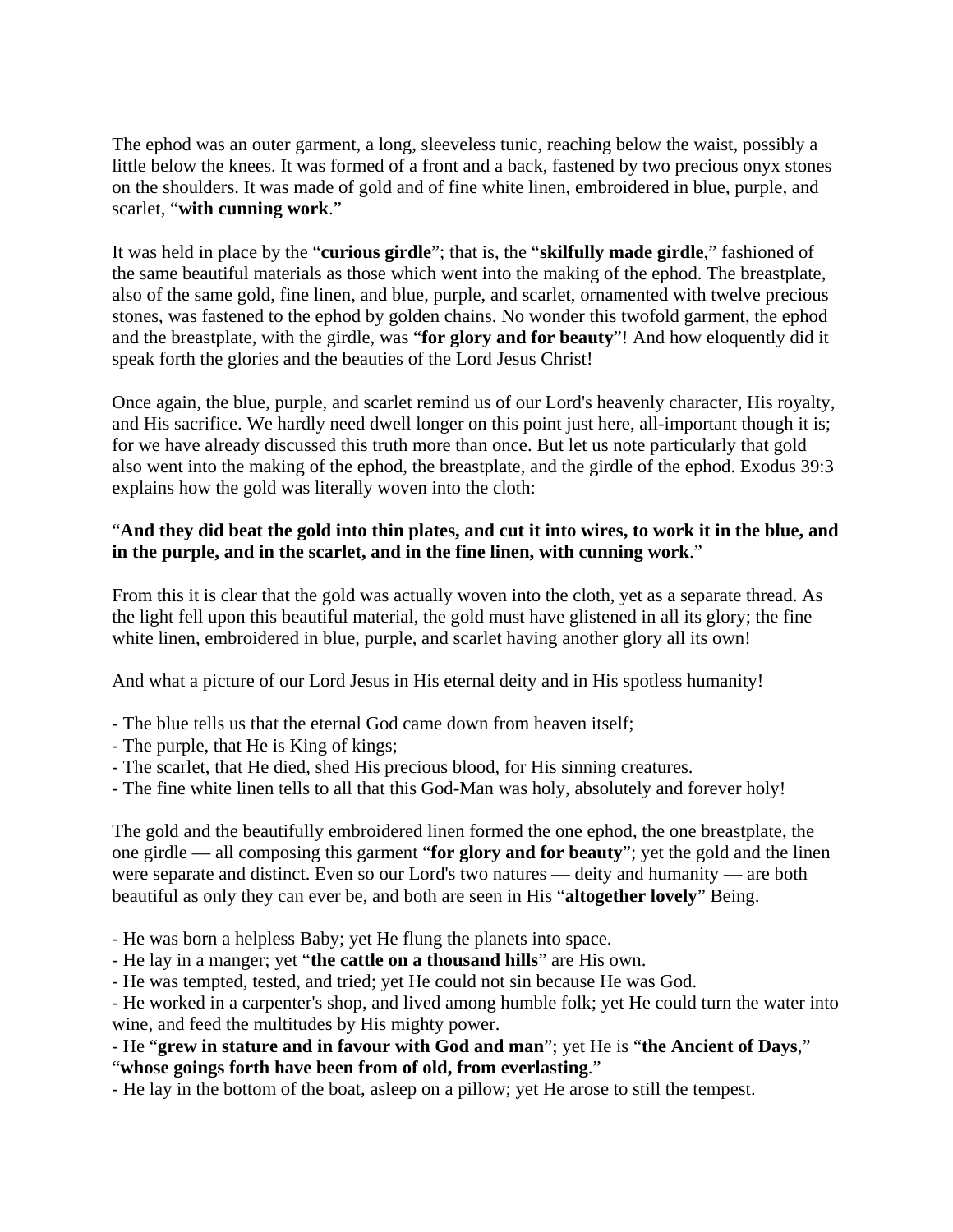- He was the "**Man of sorrows**," weeping with others, shedding tears of agony in the Garden of Gethsemane; yet He turned heartaches into rejoicings when He raised the dead, and gave them back to their loved ones.

- He died, and was buried — a lifeless corpse; yet He arose in triumph by the power of His own Holy Spirit!

Prophets for four thousand years before He was born had foretold His coming to be "**Immanuel, God with us**." Yes; the gold and the fine linen were separate and distinct; yet they were woven into the one piece! "**God was in Christ, reconciling the world unto himself**" (II Corinthians 5:19).

- The gold could not be separated from the linen without ruining the cloth;
- The linen could not be separated from the gold without twisting the fine wires ruining both.
- Nor can we separate our Lord's two natures.

If He was not God, then the Bible is untrue, and Christ bore false witness to His deity blasphemous thought! Skeptics may seek to rob Him of His deity, but only to their own shame and eternal doom; they cannot alter the truth of God. If Jesus was not God, then His miracles were a stupendous fraud — another blasphemous thought! If He was not God, then His death was less noble than that of the courageous martyrs of all the centuries — yet another blasphemous thought! Jesus of Nazareth was "**God** . . . **manifest in the flesh**" (I Timothy 3:16).

The two precious onyx stones upon the shoulders of the ephod were engraved with the names of the twelve tribes of Israel: six names on each shoulder, "**according to their birth**" (Exodus 28:10). The names engraved upon the breastplate, which Aaron wore upon his heart, were "**according to the twelve tribes**," as they were encamped around the tabernacle, and as they journeyed on the march. The shoulder is the place of strength; the heart, the seat of affections. Aaron literally carried his people upon his shoulders and bore them upon his heart, ministering for them as their representative before the Lord God.

This is a beautiful picture of how the Lord Jesus carries us and all our burdens, as it were, upon His omnipotent shoulders; and of how He loves us with an everlasting love. (See Isaiah 40:11; 63:9; Psalm 55:22; I Peter 5:7). If we could but take Him at His Word, "**casting all**" our "**care upon him**," knowing that He careth for us!

### *5. The Breastplate*.

The breastplate, which was the crowning glory to the ephod, was "**foursquare** . . . **being doubled**," a span in length and a span in breadth. Some think it was a kind of bag or pouch, into which were placed the "**Urim and the Thummim**" (Exodus 28:30). Others hold that the "**Urim and the Thummim**" are a "*collective name for the stones of the breastplate*." Of this we shall have more to say a bit later. In any case, this costly breastplate was securely fastened to the shoulder pieces of the ephod by golden chains, and to the ephod also just "**above the curious girdle of the ephod**," by a lace of blue passed through rings of gold, "**that the breastplate be not loosed from the ephod**."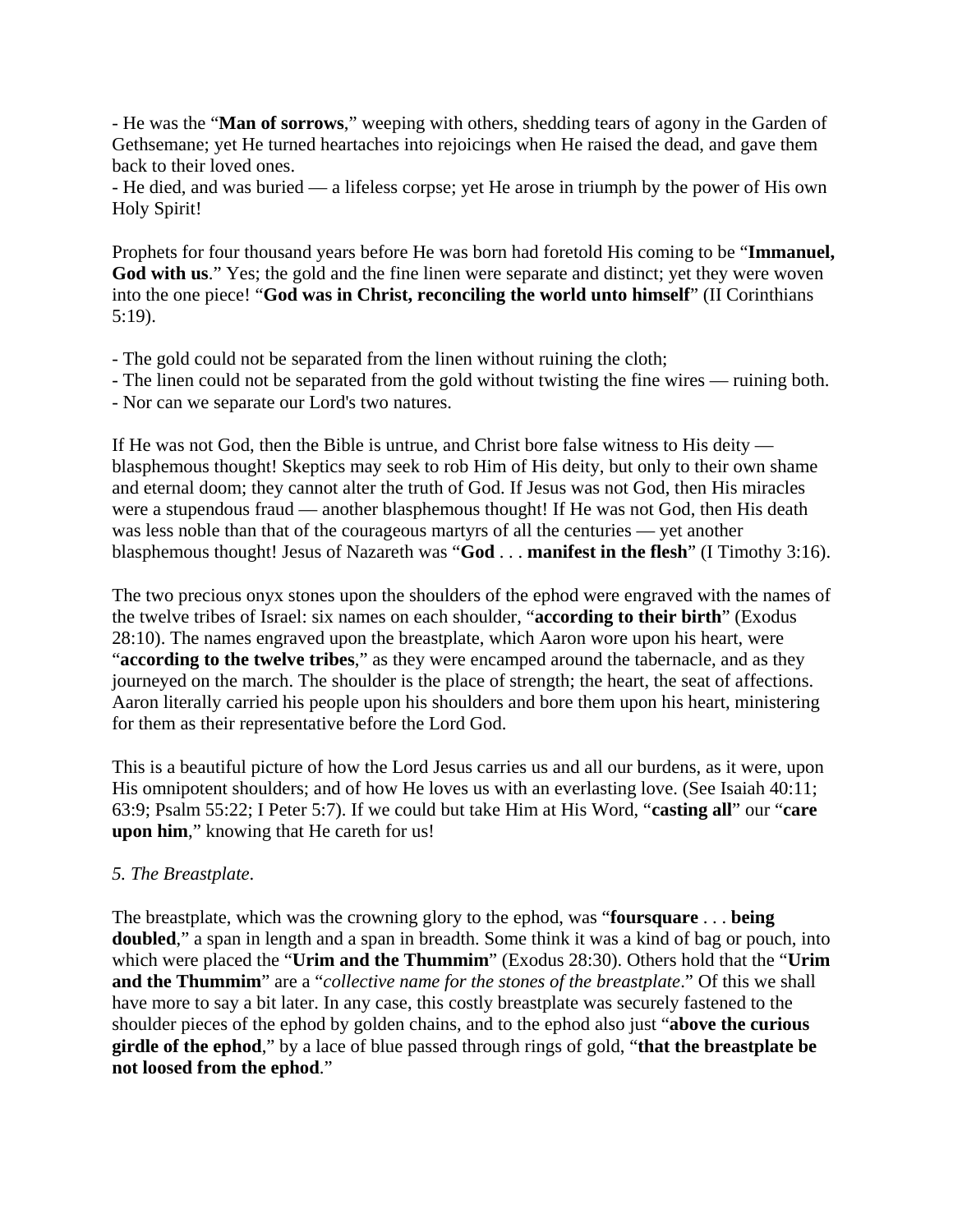Can you imagine, my friend, the costly price and the brilliant radiance of this most costly of all the garments "for glory and for beauty"? Each precious stone was large enough for the name of a tribe to be engraved upon it — four rows of stones, with three jewels in each row! They were the sardius, the topaz, and the carbuncle in the first row; an emerald, a sapphire, and a diamond in the second row; a ligure, an agate, and an amethyst in the third row; a beryl, an onyx, and a jasper in the fourth row. All these were set in gold. Nothing else in all the tabernacle was so costly. These were Aaron's treasures!

God tells us that we are His "**jewels**" (Malachi 3:17). We are very precious to Him, so precious that He paid a very costly price for our redemption, the price of the blood of His beloved Son!

Every beam of light that fell upon Aaron fell also upon the names of his people; and the Father's smile upon His beloved Son, the heavenly Bridegroom, falls also upon His bride; for we have been "**accepted in the beloved**." He sees us identified with Christ, crucified with Him, risen with Him, and seated with Him in heavenly places! (Galatians 2:20; Colossians 3:14; Ephesians 1:3).

The onyx stones upon Aaron's shoulders were alike; but the costly stones upon his heart differed one from another in their glory. We have seen that the names worn upon the shoulders were engraved "**according to their birth**"; those upon the heart, "**according to the twelve tribes**." Even so all the redeemed of God are His by virtue of the new birth in Christ Jesus; but all are not learning in equal measure the fulness of His love.

Some, like John, lean upon His breast; others, like Peter before the crucifixion, follow Him "**afar off**." May God help us to walk in close and sweet fellowship with Him, that we may know ever increasingly something of His heart of love. And, whether we do or not, it is reassuring to know that we are His, "**bought with a price**," the most costly of all jewels known to man. We are all upon His shoulders, and we are all upon His heart! His mighty strength and His fathomless love are forever ours!

The names, "**Urim and Thummim**," mean "*lights and perfections*." Whether they were "a collective name for the stones of the breastplate," or whether they were added to the breast plate, they represent the lights and perfections of the Lord Jesus, the Great High Priest, of whom Aaron was but a type. By these God made known His will to His priest in the days of old. There are comparatively few references to the Urim and the Thummim in the Word of God (See Exodus 28:30; Leviticus 8:8; Numbers 27:21; Deuteronomy 33:8; I Sam. 28:6; Ezra 2:63).

A paragraph quoted from the "*Christian Workers' Commentary*," by the late Reverend James M. Gray, D.D., is suggestive of the significance of these "lights and perfections," whatever outward form they may have taken in Aaron's breast plate:

"They represent the light and the right that are in the high priest for the enlightenment and reconciliation of those who come unto God by him. He exercises the functions of teaching and sacrificing in their behalf, as the type of the Great High Priest."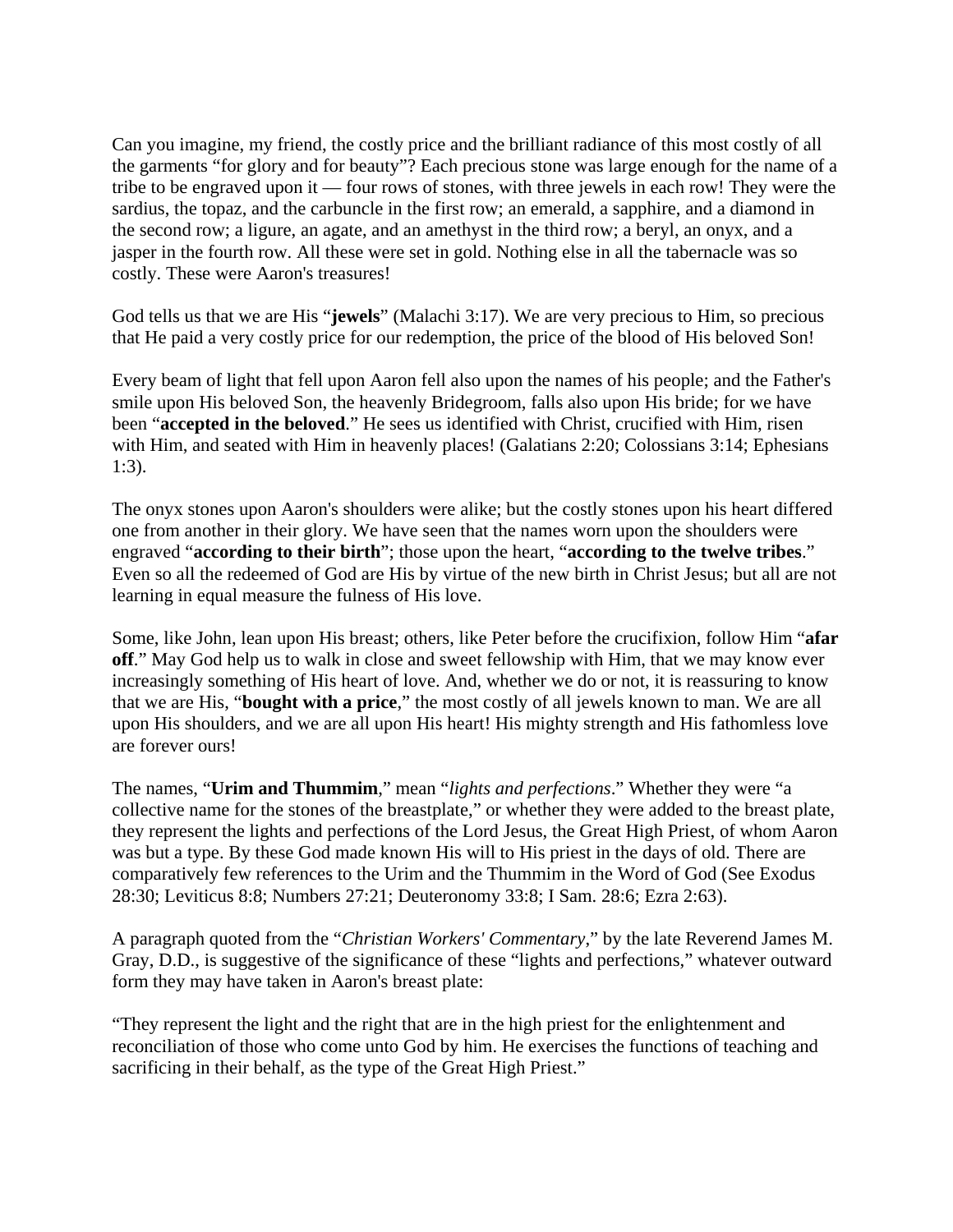In this connection we need to remember that the high priest in Israel not only represented his people before a holy God; but he also gave to them oracular answers from God. By these God spoke to His people.

It seems hardly necessary to add just here that, in Christ, God has spoken "**once for all**" to a sinning world (Hebrews 1:1, 2). Why not? He is our Great High Priest!

Israel lost this precious treasure because of her sins. Let us be careful not to grieve the Holy Spirit if we want to know the will of God for our daily lives. No; He will never leave us, if we are truly born again; but our sins will separate us . . . from that perfect fellowship which God wants to hold with His own, making plain to them His "good, and acceptable, and perfect will" (Romans 12:2).

#### *6. The Mitre and the "Holy Crown."*

The word, "**mitre**," comes from a Hebrew word meaning "*to wrap*," or "*to roll around*." The high priest's headdress was a kind of turban wrapped around the head. It was made of white linen, the emblem of purity. Upon the "**forefront of the mitre** . . . **upon Aaron's forehead**" was "**the holy crown**," "**a plate of pure gold**" upon "**a lace of blue**."

Engraved upon this plate of gold were the words, "**HOLINESS TO THE LORD**." (See Exodus 28:36-38; 29:6; Leviticus 8:9).

This golden crown bore witness that Aaron was the representative of God, even as the ephod and the breastplate showed that he was the representative of Israel. It hardly need be added here that it prefigured the kingly glory of Him whose name is Holy! The Lord Jesus is the righteous King, as well as the faithful Priest! And as this beautiful headdress was worn by Aaron, even so our Lord will come one day, crowned with "**many crowns**" (Revelation 19:12).

Aaron's robes were "**for glory and for beauty**." They must have been wonderfully beautiful! Yet they could never, never compare with the beauty of our Lord, whom we shall see one day in all His uncreated glory. That alone will make heaven heaven! But, wonder of wonders, we shall share His glory; as believer-priests, His bride, we shall reign with Him and be like Him for all the unending ages! "What a wonderful Saviour!"

#### **THE CONSECRATION OF THE PRIESTS**

In our lesson today we have tried to show that Aaron, as the high priest in Israel, represented the Lord Jesus Christ; and that Aaron and his sons represented Christ and His church.

Nowhere is the union of our Great High Priest and His believer-priests more clearly set forth than in the consecration of Aaron and his sons to the priestly office. They were brought to the door of the tabernacle, God's dwelling place among His people; and there they were separated, set apart, for their sacred duties.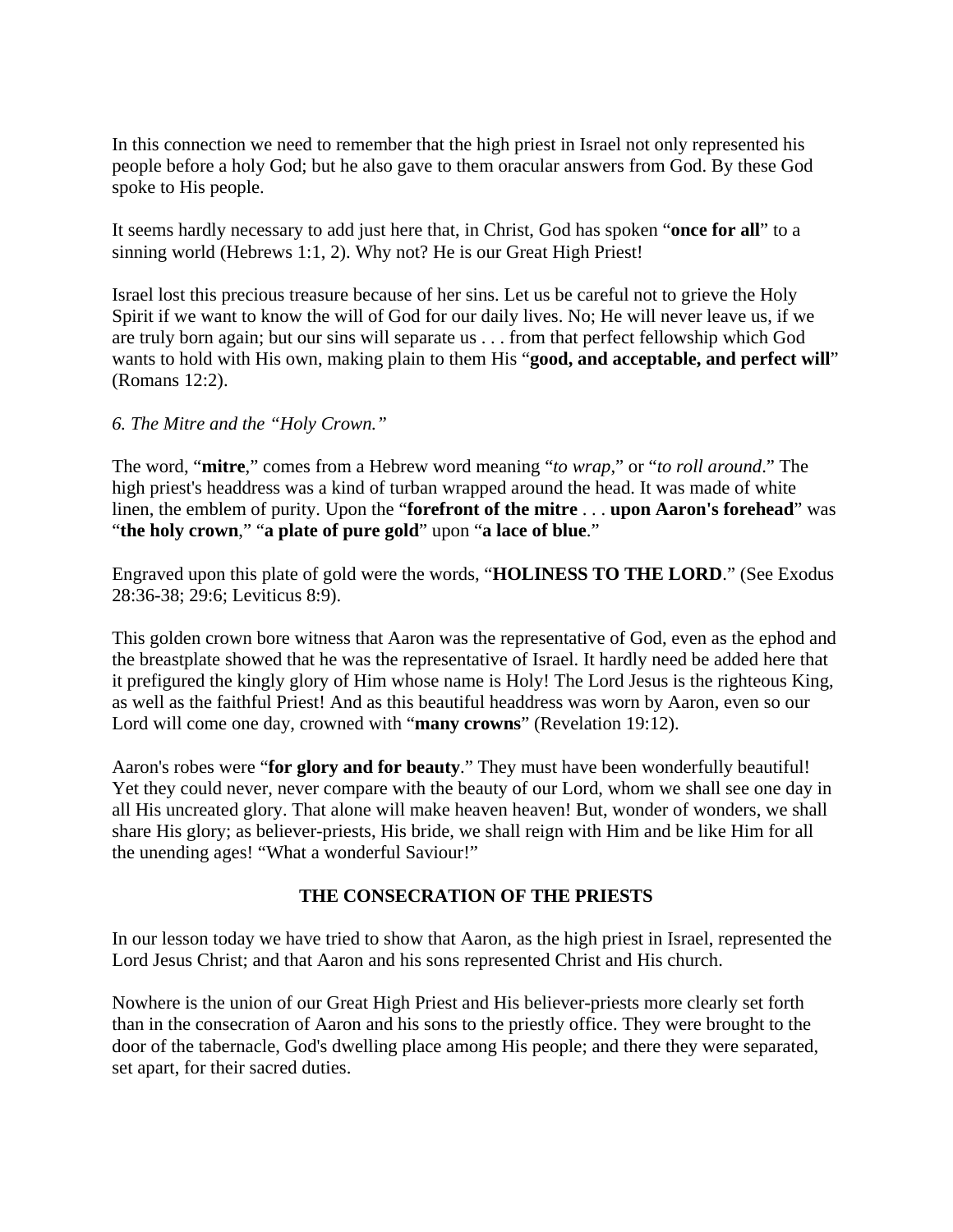Likewise, our Lord, the separated One, has chosen us in Him to a spiritual priesthood that is glorious. Before He went to the cross, He said to His eleven disciples who loved Him, "**Ye have not chosen me, but I have chosen you, and ordained you, that ye should go and bring forth fruit** . . . **I have chosen you out of the world**" (John 15:16, 19).

First of all, Moses washed Aaron and his sons with water; and water in the Scriptures is a symbol of the Word of God.

Their being washed together speaks to us of the union of Christ and the church in sanctification — separation unto God.

Christ Himself said to His Father, in His Great High Priestly prayer for His own:

"Sanctify them through thy truth: thy word is truth. As thou hast sent me into the world, even so have I also sent them into the world. And for their sakes I sanctify myself, that they also might be sanctified through the truth" (John 17:17-19).

Again, the Holy Spirit, writing to the Hebrew Christians concerning the risen Lord, said in Hebrews 2:11,

#### "**For both he that sanctifieth and they who are sanctified are all of one** [i. e., God]**: for which cause he is not ashamed to call them brethren**."

Now it is beyond controversy that our Lord knew no sin, and that His own sanctification implied His being set apart, consecrated to His Great High Priestly work, which began with His death. And it is equally beyond controversy that we, believer-priests, ever need to remember that "**Christ loved the church, and gave himself for it; that he might sanctify and cleanse it with the washing of water by the word**" (Ephesians 5:25, 26).

We were washed "**once for all**" by the blood of His cross for cleansing from the penalty of sin; but we need daily, hourly, washing by the Word of God for deliverance from the defilement of sin in our pilgrim walk. "**Wherewithal shall a young man cleanse his way?**" the Psalmist asked many centuries ago; and the Holy Spirit's answer came back, "**By taking heed thereto according to thy word**" (Psalm 119:9). And again we are reminded of Christ's prayer, which we have just quoted, "**Sanctify them through thy truth: thy word is truth**" (John 17:17).

After Moses had washed Aaron and his sons at the door of the tabernacle, Aaron was first clothed in the costly garments "**for glory and for beauty**," which spoke eloquently of the glories of Christ.

As we have already seen, Aaron's sons were also clothed in white linen garments, foreshadowing the "**robe of righteousness**" which Christ imparts to His redeemed. Aaron, clothed in his beautiful garments, was the first to be anointed with the holy oil — before the blood of the sacrifices was shed. This, we have observed, suggests the truth that Christ was baptized by the Holy Spirit before He shed His blood on Calvary.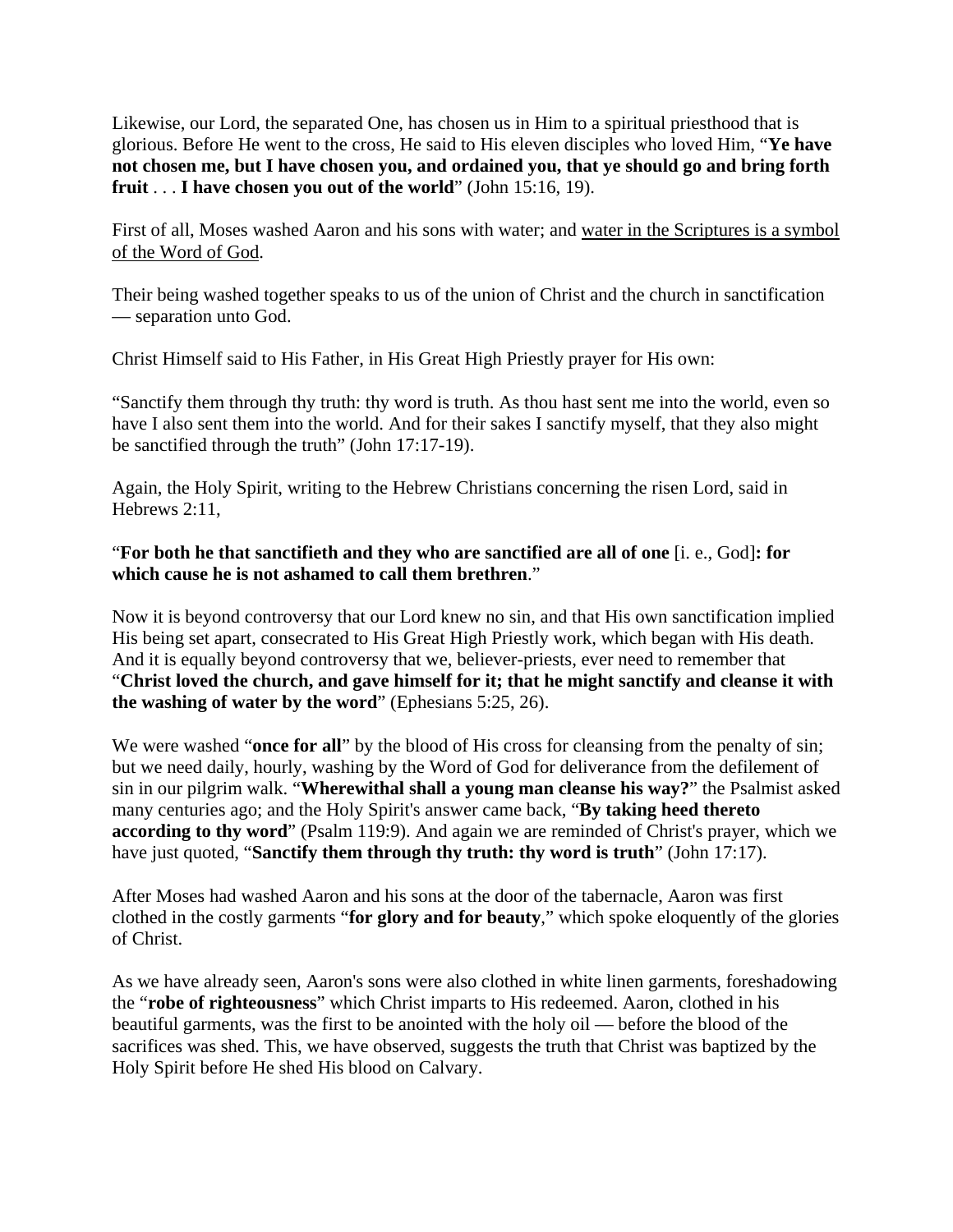Then the sacrifices were offered; the blood was sprinkled; and Aaron and his sons were sanctified together — by the blood of the sacrifice and by the anointing oil.

Even so we who love the Lord have been crucified and buried with Him. God sees us risen with Him, ascended with Him, identified with Him now and for all eternity.

Moses put the blood of the sacrifice on the tip of Aaron's right ear, on the thumb of his right hand, and on the great toe of his right foot. Then he did the same for Aaron's sons.

The lesson is plain:

- The consecrated ear is open to hear the Word of God;

- The consecrated hand is ready to serve the Lord;

- The consecrated foot is guided by His Spirit into "**paths of righteousness for His name's sake**."

Our Lord's ear was ever open to hear and obey His Father's voice. His hands were ceaselessly busy, ministering to the sick, the poor, and weary. His feet always walked in the paths of holiness and righteous ness.

May we let Him have our willing ears and hands and feet to do His will! We shall, only as we let His cleansing blood and the power of His indwelling Spirit take us and use us for His own glory.

This anointing oil, a symbol of the Spirit of God, was holy.

- It was claimed by the Lord (Exodus 30:31).

- It was used to consecrate Aaron and his sons, and to sanctify the sacred vessels of the tabernacle.

- It was not to be poured upon man's flesh (Exodus 30:32); for "**the flesh**" cannot be used by the Holy Spirit to glorify God.

"**The flesh**", i.e., our old, sinful nature, must be crucified, and the Holy Spirit must be given the control of our lives, if we would know victory over sin and fruitfulness in His service.

Again, the holy, anointing oil was not to be put upon a stranger, or compounded for any other use (Exodus 30:32, 33).

Even so "**the natural man receiveth not the things of the Spirit of God; for they are foolishness unto him; neither can he know of them, because they are spiritually discerned**" (I Corinthians 2:14).

Nor can any false creed, denying the Person and work of the Triune God, produce "**the fruit of the Spirit**." "**No man can say that Jesus is the Lord, but by the Holy Ghost** . . . **Now if any man have not the Spirit of Christ, he is none of his**" (I Corinthians 12:3; Romans 8:9).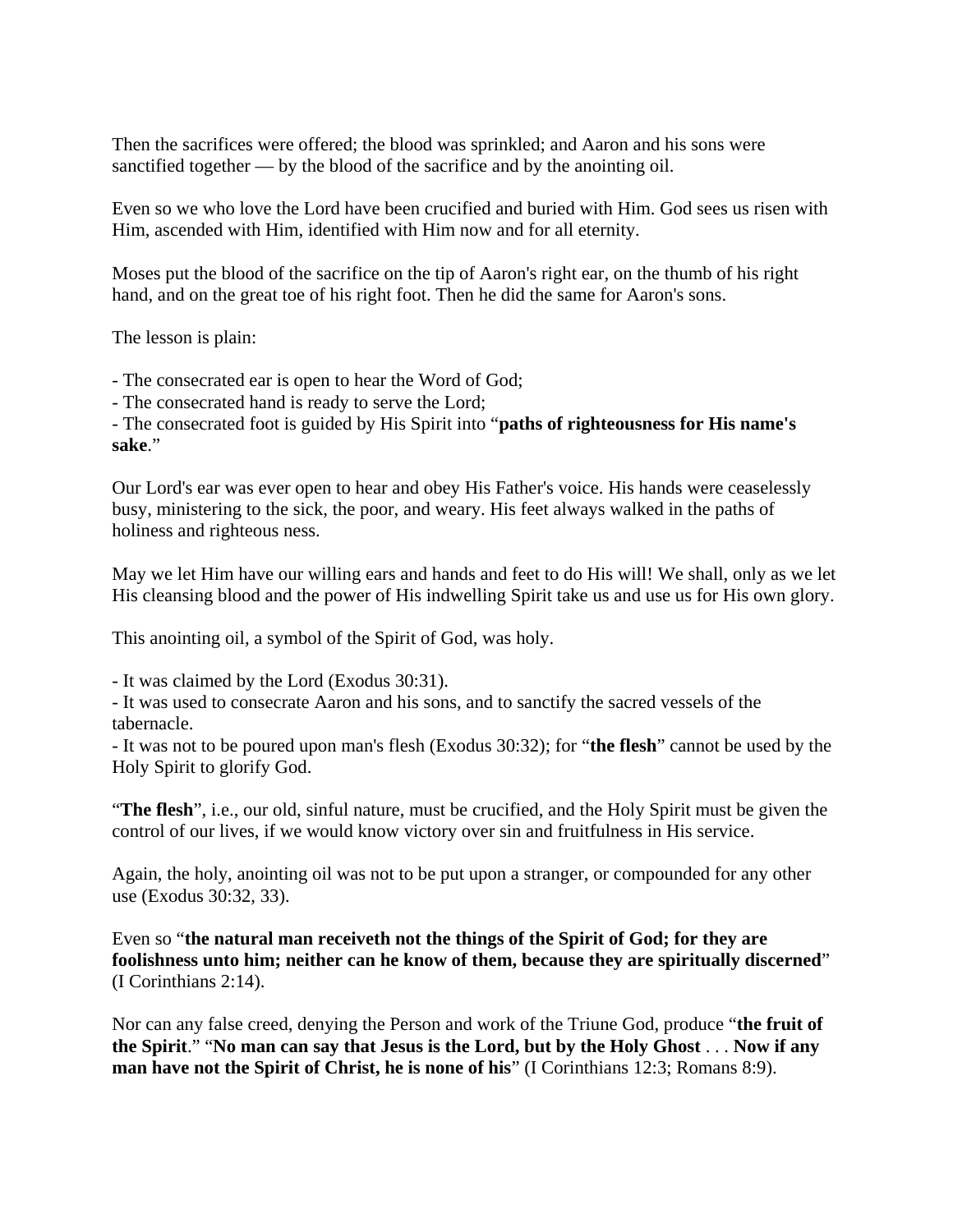### *A very beautiful lesson is found in Aaron's feasting with his sons in the Holy Place of the tabernacle for seven days after their consecration to the priesthood*.

They were not to leave the Holy Place; but, together, they were to rest and feast upon the food of the priests, even the sacrifice. One day the church, believer-priests, will be translated, caught up to be forever with the Lord. Our Great High Priest will take us into the Most Holy Place, even heaven itself, there to rest with Him and to feast our souls upon Him who is the Bread of Life. At least seven more years will pass after that (while the Antichrist rules on earth) before our Lord returns in glory with His church, to be revealed as the righteous King over all the world.

On the eighth day Aaron and his sons went out of the Holy Place, and the Lord appeared "**unto all the people**" (Leviticus 9:14, 23, 24). "**And Moses and Aaron** . . . **blessed the people**."

What a picture of that yet future day when our Great High Priest will come out of the Most Holy Place, to appear in glory to all the world!

"**When Christ, who is our life, shall appear, then shall ye also appear with him in glory**" (Colossians 3:4).

The door of heaven will open; the King-Priest will descend; and with Him His believer-priests will come to reign with Him over a purified earth. Then this war-weary, sin-sick world will know the fulness of blessing. Then swords shall be beaten into plowshares, and spears into pruninghooks. "**Nation shall not lift up sword against nation, neither shall they learn war any more**" (Isaiah 2:4).

Of that coming day God has said:

"**They shall not hurt nor destroy in all my holy mountain: for the earth shall be full of the knowledge of die Lord, as the waters cover the sea**" (Isaiah 11:9).

# **THE LEVITES A GIFT TO AARON — DEDICATED TO GOD**

The study of the priesthood in the Jewish tabernacle would be incomplete without some consideration of the Levites and their ministry in this early sanctuary: for they were given to Aaron for service; and Aaron, in turn, gave them back to God as an offering unto the Lord. (See Numbers 8:19, 21).

This foreshadowed a significant and beautiful truth: we, as the church of the Lord Jesus Christ, His servants in the world, are the Father's "love gift" to our Lord; and He, in turn, consecrates us and our service to His Father. His intercessory prayer makes this very plain:

"**I pray for them** . . . **which thou hast given me; for they are thine. And all mine are thine, and thine are mine; and I am glorified in them** . . . **I pray not that thou shouldest take them out of the world, but that thou shouldest keep them from the evil**" (John 17:9, 10, 15).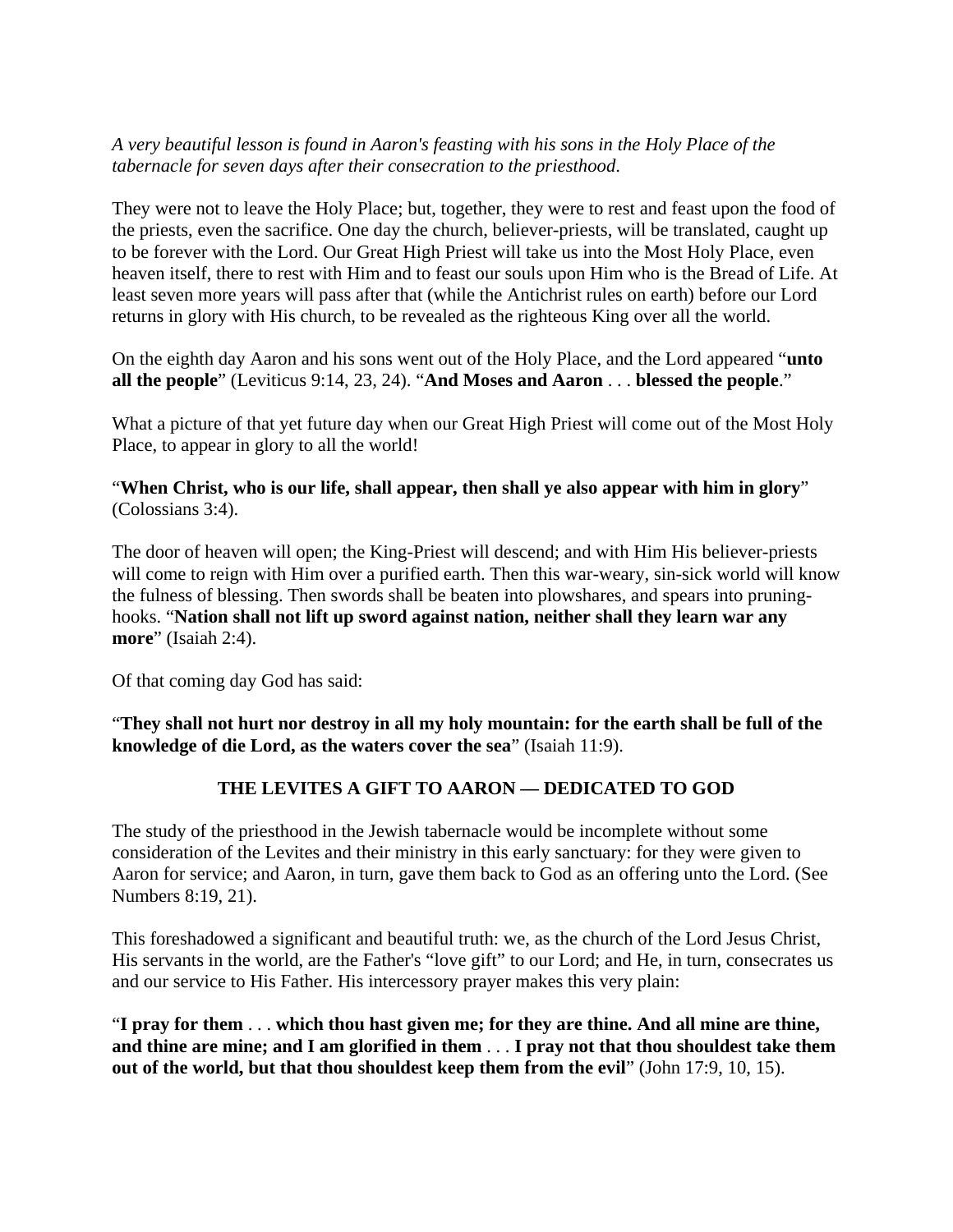As the name, "**Levites**," signifies, these servants of the Lord came from the tribe of Levi; so also did Aaron and his sons. The Genesis record tells us that Levi was one of the twelve sons of Jacob. His three sons were Gershon, Kohath, and Merari, from whom the three families of the Levites took their names — Gershonites, Kohathites, and Merarites.

According to the God-given instructions, the Levites pitched their tents on three sides of the tabernacle, between the tents of the other tribes and the sanctuary itself. The tents of Moses, Aaron, and the families of the priests were on the east; there the door of the court was placed. The Gershonites were on the west; the Kohathites, on the south; the Merarites, on the north. (See Numbers 3:23, 29, 35). Thus the priests and the Levites were nearest to the tabernacle, to minister there for all the people.

When the Shekinah Glory, in the pillar of cloud and fire, moved on before Israel, during the forty years of wandering, it was the duty of the Levites to take down the tabernacle and see that it was safely carried on the journey. When the Shekinah Glory rested, God was telling His people to rest; and the Levites pitched "**the tent of the congregation**" in the midst of the camp.

- The Gershonites had charge of the coverings and curtains, the hangings and cords.
- The Merarites took care of the sockets and pillars, the boards and bars.
- The Kohathites were given the sacred vessels and pieces of furniture for their service.

All this ministry was done under the supervision of Aaron, in singleness of purpose. Likewise, all the ministry in and through the church should be carried out under the direction and guidance of Jesus, our Great High Priest, and with but one purpose in view, the honor and glory of Him who died for us!

By nature Levi was unspeakably cruel, as the record of his and Simeon's wicked crime, recorded in Genesis 34:1-31, gives evidence; but by the grace of God he and his descendants were called to the most sacred offices, as priests and Levites.

In this ministry they took the place of the firstborn in Israel, who belonged to God (Numbers 3:12, 13; 8:18). If man had written the Genesis record, doubtless he would have omitted the story of the black sin of Levi and Simeon; but God tells the whole truth. He shows "**the exceeding sinfulness of sin**," and our need of a Saviour; "**for all have sinned, and come short of the glory of God**" (Romans 3:23). We, too, were once "**dead in trespasses and sins** . . . **children of disobedience** . . . **having no hope, and without God in the world**" (Ephesians 2:1, 2, 12).

"**But now in Christ Jesus ye who sometimes were far off are made nigh by the blood of Christ**" (Ephesians 2:13). We have been called to serve the Lord as "**an habitation of God through the Spirit**" (Ephesians 2:22). Such is the wonder of His grace!

The Levites were washed in the presence of the whole congregation, a picture of our "**washing of regeneration**" "**once for all**." Then they shaved their flesh and washed their clothes, symbolic of their separation from the godless, even as believers in Jesus are to "**come out from among**" unbelievers, and to be a separate people (I Corinthians 6:14-18).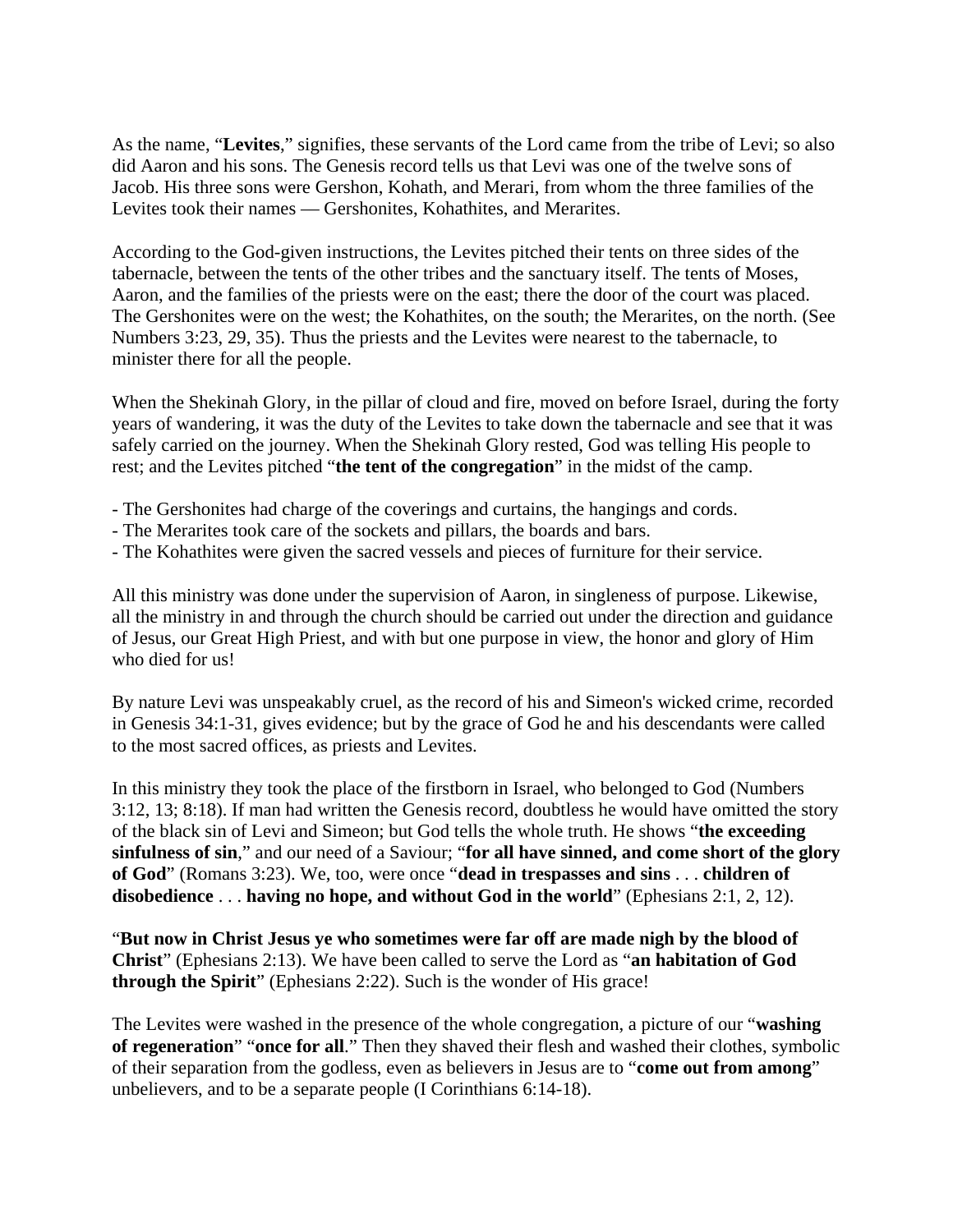When Joshua, under the guidance of God, divided the land of promise among the twelve tribes, no inheritance was given to the tribe of Levi; for the Lord Himself was their portion, and they partook of His offerings (Deuteronomy 18:1, 2).

They were given forty-eight cities, scattered throughout the land, six of which were the cities of refuge. Scattered thus in Israel, their duties and privileges were to minister to the spiritual needs of God's people. The Lord God saw to it that they lacked no good thing (Numbers 35:1-8).

The time came when the Jewish tabernacle was done away. David was old, and he appointed Solomon king over Israel. The story is recorded in the twenty-third chapter of I Chronicles: "**And he gathered together all the princes of Israel, with the priests and the Levites**" (v. 2).

All three families of the Levites were there to hear their aged king, the "**man after God's own heart**," tell them of their new duties. The wilderness wanderings had long been over. Solomon was to build a beautiful temple to replace the tabernacle. No longer would the Levites need to care for the tabernacle, in which Israel had worshipped for many years.

#### "**For David said, The Lord God of Israel hath given rest unto his people, that they may dwell in Jerusalem for ever: and also unto the Levites; they shall no more carry the tabernacle, nor vessels of it for the service thereof**" (vs. 25, 26).

The new duties of the Levites are outlined in the closing verses of the chapter. They were to "**wait on the sons of Aaron for the service of the house of the Lord**."

It is a picture of that glorious rest which awaits the people of God in the New Jerusalem. When the pilgrimage of the wanderings of this life are past, the servants of God shall serve Him in the glory.

The aged John tells us something of the wonders of that coming day:

"**And I heard a great voice out of heaven saying, Behold, the tabernacle of God is with men, and he will dwell with them, and they shall be his people, and God himself shall be with them, and be their God. And God shall wipe away all tears from their eyes; and there shall be no more death, neither sorrow, nor crying, neither shall there be any more pain: for the former things are passed away**" (Revelation 21:3, 4).

#### **THE LEVITICAL PRIESTHOOD ONLY "A SHADOW OF GOOD THINGS TO COME"**

After all that we have read from the Epistle to the Hebrews in this lesson today, it seems hardly necessary to add that, when "**the veil of the temple was rent in twain**," the Levitical priesthood was done away — forever set aside by God Himself.

It had fulfilled its purpose; the Great High Priest had offered one perfect Sacrifice forever; there was no further need for the prophetic shadows and types which foretold His coming!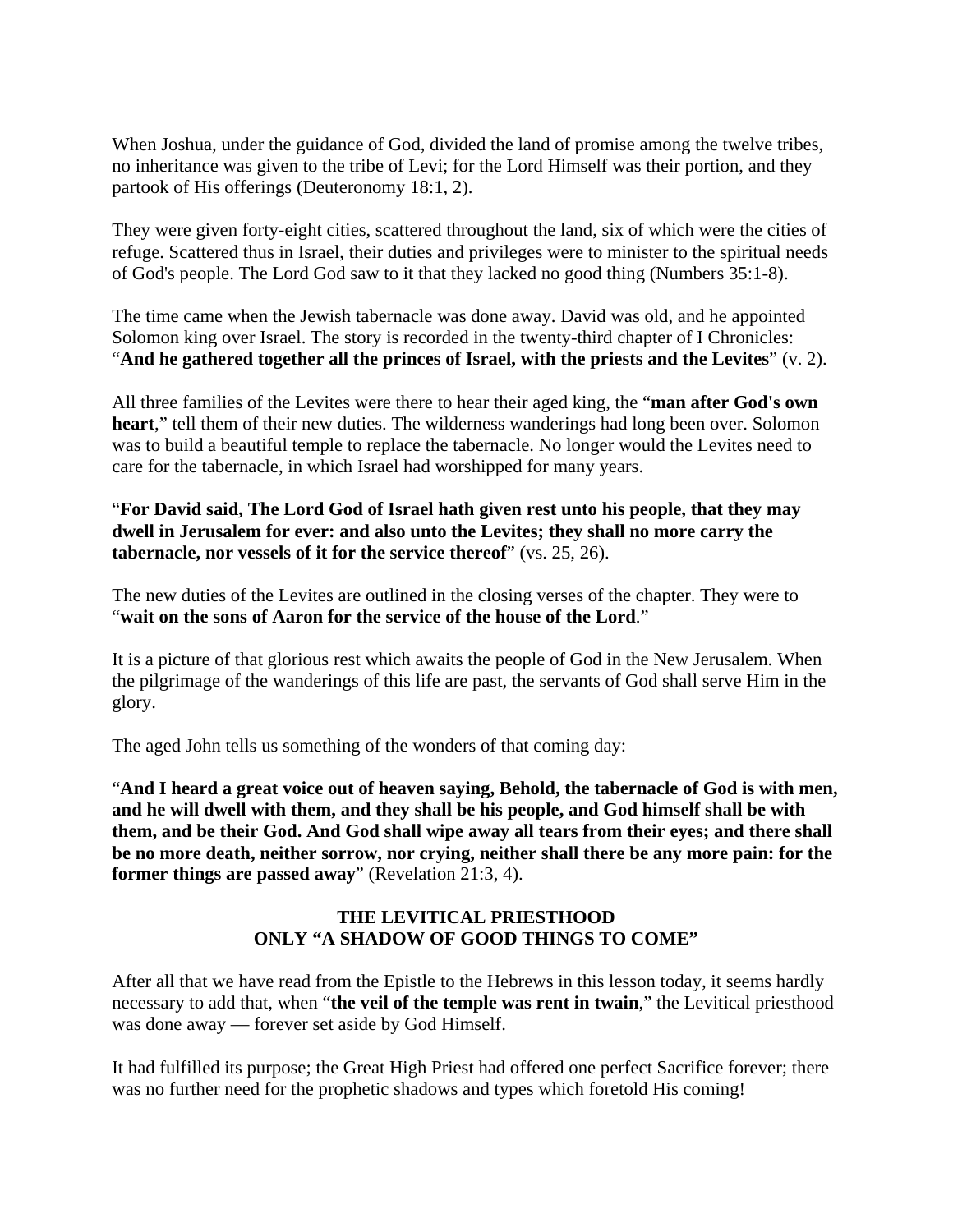Yet because many are deceived by a false system which establishes a man-made priesthood in the name of Christianity, even today, we add this word of exhortation and instruction. Any manmade priesthood in existence since Calvary is contrary to the express teaching of the Word of God. Moreover, it is inconsistent to allow men to be priests who do not belong to the family of Aaron; and the Jews, as a nation, have been set aside in this church age!

According to the false system which allows human priests, any man, from any family, is eligible to the office. And such as these overlook our Lord's plain command, "**Call no man your father upon the earth: for one is your Father, which is in heaven**" (Matthew 23:9).

Dear Christian friend, let no man deceive you. Christ is our Priest. And if we trust His atoning work on Calvary, we are His believer-priests, called to serve Him with the spiritual sacrifices of prayer and praise and fruitfulness in His soul winning.

Today we have sought to look upon His glory as foreshadowed in the work of Aaron and his sons. We have tried to see something of His ministry on our behalf as the perfect Sacrifice, the perfect Intercessor, the perfect Mediator between God and man. As we think upon these wonderful things; and as we realize something of our own exalted position and privileges in Him, as His believer-priests; our hearts echo the song that came from the heart of Charles Wesley many years ago:

> "Depth of mercy, can there be Mercy still reserved for me? Can my God His wrath forbear? Me, the chief of sinners, spare?

"I have long withstood His grace, Long provoked Him to His face, Would not hearken to His calls, Grieved Him by a thousand falls.

"There for me the Saviour stands, Shows His wounds and spreads His hands; God is love: I know, I feel; Jesus lives and loves me still!"

**~ end of chapter 2 ~** 

**http://www.baptistbiblebelievers.com/** 

**\*\*\***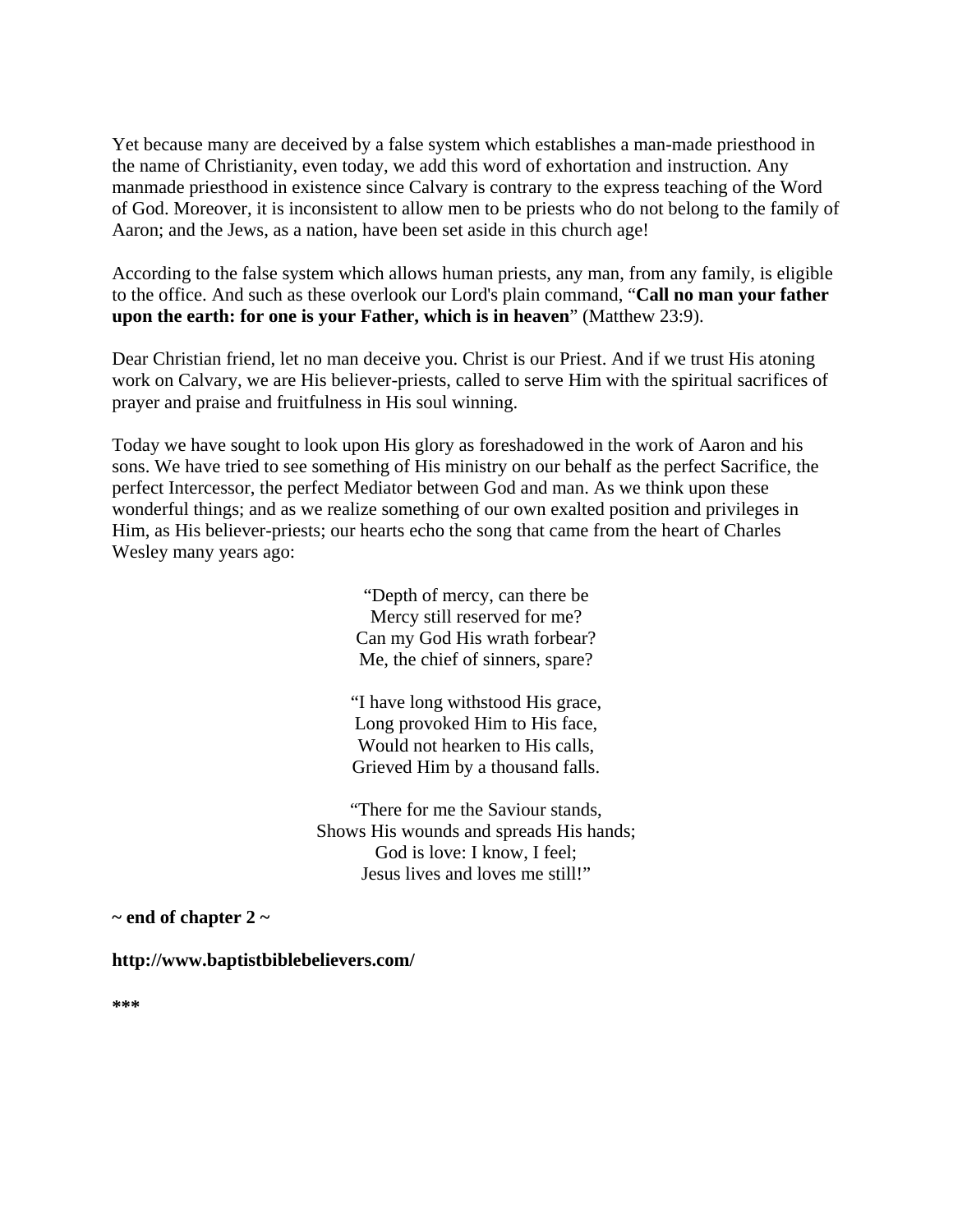# **CHRIST IN THE TABERNACLE**

by

Louis T. Talbot, D.D., LL.D. President of The Bible Institute of Los Angeles

Copyright @ 1942

#### **CHAPTER THREE**

#### **THE COURT AND THE GATE**

Christ — The Way to a Holy God Exodus 27:918; 38:920

SURROUNDING the tabernacle was a rectangular-shaped court, open to the heavens, with only one entrance, which was the gate on the east. The court was one hundred cubits long, and fifty cubits wide, and was made of "**fine twined linen**" hung upon upright pillars of brass, which were fastened in sockets of brass (Exodus 27:10). The hooks and fillets at the top of the pillars were made of silver; and from these hooks the white linen "**hangings**" were fastened. There were fifty-six of these pillars: twenty on the south, twenty on the north, ten on the west, and three on each side of the gate on the east. The pillars and hangings stood more than eight feet high; taller than a man. Thus there was no way, by which to enter the court, except through the gate; for the brass, the white linen, and the silver stood between the outsider and those who were within.

The gate was a beautiful hanging of "**blue, and purple, and scarlet, and fine twined linen, wrought with needlework**" (Exodus 27:16). It was hung by silver hooks upon four pillars, which were fastened in sockets of brass. "**The overlaying of**" the "**chapiters**" of the pillars was of "**silver; and all the pillars of the court were filleted with silver**" (Exodus 38:17).

The description of the pattern for the court and the gate is found in Exodus 27:9-18; that of the finished work, in 38:9-20.

Let us read these two passages very carefully, in order to fix in our minds the details presented. Every item is significant, or else the Holy Spirit would not have included it in the sacred record. And the picture before us points on to Christ Jesus, our Lord.

It is very evident that the gate was a type of Christ, the only Way to God. And we shall see in this study today that the white linen hanging of the court portrayed the righteous demands of a holy God, who Himself bore the penalty of sin, even Christ, our Righteousness.

- Brass speaks to us of judgment;

- Silver, of redemption.

He judged our sins at His cross, redeeming us with His own precious blood.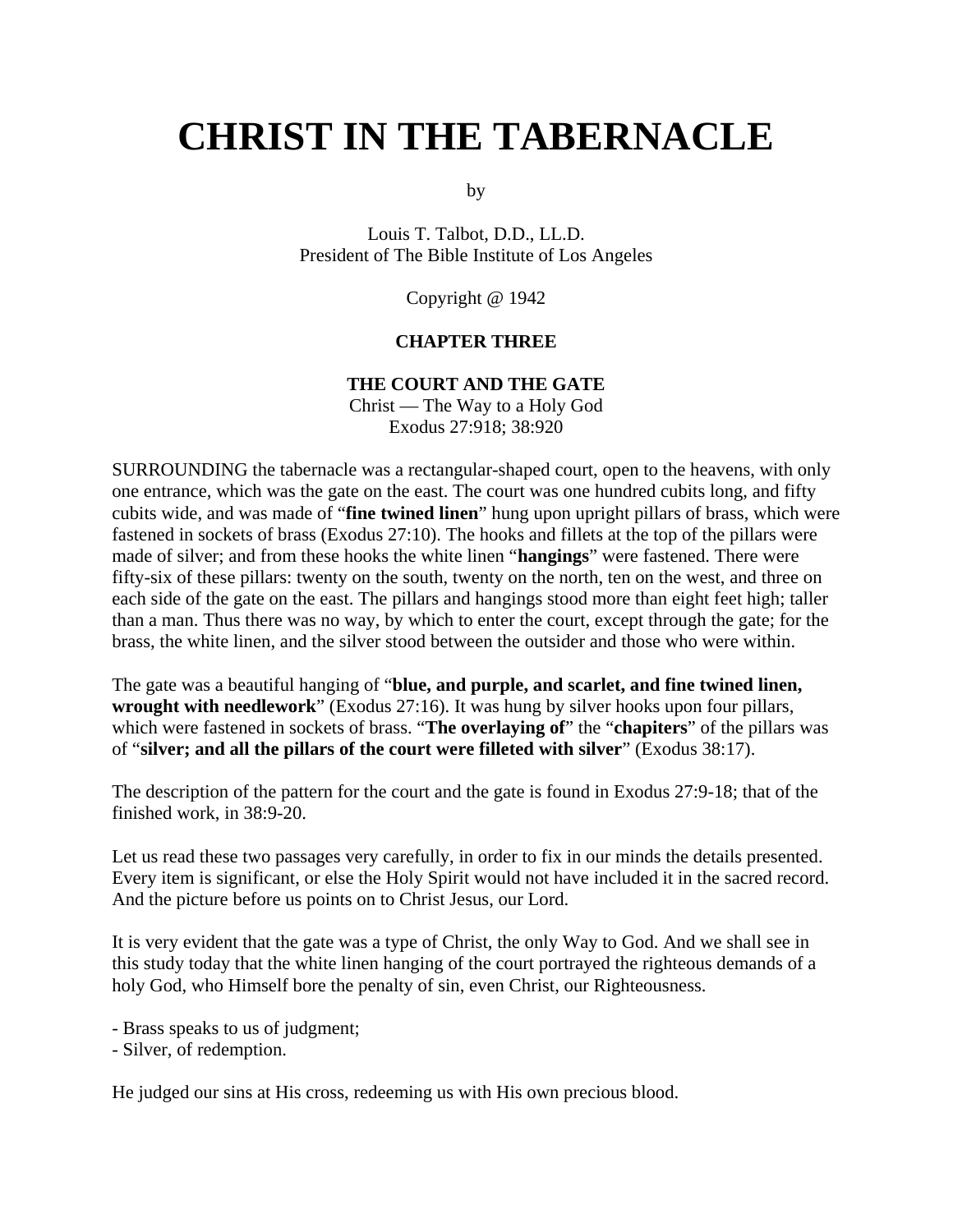The lesson before us, therefore, is filled with rich and beautiful truth concerning our salvation in Christ Jesus, the Lord. As we bear in mind that God Himself dwelt in the Holy of Holies, in the Shekinah Glory; that the only access to His presence was through the only gate; and that the very pieces of furniture leading from that gate to the pillar of cloud and fire were laid out in the form of a cross — then we begin to see something of what God was teaching His people through this beautiful object lesson of the tabernacle in the wilderness.

May we let the Holy Spirit show us today some of these precious truths concerning our Saviour and His great salvation.

## **THE COURT**

*1. The "Fine Twined Linen" Hangings — A Type of Christ, Our Righteousness*.

The white linen hangings of the court speak to us of a twofold aspect of God's holiness:

- (1) That righteousness which He requires of all who stand in His presence;
- (2) that righteousness which He Himself is in His sinless Person.

Our holy God cannot bear the presence of sin; but in matchless love He provides a righteousness for every sinner who will receive it as a free gift of His grace.

Sometimes we hear men say, out of foolish, darkened hearts, such words as these, "A God of love will not send a man to hell." It is true that our God is the God of love; and it is also true that He is "**not willing that any should perish, but that all should come to repentance**" (II Peter 3:9). Moreover, it is true that sinful man sends himself to hell if he refuses the only way of salvation.

Heaven would not be heaven if sin could enter there. Nor could the sinner endure the blaze of glory that shines in that city of God! The Bible tells us plainly that, when Jesus comes back to earth, to purify the world of sin, the wicked will cry out in agony of soul, saying unto "**the mountains and rocks, Fall on us, and hide us from the face of him that sitteth on the throne, and from the wrath of the Lamb: for the great day of his wrath is come; and who shall be able to stand?**" (Revelation 6:1517).

Our holy God must require righteousness of all who live in His presence.

In the opening chapters of Paul's Epistle to the Romans we see the whole world, Jew and Gentile, standing on trial, as it were, before the court of heaven; and the verdict is, "**Guilty**." "**For all have sinned, and come short of the glory of God** . . . **There is none righteous, no, not one**" (Romans 3:10, 23).

In the wilderness between Egypt and Canaan God's people were encamped around the beautiful tabernacle.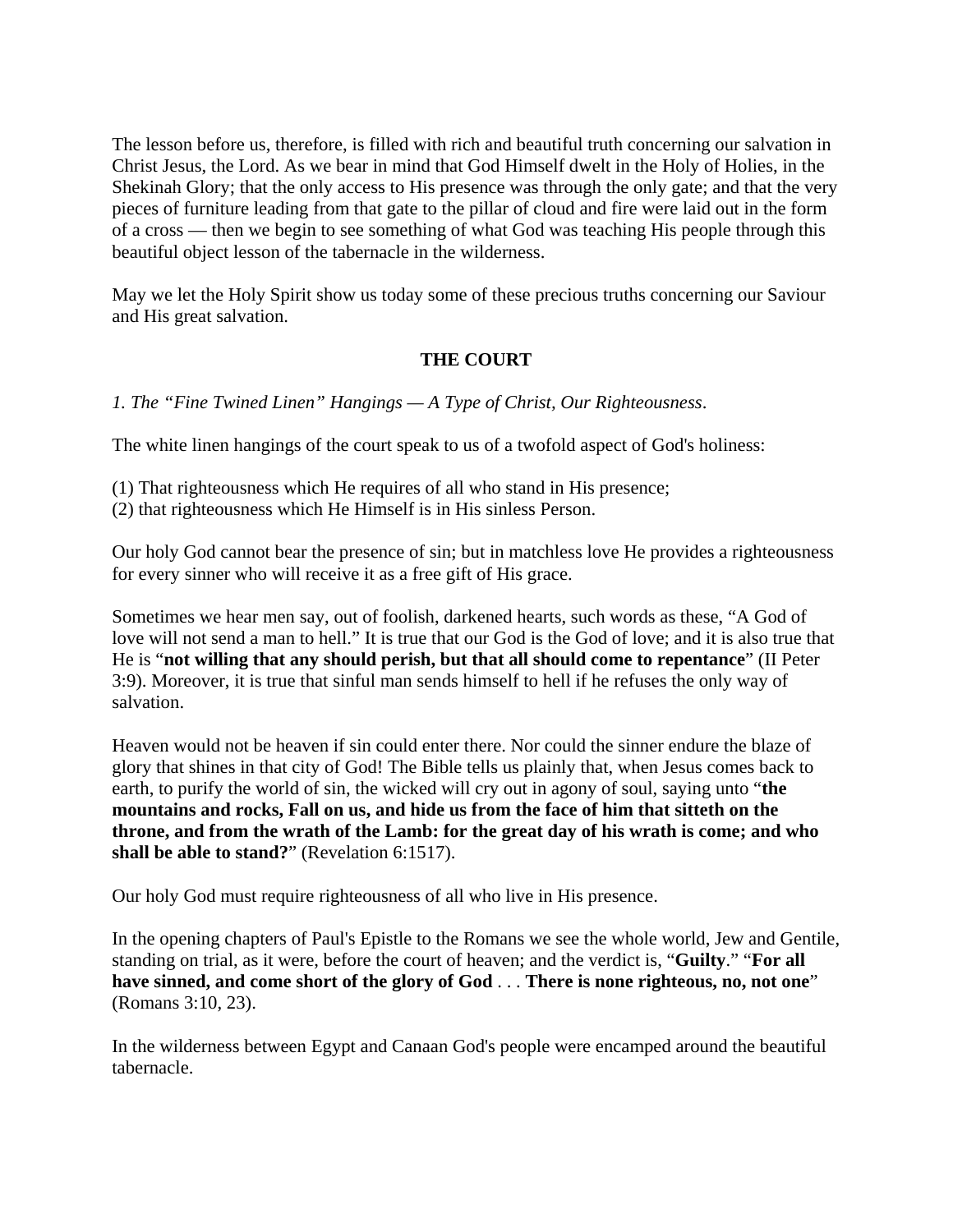Inside, in the Holy of Holies, He stood, veritably "**in the midst**." But barring all access to His holy presence, except through the one gate, hung a white curtain of "**fine twined linen**." It was too high for one to pass over; there were no loopholes, no other openings. The penalty was death to all who might seek to enter by some other way than that of God's provision, through the gate.

Christ is the Gate, the Way into "**the holiest of all**." "**There is none other name under heaven given among men, where by we must be saved**" (Acts 4:12). The self-righteous may try to get to heaven by their own "**good works**," so-called, by their own moral lives or benevolent deeds.

But God's Word cannot be broken, and He has told us in a thousand ways, "**By the deeds of the law there shall no flesh be justified in his sight: for by the law is the knowledge of sin**" (Romans 3:20).

For a man to get to heaven by the deeds of the law, by his own good works, he would have to keep every jot and tittle of that holy standard of our holy God; and that is impossible; for "**all have sinned**."

Christ Jesus is the only One who ever did or ever could keep that law perfectly. He did it because He was God. His sinless life met every requirement. And He kept His holy law for all who will accept the free gift He offers, "**without money and without price**."

## "**Whosoever shall keep the whole law, and yet offend in one point, he is guilty of all**" (James  $2:10$ ).

He has broken God's law; he is not guiltless. A man need not commit every crime in the calendar, in order to be placed behind prison bars. Let him break one law of the land, and he deserves punishment.

But sinful man has broken all of God's law; even man's own self-righteousness, his own good works, are compared by the Lord to "**filthy rags**" (Isaiah 64:6).

The wonder of it is that, once the self-righteous sinner sees by faith a glimpse of Calvary's Cross, he no longer tries to make himself fit for the presence of a holy God.

- He asks the Lord Jesus to create in him a clean heart.

- He abhors himself, as Job did.

- He sees himself as "**the chief of sinners**," as did Paul.

- He cries out with Isaiah, "**Woe is me! for I am undone; because I am a man of unclean lips, and I dwell in the midst of a people of unclean lips: for mine eyes have seen the King, the Lord of hosts**" (Isaiah 6:5).

- He acknowledges that all his own efforts and all his own "**righteousnesses are as filthy rags**" in the sight of the God of holiness and love.

"**Not by works of righteousness which we have done, but according to his mercy he saved us, by the washing of regeneration, and renewing of the Holy Ghost; which he shed on us abundantly through Jesus Christ our Saviour**" (Titus 3:5, 6).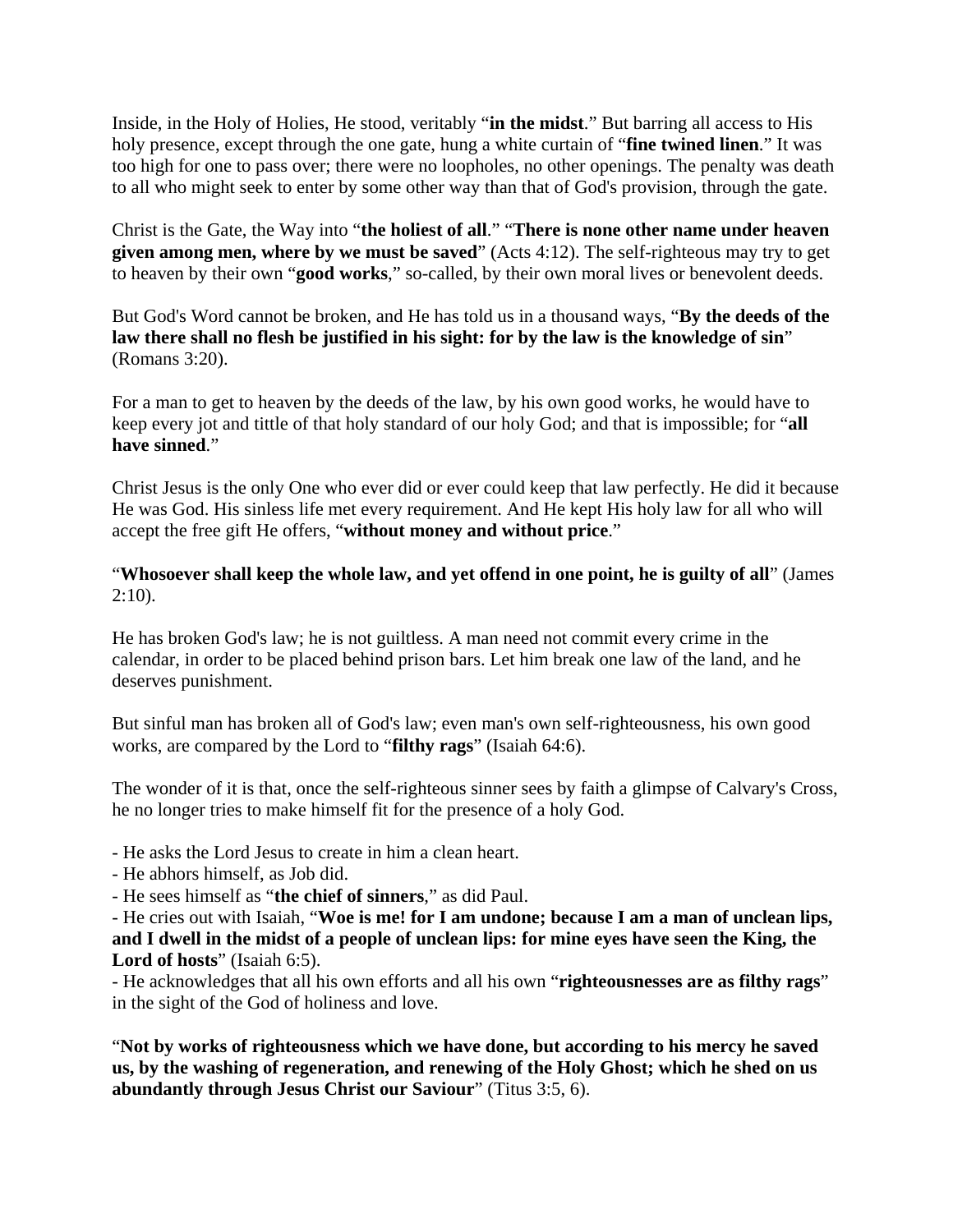Not even Satan himself can justly accuse God of unrighteousness, of injustice, in setting His standard of holiness, His requirements of sinners, on so high a plane; for God Himself is the sinner's righteousness. He Himself paid the penalty for sin; and by His holy life He vindicated His holy law. For verily He was without sin!

He was born of the Holy Spirit, of the Virgin Mary. Because He was God, as well as Man, He could not sin. He let Satan tempt Him, not to see if He could withstand temptation, but to prove to angels, men, and demons that He could not sin. He went about doing good, teaching the profound Word of God, proving by His miracles that He was God. Even in His trial and death they found no fault in Him. His body "**saw no corruption**," but was raised in power and great glory. And He lives forevermore — Jesus Christ, our Righteousness!

The Father looks upon all who have put their faith in His cleansing blood as justified from the penalty of a broken law. He imputes Christ's righteousness to the believer's account. That is grace; but it is more; it is grace bestowed with justice. His holy law has been vindicated and magnified, even while the sinner has been justified and pardoned.

## "**For he hath made him to be sin for us, who knew no sin; that we might be made the righteousness of God in him**" (II Corinthians 5:21).

The "**fine twined linen**" that formed the court of the tabernacle spoke eloquently of all that God is in His sinless, spotless Person; and of all that He requires of the sinner who would enter into His holy presence unafraid and unashamed. His love provided a gate. In front of that gate was the altar, where the sacrifice was slain. Beyond that altar He stood in His glorious presence, ready to save, ready to hear! Christ is the Gate; Christ is the Altar; Christ is the Priest. And by the blood of His Cross He has opened up the "**way into the holiest of all**" — forever!

The white linen hanging that surrounded the court of the tabernacle also served as a constant reminder to the sinning Israelite that God's dwelling place is holy. Sin separates the sinner from God. But the Lord provided a gate and an altar; therefore, He was often reminding His people to live apart from the heathen, godless world. The key words of Leviticus are, "**Ye shall be holy; for I am holy**" (Leviticus 11:44, 45; 19:2).

The Jewish tabernacle is a type of the church, as well as a foreshadowing of the Lord Jesus "**in the midst**" of His redeemed. We, too, are exhorted by the Holy Spirit to a life of separation from the godless, Christ-rejecting world. Peter quotes the words of Leviticus, saying, "**It is written, Be ye holy; for I am holy**" (I Peter 1:16). And Paul reminds us that our bodies are "**the temple of the Holy Ghost**" (I Corinthians 6:19). Let us keep God's temple clean, by His power and grace — clean from all that would defile it and bring dishonor to His name.

## *2. The Pillars and Sockets of Brass — A Figure of Christ, Our Sin Bearer*.

The altar of burnt offering, where the blood was shed and the sacrifice was made unto God, was covered with brass. The laver, where the priests washed their hands and feet before entering the holy place, was made of solid brass.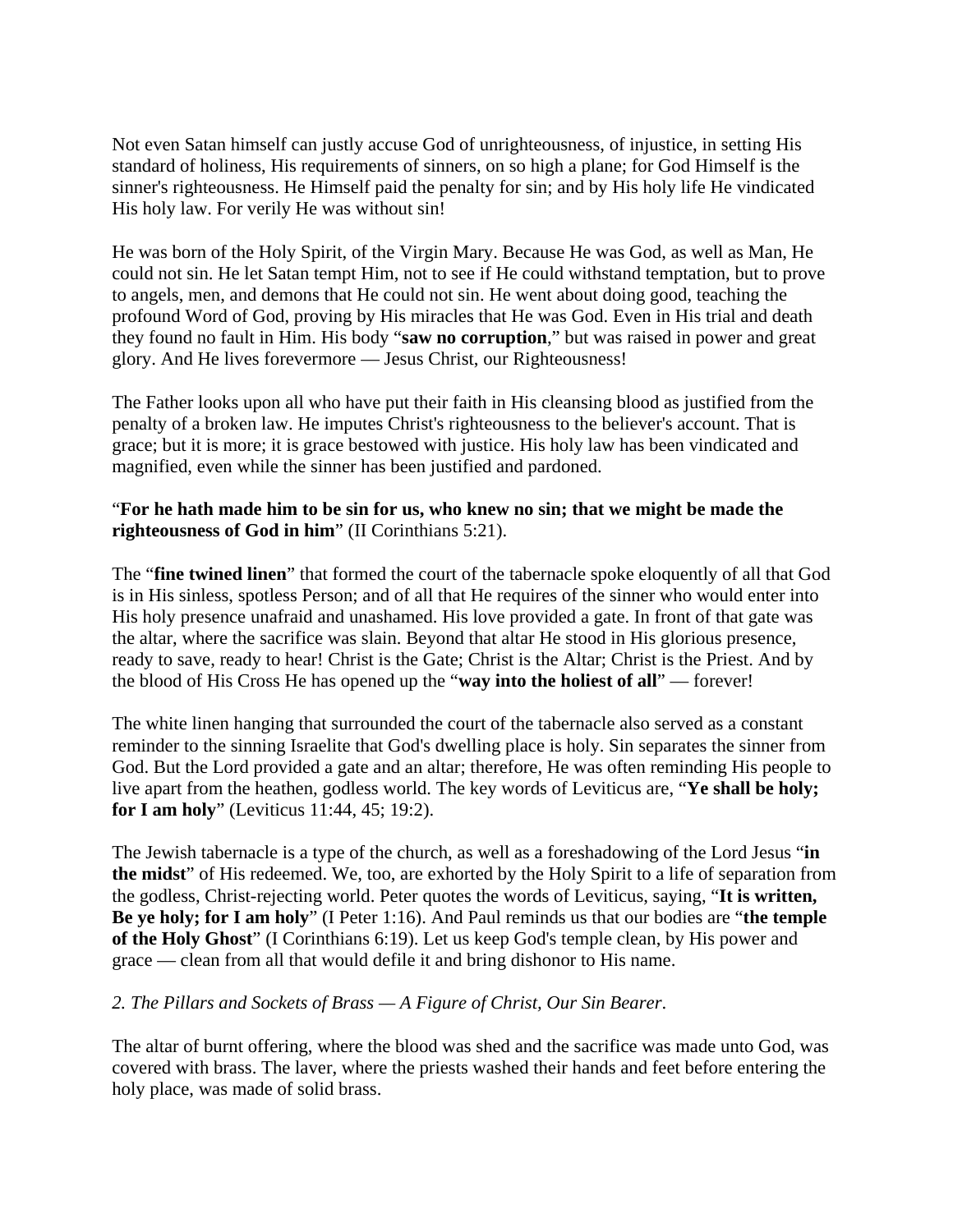At the altar sin was judged; at the laver daily defilement was cleansed. And both altar and laver were of brass. Thus it becomes very clear that brass speaks to us of judgment. And in the court we see also a picture of sin judged by Christ, our Sin Bearer; for the brass pillars that upheld the linen hangings were erected in sockets of brass.

On the desert sand the sockets were placed; and in the sockets, the pillars. The white linen hangings, which remind us of our righteousness in Christ, rested upon that which typified sin judged at the cross. Apart from Calvary, there could be no righteousness for us! In the desert sands of the wilderness, which is this godless world, the gift of God's righteousness to us is sure and eternal because it rests upon His finished work of redemption.

Christ came into the world to die for sinners, even as He said to Nicodemus.

## "**As Moses lifted up the serpent in the wilderness, even so must the Son of man be lifted up: that whosoever believeth in him should not perish, but have eternal life**" (John 3:14, 15).

When the Lord Jesus spoke these words to Nicodemus, He did not need to explain that the serpent which Moses lifted up in the wilderness was made of brass. Nicodemus knew that story, for he was a ruler of the Jews, well versed in the Old Testament Scriptures. He was familiar with the record found in Numbers 21:59.

Israel had sinned, had despised the bread from heaven, which typified Christ, the Bread of Life.

Therefore, the Lord had sent fiery serpents among them, and many died. When they confessed their sin, and when Moses prayed for them, the Lord told Moses to make a serpent of brass and to set it upon a pole. Whosoever looked at it would live — not whosoever did any kind of work or righteous deed, but whosoever looked!

The serpent speaks to us of the curse of sin; brass, of judgment. When our Lord was crucified, He became a curse for us; "**for it is written, Cursed is every one that hangeth on a tree**" (Galatians 3:13).

As the Israelite who looked at the brazen serpent lived, even so all who look to Jesus "**lifted up**" on the accursed tree shall have everlasting life. Not those who seek to obtain salvation by the deeds of the law, but those who look by faith shall live. At the cross the penalty of our sin was judged once for all.

## "**There is therefore now no condemnation to them which are in Christ Jesus**" (Romans 8:1).

## *3. The Hooks and Chapiters of Silver — Symbolic of Christ, Our Redeemer*.

The white linen hangings that formed the court were hung upon the pillars by hooks of silver; and the chapiters of the pillars were ornamented with silver. This silver was a part of the redemption money given by the children of Israel.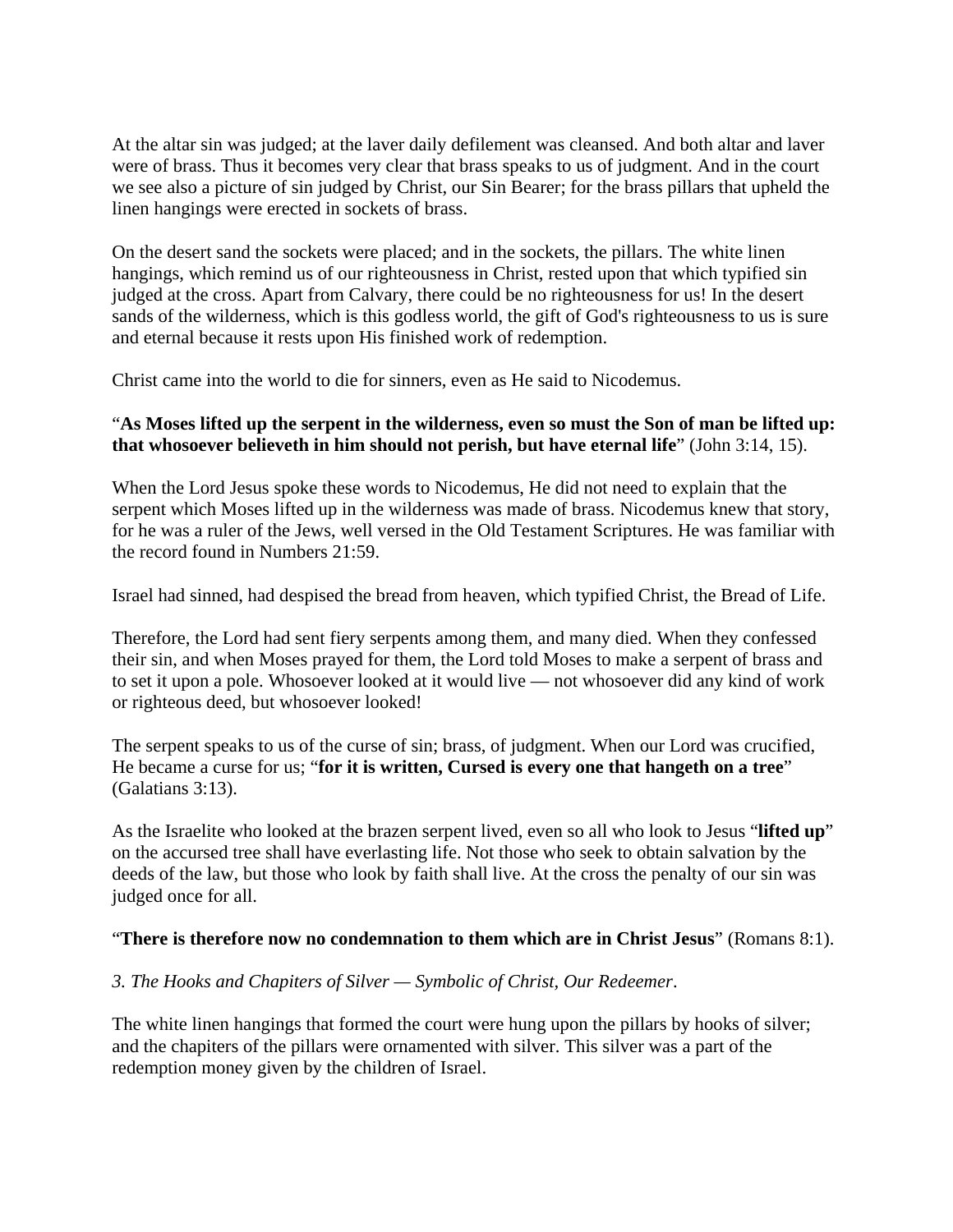When the census was taken for the soldiers in Israel, and those "**twenty years old and upward**" were numbered, each one had to "**give a ransom for his soul unto the Lord** . . . **half a shekel**" of silver as "**an offering unto the Lord, to make an atonement**" for his soul (Exodus 30:11- 16). This money was to be used "**for the service of the tabernacle of the congregation**," as "**a memorial unto the children of Israel before the Lord**."

Before an Israelite could be a soldier for God's people, he had to present unto the Lord "**a ransom for his soul.**" Before we can become soldiers of the cross, we must be redeemed by the blood of the Son of God.

The Israelite looked up to the beautiful tops of the pillars and saw the atonement money. We look up, "**unto Jesus**," and by faith we see the nail-scarred hands and feet and the wounded side. And we thank Him for paying so costly a price as a ransom for our souls!

That this redemption money was only a type, is evident from Peter's reference to it many centuries later; for through him the Holy Spirit interpreted its significance, saying, "**Ye were not redeemed with corruptible things, as silver and gold** . . . **but with the precious blood of Christ, as of a lamb without blemish and without spot**" (I Peter 1:18, 19).

Thus the atonement money in Israel was a picture of our redemption through Christ Jesus, our Lord. God made it very clear to Moses that this silver was to be used in the service of the tabernacle, even as we read again in Exodus 38:25-28.

As we shall see from a later study, the boards of the tabernacle itself rested in sockets of silver made from this redemption money. Exodus 38:28 tells us that Moses took from it a "**thousand seven hundred seventy and five shekels**" and "**made hooks for the pillars, and overlaid their chapiters, and filleted them**."

It must have been an impressive sight — to behold the pillars of brass in sockets of brass, the white linen hangings fastened by hooks of silver, and the ornamental silver chapiters above — all glistening in the sunlight! But how much more impressive is the sight of the God of glory, the spotless Lamb of Calvary, bearing our sins in His own body on the tree — Christ, our Righteousness, our Sin Bearer, our Redeemer!

## **THE GATE**

## *1. The Beautiful Hanging*.

There was no color in the hanging that formed the court; but the gate was made of "**blue, and purple, and scarlet, and fine twined linen, wrought with needlework**."

The fine white linen was woven with the beautiful colors, all of which speaks to us of the Lord Jesus, who is Himself the Way to God. The hanging over the gate was of the same material as that which made the door of the tabernacle, the veil that separated the Holy Place from the Holy of Holies, and the covering that went over the tabernacle and was seen from the inside.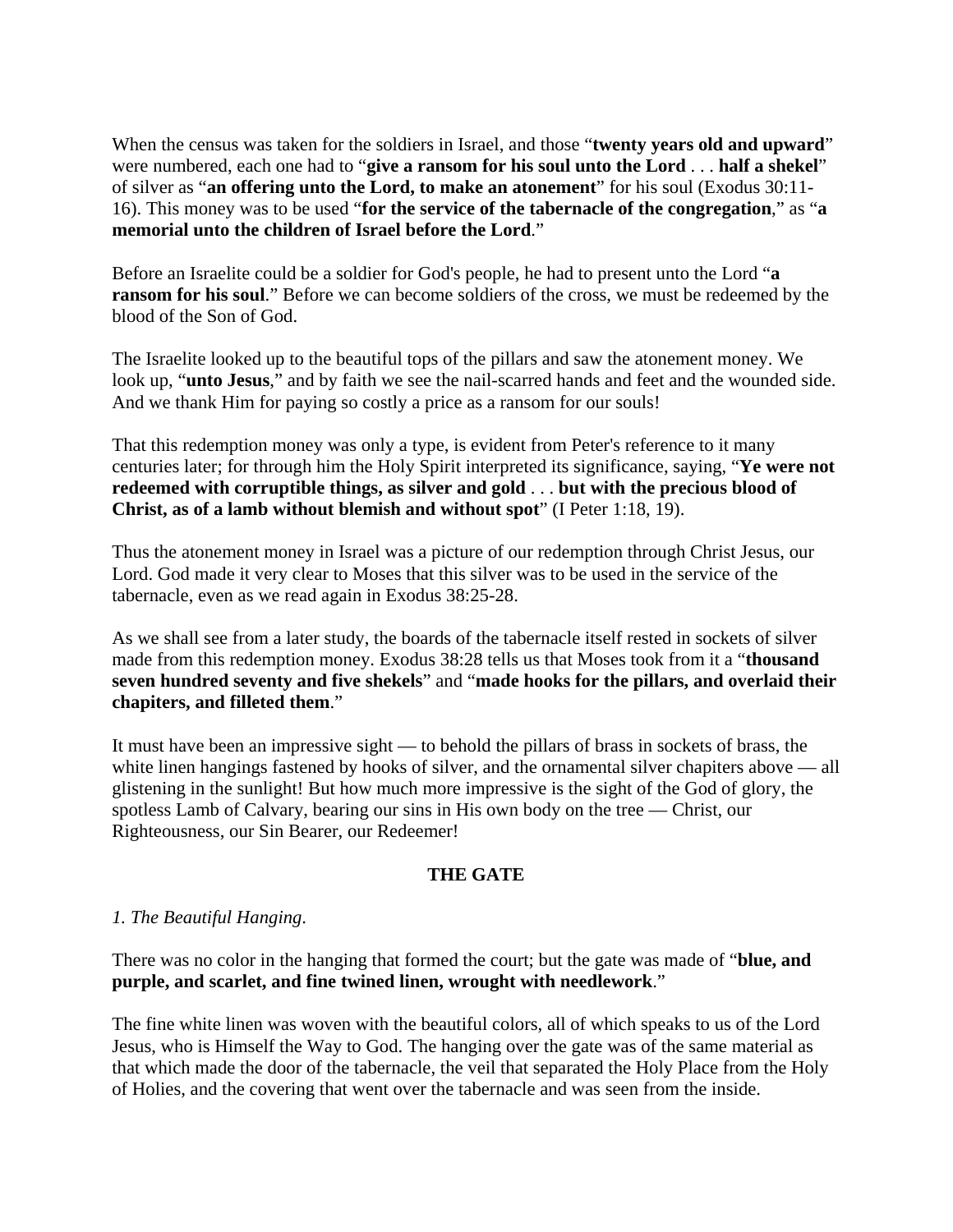There were four of these coverings, which formed the roof of the tent; but the one which the priests could see as they looked up was the fine linen curtain with the blue, purple, and scarlet, woven with the fine twined linen.

All of these — the hangings that made the gate, the door, the veil, and the curtain above the tabernacle — foreshadowed the Person and work of Christ. Moreover, the gate, the door, and the veil had this in common, that they opened the way into the presence of God.

- The gate gave entrance to the brazen altar and the laver, where sin was dealt with at the foot of the cross, as it were.

- The door led the priests into the place of communion and fellowship with God through prayer and a ministry which pointed on to Christ, the Light of the World and the Bread of Life. - The veil opened the way into the Holy of Holies, which was a type of heaven itself, God's eternal dwelling place.

In all of these hangings and in the curtain above:

- The fine twined linen speaks to us of Christ's perfect humanity;
- The blue, of His deity;
- The scarlet, of His sacrifice;
- The purple, of His Kingly authority.

- Blue is the color that reminds us of heaven; it is the color of the sky; and our Lord came down from heaven to dwell among men, in order that He might become our Saviour.

Because He was "**God manifest in the flesh**," "**Immanuel, which being interpreted is, God**  with us," the virgin-born Son of God, He was able to be our sinless Substitute on the cross and our risen Lord Jesus. But God can not die: therefore, He became a Man, in order that He might "**taste death**" for the sinner.

In the scarlet color we see the symbol of His sacrifice; for does it not remind us of His shed blood? He could purchase us with His atoning blood only because He was Man, as well as God.

Now purple is a mixture of blue and red; and the purple in the fine twined linen that made the gate, the door, the veil, and the curtain of the tabernacle speaks to us of our Lord's deity manifest in the flesh; for truly He was the God-Man. Purple is the symbol of royalty; and one of His beautiful names is that of King of kings and Lord of lords.

The fine twined linen in these hangings reminds us of His sinless, holy life.

There was not a coarse thread, not a flaw, in His whole person. He was "**holy, harmless, undefiled, separate from sinners, and made higher than the heavens**" (Hebrews 7:26).

- Little children were drawn to Him.

- His enemies had to bring in false witnesses to accuse Him.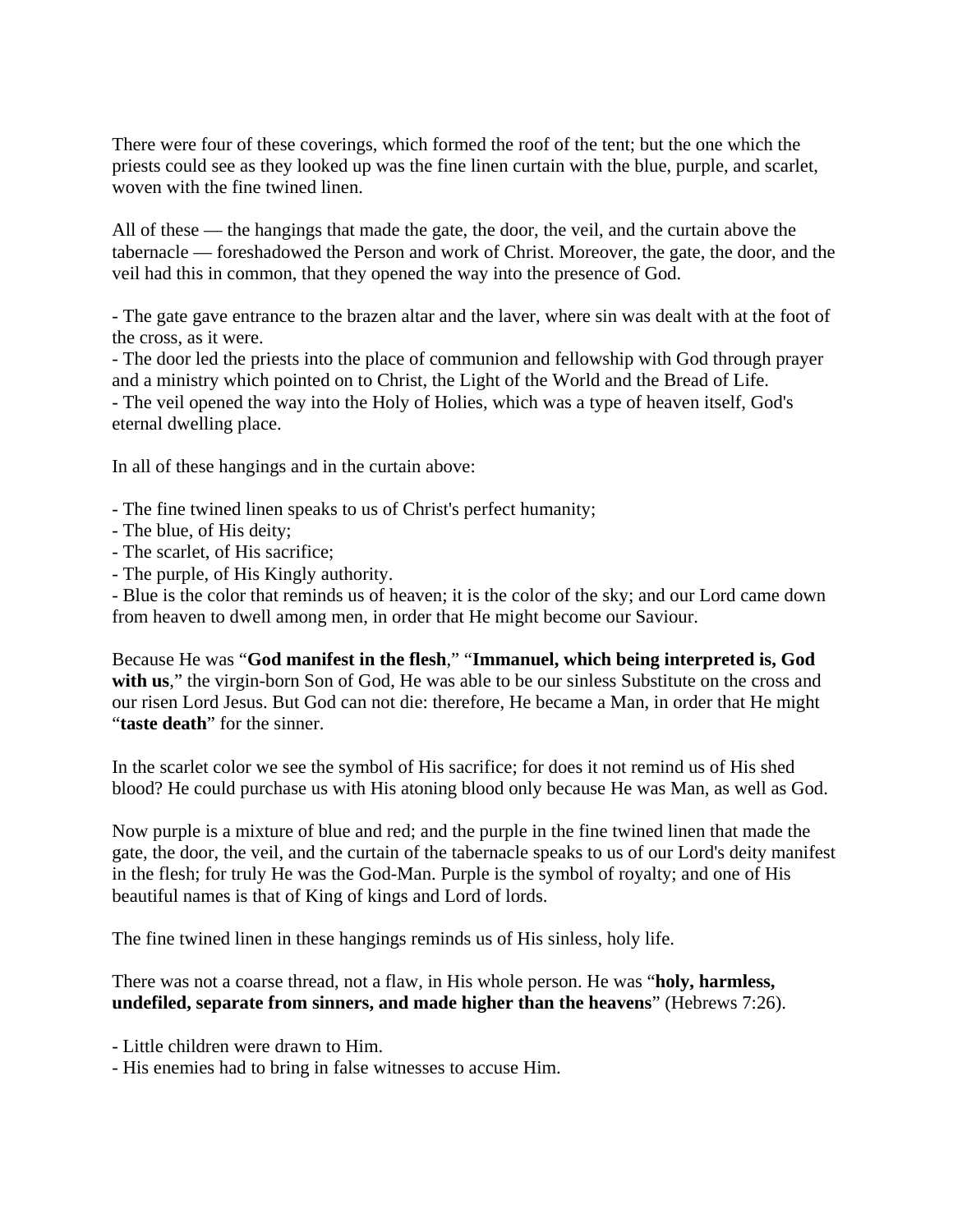- Pilate had to admit that he found "**no fault**" in Him.
- The centurion at the cross testified, saying, "**Truly this was the Son of God**" (Matthew 27:54).

Every step of His earthly life, from Bethlehem's manger to the cruel cross, verified the words which His Father in heaven spoke on two occasions, saying, "**This is my beloved Son, in whom I am well pleased**."

#### *2. The Four Pillars*.

The beautiful hanging that formed the gate was upheld by four pillars set up in sockets of brass, and was fastened to the pillars with hooks of silver.

Again, we are reminded of the lessons we learned from the pillars and sockets that upheld the white linen curtain which formed the court; for here also the brass speaks of judgment of sin at the cross; the silver, of redemption in Christ Jesus.

The fact that there were four, and only four, pillars which upheld the gate reminds us of the four Gospel records of the life of Christ on earth, His death, resurrection, and ascension into heaven. Matthew, Mark, Luke, and John gave us the story of Him who said, "**I am the way, the truth, and the life: no man cometh unto the Father, but by me**" (John 14:6).

My friend, have you ever wondered why there are four Gospels? Why not just one?

They tell the same story of our crucified and risen Lord. It is a wonderful fourfold portrait of Christ that the Holy Spirit has given us in the four records of the evangelists; and, while all tell the same story, yet each has a particular purpose in mind, presenting Christ in a way that fits that purpose.

We cannot dwell long here upon this comparison of the four Gospels, but a brief glimpse at each should help us to understand better how to study these much loved books.

#### *Matthew wrote particularly for the Jews, presenting Christ as their King*.

He quoted more freely from the Old Testament than any of the other three, because he was proving that Jesus was Israel's promised Messiah. Matthew traced Christ's genealogy from Abraham, the father of the nation of Israel, and through David, the king. He told of the visit of the wise men and their gifts to the Child Jesus, the King of Jews. Matthew set forth the laws of the kingdom in the Sermon on the Mount; the mysteries of the kingdom in the thirteenth chapter; the Olivet Discourse, pointing on to the end of the age and the second coming of the King in glory.

These are just a few of the facts about this first Gospel record that may well have been foreshadowed in one of the four pillars that up held the gate of the Jewish tabernacle.

*Mark emphasized that part of our Lord's life on earth which tells us that He was the faithful Servant of the Lord*.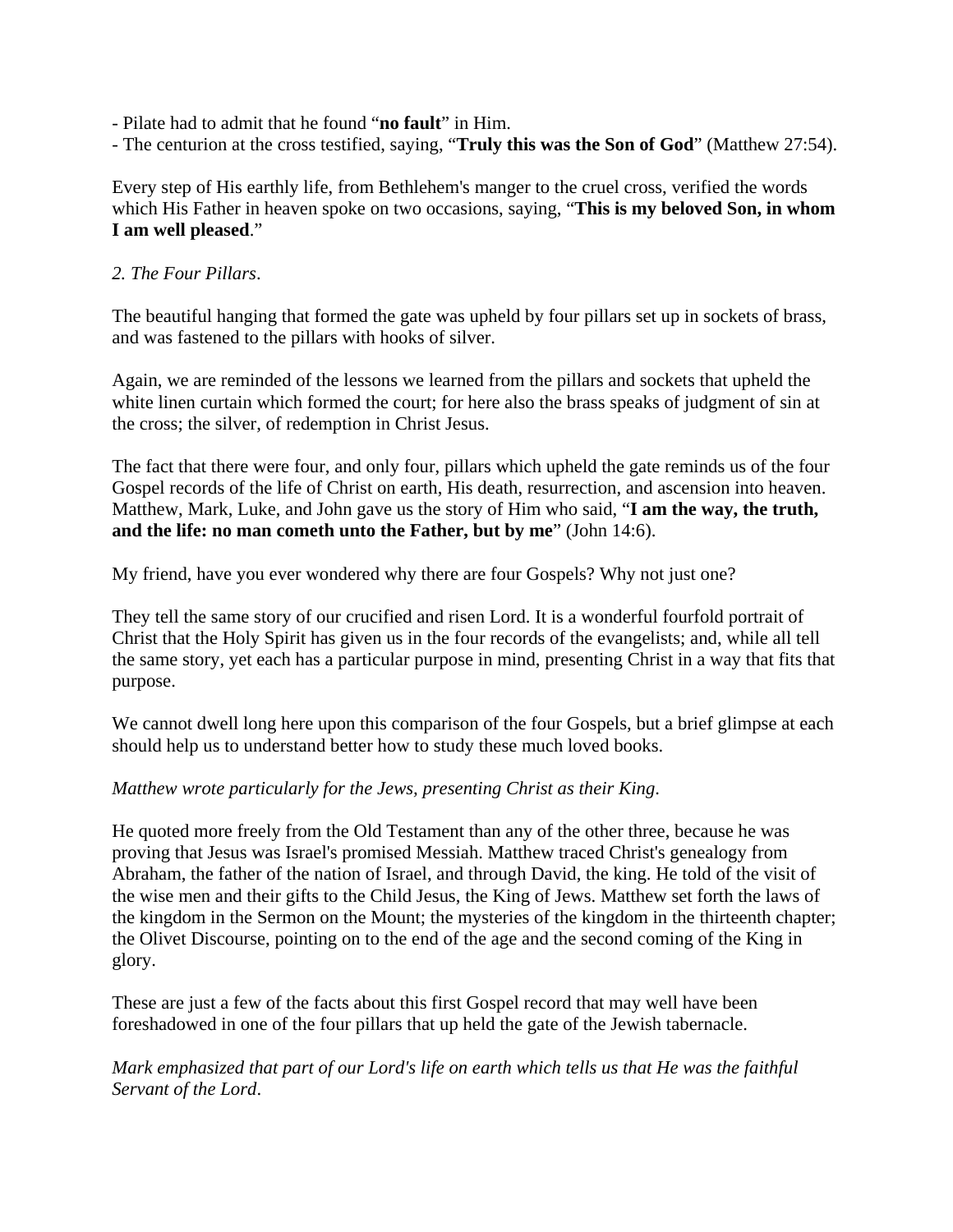The key words are "**straightway**," "**immediately**," "**forthwith**," words that remind one of prompt obedience to His Father's will. The key verse is Mark 10:45, "**For even the Son of man came not to be ministered unto, but to minister, and to give his life a ransom for many**."

Mark gives no record of the genealogy or birth of Christ; for who asks for these things concerning a servant? He portrays the One who unceasingly went about "**doing good**," ministering to the needs of others, ever demonstrating His mighty power. This is not to say that Mark did not present Christ as the King of the Jews as well. Indeed, all four of the Gospel writers gave abundant testimony that Jesus was eternal God, perfect Man, King of Israel, Servant of God and Saviour of the world. But each of the four emphasized some particular phase of His Person and work, that we might get a more complete portrait of Him. Surely Mark is as one of the four pillars at the gate of the Jewish tabernacle.

## *Luke presented Christ as the perfect Son of Man*.

Therefore, he gave His genealogy through Mary, tracing it back to Adam, the father of the human race. It was Luke who told of the humble shepherds, the lowly manger, the Boy Jesus in the temple. Luke recorded many of the parables which tell of the compassion of the seeking Son of Man. Let us not forget that Luke magnified the Lord Jesus as eternal God, but he dwelt particularly upon His sympathetic humanity, as the seeking Saviour of men. Luke may have been in the mind of God as symbolized by one of the four pillars in the Jewish tabernacle.

## *John plainly stated his purpose in verses 30 and 31 of the twentieth chapter; for he wrote to prove that Jesus of Nazareth was the eternal God*.

The deity of Christ is set forth in John as in few books of the Bible, plainly, repeatedly, forcefully. John gave no record of the genealogy or birth of Jesus, because God has neither beginning nor ending. He opened his Gospel with the majestic statement, "**In the beginning was the Word** . . . **and the Word was God**."

John has preserved for us seven of the most profound of our Lord's discourses, all emphasizing His deity:

- "The New Birth";
- "The Living Water";
- "Christ's Equality with the Father";
- "Christ, the Bread of Life";
- "Christ, the Light of the World";
- "Christ, the Good Shepherd"; and
- "His Farewell Discourse to His Disciples."

John gave us the seven statements of our Lord, declaring that He is the great "**I AM**" who spoke to Moses from the burning bush. It was John who told us of His raising Lazarus after he had been dead four days. No wonder Christians love the book of John! It exalts the Lord in all His deity and glory! And it may well answer to one of the four pillars in the gate of the Jewish tabernacle.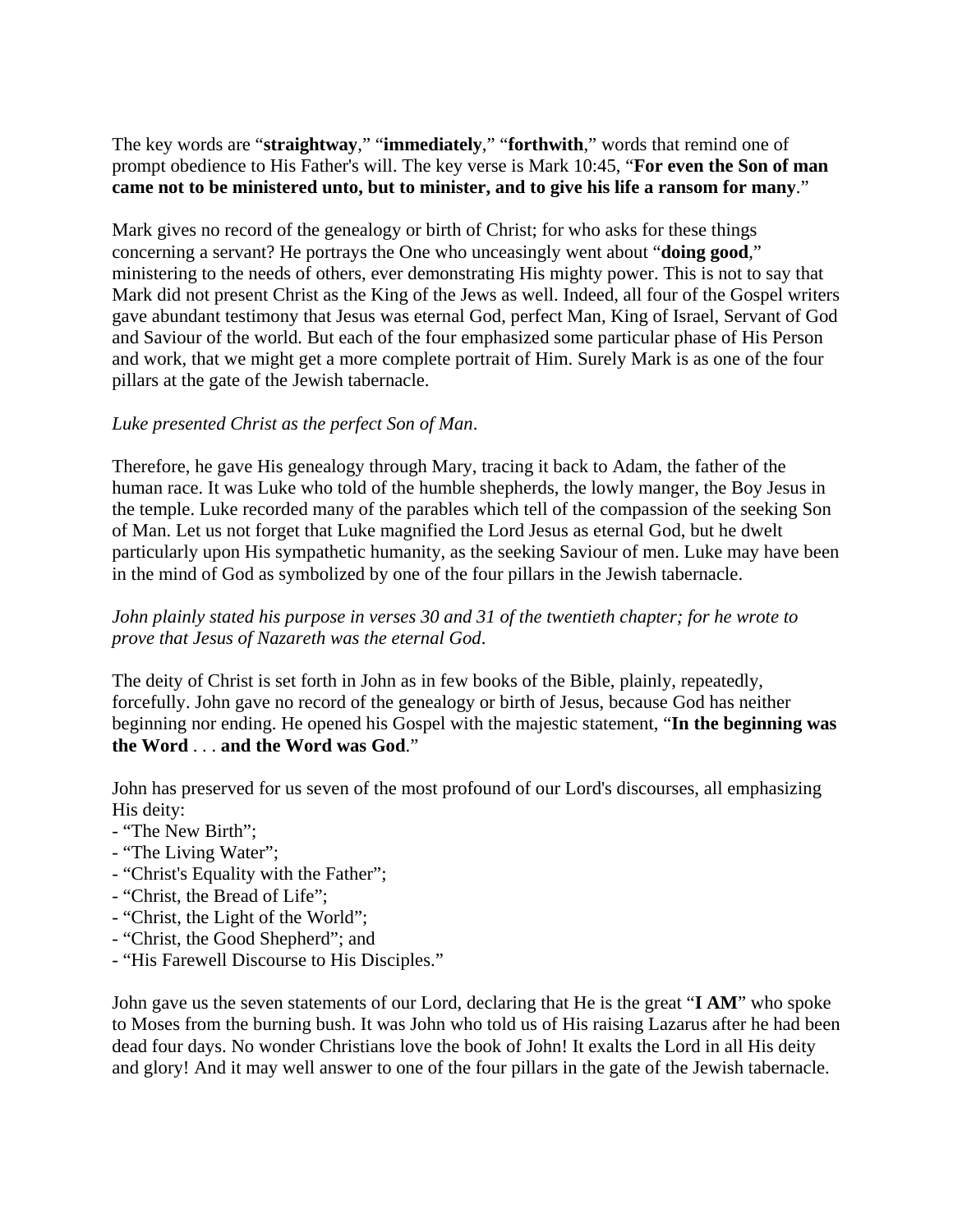#### *3. The Only Gate*.

We have already seen from this study that there was only one gate of entrance into the tabernacle; and that the penalty of death faced any who might attempt to approach God in any other way. We have also spoken constantly of the fact that Christ is the only Way of Salvation, the only Way to the Father and heaven and eternal life. The central theme of all the Word of God is "Christ, the Way."

### "The Way of the Cross Leads Home!"

Immediately in front of the gate was the altar of burnt offering. There the blood was shed that pointed on to Jesus, "the Lamb of God, which taketh away the sin of the world" (John 1:29). As the high priest, on the Day of Atonement passed on into the Holy Place, he sprinkled the blood upon the sacred vessels. As he entered the Most Holy Place, he sprinkled the shed blood on and before the mercy seat. God was teaching His children that "without shedding of blood is no remission" of sin (Hebrews 9:22).

Men may preach a social gospel; they may deny the efficacy of the atoning blood of Christ; but when they do, they are trying to enter a man-made way, which is not the way to God. They are thieves and robbers, who seek to enter the sheep fold without entering the only door, which is Christ. They are "**blind leaders of the blind**," "**wolves in sheeps' clothing**." And they are turning the never-dying souls of men away from the only Saviour of sinners; they are serving Satan and all his hosts.

To deny the virgin birth of Christ, His sinless life, His blood atonement, His bodily resurrection, His ascension into heaven, His intercessory work at the throne of grace, and His coming again in power and great glory — to deny these precious truths, is to crucify afresh the Son of God and to trample under foot the precious blood of the covenant (See Hebrews 6:6; 10:29).

## *4. The Gate for Sinners*.

The Jew who entered the gate of the tabernacle took with him an offering, a sacrifice. And by this act he confessed his guilt, his need of a Saviour. There is no other way for sinful man to approach a holy God. "**All have sinned**"; and all must go to Him in penitence and confession of sin. The Pharisee may pray "**with himself**"; but his prayer does not reach the throne of God. The publican knows the secret of answered prayer; for he cries out, from his sense of guilt, "**God, be merciful to me, a sinner!**"

## 5. *A Wide, Low Gate — for All*.

The gate of the Jewish tabernacle was twenty cubits wide, but only five cubits high. It met the need of the child, as well as that of the full-grown man. The gate had the same area as the door; yet the door was twice the height of the gate and one-half the width. Why? Because the door was used only by the priests, who represent the saints of God.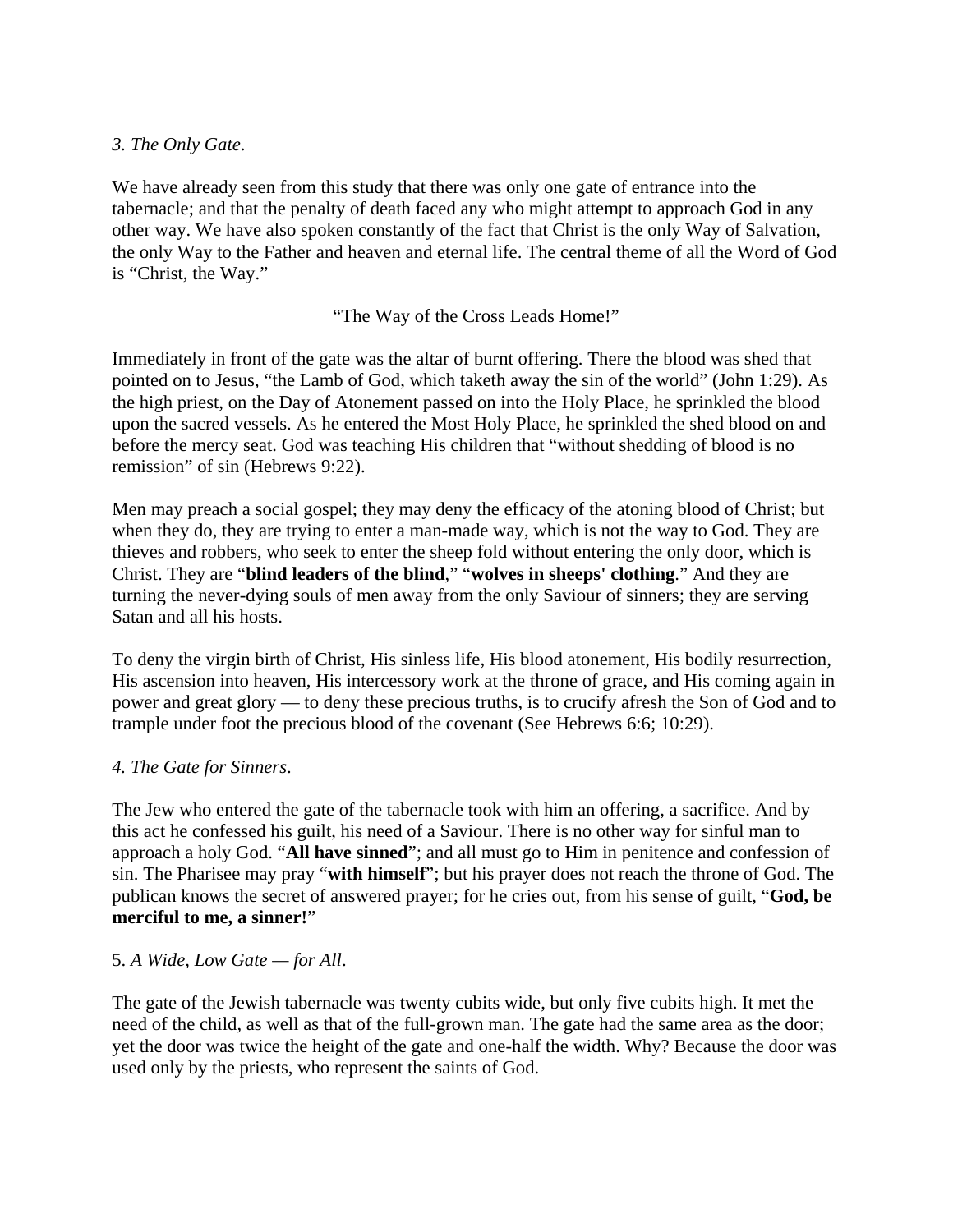The lesson is very plain: The gospel invitation is to all the world. "**Whosoever will**" may be saved! But how few, comparatively, enter in through the gate and on into the Holy Place of prayer and communion with God by faith in the cross of Jesus and His empty tomb! Yet the wide, low gate of invitation to all the world still stands open. "**For God so loved the world, that he gave his only begotten Son, that whosoever believeth in him should not perish, but have everlasting life**" (John 3:16).

## *6. The Gate to Eternal Security*.

Once the sinner entered the gate, bringing his sacrifice that pointed on to Christ, he was surrounded by the fine white linen court — safe because of the atoning blood. Sin had separated him from God; but he confessed his sins, figuratively transferred them to the great Sin Bearer, and was accepted before Him.

The white linen hanging that had shut him out from the court now enclosed him. The righteous law of a holy God which had condemned him was now magnified and vindicated in the Person of the coming Redeemer, in whom the sinner had put his trust.

It had been only a step from without the gate into the court that now enclosed him and spoke to him of pardon and peace and eternal life. It is only a step from darkness to light, an acceptance by faith of the Lord Jesus as the only Saviour of sinners; and the blood-bought sinner saved by grace is eternally secure. His soul is committed to Him who always keeps His promise!

The gate of the tabernacle faced the east, toward the sun-rising. Christ is the source of all light; He is the Light of the World; and "**in him is no darkness at all**." One day He is coming again as "**the Sun of righteousness** . . . **with healing in his wings**" (Malachi 4:2). My friend, do you know Him as your light and life? If not, will you look to Him for salvation, and be eternally secure by faith in His finished work on the cross?

The gate of the Jewish tabernacle has perished centuries ago, but the gate of salvation stands open, inviting you to enter today. The door of the tabernacle has perished; but Christ is the door, "**the same yesterday, and today, and for ever**" (Hebrews 13:8).

The veil of the temple was rent in twain when He died on the cross; God did that — to open forever the way into His presence, through the cross of Jesus. No longer do we need the gate or the door or the veil of blue, purple, and scarlet, and fine twined linen.

The One of whom these beautiful hangings spoke has come!

He has opened "**a new and living way**" into His presence — the way of the cross. There is "**nothing between**" the redeemed soul and the Saviour! The gate of salvation, the door of fellowship, the veil that gave access into the very throne room of God — these all stand open, forever open to the sinner who will be saved by God's grace.

Christ is the gate; He is the door; He is the veil!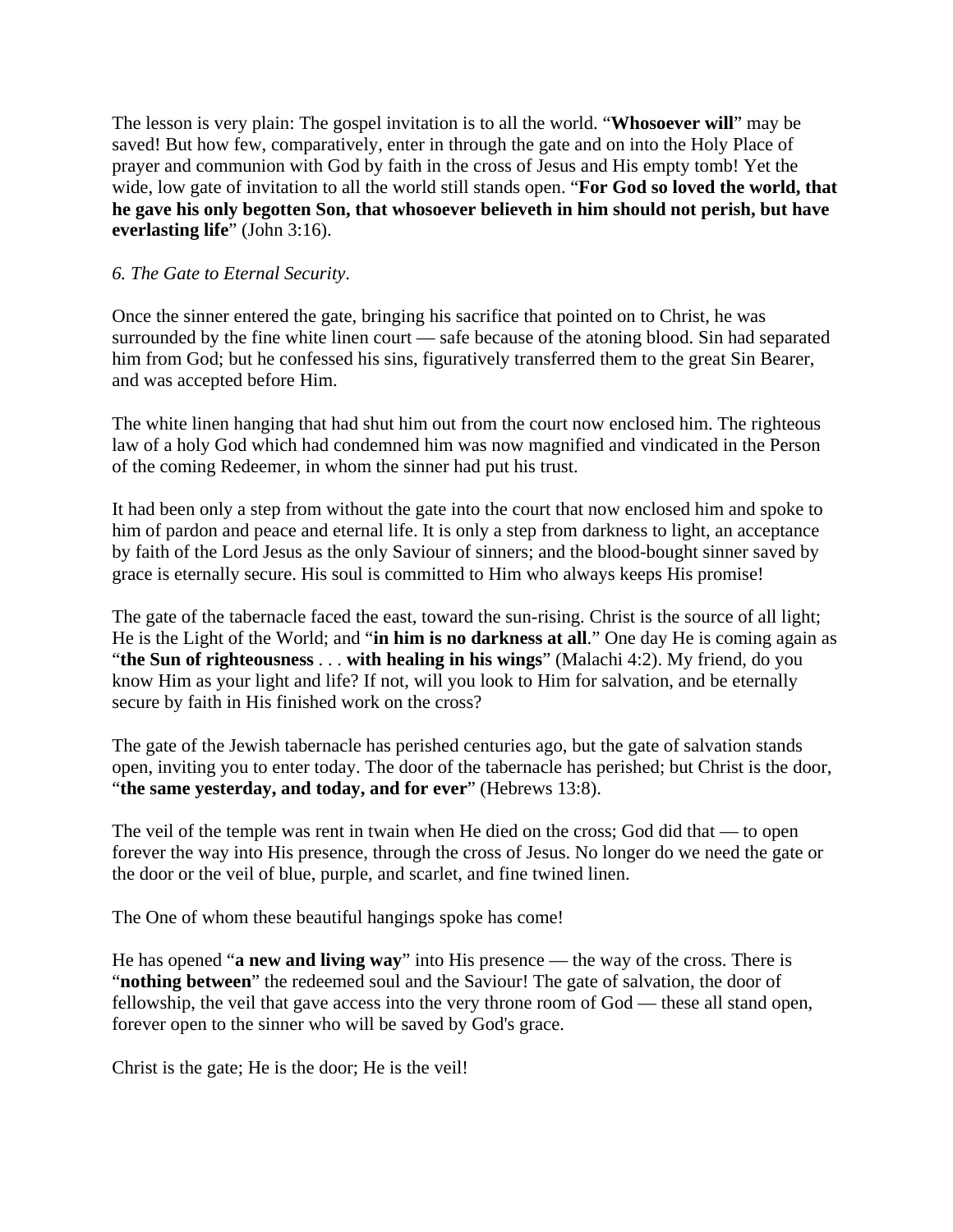"Behold the Lamb of God! Behold, believe, and live: Behold His all-atoning blood, And life receive. "Look from thyself to Him; Behold Him on the tree: What though the eye of faith be dim? He looks on thee."

**~ end of chapter 3 ~** 

**http://www.baptistbiblebelievers.com/** 

**\*\*\***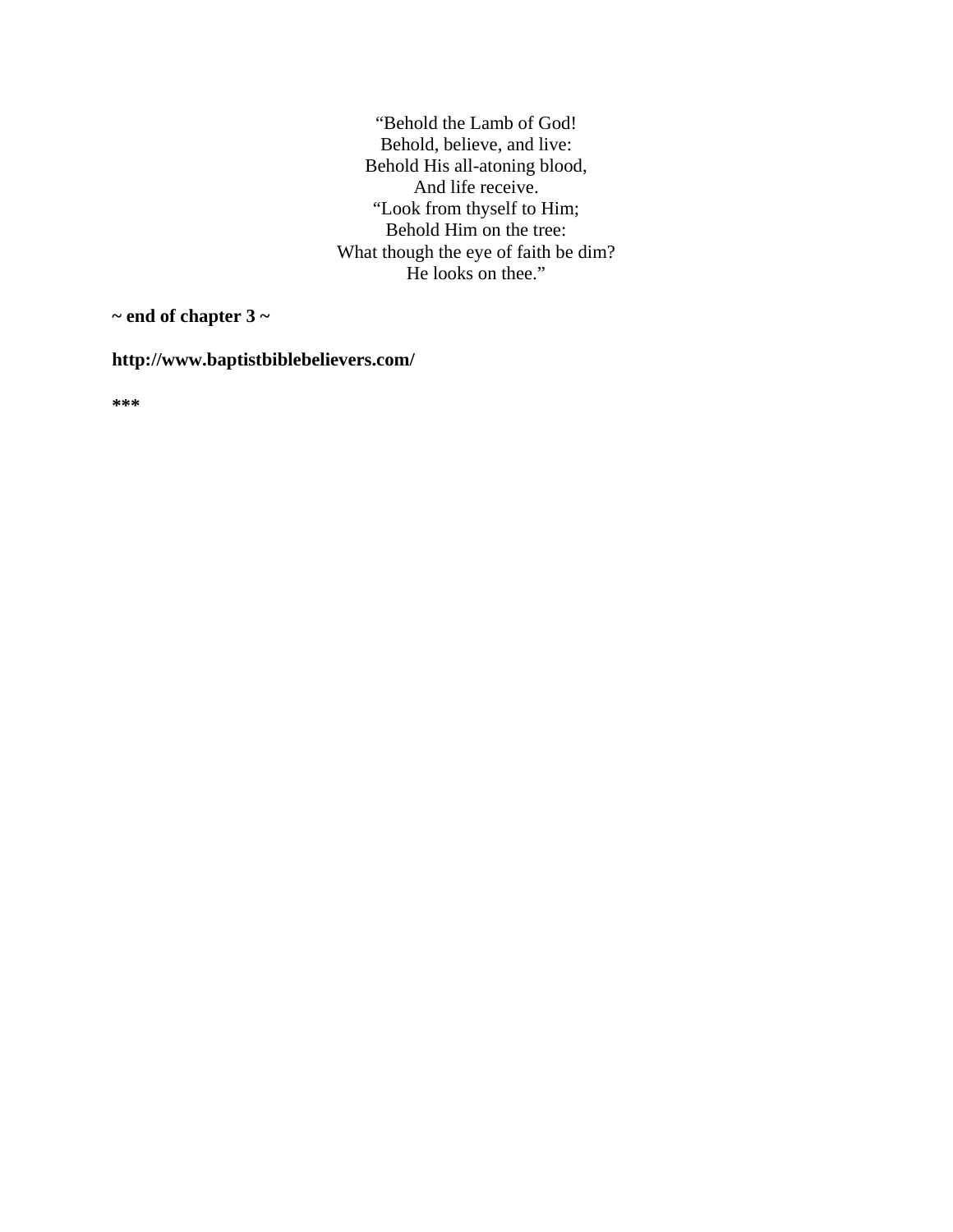# **CHRIST IN THE TABERNACLE**

by

Louis T. Talbot, D.D., LL.D. President of The Bible Institute of Los Angeles

Copyright @ 1942

### **CHAPTER FOUR**

#### **"THE TENT OF THE CONGREGATION"**

God's Dwelling Place "In the Midst" of His People Exodus 26:1-37; 36:8-38

IN THE first chapter of this series we mentioned the twofold significance of the "**earthly sanctuary**" which God told Moses to build "**according to the pattern**" which He showed him in the mount:

(1) As God's dwelling place "**in the midst**" of His people, it foreshadowed the Person and work of the Lord Jesus, who became flesh that He might "**tabernacle**" among men; and (2) As God's dwelling place "**in the midst**" of His people, it also typified the church, which is the bride of Christ, His body, "**an habitation of God through the Spirit**" (Ephesians 2:22).

Thus this tent of the congregation became a remarkable foreshadowing of the glories of Christ, "**Immanuel, God with us**," as well as a prophetic picture of the union of Christ and His church and the union of the members of His blood-bought bride one with another.

That is why the Holy Spirit wrote, in Hebrews 9:24, saying,

#### "**Christ is not entered into the holy places made with hands, which are the figures of the true; but into heaven itself, now to appear in the presence of God for us**."

He who nearly two thousand years ago "**tabernacled**" among men is now at "**the right hand of the Majesty on high**," interceding for His own, praying that they may be one in Him, even as they live one with another in the bond of unity that only the redeemed souls of men can know. And in the person of His own Holy Spirit He dwells in that living temple which is His church.

There were two "**holy places made with hands**" in the Jewish tabernacle. These, as we have seen, were the Holy Place, into which only the priests could enter, as they ministered before the Lord on behalf of His people; and the Holy of Holies, into which only the high priest could go just once a year with the shed blood of the sacrifice that pointed on to Christ. God dwelt in that Most Holy Place, in the Shekinah Glory, literally "**in the midst**" of His people, Israel. The veil separated these two rooms of the tabernacle, while the door on the east of the Holy Place closed from the view of men the sanctuary where the priests ministered daily before the Lord.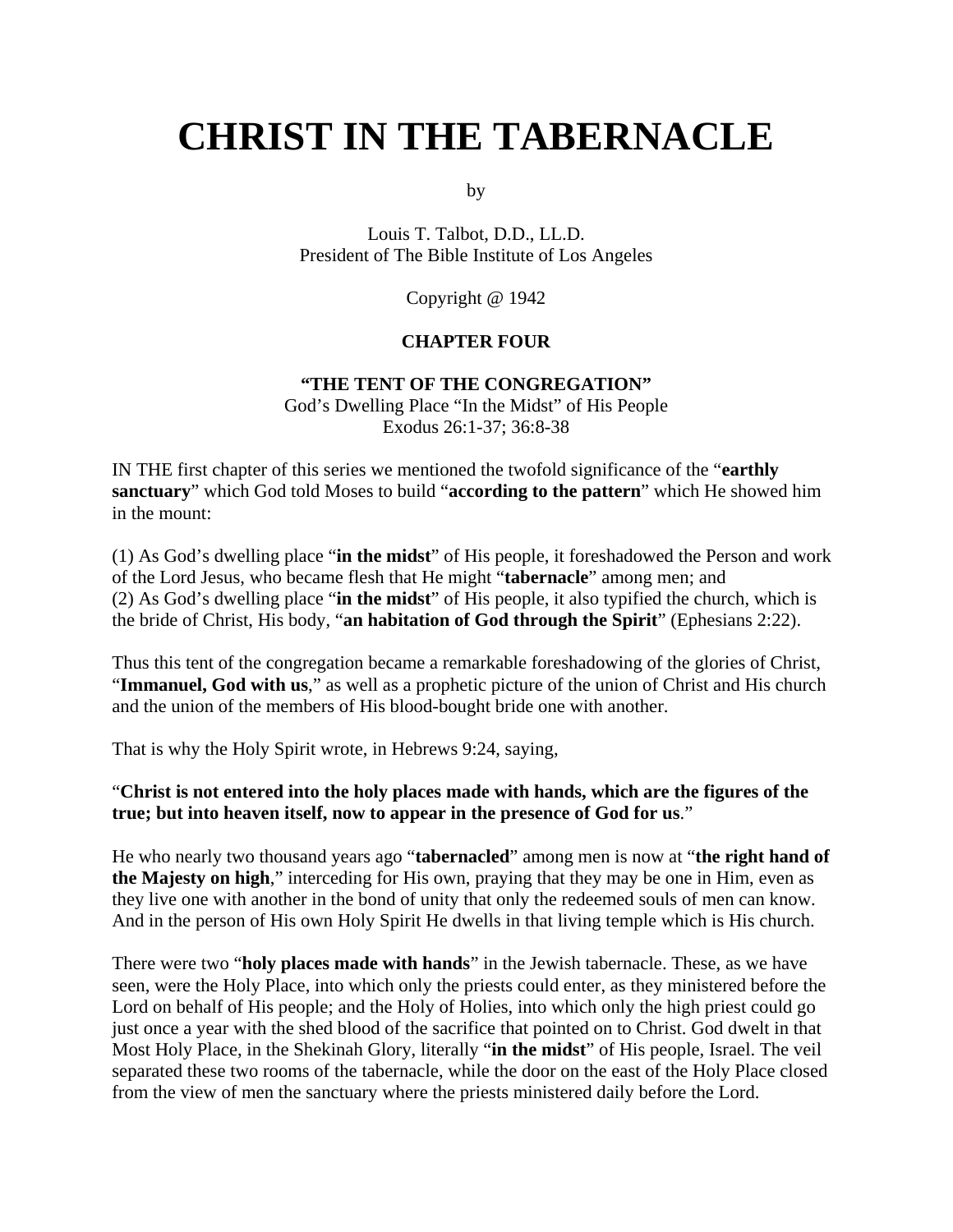The Holy Place was twenty cubits long and ten cubits wide; the Holy of Holies, ten cubits in length, in width, and in height, a perfect cube. Someone has estimated that the tabernacle was forty-five feet long and eighteen feet wide. The walls were made of boards of incorruptible acacia wood, covered over with gold, and set upright in sockets of silver. These boards were made secure by bars that connected the entire structure. Over the whole there were four coverings. And the "tent" was securely fastened by "pins," or "nails," driven into the ground, to which were attached cords that went over the coverings.

As we remember that much gold, silver, brass, and wood went into the making of this sanctuary; as we think of the cost of the coverings of fine linen, goats' hair, rams' skins dyed red, and badgers' skins, to say nothing of the price of other materials — as we think of the value of all these, we realize that this was a very costly tabernacle. It has been estimated that not less than \$1,500,000 must have been required to erect it according to the God-given pattern. That is why God had told Moses to have Israel "ask" for the jewels and riches of Egypt before they left that country on that first Passover night. Had they not earned them during their four hundred years of bitter bondage, when they had not been paid by the wicked Pharaohs of Egypt?

Costly as was this "**earthly sanctuary**" for God to dwell among His redeemed people, yet silver and gold could not begin to pay the awful cost to the Son of God of purchasing with His own blood "**the temple**" which is His church, "**a people for his name**"! We were "**bought with a price**," the price of the blood of Jesus, God's sinless Son and our only Saviour!

- To hold communion with God, Israel's representative, the priest, had to go to the tabernacle.
- To have fellowship with the Lord, the sinner has to meet Him at the cross.

This is where the Man, Christ Jesus, eternal God and perfect Man, has made possible sweet communion between a holy God and His redeemed children.

There is no other way home. There is no other way of access to the Father. "**In Christ dwelleth all the fulness of the Godhead bodily**" (Colossians 2:9). And in Him alone sinful man finds justification and peace and righteousness and joy — forever!

This communion between God and His children was made possible when the Son of God became Man.

### "**For verily he took not on him the nature of angels; but he took on him the seed of Abraham**" (Hebrews 2:16).

In other words, when He came into the world to redeem His fallen creatures, He did not become an angel; He identified Himself with man by being born of the Virgin Mary.

"**Forasmuch then as the children are partakers of flesh and blood, he also himself likewise took part of the same; that through death he might destroy him that had the power of death, that is, the devil; and deliver them who through fear of death were all their lifetime subject to bondage**" (Hebrews 2:14, 15).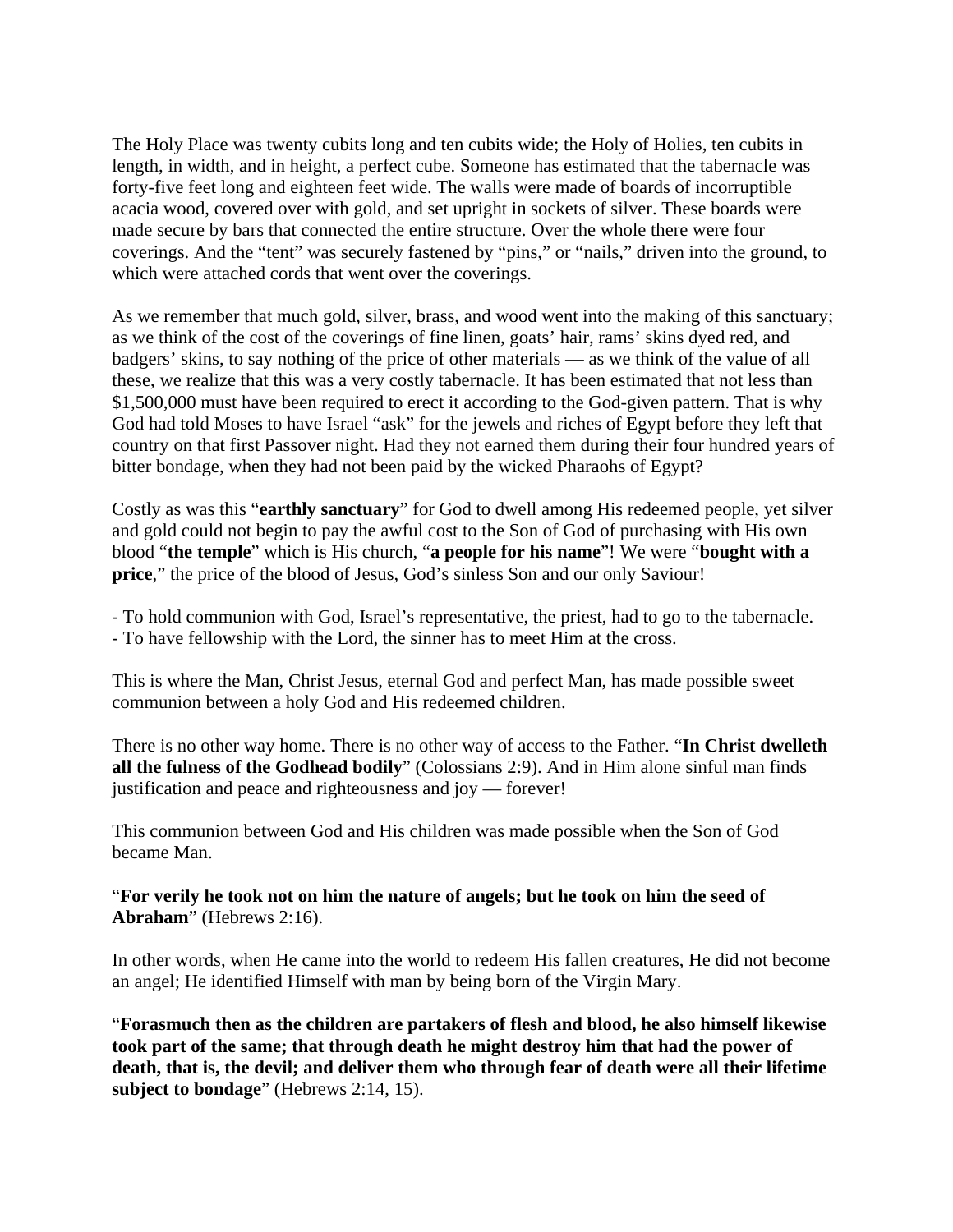When God told Moses to make "**a sanctuary**," that He might "**dwell**" among His people (Exodus 25:8), He knew that, "**in the fulness of the time**," He would "*tabernacle*" among men in the person of the Lord Jesus, and that He would build His church for "**an habitation of God through the Spirit**." Yes, all this was in the eternal purpose of the eternal God (Ephesians 3:11).

Moreover, as Christ Jesus, our Lord, is "**a sun and shield**" (Psalm 84:11) — "**a sun**" for the dark days of trial and sorrow, "**a shield**" from the burning of "**the burden and heat of the day**" even so the Lord God "**spread a cloud**" over Israel "**for a covering; and fire to give light in the night**" (Psalm 105:39).

May His Holy Spirit teach us today the glories of Christ as foreshadowed in the tent of the congregation of Israel, with the Shekinah Glory "**in the midst**."

#### **THE FOUNDATION — SOCKETS OF SILVER**  Exodus 26:19-25; 32

That the Jewish tabernacle was a type of our crucified and risen Lord, as well as a type of the "**spiritual house**" which is the true church (I Peter 2:5), is seen in the very foundation upon which the boards which formed the walls rested. That foundation was made of silver, provided by the atonement money of the children of Israel.

There were forty-eight boards which, securely braced together by bars, rested in sockets of this silver. Each board stood firmly upon two sockets, fixed in an upright position by two tenons which were placed into their respective grooves in the silver sockets. As there were two sockets for each of the forty-eight boards and four sockets under the pillars that upheld the veil, a total of one hundred silver sockets formed the foundation of the tabernacle. As each pair of sockets weighed ninety pounds, the cost of the foundation was very great; it has been estimated that this atonement money weighed more than four tons.

The redemption money, put to this use by Moses, was doubtless in the mind of the Apostle Peter when, many centuries later, he wrote to his fellow Christians, saying that Christ had become the Foundation Stone of the church at a very costly price, even His own precious blood. This, in part, is what Peter said,

"**Ye know that ye were not redeemed with corruptible things, as silver and gold, from your vain conversation received by tradition from your fathers; but with the precious blood of Christ, as of a lamb without blemish and without spot: who verily was foreordained before the foundation of the world, but was manifest in these last times for you**" (I Peter 1:18-20).

And the Apostle Paul, writing to the Corinthian Christians, under the guidance of the Holy Spirit, said,

"**Other foundation can no man lay than that is laid, which is Jesus Christ**" (I Corinthians 3:11).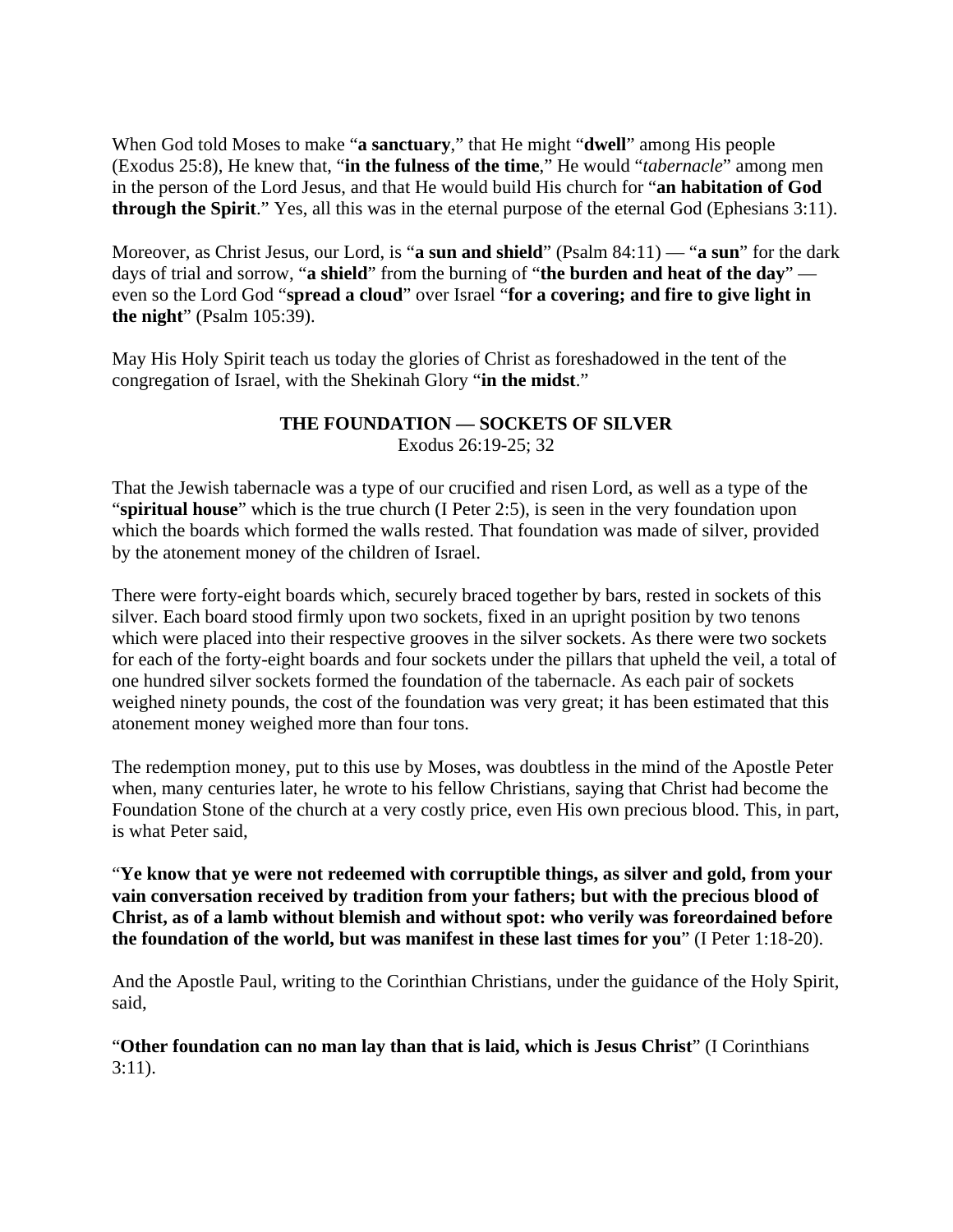There is no other way of access to a holy God than by the bloodstained cross of His only begotten Son, our Saviour.

We turn to Exodus 30:11-16 to learn how this silver for the atonement money was obtained. When the count was taken of the number of the children of Israel, the Lord commanded that every male over twenty years of age — able to go to war — should pay half a shekel of silver as the atonement money. By this act he confessed that he was a sinner and that he deserved to die, and that, by faith in the promised Redeemer, he brought to God the redemption money.

The rich were not to bring more; the poor were not to bring less than the God-appointed sum. Thus all acknowledged that they had "**sinned, and come short of the glory of God**" (Romans 3:23).

In the free will offerings it was not so; each man gave according to his ability. But the price of the redemption money was designated by the Lord God Himself. In this way He was teaching His fallen creatures that natural birth did not admit them into His family, that every sinner had to be "**born again**" (John 3:38), if he would enter into the kingdom of God. Even from the time God made the "**coats of skins**" for Adam and Eve, to clothe them, He has been teaching sinful man that "**it is the blood that maketh an atonement for the soul**" (Leviticus 17:11).

It was when Israel was being numbered that the atonement money was received for the Lord. Does this not remind us of the vital fact that we should number among God's people only those who profess to believe in the shed blood of Christ for their salvation? Let us beware of estimating the number of Christians by the population of countries called Christian. The only true Christians are those who have been redeemed by the blood of the Lamb, those who have accepted personally the ransom which the Lord has provided.

In Exodus 38:25-27 we find that the vast sum of silver paid by those who brought to Moses the redemption money was presented by 603,550 men, each paying his half shekel. This was the number of men able to go to war. They had been "saved to serve." And is this not ever God's plan for His own? He uses His redeemed children to do His service, to tell others and yet others of His "**great salvation**."

We have seen that the tabernacle was a type of the church of Christ, and that the silver foundation foreshadowed His redemptive work on the cross. All the boards of incorruptible wood, covered over with gold, stood upon the redemption price, the atonement money of God's people. Every board of shittim wood was tenoned and mortised into the sockets of silver, even as every member of the true church is united to Christ, rests upon Him, and cannot be separated from Him. If that is not true of you, my friend, then you are not a member of the church of the living God. You may belong to one denomination or another. But unless you are joined to Christ, unless He is the sole Foundation upon which you rest, you are not in the church of God.

The Jewish tabernacle had no other foundation than that of the silver sockets; yet it was never blown down. It braved every desert storm.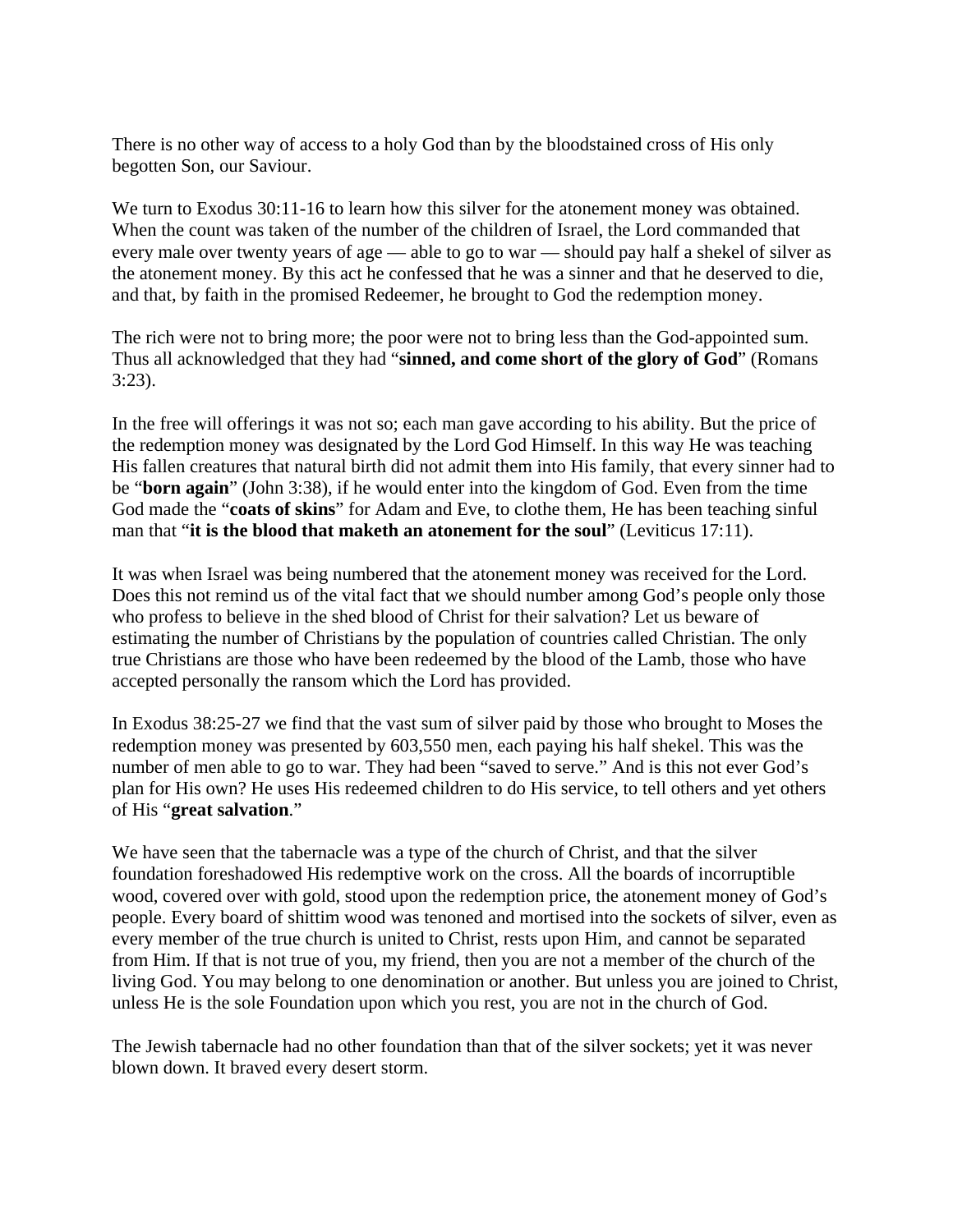The wilderness is a place of rough winds; it is called a "**howling wilderness**." But the sockets of silver held the boards upright, and the tent defied the rage of the elements. Even so the born again child of God can testify to the eternal truth that Christ, the Foundation Stone of the church, is the only sure Foundation against all the storms and shifting sands of the wilderness which is this godless world. Satan may do his worst; the church of the Lord Jesus will stand for all eternity. "**The gates of hell shall not prevail against it**" (Matthew 16:18). These are the words of our living Lord!

Each board of the tabernacle was provided with two tenons — not one, but two; and each tenon was imbedded in its own socket. The word for "**tenon**" is "*hand*," suggesting the hand of faith which lays hold upon the finished work of Christ for a standing before God.

My friend, does the hand of your faith reach out after God? Here is the divine provision for it in the work of Christ. Each board stood upon two sockets. Why two? Because two is the number of competent witness and testimony. The law of Moses said that "**at the mouth of two witnesses**" a thing should be established (Deuteronomy 17:6).

Under the Jewish law a murderer was stoned to death on the testimony of two witnesses. Thus two is the number of competent witness; and the two sockets for each board in the tabernacle suggest that we know that our salvation is eternally secure! Because God's Word is "**forever settled in heaven,**" we may know that we are saved, for all the endless ages!

Moreover, our Lord Himself said, "**If two of you shall agree on earth as touching any thing that they shall ask, it shall be done for them of my Father which is in heaven**" (Matthew 18:19).

Again, as each board stood upon two sockets, so also the same, equal grace is provided for each believer. No Christian is more saved than another, however varied the capacities of the different members of the church may be. Temperaments, experience, opportunities, differ; but not the gift of God's grace in saving the souls of men!

**A groove was made in the socket for the tenon so that, when the board went down in the socket, the tenon was the exact size for the place provided for it. There is nothing that fits so perfectly the poor sinner's need as does the work of Christ. Faith drops its hand into the place provided for it. Then, just as the tenons, imbedded in the sockets were in visible, so also the believer does not parade his own faith. It is not on exhibition, but is hidden in that upon which it rests. Now the boards were not suspended from the sockets; they did not hold on to them; they rested upon them. So also the believer is not clinging to Christ, or holding on to salvation, as though all depended upon his own strength. He is resting his whole weight upon the provision made by the Lord Jesus Himself, when He finished the work of redemption on Calvary's cross**.

Then again, one board was not resting upon the sockets of another board; each had its own socket, although the sockets were all of the same material. There must be personal faith in the same Saviour. I cannot rest upon the faith of my mother.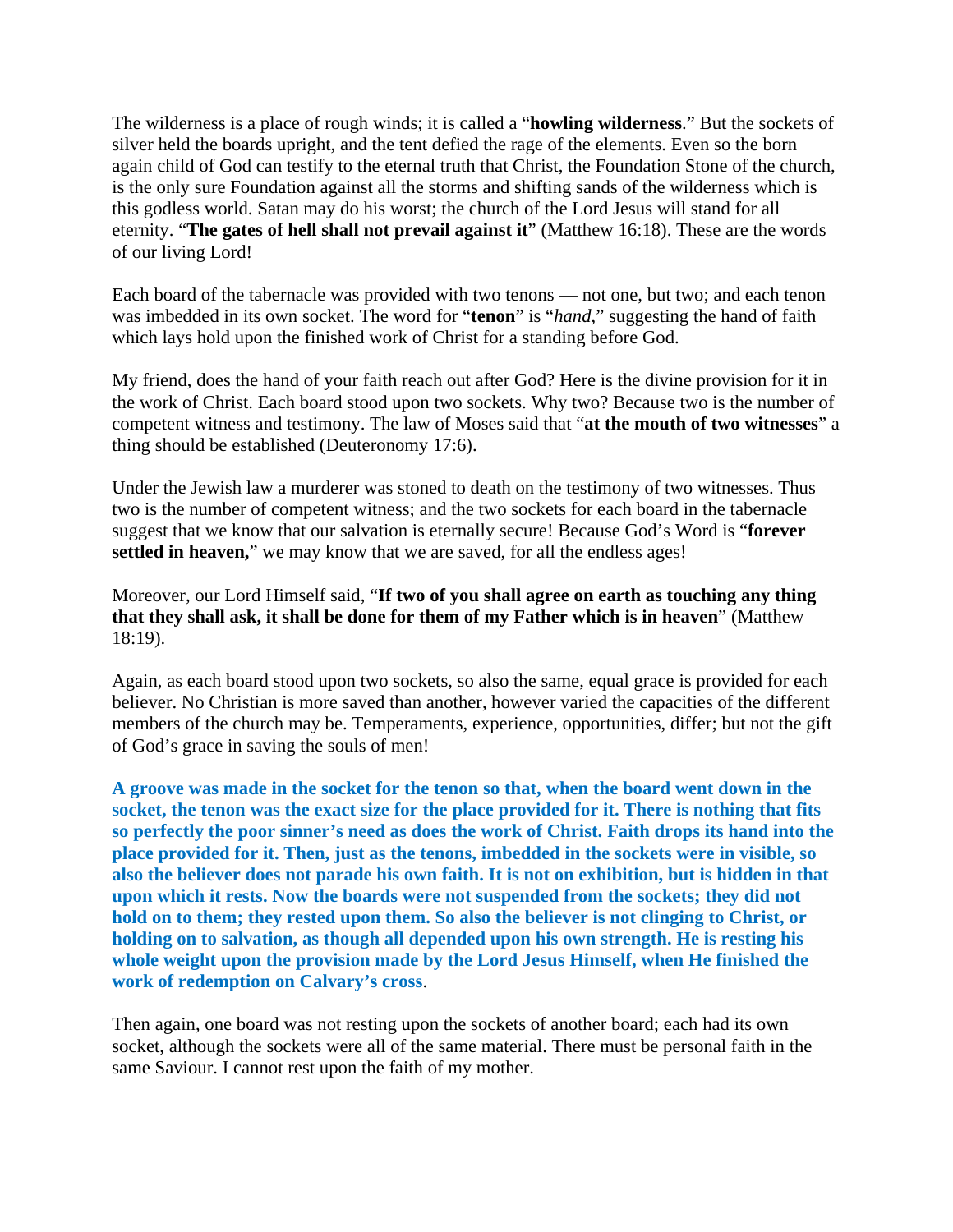You must have personal dealings with the Lord, if you are to be saved, my friend. Accordingly, each man in Israel had to present his own half shekel of silver, even as the Psalmist wrote, saying,

## "**None of them can by any means redeem his brother, nor give to God a ransom for him: for the redemption of their soul is precious**" (Psalm 49:7, 8).

Only the precious blood of the Redeemer can avail to purchase salvation for His fallen creatures.

In rearing the tabernacle, the Merarites, one of the three families of the Levites, first put the silver sockets in their places. No boards or bars or hangings or coverings could be put in place until the silver sockets were set in order upon the desert sand to support the whole sanctuary.

Likewise, the Lord Jesus had to die, to pay the price of redemption, in order that we might be born again. There can be no growth in grace and in the knowledge of Him until we are first new creatures in Christ Jesus.

This, my friend, is the message of the sockets of silver. He who "**bare our sins in his own body on the tree**" (I Peter 2:24) is the only sure foundation; for beside Him, there is no one who can redeem the souls of men!

## **THE GOLD-COVERED BOARDS AND BARS AND THE RINGS OF GOLD**

The walls of the tabernacle were composed of forty-eight boards of acacia wood, covered over with pure gold, and braced together with fifteen bars of the same incorruptible wood, covered with gold, and held in place by rings of gold.

There were twenty boards on the north; twenty on the south; and eight on the west. The hanging that was called the door was on the east. Each board stood upright in two silver sockets, while the boards were firmly held together by five bars on the north, five on the south, and five on the west.

Of the five bars on each of these three directions, four were short; i.e., two above and two below, a middle long bar that reached from end to end, and was passed through the midst of the boards, out of sight. The four short bars were put through rings of gold, which were fastened to the boards. After this manner the wall of the tabernacle was braced together.

We have seen that this sanctuary was a type of Christ dwelling "**in the midst**" of His church; and in these boards, bars, and rings we see some beautiful and minute details, illustrating this eternal truth.

- The incorruptible wood speaks to us of our Lord's sinless humanity;

- the gold of His deity — two natures in one Person; for He was sinless, perfect Man, as well as eternal God.

- The boards resting on silver sockets made of the atonement money, also remind us of individual believers.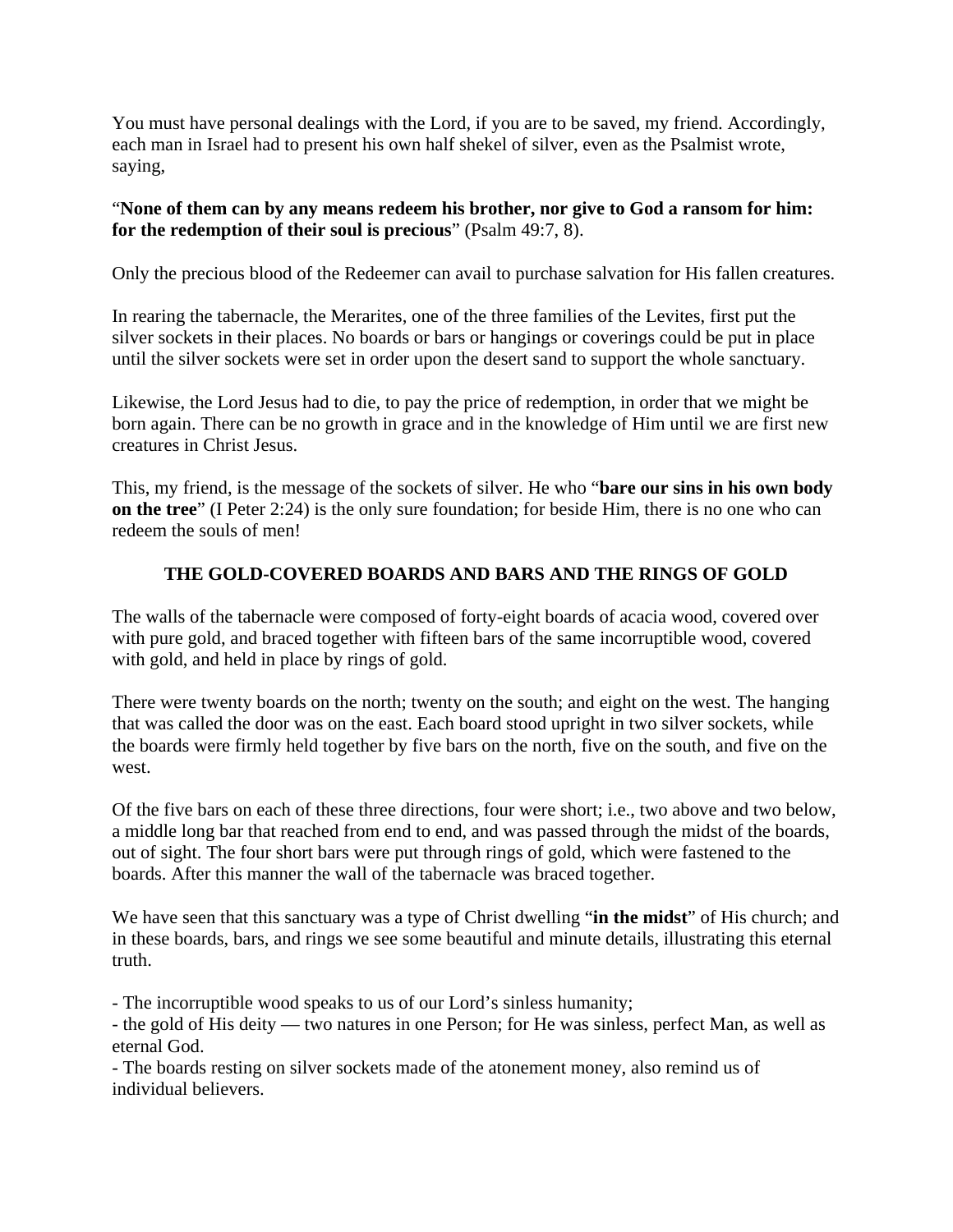Each one rests his soul upon the redemption that Christ wrought on Calvary for his personal salvation; yet all believers are bound together by the bond of unity that is found only in Christ, even as all the boards were bound together by the gold-covered bars.

Before the boards were made ready for use in the tabernacle, they had been rooted in the earth, as stately acacia trees. When they were needed for God's dwelling place, they were cut down, forever severed from the earth. Stripped of their natural beauty, robbed of every leaf and bough, these acacia trees were cut to the God-appointed size and shape. And then they were overlaid with pure gold, a beauty not their own.

What a picture of the child of God! When he gets a vision of Christ, he abhors himself, in all his earthly pride and self-glory. He is separated from this Christ-rejecting world; for he has set his face toward that heavenly city, "**whose builder and maker is God**" (Hebrews 11:10). He is "**in the world**" but "**not of the world**" (John 17:13, 14).

The axe is laid to the roots of all the false hopes and glories that had been his; and, if he is yielded to his Lord and Saviour, he lets Him shape and mold him according to His own divine pattern — for a life of service now and for eternal service and glory in the life to come.

Having "**put off**" the "**old man**":

- He puts on the "**new man**" in Christ Jesus. (Ephesians 4:22-24).

- He finds his satisfaction and joy in the things of God.
- He has been "**crucified with Christ**";
- He is "**risen with Christ**";

- He has been made to sit with Him "**in heavenly places**" (Galatians 2:20; Colossians 3:1, 3; Ephesians 1:3).

Having become a partaker of "**the divine nature**" in Him (II Peter 1:4):

- He is given a glory and a beauty that only God can bestow, foreshadowed in the goldencovered boards of the tabernacle.

- He has been "**accepted in the beloved**" Son of the Father.

In the world, yet established upon the redemption that is his in Christ, the foundation stone of the church, his body is the "**temple of the Holy Spirit**" (I Corinthians 3:16; 6:19). And thus he is a "**living stone**" in that temple not made with hands, eternal in the heavens (I Peter 2:4).

Each board in the Jewish tabernacle stood upon its own sockets, even as every soul has to accept Christ as a personal Saviour and Lord, in order to be saved. Yet the boards were bound one to another by the bars that united them and held them in one firmly fixed dwelling place for the Lord God "**in the midst**" of His people. Likewise, the church of the Lord Jesus Christ, composed of different members, is one household of faith, one body, one bride; and each member has a responsibility to his fellow Christians. We are all, in a very real sense, our brothers' keeper.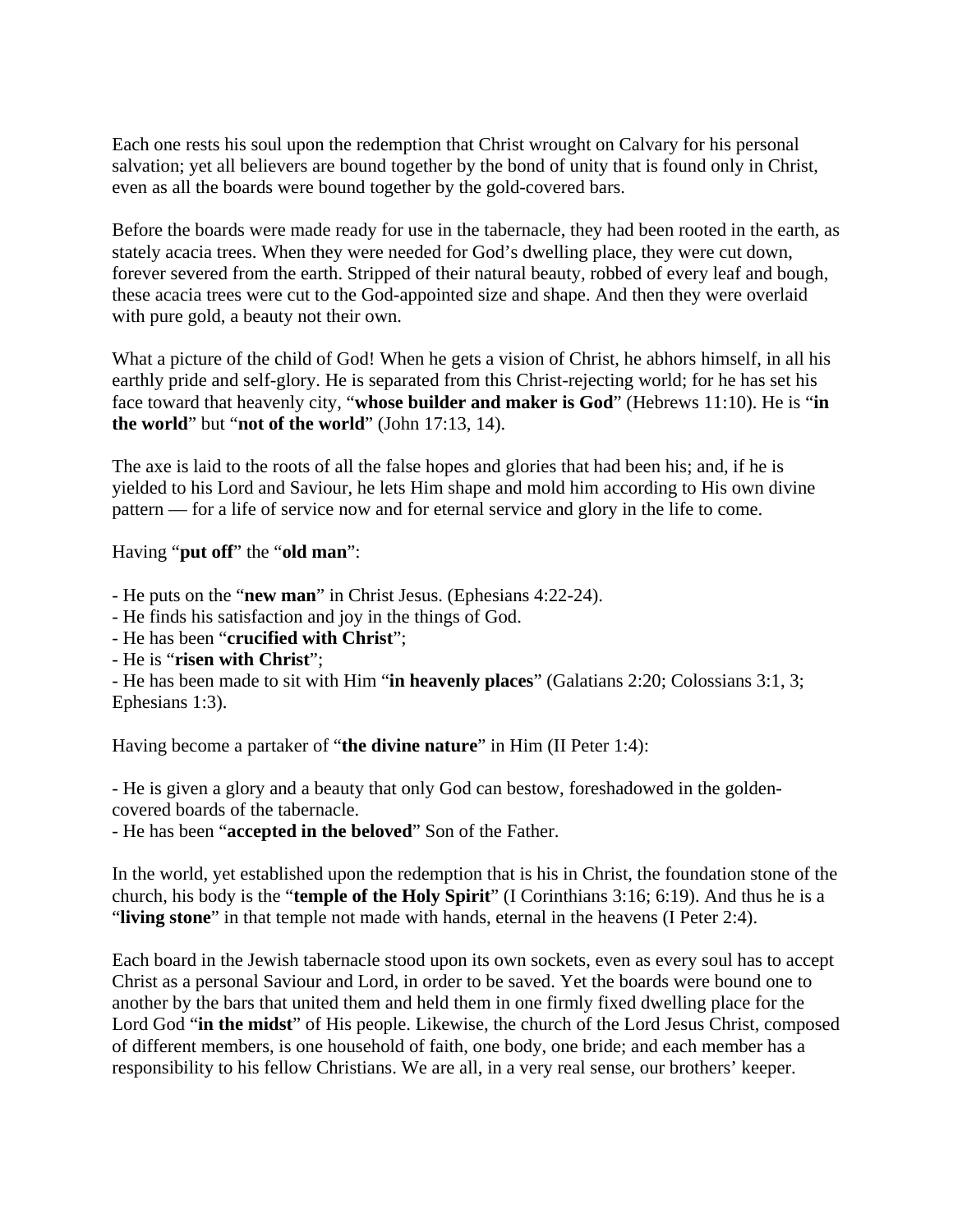While the four short bars on the west, north, and south were passed through rings of gold; yet the long, middle bar was made "**to shoot through the boards from the one end to the other**" (Exodus 36:33). Thus it was invisible, even to the eyes of the Levites who erected this sanctuary; it was buried in the heart of the boards.

It is a beautiful picture of the Lord Jesus, "**whom having not seen**," we love (I Peter 1:8), the One in whom the believers are united one to another. Verily He is "**in the midst**" of His own, unseen except to the eye of faith! And verily in Him we are eternally secure! His promise will never fail:

"**My sheep hear my voice, and I know them, and they follow me: and 1 give unto them eternal life; and they shall never perish, neither shall any man pluck them out of my hand. My Father, which gave them me, is greater than all; and no man is able to pluck them out of my Father's hand**" (John 10:27, 28).

It has been suggested that the ring is the emblem of love; and that the four outward bars that held the boards together remind us of the four outward tokens of that unseen bond of Christian unity and communion mentioned in Acts 2:42 — "**doctrine**," "**fellowship**," "**breaking of bread**" and "**prayers**."

When the doctrine of believers is true to our crucified and risen Lord, then we have sweet fellowship one with another, in Him, as we sit around the Lord's Table, and offer our united petitions to the Father in His all-prevailing name.

No board was complete until it had the rings upon it, plainly declaring that no board stood for itself alone, but that it had a connection with all the others. Thus the rings remind us of the eternal link between the believer and Christ; for once the bars were passed through these rings of gold, the whole structure stood firmly fixed. Not only are we, as Christians, linked to Christ for all eternity, but we are also forever linked to one another.

The gold of these rings speaks of the divine tie; for we are "**born, not of blood, nor of the will of the flesh, nor of the will of man, but of God**" (John 1:13).

Such is the message of the golden-covered boards and bars and the rings of gold.

We were once lost sinners "**in the world**" and "**of the world**." But we were cut down, so to speak, "**crucified with Christ**" — yea, "**risen with Christ**," and forever placed in gold, our lives hidden "**with Christ in God**," and made to rest upon Him who is the only sure foundation (Galatians 2:20; Colossians 3:1, 3; I Corinthians 3:11).

Given a ring of gold, we were eternally linked with Christ and with fellow-believers in Him. Held together by the four boards of *the doctrine of the Word of God*, *fellowship*, *the Lord's Supper* and *prayer*; we are indwelt by the living Christ. That is why "**all the building fitly framed together groweth unto an holy temple in the Lord: in whom**" we "**are builded together for an habitation of God through the Spirit**" (Ephesians 2:21, 22).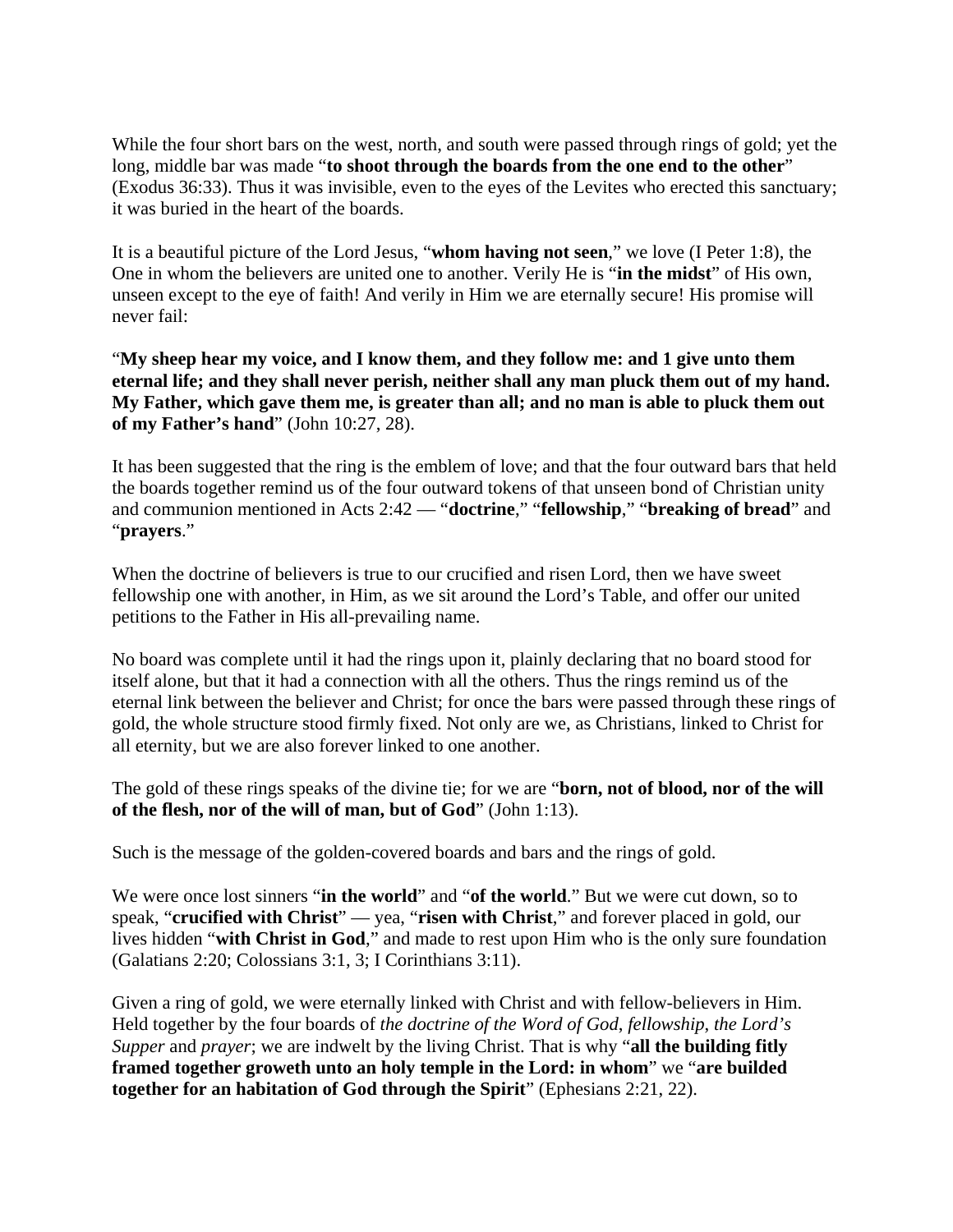### **THE COVERINGS**

There were four coverings that went over the tabernacle, each of which holds a message for us concerning the Person and work of our Lord Jesus Christ.

The outer covering was made of badgers' skins; or, as the Revised Version translates the word, "**seal skins**," or "*porpoise skins*."

Just beneath that was a covering of rams' skins dyed red; under that, a curtain of goats' hair; and below that, the beautiful fine twined linen curtain, embroidered with blue, purple, and scarlet cherubim.

One standing on the outside could see only the outer covering of badgers' skins, or seal skins; the priests on the inside of the sanctuary could see only the beautiful curtain of fine twined linen with the figures of cherubim embroidered on it in blue, purple, and scarlet.

Let us begin with the heavy, outer covering, and consider in some detail the lesson each of these coverings has for us. We find them described in Exodus 26:1-14; 36:8-18.

#### *1. The Covering of Badgers Skins*.

This outer covering over the tent of the congregation was made of a hard, durable skin or leather, which, as we have seen, commentators call them "*seal*" or "*porpoise skin*." In Ezekiel 16:10 God told His people, Israel, that He had "**shod**" them "**with badgers' skin**." From this we know that the material which was used for the outer covering of the tabernacle was durable enough for shoes or sandals, which served to protect the feet from the burning sands of the desert.

This strong, durable tent protected the other coverings, the veil, the door, the gold, and the furniture inside the tabernacle from sun and rain, from dew and desert sand.

The outer covering, visible to all from without, suggests to us the humility of the meek and lowly Man of Galilee. Possibly the brown "tent" above the sanctuary looked very much like the tents of God's people. Likewise, the Christless world has ever considered Jesus as just another man. And His own people, Israel, saw "**no beauty**" in Him, "**no form nor comeliness**," that they "**should desire him**" (Isaiah 53:2). He was the "**Man of sorrows, and acquainted with grief**" (Isaiah 53:3).

He was known as "**the carpenter's son**." He had nowhere to lay His head, no earthly home, no human companions who fully understood His mission of love. Even His disciples "**forsook him and fled**" as He was "**betrayed into the hands of sinners**." And in His suffering He endured cruel scourging and mocking. They did spit upon Him in gross insult and contempt. They reviled Him and buffeted Him. In His death "**his visage was so marred more than any man**" (Isaiah 52:14). The Creator of all things "**became poor**," that we "**through his poverty might be rich**" (II Corinthians 8:9).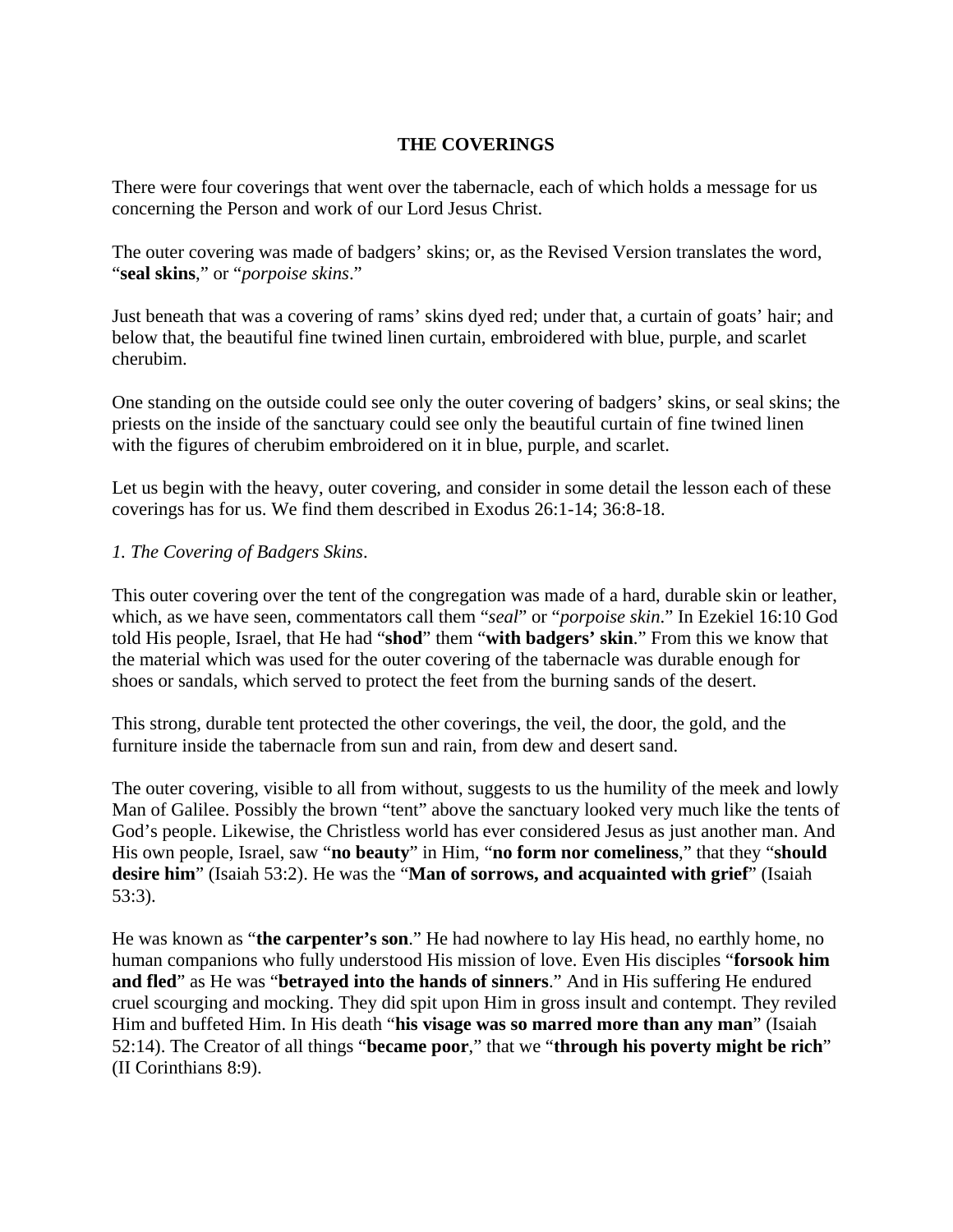The unbelieving world still sees in Him just a good man, possibly a great teacher, a martyr to a righteous cause, whose life ended in defeat at the cross. But even as the priests, on the inside of the sanctuary, looked up and saw the beautiful covering that spoke eloquently of His eternal deity, His divine perfections, His matchless beauty, so also in every age only His loved ones know Him as eternal God and the holy Son of Man. None can see the glories of the sinless Saviour and Lord except those who have met Him at the cross, and have been born again by His precious blood. To these He is "**the chiefest among ten thousand**," the One "**altogether lovely**" (Song of Solomon 5:10, 16).

Just as the outer covering of the tabernacle protected the fine linen curtain from every stain, just as it protected the gold from the corroding power of the elements; so also the life of humiliation of the Son of Man was without a stain of sin. His deity was in no wise marred. He was "**holy, harmless, undefiled, separate from sinners, and made higher than the heavens**" (Hebrews 7:26). Of Him His Father in heaven bore witness, saying, "**This is my beloved Son, in whom I am well pleased**" (Matthew 3:17). Even the officers, sent by the Jews to take Him; and Pilate, who allowed Him to be crucified, were forced to admit: "**Never man spake like this man** . . . **I find no fault in him**" (John 7:46; 19:4).

It was because our Lord was without sin, because He was eternal God, that He was worthy to be our Substitute, bearing the curse of the sins of the world "**in his own body on the tree**."

Our own sinful natures will not allow us to enter fully into the depths of the meaning of the sufferings of the Son of God. Yet, as His redeemed children, His "**temple**," we may expect to suffer shame and reproach for His name's sake. The apostles were glad "**that they were counted worthy to suffer shame for his name**" (Acts 5:41). Moses esteemed "**the reproach of Christ greater riches than the treasures in Egypt: for he had respect unto the recompense of the reward**" (Hebrews 11:26).

For every trial our risen Lord gives grace sufficient. Even as the sandals which God provided for His people, made of this same leather that formed the outer covering of the tabernacle, separated them from the burning sands of the desert, so also the cross of Jesus separates us from this godless world. "**The disciple is not above his master, nor the servant above his lord**" (Matthew 10:24).

And we may expect to bear reproach from the godless world. He bore the crown of thorns for us! Surely we shall rejoice if we are counted worthy to "**know** . . . **the fellowship of his sufferings**" (Philippians 3:10).

When Christ returns in power and great glory to reign, then the badgers' skins will be rolled off, as it were; and He will shine forth in all His eternal glory and uncreated beauty. Before Him "**every knee**" shall "**bow**," and "**every tongue** . . . **confess**" that He is Lord (Philippians 2:10, 11).

In that coming day "**we shall be like him**" (I John 3:2). As the spotless bride of the heavenly Bridegroom, we shall behold and share His glory.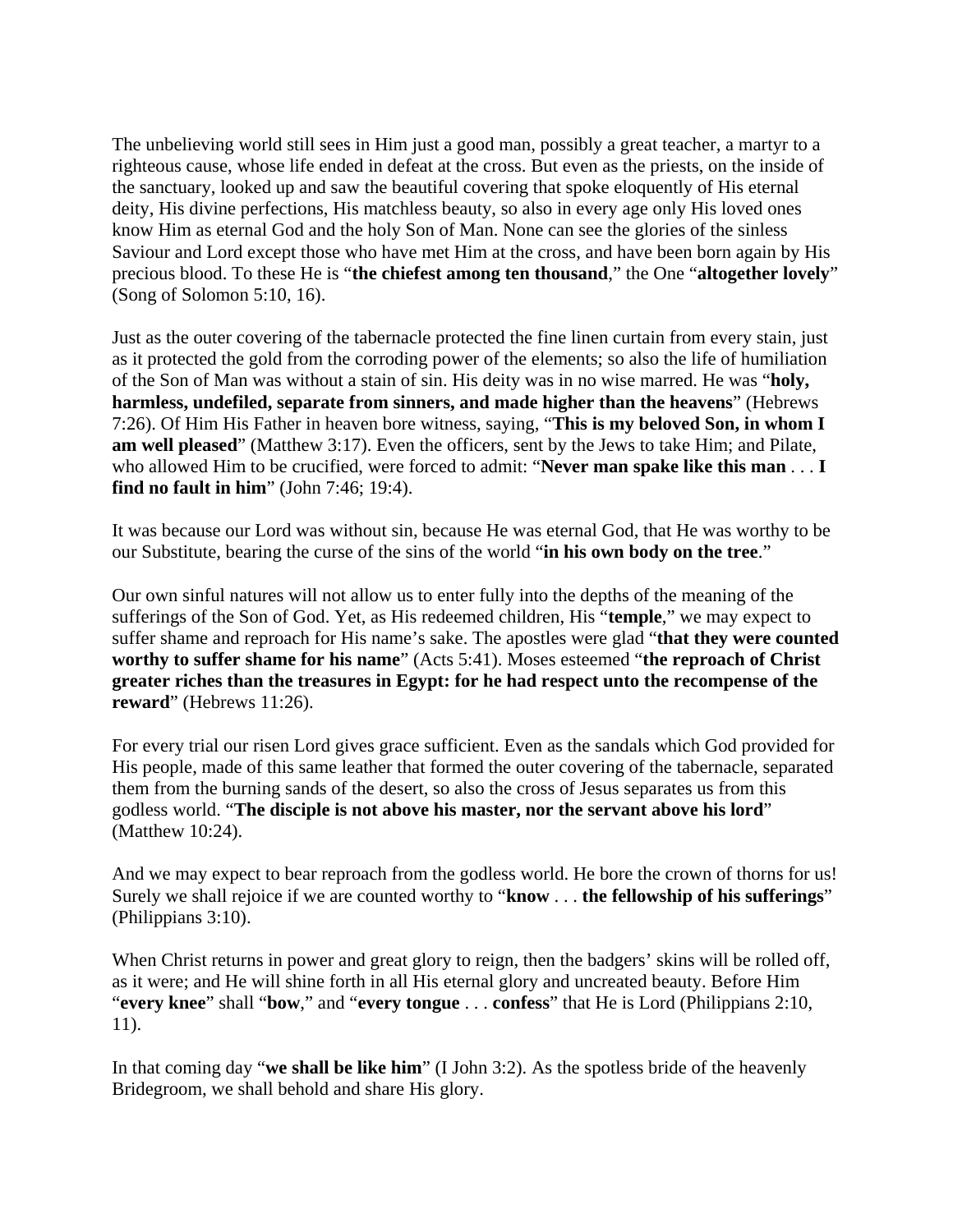## Then we shall count "**the sufferings of this present time**" as "**not worthy to be compared with the glory which shall be revealed in us**" (Romans 8:18).

## *2. The Covering of Rams' Skins Dyed Red*.

Underneath the outer covering of badgers' skins was one of rams' skins dyed red. In all probability these skins were taken from the rams sacrificed upon the brazen altar as burnt offerings unto, the Lord; for the skin of this sweet savour offering was given to the priest (Leviticus 7:8). Not so the skin of the sin offering, which was burned outside the camp (Leviticus 4:11, 12).

As we shall see from our later study of the five offerings, the whole burnt offering was dedicated to God, and foreshadowed our Lord's complete consecration to His Father's will, "**even unto death**."

As the ram speaks to us of the vigor and strength and fixed purpose of Christ in setting His face steadfastly toward Jerusalem and the cross, so also this covering over the Jewish tabernacle, made of rams' skins dyed red, reminds us of His sacrificial death for us on Calvary.

The rams' skins had to be dyed red, even as our Saviour had to be crucified, "**dyed red**," as it were, in His own precious blood. His sinless life could not save us. "**The wages of sin is death**" (Romans 6.23); and a sinless Substitute had to die. If we had only His spotless life before us, it could but condemn us for the blackness of our sins!

We could never, never, in our own strength, measure up to His perfect standard of righteousness. Even after we are born again by His Holy Spirit, Satan all too often gets control of our lives, and makes us "**grieve the Holy Spirit of God**." Christ had to die — vicariously; and we have to accept Him as our perfect Substitute, in order to be clothed in His righteousness, made fit for His holy Presence.

We get a glimpse of His great love for us, of the depth of His humility, as we see Him facing the cross, in Gethsemane's garden. As He prayed there, "**his sweat was as it were great drops of blood falling down to the ground**" (Luke 22:44). "**When he had offered up prayers and supplications with strong crying and tears unto him that was able to save him from death, and was heard in that he feared** [i. e., trusted]**; though he were a Son, yet learned he obedience by the things which he suffered**" (Hebrews 5:7, 8). It was love that led Him to Calvary!

He gave our first parents an object lesson that pointed on to His cross when He provided for them "**coats of skins**" to take the place of the fig leaf aprons which they had made to cover their sin and shame. Leaves speak of profession without fruit; the coats of skins were obtained by the shedding of blood. Man may sew together the best leaves of human effort — religious, intellectual, social, and moral; but all his self-righteousness is compared by the Lord God to "**filthy rags**" in His holy sight (Isaiah 64:6).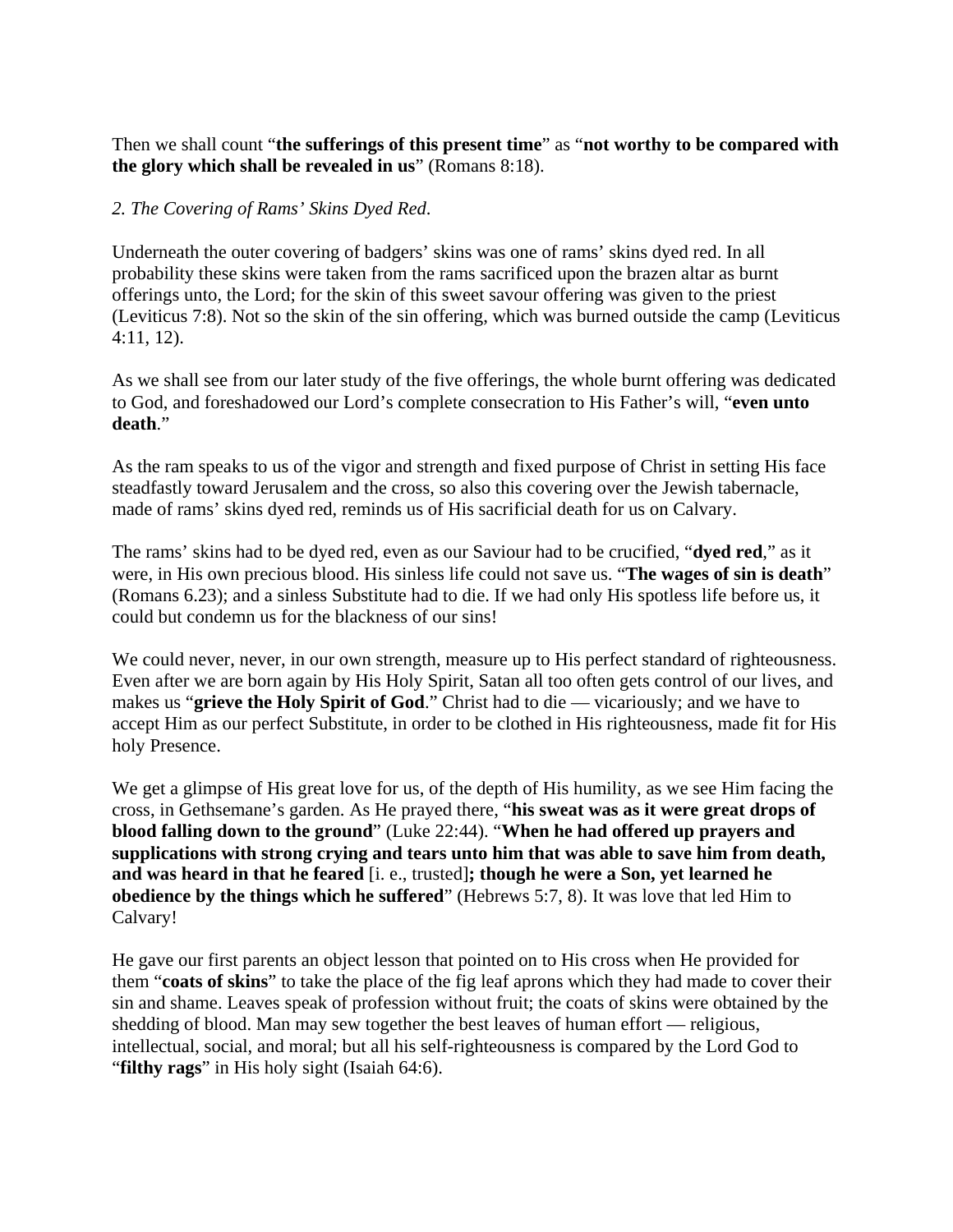No covering that man has devised can make him unashamed and unafraid in the presence of God. But thanks be unto Him! He has provided a robe of righteousness in Christ for all who will put their faith in His atoning blood! Christ Himself is our righteousness!

When Abraham went up Mount Moriah to offer Isaac as a burnt offering, when God stayed his hand, He provided, not a lamb, but a ram, caught in the thicket by his horns. This is very significant as we look for the meaning.

- The lamb speaks to us of the meek and lowly Jesus, the unresisting One, who suffered in our stead;

- The ram, of the strong One who steadfastly faced the cross.
- The thicket may well represent the condition of Israel when our Lord came unto His own.

God had brought a vine out of Egypt, had cast out the heathen nations from Canaan, and had planted His vine in this land of promise. He looked for it to bring forth grapes, but it brought forth wild grapes. The vineyard had become a thicket, filled with thorns and brambles, the curse of barrenness.

- The horns of the ram suggest the kingly authority of our Lord (Psalm 92:10), which furnished the occasion for the Jews, in their envy and hatred, to deliver Him up to death.

The superscription upon the cross was, "**JESUS OF NAZARETH, THE KING OF THE JEWS**." The ram was caught by his horns in the thicket! How perfectly is the will of God shown in all this! His counsel was to be fulfilled, and the wickedness of the Jews was but the occasion for Him to show the sacrifice He had provided. Christ, in the full energy and vigor of a perfect Manhood, offered Himself as the true Sacrifice, as a covering, which Isaac could never be!

The Lord Jesus, many centuries later, told the unbelieving Jews that Abraham had rejoiced to see His day, and that "**he saw it, and was glad**" (John 8:56). Surely one of the times when Abraham saw by faith the day of Christ was when he offered up the ram instead of his beloved son on Mount Moriah! The ram died; his son lived. Abraham foresaw the coming Saviour; and by faith he inherited eternal life!

The rams' skins dyed red covered God's sanctuary without doubt pointing the sinner in Israel on to the One whose whole burnt offering on Calvary should take "**away the sin of the world**" (John 1:29).

Again, we remember that the tabernacle in the wilderness was a type of the church, "**the temple of the Holy Spirit**." It is the blood of Christ, and that alone, which separates the church from the God-dishonoring, Christ-rejecting, Spirit-resisting world.

Yieldedness unto His perfect will and wholehearted consecration unto Him are learned only at the foot of His cross. Then one day, when we are "face to face with our Redeemer," clothed in His righteousness, we shall better understand His unfathomable love that led Him to the cross. Of that yet future day we can sing even now, in the words of the old hymn: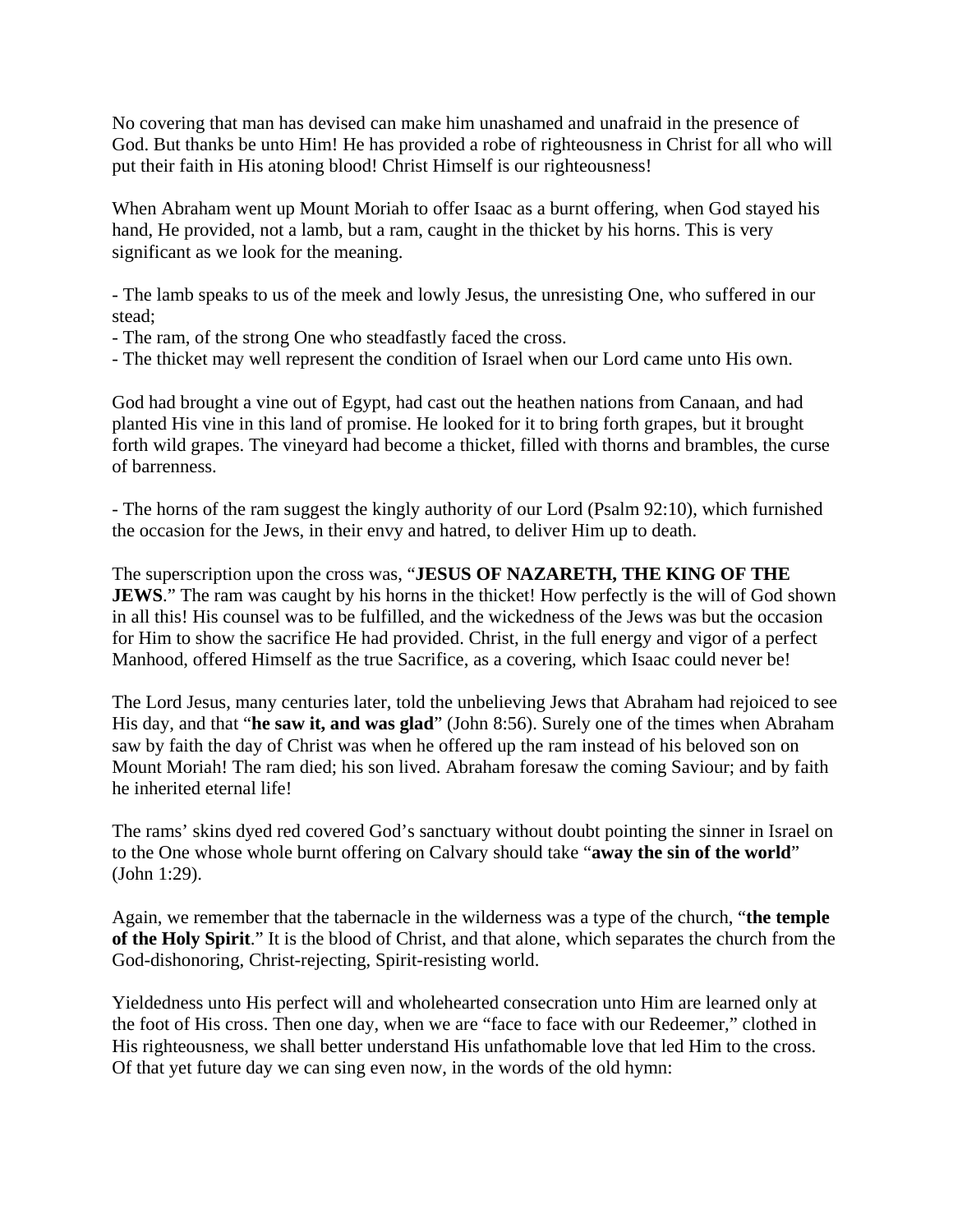"When I stand before Thy throne, Dressed in beauty not my own; When I see Thee as Thou art, Love Thee with unsinning heart; Then, dear Lord, shall I fully know Not till then — how much I owe."

### *3. The Curtains of Goats' Hair*.

With explicit detail concerning measurements and design God told Moses how the two inner coverings over the tabernacle were to be made: the curtains of goats' hair just beneath the covering of rams' skins dyed red, and the beautiful curtains that only the priests could see on the inside of the sanctuary. (See Exodus 26:1-13; 36:8-18).

A careful reading of Exodus 26:7-13; 36:14-18 will make clear to us that the eleven curtains of goats' hair, coupled together — "**five curtains by themselves, and six curtains by themselves**," the two parts fastened together by "**fifty taches of brass**" — covered the entire "**tent**."

Whereas the beautiful, inner covering was made of ten linen curtains, each twenty-eight cubits long and four cubits wide; the goats' hair covering was made of eleven curtains, each thirty cubits long and four cubits wide. One of the eleven curtains of goats' hair was doubled and hung over the door "**in the forefront of the tabernacle**," while "**the half curtain**" that remained hung "**over the backside of the tabernacle**."

Thus all of the fine linen curtains were completely covered and protected by the pure white curtains of goats' hair.

The extra curtain of goats' hair that hung over the door hid from the gaze of all on the outside of the tabernacle the fine linen hanging on the inside, which was called the door.

It hid also from view the golden hooks and the beautiful chapiters of the five pillars that upheld the door. Only the priests on the inside could see these beautiful materials, which speak to us of the glories of the Lord Jesus Christ.

This white curtain of goats' hair over the door met the eye of the worshipper the moment he entered the gate. And what a reminder it was of the fact that, by faith in the coming sacrifice of the promised Redeemer, his sin had been put away!

Only by way of the door, over which hung the memorial of full atonement for sin, could the priest approach God. It was the only way into the Holy Place, and on into the Holy of Holies, where the Lord God dwelt in the Shekinah Glory.

Sometimes the daily sin offering was a kid of the goats (Leviticus 4:23, 28; Numbers 28:15). And on the great Day of Atonement two goats were presented unto the Lord: one to be slain, and his blood sprinkled in the Holy of Holies, on and before the mercy seat; the other, to become the scapegoat, symbolically bearing the sins of God's people away (Leviticus 16:5-10, 15-22).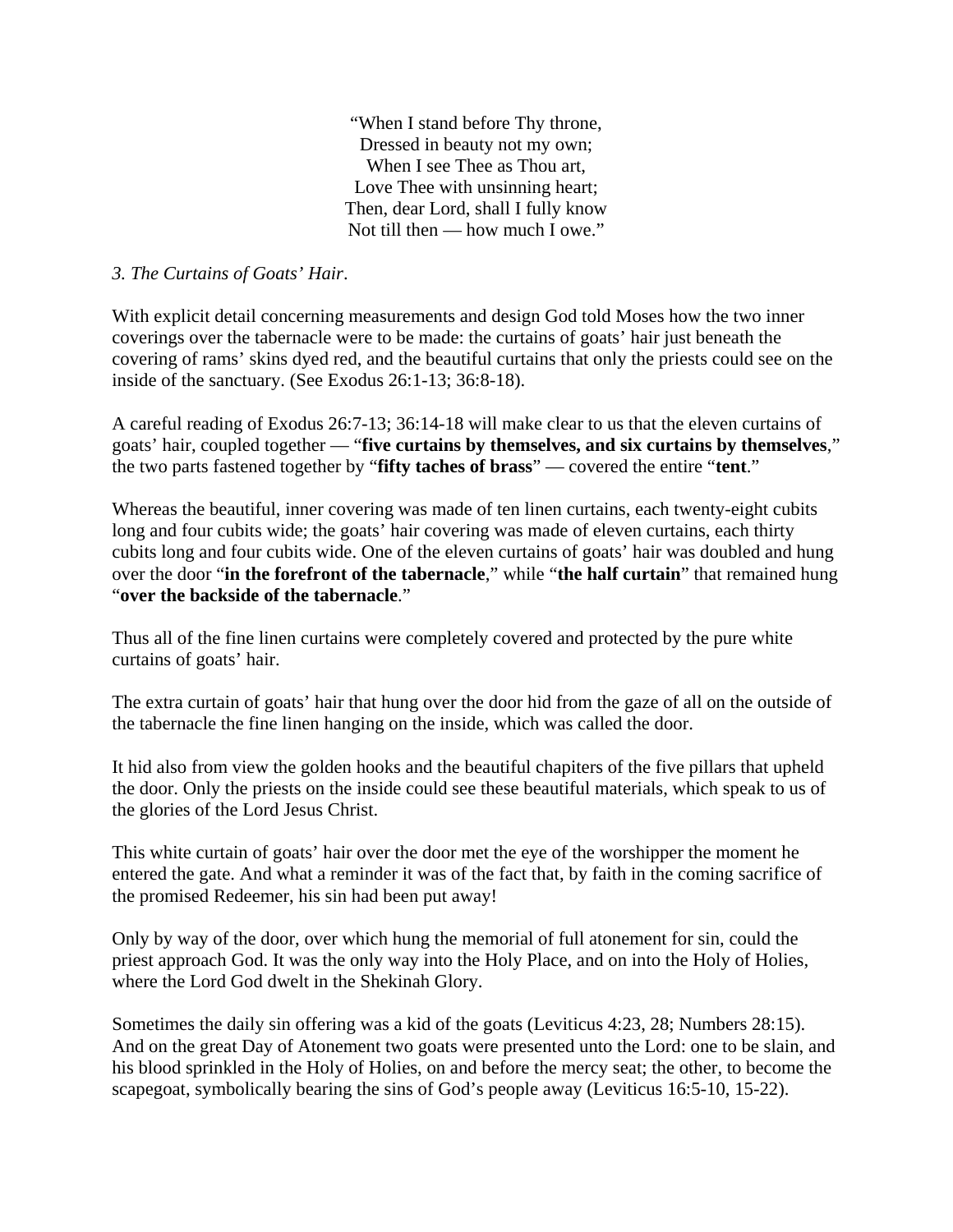Both were typical of Christ:

(1) He is our Sin Offering, slain for us, His "**blood of sprinkling**" speaking "**better things than that of Abel**" (Hebrews 12:24);

(2) He is the one perfect Sacrifice, who bore all our sins away, remembering them no more for ever!

When the high priest, on this one day in the year, entered into the Holy of Holies with "**the blood of sprinkling**," he approached God, who dwelt in the pillar of cloud and fire, above the mercy seat. He approached Him on the ground of the shed blood.

The Epistle to the Hebrews makes it very plain that the Holy of Holies was a type of heaven, into which Christ, our Great High Priest, has entered "**once for all**," with His own precious blood, to atone for our sins. And only upon the merit of His shed blood may we have access unto our holy God, communing with Him in fellowship at "**the throne of grace**." (See Hebrews 4:14-16; 9:11- 14, 23-28).

Of this "**throne of grace**," the mercy seat was a significant type. Beneath it, in the Ark of the Covenant, was the broken law; for in the ark the Ten Commandments were kept. Above it was the glory of God, demanding righteousness. But upon and before the mercy seat was the sprinkled blood, foreshadowing the precious blood of the perfect Sacrifice who was to come. And the blood-sprinkled mercy seat hid from view the broken law!

**Instead of a judgment throne, demanding the penalty of the broken law, to be executed upon the sinner; instead of a judgment throne, demanding righteousness from the sinner, whose guilt necessitated a verdict of death; it was a mercy seat, a "throne of grace," where the high priest, as the representative of a guilty people, could find pardon and peace**.

- Not that God's holy law was not vindicated; it was, in the death of His Son!

- Not that it was not magnified; it was, in the willing sacrifice of the only One who could be a sinless Substitute!

Israel deserved to die; the guilty Gentile world deserves to die. But by the blood of Jesus, applied to the guilty heart by faith, the sinner is accepted before God on the merit of His death, whose blood, shed for the remission of sin, paid all the debt of a guilty world. God's holy law is forever vindicated. He is "**just, and the justifier of him which believeth in Jesus**" (Romans 3:26). And the pardoned sinner, redeemed by the perfect Sin Offering, is no longer afraid to meet a holy God. *Of this blessed truth the curtain of goats' hair, which hung over the door of the tabernacle and above the fine linen curtain, speaks in no uncertain terms*.

When the priest placed his hands upon the head of the scapegoat, and sent him away into the wilderness, he was portraying, in shadow and in type, what our Lord did for us when He bore away "**the sin of the world**." (See Leviticus 16:21, 22; John 1:29). Hear what His Word tells us of His full and complete forgiveness, freely offered to the penitent sinner who accepts Him as his perfect Sin Offering: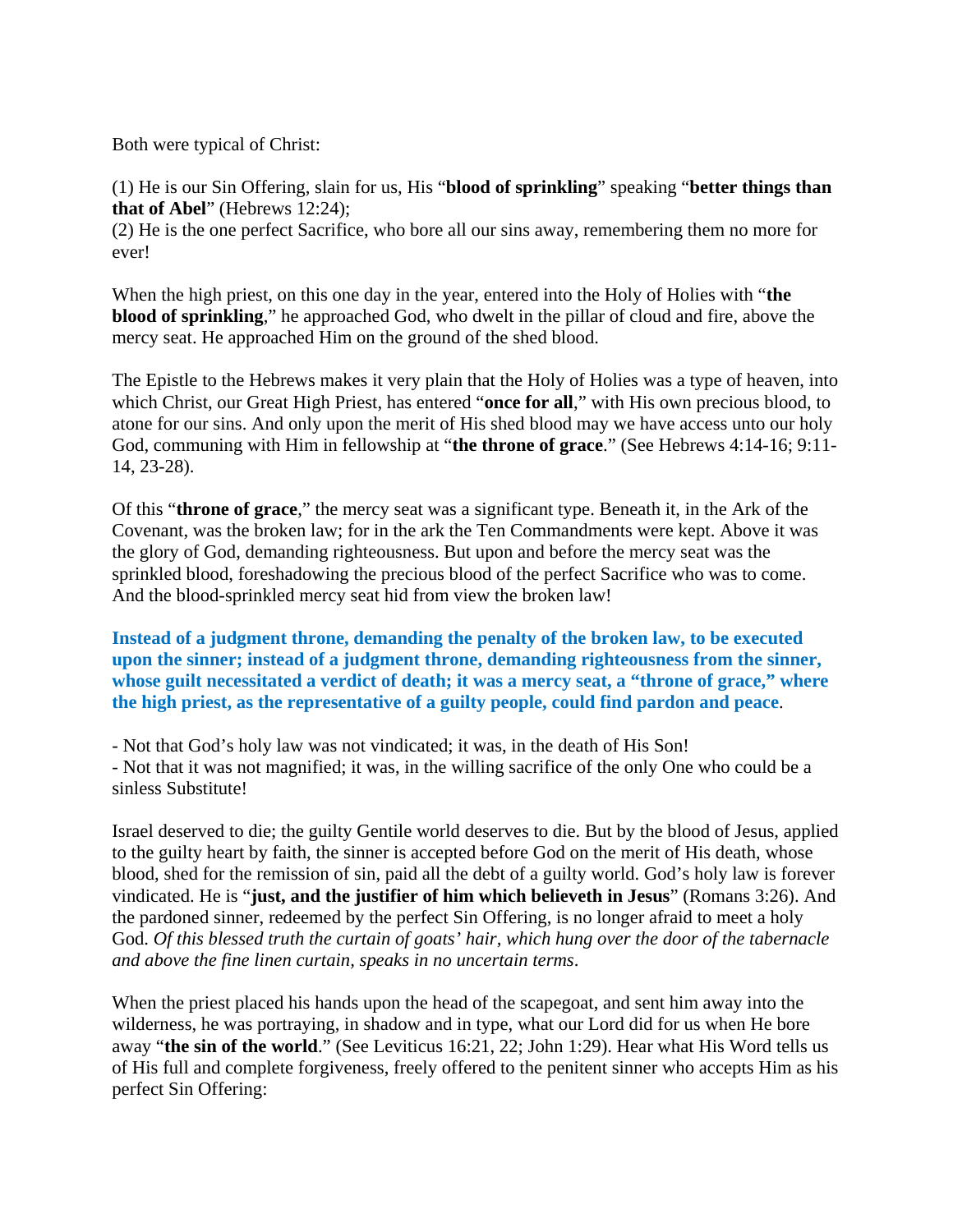"**I have blotted out, as a thick cloud, thy transgressions, and, as a cloud, thy sins: return unto me; for I have redeemed thee**" (Isaiah 44:22, 23).

"**Thou hast cast all my sins behind thy back**" (Isaiah 38:17).

"**Thou wilt cast all their sins into the depths of the sea**" (Micah 7:19).

"**As far as the east is from the west, so far hath he removed our transgressions from us**" (Psalm 103:12).

"**I will forgive their iniquity, and I will remember their sin no more**" (Jeremiah 31:34; Hebrews 10:17).

As we bear in mind the fact that our Lord Jesus was the Lamb of God, "**without blemish and without spot**," we realize that He was worthy to become our Substitute on Calvary. Of His holy, sinless life the pure white curtains of goats' hair plainly spoke. His Father in heaven bore witness to His sinlessness when He said, "**This is my beloved Son, in whom I am well pleased**."

The Son could say, without fear of contradiction, "**I do always those things that please him**" (John 8:29). John the Baptist, Jesus' own works, His teachings, the apostles, the whole Word of God — all these prove finally and forever that Jesus of Nazareth was the holy Son of God. This is why the Holy Spirit could say of Him, through the Apostle Paul, as He became our Sin Offering,

"**He hath made him to be sin for us, who knew no sin; that we might be made the righteousness of God in him**" (II Corinthians 5:21).

#### *4. The Beautiful Curtain of Fine Twined Linen*.

In an earlier lesson we observed that the hangings which formed the gate, the door, and the veil of the tabernacle were of the same material as that of the inner covering above this tent of the congregation — fine twined linen, embroidered with cherubim of blue, purple, and scarlet. All of these hangings and curtains speak to us of the glories of our Lord and Saviour, Jesus Christ.

And again we are reminded of the fact that the priests in the Holy Place and the high priest in the Holy of Holies could see nothing but these beautiful foreshadowings of our blessed Lord these and the gold, which also pictured His deity.

Not only so; but no one other than priests could behold these things of glory and beauty. Even so, in this Christian era, only the believer-priests; the born again children of God, can see in the lowly Jesus of Nazareth all the divine perfections of His eternal deity and matchless glory. The unbelieving world sees Him only as a man; His loved ones see Him as the God-Man, the one "**altogether lovely**."

We turn to Exodus 26:16; 36:8-13 for the Holy Spirit's description of the beautiful covering which the priests within the sanctuary saw as they looked up.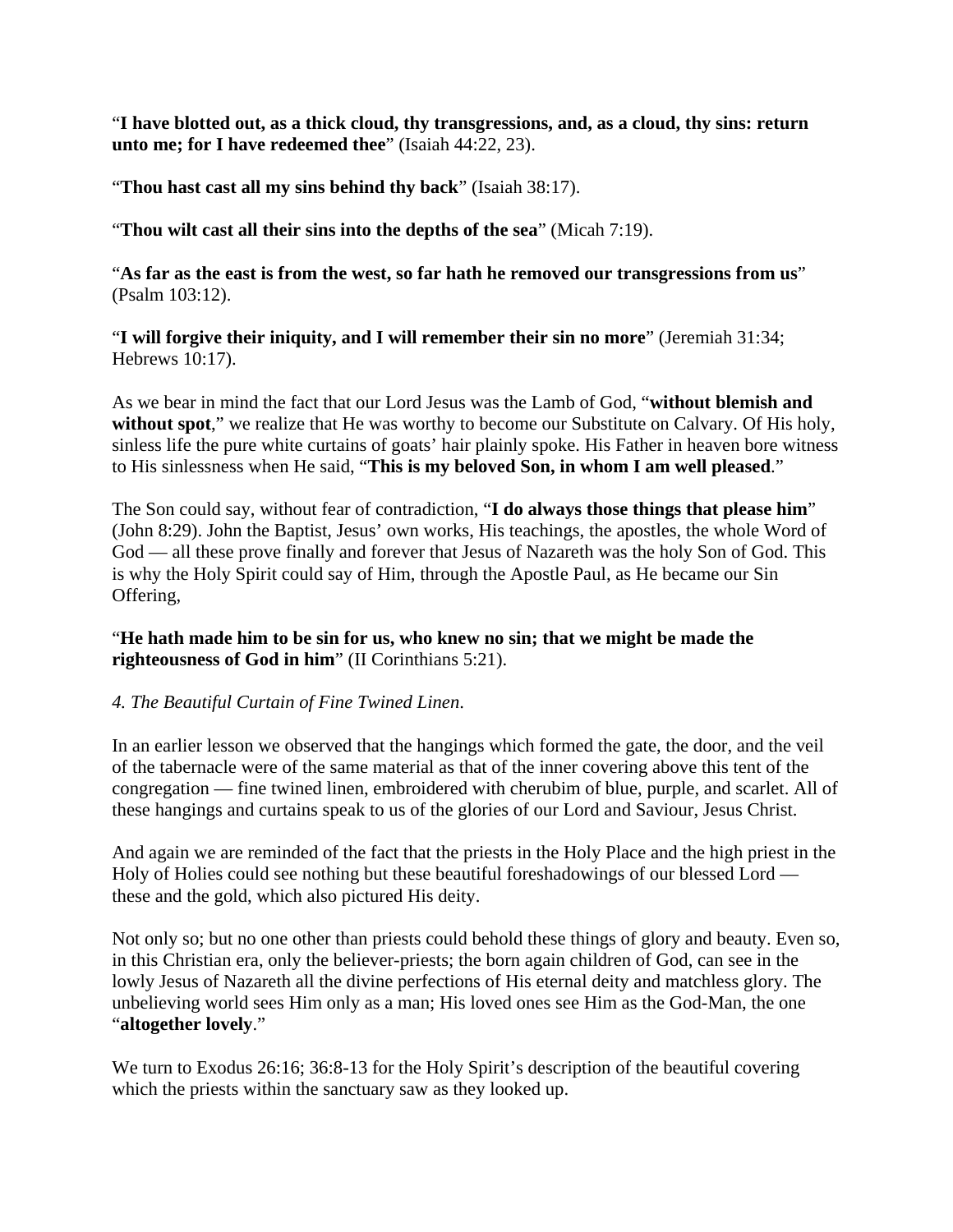Five curtains were coupled one to another in one piece; five in another; while the two sections were fastened together by golden clasps which took hold of loops of blue. *The pure white linen of these curtains suggests to us our Lord's perfect humanity*. There was no flaw in His Being; there was no coarseness. He was altogether without sin! His own Holy Spirit led Him into the wilderness to be tempted of the devil, not to see if He would sin; but to prove to men, angels, demons, and the devil himself that He could not sin!

Cherubim of blue, purple, and scarlet were embroidered upon this fine twined linen for the gate, the door, the veil, and the inner covering above the tabernacle.

*Blue is the heavenly color, and is suggestive of Christ's deity*. He repeatedly told the Jews, when He was on earth, that He had come down from heaven, that He and the Father were one, that He was the great "**I AM**" who had spoken to Moses from the burning bush. (Read the book of John for many of these references). He willingly received worship, allowing His disciples to call Him "**Lord**" and "**God**." He was ever the all-powerful, all-wise Creator, the Lord God!

*Scarlet speaks to us of sacrifice*. Our Lord came down to earth to die for sinners. He was "**the Lamb slain from the foundation of the world**" (Revelation 13:8). He shed His own precious blood for guilty man, that He might lead "**many sons unto glory**" (Hebrews 2:10), that they might share with Him the joys of heaven and eternal life.

Never can we forget the scarlet thread of sacrifice that runs throughout the inspired Word of God. The coats of skins which God provided for Adam and Eve; Abel's lamb slain; Abraham's offering of Isaac; the Passover lamb; all the blood shed on Jewish altars — these speak to us of the precious blood of Jesus, the Lamb of God. And when we see Him in the glory, we shall see "the print of the nails in His hands" and His wounded side. The Lamb on the throne is the Light of heaven. And only by faith in the blood of His cross shall His redeemed be there, forever with Him.

*Purple is a mixture of blue and scarlet; and it is the color of kings*. The eternal God had to become a Man, in order to die. He had to be God all the while, in order to be the sinless, allpowerful Saviour. He was very God and perfect Man. And He will one day be acknowledged as King of kings and Lord of lords. "**Every knee shall bow**" before Him.

He it is whose voice shall raise the dead; and He it is who is the "**Judge of all the earth**" (John 5:19-30; cf. Genesis 18:25).

The cherubim are symbols of our Lord's majesty and power.

Cherubim execute His holy will, both in mercy and in judgment. As the priests within the Lord's sanctuary beheld the beautiful cherubim of blue, purple, and scarlet above and on the door and the veil, possibly with outspread wings, they must have worshipped with songs in their hearts akin to those the Psalmist sang:

"**I will abide in thy tabernacle forever: I will trust in the covert of thy wings**" (Psalm 61:4).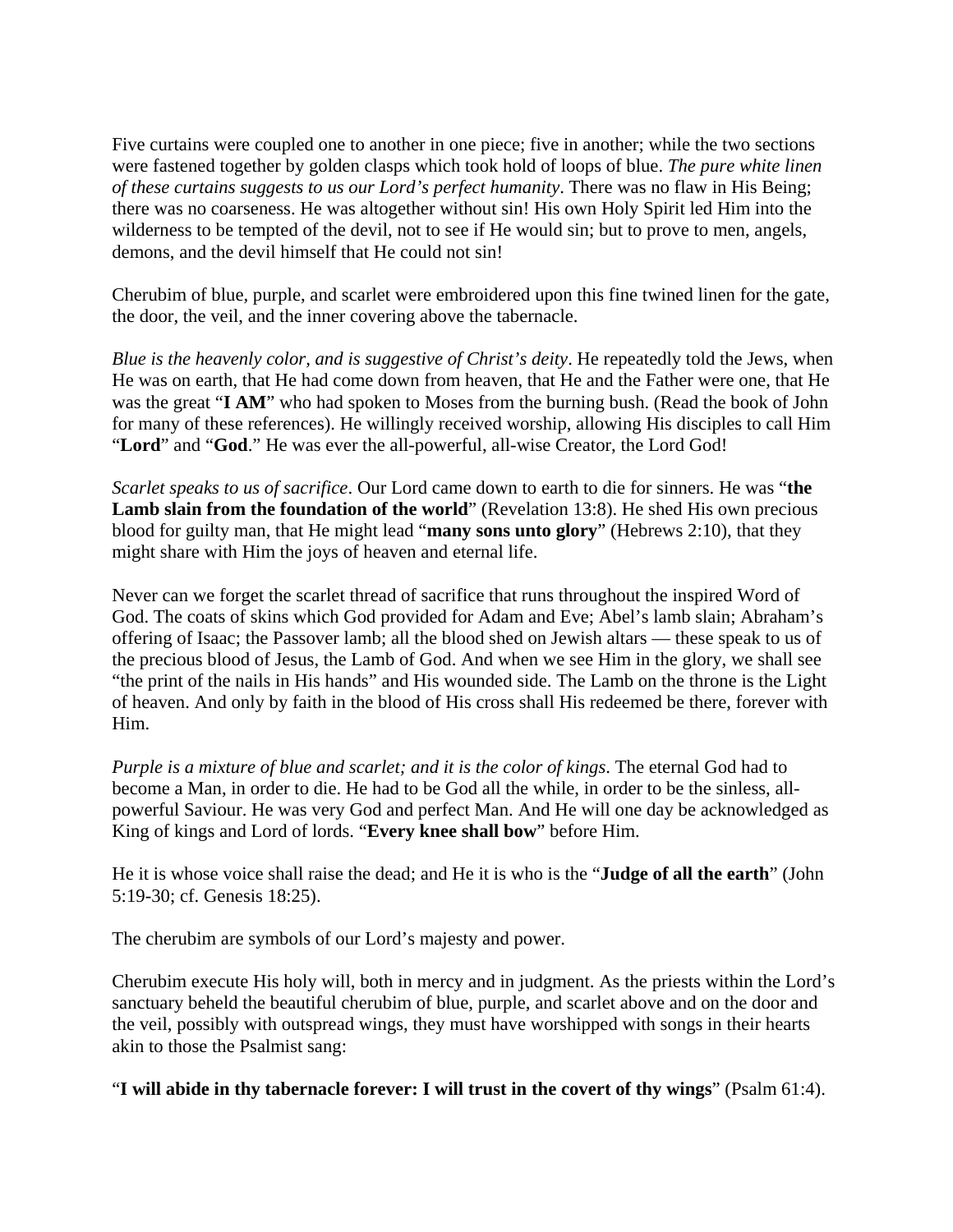"**Be merciful unto me, O God** . . . **for my soul trusteth in thee: yea, in the shadow of thy wings will I make my refuge**" (Psalm 57:1).

## "**Because thou hast been my help, therefore in the shadow of thy wings will I rejoice**" (Psalm 63:7).

#### "**He shall cover thee with his feathers, and under his wings shalt thou trust**" (Psalm 91:4).

Someone has said that the three outer coverings over the tabernacle suggest to us rest of conscience, while the beautiful covering is symbolic of rest of heart. The work of Christ speaks peace to the guilty conscience; the Person of Christ speaks peace to the heart. We thank Him for His great salvation; we love Him for His glorious Person. If faith takes hold of these marvels now, "what shall it be when we see Him!"

The ephod of the high priest was made of this same beautiful material. Herein we are reminded of the Christian's adornment with the righteousness of Christ. Aaron's robes of glory and beauty cost him nothing! And our robes of righteousness are the free gift of God's grace! We are crucified with Christ, risen with Him, identified with Him in His death and resurrection, even as we shall reign with Him in glory forevermore.

As we meditate upon the glories of Christ as seen in these beautiful hangings and linen curtains, our hearts reecho the doxology of the aged John, who saw the risen Lord on the Isle of Patmos many centuries ago:

"**Unto him that loved us, and washed us from our sins in his own blood, and hath made us kings and priests unto God and his Father; to him be glory and dominion for ever and ever. Amen**" (Revelation 1:5, 6).

## **THE PINS AND CORDS**

Pins of brass and cords of linen held the tabernacle and the outer court securely in place. These pins, or nails, were driven into the ground; the cords were fastened to them, and passed over the outer covering of badgers' skins, tying down the coverings of the tent, as well as holding in place the linen curtain in the outer court. (See Exodus 27:19; 35:18). The word "**pin**" is also translated "**nail**" (Judges 4:21; 5:26); and "**stake**" (Isaiah 33:20; 54:2).

For the typical teaching concerning the pins and cords of the tabernacle, we quote some striking paragraphs from the pen of the late I. M. Haldeman, D. P.:

"The pin or nail is a symbol of our Lord. He is called a Nail — '**A nail in a sure place**.' This is set forth in a remarkable scripture in Isaiah 22:20-25. The Lord speaks of a certain Eliakim, the son of Hilkiah, as His servant. He says He will commit His government unto him.

"Then he makes this far-reaching promise: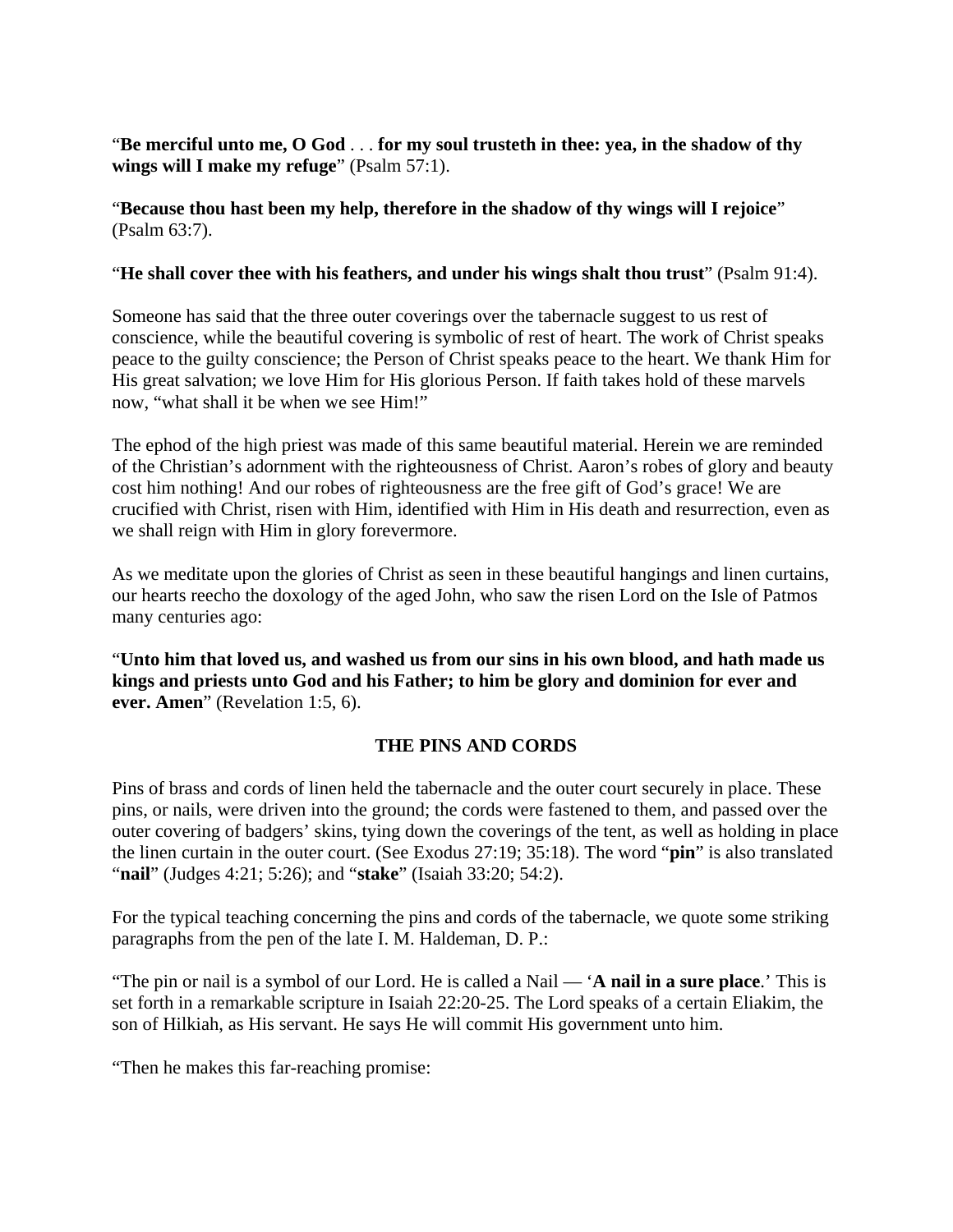" '**And the key of the house of David will I lay upon his shoulder; so he shall open, and none shall shut; and he shall shut, and none shall open. And I will fasten him as a nail in a sure place; and he shall be for a glorious throne to his father's house. And they shall hang upon him all the glory of his father's house**.'

"After His death, His resurrection, and ascension into heaven, our Lord Jesus Christ applied this scripture to Himself. In a letter which He sent through the Apostle John to the church in Philadelphia, a city in the province of Asia, He said, '**He that is holy, he that is true, he that hath the key of David, he that openeth, and no man shutteth; and shutteth, and no man openeth** . . .' (Revelation 3:7)."

Then Dr. Haldeman goes on to enlarge upon this Scripture, making clear that our Lord Himself is "**the nail in a sure place**," to whom this far-reaching prophecy refers. As such, He is the Prince of the house of David, and will one day take the throne of His father, David, and rule over the house of Jacob forever! (See Luke 1:32, 33).

In verse 25 of this prophecy quoted from Isaiah 22 Dr. Haldeman cites further a significant reference to the Antichrist, who will pose as "**the nail in a sure place**," but will be a counterfeit from the devil himself. We know that he will make a covenant with the Jews during the seventieth week of Daniel's prophecy; and we know that he will be "**removed, and be cut down, and fal**l," even as the Holy Spirit plainly tells us in this passage. His doom will be sealed when the Lord shall return in glory, to set up His millennial kingdom, delivering His ancient people, Israel, from this false Christ, this Satan-inspired impostor. Then the beast and the false prophet shall be "**cast alive into a lake of fire burning with brimstone**" (Revelation 19:20).

*The pins, or nails, of the tabernacle were made of brass; therefore, they did not rust.* As they withstood every desert storm, even so Christ's holy life withstood every onslaught of Satan. How minutely do the many details of this God-given pattern for the tabernacle in the wilderness foreshadow the glories of our crucified and risen Lord!

*The cords suggest the drawing and holding power of Christ*. He binds us and holds us eternally secure with His cords of love! Again, "**the pins and cords went together**." Even so the Person and the work of Christ must go together. He is our Surety; He is the Anchor of our souls. In Him we are forever safe! (See Hebrews 6:19, 20; Colossians 2:7).

## **THE DOOR — THE WAY INTO THE HOLY PLACE**

The beautiful hanging that was called the door was up held by five pillars of acacia wood overlaid with gold and set upright in sockets of brass. (See Exodus 26:36, 37; 36:37, 38). This hanging was fastened to the pillars by hooks of gold. The chapiters "**with their fillets**" must have been beautiful, visible only to the priests within the sanctuary. Here, as elsewhere in the tabernacle, the brass sockets speak of judgment upon sin; the gold symbolizes Christ's deity; the fine linen suggests His perfect humanity; while the blue, purple, and scarlet cherubim remind us of all the glories of our Lord in His deity, His sacrifice, His royalty, and His divine authority and power to execute His holy will.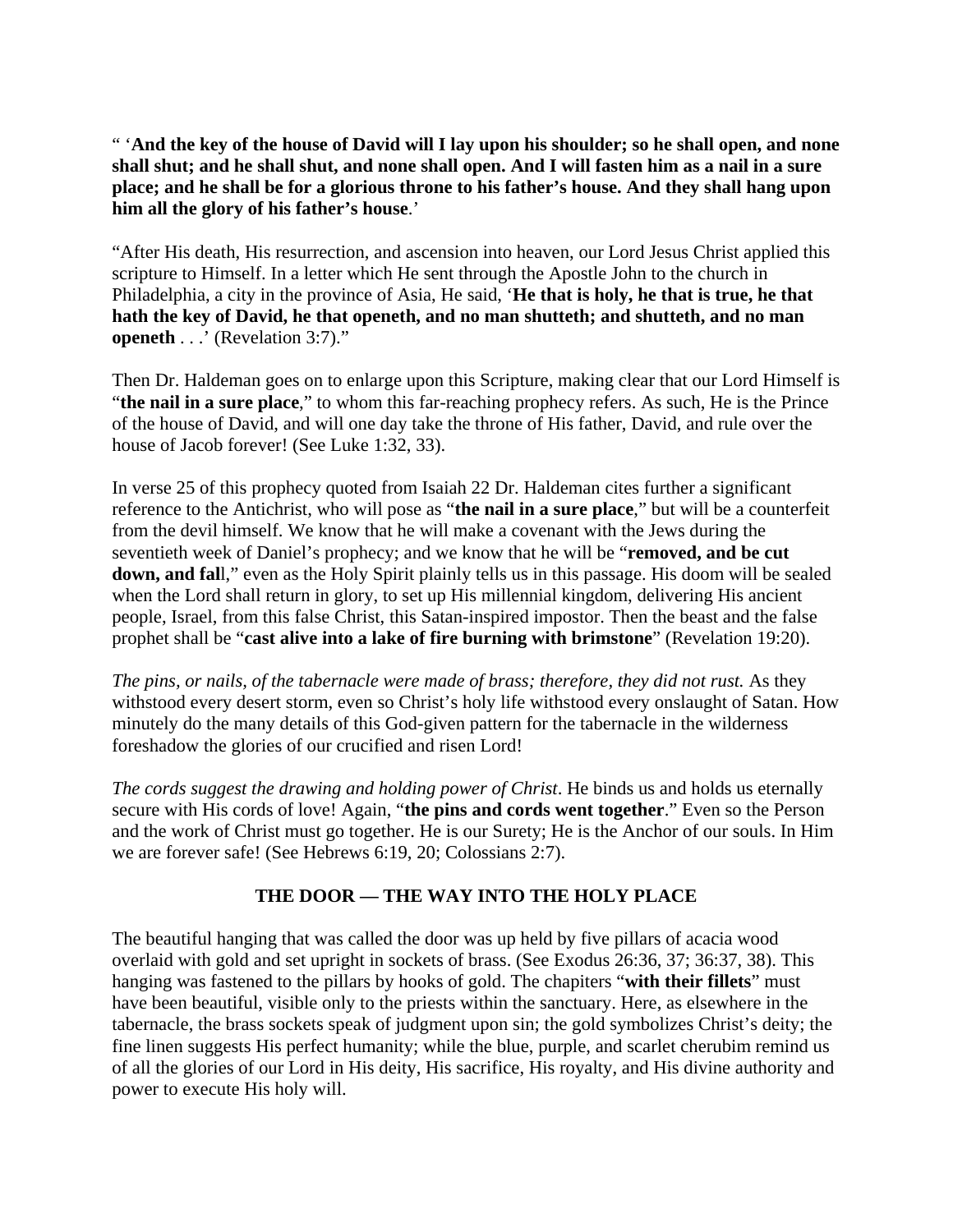The ordinary Jew could not enter through the door into the Holy Place; only the priests had this privilege of fellowship and communion with God. "**The way into the holiest of all**" had not yet been opened — not while "**the first tabernacle was yet standing**" (Hebrews 9:8).

"**The way into the holiest**," even heaven itself, had not yet been opened by the blood of Jesus' cross; that is why only the priests, the representatives of God's children, could enter this holy sanctuary, which was a type of heaven and the presence of God.

All the other believers in the promised Redeemer could enter through the gate, and present the sacrifices at the brazen altar, acknowledging their faith in the Saviour to come. But that was as far as they could go. They were saved by faith in the blood of Jesus, which was to be shed for sinners of all ages. But only the finished work of Christ on Calvary opened the way to perfect fellowship and communion with a holy God.

When the Lord Jesus was on earth, He said plainly: "**I am the door of the sheep** . . . **by me if any man enter in, he shall be saved, and shall go in and out, and find pasture** . . . **I am the good shepherd: the good shepherd giveth his life for the sheep**" (John 10:7, 9, 11).

My friend, do you know the Lord Jesus Christ as the only Way to heaven and eternal life? You may know about Him, yet not know Him as your personal Saviour and Lord. Receive Him into your heart by faith; become a believer-priest, a member of His bride, His church; and you will enter into His presence now by faith, and in the endless ages to come you will share and behold His glory. Christ is the Door!

The story is told of two men, one of whom knew only about Christ, the Good Shepherd; the other knew Him as a personal Saviour and Friend. The first was a young actor; the second, an elderly saint of God. They were both sitting among friends one evening when the young man was asked to read "*The Shepherd Psalm*."

At first he hesitated; then he agreed to do it if, afterward, his elderly friend would read this priceless Hebrew poem and song of praise. When the young actor had finished reading the Psalm, there was a burst of applause from the circle of friends, so beautiful was his expression.

Then the old man rose to his feet; and in a quivering, piping voice, made feeble by many years, he too, said the twenty-third Psalm. But what if his voice was thin and weak! His face was aglow! His heart was singing "*The Shepherd Psalm*"!

When he sat down, there was no applause, but there was not a dry eye in the room. The young actor then spoke again; and this is what he said, "My friends, I know the Psalm; but this man knows the Shepherd!"

Do you, my readers, know the Shepherd in all His beauty and loveliness and grace? Enter today through the Door, into the sheepfold. Then you, too, will love the sound of His voice; you will love to follow Him, wherever His will may guide you now, and on into His presence and glory forever.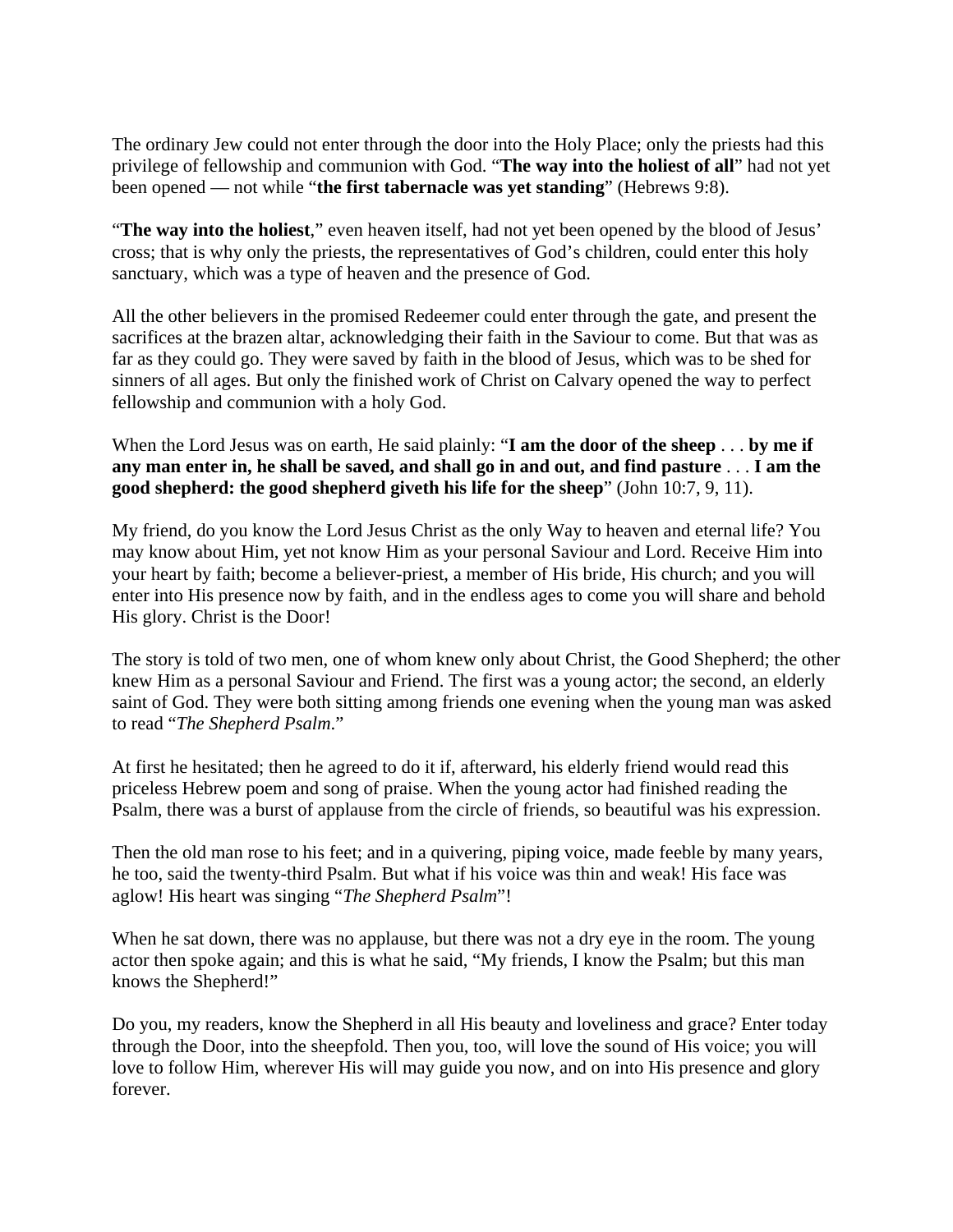## **THE VEIL — A TYPE OF "HIS FLESH . . . BROKEN FOR US"**

In Exodus 26:3133; 36:35, 36 we read the description of the veil, which separated the Holy Place from the Holy of Holies. We have already observed that it was made of the same beautiful materials as were the gate, the door, and the inner covering above the tabernacle. Nor do we need to dwell longer here upon the significance of the fine linen and the cherubim embroidered in blue, purple, and scarlet; for in all of these hangings and curtains the symbolism was the same, foreshadowing the glories of the Person and work of Christ.

The veil was hung by golden clasps upon four pillars of acacia wood, overlaid with gold, and set upright in sockets of silver. Again, the incorruptible wood speaks to us of Christ's sinless life on earth; the gold, of His deity; the silver, of His finished redemption.

The Holy Spirit does not leave us to question the significance of the veil which separated the two rooms of God's earthly sanctuary; for in Hebrews 10:20 we are told plainly that "**the veil**" was "**his flesh**" — the broken body of our Lord Jesus, through whose death we have access unto the Father. Listen to His Word:

"**Having therefore, brethren, boldness to enter into the holiest by the blood of Jesus, by a new and living way, which he hath consecrated for us, through the veil, that is to say, his flesh; and having an high priest** [Jesus**] over the house of God; let us draw near** . . ." (Hebrews 10:19-22).

The unrent veil in the Jewish tabernacle, and later in the temple in Jerusalem, closed "**the way into the holiest of all**" from the gaze of men. Only the high priests, as we know, could enter the Most Holy Place, where God dwelt in the Shekinah Glory; and even the high priest could enter there but once a year, on the Day of Atonement, not without the blood of the sacrifice which pointed on to Christ.

In all this God was saying to His people something like this:

"*Stay back; do not draw near My Holy Presence, lest ye die. The one perfect Sacrifice has not yet shed His blood. Full atonement for sin has not yet been made. Only the high priest, as your representative, may draw near for a moment, as it were; but even he may not sit down — the work of redemption is not finished. And even he may approach Me only because of the bloodsprinkled mercy seat, which hides from view My broken law*."

But the day came when Jesus died! And as He hung upon the cross, "**the veil of the temple was rent in twain from the top to the bottom**" (Matthew 27:51; cf. Mark 15:38; Luke 23:45).

God did that! They tell us that "*the veil was so woven together that two pairs of oxen attached to either edge and driven in opposite directions could not tear it asunder. It was not stretched, drawn tight and fixed. It hung in a loose fold. It could not be cut or torn by a direct stroke; it was too soft and yielding for that*" (I. M. Haldeman).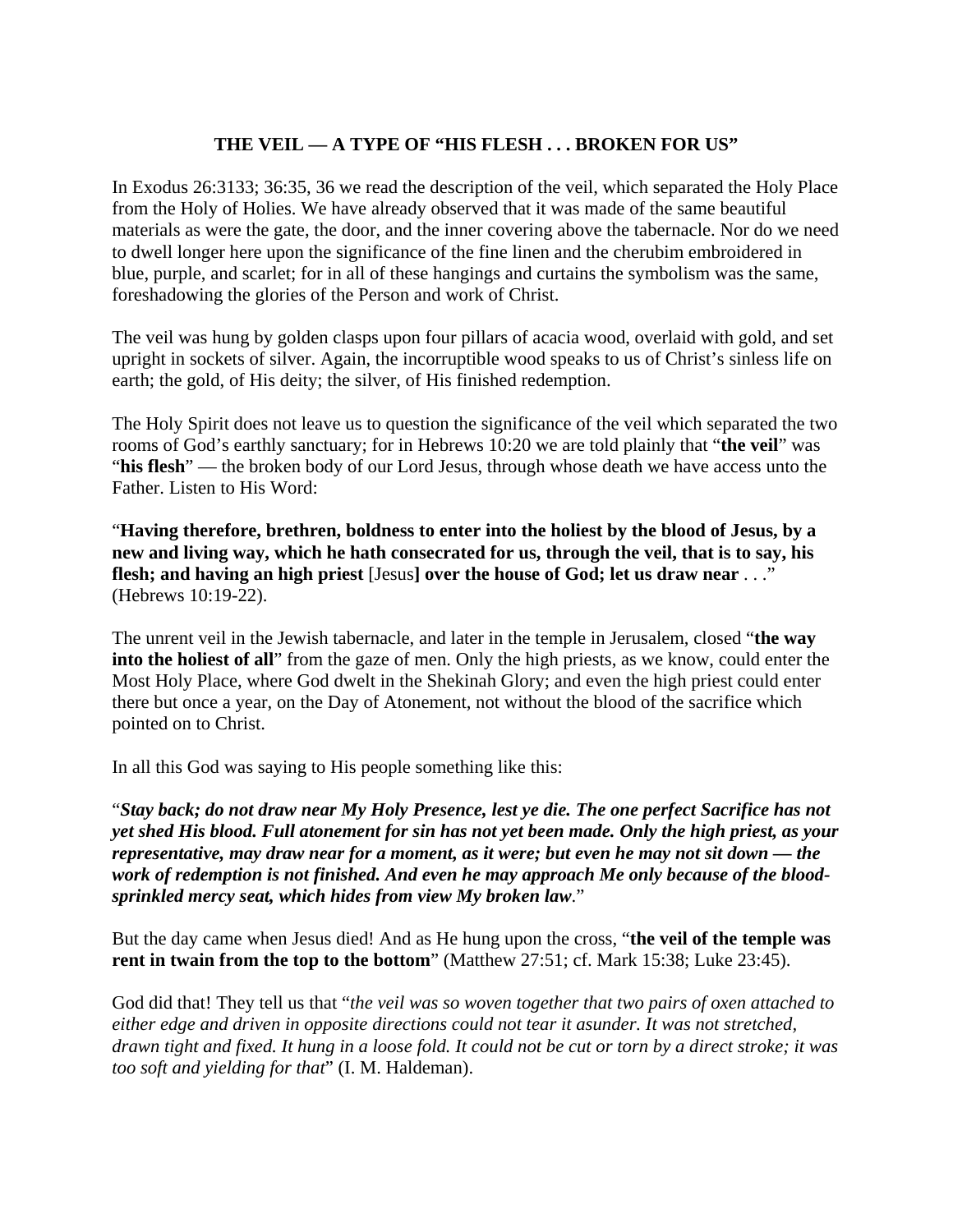Josephus, the great Jewish historian, tells us that the veil was six inches thick. God rent asunder that veil — from top to bottom; not like man, from bottom to top. They tell us that the unbelieving Jews sewed the rent veil together again; but their vain attempts could never, never close "**the way into the holiest of all**," even heaven itself, which had been forever opened by the broken body and shed blood of the Son of God!

The veil was rent in twain while hanging between earth and heaven, even as Christ was crucified, lifted up between heaven and earth on a Roman cross. When He cried out in triumph over sin and death, saying, "**It is finished!**" — even at that hour the Passover lamb was being sacrificed upon the brazen altar in the temple court (See Matthew 27:46, 50; John 19:30).

It was the time of the evening sacrifice; and Christ Himself was the Passover Lamb!

Matthew, Mark, Luke, and John — all are careful to tell us that He was crucified on the feast of the Passover; and Paul says plainly that "**Christ our Passover is sacrificed for us**" (I Corinthians 5:7).

By the rending of the temple veil, God was saying to His redeemed children something like this:

"*Draw near unto Me, My children, even unto the throne of grace. Do not be afraid. Above the broken law is the blood-sprinkled mercy seat; for your Passover Lamb has sprinkled His own blood before the throne of grace. Your perfect Substitute has died in your stead. A full atonement has been made for sin — 'once for all.' No longer need you go to an earthly priest; the priesthood has been done away. Christ is your Priest — your Great High Priest. His blood is efficacious to cleanse from all sin. His prayers at the throne of grace avail! He is dealing gently with you. My children, draw near unto Me by faith, through prayer and worship and praise, 'through the veil . . . that is to say, his flesh'!*"

Standing in His presence, by faith, we are unafraid; our souls shall never die; for the broken law is covered by His precious blood. And one day we shall see Him "face to face" — to worship Him forever for His unspeakable love!

"What a wonderful Saviour!"

"**Let us draw near** . . . **Let us therefore come boldly unto the throne of grace, that we may obtain mercy, and find grace to help in time of need**" (Hebrews 10:22; 4:16).

#### **SAVED TO SERVE**

As we bring this lesson to a close, we are overwhelmed at the thought of the goodness and the grace of God.

We have but touched the fringes, as it were, of the depth of spiritual truth, foreshadowing the glories of our Lord Jesus as set forth in the Jewish tabernacle. Doubtless when we get to heaven, we shall still be finding out, from all these things, hitherto unfathomed truths concerning God's grace.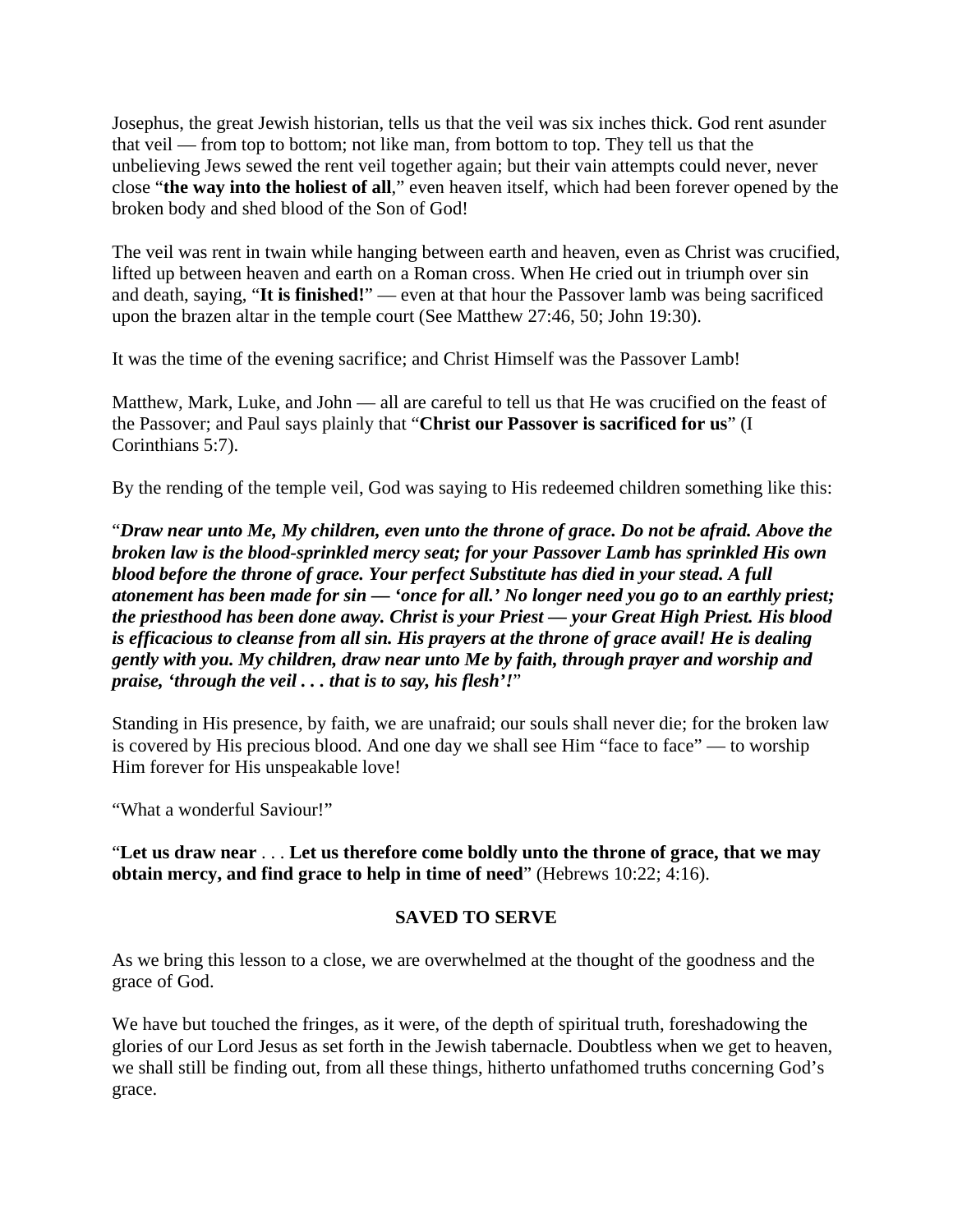But to know even now, in this world of sin and tragedy and sorrow, that God dwells "**in the midst**" of His own — this gives peace and joy that "**none but His loved ones know**."

As we praise Him for His grace, may His Holy Spirit empower us for His service, that we may tell others, and yet others, of His never-dying love!

**~ end of chapter 4 ~** 

### **http://www.baptistbiblebelievers.com/**

**\*\*\***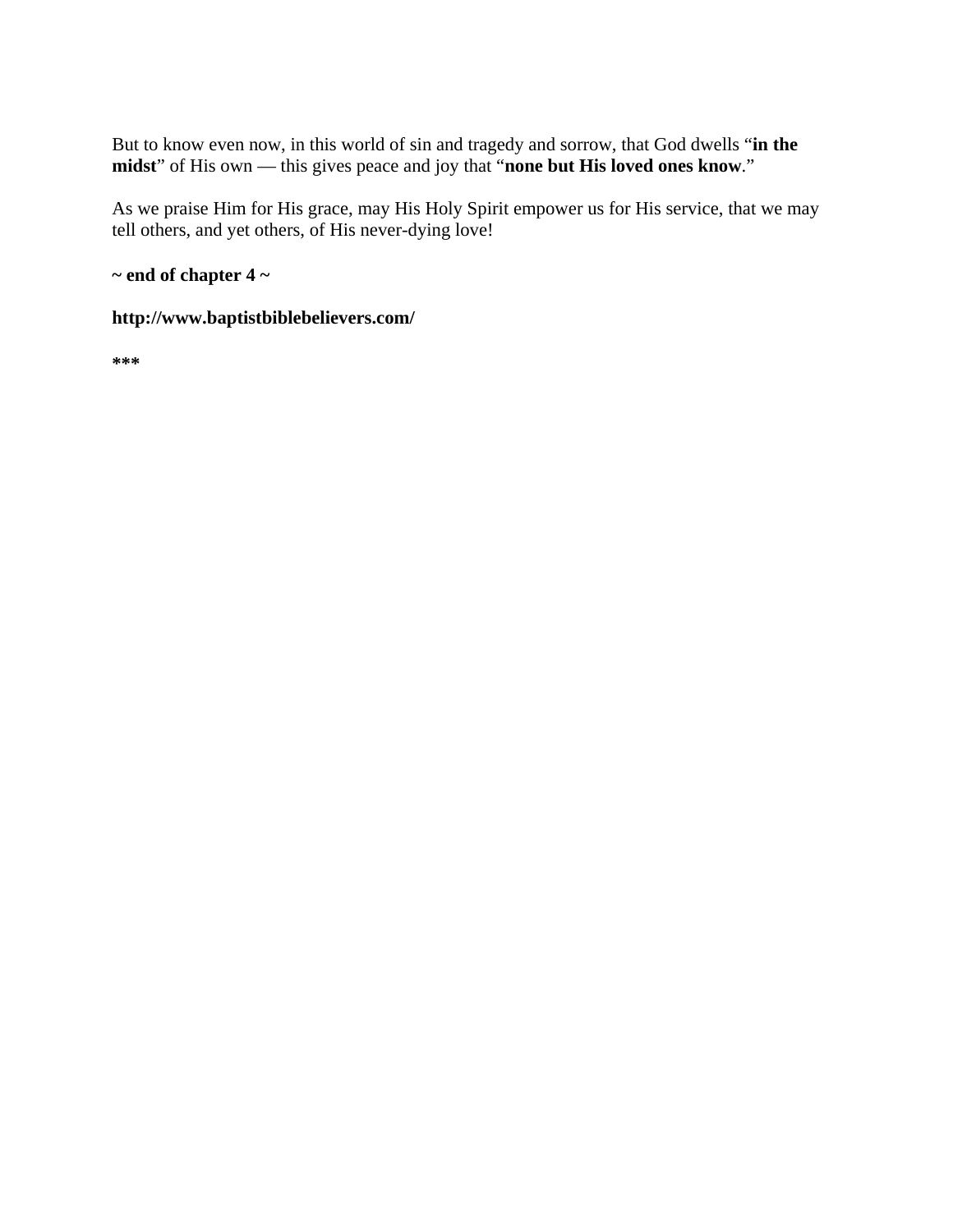# **CHRIST IN THE TABERNACLE**

by

Louis T. Talbot, D.D., LL.D. President of The Bible Institute of Los Angeles

Copyright @ 1942

#### **CHAPTER FIVE**

## **THE BRAZEN ALTAR**

A SHADOW OF THE CROSS Exodus 27:18; 38:14

WHEN the Israelite passed through the gate into the court of the tabernacle with his offering, he stood before an altar made of wood covered over with brass. Although the five different offerings were presented to God here, yet this "**brazen altar**" was called by the Holy Spirit "**the altar of burnt offering**" (Exodus 38:1); and the burnt offering was only one of the five.

We shall see the significance of this name in this study and in our next lesson, which will have to do with the different offerings required of Israel by her righteous God.

The New Testament, especially the book of Hebrews, makes it very plain that this altar foreshadowed the cross of the Lord Jesus, and that the sacrifices offered thereon pictured in type His broken body and shed blood on Mount Calvary. This is what the Holy Spirit meant when He said, through the inspired apostle,

"**We have an altar, whereof they have no right to eat which serve the tabernacle. For the bodies of those beasts, whose blood is brought into the sanctuary by the high priest for sin, are burned without the camp. Wherefore Jesus also, that he might sanctify the people with his own blood, suffered without the gate. Let us go forth therefore unto him without the camp, bearing his reproach. For here have we no continuing city, but we seek one to come**" (Hebrews 13:10-14).

These wonderful words were addressed to Hebrew Christians who had left the temple worship, following the death and resurrection of Christ. The temple was still standing; and the nation of Israel, as a whole, still rejected Christ as her Messiah. But the Hebrew Christians, having withdrawn from the temple worship because they realized that the Lord Jesus had come to fulfill the Mosaic Law and to put an end to all the ceremonies and ritualism that had foreshadowed His coming into world, these Hebrew Christians were being bitterly persecuted by the unbelieving Jews for their stand. That was the immediate occasion for the Epistle to the Hebrews — to establish the young Jewish believers in the faith, to encourage them in their persecutions, and to warn them not to return to Judaism, which system had crucified the Lord of glory.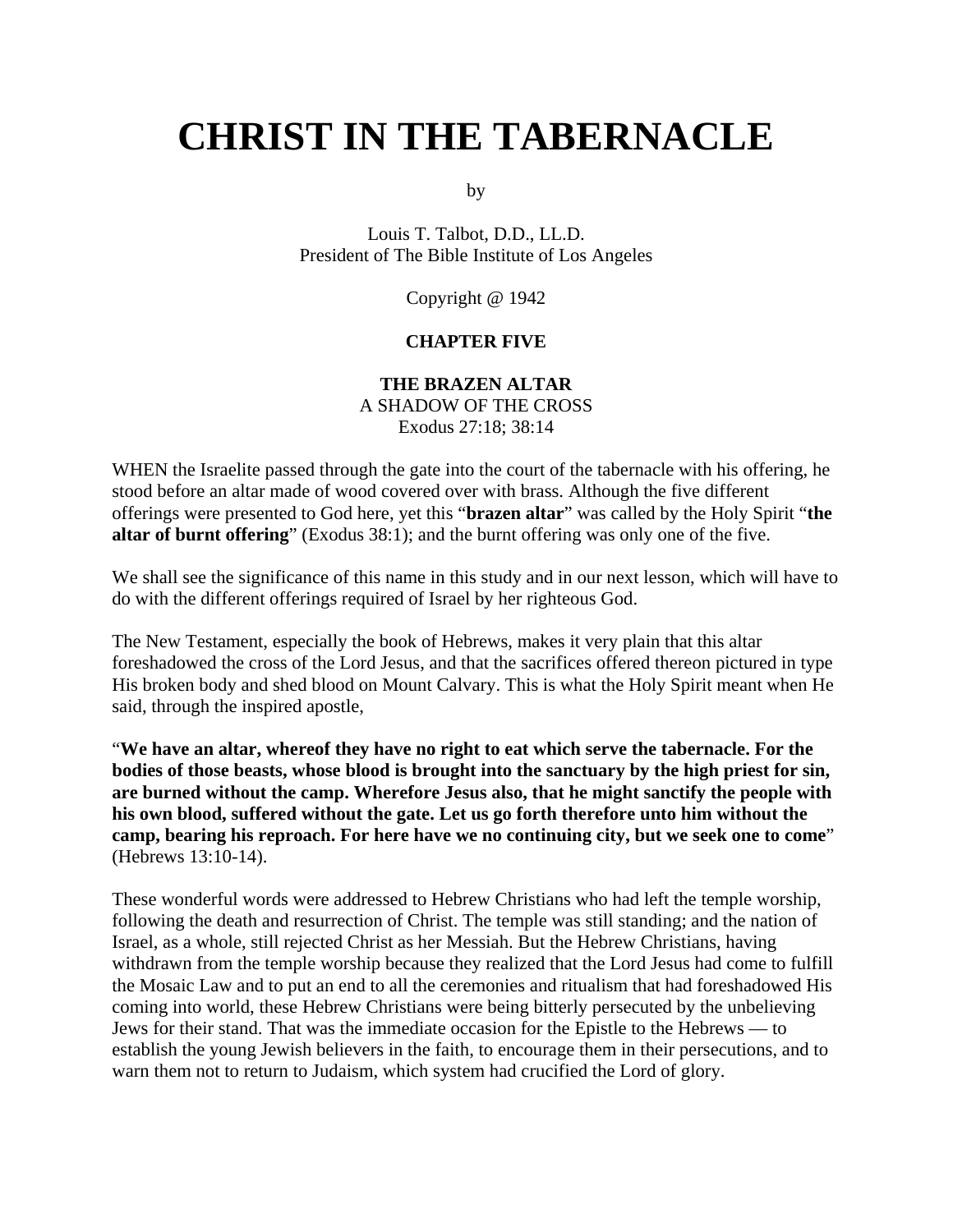The Holy Spirit was proving, from the Old Testament Scriptures, that Christ is better than Judaism, which was only "**a shadow of good things to come**" (Hebrews 10:1).

Within a few short years after Christ died and rose again, God permitted the Jewish temple to be destroyed; it was no longer needed to show forth the promised Redeemer. He had already come! But until it was destroyed in 70 A.D. by the Roman emperor, Titus, the Christless Jews still offered the sacrifices in the temple, still continued with the empty ceremonies and ritual that had already been "**done away**" in the Lord Jesus.

That is why, in the verses which we have just quoted from the thirteenth chapter of Hebrews, the Holy Spirit said that "**we have an altar**"; that is, the cross of Jesus, "**whereof they have no right to eat which serve the tabernacle**."

Those who rejected the Lamb of God had no part in the worship at the foot of His cross!

The bodies of the animal sacrifices for the sin offering and the trespass offering were burned outside the camp of Israel; that is why the Lamb of God "**suffered without the gate**" of Jerusalem when He died upon the accursed tree.

He came to fulfill the law!

Surely the Hebrew Christian would not be ashamed or afraid to "**go forth therefore unto him**  without the camp<sup>"</sup> of the nation that had rejected the only true and worthy Sacrifice! It would be a privilege thus to bear "**his reproach**." And for every trial suffered here, an abundant reward awaited the Christian in that "**continuing city** . . . **which hath foundations, whose builder and maker is God**" (Hebrews 11:10).

My Christian friend of today, whether Jew or Gentile, are you willing to suffer shame and reproach and persecution, if need be, for the Lamb of Calvary? I ask myself the same question.

He became "**a curse for us**," bearing our reproach, even the sins of all the world. May He help us, by His grace, to rejoice in trial for His name's sake.

It is a wonderful lesson that lies before us today.

- The cross of our Lord is our altar.
- The brazen altar of burnt offering was but a faint shadow of the cross.

This was a part of the meaning implied by the Spirit of God when He wrote, saying that the law of Moses was "**a shadow of good things to come**."

As we compare the description of the pattern of the brazen altar which God showed to Moses in the mount (Exodus 27:18) and the description of the finished altar (Exodus 38:14) with the Holy Spirit's explanation of the meaning of this altar of sacrifice, as set forth in Hebrews and in other portions of the New Testament, we shall praise God, with enlightened hearts and minds, for the wonders of the meaning of Calvary.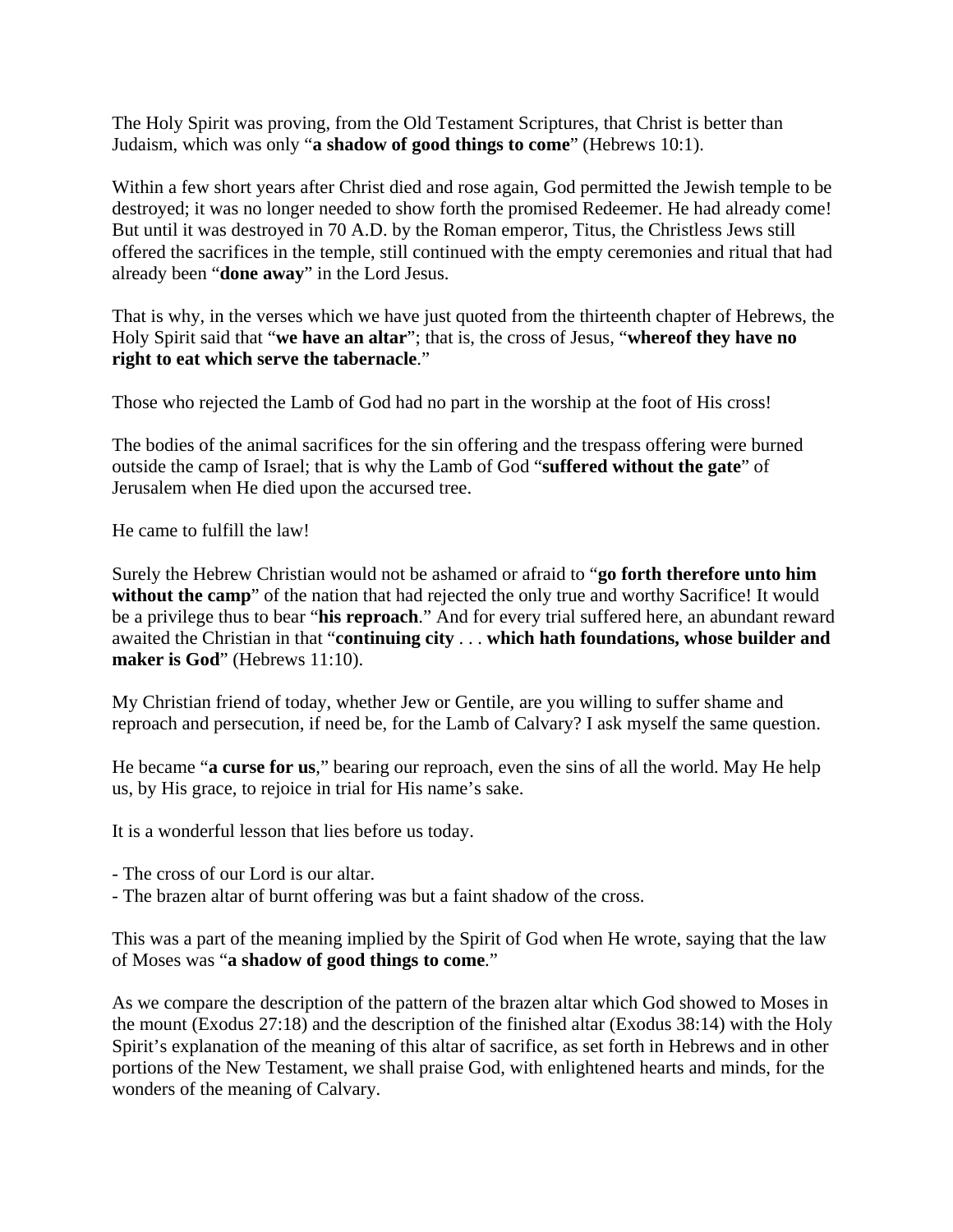## **"AN ALTAR OF SHITTIM WOOD" COVERED WITH BRASS**

TWO materials went into the making of the altar of burnt offering: a very durable wood called "**shittim wood**," or acacia, and a complete covering of brass. Three other pieces of furniture, all in the tabernacle and all covered with gold, were made of this same "**incorruptible**" wood. And in each case the shittim wood pictured the spotless humanity of our Lord.

In our last lesson we saw that the brass typified judgment borne for us; whereas the gold, seen only by the priests in the sanctuary itself, was a symbol of Christ's deity and glory. None but His blood-bought children know Him as very God! But on the outside of the sanctuary, in the open court, visible to all who entered through the gate, there were the altar of burnt offering and the laver of brass, reminding the sinner who approached God that "**the wages of sin is death**," and that the defilement of sin had to be cleansed before any child of Adam might enter into the Lord's sanctuary.

In the altar of burnt offering the brass was also a symbol of "the all-enduring strength" of Jesus, "**the mighty God**." He was, indeed, the God-Man, perfect in His humanity, without sin; at the same time eternal God, the Creator, Redeemer, and Judge of all the earth.

Before He was born in Bethlehem, the Angel Gabriel told Mary that He was to be the holy Son of God. When the apostles prayed, applying the prophecy of the second Psalm to Christ, as they were guided by the Holy Spirit, they referred to Him as the "**Holy Child Jesus**."

During His earthly ministry even the demons bore testimony to the fact that He was "**the Holy One of God**."

And both Peter and Paul said that the sixteenth Psalm was a prophecy of His resurrection; for the body of the sinless Son of Man "saw no corruption." (See Luke 1:35; Acts 4:27; Mark 1:24; Acts 2:27; 13:35).

The body of Jesus was raised from the dead! Thus Old Testament and New tell us of Christ's spotless, incorruptible life on earth — first in prophecy, then in fulfillment. And these passages quoted may be multiplied manifold.

- His life, His teachings, His miracles of grace, bear witness to His sinlessness.

- The Father's voice, His disciples' testimony, even the admission of Pilate and the centurion and the thief on the cross, declared the spotless character of Jesus, the Lamb of God.

*The wood of the altar of burnt offering was completely covered with brass, giving strength to endure the fire that was kept burning day and night as the continual sacrifices were being offered to God*.

Had the Lord Jesus been less than God, He could not have borne the anguish, the fires of testing, that He suffered on the cross. Had he been less than God, He could not have been the spotless Substitute for the sinners' guilt.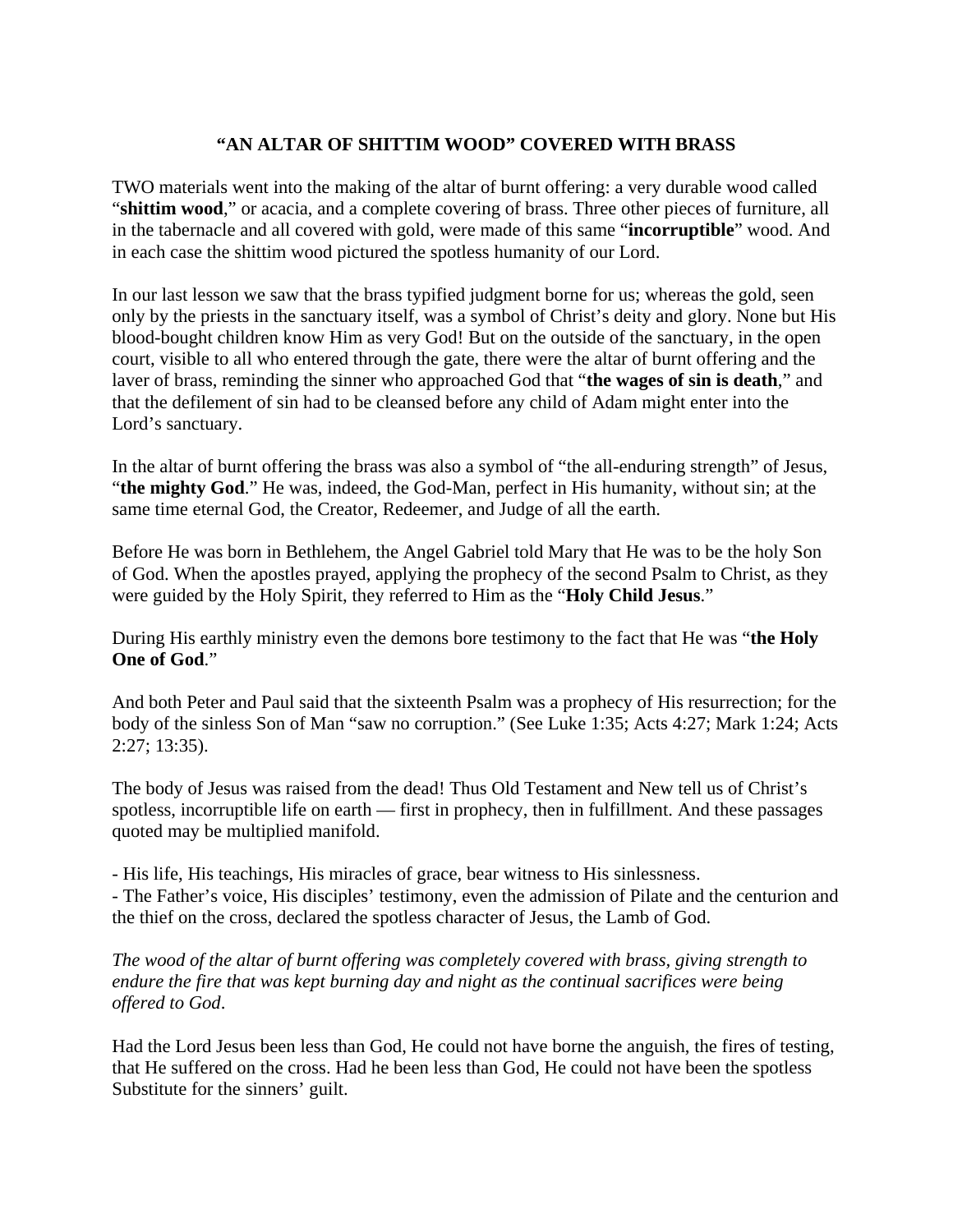The incorruptible wood and the brass remind us of these precious truths.

# **"THE ALTAR . . . FOURSQUARE"**

God had said to Moses, when He gave him the pattern in the mount,

"**Thou shalt make an altar of shittim wood, five cubits long, and five cubits broad; the altar shall be foursquare: and the height thereof shall be three cubits**" (Exodus 27:1).

*It has been suggested that the altar was foursquare, the same on all sides, to show forth completeness and equality*.

- "**God is no respecter of persons**."

- "**All have sinned, and come short of the glory of God**."

Jew and Gentile, rich and poor, bond and free — all must be washed in the blood of Jesus, if they are to stand before a holy and righteous God.

 Nicodemus, the respectable, highly educated ruler of the Jews, went to heaven just as the dying thief was received into Paradise, on the merit of the atoning blood of Christ.

 The sinful woman of Samaria, the self-righteous Saul of Tarsus, stumbling Peter, mercenary Matthew — all were given new hearts and changed lives on the basis of the cleansing, transforming blood of Christ.

## *Not only was the brazen altar foursquare, offering equal opportunity to all; but it rested on the ground within reach of all*.

It was only three cubits high. There was no ladder to climb, in order for man to place the victim upon the altar; nor can the sinner reach heaven by any upward progress of his own. God had to come down to sinful man. He was Jacob's ladder, the only Way to heaven and eternal life.

There was no abatement of the penalty because of the worthiness of the Substitute — all was foursquare. He who knew no sin became our Sin Bearer. From Him even His righteous Father turned His face away when He bore our sins "**in his own body on the tree**" (I Peter 2:24).

## **"THE HORNS OF THE ALTAR"**

At each of the four corners there was a horn or projection, of one piece with the altar proper, even as God said to Moses,

"**Thou shalt make the horns of it upon the four corners thereof: his horns shall be of the same: and thou shalt overlay it with brass**" (Exodus 27:2).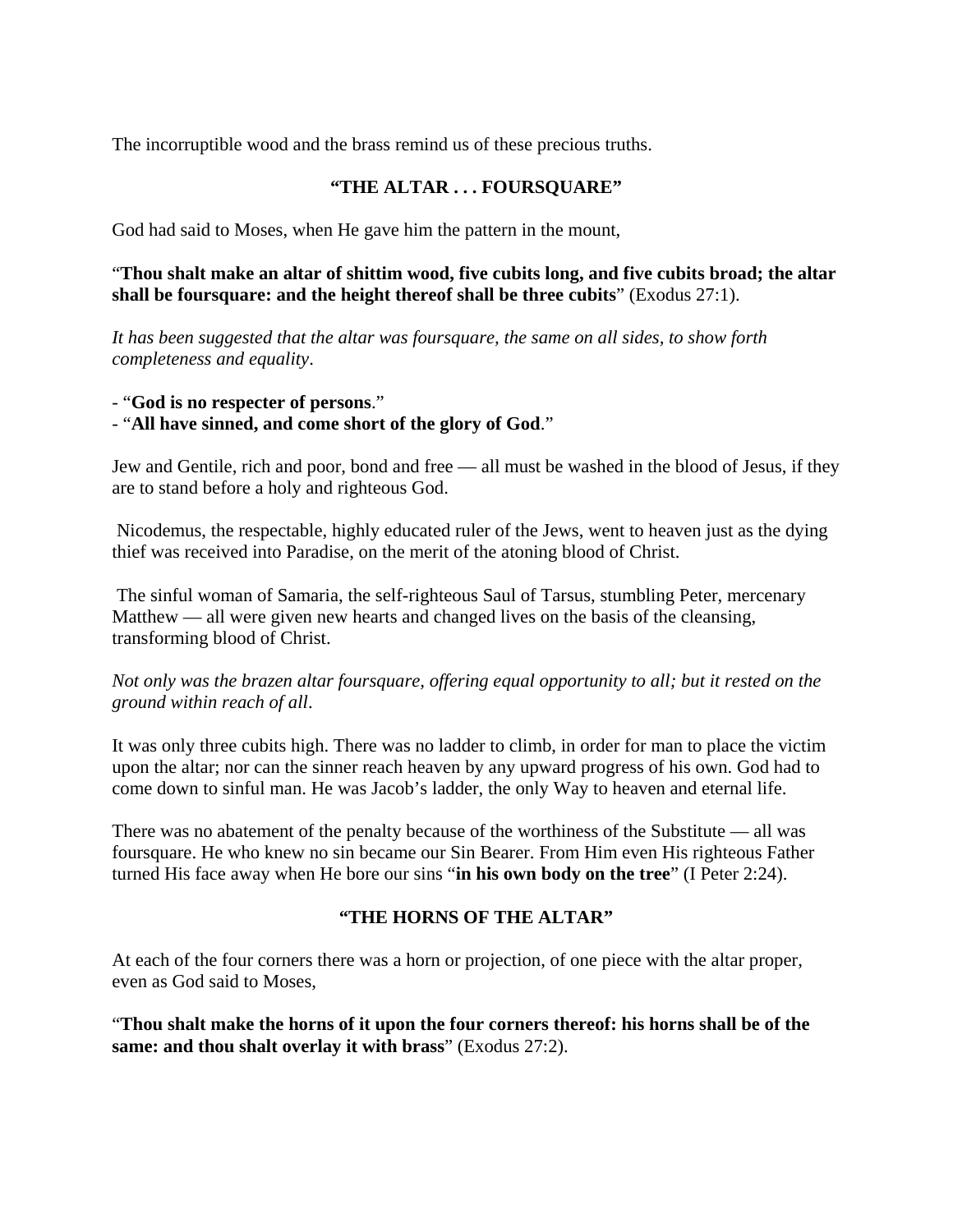At least two significant facts were associated with the horns of the altar: there the innocent victim was doubtless bound as the blood was shed; and the horns of the altar were a place of refuge in time of trouble.

Psalm 118 was always the concluding anthem of the Jewish Passover Feast; and it is believed that this was the "hymn" which our Lord sang with His disciples at the Last Supper. Of course, we know that the Psalms were Hebrew poems, set to music, and used in the temple worship.

Now the significant fact is that Psalm 118 is without doubt one of the Messianic Psalms. And in verse 27 we read these heart-searching words, "**Bind the sacrifice with cords, even unto the horns of the altar**."

Evidently the custom was to bind the animal sacrifice, presented alive to God, to the horns of the brazen altar. And when the Holy Spirit applied the figure to our Lord, He used this familiar custom to show us that our heavenly Sacrifice was bound to the horns of the altar, as it were, by the cords of love — His own fathomless love!

It was His love that led Him from heaven's glory to Calvary. When He set His face steadfastly toward Jerusalem and the altar, which was His cross, He knew the anguish of soul, the suffering and sorrow that He was to bear for a guilty world. The love of Christ that passeth knowledge nailed Him to the accursed tree!

The horns of the altar were sprinkled with the blood of atonement (Exodus 29:12); and Calvary's cross was stained with the precious blood of our Lord and our God. The blood-sprinkled horns of the altar pointed to the four corners of the earth; the cross of Jesus towers above "the wrecks of time," inviting all men of all ages to look unto Him for eternal life.

The cross of Jesus offers a worldwide remedy for a guilty world.

## *To the horns of the altar the guilty fled for refuge; and to Christ the sinner flees for safety from the righteous judgment of God*.

Two men who lived in the days of David and Solomon stand out before us in striking contrast — Adonijah and Joab. Both fled for safety to the horns of the altar. Adonijah was spared at the time, though afterwards executed for a later rebellion; whereas Joab was slain, even at the horns of the altar. (See I Kings 1:50-53; 2:28-34).

## Why the difference?

It seems as though Adonijah's finding refuge and safety during David's lifetime speaks to us of mercy in this age of grace; while Joab's execution during the reign of Solomon foreshadows swift and certain judgment upon all rebels during the reign of Christ, the greater than Solomon. "**Now is the day of salvation**." It will be too late for the Christ-rejecting word to look for mercy when they see the righteous King coming again in glory to reign. If they reject His mercy now, they will meet Him as the holy and just Judge of all the earth.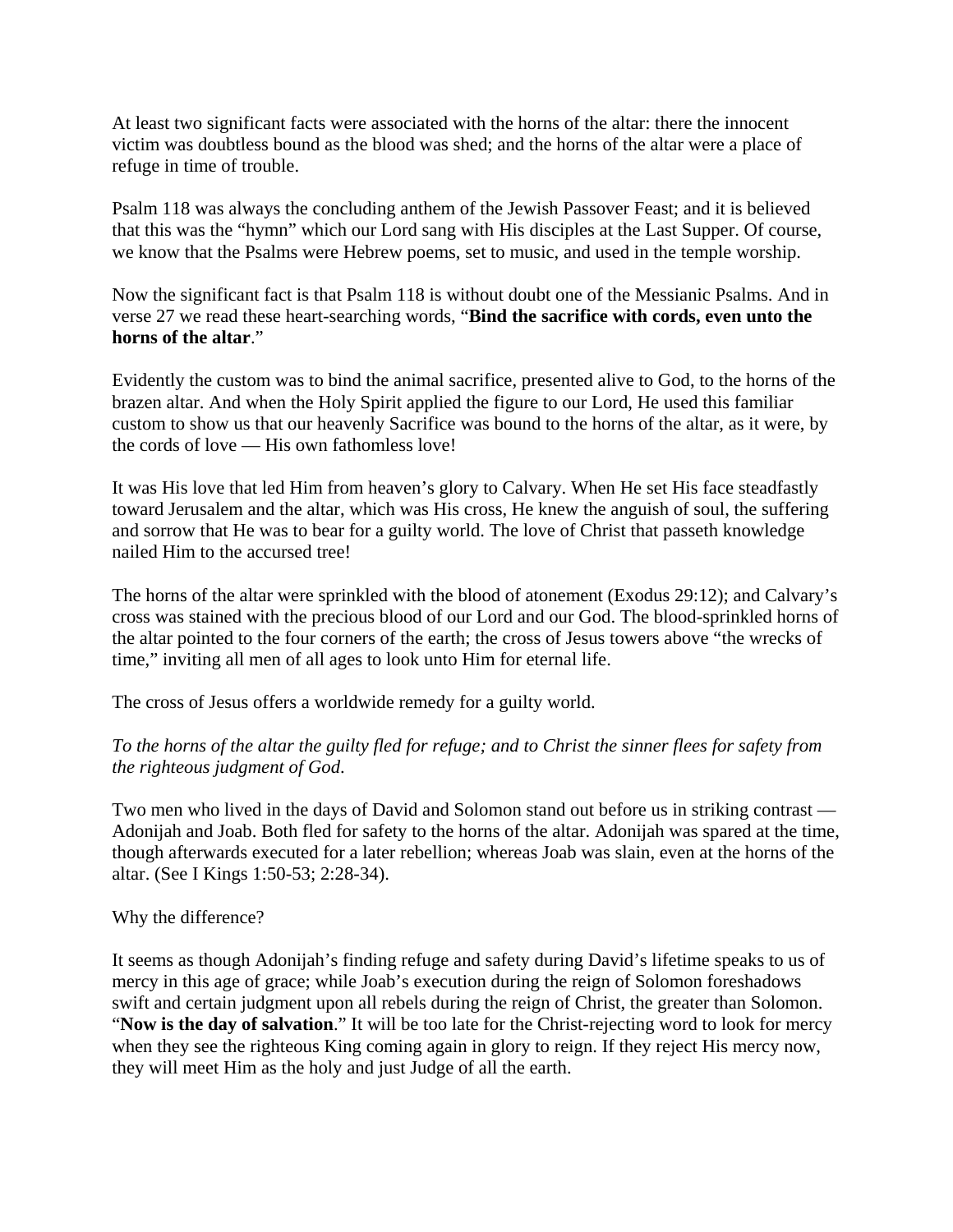## **"THE VESSELS . . . AND GRATE . . . OF BRASS"**

All the vessels used at the altar of burnt offering and the grate on which the sacrifice was consumed were of brass — again reminding the sinner of judgment borne by the substitute, a type of the only Substitute for the guilty one. There were the brass pans to receive the ashes of the victim, the shovels, basons, fleshhooks, and firepans.

#### The "**grate of network of brass**" was to be "**even to the midst of the altar**" (Exodus 27:45).

That means that the grate on which the sacrifice was burned was one and one half Cubits high, for the altar was three cubits high (27:1). Thus the height of the grate was exactly the height of the mercy seat which covered the Ark of the Covenant, in the Holy of Holies. It is a beautiful truth — that God's justice and His mercy are of equal dimensions.

*His justice demands the vindication of His holy law; but His mercy provides the Sacrifice to put away sin, paying the penalty in the sinner's place*.

The Psalmist expressed it in words we love to remember.

"**Mercy and truth are met together; righteousness and peace have kissed each other**" (Psalm 85:10).

#### **"THE BRAZEN RINGS" AND THE STAVES**

When God was showing Moses the pattern in the mount, He said,

". . . **and upon the net shalt thou make four brazen rings in the four corners thereof** . . . **And thou shalt make staves for the altar, staves of shittim wood, and overlay them with brass. And the staves shall be put into the rings, and the staves shall be upon the two sides of the altar to bear it**" (Exodus 27:47).

The priests and the Levites had complete charge of all the sanctuary. Before Israel journeyed on the march, the priests went into the Holy Place and into the Holy of Holies, and covered all the sacred vessels and pieces of furniture before the Kohathites, one of the three families of the Levites, carried them on the journey. The Kohathites were not to "**touch any holy thing, lest they die**" (Numbers 4:15; cf. 4:1-15).

These Levites were to carry the pieces of furniture by the staves that went through the rings.

For the golden-covered articles inside the sanctuary, the rings were made of gold; while the staves were covered with gold. For the altar of burnt offering the rings were of brass, the staves covered with brass.

In this manner these vessels of the tabernacle and all connected with the worship were protected from the gaze of men; and in this manner they were reverently carried on the march.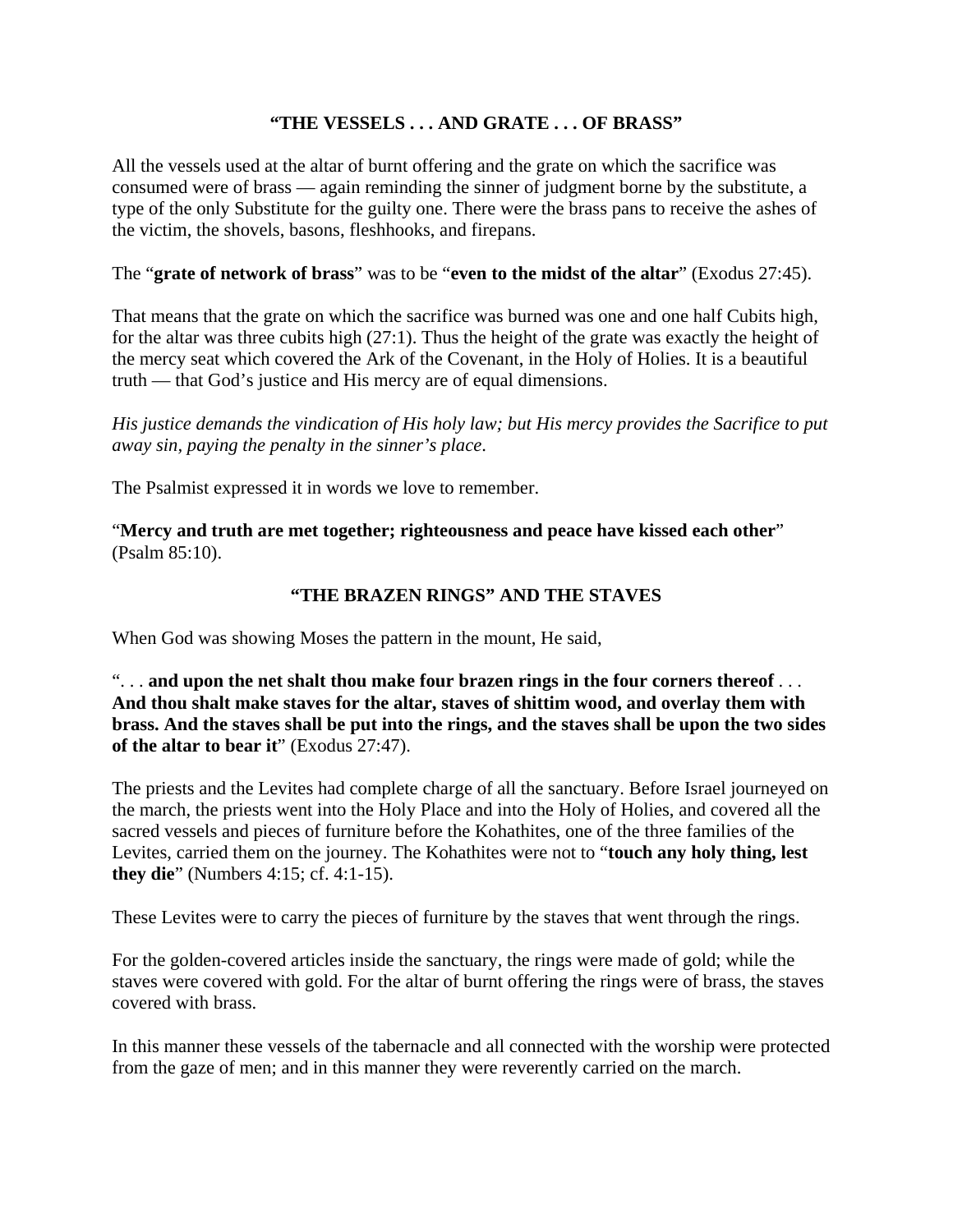Of course, every Israelite who entered the gate could see the brazen altar and the laver; but none but the priests were allowed to see the beautiful vessels in the Holy Place; none but the high priest, the Ark of the Covenant and the mercy seat.

Surely in all of this God was teaching His people to worship and honor the One of whom these sacred things spoke; and He was teaching them that, before the guilty one could enter into His holy presence, sin had to be put away.

# **THE PLACE OF SACRIFICE FOR SIN**

The whole burnt offering, the fat of the sin and trespass offerings, and memorials of the peace and meal offerings were burned upon the brazen altar; but the flesh and bones of the sin offering and of the trespass offering were burned outside the camp, at some distance from the tabernacle.

It was to this that the Holy Spirit referred in Hebrews 13:10-14, which we quoted in the beginning of this lesson.

We shall have more to say upon this subject in our next lesson, concerning the five offerings; but just here we need to remember that the brazen altar was the place of sacrifice for sin. There the animal sacrifice was led by the offerer.

This guilty one confessed his sins, symbolically transferring his guilt to the substitute by laying his hands upon the head of the victim, even as he acknowledged his sins. There the blood was shed and poured out on the ground before the altar, a constant reminder of the atoning power of the blood of Him who was to come.

"**The life of the flesh is in the blood**." And "**it is the blood that maketh an atonement for the soul**" (Leviticus 17:11).

By this sacrifice the offerer was accepted before God — by faith in Christ, of whom the animal sacrifice was but "**a shadow**" or type. Sin had been confessed and dealt with; faith had taken hold of the promise of a Redeemer who was to shed His blood upon the altar which is Calvary's cross.

## **THE CONTINUING SACRIFICE**

#### "**The fire shall ever be burning upon the altar; it shall never go out**" (Leviticus 6:13).

This was God's express command concerning the fire upon the altar of sacrifice. Day and night the fire burned. "The claims of the altar had to be met in full."

#### *God in His holiness was teaching sinners that sin must be judged, that "the wages of sin is death*."

Moreover, He was teaching His children that He was always ready to accept their offering. Never, never does He turn the penitent sinner away unforgiven!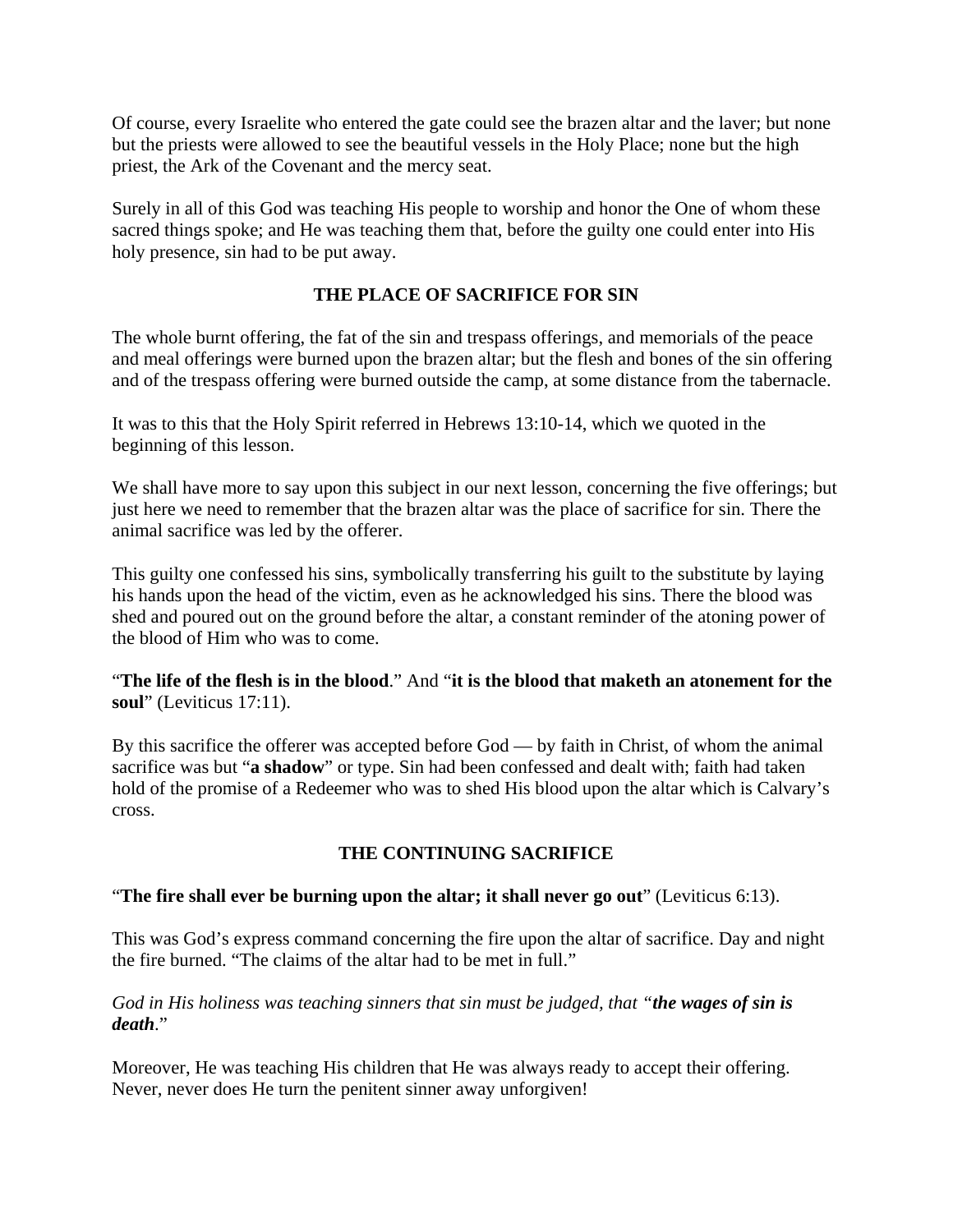Day after day, year after year, century after century, Israel brought the continuing sacrifice for sin; but when our Lord offered Himself upon the altar, when He endured the fires of condemnation for all our sins, He did it "**once for all**."

"**He needeth not daily, as those high priests, to offer up sacrifices, first for his own sins** (He had no sins of His own; the priests in Israel needed a Saviour)**, and then for the people's: for this he did once, when he offered up himself**" (Hebrews 7:27).

"**Nor yet that he should offer himself often, as the high priest entereth into the holy place every year with blood of others; for then must he often have suffered since the foundation of the world: but now once in the end of the world [age] hath he appeared to put away sin by the sacrifice of himself**" (Hebrews 9:25, 26).

#### *There was no chair in the tabernacle, because the priest's work was never done*.

The fire had to be kept burning; the ministry in the sanctuary had to continue. Priests died, and others took their places. But when our Lord finished the work of redemption, He ascended into heaven, and "**sat down**" on the right hand of the Majesty on high, to await the day when all His enemies should be made His footstool. (See Psalm 110:1; Hebrews 1:3, 13).

My friend, do you get the picture? No earthly priest, no human being, could redeem a soul; but Jesus, our Great High priest, has finished His work of redemption; there is nothing that you or I can add to what He has done! It is all of grace. And our eternal security depends not upon us, but upon Him who bears the marks of Calvary in His hands and feet and side. "**There is no more offering for sin**" (Hebrews 10:18).

We cannot know the depths of suffering which Christ bore for us. He endured the fires of judgment that no human being can fully comprehend. Fire is a symbol of judgment in the Word of God. Nadab and Abihu, the sons of Aaron, offered strange fire before the Lord; judgment in death fell upon them in the form of fire (Leviticus 10:1, 2). Fire and brimstone fell upon wicked Sodom and Gomorrah, and consumed them. The wicked will spend eternity in a place which our Lord described as a lake of fire and brimstone, "**where their worm dieth not, and the fire is not quenched**" (Mark 9:48).

Upon the altar of burnt offering, in the very heart of it, the fire burned. In the heart of the sinless Son of God the fires of judgment burned — not for His own sins, for He had none — but for the sins of a guilty world. Not the physical suffering alone, not the mocking and shame which He endured; but the anguish of soul when He became "**an offering for sin**" — that was the real suffering of the cross for the sinless Son of God. (See Isaiah 53:10).

There are those who find fault, saying that it was not just for God to lay the sins of the world upon Jesus. But they do not know what they are saying. Jesus was God; and He took the sins of the world upon Himself. Has God not a right to do what He pleases with Himself? In the eternal councils of the eternal Holy Trinity God took upon Himself the sins of the world. And Christ Jesus was "**God manifest in the flesh**."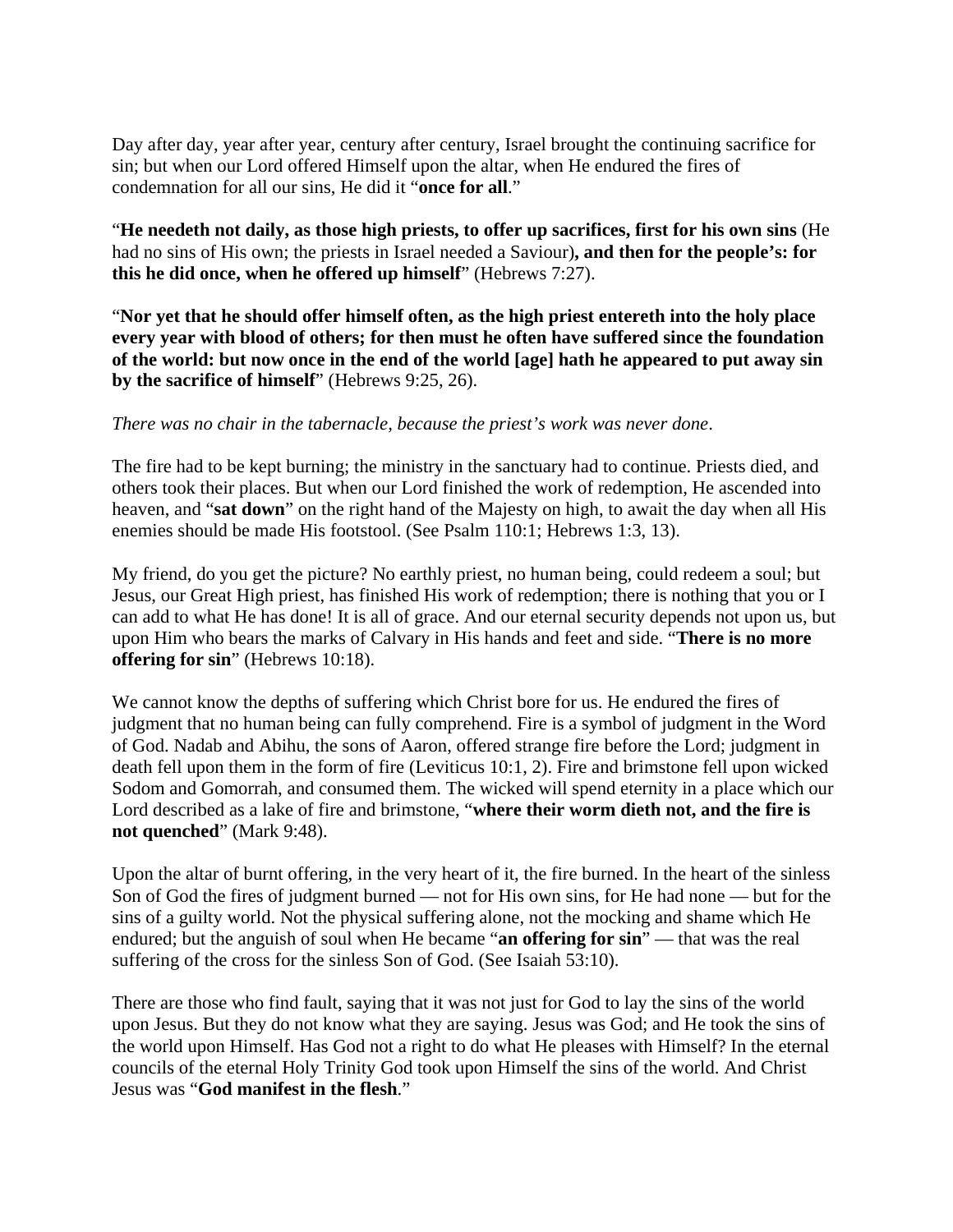## **THE REMOVAL OF THE ASHES TO A CLEAN PLACE**

After the burnt offering had been accepted by God and burned upon the altar, the priest, in white linen garments, took the ashes out from underneath the grate, and they were taken to a clean place without the camp. The ashes were precious because they were to be used in sprinkling the unclean, as in the case of the leper.

This part of the ritual speaks to us of our Lord's crucifixion "**without the gate**" of the city of Jerusalem, and of His burial in Joseph's new tomb, wherein "**corrupting flesh had never lain**." It was "**a clean place**" provided by loving hands for Him whose body "**saw no corruption**."

"The value of the ashes does not lie in what we think of them, but in the high estimate put on them by God Himself." And how precious in the eyes of the Father were "**the ashes of the whole burnt offering**," when the fires of judgment had consumed the Sacrifice!

"**If the blood of bulls and of goats, and the ashes of an heifer sprinkling the unclean, sanctifieth to the purifying of the flesh: how much more shall the blood of Christ, who through the eternal Spirit offered himself without spot to God, purge your conscience from dead works to serve the living God**" (Hebrews 9:13, 14).

Thus the Holy Spirit speaks to us concerning the efficacy of the cleansing power of the blood of Jesus!

## **FROM THE ALTAR TO THE THRONEROOM**

If we could have been a witness to the ministry of the priest in Israel, we should have seen him going from the altar of burnt offering on into the sanctuary day after day; but first he ministered at the place where the blood was shed.

That blood was sprinkled on all the vessels in the tabernacle by the high priest, as on the Day of Atonement, he went into the very throne room, the Holiest of All, to represent his people before the Shekinah Glory. The altar was thus associated with all the vessels in the sanctuary.

*Before we may talk to God in prayer, before we may know Him as the Light of the World and the Bread of Life, we must meet Him at the foot of the cross, where His blood was shed*.

The light for the golden candlestick was taken from the altar of burnt offering.

The fire for the golden-covered altar of incense was taken from off the brazen altar.

Nadab and Abihu took "**strange fire**" before the Lord; they refused the way of the cross; therefore, they died by devouring fire from God. God is "**the light and life of men**" only as men put their faith in the Sin Offering upon Calvary's altar.

God hears the prayers of men only as they go to Him in the name of His only begotten Son!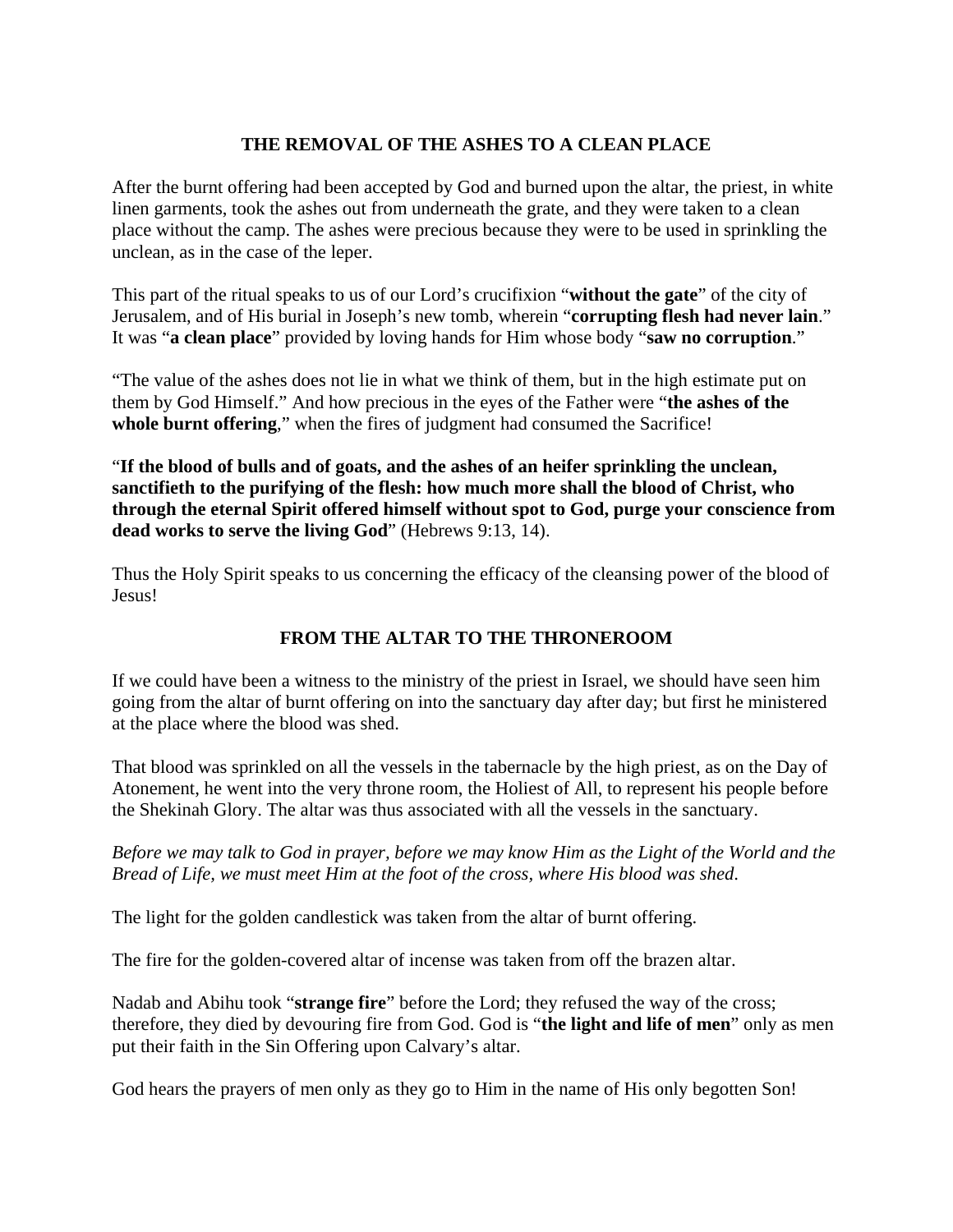"**He is able to save them to the utter most that come unto God by him**" — Jesus! (Hebrews 7:25). But first the sinner must approach the Father in the name of the Son.

There was no other altar of burnt offering in Israel. And "**there is none other name under heaven given among men, whereby we must be saved**" but by the name of Jesus (Acts 4:12).

## "**Let us go forth therefore unto him without the camp, bearing his reproach**."

"The Brazen Altar smokes no more, On which the Victim lay, Where sin's unmeasured doom He bore When I had naught to pay."

**~ end of chapter 5 ~** 

#### **http://www.baptistbiblebelievers.com/**

**\*\*\***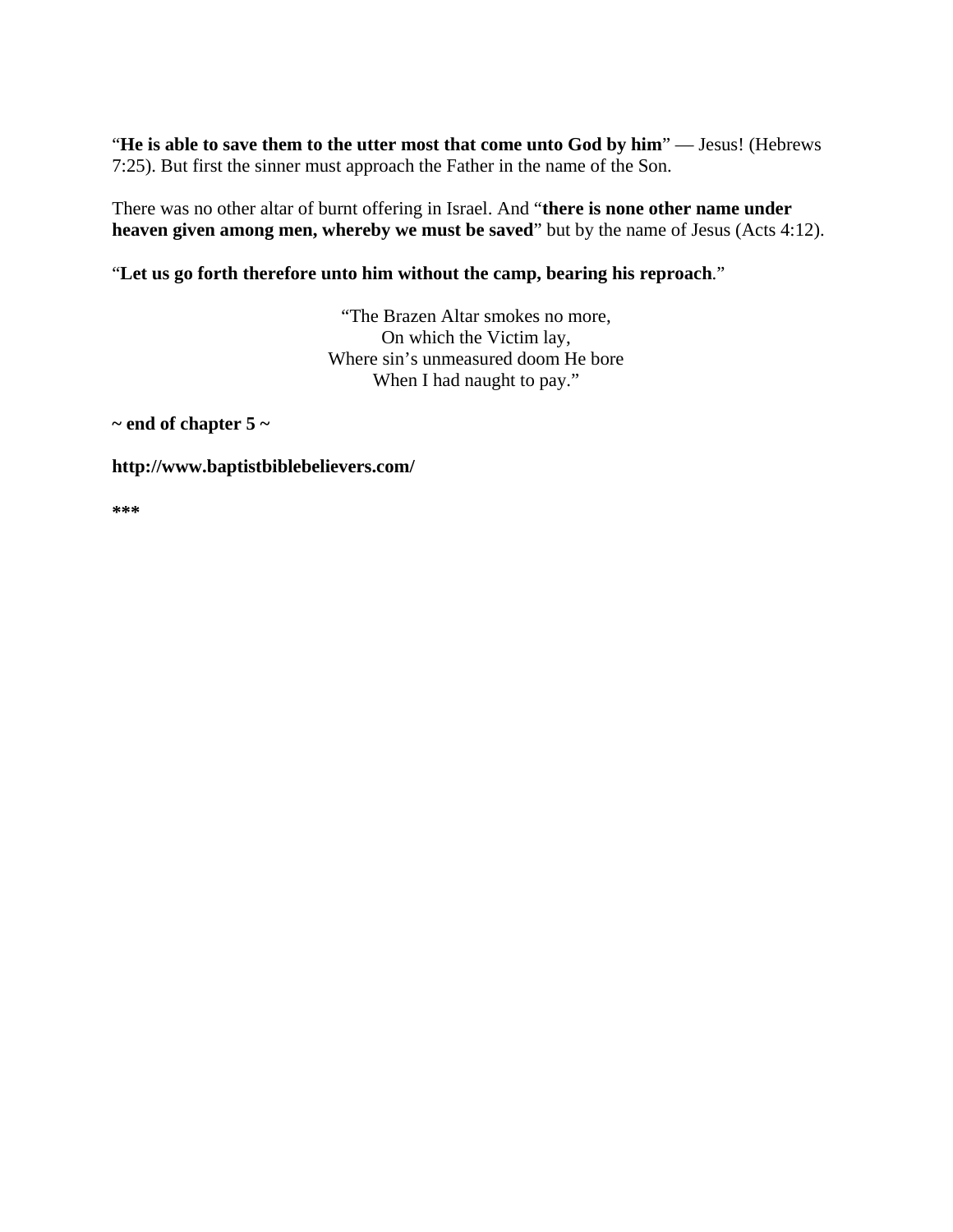# **CHRIST IN THE TABERNACLE**

by

Louis T. Talbot, D.D., LL.D. President of The Bible Institute of Los Angeles

Copyright @ 1942

#### **CHAPTER SIX**

#### **THE OFFERINGS UPON THE BRAZEN ALTAR**

*Christ — Our Offering on Calvary's Cross* Leviticus 1:1-7:38

THE BRAZEN altar just inside the tabernacle gate would have been of no avail without the offerings presented to God upon it, just as the cross of Jesus would have served no purpose without the wondrous Sacrifice who was nailed there as our Substitute.

We turn to the first seven chapters of Leviticus for God's instructions concerning the offerings connected with the brazen altar; and as we read these sacred pages, in the light of the book of Hebrews, which interprets their meaning, we bow in reverence and awe before Him who "**loved us, and washed us from our sins in his own blood, and hath made us a kings and** priests unto God and his Father; to him be glory and dominion for ever and ever. Amen." (Revelation 1:5, 6).

When Israel left Egypt on that first Passover night, she turned her face toward the land of promise. She was saved by the sheltering blood that pointed on to Christ. She was delivered from the enemy by the mighty hand of God. But little did she know her own weakness, her own frailty. Little did she realize that before her lay forty years of sinning and wandering and murmuring against God and His servant, Moses, before she should possess the land promised to Abraham.

In the offerings and the sacrifices presented unto God at the brazen altar Israel's God was teaching her that there had to be a full atonement for sin, and that in the promised Saviour every need of the sinner was met.

Now that Christ has come to fulfill all the types and shadows set forth in the offerings and sacrifices for sin; even as we, too, are journeying on a pilgrimage from Egypt to Canaan, so to speak, from this godless world to our heavenly home; we see our own frailties and weaknesses.

Then we look from ourselves to Him who was our all-sufficient Offering on the altar of Calvary; and we thank Him for His grace!

May His Holy Spirit teach us in this study some of the deep truths that add meaning to the message of the cross of our Lord Jesus Christ.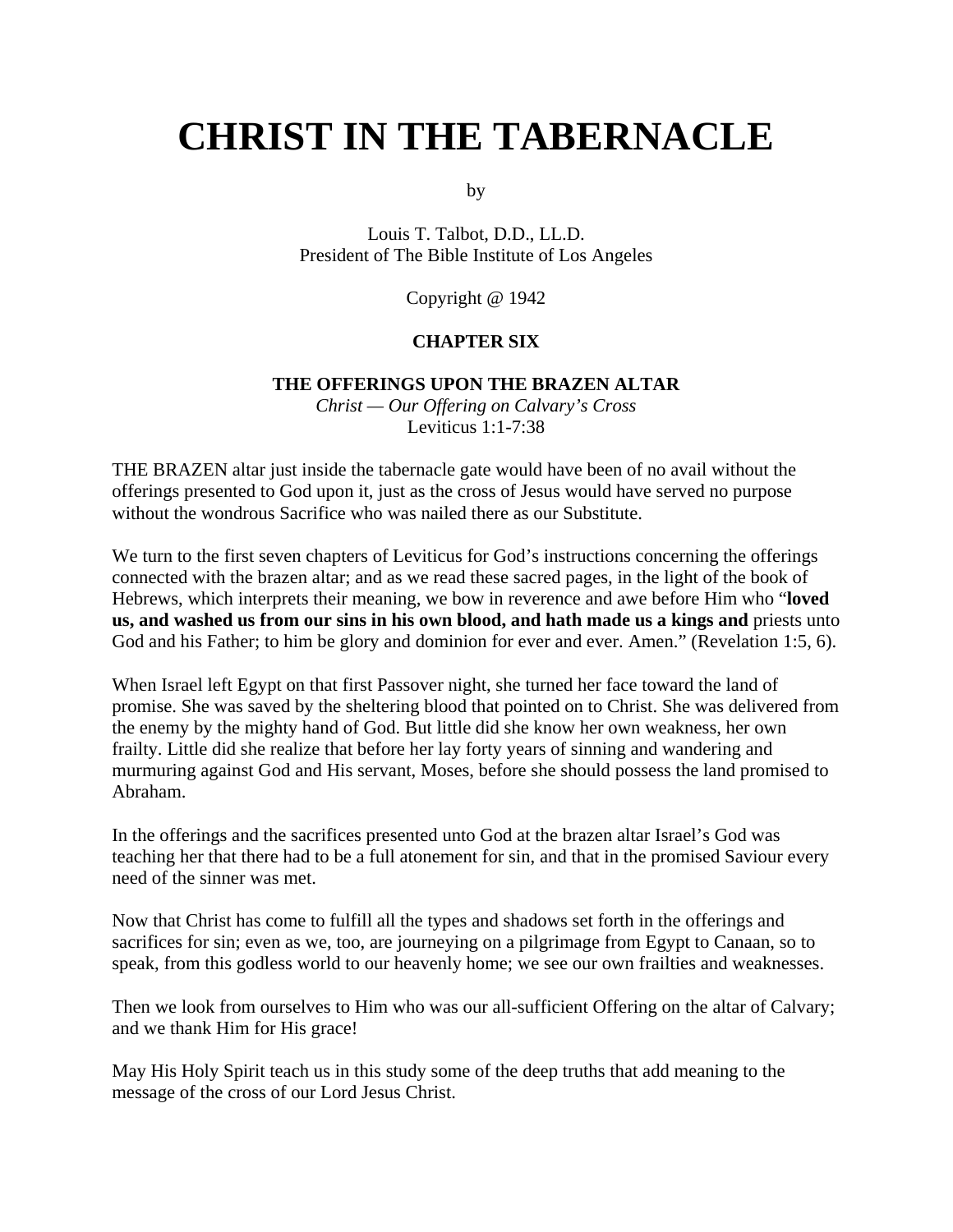## **THE FIVE OFFERINGS**

There were five offerings connected with Israel's worship of the Lord God. They show what the Son of God is to the Father, and "what He has become in grace to sinners." When viewed as a whole, they portray in shadow and in type the one perfect offering of Christ. When considered separately, they set forth the different aspects of the Person and work of the Lord Jesus, as the Sacrifice sufficient for every need of the human soul.

The first three of these offerings are called by the Holy Spirit the "*sweet savour offerings*"; the last two, the "*non-sweet savour offerings*."

This classification by the Spirit of God can be readily understood from the names of the offerings themselves:

- (1) **The burnt offering**;
- (2) **The meat** [meal] **offering**;
- (3) **The peace offering**;
- (4) **The sin offering**;
- (5) **The trespass offering**.

The first three set forth the perfections which God the Father finds in the Lord Jesus; the last two portray Christ as the Sin Bearer for a guilty world.

In the sinless life of the Son the Father found delight; but when the Son became a Sin Offering, a curse for us, then the Father had to turn His face away from His well-beloved Son, while the Son uttered that heart-searching cry from the **cross, "My God, my God, why hast thou forsaken me?**"

He was, in that hour of darkness, the "*non-sweet savour offering*" for a guilty world.

Of all the prophetic pictures in the Mosaic Law concerning Christ's finished work on Calvary, the burnt offering presents the highest type.

- The burnt offering speaks to us of the beloved Son of God, in whom the Father was always well pleased.

- The peace offering presents God's righteousness in Christ as the only ground of fellowship between a holy God and His redeemed children.

- The meat [meal] offering, which was the only one of the five presented without blood, portrays the glory and beauty of the One "**altogether lovely**," upon whose Person the born again soul delights to feed.

- The sin and trespass offerings set forth the sinner's Substitute, not only for deliberate trespass against God and man, but also for the old, sinful nature with all its guilt inherited from Adam.

Christ, our Sin Offering and our Trespass offering, bore "**the wages of sin**" for us in His death, and gave unto us the free gift of "**eternal life**" (Romans 6:23).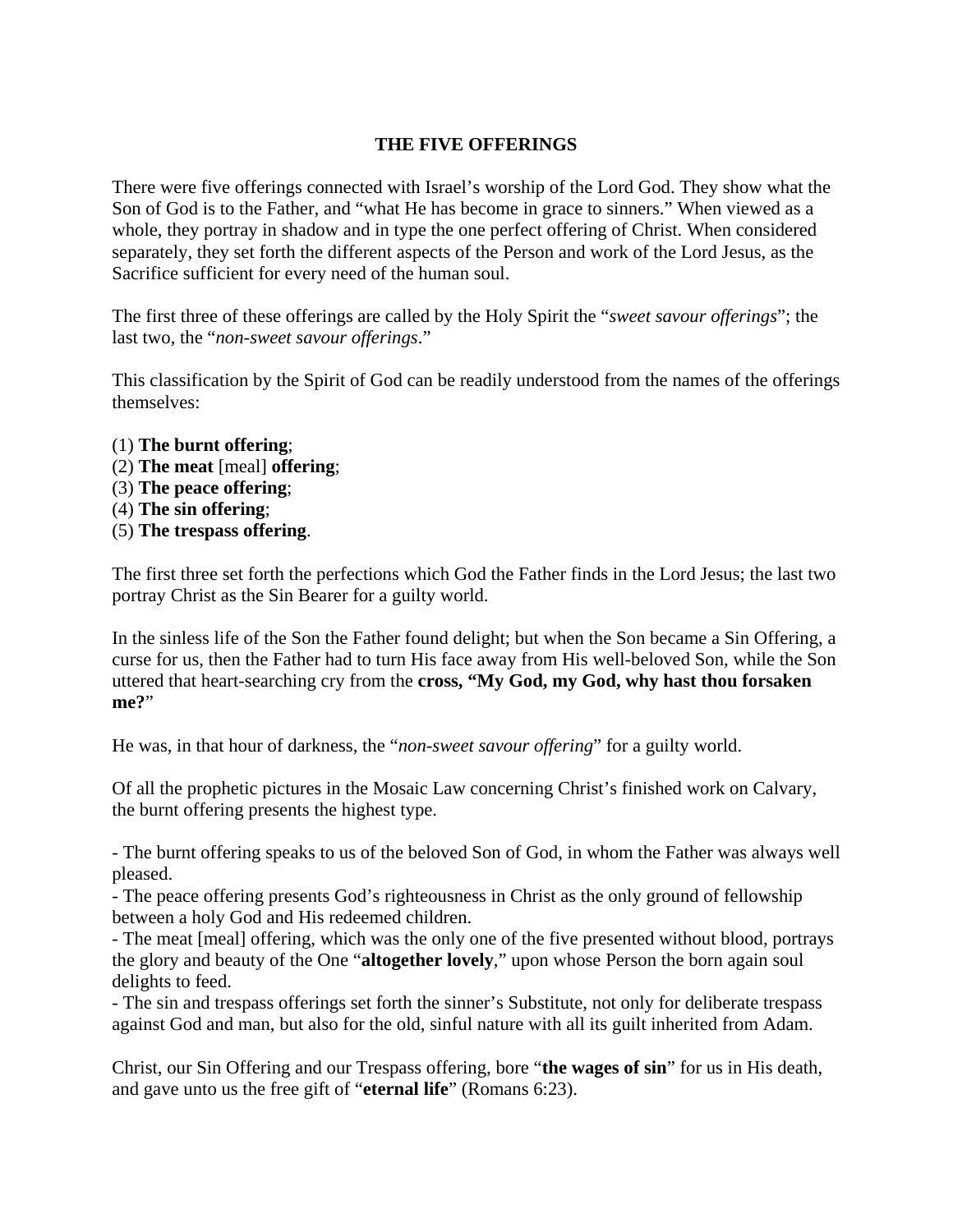**It is significant that, when the Holy Spirit described these five offerings in the opening chapters of Leviticus, He began with the sweet savour offerings, which were a delight to God; yet when the sinner brought his sacrifice to the brazen altar, he reversed the order, presenting first the sin offering and the trespass offering**.

He had to meet God on the basis of the blood shed for the redemption of sin before he could go on with Him in consecration and communion and fellowship. He had to know that his sins were washed away by faith in the promised Saviour before he could learn more and more of the beauties and perfections of His wonderful Person. But by faith in Him who was to come to put away sin and to pay the penalty "**once for all**," the sinner in Israel could present unto a holy God his offerings that symbolized dedication and thanksgiving and communion with Him.

That is why he first brought the sin offering and the trespass offering.

Then, knowing that the penalty of his sin had been paid, in type, and that forgiveness for all his trespasses and iniquities had been granted, he brought to God the burnt offering and the meat [meal] offering in token of his desire to consecrate himself wholly to His service. Finally, with "**the peace of God, which passeth all understanding**" filling his heart, he had sweet fellowship and communion with Him as he presented unto Him the peace offering.

The priest in Israel had to offer sacrifices "**for his own sins**" (Hebrews 7:27). Then he ministered on behalf of others who brought their offerings to the altar, whether these were presented for the nation as a whole, or by a ruler of the people, or by any one of the congregation.

## **THE CREATURES USED IN THE OFFERINGS — TYPICAL OF CHRIST**

One or more of five different animals or birds could be used in the offerings and sacrifices that were acceptable unto God:

- (1) a bullock or ox;
- (2) a sheep or lamb;
- (3) a goat;
- (4) a turtledove;
- (5) a young pigeon.

The bullock speaks to us of Christ the strong One, patient and faithful as the Servant of God, "**obedient unto death**" (Philippians 2:8).

The sheep and the lamb remind us of Isaiah's description of our Lord's meekness and submission to His Father's will; for He was led "**as a lamb to the slaughter, and as a sheep before her shearers is dumb**," so He opened "**not His mouth**" (Isaiah 53:7). Jesus was the Passover Lamb, "without blemish and without spot" (I Peter 1:19).

The goat is a picture of Christ, the sinner's Substitute, bearing "**the iniquity of us all**" (Isaiah 53:6).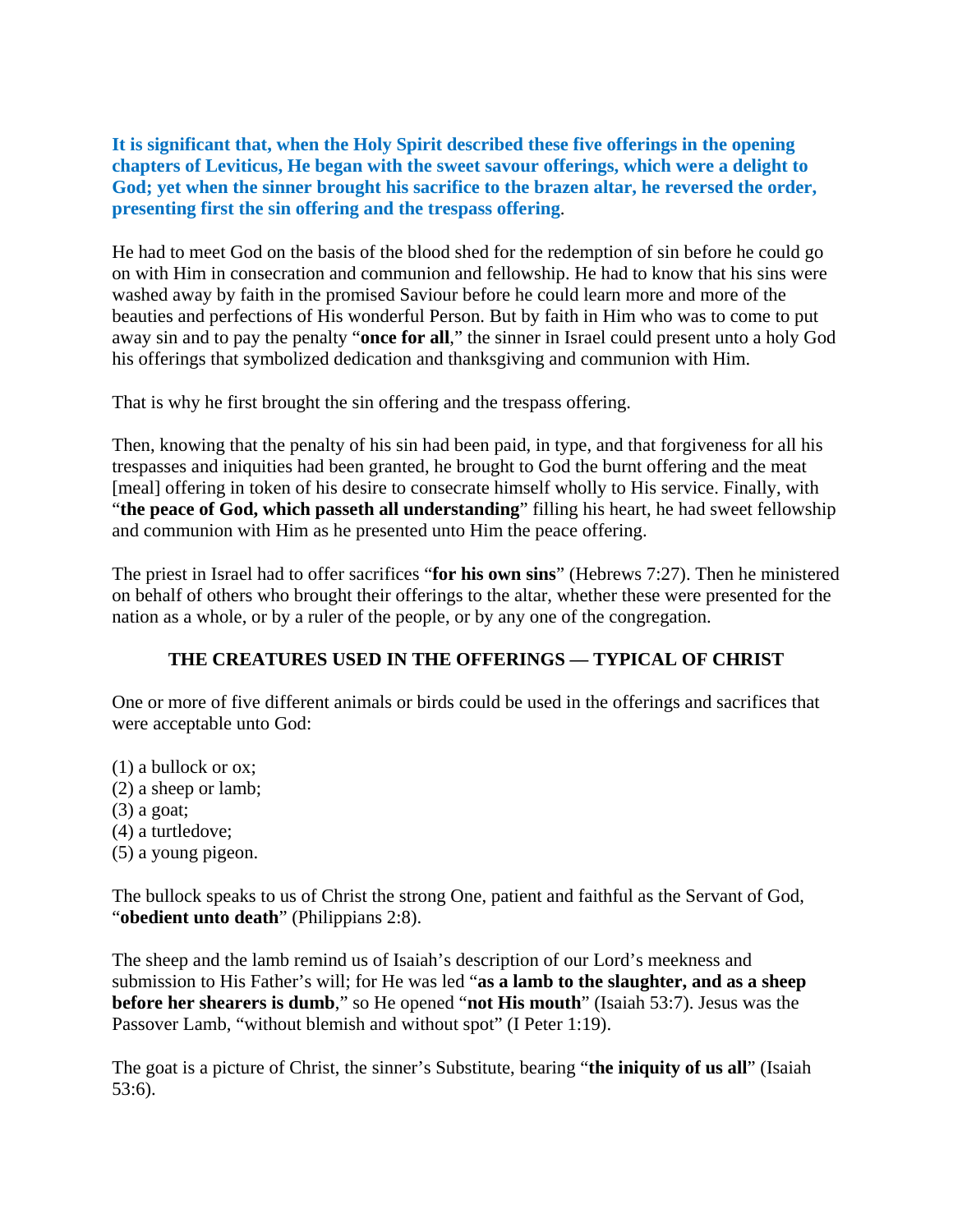The turtledove and pigeon symbolize "*mourning innocency*," and are "*associated with poverty*." The fowls of the heavens also speak to us of the Heavenly One, who came down to offer Himself as our Sacrifice upon the altar.

If an Israelite was not rich enough to offer a lamb or one or the other more expensive sacrifices, he could present unto God two turtledoves or two young pigeons (Leviticus 5:7; 12:8).

Mary, the mother of our Lord, obeyed the command of Leviticus 12:8 when she took the Infant Jesus to the temple, and offered "**a sacrifice according to that which is said in the law of the Lord, A pair of turtledoves, or two young pigeons**" (Luke 2:24). The offering of these birds, in any of the Levitical ceremonies, foreshadowed the coming into the world of the sinless Man of Sorrows, who, "**though he was rich**," yet for our sakes "**became poor**," that we "**through his poverty might be rich**" (II Corinthians 8:9).

Of course, no animal sacrifice, however perfect physically, could satisfy the holiness and the justice of God. But these Old Testament sacrifices and offerings were object lessons to God's children to point them on to Jesus, "**the Lamb of God**," "**without blemish and without spot**." That is why the Holy Spirit said, in Hebrews 10:1-18, those wonderful words, part of which we quote just here:

"**The law having a shadow of good things to come, and not the very image of the things, can never with those sacrifices which they offered year by year continually make the comers thereunto perfect. For then would they not have ceased to be offered? because that the worshippers once purged should have had no more conscience of sins. But in those sacrifices there is a remembrance again made of sins every year** [i.e., on the Day of Atonement]**. For it is not possible that the blood of bulls and of goats should take away sins. Wherefore when he** [Jesus] **cometh into the world, he saith** [in addressing His Father in heaven]**, Sacrifice and offering thou wouldest not, but a body hast thou prepared me**."

That body of our Lord was "**prepared**," in order that He might offer it as the all-sufficient Sacrifice on the cross. God cannot die; and He had to take upon Himself a human body, in order to suffer, in order to "**taste death for every man**" (Hebrews 2:9).

But let us continue reading our Lord's prophetic words spoken to His Father concerning His own offering of His body upon the altar which was His cross:

"**In burnt offerings and sacrifices for sin thou hast had no pleasure. Then said I, Lo, I come (in the volume of the book it is written of me,) To do thy will, O God** . . . **By the which will we are sanctified through the offering of the body of Jesus Christ once for all. And every priest standeth daily ministering and offering oftentimes the same sacrifices, which can never take away sins: but this man** [Jesus]**, after he had offered one sacrifice for sins for ever, sat down on the right hand of God; from henceforth expecting till his enemies be made his footstool** . . . **there is no more offering for sin**".

This is a wonderful exposition of the Old Testament record concerning the Levitical offerings!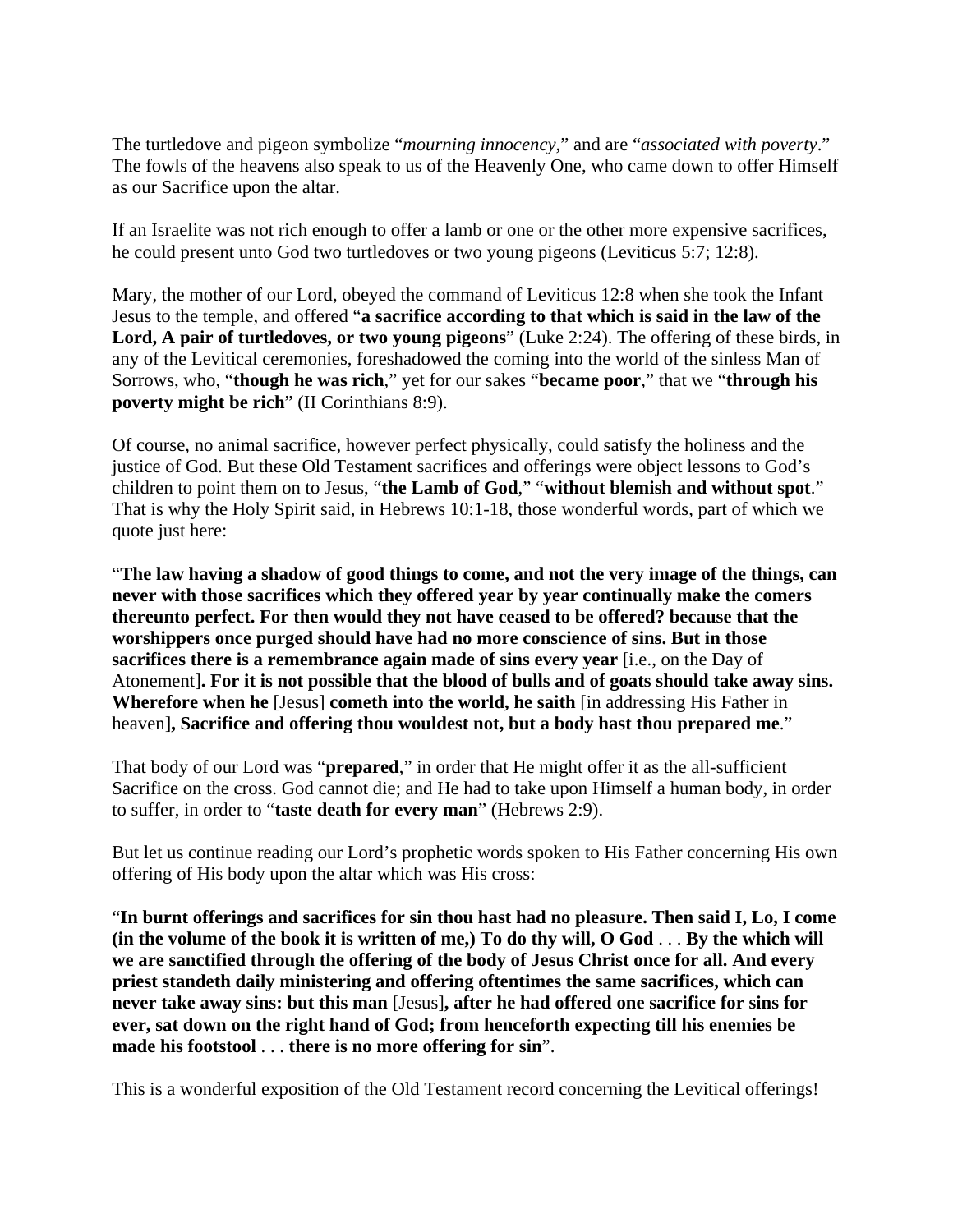The Holy Spirit has made it all so very plain! And the words which we have just read are only a small part of the Epistle to the Hebrews, so rich and meaningful in its interpretation of the offerings that were presented to God upon the Jewish altar of burnt offering, just inside the gate of the court that surrounded the tabernacle.

It is well to bear in mind, as we enter upon a detailed study of each of the five offerings, that the explanation of the "**shadows of good things to come**" in much of the ministry of the high priest in the tabernacle, as set forth in Hebrews, has to do with the great Day of Atonement.

Later in these studies we want to consider the meaning of that greatest day in all the year for God's people; but here let us remember that it represented the very best that Judaism could offer Israel; and the Holy Spirit was proving to the Hebrew Christians that Christ is far better than Judaism — better than the very best that the earthly high priest could do for the nation on the most sacred day of the year, when he went into the Holy of Holies with the blood of sprinkling, to represent his people before a holy God.

Since Christ, the Great High Priest, was so much better than the earthly high priest in his ministry on the greatest day of the year, then surely He was better than the earthly priest on every day of lesser importance to the spiritual life of the nation.

As we remember this very important point, the meaning of Hebrews becomes more clear. Even a little child, born again by the Spirit of God, could get the beautiful message it holds!

## **THE SIN OFFERING**

In our study of the separate offerings, we begin with the first one brought by the guilty Israelite to be presented unto the Lord — the sin offering. God's instructions concerning it are found in Leviticus 4:1-35; 6:24-30.

The first thing we note as we read these passages is that sins of ignorance did not excuse the sinner (4:2). The whole message of the sin offering is that "**all have sinned**," and all need a Substitute, a Saviour.

- The priest had to bring his own sin offering (4:3);

- "**if the whole congregation of Israel**" sinned "**through ignorance**," the sin offering had to be made (4:13):

- "**when a ruler**" sinned "**through ignorance**," he was commanded to bring his offering for sin (4:22); and

- "**if any one of the common people**" did sin "**through ignorance**," he was to sacrifice his sin offering unto the Lord (4:27).

Rich and poor, the self-righteous, moral man and the flagrant sinner — all possessed the old, sinful nature inherited from Adam.

And for all a Saviour had to die!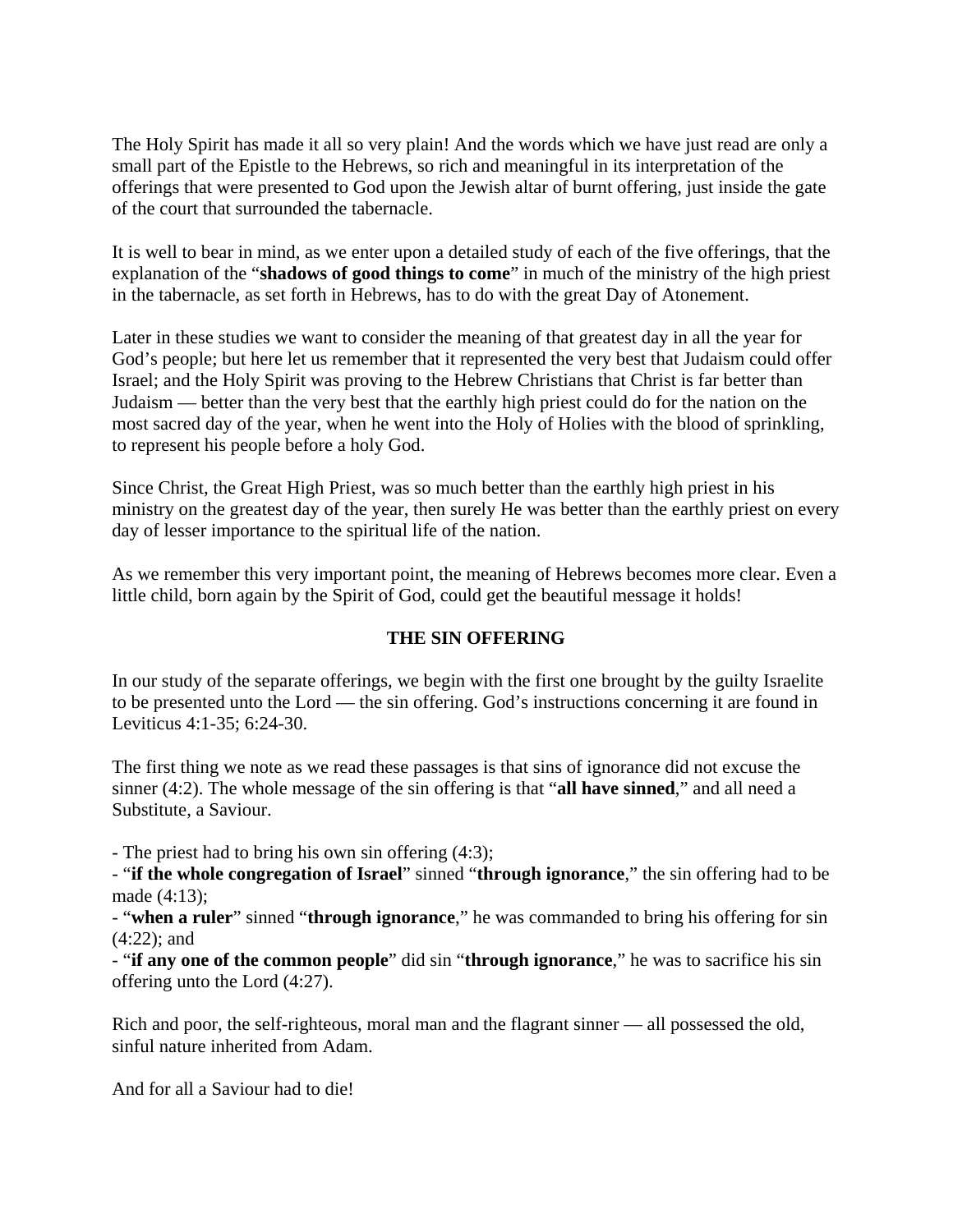Although the different classes in Israel did not always bring the same animal for the sin offering, yet the ritual was practically the same. The sinner, of whatever class, was to present his own offering, thus recognizing his own individual guilt that, in type, was being laid upon his Substitute who was to come.

He took his offering "**unto the door of the tabernacle** . . . **before the Lord**," publicly acknowledging his sin and his need of a Saviour.

He placed his hand upon the head of the innocent victim, figuratively identifying himself with the promised Sin Bearer, even the Lord Jesus Christ.

The priest sprinkled the shed blood "**seven times before the Lord, before the veil of the sanctuary**," and "**upon the horns of the altar of sweet incense before the Lord**," or "**upon the horns of the altar of burnt offering**."

The blood was to be poured out "**at the bottom of the altar of burnt offering**." The fat was to be burned upon the altar of burnt offering; it was the Lord's portion, well-pleasing to Him. But the flesh, bones, and skin, "**even the whole bullock**," had to be carried without the camp "**unto a clean place, where the ashes**" were poured out; and there burned with fire.

None of these parts could be burned upon the altar; they had to be burned "**without the cam**p."

The sin offering thus became a graphic picture of the Lord Jesus, our Substitute, who, though He "**knew no sin**" in His holy Being, yet was "**made sin for us** . . . **that we might be made the righteousness of God in him**" (II Corinthians 5:21). He poured out His precious blood at the altar, which was His cross, when He "**suffered without the gate**" of Jerusalem, upon the accursed tree (Hebrews 13:10-12). After His death and resurrection, He ascended into heaven, and presented unto the Father "**his own blood**," "**the blood of sprinkling**," in that "**more perfect tabernacle, not made with hands**"; and "**obtained eternal redemption for us**" (Hebrews 9:11, 12; 12:24).

As each individual in Israel had to present his own sin offering, so every sinner of all ages has to look to Jesus, the only Sin Bearer, for personal salvation. None can be saved for another; every sinner bears a personal responsibility before a holy God.

As each Jew had to place his hand upon the head of the animal sacrifice, confessing his sin, so every child of Adam has to confess before God and man, angels and demons, his need of a Redeemer, and identify himself with the Christ of the cross, if he would be saved.

As the sin offering had to be slain, so Christ had to die, a Substitute for the sinner; His holy, sinless life was not enough to save the guilty soul.

As the fire outside the camp consumed the sacrifice, so the fires of divine justice burned with awful fierceness as the Sin Offering died outside the city gate.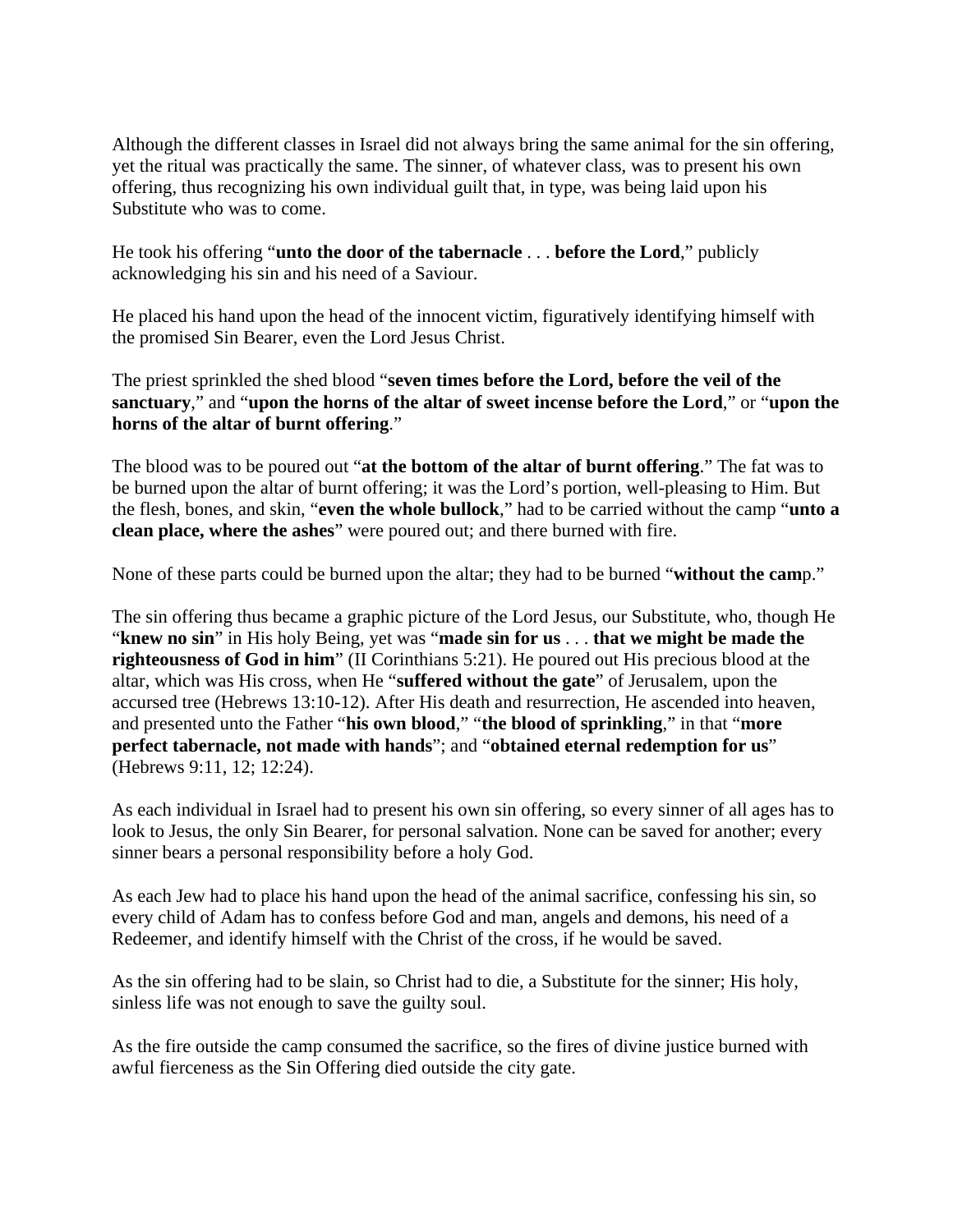As the wind carried the ashes of the animal sacrifice away, so God will remember our sins no more forever, and as the earthly priest sprinkled the blood of the victim before the Lord, so Christ presented His own precious blood unto the Father in "**the holiest of all**," even heaven itself.

The sinful Israelite was accepted before God by faith in the atoning blood of the Saviour who was to come, even as we are "accepted in the beloved" Son of the Father! "**Without the camp**" Christ died for our sins; "**within the veil**" He "**ever liveth to make intercession**" for us (Hebrews 7:25)!

Our suffering Saviour is our living Priest! The penalty of our sin is paid, for His atoning blood avails for all the endless ages!

In the Hebrew text the same word is used for "**sin**" and "**sin offering**."

*Thus the two were identified; and in this startling fact we realize, in some measure, the love of Christ, in that He was willing to "become sin" for us, though He Himself was absolutely, eternally "without sin*."

He suffered, "**the just for the unjust, that he might bring us to God**" (I Peter 3:18). "**Being made a curse for us**," He removed the curse of sin by paying the penalty Himself (Galatians 3:13). When He made His "**soul an offering for sin**," He "**condemned sin in the flesh**," and provided a ransom for the sinner's soul (Isaiah 53:10; Romans 8:3).

"**Despised and rejected of men**," our Saviour suffered for all our guilt, for all our sinful nature which we inherited from Adam, for all the iniquity of our wicked hearts! He died for us! He was our Sin Offering! He lives for us! He is our interceding Priest!

That is why Paul could say to the Jews of old,

"**Be it known unto you therefore, men and brethren, that through this man is preached unto you the forgiveness of sins: and by him all that believe are justified from all things, from which ye could not be justified by the law of Moses**" (Acts 13:38, 39).

That is why our redeemed hearts can sing, in the words of the old hymn:

"Not all the blood of beasts, On Jewish altars slain, Could give the guilty conscience peace, Or wash away one stain;

"But Christ, the heavenly Lamb, Takes all our sins away — A Sacrifice of nobler name And richer blood than they!"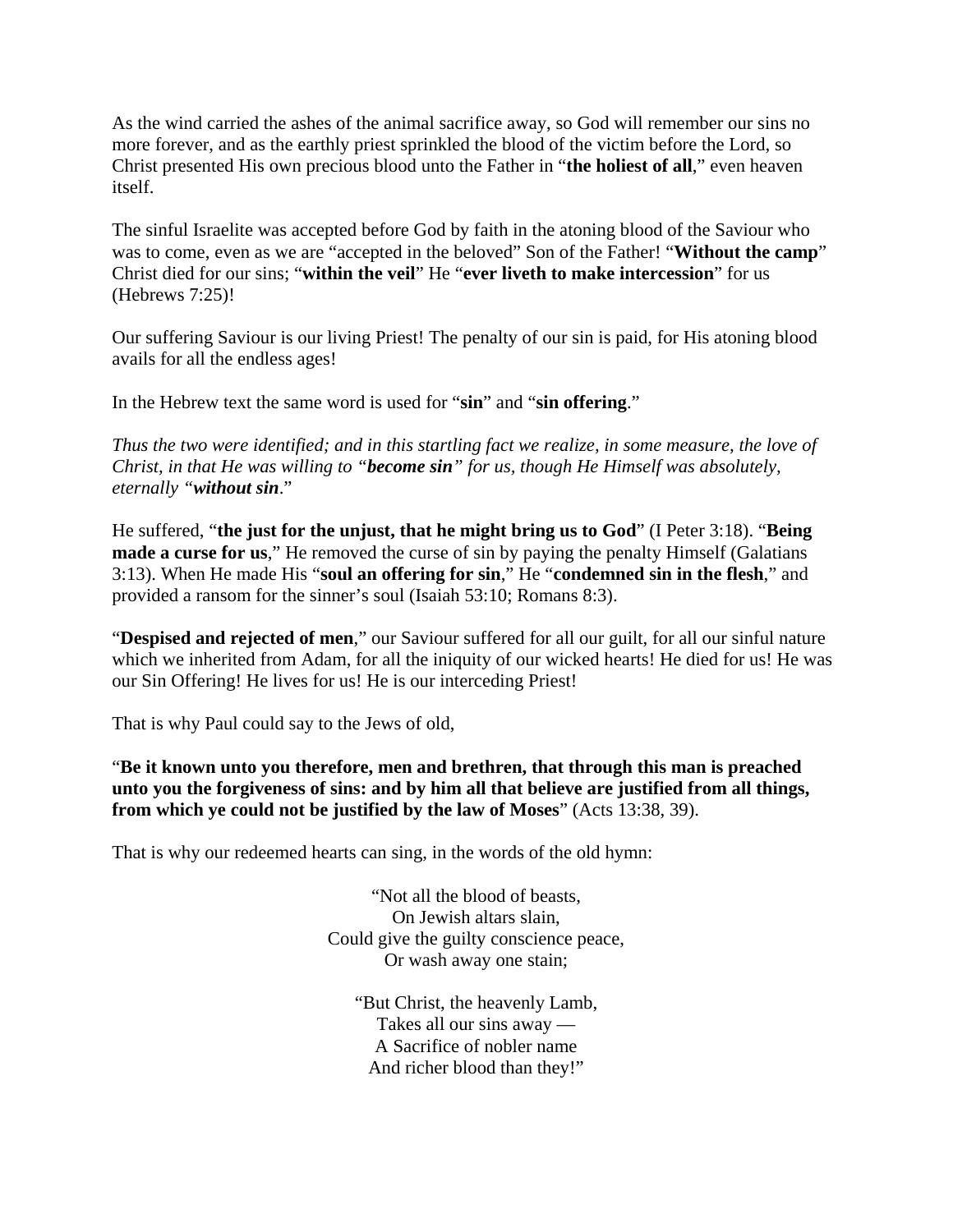#### **THE TRESPASS OFFERING**

For the Scripture which tells of the trespass offering we turn to Leviticus 5:1-6:7; 7:17.

It is not easy to distinguish the sin offering from the trespass offering; for both represent Christ, the Substitute for the guilty sinner. The bodies of the offerings for both were burned without the camp of Israel, for the reason that we have already seen. Both were to atone for sins committed wittingly or through ignorance.

In the Lord Jesus Christ both the sin offering and the trespass offering found their complete and perfect fulfillment, in that He was the sinner's perfect Substitute on the cross.

While it is difficult to distinguish the sin offering from the trespass offering, as they "necessarily overlap"; yet in the former the penalty of sin was prominent; in the latter, atonement was made for the consequences of sin.

## **Christ, our Sin Offering, bore the guilt of our sinful nature; Christ, our Trespass Offering, made full and complete restitution to God and man for our acts of trespass against His holy law, both in our relationship to God and in our responsibility to our fellowmen**.

"**Trespass**" means *the transgression of the rights of others*. And the trespass offering and its ceremony required a full reparation for every wrong act toward God and man.

As someone has said, the sin offering dealt with "*the nature of sin*"; the trespass offering, with the "*sins of nature*"; the sin offering, with "*the root of sin*"; the trespass offering with "*the fruit of sin*" in the life.

This is another way of saying that, while the believer on the Lord Jesus Christ has been saved for time and for eternity by faith in the shed blood of the great Sin Offering, while he may have assurance of eternal salvation because of what Christ did in His finished work on the cross; yet in this present life the born again soul does not experience sinless perfection, because he still has the old, sinful nature.

That is what Paul meant when, in the sixth and seventh chapters of Romans, he wrote of the struggle between the old nature and the new nature in Christ, the flesh and the Spirit; the nature inherited from Adam and the new life received by faith in the Lord Jesus.

When Paul wrote those chapters, he gave expression to the struggle that every child of God knows — what he wants to do because he loves the Lord, he does not do; and what he does not want to do, he finds himself doing, in his weakness and frailty of the flesh. The climax of this bitter warfare between the flesh and the spirit is stated in the words,

#### "**O wretched man that I am! who shall deliver me from the body of this death?**" (Romans 7:24).

But no sooner had the apostle uttered this cry than the Holy Spirit gave him the answer,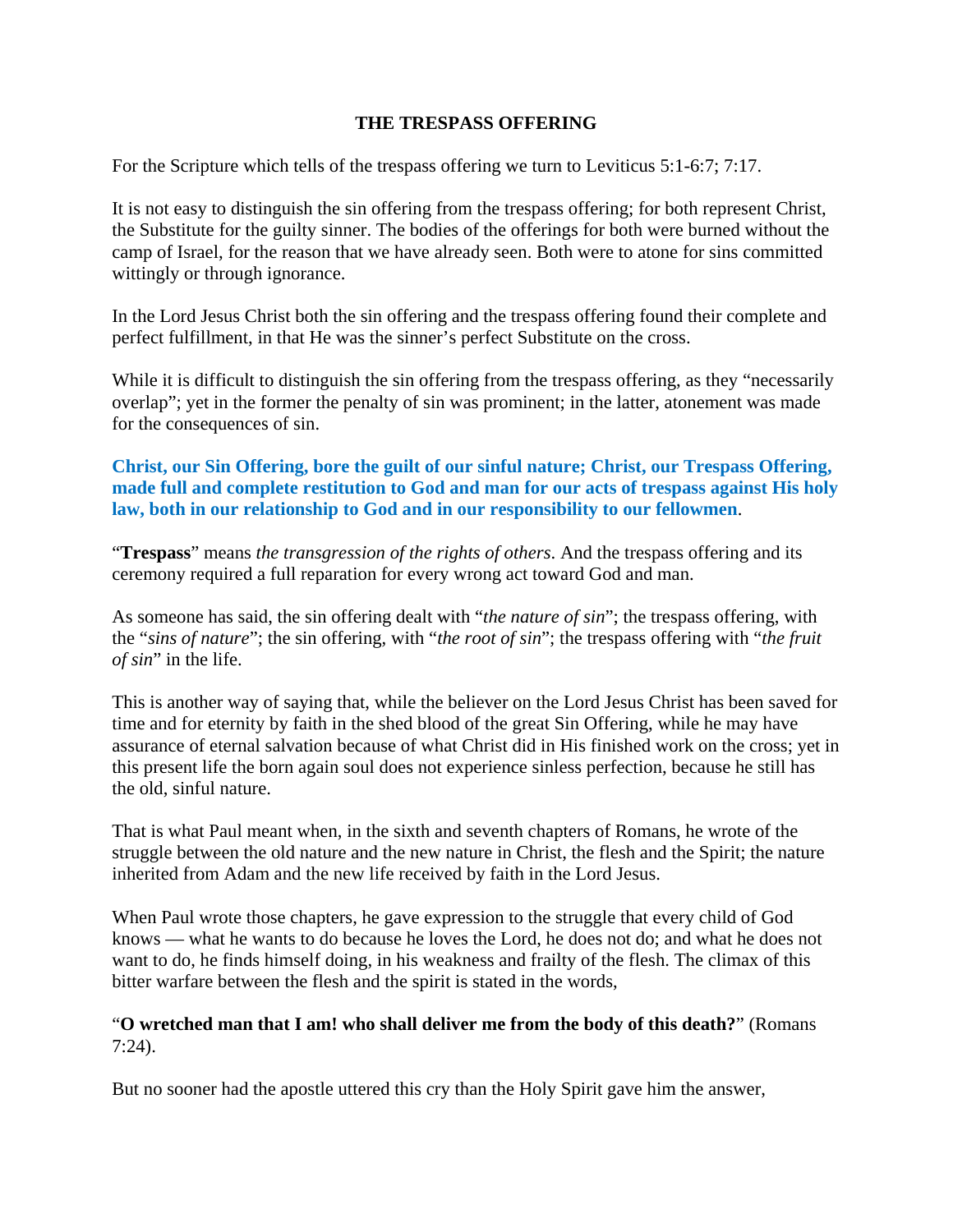## "**I thank God through Jesus Christ our Lord**" (Romans 7:25).

Then follows that wonderful eighth chapter of Romans, which gives the secret of victory over sin — even the indwelling Spirit of God. Thus every need of the sinner is fully met in Christ. He was our Sin Offering, paying the penalty of guilt and sin, justifying the sinner before a holy God.

And He is our Trespass Offering, giving power and victory over sin in our daily lives, even as He promised,

#### "**If we confess our sins, he is faithful and just to forgive us our sins, and to cleanse us from all unrighteousness**" (I John 1:9).

Christ, our Great High Priest, takes our confession and presents it unto the Father, who is "**faithful and just**" to cleanse and to forgive!

Sometimes Israel's trespass against God was that of unwittingly eating the firstlings of the flock, which had to be set apart for God; sometimes it was in neglecting the tithe, which belonged to God. Sometimes the sin was against a fellow Israelite, such as stealing, defrauding another, or telling falsehoods.

For all trespasses there had to be:

- (1) confession of the sin;
- (2) restoration of any theft or fraud, with an added fifth part for restitution;
- (3) The presentation to God of the trespass offering at the brazen altar.

These trespasses against "**the holy things**" of God and against the rights of man had to be atoned for by the offering of the innocent victim, the substitute, which was but a faint picture of Christ, our Trespass Offering. Thus every claim which God had upon the offender was redressed, and the rights of man were restored — with a plus.

When the Lord Jesus suffered "**without the camp**," outside the gate of Jerusalem, He atoned for the guilt of our sinful souls, as our Sin Offering; and as our Trespass Offering, He also atoned for our trespasses, our overt acts of disobedience toward God and our acts of iniquity toward our fellow creatures. He made expiation for all our sins; and He will one day give a regenerated world back to His Father — with a plus, with far more than He had in the beginning.

#### "**He was wounded for our transgressions, he was bruised for our iniquities: the chastisement of our peace was upon him; and with his stripes we are healed**" (Isaiah 53:5).

He has forgiven us all our trespasses (Colossians 2:13). The consequences of our guilty acts, which condemn our own hearts as we think upon them — these He has put under the blood of His cross, if we truly love Him and trust in Him as our Trespass Offering. And we hear Him speak to us in reassuring words, saying,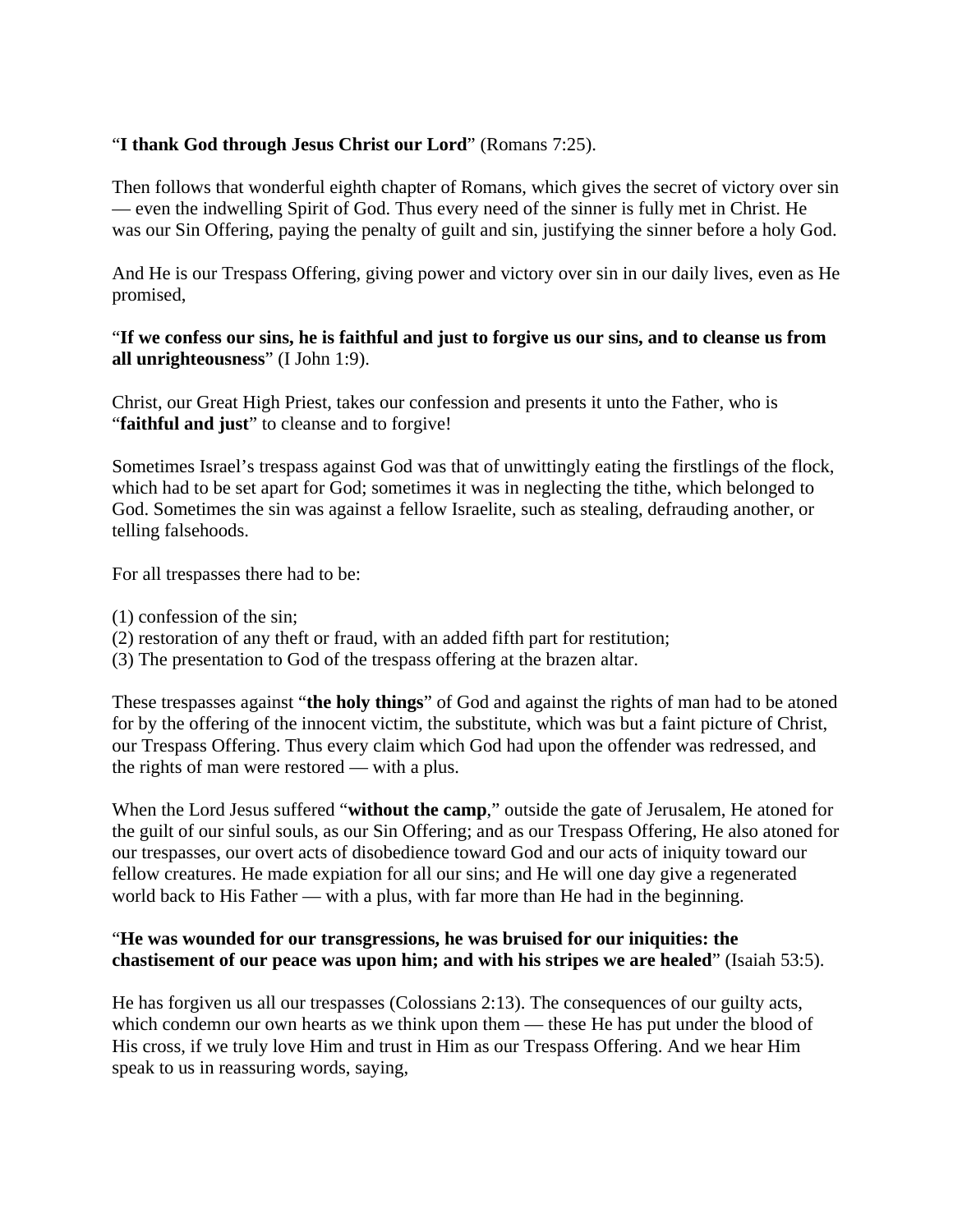"**Thine iniquity is taken away, and thy sin purged**" (Isaiah 6:7).

#### "**Blessed is he whose transgression is forgiven, whose sin is covered. Blessed is the man unto whom the Lord imputeth not iniquity, and in whose spirit there is no guile**" (Psalm 32:1, 2).

Such forgiveness makes us bow before our holy God with repentance for the transgressions which sent Him to the cross; with thanksgiving for the love that "removed our transgressions" from us . . . as far as the east is from the west" (Psalm 103:12). Such forgiveness and such love make us ashamed of our iniquities against God and man; make us want to be ever-increasingly well-pleasing in His sight and before a godless world, for His name's sake.

Conscious of our weakness, of our failures, we sing, in the words of the prayer hymn,

"Prone to wander, Lord, I feel it, Prone to leave the God I love Here's my heart; O, take and seal it: Seal it for Thy courts above."

## **THE BURNT OFFERING**

The first of the three sweet savour offerings was the burnt offering, described in the first chapter of Leviticus. "**The law of the burnt offering**" is set forth in Leviticus 6:8-13.

There can be no doubt that it foreshadowed the offering of our Lord, in His sinless Person, wellpleasing unto the Father; for in Ephesians 5:2 we read,

## "**Christ also hath loved us, and hath given himself for us an offering and a sacrifice to God for a sweetsmelling savour**."

After sin had been confessed and put away, through the sin offering and the trespass offering, then the offerer brought his burnt offering, which was a picture of Christ's perfect surrender to His Father in entire devotion and perfection, and of the Father's delight in His sinless and wellbeloved Son. The burnt offering was to be brought to the door of the tabernacle, in public worship on the sinner's part, that he might be "accepted before the Lord" (Leviticus 1:3).

The offerer put his hand upon the head of the victim, thus identifying himself with the substitute. Then the offerer himself slew the sacrifice, whereas it was the priest who sprinkled the blood "**round about upon the altar**."

All of this is highly significant. Only because we have been "**accepted in the beloved**" Son of God, can we stand before Him unashamed and unafraid. Christ is our Burnt Offering; and because we have put our faith in His atoning work for us, the Father sees us washed from all sin, cleansed "**whiter than snow**," all our imperfections and guilt hidden forever from His sight, covered by His sheltering blood.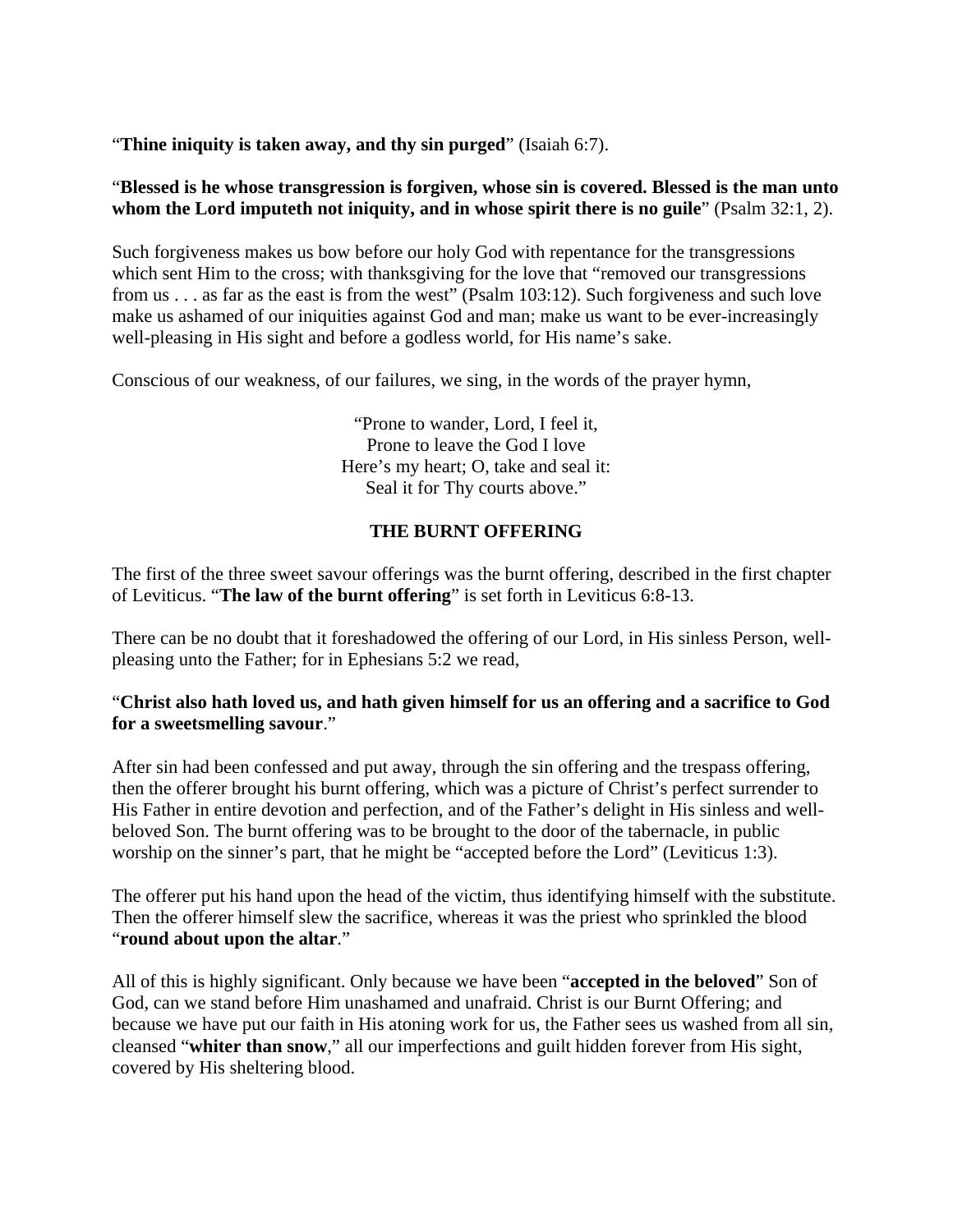Having identified ourselves with the sinless Son of God by faith in Him, having acknowledged that our iniquities sent Him to Calvary, slew Him on the "**accursed tree**," we must leave to Him the priestly work of sprinkling His precious blood, as it were, "**round about upon the altar**," presenting His Burnt Offering unto the Father on our behalf.

And His death upon the altar, which was His cross, was as a "**sweet savour unto the Lord**." His perfect life; His complete devotion to His Father's will, all the beauties and wonders of His sinless Person — these made Him a delight to His Father in heaven. And we are "**complete in him**," "**risen with Christ**," "**accepted**" in Him! Our lives are "**hid with Christ in God**"! (See Colossians 2:10; 3:1, 2; Ephesians 1:6).

The offerer in Israel flayed the burnt offering; and the whole was burned upon the brazen altar.

Unlike the sin offering and the trespass offering, which were burned without the camp, the burnt offering was wholly consumed upon the altar. It was called "**the bread** [or 'food'] **of God**." In it God found delight and satisfaction. It was sometimes called "*the ascending offering*," because the Hebrew word translated "**burnt offering**" means "*that which ascends*." It ascended wholly to God, the Lord's portion, none of which was to be eaten by the priests or by the offerer. It was presented "**to God**," even as "**Christ** . . . **through the eternal Spirit offered himself without spot to God**" (Hebrews 9:14).

It was the only one of the five offerings presented wholly unto God. Only the Father can fully appreciate the perfections of the Son!

The parts of the sacrifice were washed with water; and water is used in the Scriptures as a symbol of the Word of God. Every secret thought and intent of the heart of the Son of Man, during His earthly life, could stand the acid test of the holy Word of God. There was no sin in Him!

The skin of the animal sacrificed in the burnt offering was given to the priest. This is suggestive of the blessed truth that we are accepted before God because we are clothed in the righteousness of Christ, imputed unto us by His grace.

Adam and Eve were ashamed, and afraid of God while they wore the fig leaf aprons to cover their shame, for these represented the works of their own hands, the best that they could do to make themselves fit for His presence. But God made them "**coats of skins, and clothed them**" (Genesis 3:7, 8, 21). He shed the blood of the innocent victim, in order to provide for His sinning creatures a covering. Thus He pointed them on to the Lamb of God who was to come, whose shed blood was to provide a robe of righteousness that would make them fit for heaven and His holy presence.

The crop and the feathers of the fowls sacrificed for the burnt offering were plucked, a picture of our Lord's laying aside His glory when He "**humbled himself**" to become Man and to die on the accursed tree, wholly obedient unto His Father's will. He laid aside His glory for a time, but not His deity — no, not for one moment! He was "**Immanuel**," "**God with us**"!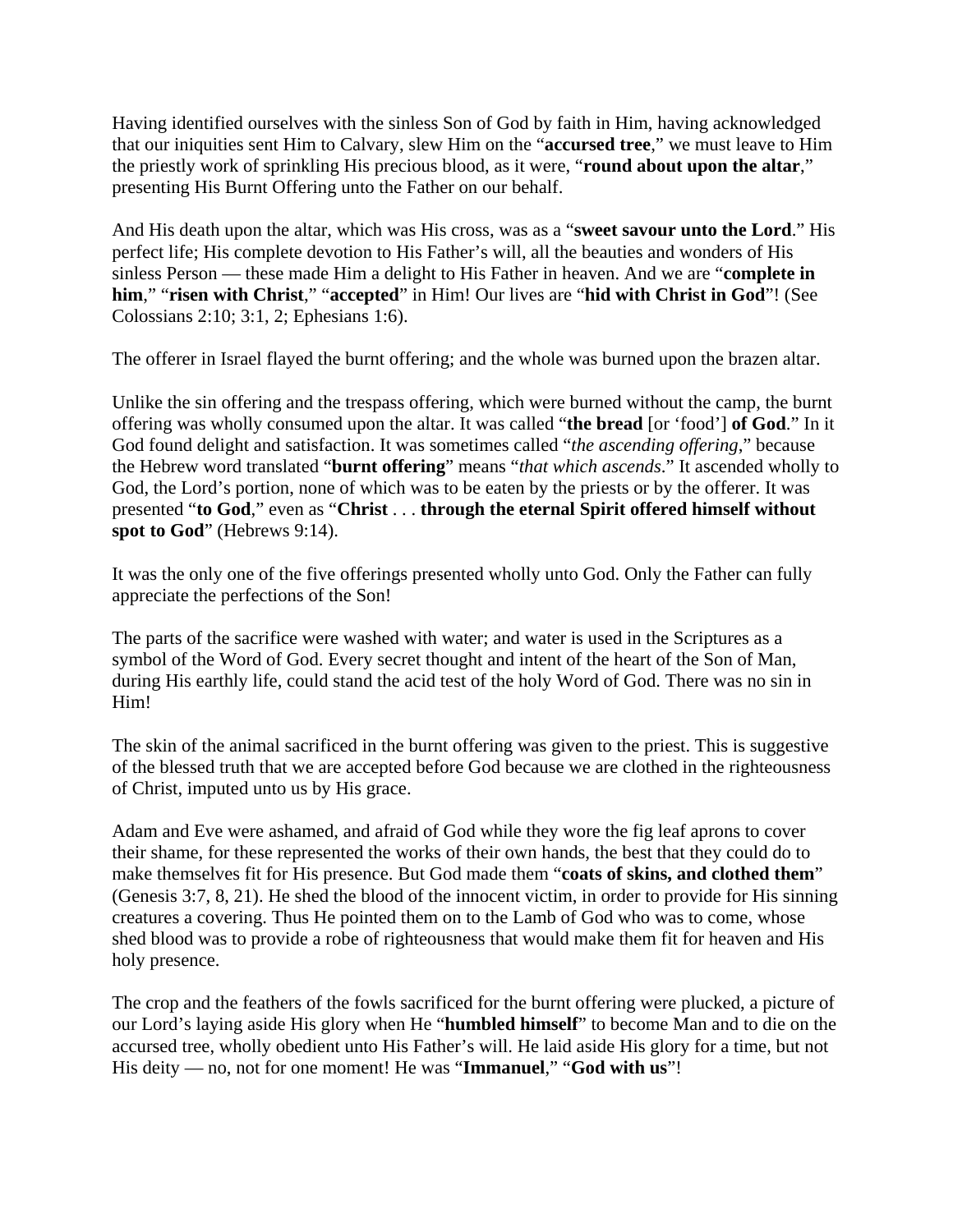When the priests were set apart for their sacred office, when they first began their ministry in the tabernacle worship, a miracle took place, in that the fire upon the brazen altar came from God.

Of this we read in Leviticus 9:24:

## "**And there came a fire out from before the Lord, and consumed upon the altar the burnt offering and the fat: which when all the people saw, they shouted, and fell on their faces**."

It was God's pleasure to consume the sacrifice, even as it is His meat and drink to accept the work and the Person of His Son. Christ Jesus, our Lord, fully satisfies the Father's heart. Nor dared any earthly priest offer "**strange fire**," lest he suffer judgment for his sin.

Nadab and Abihu, Aaron's sons, tried it; and "**there went out fire from the Lord, and devoured them, and they died before the Lord**" (Leviticus 10:1, 2). No manmade schemes for promoting worship, no manmade programs, can be pleasing to God. Only as the sinner looks to Jesus, the Burnt Offering, well pleasing unto the Father — only then is he "**accepted**" before God.

"The undying devotedness of Christ" is seen in the fact that the fire was ever to be kept "**burning upon the altar**"; it was never to "**go out**" (Leviticus 6:13) until the worthy Victim should come!

God sent the fire; then He commanded the priests to keep it ever burning upon the altar. Israel was to be reminded, day after day, year after year, century after century; that a holy God would accept him only on the basis of the sacrifice of the promised Saviour, who was to offer Himself "**without spot to God**."

Thank God! The fire went out nearly two thousand years ago! Never again need our Saviour suffer! His whole Burnt Offering was "**once for all**"!

As we have seen, the burnt offering was placed first in the sacred record, because it was most precious to God.

Do we, my Christian friend, find our delight in meditating upon the beauties and perfections of the One "**altogether lovely**"? Or are we more concerned with His gifts?

The better we know Him, the more we love Him — for His Person alone.

As we think of all that He is, in His majesty and holiness and sinlessness and love, we stand amazed in His presence, to think that He should love us enough to die for us!

> "Love moved Jehovah's hand to smite; Love moved the Son to bear: How sweet on Calvary to stand! The God of love is there."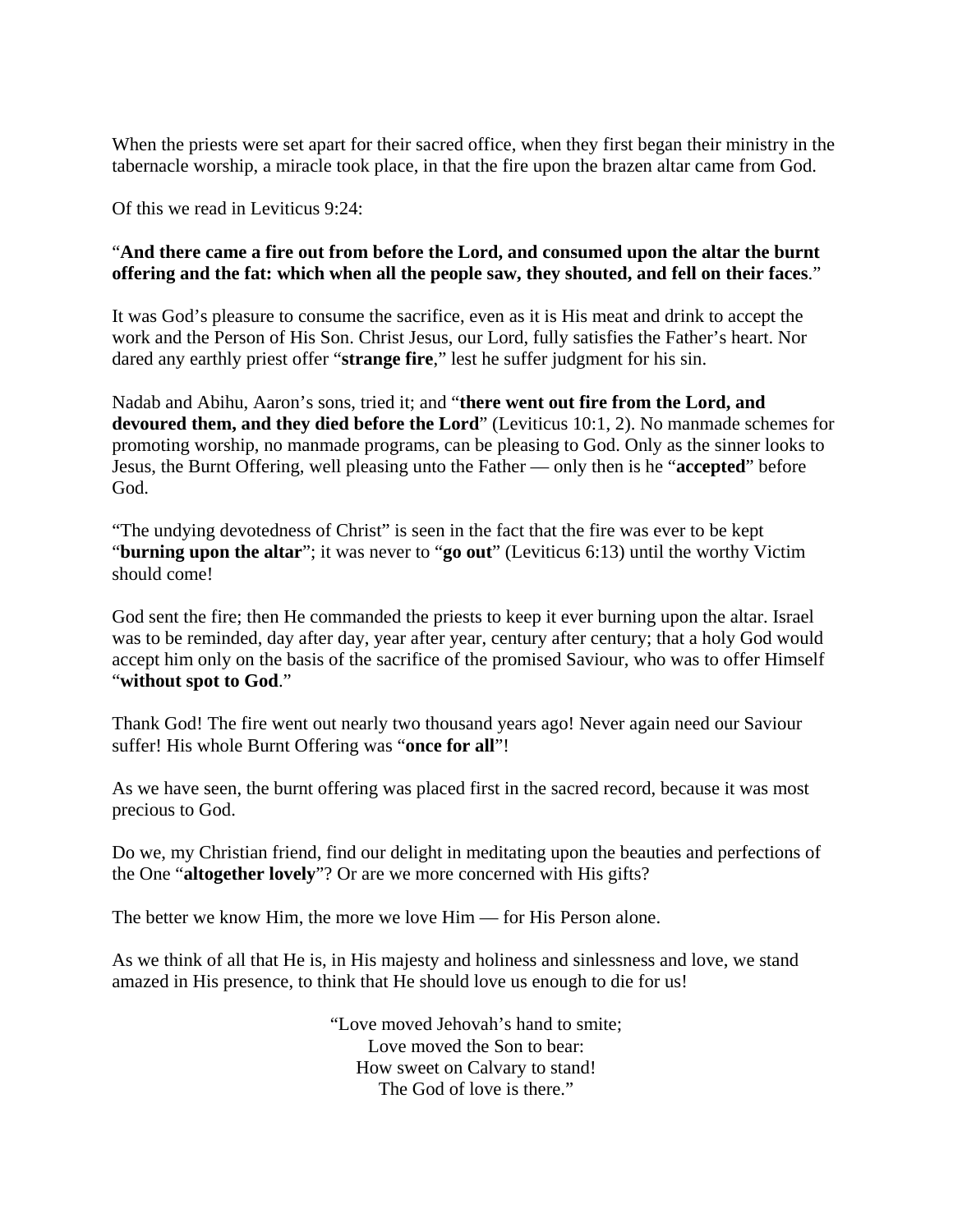#### **THE MEAL OFFERING**

The meat [meal] offering, and the law of the meat [meal] offering are described in Leviticus 2:1- 16; 6:1422. The translators of the King James Version rendered the word "**meat**" offering because in their day "**meat**" meant "*food*," not necessarily flesh. Before we go into the spiritual meaning of this "**sweet savour offering**" unto the Lord, let us pause to read carefully these portions of Scripture which tell what God has said concerning it.

The meat [meal] offering really needs to be considered in connection with the burnt offering; for it was always linked with it, as many passages of Scripture show. (See Leviticus 23:12, 13, 18; Numbers 28:7-15; Judges 13:19). Christ, our Burnt Offering, satisfies the heart of the Father; Christ, our Meat Offering, satisfies the heart of God and the heart of man. And both were offered in consecration to the Lord God. Thus the Person and the work of Christ are linked together. He could die as the sinner's Substitute only because He was sinless Man, as well as the eternal, allpowerful God of love.

The whole burnt offering was sacrificed unto the Lord upon the altar; whereas only a portion of the meat [meal] offering was burned with fire as "**a sweet savour unto the Lord**"; the remainder was food for the priests. In this we see how both God and redeemed men find delight in the beloved Son of the Father and only Saviour of sinners. This is communion!

We have already observed that the meat [meal] offering was the only one of the five that was presented without the shedding of blood. Thus it was typical of the Lord Jesus in His sinless life on earth. Yet the fire that consumed the meat [meal] offering spoke also of Christ's obedience even unto death, as well as of the proof of His sinlessness, as evidenced through the fires of trial and persecution and sorrow which led to the cross.

His life was absolutely holy, "**altogether lovely**," in its perfection; therefore, the meat [meal] offering, which foreshadowed His perfect humanity, became food for God, as well as spiritual food for the believer's soul. Moreover, in Christ, our Meat Offering, we see the perfect pattern for the Christian to emulate; in this He taught us how to live for Him after we are born again.

#### He is "**the one mediator between God and men, the man Christ Jesus**" (I Timothy 2:5).

We turn to the second and sixth chapters of Leviticus to find the ingredients that went into the preparation of the meat [meal] offering: fine flour, oil, frankincense, salt, and sometimes green ears of corn dried and offered with oil. Two items are mentioned that were not to be put in this offering; they were leaven and honey.

Significant truths are bound up in these passages of Scripture — truths concerning the things to be put into the meat [meal] offering, and truths concerning those to be left out of this "**sweet savour**" offering unto the Lord.

The fine flour speaks to us of the evenness and beauty of our Lord's sinless life. There was not a coarse thread in any fiber of His Person. There was no roughness, no unevenness, in His Being.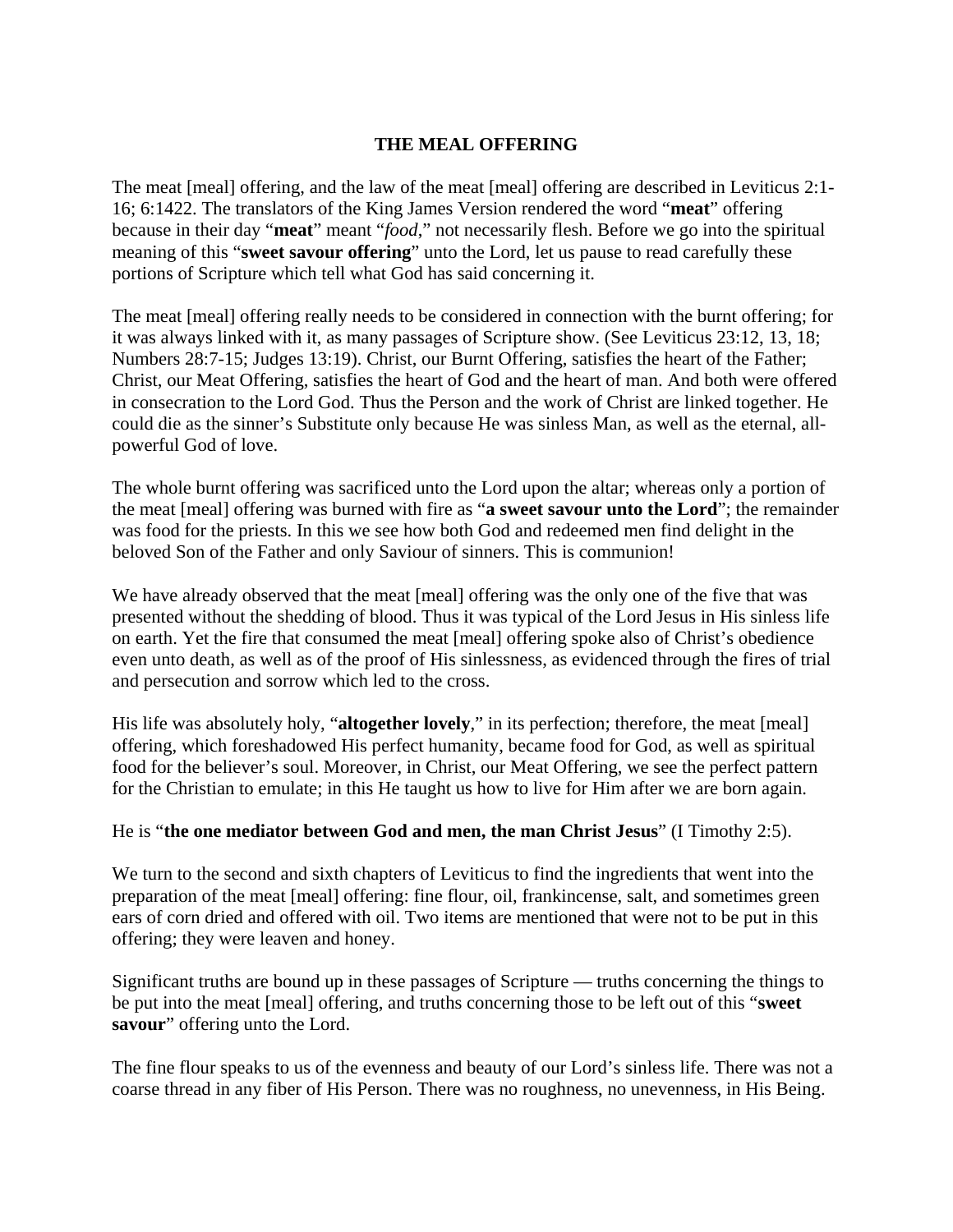## He was "**holy, harmless, undefiled, separate from sinners, and made higher than the heavens**" (Hebrews 7:26).

Oil was to be "**mingled with**" the fine flour or poured upon it; and oil in the Scriptures is always a symbol of the Holy Spirit. In His virgin birth the oil was "**mingled with**" the fine flour of His humanity. In His baptism by the Holy Spirit He was "**anointed**" with oil, as it were — born of the Spirit and anointed with the Spirit.

That our Lord Jesus was born of the Holy Spirit, we know from such passages as Isaiah 7:14 and the opening chapters of Matthew and Luke. Indeed, all Scripture truth stands or falls upon two eternal verities, one of which is the virgin birth of the Son of God — the other is His bodily resurrection.

But not only was Christ Jesus born of the Holy Spirit; He was also baptized with the Holy Spirit of God. He was "**anointed**" with "**the Holy Ghost and with power**" (Acts 10:38), for the Father gave "**not the Spirit by measure unto him**" (John 3:34). He was filled with the Spirit at all times, coequal and coeternal with the Father and with the Holy Spirit of God. That is why He could live a sinless life, perform mighty miracles that only God can do, utter profound teachings which are divine, die in the sinner's place as the spotless Lamb of God, rise again from the dead, and ascend into heaven.

- He was eternal God "**manifest in the flesh**" (I Timothy 3:16).

- "**Through the eternal Spirit**" He "**offered himself without spot to God**" (Hebrews 9:14). - He was "**declared to be the Son of God with power, according to the spirit of holiness** [the Holy Spirit]**, by the resurrection from the dead**" (Romans 1:4).

Of these fundamental truths the fine flour and the oil of the meat [meal] offering speak.

Now frankincense is a sweet gum which becomes most fragrant when burned with fire. It reminds us of the divine fragrance of the life of our Lord, tested by fire, only to appear all the more beautiful in His matchless love and compassion and holiness. All the frankincense had to be burned upon the altar, suggestive of the fact that only God could fully appreciate the inner fragrance of our Lord's beautiful life.

As the fine flour symbolizes His perfect humanity; the oil, His eternal deity in His relationship to the Godhead; so frankincense, as it were, enabled Him to say to the unbelieving Jews concerning His relationship to His Father, "**I do always those things that please him**" (John 8:29). He was God incarnate; and in Him "**dwelleth all the fulness of the Godhead bodily**" (Colossians 2.9).

The Father's voice spoke from heaven when the Son was anointed with the Holy Spirit, saying, "**This is my beloved Son, in whom I am well pleased**" (Matthew 3:17). He was acknowledging before men, angels, and demons the fragrance of the sinless life of His beloved Son.

Salt was put into the meat [meal] offering, and salt is a preservative.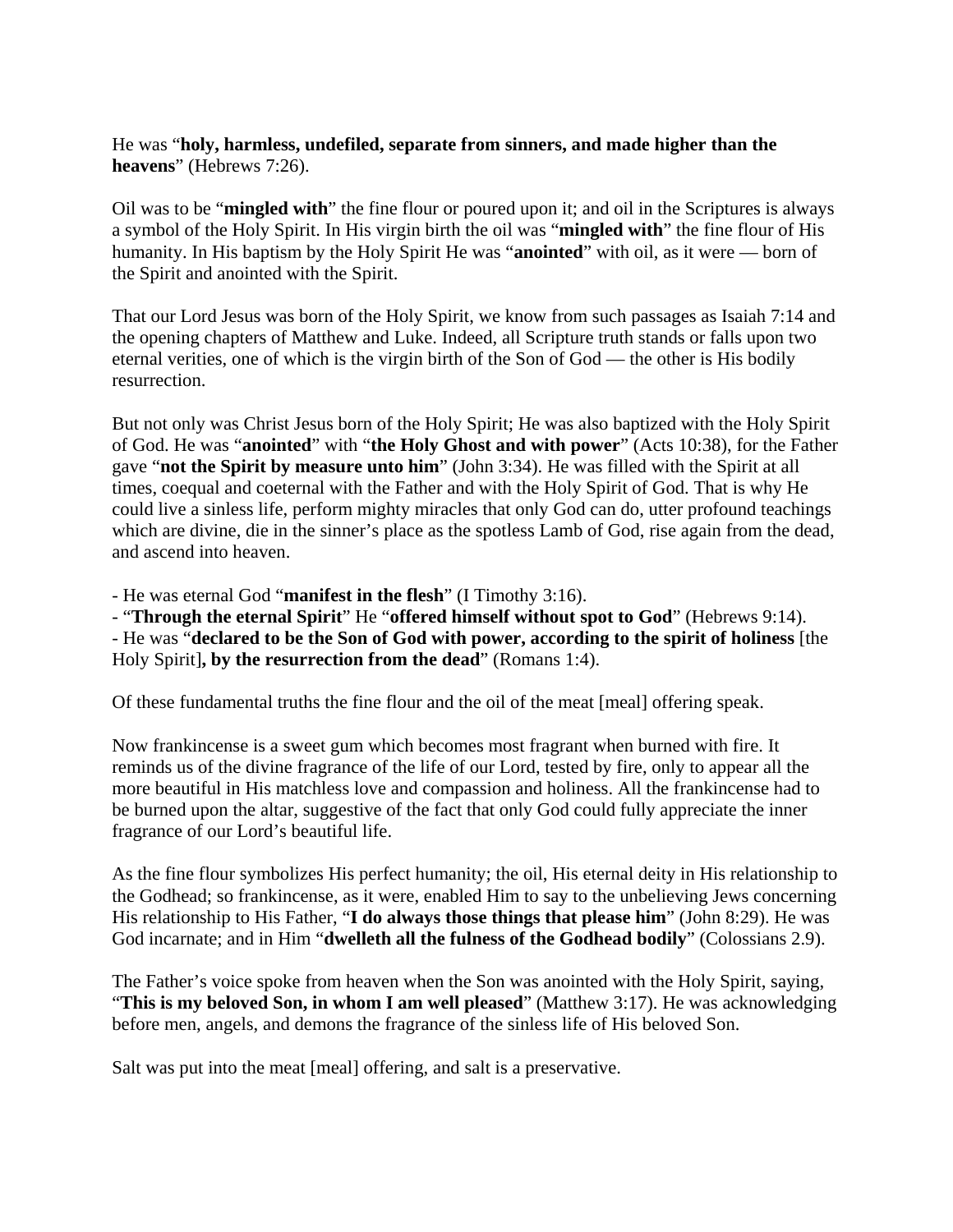Our Lord's words were always **"seasoned with salt**," even as His Holy Spirit exhorted Christians, in giving "**an answer to every man**" (Colossians 4:6), to emulate His gracious example.

The officers whom the Pharisees sent to take Him prisoner returned with this striking statement, "**Never man spake like this man**" (John 7:46).

Humanly speaking, that was a strange excuse for officers to give for not obeying orders; but we know why they could not touch our Lord — not until His "**hour had fully come**" to offer Himself, a voluntary sacrifice upon the cross. His words were filled with "**grace and truth**." He Himself was the very embodiment of grace and truth. (See John 1:14). Even in His death His body "**saw no corruption**."

The prophet had foretold these very words; and both Peter and Paul, guided by the Spirit of God, applied them unmistakably to our Lord. (See Psalm 16:8-11; Acts 2:25-31; 13:34-37).

If only we, God's redeemed children, would heed His admonition to let our words be "**seasoned**  with salt," we should be more like our sinless Saviour, and the salt would hinder the work of "**the leaven of malice and wickedness**" in our lives! To us the inspired Word says plainly,

"**Ye are the salt of the earth: but if the salt have lost his savour, wherewith shall it be salted? it is thenceforth good for nothing, but to be cast out, and to be trodden under food of men**" (Matthew 5:13).

No leaven and honey were to be burned upon the altar; and what a lesson God has for us here!

*Leaven in the Scriptures is always a type of sin*. The Israelites were to eat unleavened bread on the feast of the Passover and the feast of unleavened bread. They were even to put all leaven out of their houses. The Lord Jesus admonished His own to beware of "**the leaven of the Pharisees and Sadducees**" (Matthew 16:11, 12). And Paul warned against the "**leaven of malice and wickedness**" (I Corinthians 5:8). Just as there was no "**spot or blemish**" in the Passover lamb, so also there was no sin in Christ's holy nature — no leaven.

That is why the meat [meal] offering, which typified His sinless life, could have no leaven in it.

Honey, likewise, is typical of the sweetness of the natural man, the unsaved man, which appears in an attractive form to the godless world, but has nothing of the God-given, divine nature.

Honey, when tested by fire, ferments, then becomes sour; it will not stand the test. Yet the fires of suffering but served to show forth the sweetness of our Lord's divine nature, His unspeakable love! Fire makes frankincense more fragrant; it ruins honey.

The fires of suffering made manifest before men, angels, and demons the beauties and perfections of the Man of Sorrows; and in Him there was no taint of the sinful nature, of which the honey speaks. No wonder God expressly commanded Moses not to put honey or leaven in the meat [meal] offering!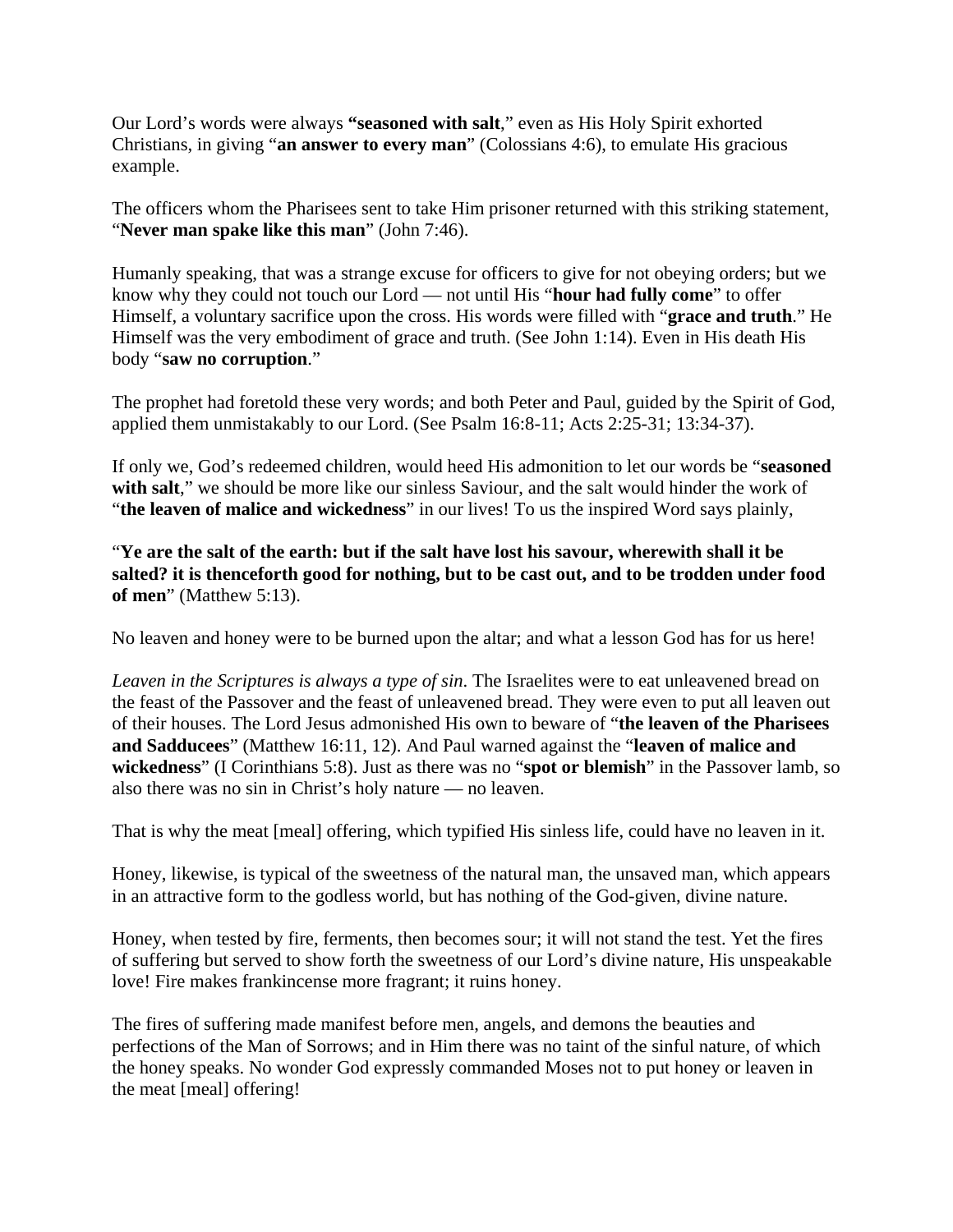Sometimes the meat [meal] offering was "**baken in the oven**," reminding us once more of the unseen sufferings of our Lord. Sometimes it was "**baken in a pan**," showing forth, in type, His "**more evident sufferings**." Into the deeper agonies of Gethsemane and the cross no human soul can enter; yet enough of the suffering of our sinless Saviour is revealed to us to make us love Him for all eternity!

A handful of the meat [meal] offering was burned upon the altar, as a memorial, as the "**food of God**." The remainder was eaten by Aaron and his sons. And here, again, we learn yet another beautiful lesson.

The priests had communion with God, feeding upon the same food as that which satisfied the Father's heart. Even so, we are believer-priests, feeding upon the Bread of Life, our Lord Himself. He is manna to our souls, and He satisfies His Father's heart. Thus we hold sweet fellowship and communion with our Heavenly Father, through the merits of His beloved Son and our Saviour. (See John 6:22-66).

To Moses God said, "**I have given**" the meat [meal] offering unto the priests "**for their portion of my offerings made by fire**" (Leviticus 6:17). And to us He has given His only begotten Son, to be food for our souls. The priests ate their portion of the meat [meal] offering in the court of the tabernacle of the congregation. We enter by faith into "the holy place . . . not made with hands," behold there our great Meal Offering; and our meditation of Him satisfies our hungry hearts (Hebrews 9:11, 12). May God help us to spend more time in His presence, finding our spiritual food in Him, the Living Bread!

#### **THE PEACE OFFERING**

In Leviticus 3:1-17; 7:1121 we find the God-given instructions regarding the peace offering. It was placed upon the burnt offering and the meat [meal] offering, and presented to God last of all. With the sinner's guilt covered by the blood of the promised Redeemer; with his transgressions forgiven; with the whole burnt offering and the meat [meal] offering having satisfied the heart of God, the Father, and having provided spiritual food for the redeemed sinner; then that man could know the blessed result of "**peace with God through our Lord Jesus Christ**" (Romans 5:1).

His sins were covered by the precious blood of the sinless Substitute; he himself was "**accepted in the beloved**" Son of the Father; he was feeding his soul upon the Bread of Life; therefore, he could know "**peace with God**," "**the peace of God**," "**peace from God**"; yea, "**the God of peace**," for He hath "**made peace through the blood of his cross**." "**He is our peace**"! (See Romans 5:1; Philippians 4:7; I Corinthians 1:3; Romans 15:33; Colossians 1:20; Ephesians  $2:14$ ).

In all of this we see yet another of the countless lessons God was teaching His people in Old Testament times concerning the meaning of the coming cross of Christ. At Calvary God's holy law was vindicated and magnified; His holy Being was satisfied, and He could be "**just, and the justifier of him which believeth in Jesus**" (Romans 3:26). For "**God was in Christ, reconciling the world unto himself**" (II Corinthians 5:19).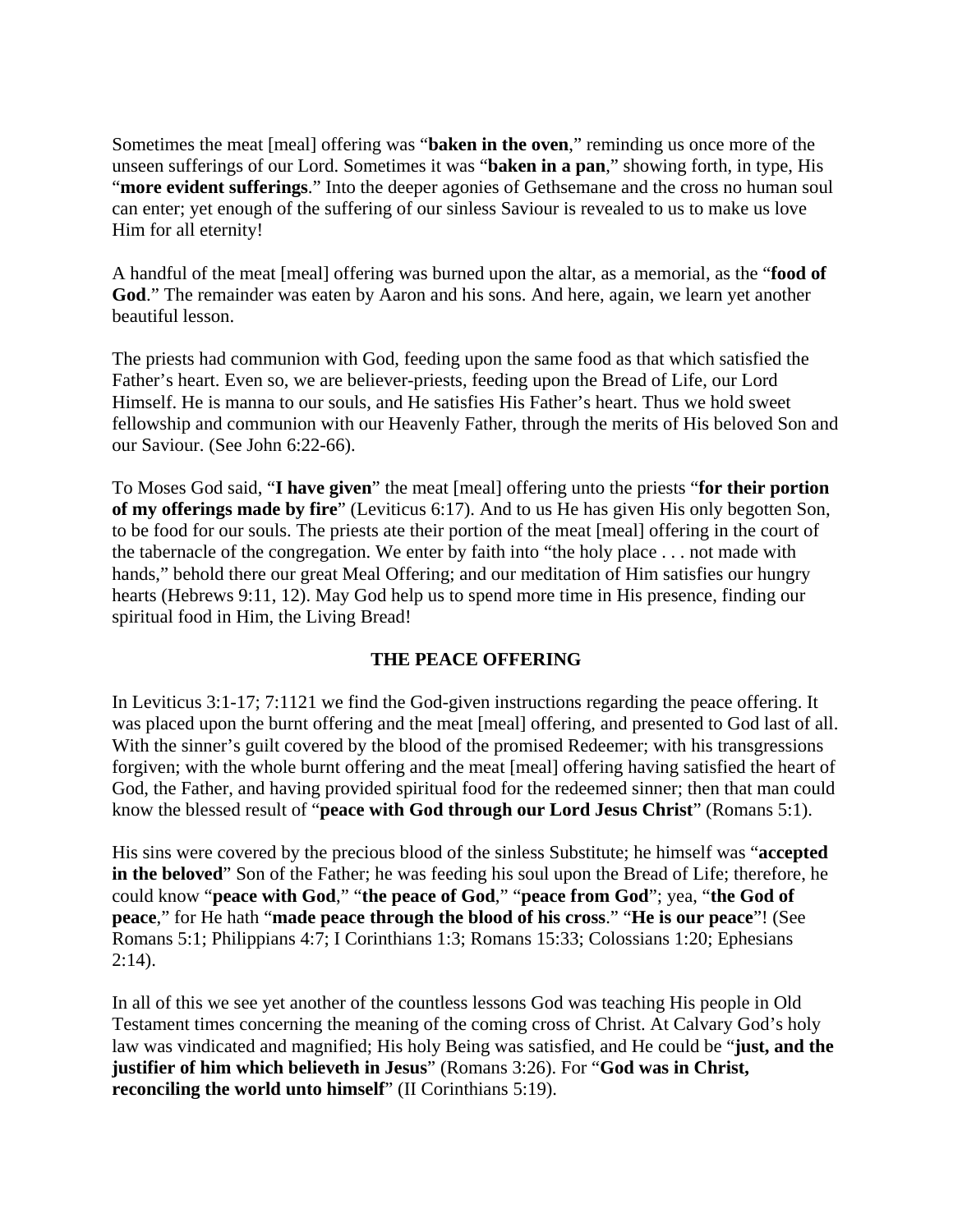Because the sinner is reconciled to God, he may have fellowship with Him.

That is why, in the peace offering, God received His portion; while the priest, the offerer, and his friends had their portion. The redeemed sinner held communion with God and with his fellow redeemed — all on the ground of Calvary's cross. There is no other basis for fellowship.

"**The natural** (unsaved) **man receiveth not the things of the Spirit of God: for they are foolishness unto him: neither can be know them, because they are spiritually discerned**" (I Corinthians 2:14).

No man can make his peace with God. He is a bankrupt sinner, ashamed and afraid of a holy God, until he is reconciled to Him by the precious blood of Jesus. But in Christ, born again by His Holy Spirit, the child of God knows that all enmity is gone.

Christ is his Peace! And he finds his joy in communion with Him on the ground of His finished redemption.

Now different animals could be used as a sacrifice for the peace offering.

If taken from the herd, whether male or female, the victim symbolized Christ, the devoted Servant. The male suggests to us that He was the independent One; the female, the subject One, submissive to His Father's will. As in the burnt offering, the lamb portrayed the meek and unresisting Lamb of God; the goat, the sinner's Substitute. We may not all understand in like measure the marvels of the Person and work of our Lord.

Again, as in the other offerings, the laying of the hands upon the victim's head suggests identification of the sinner with the Sin Bearer; and substitution, in that Another was to die in his place.

Only a small portion was given to the Lord, to be burned upon the altar; and this portion was taken from the inward parts which could be reached only by the death of the victim. Likewise, only God, the Father and the Holy Spirit, could fully appreciate the hidden, secret emotions of the holy Son as He "**poured out his soul unto death**" (Isaiah 53:12).

## "**No man knoweth the Son, but the Father**" (Matthew 11:27).

The Lord's offering was burned upon the brazen altar; then the priest, the offerer, his family and friends partook of their portion.

Here we are made to think of the Lord's Table, where the redeemed child of God communes with his Heavenly Father by faith in the shed blood and broken body of the Lord Jesus. God and His people meet for sacred fellowship at that hallowed table. There "**Mercy and truth are met together; righteousness and peace have kissed each other**" (Psalm 85:10).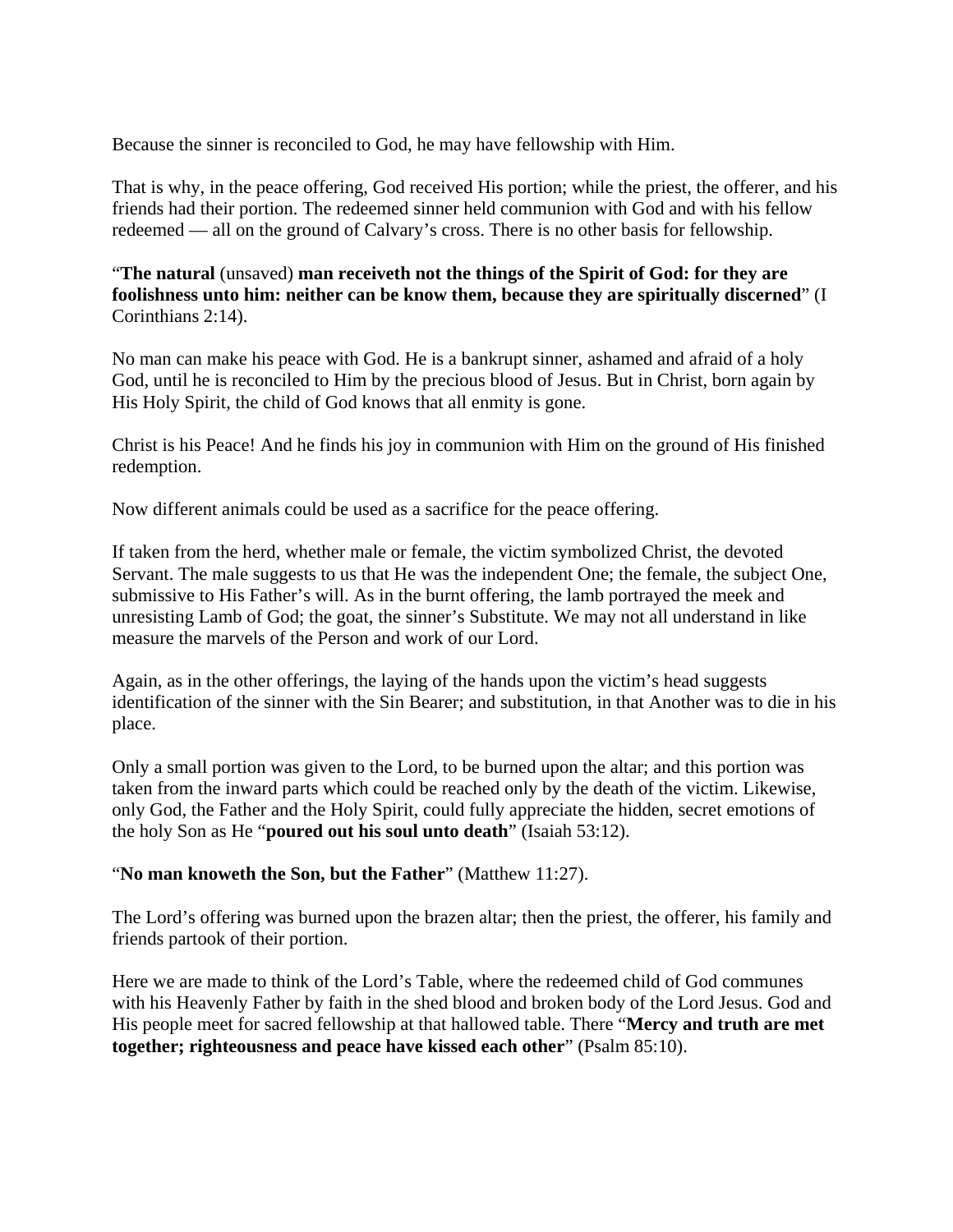The "**heave offering**," presented with a vertical motion, was offered to God; the "**wave offering**," presented with a horizontal motion, was eaten by His redeemed children.

The "**heave offering**" was the shoulder, which speaks to us of the omnipotent strength of Christ; the "**wave offering**" was the breast, suggestive of the love of Christ, realized by His children when, like John, they lean upon His breast.

As someone has expressed it, in Christ there is "rest for the weary," and there is "strength for the weak."

Ceremonial cleansing was required by God before the Israelite could partake of the peace offering. Nor can the believer on the Lord Jesus Christ worship God at the Lord's Table while unconfessed sin lies upon his heart.

The eating of the peace offering by the Israelite had to be not later than the second day after the victim was slain at the altar; likewise, we dare not attempt to separate the Lord's Table from the altar which was Calvary's cross. To do so is but empty mockery!

No one who denies the efficacy of His atoning blood should presume to partake of the Lord's Supper.

These are some of the spiritual lessons God would teach us through the peace offering.

His Word is filled with messages which speak peace to the believer's heart. We quote only a few of these, which remind us yet further of Christ, our Peace Offering:

"**You, that were sometime alienated and enemies in your mind by wicked works, yet now hath he reconciled in the body of his flesh through death, to present you holy and unblameable and unreproveable in his sight**: . . ." (Colossians 1:21, 22).

"**Now in Christ Jesus ye who sometimes were far off are made nigh by the blood of Christ**" (Ephesians 2:13, 14)

He hath "**made peace through the blood of his cross, by him to reconcile all things unto himself**" (Colossians 1:20).

"**Peace I leave with you, my peace I give unto you: not as the world giveth, give I unto you. Let not your heart be troubled, neither let it be afraid**" . . . (John 14:27).

"**The fruit of the Spirit is** . . . **peace**" (Galatians 5:22).

"He shall be a priest upon his throne . . ." (Zechariah 6:13).

"**The Prince of Peace**" (Isaiah 9:6).

"**Now the Lord of peace himself give you peace always by all means**" (II Thessalonians 3:16).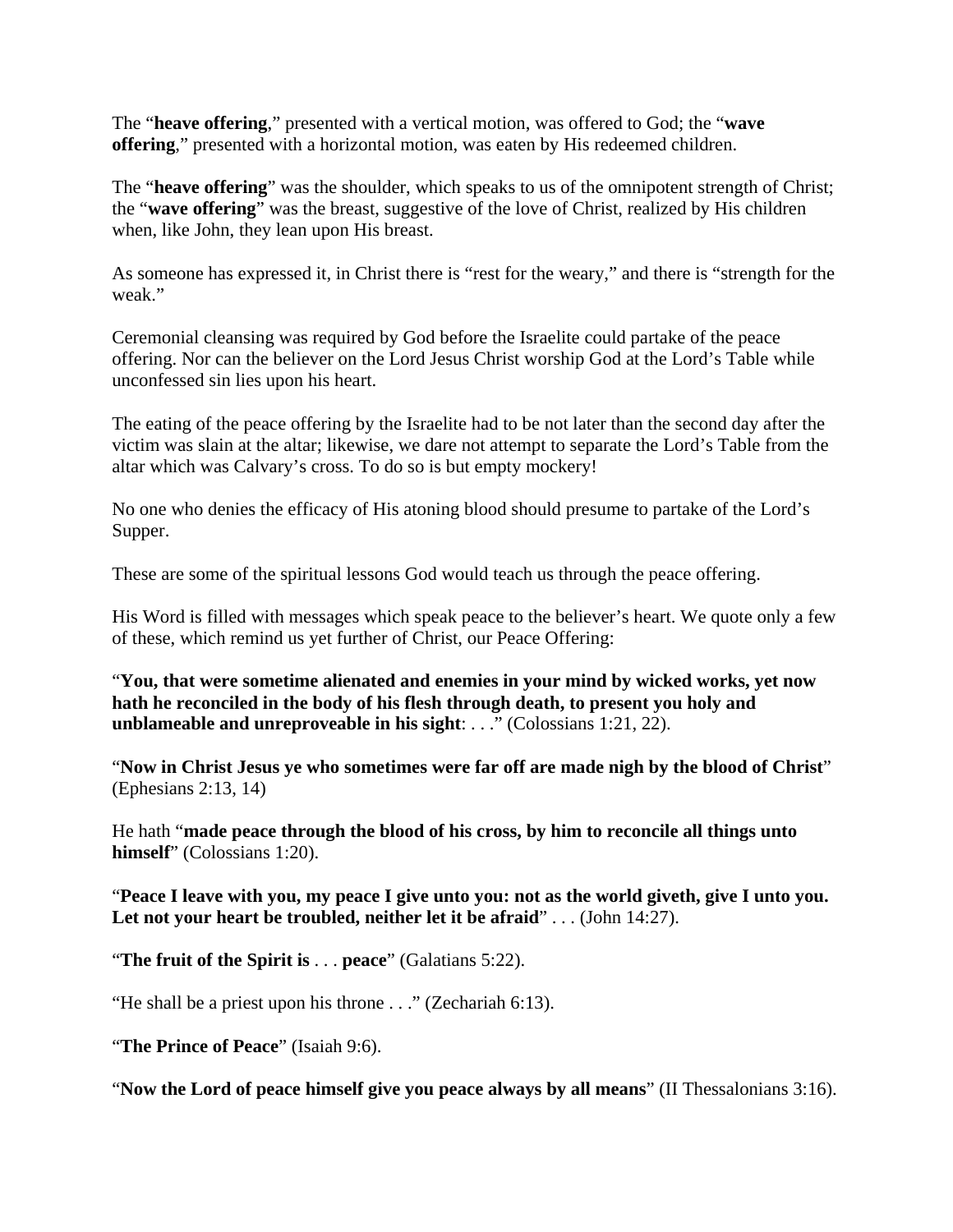#### **"AT THE CROSS"**

AS we "**behold the Lamb of God, which taketh away the sin of the world**" (John 1:29); as we meditate upon the significance of the Levitical offerings, which foreshadowed His coming into the world to fulfill the eternal purpose of the eternal God of love; as we think upon these things, we stand in wonder and awe and praise before the altar which was His cross. And beholding Him, we may well thank Him, in the words of the poet who wrote:

> "Though all the beasts that live and feed Upon a thousand hills should bleed, Though all their blood should flow, The sacrifice would be in vain; The stain of sin would still remain; Sin is not cancelled so.

"A better sacrifice than these It needs, the conscience to appease, Or satisfy the Lord: No blood hath virtue to atone For man's offence, but His alone, Whose title is 'The Word of God.'"

My unsaved friend, will you behold Him crucified for your sins; yea, risen and glorified and one day coming again to take His kingdom and His throne? Look to Him for eternal life, and share with Him His glory for all the endless ages.

"**Though your sins be as scarlet, they shall be as white as snow; though they be red like crimson, they shall be as wool**" (Isaiah 1:18).

**~ end of chapter 6 ~** 

**http://www.baptistbiblebelievers.com/** 

**\*\*\***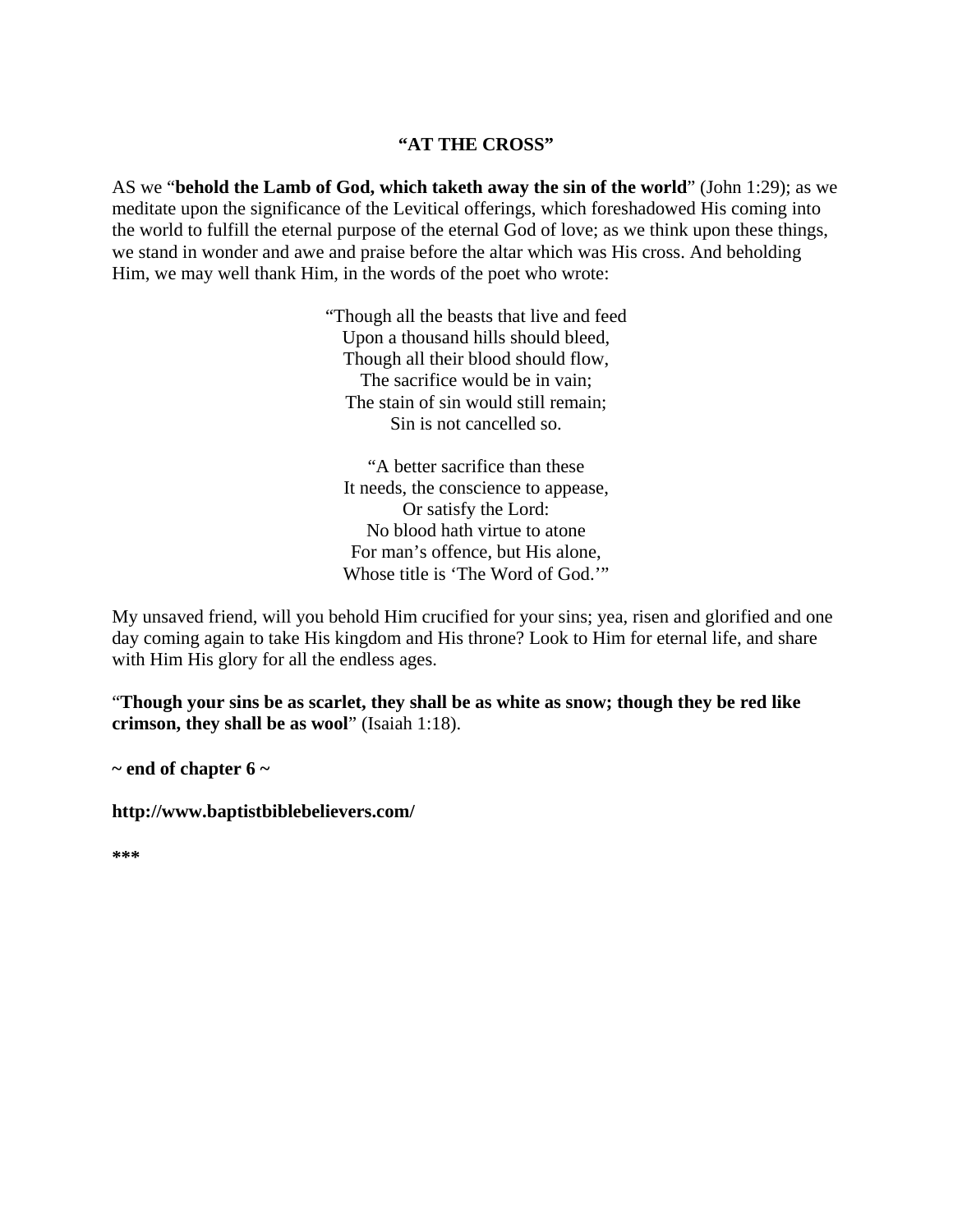# **CHRIST IN THE TABERNACLE**

by

Louis T. Talbot, D.D., LL.D. President of The Bible Institute of Los Angeles

Copyright @ 1942

#### **CHAPTER SEVEN**

#### **THE LAVER OF BRASS**

*Christ — Our Cleanser* Exodus 30:17-21; 38:8; 39:39; 40:7, 11, 30-32

IN OUR first lesson of this series we saw, in the bird's eye view of the Jewish tabernacle, that between the brazen altar and the door, just in line with the golden altar of incense and the Ark of the Covenant, stood the laver of brass. Thus the brazen laver became an important link in the prophetic outline of the cross, which was made by the God-given arrangement of the six pieces of furniture, placed in the outer court and in the two rooms of the sanctuary.

The Holy Spirit has not recorded the specific details concerning the shape and size of the laver. We know only that it was made of brass, from the looking glasses of the women; that it had a foot or pedestal of brass; and that there the priests washed their hands and feet before they entered the Holy Place or returned to the brazen altar to serve God.

"**Aaron and his sons**" washed their feet "**thereat**" (Exodus 30:19).

The word "**thereat**" suggests that the water was taken out of the laver into a smaller vessel for this cleansing. The foot or pedestal of brass rested upon the desert sands, yet lifted the laver above the earth, suggestive of the fact that those who washed were pilgrims, "**in the world**," but "**not of the world**." They were on their way to the Promised Land, of which Canaan was but a type.

The significance of this brazen laver is very plain. Aaron and his sons, as we have seen, were "**shadows and types**" of believer-priests in this church age. They were washed all over, once for all, by Moses at the door of the tabernacle, a picture of our having been washed once for all from the penalty of sin by the blood of Jesus. But daily, for many years, the priests in Israel had to wash their hands and feet at the brazen laver, a picture of our confession and cleansing from the daily defilement of sin before we may worship God or serve Him for His glory.

As born again souls, we are "**in the world**," but "**not of it**." We are pilgrims here, on our journey from the godless world to the heavenly Canaan. And how much we need the daily, constant cleansing from the defilement of the desert sands of this Christ-rejecting world!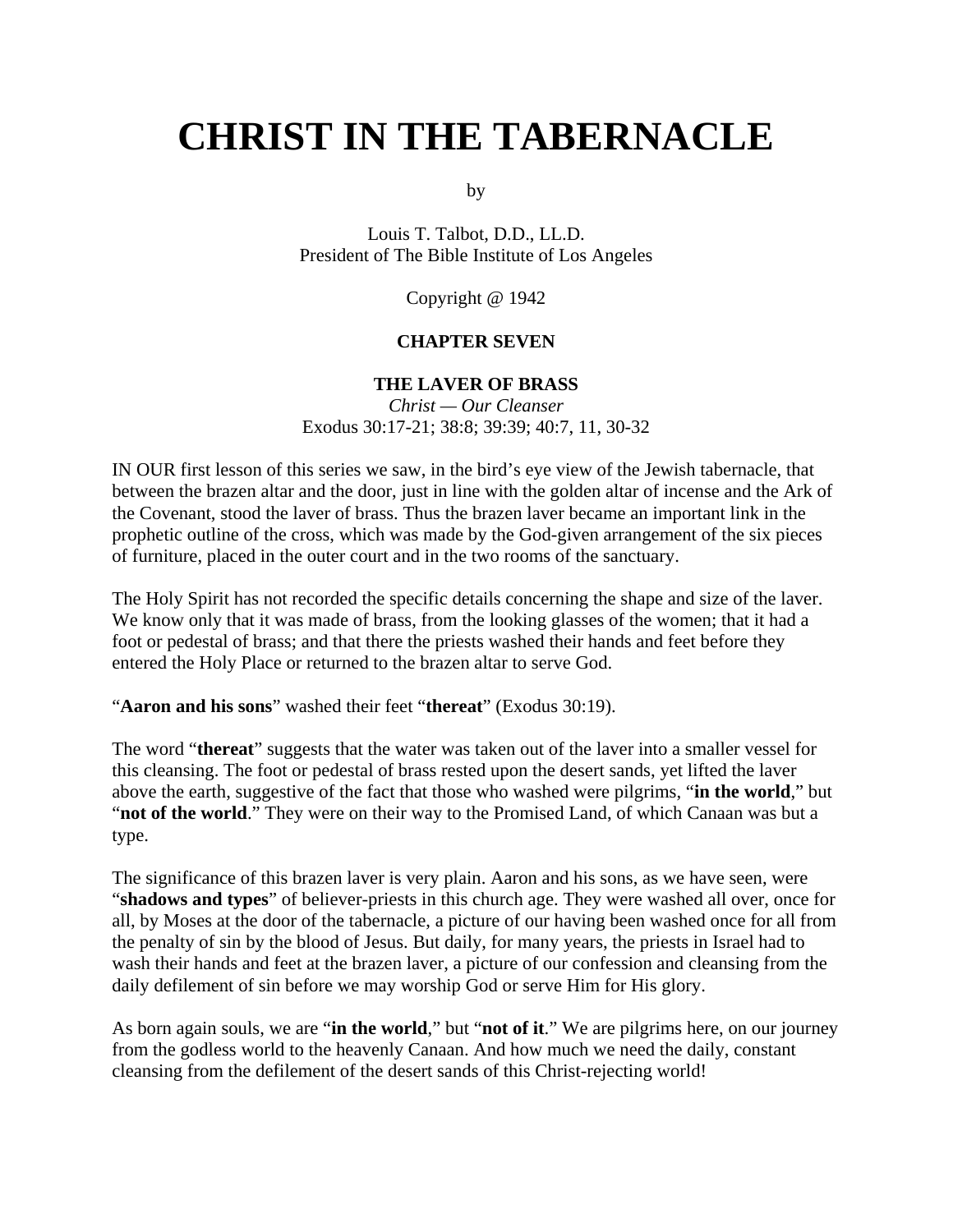May the Holy Spirit open our eyes to discern the full and rich message which He has for us in this lesson, as we seek to see, by faith, "*The Glories of Christ As Foreshadowed in the Jewish Tabernacle*," with its laver of brass for the cleansing of hands and feet.

It is a lesson of instruction, of warning, and of comfort, as we see prefigured the Lord Jesus Christ, our Cleanser from every stain of sin!

We turn to Exodus 30:17-21 to read God's instructions to Moses for the making of the brazen laver:

"**And the Lord spake unto Moses, saying, Thou shalt also make a laver of brass, and his foot also of brass, to wash withal: and thou shalt put it between the tabernacle of the congregation and the altar, and thou shalt put water therein. For Aaron and his sons shall wash their hands and their feet thereat: when they go into the tabernacle of the congregation, they shall wash with water, that they die not; or when they come near to the altar to minister, to burn offering made by fire unto the Lord: so they shall wash their hands and their feet, that they die not**" (Exodus 30:17-21).

# **THE LAVER — A TYPE OF THE WORD OF GOD AND THE SPIRIT OF GOD**

Water, in the Scriptures, is used as a type of the Word of God and of the Holy Spirit of God. Two clear passages, from among others which might be cited, make this truth very plain:

"**Christ also loved the church, and gave himself for it; that he might sanctify and cleanse it with the washing of water by the word**" (Ephesians 5:25, 26).

"**If any man thirst, let him come unto me, and drink. He that believeth on me, as the Scripture hath said, out of his belly shall flow rivers of living water. (But this spake he of the Spirit, which they that believe on him should receive: for the Holy Ghost was not yet given, because that Jesus was not yet glorified)**" (John 7:37-39).

Again, in His intercessory prayer for His own, our Lord asked the Father to keep His disciples from evil, adding,

## "**Sanctify them through thy truth: thy word is truth**" (John 17:17).

Those of us who love the Lord know all too well that, when we neglect the reading and study of His holy Word, our lives are barren of joy in the Lord, barren of fruitfulness in proclaiming the gospel.

- Our hands, which speak to us of service, become defiled with the pleasures of sin.

- Our feet, symbolic of our daily pilgrimage, go in the paths that lead away from a close and constant walk with God.

We are still His children; He loves us still; but, like Peter before the cross, we follow the Lord "**afar off**."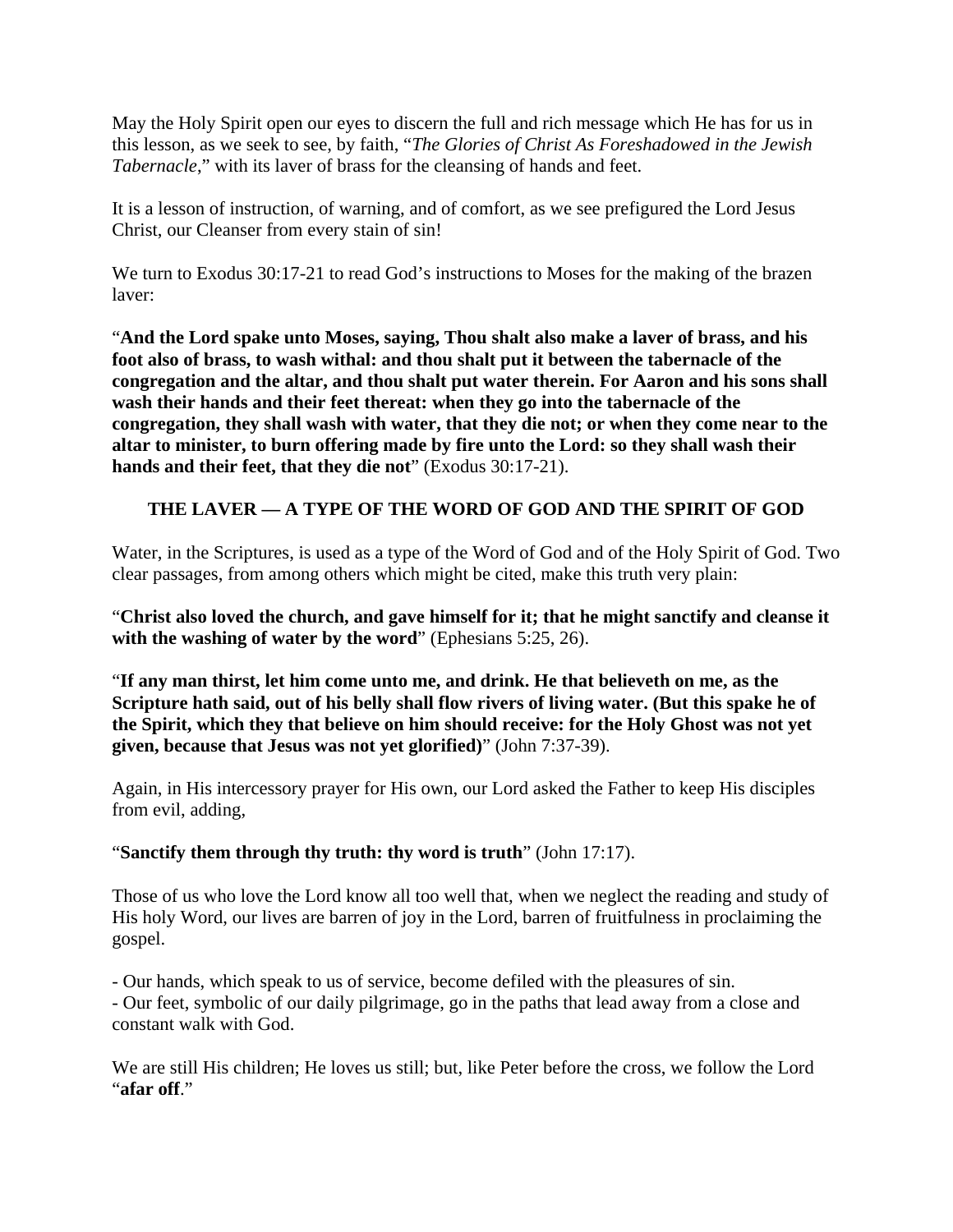Those of us who love the Lord know also, all too well, that when we "**grieve the Holy Spirit of God**," we are powerless to do His will. Our efforts in so-called Christian work are futile. Our work is as "**wood, hay, and stubble**" in His sight.

But how often those of us who love the Lord have gone to Him, confessing our sins, letting Him speak to us through His sanctifying, cleansing Word, and have found in Him forgiveness and power through the ministry of His Holy Spirit!

The longer we travel on this pilgrimage, from Egypt to Canaan, as it were, the more we realize our helplessness, apart from the Word of God applied to our sinning hearts through the Holy Spirit of God. The older we grow in our Christian experience, the more we become conscious of our need for daily, constant cleansing from the defilement of sin through "**the washing of water by the word**," made "**quick and powerful**" through the eternal Spirit of God.

When we examine our hands and our feet — our service and our walk — in the light of the Holy Scriptures; when we confess our sins, and by the power of the Spirit put them away; then our Lord "**is faithful and just to forgive us our sins, and to cleanse us from all unrighteousness**" (I John 1:9).

David knew the wretchedness of defilement, even after he was saved.

He had broken three of God's holy commandments,

- Having been impure in his life,
- Having lived a falsehood,
- Having committed murder.

God sent His prophet, Nathan, to tell him of his awful sin; whereupon David asked God's forgiveness, saying, in part:

"**Wash me throughly from mine iniquity, and cleanse me from my sin** . . . **Purge me with hyssop, and I shall be clean: wash me, and I shall be whiter than snow** . . . **Create in me a clean heart, O God; and renew a right spirit within me. Cast me not away from thy presence; and take not thy Holy Spirit from me. Restore unto me the joy of thy salvation**" (Psalm 51:2, 7, 10, 11, 12).

David lived before the cross, before the Holy Spirit came to indwell believers in Jesus.

In those days God sent the Spirit upon individual men for special service. That is why David cried unto the Lord, asking that He take not the Holy Spirit away from him. Living on this side of the cross, as we do, following the Day of Pentecost, we need not pray that prayer. Our Lord promised that His Spirit should never leave us; and He always keeps His Word! Yet it is possible for us to "**grieve**" the Spirit of God by our wayward, selfish lives.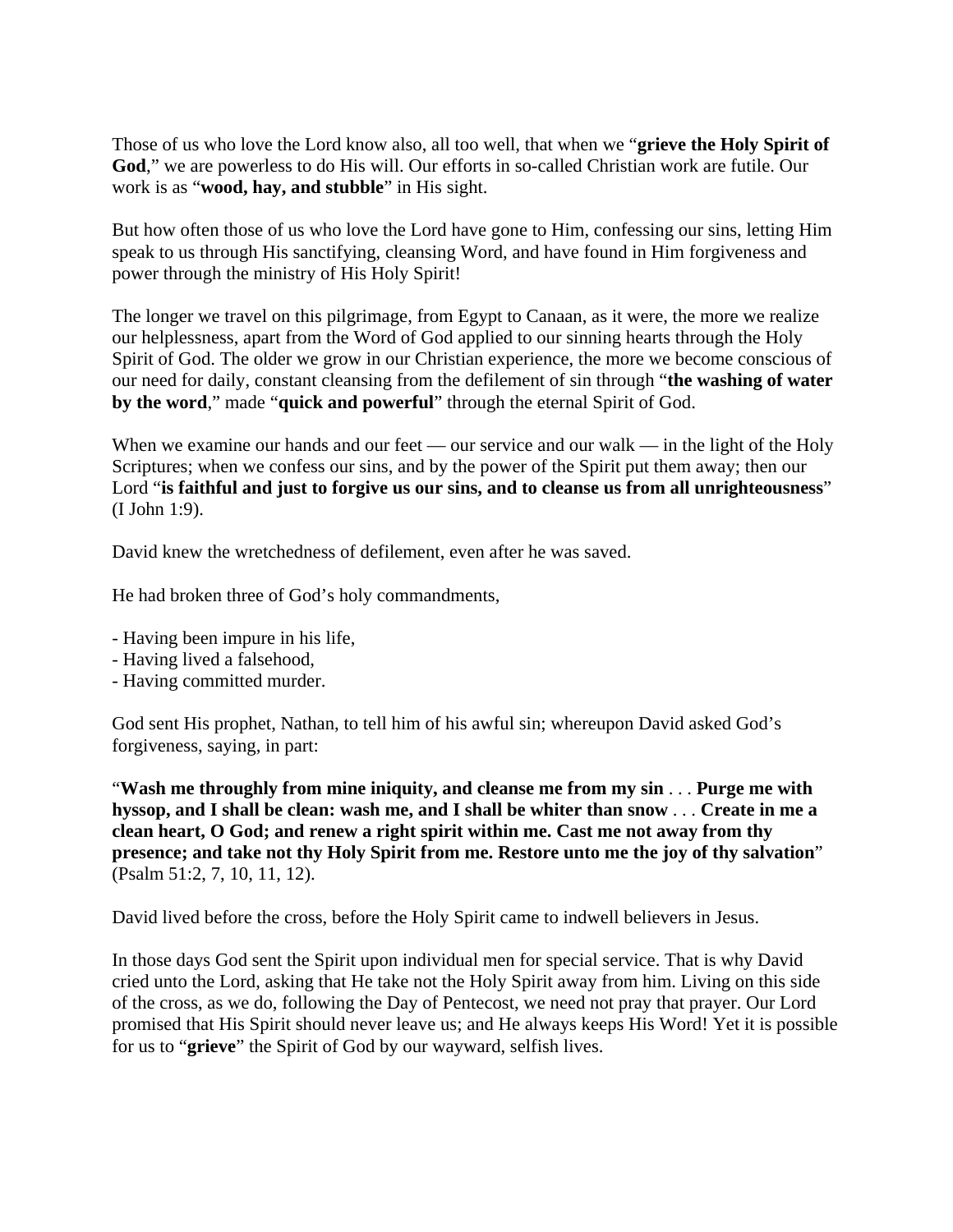David prayed that God would "**restore**" unto him "**the joy**" of God's salvation. And surely we need to pray such a prayer every time we wander afar off!

The English poet, William Cowper, knew the meaning of this eternal truth; for he wrote:

"O for a closer walk with God, A calm and heavenly frame, A light to shine upon the road That leads me to the Lamb!

"The dearest idol I have known, Whate'er that idol be, Help me to tear it from Thy throne, And worship only Thee.

"So shall my walk be close with God, Calm and serene my frame; So purer light shall mark the road That leads me to the Lamb."

# **THE WORD OF GOD — A "MIRROR" TO THE SOUL**

It is in Exodus 38:8 that we read of Moses' having made the laver of brass "**of looking glasses of the women assembling, which assembled at the door of the tabernacle of the congregation**."

Possibly these were the women who helped to make the fine linen curtains and hangings, embroidering them with the figures of cherubim, in blue, purple, and scarlet. Possibly there were many ways in which the women could serve among the "willing-hearted" who gave of their time and gifts to make this sanctuary for God's dwelling place among them. At any rate, these women who "*ministered*" gave up their treasured mirrors, that the laver of brass might be fashioned according to God's pattern.

And the Word of God is likened, by the Holy Spirit, to a mirror. We read of this in James 1:22- 25:

"**Be ye doers of the word, and not hearers only, deceiving your own selves. For if any be a hearer of the word, and not a doer, he is like unto a man beholding his natural face in a glass** [or mirror]**: for he beholdeth himself, and goeth his way, and straightway forgetteth what manner of man he was** [forgets all about how he looked]**. But whoso looketh into the perfect law of liberty** (the Word of God)**, and continueth therein, he being not a forgetful hearer, but a doer of the work, this man shall be blessed in his deed**."

As we look at ourselves in our own polished mirrors, we may think we have a beauty all our own; but as we examine our hearts in the light of God's Holy Word, like Job, we "**abhor**" ourselves.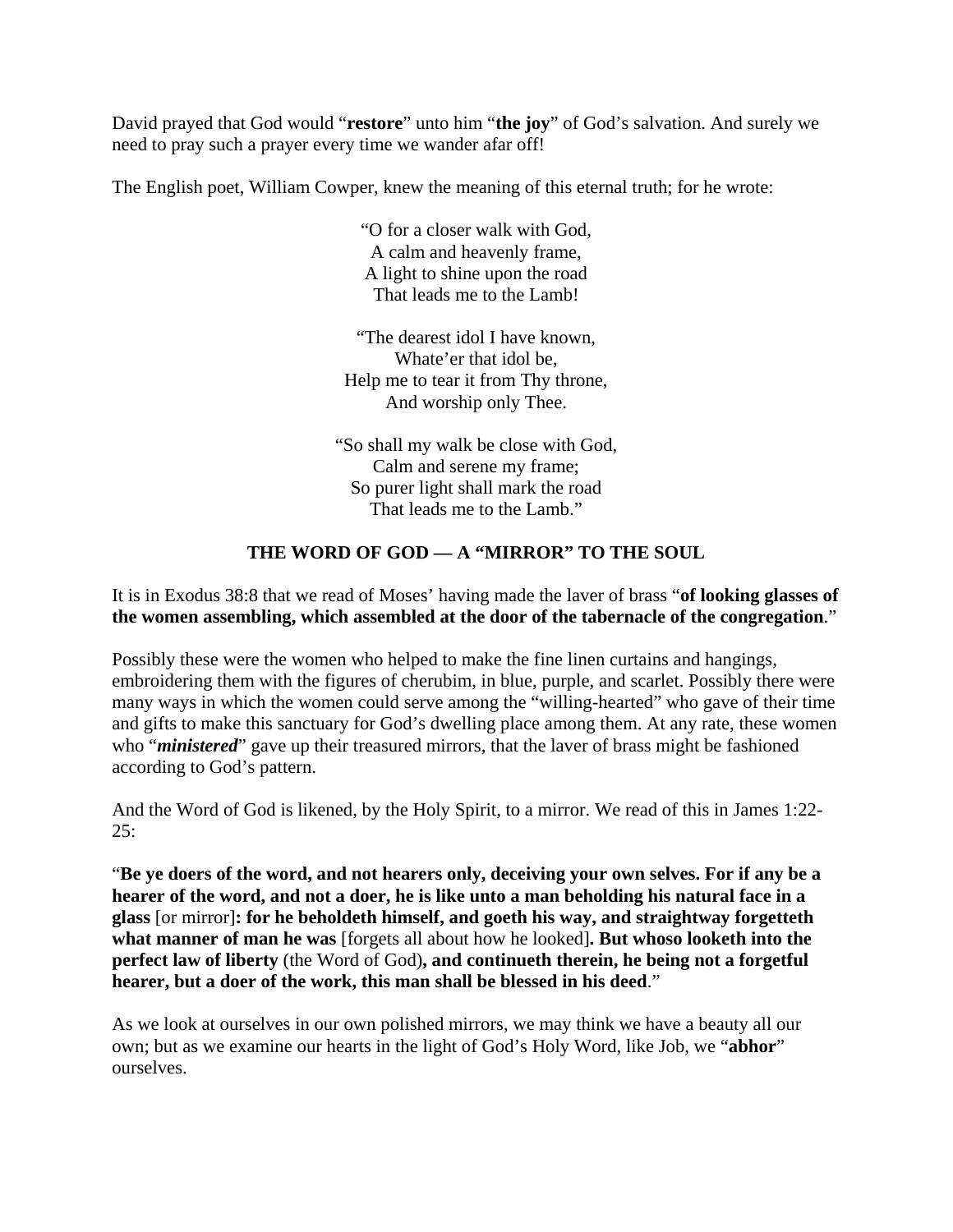Like Paul, we see that in us, that is, in our flesh, dwelleth no good thing. (See Job 42:6; Romans 7:18).

Our mirrors reflect our natural beauty or our deformities; but they cannot alter our appearance. Not so with God's Word. It reveals our sins to our quickened hearts; and it can wash us "**whiter than snow**"!

Only the grace of God put into the hearts of the women in Israel the desire to give up the mirrors which revealed to them their natural beauty. And only the grace of God can put into our hearts the desire to give up our own self-righteousness, to kneel at the foot of the cross, asking for cleansing that will cause the beauty of the Lord to rest upon us. As we surrender our own "fancied beauty," as we let the Holy Spirit apply the Mirror of the soul, then we learn how God can cleanse and empower for service which will honor Him and make us happy in the doing. We have a striking illustration of the natural use of the mirror in the Pharisee of Luke 18:914, who "**prayed thus with himself**,"

#### "**God, I thank thee, that I am not as other men are, extortioners, unjust, adulterers, or even as this publican**."

Again he looked into his mirror, and added,

#### "**I fast twice in the week, I give tithes of all that I possess**."

How satisfied that Pharisee was with himself!

Paul, likewise, before he was converted on the Damascus road, boasted in the heritage that he had through Abraham:

## "**Circumcised the eighth day, of the stock of Israel, of the tribe of Benjamin, an Hebrew of the Hebrews; as touching the law, a Pharisee; concerning zeal, persecuting the church; touching the righteousness which is in the law, blameless**" (Philippians 3:5, 6).

How Saul of Tarsus delighted in each feature, as he looked at himself in his own mirror! But on the road to Damascus he saw the Lord Jesus; and that vision of the sinless Saviour and Lord broke his heart. With the memory of that glory, he wrote, saying,

"**But what things were gain to me, those I counted loss for Christ. Yea doubtless, and I count all things but loss for the excellency of the knowledge of Christ Jesus my Lord: for whom I have suffered the loss of all things, and do count them but dung** [refuse]**, that I may win Christ, and be found in him, not having mine own righteousness, which is of the law, but that which is through the faith of Christ, the righteousness which is of God by faith**" (Philippians 3:79).

Then Paul, guided by the Spirit of God, wrote one of the most beautiful of Bible prayers, saying,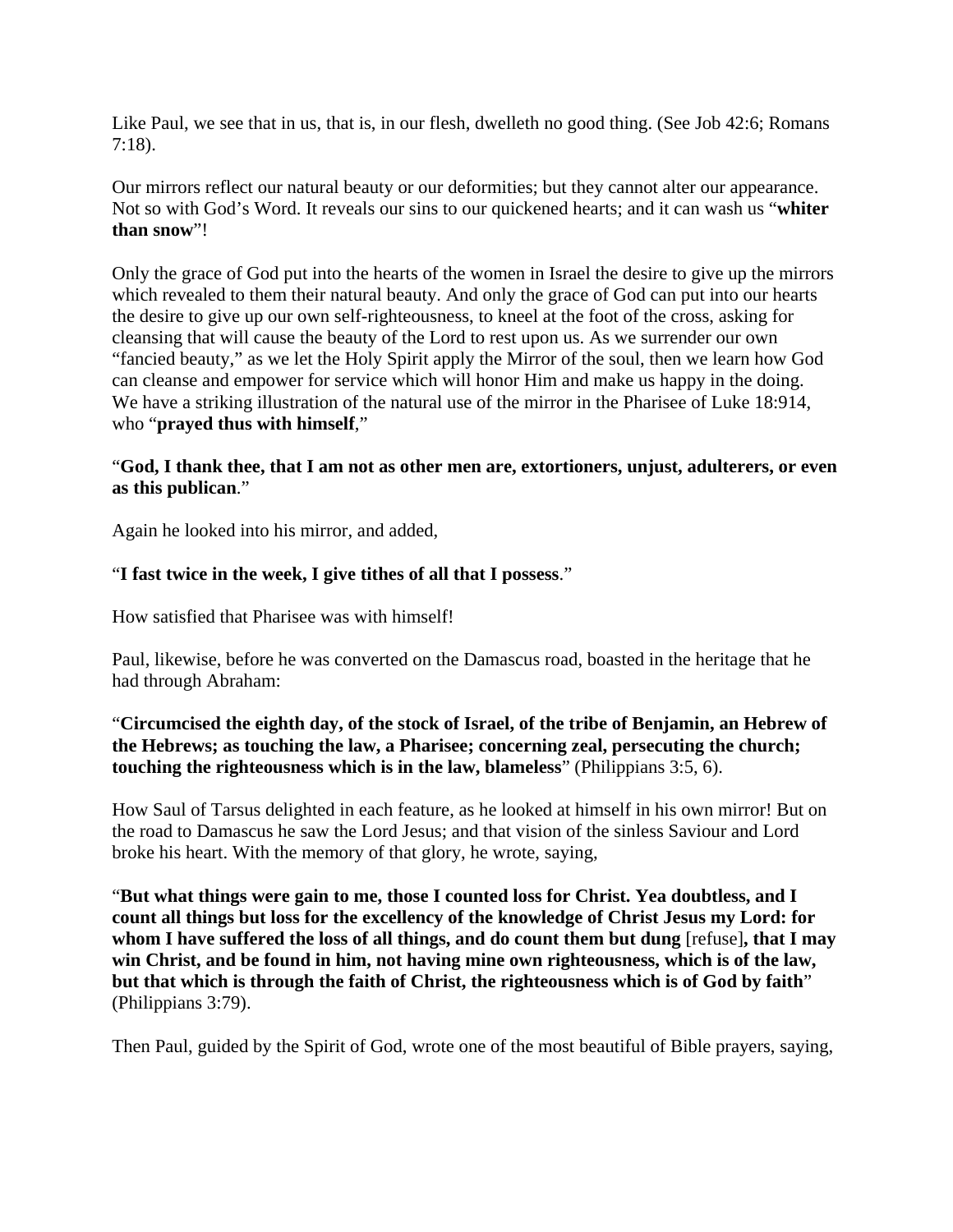#### ". . . **that I may know him, and the power of his resurrection, and the fellowship of his sufferings, being made conformable unto his death** . . ." (Philippians 3:10).

Earlier in his ministry he had written to the Roman Christians, showing them the struggle between the two natures — the old nature under the law and the new nature in Christ Jesus.

Turning to the law, which condemned his sins, seeking to use it as a means to holiness, he saw himself as a struggling, despairing sinner. Forty times in the seventh chapter of Romans he used the personal pronoun — " $I$ ," "**me**," "**my**."

The result was that he cried out in agony of soul,

## "**O wretched man that I am! who shall deliver me from the body of this death?**" (Romans 7:24).

Immediately God gave him the answer,

## "**I thank God through Jesus Christ our Lord**" (Romans 7:25).

Then followed the eighth chapter of Romans, filled with the Person and work of the Holy Spirit of God. It is the high point of the Epistle, the answer to all the prayers of an honest heart — God's answer — giving life and power and blessing to the Spirit-filled and Spirit-led child of God.

Do you see the message of the brazen laver in the outer court of the Jewish tabernacle, my friend? It speaks to us of the cleansing power of the Word of God, when applied to our hearts by the Spirit of God. There is no other way to blessing and power and communion and worship. When we neglect our Bibles, we grow cold and indifferent to the things of Christ. When we let the Mirror of the soul reveal the defilement of our hands and feet — our service and our walk then we "grow in grace, and in the knowledge of our Lord and Saviour Jesus Christ" (II Peter 3:18).

# **WASHED IN JESUS' BLOOD "ONCE FOR ALL" — CLEANSED DAILY BY HIS WORD**

There were two ceremonial washings of the priests, as we saw in our last lesson:

First Moses washed them all over at the door of the tabernacle when they were consecrated to the office of a priest.

Then they washed their own hands and feet daily before they entered the Holy Place, and as they came out to minister at the brazen altar.

Moses' washing the priests all over was a picture of Another's washing them once for all in His precious blood, even the Great High Priest, the Lord Jesus Christ. Of this the altar of burnt offering speaks. But in the laver we have the picture of Christ as the believer's "**Advocate with the Father**," washing His disciples' hands and feet from the daily defilement of sin.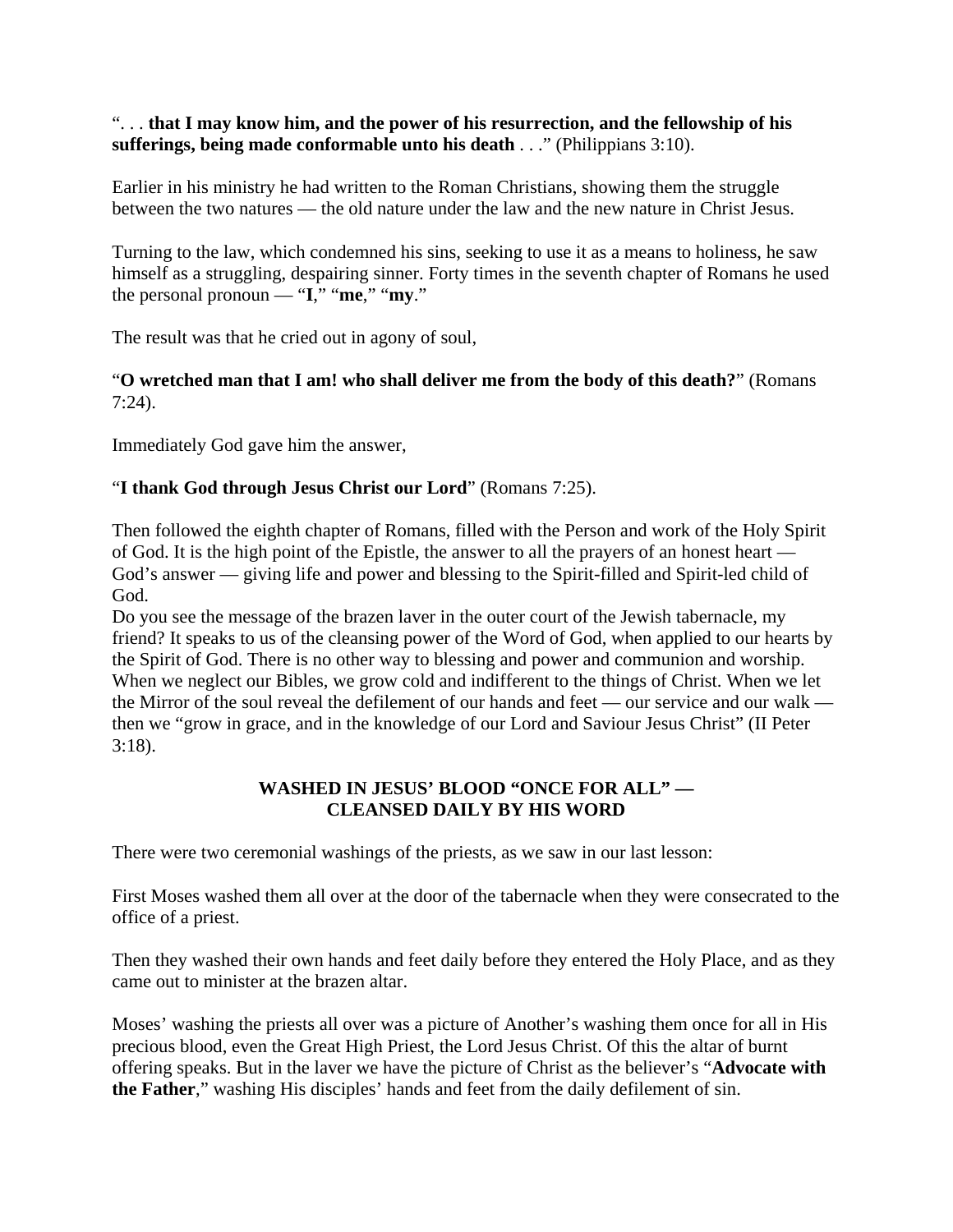Thus He maintains fellowship between Himself and His believer-priests.

- We are first justified by His blood;

- Then we are sanctified through confession of sin and cleansing by "**the washing of water through the word**," as it is applied by the Spirit of God.

As Dr. W. G. Moorehead once wrote,

"There is a bath which requires no repetition!"

Once saved, always saved — by the grace of God. "Regeneration is never, never repeated!"

To all who have put their faith in the atoning work of Christ, He says,

## "**Ye are washed** . . . **ye are sanctified** . . . **ye are justified in the name of the Lord Jesus Christ, and by the Spirit of our God**" (I Corinthians 6:11).

This is what Christ meant when He said to Peter, as He washed the disciples' feet,

"**He that is washed needeth not save to wash his feet, but is clean every whit: and ye are clean, but not all, For he knew him that should betray him; therefore said he, Ye are not all clean**" (John 13:10, 11).

#### *Let us remember that brass, in the Jewish tabernacle, speaks to us of judgment upon sin*.

We saw that in our former studies concerning the brazen altar, where the sacrifice was slain for sin; and in the pillars and sockets of brass. We saw that the brazen serpent in the wilderness was used by our Lord, in His conversation with Nicodemus, to illustrate His bearing our sins upon the accursed tree; for the serpent is the symbol of sin; brass, of judgment.

Now as the penalty of sin was judged at the brazen altar, so defilement was confessed and judged — put away — at the brazen laver.

We were born again at the cross; we are cleansed daily as we let Christ, our Cleanser, forgive us of all unrighteous acts and thoughts by the way. At the altar the animal sacrifice was slain; at the laver water was used to make clean the hands and feet.

- At the cross Christ was crucified; and from His wounded side there came forth "**blood and water**."

- From the smitten rock in the wilderness there flowed a life-giving stream. And "**that Rock was Christ**" (I Corinthians 10:4).

No wonder the hymn writer sang,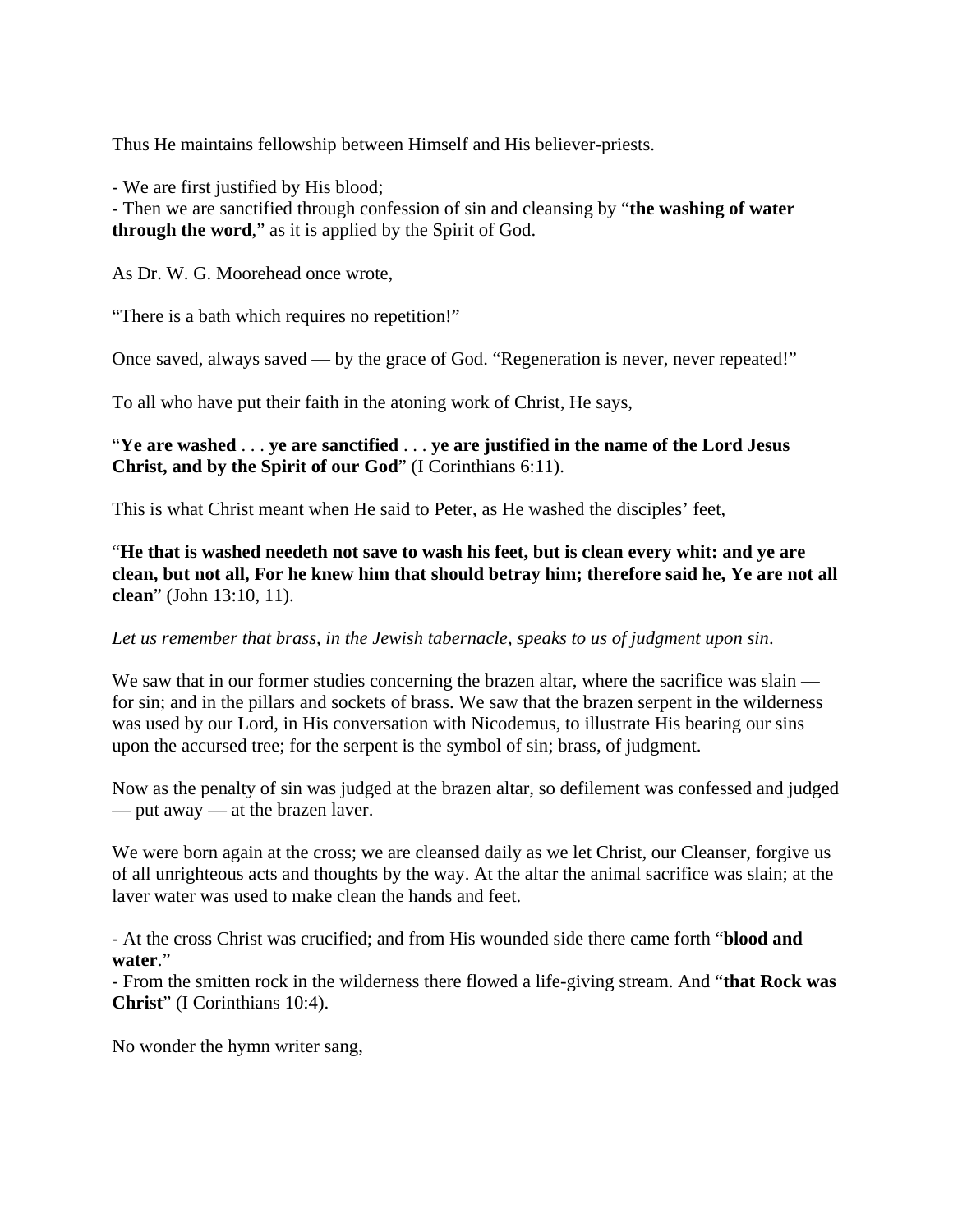"Rock of Ages, cleft for me, Let me hide myself in Thee;

Let the water and the blood, From Thy wounded side which flowed,

Be of sin the double cure, Cleanse me from its guilt and power."

- By the blood of Christ we are justified;

- By the water of the Word we are sanctified.

The leper in Israel who was cleansed was sprinkled with blood seven times; then he washed himself and his clothes with water. Leprosy is a type of sin. "Nothing but the blood of Jesus" can take away the guilt of sin; and He has provided a living fountain of water through the Spirit and the Word, whereby the redeemed of God may keep their garments "**unspotted from the world**," which thrust Him out at the point of a spear. (See James 1:27).

After the priests had washed their hands and feet at the laver of brass, they went on into the Holy Place.

- There they walked in the light of the golden candlestick which pointed on to Christ, the Light of the World.

- There they ate the shewbread, a picture of Christ, the Bread of Life.

- There they stood before the golden altar of incense to pray for the people, prophetic of Christ, our Intercessor and "**Advocate with the Father**."

From this place of communion they went forth to serve God at the brazen altar, and to serve His people, as their representatives.

My Christian friend, how do we attempt to do the work of God? In the energy of the flesh? Depending upon our own supposed strength? Or in the power of the Holy Spirit alone?

Long ago the prophet gave us the secret to soul winning, when he said,

"**Not by might, nor by power, but by my spirit, saith the Lord of hosts**" (Zechariah 4:6).

And again the apostle echoed the thought, saying,

"**Not by works of righteousness which we have done, but according to his mercy he saved us, by the washing** [laver] **of regeneration, and renewing of the Holy Ghost**" (Titus 3:5).

"**And having an high priest over the house of God; let us draw near with a true heart in full assurance of faith, having our hearts sprinkled from an evil conscience, and our bodies washed with pure water**" (Hebrews 10:21, 22).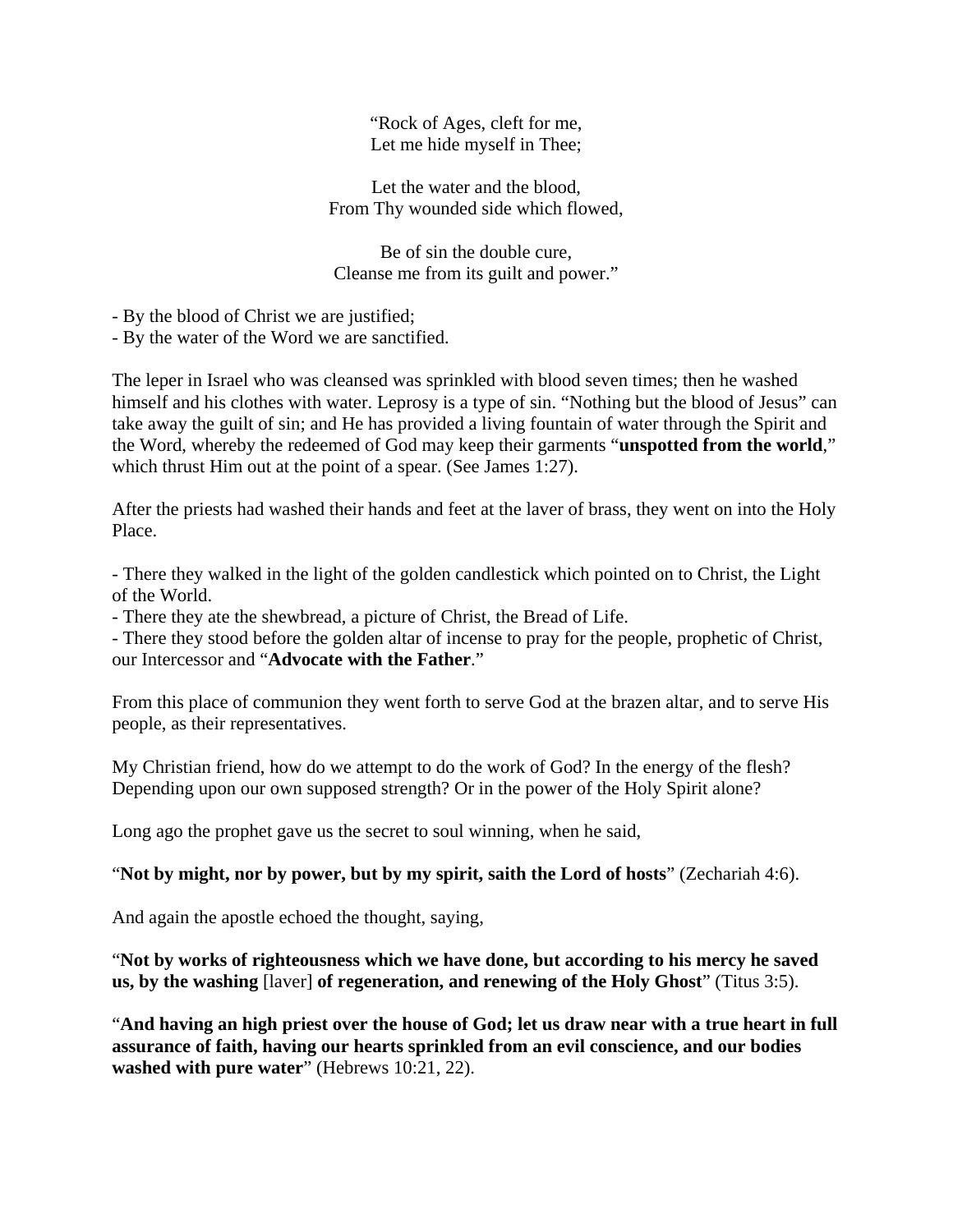## **CLEANSED FOR SERVICE**

Only the priests could wash their hands and feet at the laver of brass; and to be a priest in Israel, one had to be born into Aaron's family.

Only the born again child of God can claim the cleansing power of the Word and the Spirit of God.

Indeed, "**the natural man receiveth not the things of the Spirit of God: for they are foolishness unto him: neither can he know them, because they are spiritually discerned**" (I Corinthians 2:14).

To approach the inspired Word of God merely as literature, or as a source of human knowledge, is to seek blindly for something that cannot be acquired by human skill. "**Ye must be born again**," our Lord said to Nicodemus many centuries ago — born again by the Spirit of God as He applies the living Word of God to the sinner's heart. (See John 3:3-8).

Aaron and his sons had to meet God at the altar of sacrifice before they could approach the laver; and only by the way of the altar and the laver could they enter the sanctuary of God for communion and fellowship with Him. No manmade schemes for worship, no manmade schemes for service can please God. Would that all men everywhere would heed our Lord's own Word, "**Ye must be born again!**"

Moreover, let us who have been regenerated by His precious blood not forget that we have been saved to serve. God has "no other plan" for making known "**the unsearchable riches**" of Christ. He is depending upon His own.

"**As the Father sent**" Him, "**so sendeth he**" us who have been born again by His grace. That He expects fruitfulness from our lives, we know, even as He said,

"**Ye have not chosen me, but I have chosen you, and ordained you, that ye should go and bring forth fruit, and that your fruit should remain: that whatsoever ye shall ask of the Father in my name, he may give it you**" (John 15:16).

## **No CLEANSING — No WORSHIP — No SERVICE**

Repeatedly God said to Moses that Aaron and his sons should wash their hands and feet at the laver of brass, "**lest they die**."

Without this cleansing, they dared not enter the sanctuary to worship; without it, they dared not seek to serve at the altar or in the Holy Place. There was no blood-shedding at the laver; yet the priests dared not worship without its cleansing!

Again, the lesson is plain. We cannot approach God except with clean hands and a clean heart. If we would know His quickening power, we must confess our sins, that He may cleanse us from all unrighteousness.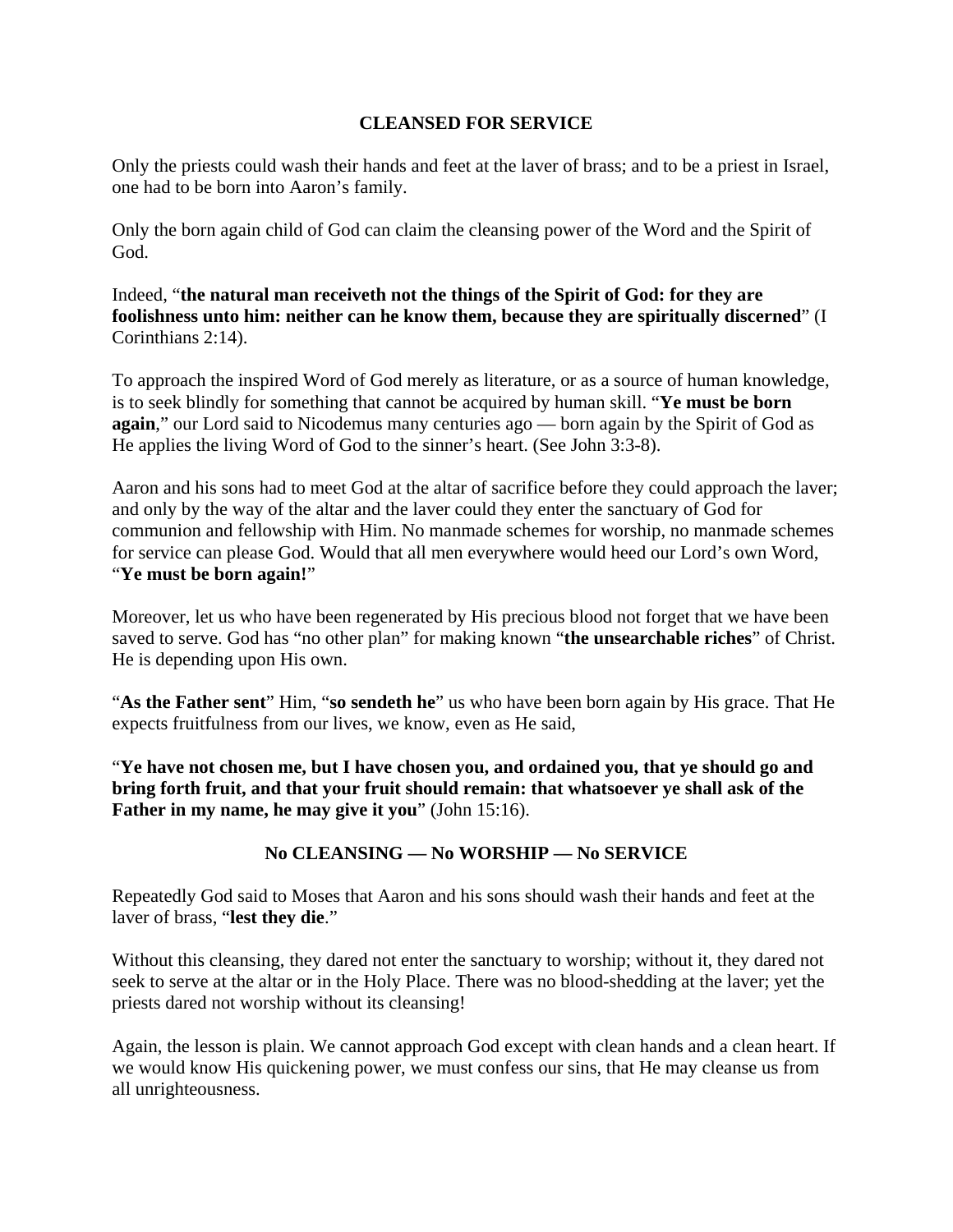"**If we say that we have no sin, we deceive ourselves, and the truth is not in us**" (I John 1:8).

"**If we say that we have not sinned, we make him a liar, and his word is not in us**" (I John 1:10).

"**Who shall ascend into the hill of the Lord? or who shall stand in his holy place? He that hath clean hands, and a pure heart; who hath not lifted up his soul unto vanity, nor sworn deceitfully. He shall receive the blessing from the Lord, and righteousness from the God of his salvation**" (Psalm 24:35).

"**Wherewithal shall a young man cleanse his way? by taking heed thereto according to thy word**" (Psalm 119:9).

Whatever the coldness of your heart, my Christian friend; whatever the lack of power and blessing in your life may have been; go to Christ in full and complete confession, and He will restore unto you the joy of your salvation. He will forgive and cleanse and empower you for worship and service. He will put a song in your heart to stay. "Though we are faithless, yet he abideth faithful!"

# **CHRIST — OUR CLEANSER**

A perfect and beautiful picture of Christ, our Great High Priest, ministering at the laver, is seen in the thirteenth chapter of John, where He is the Girded One, washing His disciples' feet. There He is our Advocate at work; and in this scene He gives us a glimpse of His present ministry of intercession before "**the throne of grace**."

He had just partaken of the last Passover with His disciples. He Himself was soon to be offered as the Passover Lamb, the "**Lamb of God, which taketh away the sin of the world**" (John 1:29). Arising from the supper, He took a towel, and girded Himself, poured water into a basin, and began to wash the disciples' feet, wiping them with the towel wherewith He was girded.

Peter, not understanding his Lord's purpose, refused to let Him wash his feet; he knew his own unworthiness, and felt that the Lord Jesus should never do for him what seemed to him as a menial task.

"**Peter saith unto him, Lord, dost thou wash my feet? Jesus answered and said unto him, What I do thou knowest not now; but thou shalt know hereafter. Peter saith unto him, Thou shalt never wash my feet. Jesus answered him, If I wash thee not, thou hast no part with me**" (John 13:68).

In effect the Lord had said to Peter something like this: "*Peter, this is a picture of the work which I shall perform for you when I return to the Father, cleansing you, restoring you to fellowship when that fellowship has been broken by sin in your life. You do not understand now, but you shall hereafter*."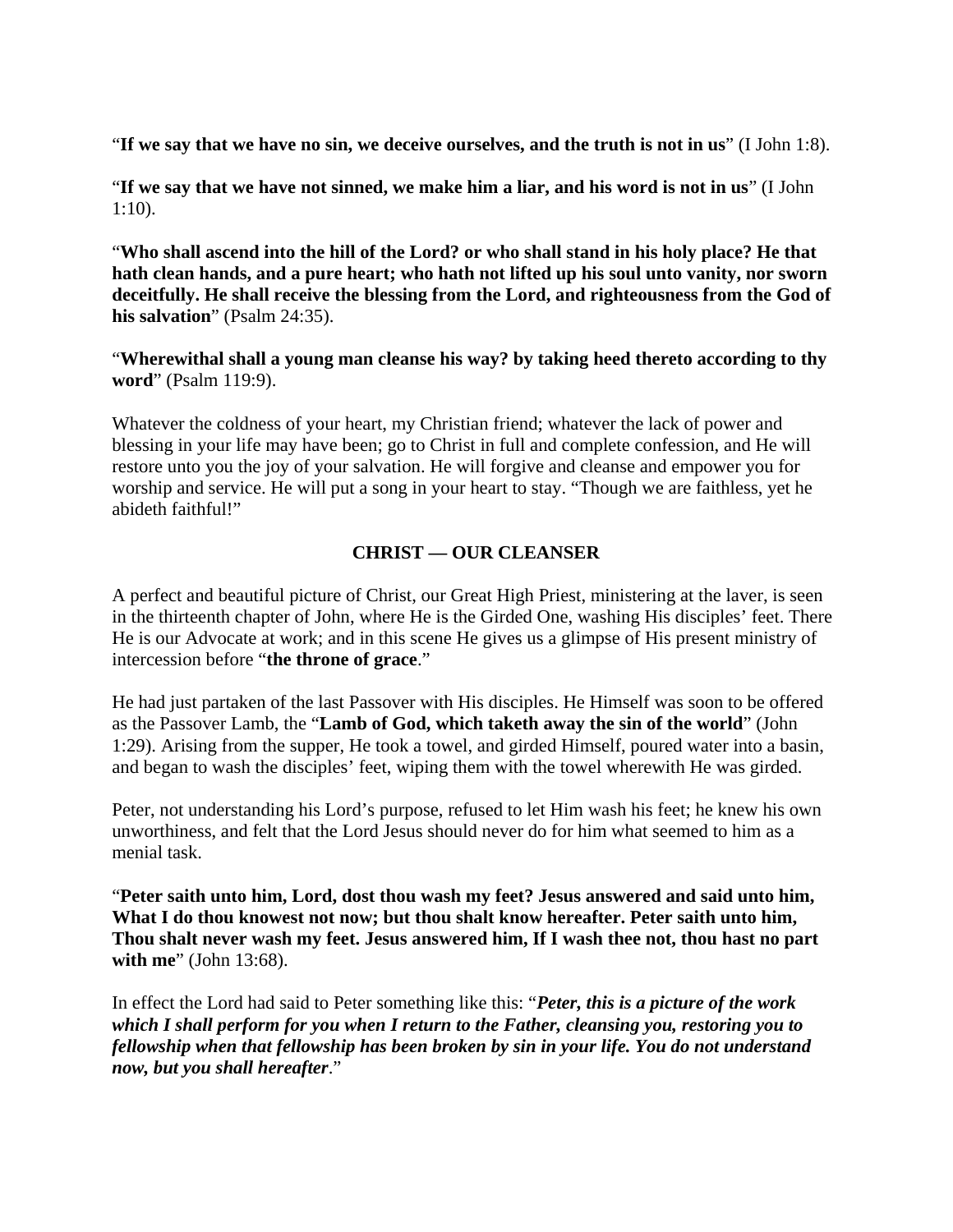Every believer is "*in Christ*," and that position cannot change. But every believer also sins, as long as he is in the flesh, in this present life; and to have fellowship "**with Christ**," to have "**part**  with Him," in comradeship and communion, he must let Christ keep him cleansed.

Still Peter did not understand. Going to the other extreme, he said,

## "**Lord, not my feet only, but also my hands and my head**."

And the quiet, wonderful answer of the Lord was simply, "**He that is washed needeth not save to wash his feet but is clean every whit**."

The believer, having been washed "**with the washing of regeneration**," needs that washing no more. The cleansing effect of the new birth is not to be repeated. He to whom the precious blood of Christ has been applied has been set in a position of unchangeable righteousness in his standing before God.

To think of the necessity for a second application of that blood would be to dishonor it.

It is the blood of the Father's well-beloved Son, and it has once for all redeemed and made nigh every believer. The need now is for the washing of the soiled feet — the cleansing from the daily defilement of those who have been redeemed.

## "**Christ loved the church, and gave himself for it**," once for all, "**that he might sanctify and cleanse it with the washing of water by the word**."

- He died to make us clean.

- He lives to keep us clean.

We are made just as clean as His precious blood can make us, and that is "**whiter than snow**."

We are kept just as clean as the water of His Word and the power of His Holy Spirit can keep us.

The cleansing of the blood is once for all. The cleansing from the defilement of the desert sands is just as often as there is need for it.

Bathers in the surf are often seen going to the bathing pavilion with a pail of water. This is to remove the sand with which their feet become soiled as they walk across the beach.

In the believer's walk from the cross to the New Jerusalem, where he will be clothed in a robe of beauty like unto his Lord's, he becomes defiled, and has constant need of the tender ministry of an "**Advocate with the Father, Jesus Christ the righteous**."

Our blessed Lord is there, in the presence of the Father, girded to serve our daily need, that we may "**have part**" with Him, in fellowship and communion and worship and service. When He shows us some evil way, some defiling spot, we may at once submit our feet to Him, and have them cleansed, fully cleansed!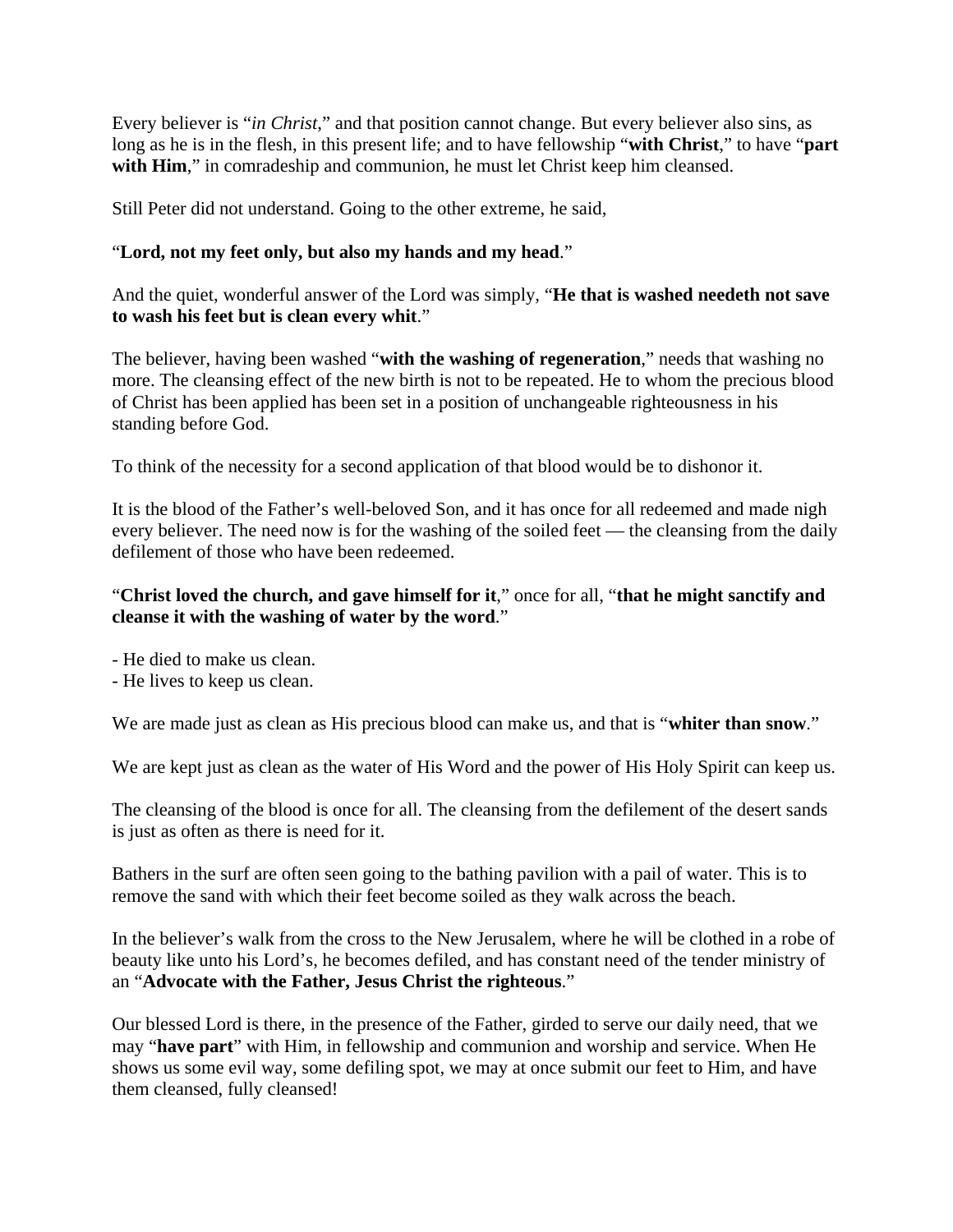Thank God! At the altar which is His cross the penalty of sin has been forever paid! And at the laver of cleansing, through His Holy Word, the Spirit of God gives us power over sin. The Lord Jesus and the Spirit of God are interceding for us at the Father's right hand!

#### **"WE SHALL BE LIKE HIM!"**

As long as we are pilgrims, journeying from this world to heaven and home, we shall need the laver of cleansing, as it were; but in that eternal city there will be no need for cleansing from defilement; for nothing that defileth shall enter there.

"**Beloved, now are we the sons of God, and it doth not yet appear what we shall be: but we know that, when he shall appear, we shall be like him; for we shall see him as he is**" (I John 3:2).

"**For our conversation** [citizenship] **is in heaven; from whence also we look for the Saviour, the Lord Jesus Christ: who shall change our vile body, that it may be fashioned like unto his glorious body, according to the working whereby he is able even to subdue all things unto himself**" (Philippians 3:20, 21).

As someone has beautifully expressed it:

"The streets of gold will reflect the purity of the redeemed. A sea of glass will show forth the unsullied beauty of the sons of God, who shall have been glorified, transformed into the very image of the Lord!"

There shall be no more curse, no more sin, no more tears, no more night. In the presence of our crucified and risen Lord we shall worship Him throughout all the endless ages!

Until that coming day, we stand in need of Christ, our Cleanser, in a very real sense. As we wait for His appearing; as we look beyond the blood and tears of a war-torn, war-weary world; let us give our whole selves into His hands for the daily, constant cleansing that can make us everincreasingly like Him, more and more "**meet for the Master's use**."

This we shall do only as our hearts can sing a song of William Cowper, written many years ago.

This great English poet knew the pangs of sorrow. He knew the need for the daily ministry of his omnipotent Lord.

An orphan at an early age, he fell in love with his cousin, whom he could never marry. Failing in his chosen profession of law, he knew even greater trouble in temporary fits of in sanity. Upon one occasion, in such an illness, dear friends prevented him from taking his own life.

Then, upon regaining his mental balance, he wrote those majestic lines,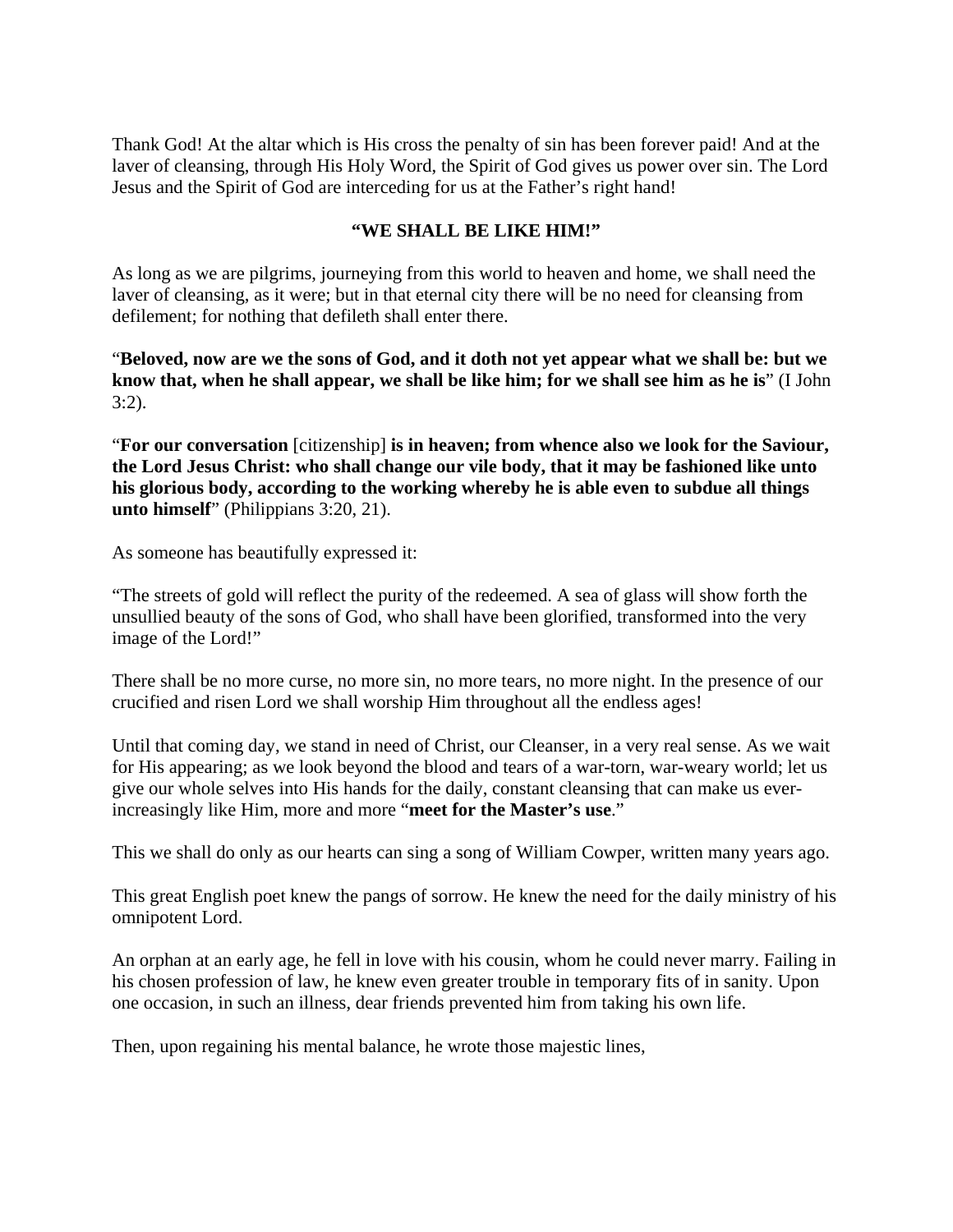"God moves in a mysterious way, His wonders to perform; He plants His footsteps in the sea, And rides upon the storm."

It was this godly man who also wrote,

"There is a fountain filled with blood, Drawn from Immanuel's veins; And sinners plunged beneath that flood Lose all their guilty stains."

But his hymn that shows his realization of constant need for cleansing by Christ, through the Word of God applied by the Holy Spirit, is this one; may we make it the song of our hearts — till Jesus comes!

> "The Spirit breathes upon the Word, And brings the truth to sight; Precepts and promises afford A sanctifying light.

"A glory gilds the sacred page, Majestic, like the sun: It gives a light to every age; It gives, but borrows none.

"My soul rejoices to pursue The steps of Him I love, Till glory breaks upon my view In brighter worlds above".

**~ end of chapter 7 ~** 

#### **http://www.baptistbiblebelievers.com/**

**\*\*\***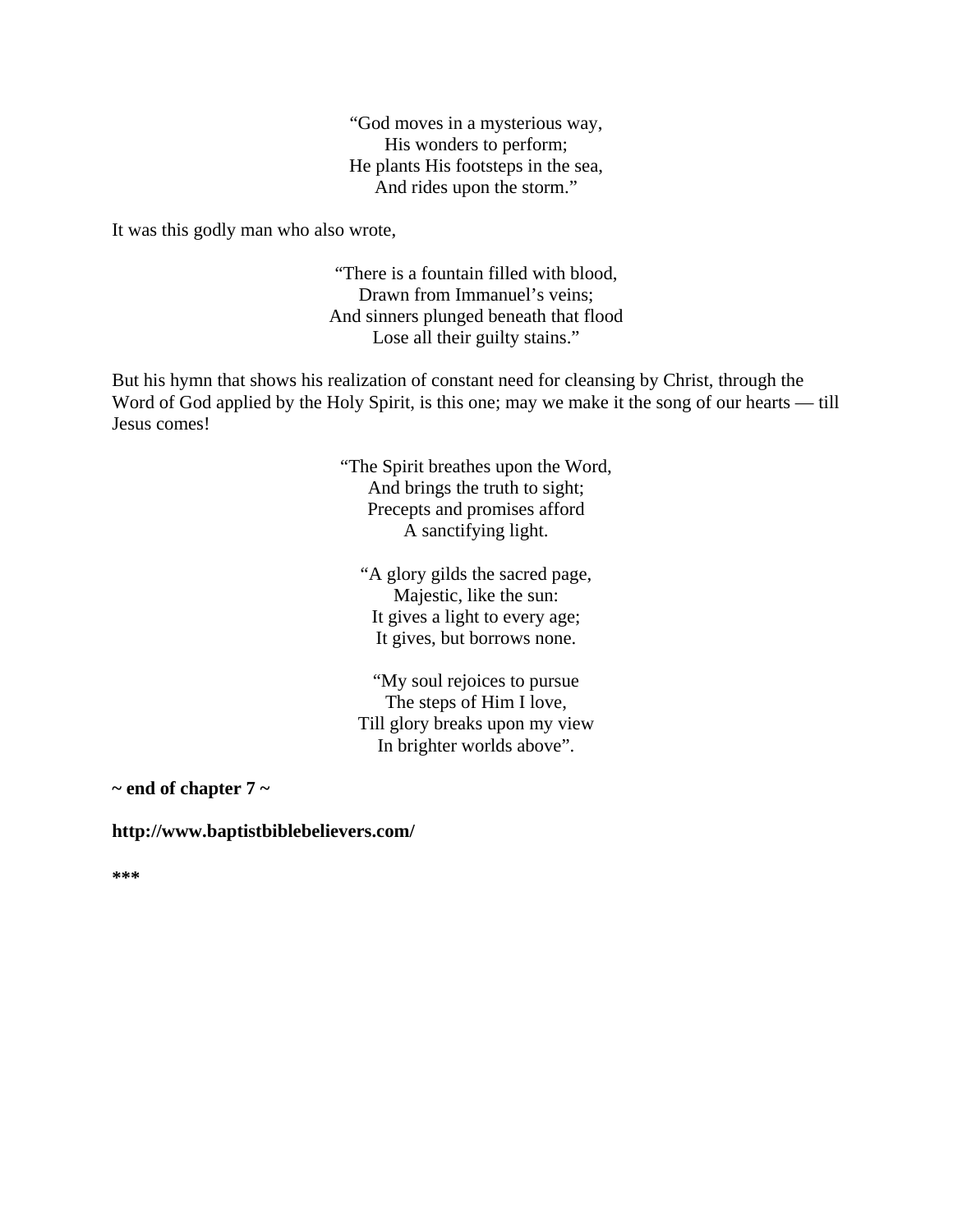# **CHRIST IN THE TABERNACLE**

by

Louis T. Talbot, D.D., LL.D. President of The Bible Institute of Los Angeles

Copyright @ 1942

#### **CHAPTER EIGHT**

#### **THE GOLDEN CANDLESTICK**

*Christ, "The True Light" and His "Children of Light"* Exodus 25:31-40; 27:20, 21; 37:17-24; 39:37; 40:24, 25 Leviticus 24:14; Numbers 4:5, 9, 10, 15; 8:14

AS THE priests entered the Holy Place of the Jewish tabernacle, they beheld three beautiful articles of furniture, all lighted by the golden candlestick. Indeed, there was no other source of light in this sacred dwelling place of God "**in the midst**" of His people, Israel.

There was no window in the sanctuary, for all natural light was excluded. But as the seven lamps of the golden candlestick burned, at the left of the priest as he entered the door, they shone not only upon this beautiful article of pure gold, but also upon the golden-covered table of shewbread just opposite the candlestick on the north, and upon the golden-covered altar of incense in front of the door and before the veil which separated the Holy Place from the Holy of Holies.

As we remember that these three pieces of furniture in the Holy Place, as well as the other three, were given their positions by the Lord Himself; and that they formed important links in "the shadow of the cross," outlined by the God-given arrangement of the six articles which made the furniture of this tent of the congregation; then their typical significance becomes overwhelming proof that they foreshadowed "*The Glories of Christ As Seen in the Jewish Tabernacle*."

Not only did the light from the golden candlestick reveal the beauty of this seven branched Lampstand and that of the table and the altar; but it also cast its rays upon the beautiful goldcovered boards which formed the walls, and upon the hangings and curtains of fine twined linen embroidered with cherubim of blue, purple, and scarlet.

We hardly need to repeat here the symbolism of these precious things; but let us try to imagine for a moment the impression they must have made upon the minds and hearts of the priests as they entered this holy place to minister before the Lord.

Everything in that sacred room foreshadowed the glory and the beauty of Him who was to come.

- The gold was symbolic of His eternal deity;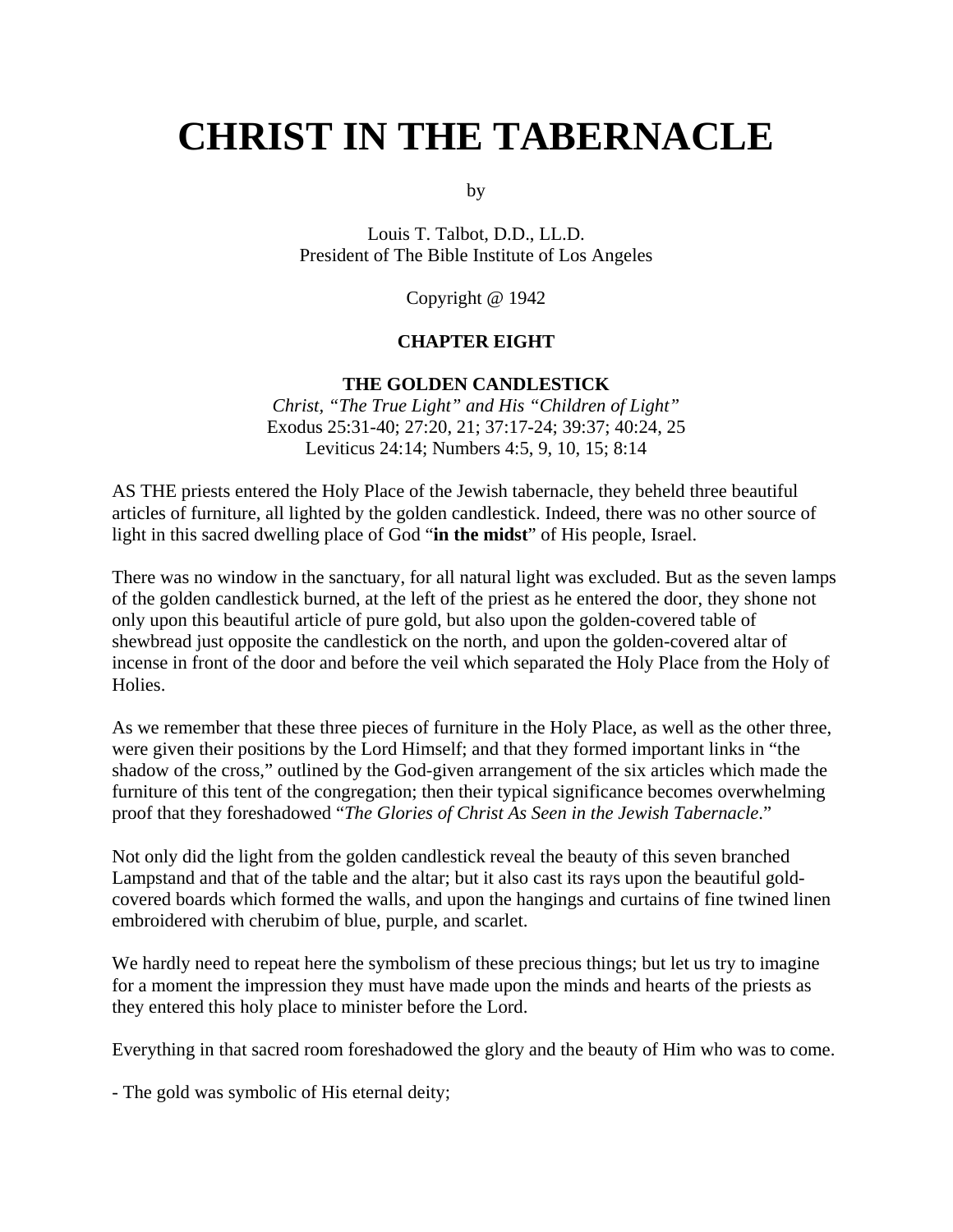- The fine white linen, of His righteousness;
- The blue, of His heavenly character;
- The purple, of His royalty;
- The scarlet, of His sacrifice.
- The candlestick typified Him as "**The True Light**," "**The Light and Life of Men**."
- The table of shewbread suggested that He was "**The Bread of Life**."

- The blood-sprinkled, golden altar, upon which sweet incense was burned, was a picture of His intercessory work for His own before "**the throne of grace**."

Above the priests and upon the door and veil were the outstretched wings of the cherubim, reminding Aaron and his sons of the majesty and power of the God who sends His angels to execute His holy will. There was nothing in the Holy Place to mar its beauty. Everything spoke of the glories of the promised Messiah and Saviour of the world, and of His relationship to His own.

It was a high privilege which the priests enjoyed, for no one else could enter there. It is a glorious privilege which born again souls enjoy now and will enjoy throughout eternity; for "**none but his loved ones**" can know His beauty, His glory, and His grace!

We must enter now by faith into heaven itself by the way of His cross, if we would behold His matchless Person and know the power of His ministry for His own. And this we would do today, in the reading of His Word, as it is applied to our hearts by the Holy Spirit.

# "**Let us therefore come boldly unto the throne of grace," praising God for His "great salvation**."

Human reason is but as a natural light; it does not reflect His glory. We must walk in the light of the golden candlestick, as it were, if we would know the Lord. But we who have been born again are believer-priests; we may walk in the light that shines from Jesus, "**The Light of the World**."

Would to God apostate Christendom would go to the cross and be saved!

- Then countless, blinded souls could behold the blood-sprinkled altar, the wings of the cherubim, the gold of our Lord's deity.

- Then they could know the light of His love, the food for their souls, and the mighty intercession of the Son of God!

- Then they would be "**children of light**," walking before Him, reflecting His glory; "**lights in the world**," shining for Him, that sin-darkened souls might let "**the light of the knowledge of the glory of God in the face of Jesus Christ**" shine in their hearts. (See II Corinthians 4:6).

May the Holy Spirit help us who love the Lord to let this, His purpose and will for us, be fully realized as we "**walk in the light**" with Him!

Now, my friend, if you will turn to all the Scripture verses listed at the beginning of this lesson, and read them prayerfully, you will better understand our detailed study today.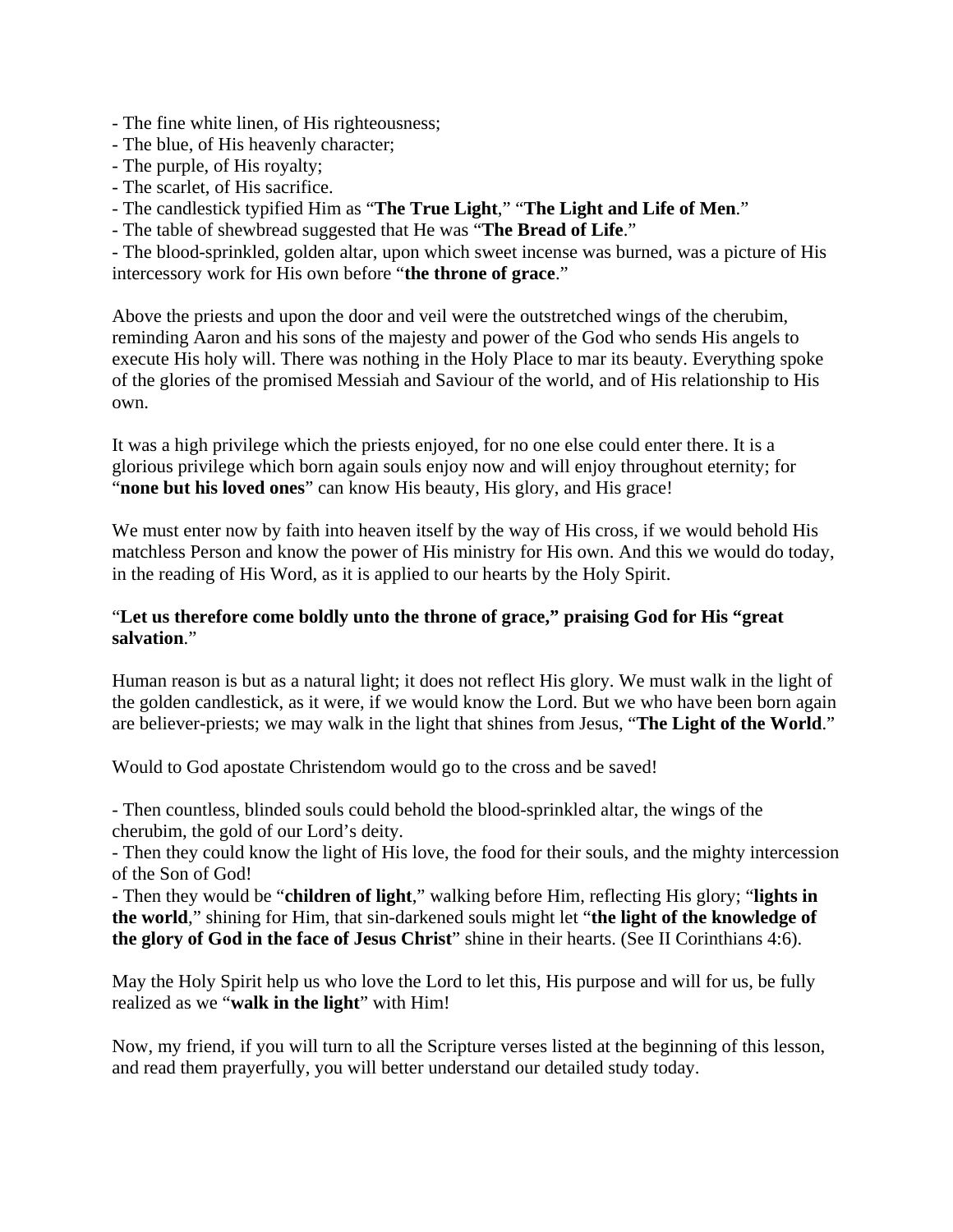As you read, you will note that the first two of these passages describe the "**pattern**" which God gave to Moses in the mount.

Then follow those which tell of the finished candlestick, the oil for the light, and instructions as to how this sacred article was to be covered from the gaze of men and carried on the march during the journey from Sinai to Canaan.

In the description given by the Lord to Moses, we find that from one "**talent of pure gold**" the candlestick was beaten out by hand in delicate and highly ornamental workmanship. The shaft, or base, upheld the one central branch, from which sprang three branches on each side, the one parallel with the other.

In the seven branches were seven lamps. The "**bowls, knops, and flowers**," of course, refer to the ornaments on the branches, which were the result of the "**beaten work**." The bowls were "**made like unto almonds**."

As another has expressed it:

"Each side branch had three sections. Each section had spindles shaped like almonds, a knob at the upper end and a flower. The central shaft had four of these sections," with "golden lamps . . . on the top of the flowers" (I.M. Haldeman).

What an exquisitely beautiful work of art it must have been!

# **THE GOLDEN CANDLESTICK — A TYPE OF CHRIST AND HIS CHURCH**

# *1. "The Light of the World" and His "Lights in the World*."

Our Lord's own words and the testimony of Zacharias, Simeon, and the inspired apostles leave us in no doubt as to the typical significance of the golden candlestick:

"**I am the light of the world: he that followeth me shall not walk in darkness, but shall have the light of life** . . **. The sons of God, without rebuke, in the midst of a crooked and perverse nation, among whom ye shine as lights in the world**" (John 8:12; Philippians 2:15).

"**As long as I am in the world, I am the light of the world** . . . **Ye are the light of the world**" (John 9:5; Matthew 5:14).

"**God is light, and in him is no darkness at all** . . **. Let your loins be girded about, and your lights burning**" (I John 1:5; Luke 12:35).

"**In him was life; and the life was the light of men** . . . **That was the true Light, which lighteth every man that cometh into the world** . . . **Ye were sometimes darkness, but now are ye light in the Lord: walk as children of light**" (John 1:4, 9; Ephesians 5:8).

"**The dayspring from on high hath visited us, to give light to them that sit in darkness and**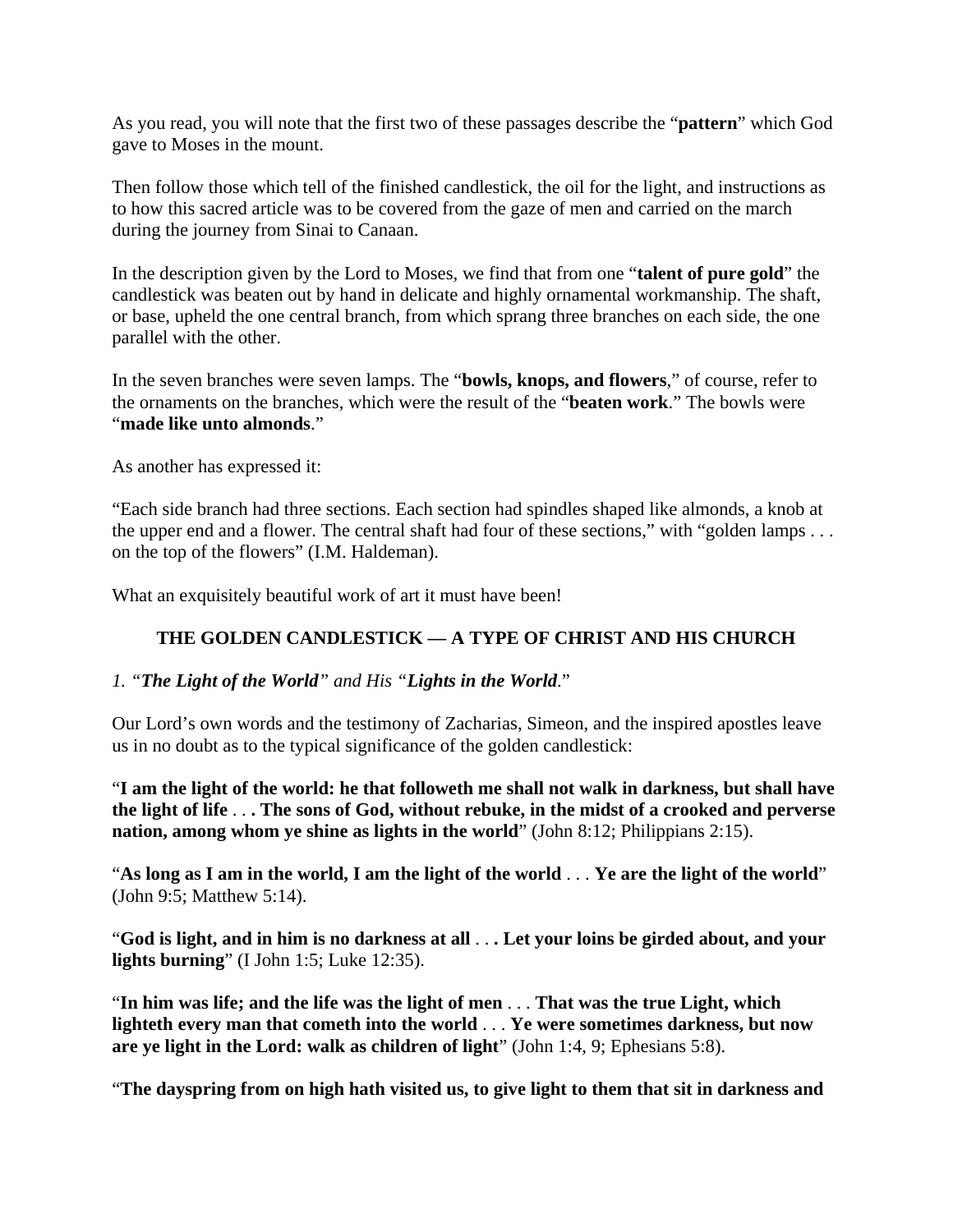**in the shadow of death, to guide our feet into the way of peace** . . . **A light to lighten the Gentiles, and the glory of thy people Israel** . . . **For God, who commanded the light to shine out of darkness, hath shined in our hearts, to give the light of the knowledge of the glory of God in the face of Jesus Christ**" (Luke 1:78, 79; 2:32; II Corinthians 4:6).

"**If we walk in the light, as he is in the light, we have fellowship one with another, and the blood of Jesus Christ his Son cleanseth us from all sin**" (I John 1:7).

When Zacharias, the father of John the Baptist, addressing his own infant son, prophesied concerning "**the dayspring from on high**," he was bearing witness to Israel's long-promised Messiah, and quoting from the Old Testament Scriptures.

When Simeon entered the temple and saw the infant Jesus, with Joseph and Mary, who had taken Him to Jerusalem when He was eight days old, in order to fulfill the Law of Moses, he prophesied concerning the long-expected Messiah of Israel and Saviour of the world, also quoting the Old Testament concerning the "**light to lighten the Gentiles, and the glory of** . . . **Israel**."

When John the Baptist, "**a man sent from God**," testified concerning Jesus, "**the Lamb of God, which taketh away the sin of the world**," he "**came for a witness, to bear witness of the Light, that all men through him might believe. He was not that Light, but was sent to bear witness of that Light**" (John 1:68, 29).

From Genesis to Revelation, from the first promise of the Redeemer, in Genesis 3:15 to the closing scene of Revelation, with the glorious picture of the Lamb as the Light of heaven, Jesus, the Son of God, is presented to a sin-darkened world. And from Genesis to Revelation His bloodbought children are admonished to live before Him as in the light of His presence. But it is in the New Testament teaching, concerning Christ and His church, that the fulfillment of the symbolism set forth in the golden candlestick of the Jewish tabernacle is most clearly set forth.

As there was no other light in the Holy Place of the sanctuary in the wilderness, even so Christ is the only Light to a groping world in sin. And as He "**hath shined in our hearts**," even so He expects us to reveal Him to darkened souls.

The priests walked in the light of the golden candlestick as they ministered before the Lord and worshipped Him. Our service will be futile unless we "**walk in the light as he is in the light**." Our worship will not magnify Him and give peace to our own souls unless we reflect His glory. Through His church He manifests His love, bidding us let our "**light so shine**" that men may see our "**good works, and glorify**" our "**Father which is in heaven**" (Matthew 5:16).

The central branch of the golden candlestick speaks to us of our Lord; the six branches which sprang from it, of His church. United to Him in an eternal bond, we shall reflect and show forth His glory here on earth as we "**walk in the light**." Indeed, one significant reason why God told Moses to have Aaron light the lamps of the golden candlestick was that they might "**give light over against the candlestick**" (Numbers 8:2). The light illuminated the delicately fashioned and marvelously beautiful Lampstand of gold.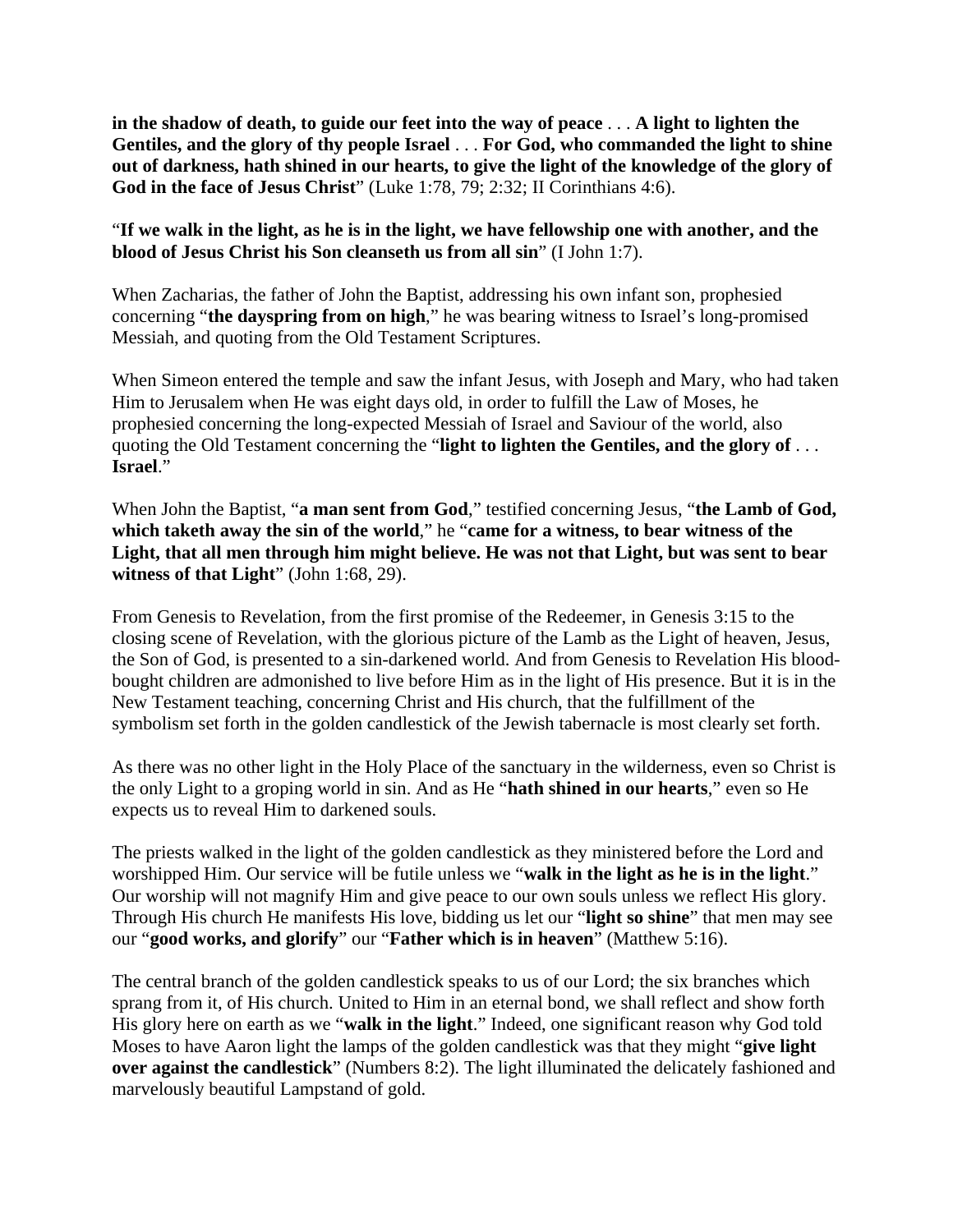May God give each one of us grace to say, with Paul,

#### "**In nothing I shall be ashamed, but that with all boldness, as always, so now also Christ shall be magnified in my body, whether it be by life, or by death**" (Philippians 1:20).

## *2. A Very Costly Candlestick*.

The marginal note of "*The Scofield Reference Bible*" tells us that "**a talent of pure gold**" (Exodus 25:39), from which the candlestick was fashioned, is valued at \$29,085. Add to that the skilful workmanship that formed it of "**beaten work**"; and you get some idea, my friend, of the very great cost of this light for the Holy Place.

The "**pure gold**" reminds us again of our Lord's eternal deity; the very great cost, of the price He paid to redeem the souls of men!

That He was ever eternal God, and that He became "**Immanuel, which being interpreted is,**  God with us," we have sought to show in our former lessons. And that the price He paid for our redemption was very costly — far beyond human understanding — we have also tried to make very plain.

Apart from these truths, we have no gospel. If Jesus of Nazareth was not the Son of God, then there is no hope for the sinner; and but for His atoning work on Calvary's cross, we should still be condemned, "**having no hope**" in the world (Ephesians 2:12). But thank God! The words of the Apostle Paul have come down to us through the centuries, giving light and life eternal:

#### "**For ye know the grace of our Lord Jesus Christ, that, though he was rich, yet for your sakes he became poor, that ye through his poverty might be rich**" (II Corinthians 8:9).

"**Ye are bought with a price** . . ." (I Corinthians 6:20).

We know that the price which the Son of God paid for our salvation cost Him bitter agony in Gethsemane, when, "**with strong crying and tears**,"

He faced the accursed tree; when He "**sweat as it were great drops of blood**," so that "**there appeared an angel unto him from heaven, strengthening him**"; when He prayed for His Father's will, even though the fulfillment of that holy will meant separation from the hitherto unbroken fellowship His sinless soul had shared with His Father from all eternity. His forsaken cry from the cross bore witness to the fact that He suffered for us — alone! As our Sin Bearer, He became a curse for us!

What a price to pay!

And we, having received the new birth, are "**a new creature** [creation]" in Christ Jesus (I Corinthians 5:17), bought with the price of His own blood. Moreover, in Him we are precious to the Father — as gold — "**accepted in the beloved**" Son!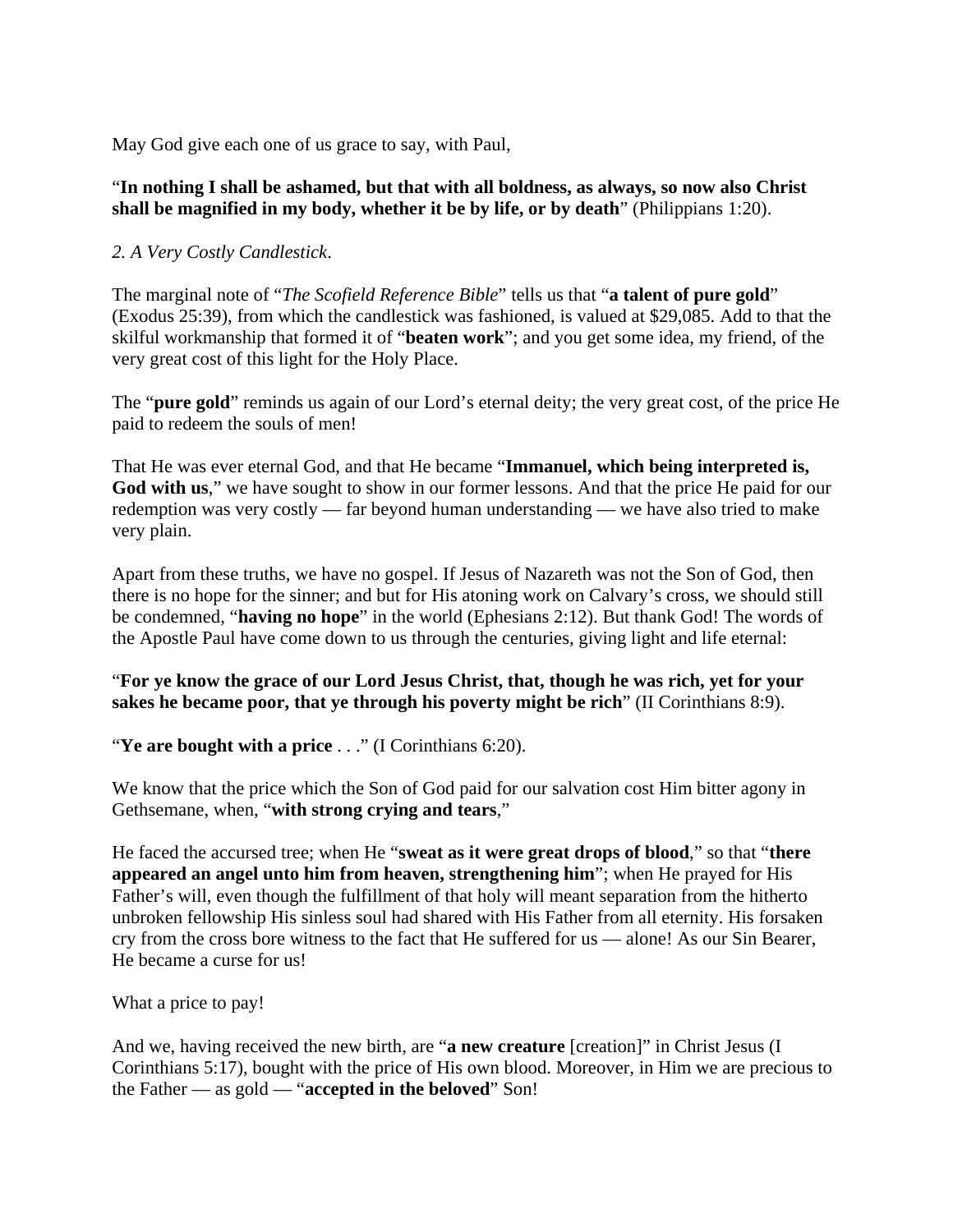## *3. A Candlestick of One Piece*.

As the six branches which sprang from the central shaft were one candlestick, even so God sees us identified with His Son — in His death, burial, resurrection, and ascension into "**heavenly places**." The church is forever united to Christ by the new birth. From Him she springs, and by Him she is supported, even as the outspreading branches of the golden candlestick were upheld by its central shaft. The church is united to Him and sustained by Him.

To His disciples our Lord said, in His farewell message, just prior to the cross,

### "**I am the vine, ye are the branches**" (John 15:5).

And in His intercessory prayer, uttered shortly afterwards, He spoke those remarkable and reassuring words,

### "**Neither pray I for these alone, but for them also which shall believe on me through their word; that they all may be one; as thou, Father, art in me, and I in thee, that they also may be one in us: that the world may believe that thou hast sent me**" (John 17:20, 21).

Each of the seven lamps of the candlestick gave an individual light; yet all were united to the central branch, which was literally "**in the midst**." Likewise, we are individual members of the one body, the church, of which Christ is the Head. Each of us has to know Him as a personal Saviour and Lord; yet we are one in Him, and He is "**in the midst**" of His own. He promised as much, saying,

### "**Where two or three are gathered together in my name, there am I in the midst of them**" (Matthew 18:20).

And John saw the risen Lord, in the Patmos vision, "**in the midst of the seven golden candle sticks**," which "**are the seven churches**" (Revelation 1:13, 20). Of this we shall have more to say later on in this lesson, but just here let us bear in mind that our Lord Jesus never leaves His own!

The central branch of the golden candlestick was chiefest of them all. Likewise, as the Head of His church, Christ must "**in all things** . . . **have the preeminence**" (Colossians 1:18). He is "**the chiefest among ten thousand** . . . **yea, he is altogether lovely**" (Song of Solomon 5:10, 16).

Because the six branches were not artificially joined to the central branch, they could not be severed from it.

As they were beaten out of one talent of pure gold — all of one piece — even so we are eternally secure in our Lord. No man is able to pluck us out of the Father's hand; nothing can "**separate us from the love of God, which is in Christ Jesus our Lord**" (John 10:29; Romans 8:38, 39)!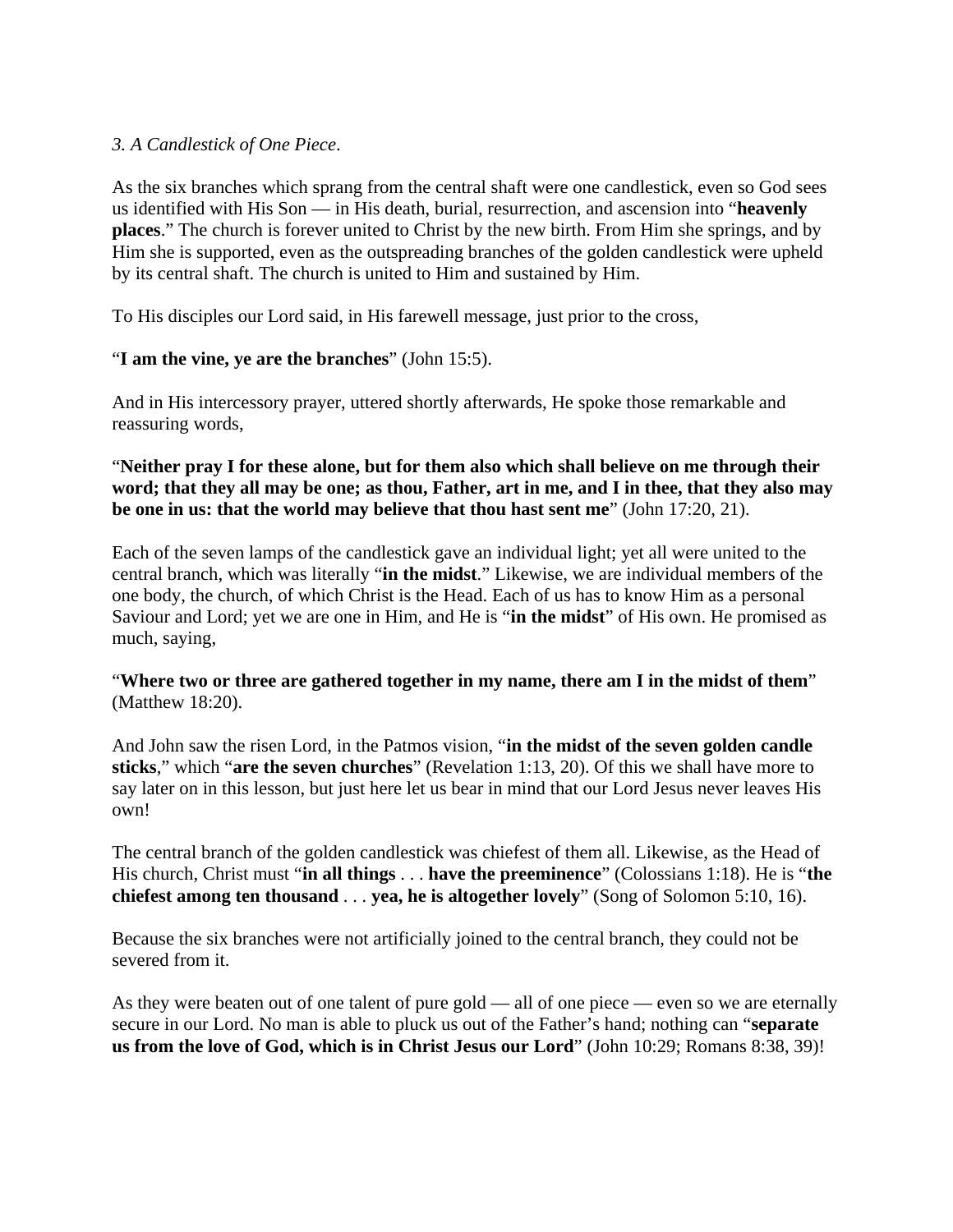The almond-shaped bowl, with a knop and a flower of gold, suggest to us the resurrection. "The almond tree is the first to show its bud in the spring." Because Christ is "**risen from the dead, and become the firstfruits of them that slept** . . . **even so in Christ shall all be made alive**" (I Corinthians 15:20-22).

- Christ is the eternal Son of God; we are "**sons of God**" because we believe in Him for salvation.

- He is the Firstborn; we are His brethren. His Father is our Father; His God, our God.
- He is the Head of the body, which is His church; we are members one of another.
- He is the "**heir of all things**"; we are joint heirs with Him.
- He is the Second Adam; we are His bride.

We have been crucified with Him, buried with Him, are risen with Him, and seated with Him "in" **heavenly places**."

- He is one with the Spirit; our bodies are the temple of the Holy Ghost.

- He is forever glorified, restored to the eternal glory which He had with the Father before the world was; we shall one day behold and share His glory.

All this is our heritage in Him, because we are forever united to Him by faith in His redemptive work.

What a wonderful Saviour!

# *4. A Candlestick "of Beaten Gold*."

The talent of gold was ever precious in itself; but not until it was "*beaten*" into the thing of beauty that it became, did it typify the union between Christ and His church. He was, from all eternity, beloved of His Father, coequal and coeternal with Him; but not until He was "**wounded for our transgressions** . . . **bruised for our iniquities**," was the church formed from His wounded side.

The talent of pure gold was beaten by hand till the beautiful candlestick was fashioned; "**it pleased the Lord to bruise**" His beloved Son, for the Son willingly, gladly came to die! (See Isaiah 53:5, 10).

- But for the beating, there would have been no golden candlestick to light the Holy Place of God's sanctuary;

- But for the suffering of the cross, there would have been no bride to show forth "**by the church the manifold wisdom of God**," to make known the "**unsearchable riches of Christ**."

As the cruel nails were driven into the hands and feet of the Son of God, as the spear was thrust into His side, a righteous God was vindicating His holy law, and at the same time magnifying His holy name. On Calvary He was "**just, and the justifier of him which believeth in Jesus**" (Romans 3:26).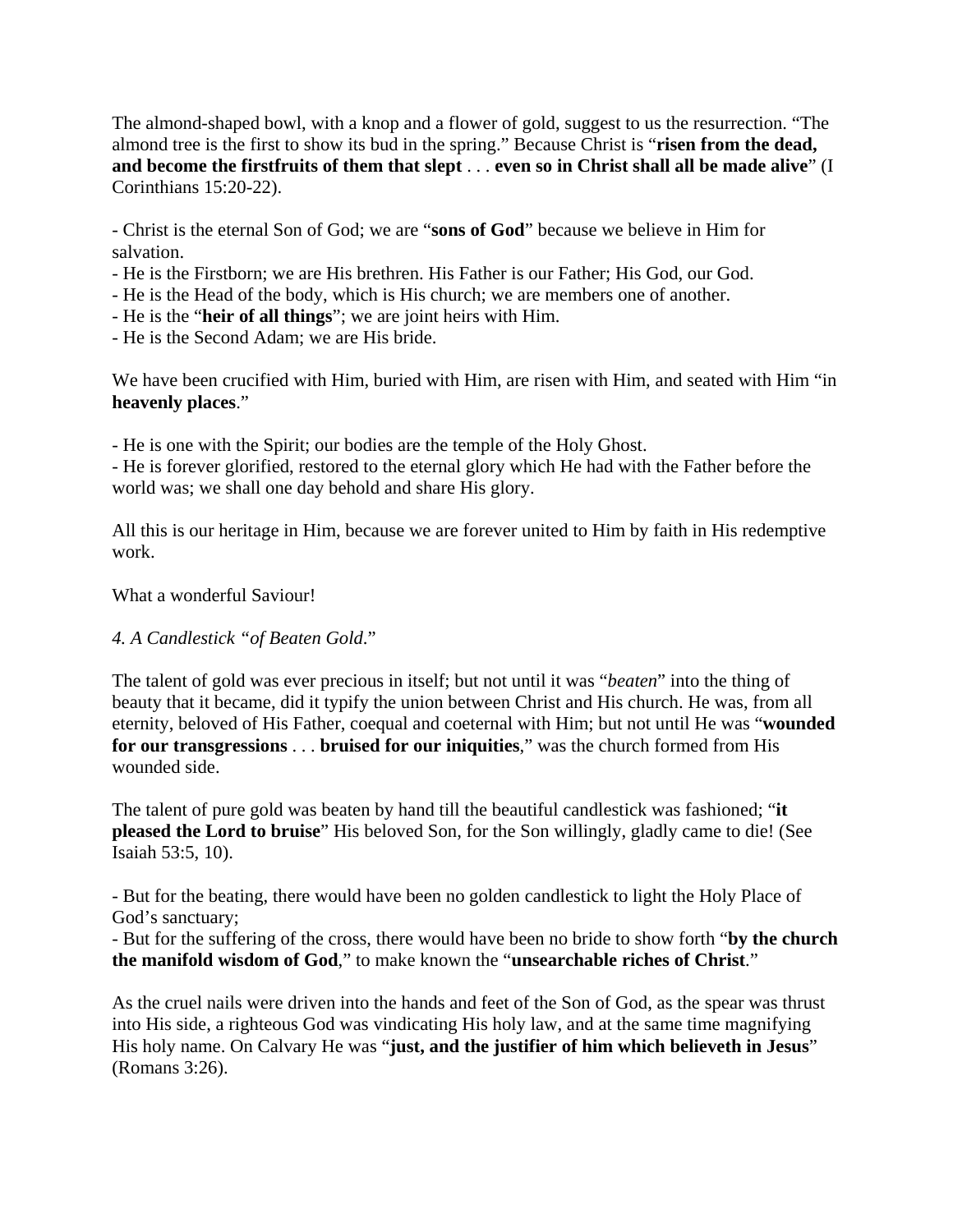It was this eternal verity, concerning our Lord's suffering for His church, to which He referred when He said,

"**Except a com of wheat fall into the ground and die, it abideth alone: but if it die, it bringeth forth much fruit**" (John 12:24).

He was made for a little time "**lower than the angels** . . . **that He by the grace of God should taste death for every man. For it became Him, for whom are all things, and by whom are all things, in bringing many sons unto glory, to make the captain of their salvation perfect through sufferings**" (Hebrews 2:9, 10).

Ever morally perfect, absolutely holy in His being; yet He became obedient to His Father, a perfect Saviour, because of the sufferings of His cross.

If we love Him, we shall reflect His glory — because of the things which He suffered for us.

### *5. A Light Never to Go Out*.

God was teaching us another lesson concerning our eternal security in Christ when He said to Moses:

"**Command the children of Israel, that they bring unto thee pure oil olive beaten for the light, to cause the lamps to burn continually. Without the vail of the testimony, in the tabernacle of the congregation, shall Aaron order it from the evening unto the morning before the Lord continually: it shall be a statute for ever in your generations. He shall order the lamps upon the pure candlestick before the Lord continually**" (Leviticus 24:24).

If we would shine before God, like the candlestick we must be lighted with the holy light from Him. This life which we receive from Him is eternal. "**The life**," which is "**the light of men**," shall never go out!

"**For God so loved the world, that he gave his only begotten Son, that whosoever believeth in him should not perish, but have everlasting life**" (John 3:16).

#### *6. A Light to Shine before the Lord*.

Twice in the above passage from Leviticus we read that the candlestick was to shine "**before the**  Lord." And earlier in this lesson we were reminded that it shone upon the beautiful things in the Holy Place which speaks to us of Christ, the Light of the World, the Bread of Life, the Interceding Priest — in all His deity and glory and beauty.

Beyond the veil, in the Holy of Holies, stood the Shekinah Glory, the very Presence of God "**in the midst**" of His people.

Verily the light from the golden candlestick did shine "**before the Lord**."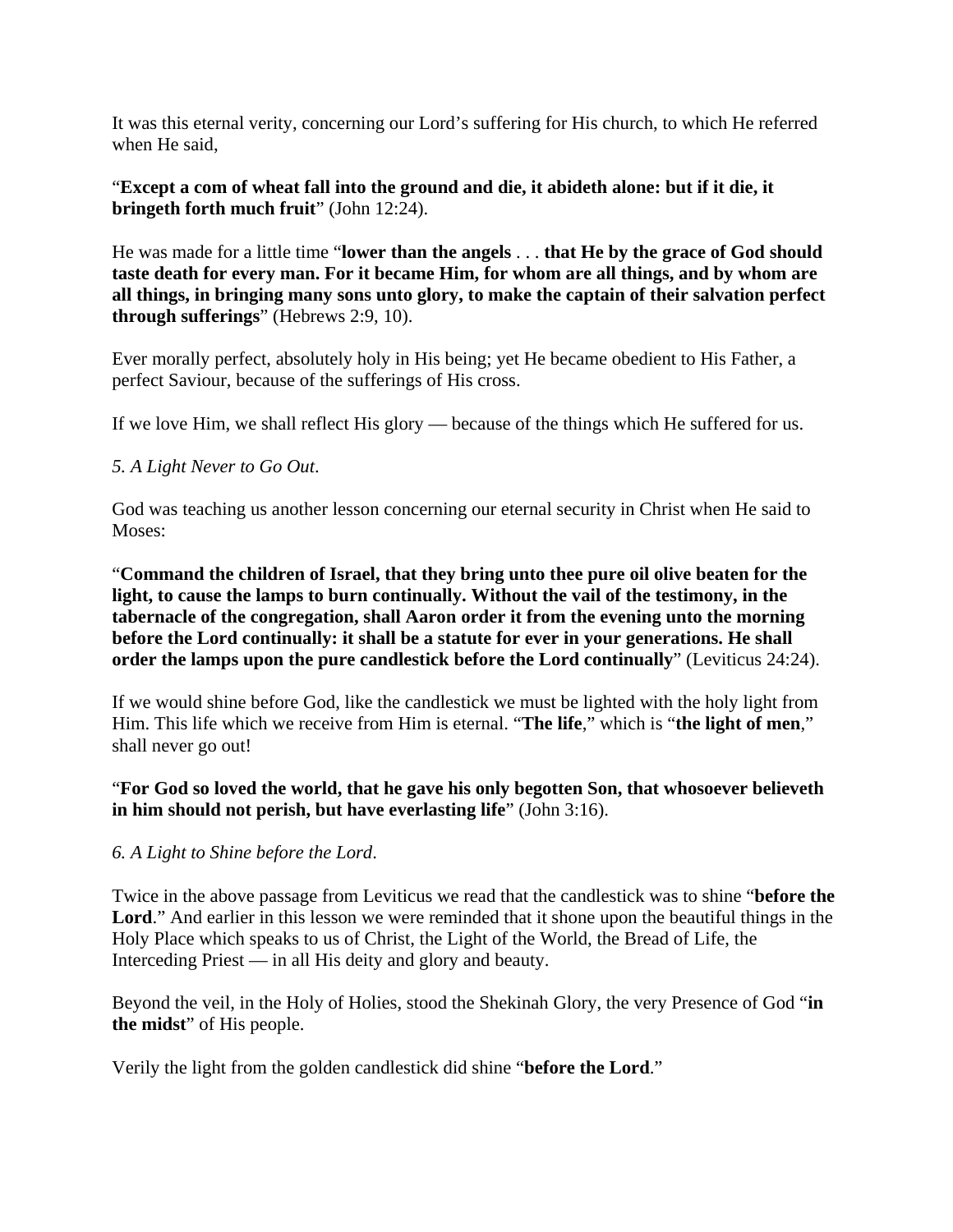Our one purpose in this life should be to live as in the Presence of God. It is possible for us to shine before men, yet not before the Lord. God said to Abraham, "**Walk before me**"; and He bids us walk before Him, remembering that One is our Master, even Christ. To this end we need the devoted heart and singleness of purpose, that we may say, with Paul, "**This one thing I do** . . ." (Philippians 3:13).

The lamps manifested the beauty of the candlestick, even as we would, by our shining, reveal His glory who loved us and gave Himself for us. When Moses came down from Mount Sinai; after having talked with the Lord. "**he wist not that the skin of his face shone**." He had to put a veil over his face, in order that the children of Israel might bear to look upon him as he gave them God's commands.

If we spend much time in His Presence, we shall, unconsciously, be "**changed into the same image from glory to glory, even as by the Spirit of the Lord**" (II Corinthians 3:18).

All the while the table of shewbread was standing in the Holy Place; but if the light had not shone upon it, the priests should never have found it.

Without the light which our Lord sheds abroad in our hearts, we should never know Him as the Bread of Life for our heart-hungry souls.

All the while the golden altar of incense was standing before the veil in the sanctuary, but is required the beams of light from the golden candlestick to show forth its beauty, and to remind the priests of the One who was to come to be the interceding Great High Priest. The power of prayer through the risen and interceding Lord, at the right hand of the Father, will be seen and felt through the life that lives and shines before Him.

# **THE OIL — A SYMBOL OF THE HOLY SPIRIT**

We have seen that oil, in the Scriptures, is a type of the Holy Spirit of God. The priests were anointed with the holy oil when they were consecrated to their sacred office. David was anointed with oil by the prophet; so were other kings in Israel.

Christ was anointed by the Holy Spirit when He was baptized, although He was ever one with the Father and with the Spirit of God. For His High Priestly work on earth He was anointed with the Spirit; and the Father gave not "**the Spirit by measure**" unto Him.

In accordance with this symbolism concerning the oil, we find that the "**pure oil olive**" in the golden candlestick foreshadowed the Holy Spirit of God. In the verses we read a few moments ago from Leviticus, we learn that this oil was "**pure**," and that it was "**beaten for the light**," not obtained by being pressed from the olive.

Not only was our Lord anointed with the Holy Spirit; but He was born of the Spirit of God. He did His mighty works in the power of the Spirit, lived His sinless life, taught His profound doctrines, and walked among men, always in the power of His own Holy Spirit.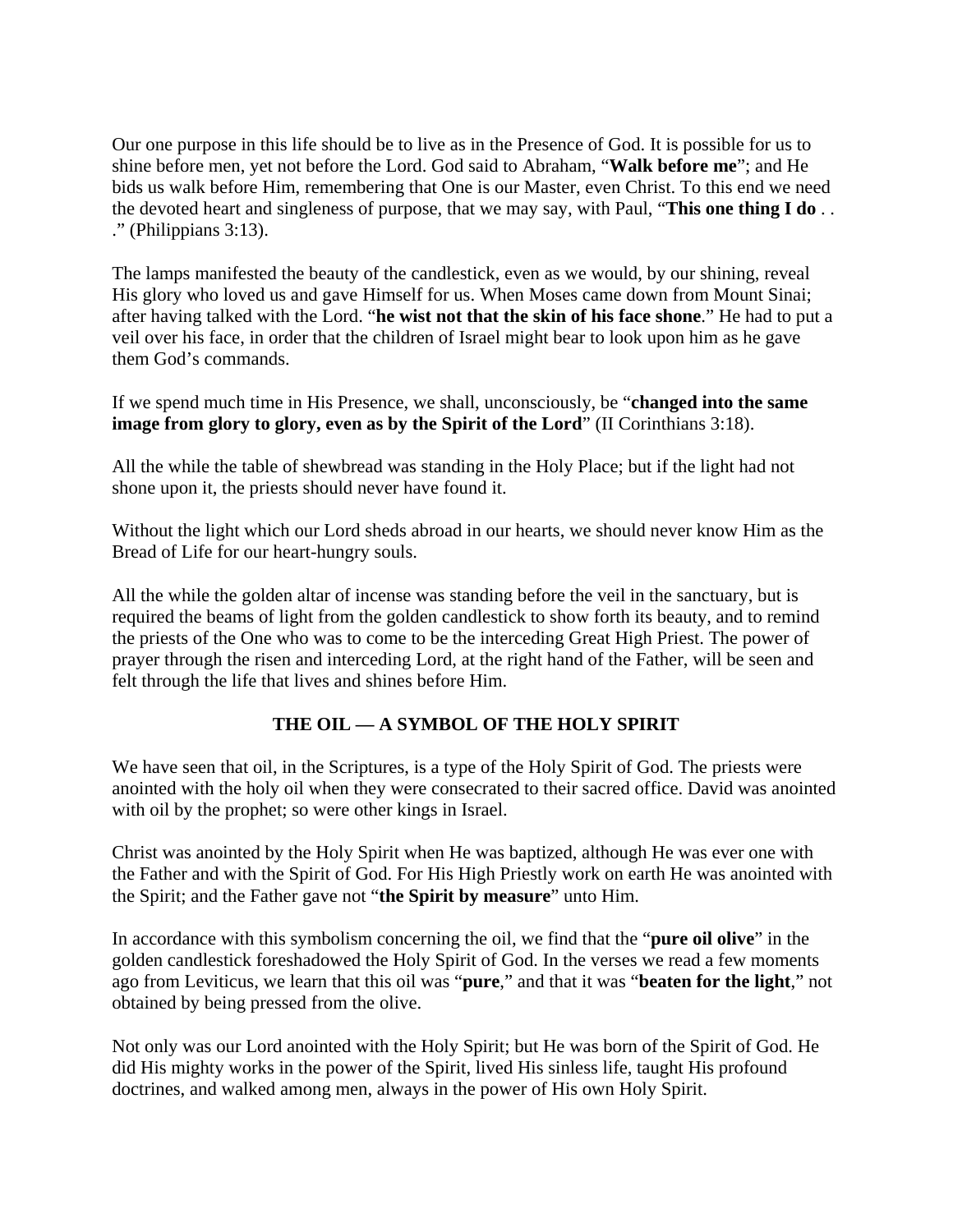"**Through the eternal Spirit**" He "offered himself without spot to God" (Hebrews 9:14).

And He was "**declared to be the Son of God with power, according to the Spirit of holiness, by the resurrection from the dead**" (Romans 1:4).

No wonder God told Moses to see that the olive oil for the golden candlestick was "**pure**," since it typified our sinless Saviour! And that it was "**beaten**" out, suggests once more His sufferings as He "**offered himself without spot to God**."

But the same oil which filled the central lamp also filled the six other lamps; and the same Holy Spirit is freely bestowed upon Christ's church. Indeed, we are urged to "**be filled with the Spirit**" (Ephesians 5:18).

On the Day of Pentecost and in the house of Cornelius the early church was baptized with the Spirit of God; then their flickering lamps grew suddenly bright, sending forth a steady flame. At the cross the disciples forsook the Lord, and fled; but after Pentecost they rejoiced "**that they were counted worthy to suffer shame for his name**" (Acts 5:41). During our Lord's mock trial Peter thrice denied his Lord; but on the Day of Pentecost he boldly stood up in the temple and told the unbelieving Jews that "**by wicked hands**" they had "**crucified and slain**" the Lord.

What made the difference? The indwelling Spirit of God! Peter was a new man. He lived a long life of witnessing, through bitter persecution; and was finally crucified for Jesus' sake. (See John 21:18, 19). When the child of God is filled with the Spirit, he loses the fear of men, and becomes bold for Christ, no matter what the cost.

But why are there so many empty pews in our churches today? Why are many churches not winning souls for Christ? Are the wicks in their lamps not dry? There must be the "**pure**" oil of the Holy Spirit, if a testimony is to be given that will honor the Lord, even as the prophet said many centuries ago,

"**Not by might, nor by power, but by my spirit, saith the Lord of hosts**" (Zechariah 4:6).

Oil, of itself, does not shine; it must be lighted by the fire. Neither does the Holy Spirit "**speak of himself**," but of the Lord. But when the "**light and life of men**," even Jesus, enters the heart, through the quickening power of the Spirit and the Word of God then the lamp begins to burn. The Spirit takes the things of Christ, and shows them unto the redeemed of God. (See John 16:12-15). If we but let the blessed third Person of the Holy Trinity take control of these poor, faltering lives, then we shall, indeed, "**be filled with the Spirit**," letting our lights so shine before men, that they may glorify our Father which is in heaven.

> "Come Holy Spirit, heavenly Dove, With all Thy quickening powers; Kindle a flame of sacred love In these cold hearts of ours."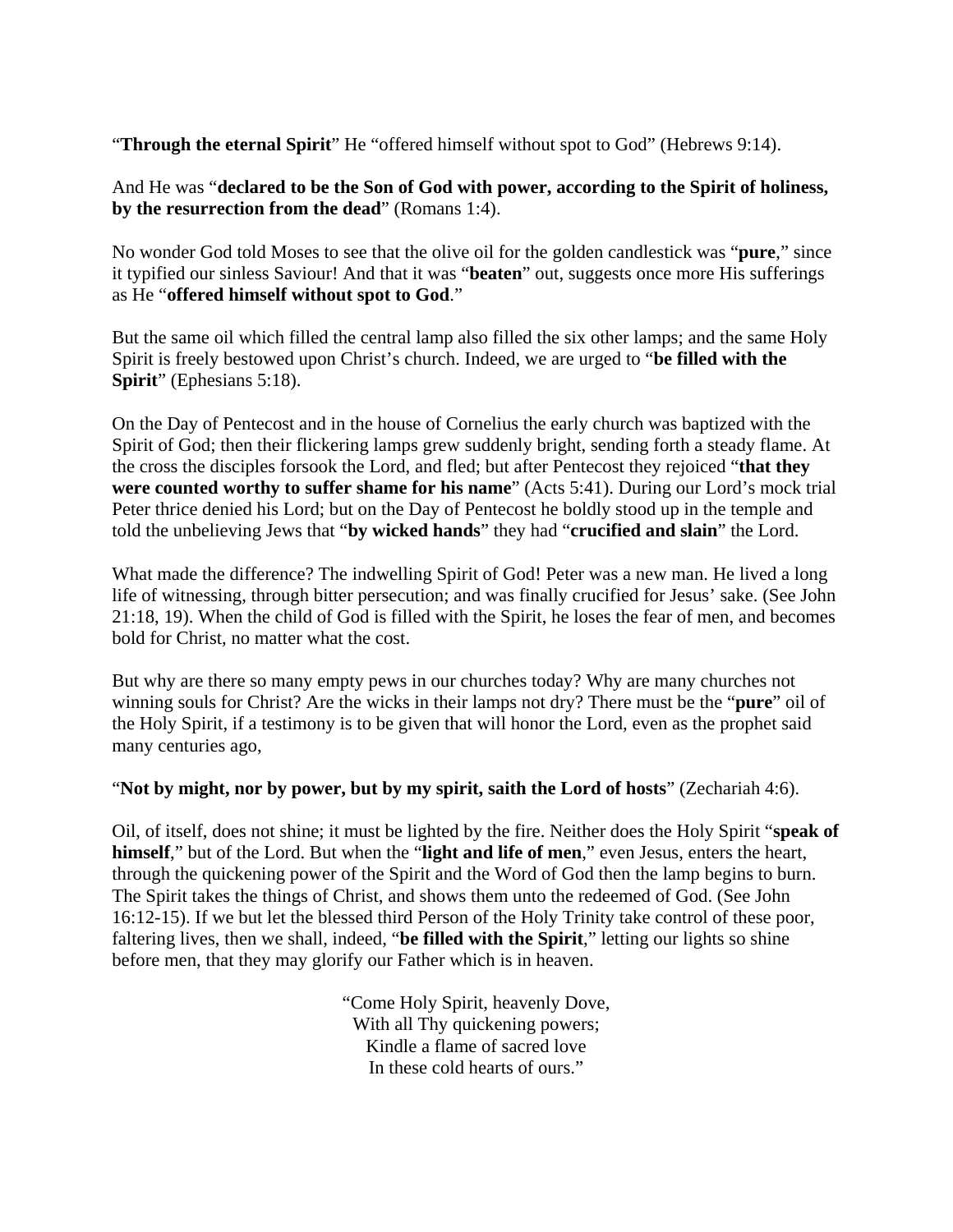## **THE TRIMMING OF THE LAMPS**

"**I am the true vine, and my Father is the husbandman. Every branch in me that beareth not fruit he taketh away: and every branch that beareth fruit, he purgeth it, that it may bring forth more fruit**" (John 15:1, 2).

"**Blessed is the man that endureth temptation** [i. e., trial]**: for when he is tried, he shall receive the crown of life, which the Lord hath promised to them that love him**" (James 1:12).

"**When he hath tried me, I shall come forth as gold**" (Job 23:10).

These verses and many others like them give the message of the trimming of the lamps of the golden candlestick. Twice each day the high priest, with "**tongs** . . . **and snuff dishes** . . . **of pure gold**," trimmed the wicks that the lamps might burn more brightly.

Who did the cutting and trimming? None but the high priest. And at the same time he poured in the pure olive oil!

When the aged John saw the risen Lord on the Isle of Patmos, he beheld Him in His long, High Priestly robe, wearing a golden girdle. He was "**in the midst of the seven golden candlesticks** . . . **which** . . . **are the seven churches**" in Asia (Revelation 1:12-20).

These seven local churches, in what we call Asia Minor today, or modern Turkey, represented this entire church age. What John saw was a prophetic picture of the conditions that would prevail in professing Christendom from apostolic times until the church is translated to be with Christ. This history, written by the Holy Spirit, before it came to pass, is recorded in the second and third chapters of Revelation. And just before it is given, we get the picture of the risen Son of Man in glory, standing in the midst of His church.

What is He doing, as, before "**the throne of grace**," He intercedes for His own? He is trimming the lamps and pouring in the oil of the Holy Spirit that the gospel may be sent forth through the lamps of testimony from His redeemed. He has no other plan for the saving of souls!

The seven golden candlesticks which John saw were not in heaven, they were in Asia — in a heathen, sin-darkened world. As their Great High Priest in heaven trimmed their lamps, they shed abroad the light of His redemption to a guilty people. For some of his lamps He had praise; for others rebuke; but He was watching over them all. And He was verily "**in the midst**."

Surely Aaron, the high priest in Israel, who alone could trim the lamps of the golden candlestick, was but a picture of Jesus, our Great High Priest, who uses the tongs and snuffers, that our feeble lights may burn all the more brightly. Thank God! There was no extinguisher in Aaron's hand; and the light of our redemption shall never go out! Our Great High Priest has promised that, and His Word is forever "**settled in heaven**"!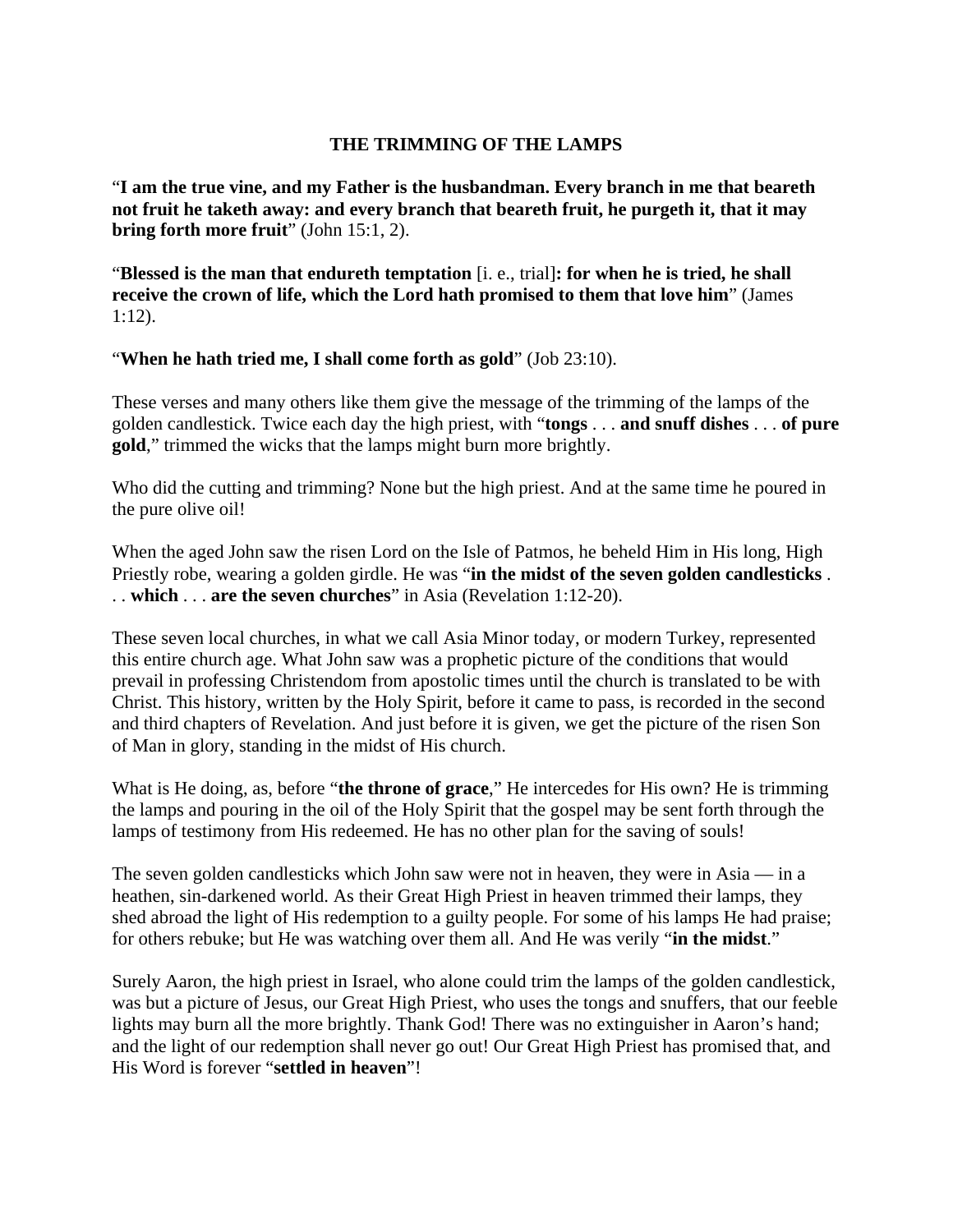- He may have to send trials and afflictions, in order to draw us closer to Him, in order that our lamps may send forth a clear, shining light.

- He may have to let sorrow or trouble teach us the sufficiency of His grace, that the world may know, from our testimony, that He is able to give "**songs in the night**."

But even as He trims our lamps, He pours in the oil of His own Holy Spirit, to comfort and teach and guide us on our pilgrimage from "Egypt to Canaan," from the wilderness of this godless world unto the New Jerusalem, which is our home.

It may be some unconfessed sin that needs cutting away; it may be some rising of self-will, some duty neglected. But whatever it is, in His loving hands the tongs and the snuffers will surely trim only the things that would mar the beauty of our shining for His glory. That is why we love to read His Word of comfort and assurance concerning trials:

"**I reckon that the sufferings of this present time are not worthy to be compared with the glory which shall be revealed in us**" (Romans 8:18).

"**For our light affliction, which is but for a moment, worketh for us a far more exceeding and eternal weight of glory**" (II Corinthians 4:17).

"**Beloved, think it not strange concerning the fiery trial which is to try you, as though some strange thing happened unto you: but rejoice, inasmuch as ye are partakers of Christ's sufferings; that, when his glory shall be revealed, ye may be glad also with exceeding joy**" (I Peter 4:12, 13).

# **THE BEAUTY OF THE CANDLESTICK — ONLY FOR THE PRIESTS TO SEE**

Not only was no one allowed in the Holy Place except the priests; but when Israel was on the march, through the wilderness, the beautiful golden candlestick was carefully protected from the gaze of men. None but the priests could behold its beauty, or walk in its light. When God wanted His people to rest, the Shekinah Glory stood still, and the tabernacle was erected by the Levites; but when He wanted Israel to resume her journey, the pillar of cloud and fire lifted from above and within the Holy of Holies, and moved on before them. Then it was that the priests and the Levites prepared to carry on the march the sacred things of the sanctuary. And this is what God told them to do concerning the golden candlestick:

"**And when the camp setteth forward, Aaron shall come, and his sons** . . . **And they shall take a cloth of blue, and cover the candlestick of the light, and his lamps, and his tongs, and his snuff dishes, and all of the oil vessels thereof, wherewith they minister unto it: and they shall put it and all the vessels thereof within a covering of badgers' skins, and shall put it upon a bar** . . . **after that, the sons of Kohath** [Levites] **shall come to bear it: but they shall not touch any holy thing, lest they die**" (Leviticus 4:5, 9, 10, 15).

No outsider could see the beauty of this golden lampstand; nor can any but believer-priests today know the beauty of the Lord, or His union with His church.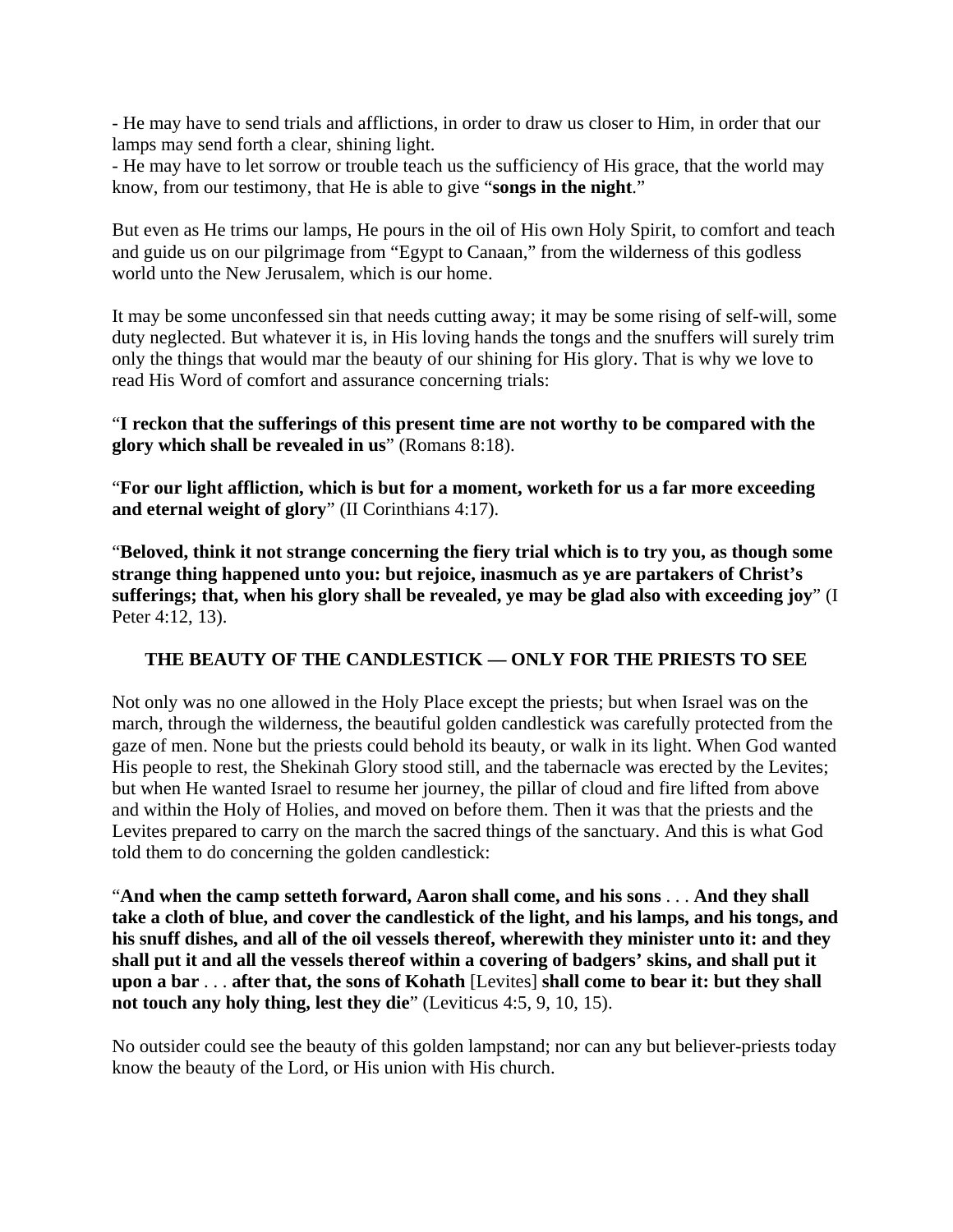"**The natural man** [i. e., the unsaved man] **receiveth not the things of the Spirit of God: for they are foolishness unto him: neither can he know them, because they are spiritually discerned**" (I Corinthians 2:14).

The outsider saw only the covering of badgers' skins, possibly like that of the tents of the people. To the unregenerate heart the Lord Jesus was just a good man — not the eternal God who became Man, that He might save sinners. The skeptic sees no beauty in Him. But the believer beholds His uncreated glory — now by faith; one day by sight.

Someone has also suggested that, insofar as the six branches of the golden candlestick represented the church, we are to be covered, as it were, during our earthly pilgrimage, with a "**cloth of blue**," remembering that "**our conversation** [citizenship] **is in heaven**"; and with the "**badgers' skins**," ever realizing that we must walk humbly with our God.

One day, many centuries ago, the Roman Emperor, Titus, destroyed Jerusalem; and with it, the temple with all its furnishings. His soldiers, in the year 70 A.D., bore away the golden candlestick, which had the same symbolism as did that article in the Jewish tabernacle. God permitted that; for "**the law**" of Moses was but a shadow "**of good things to come**" in Christ (Hebrews 10:1). Before Titus bore away the golden candlestick, the glorified Son of Man, crucified and risen from the dead, was walking "**in the midst**" of the seven golden lampstands, keeping watch over His own. For the lampstand in the temple He had no further use. In Him the symbolism was forever done away!

And when we get to heaven, my Christian friend, we shall see that there they need no light from the sun, moon, or stars; for "**the Lamb is the light thereof**" (Revelation 21:23). His face will be the glory of the New Jerusalem for all the endless ages; from Him the glory of God shall shine forth brighter than the noon day; and "**there shall be no night there**" (Revelation 21:25).

Is your lamp sending forth but a nickering ray of light, as you wait for that coming, eternal day?

Let your Great High Priest trim your wick. Is the trimming bringing tears and sorrow and heartache? Let Him have His way with your lamp that it may shine all the more brightly for His glory. One day you shall be like Him, forever to behold and to share His glory. Then keep on burning brightly for His name's sake. "**Unto the upright there ariseth light in the darkness**" (Psalm 112:4).

"**The path of the just is as the shining light, that shineth more and more unto the perfect day**" (Proverbs 4:18).

**~ end of chapter 8 ~** 

**http://www.baptistbiblebelievers.com/** 

```
***
```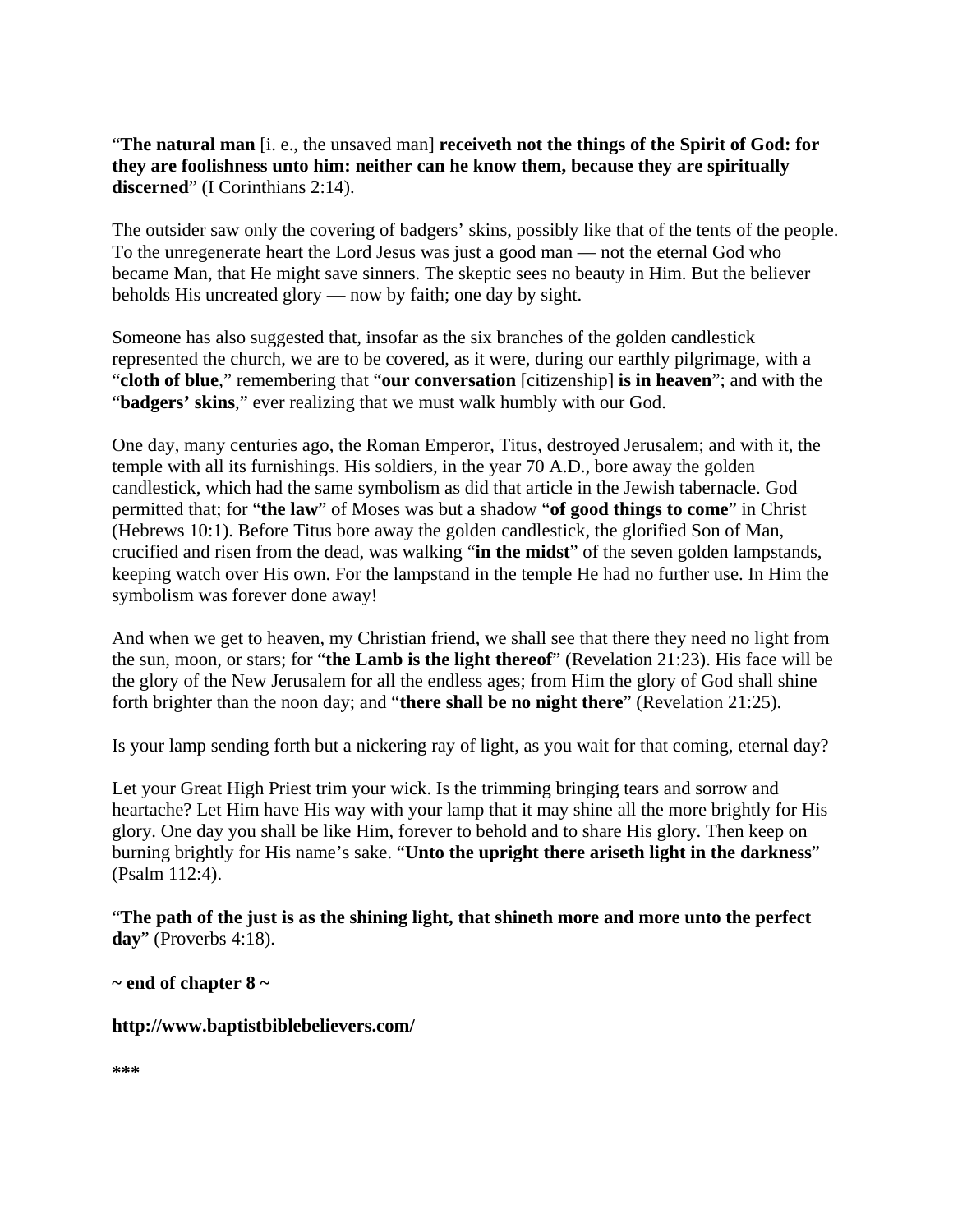# **CHRIST IN THE TABERNACLE**

by

Louis T. Talbot, D.D., LL.D. President of The Bible Institute of Los Angeles

Copyright @ 1942

#### **CHAPTER NINE**

### **THE TABLE OF SHEWBREAD**

*Christ — "The Bread of Life"* Exodus 25:23-30; 37:10-16; 40:22, 23; Leviticus 21:22; 22:4, 10; 24:59; Numbers 4:7, 8; John 6:27-63

AS THE Priest entered the door of the Holy Place, he beheld on his right, just opposite the golden candlestick, the golden-covered table of shewbread; for Moses "**put the table in the tent of the congregation, upon the side of the tabernacle north ward, without the veil**" (Exodus 40:22).

With the golden altar of incense between the candlestick and the table, in line with the brazen altar and the laver of the outer court, and just before the ark of the covenant and mercy seat within the veil, the table of shewbread thus became a very important part of the "shadow of the cross" which these six pieces of furniture formed, "**according to the pattern**" given by the Lord God to Moses in the mount. As the light from the golden candlestick fell upon the table, the beauty and the symbolism of this article of furniture met the eye of the priest, while he walked before the Lord and ministered there on behalf of his people, Israel.

In order to enter this Holy Place of God's sanctuary, he had gone by the way of the brazen altar before the gate. There he had been reminded of the necessity of the shed blood of the promised Redeemer for justification from sin.

From the brazen altar, he had passed by the brazen laver, where he had washed his hands and feet from the defilement of the desert sands before he dared go into the presence of God, "**lest he die**."

This cleansing reminded him again that, before he could hold communion and fellowship with the Lord, his daily sins had to be confessed and put away by faith in the blood of the coming "**Lamb of God**." That cleansing having been accomplished, the priest had entered through the door, that beautiful hanging of fine twined linen, embroidered in blue, purple, and scarlet, significant reminder of Him who was to come to open the way to God and heaven and eternal life, even the Lord Jesus.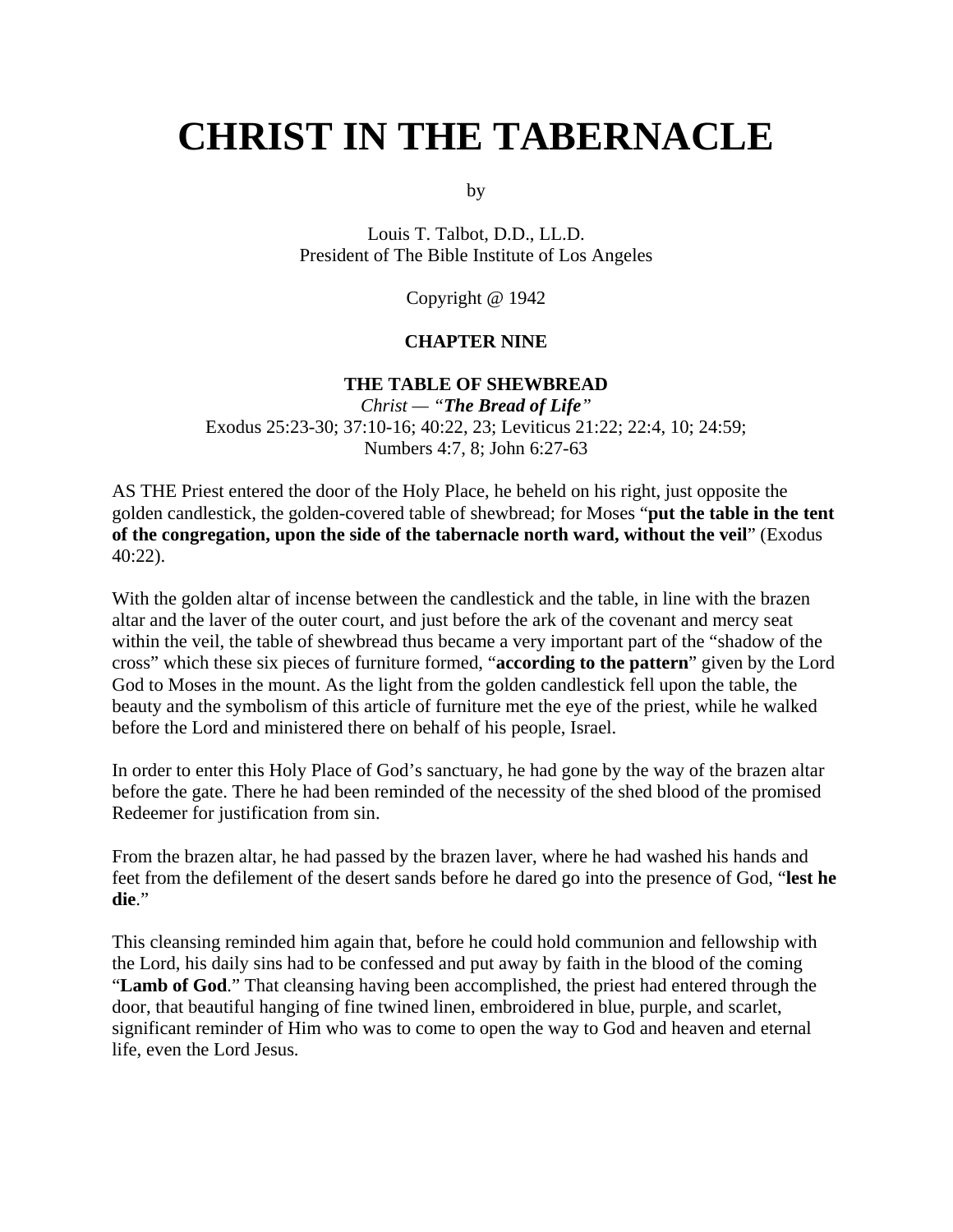Once within the Holy Place, the priest saw only beauty and loveliness — gold, the fine linen embroidered in figures of the cherubim, the three beautiful pieces of furniture — all illuminated by the one light which spoke of Jesus, the "**Light of the world**" and His redeemed children who are "**lights in the world**."

The golden altar of incense was the place of worship, and a picture of Christ, the Great High Priest, who "**ever liveth to make intercession**" for His own; while the table of shewbread foretold His coming to be the "**Bread of life**" to a heart-hungry people.

What "**Glories of Christ**" did the Jewish tabernacle show forth!

- The brazen altar foretold justification by faith in His shed blood;

- The brazen laver, sanctification, cleansing from the daily defilement of sin;

- The golden candlestick, union with Christ, the "**True Light**";

- The table of shewbread, communion and fellowship with Him who is the "**Living Bread**";

- The golden altar, worship and prayer and praise to Him who is "**our Advocate with the Father, Jesus Christ the righteous**."

The fellowship of the Lord God with His redeemed children, foreshadowed in the golden table of shewbread of the Jewish tabernacle, and fulfilled in and through Christ and His church believer-priests — was "**according to the eternal purpose which he purposed in Christ Jesus our Lord**" (Ephesians 3:11).

God has ever sought the fellowship of His creatures.

In the Garden of Eden, before sin entered to mar God's perfect creation, He talked with man, holding communion with Adam, who was made in His "**image and likeness**." But sin entered; and sin put man at an awful distance from God.

It caused him to turn away from his Creator in fear, hiding himself among the trees of the garden; for the unregenerate sinner cannot bear the presence of a holy God.

Thus Adam acknowledged, by his actions, that there was no common ground for fellowship with the Lord; that he had forfeited the right to talk with Him, holding communion with Him. And Adam tried to hide from God! He ran away from the Lord!

This is still the picture of the godless world — running away from God, having no desire for fellowship or communion with Him. But not so the church, the bride of Christ. Once "**dead in trespasses and sins**," walking in time past "**according to the course of this world, according to the prince of the power of the air, the spirit that now worketh in the children of disobedience**" (even Satan himself); yet now the church has been "**made nigh by the blood of Christ**" (Ephesians 2:1, 2,13).

No longer afraid of God, the blood-bought bride of Christ finds joy and fellowship in communion with Him before the table which He has "**prepared**," even Jesus, the "**Bread of Life**."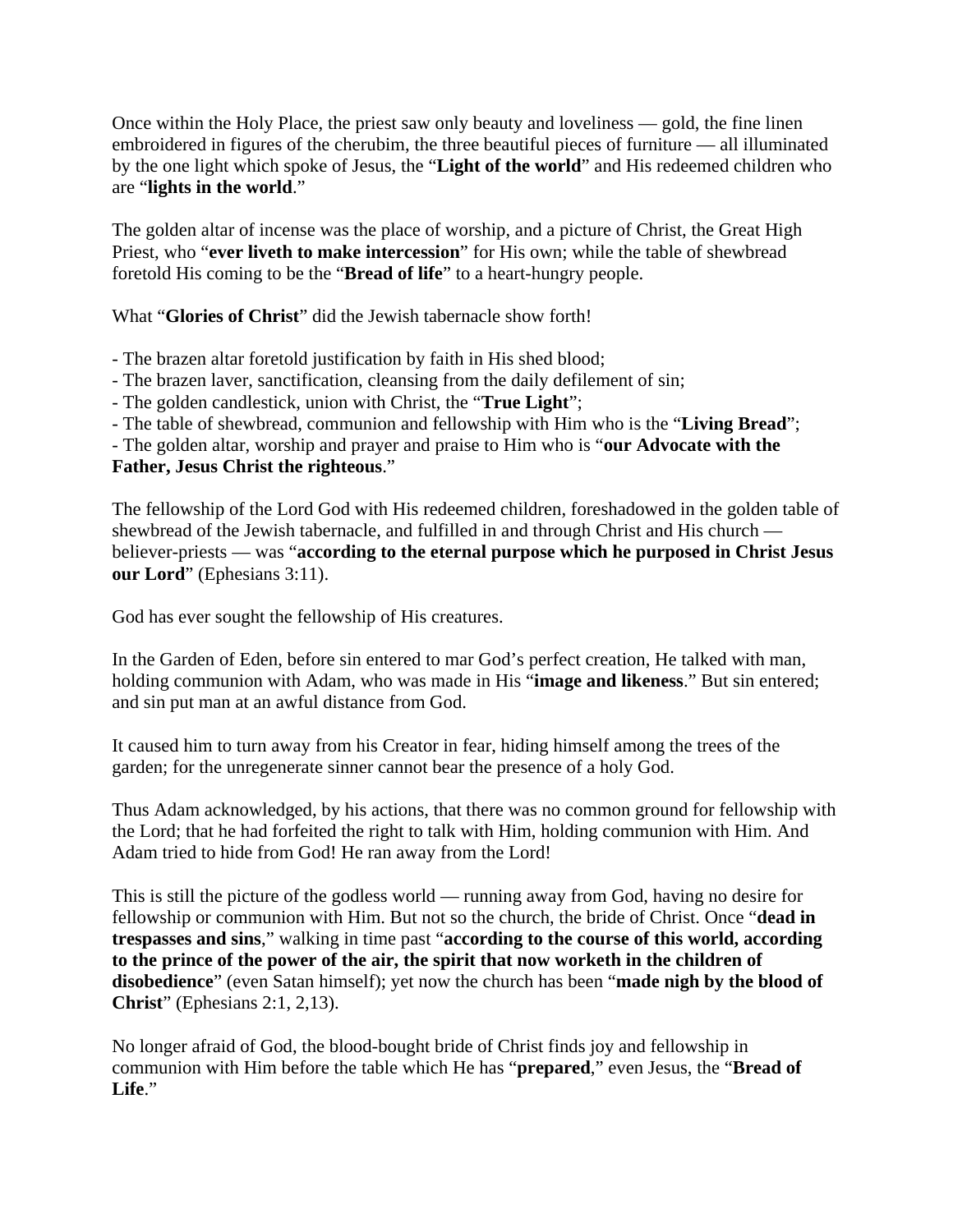# **THE TABLE OVERLAID WITH GOLD — THE PLACE OF FELLOWSHIP**

It is of this fellowship and communion between Christ and His church that the table of shewbread speaks; for the priests, as we have already observed, were typical of believer-priests to-day, members of the bride and body of Christ. (See I Peter 2:9; Hebrews 13:15; Romans 12:1, 2; Revelation 1:5, 6).

The table is the place of fellowship. What well-ordered family does not look forward to the times of joyous communion around the table? There the head of the house partakes of the same food as do all the members of the family. Together they talk of the things that concern one another. And there they share a common joy.

Our loving Lord has "**prepared a table**" before us. Of that table He Himself is the Head. And upon that table He Himself has provided the food which satisfies the soul; for He Himself is the "**Bread of Life**." He is the "**Bread of God**" (John 6:33). In Him the Father finds perfect delight; in Him He is and always was and ever will be "**well pleased**." And in Him we, who are members of His "**household of faith**," in the family of God, find our satisfaction and delight.

We feed upon the same spiritual food, even the Person and work of our blessed Lord, God's Son and our Saviour. Thus the fellowship, broken by sin in the Garden of Eden, has been for ever restored.

Our holy God comes down to hold sweet communion with us — on the ground of the perfect redemptive work of His beloved Son. He feeds His soul upon the perfections of His "**only begotten Son.**" And we feed our souls upon the same perfections and immeasurable love of the holy Son of God. What fellowship!

To think that we feast upon the same spiritual food as docs our omnipotent God! He finds infinite satisfaction in Christ as man's redeemer and representative; and we are called to sit at His table, which He has prepared, to share His joy in Christ, to feed upon Him who is the delight of the heart of God!

This is the message of the golden-covered table of shew bread, which stood on the north side of the Holy Place of the Jewish tabernacle, just opposite the golden candlestick, by which it was illumined. As we behold God's picture of it, in our lesson today, may we let the Holy Spirit take the things of Christ, and show them unto us!

First let us see the God-given "**pattern**" of this beautiful table. It is given to us in Exodus 25:23- 30, while the description of the finished work is recorded in 37:10-16. In these and related passages, listed at the beginning of this lesson, we learn that it was made of incorruptible acacia wood, called "**shittim wood**" in the Authorized Version of our English Bible. This durable wood was then covered over with pure gold. It was two cubits long, one cubit wide, and one and onehalf cubits high. As one cubit was about eighteen inches, the table was about thirty-six inches in length, eighteen inches in breadth, and twenty-seven inches in height.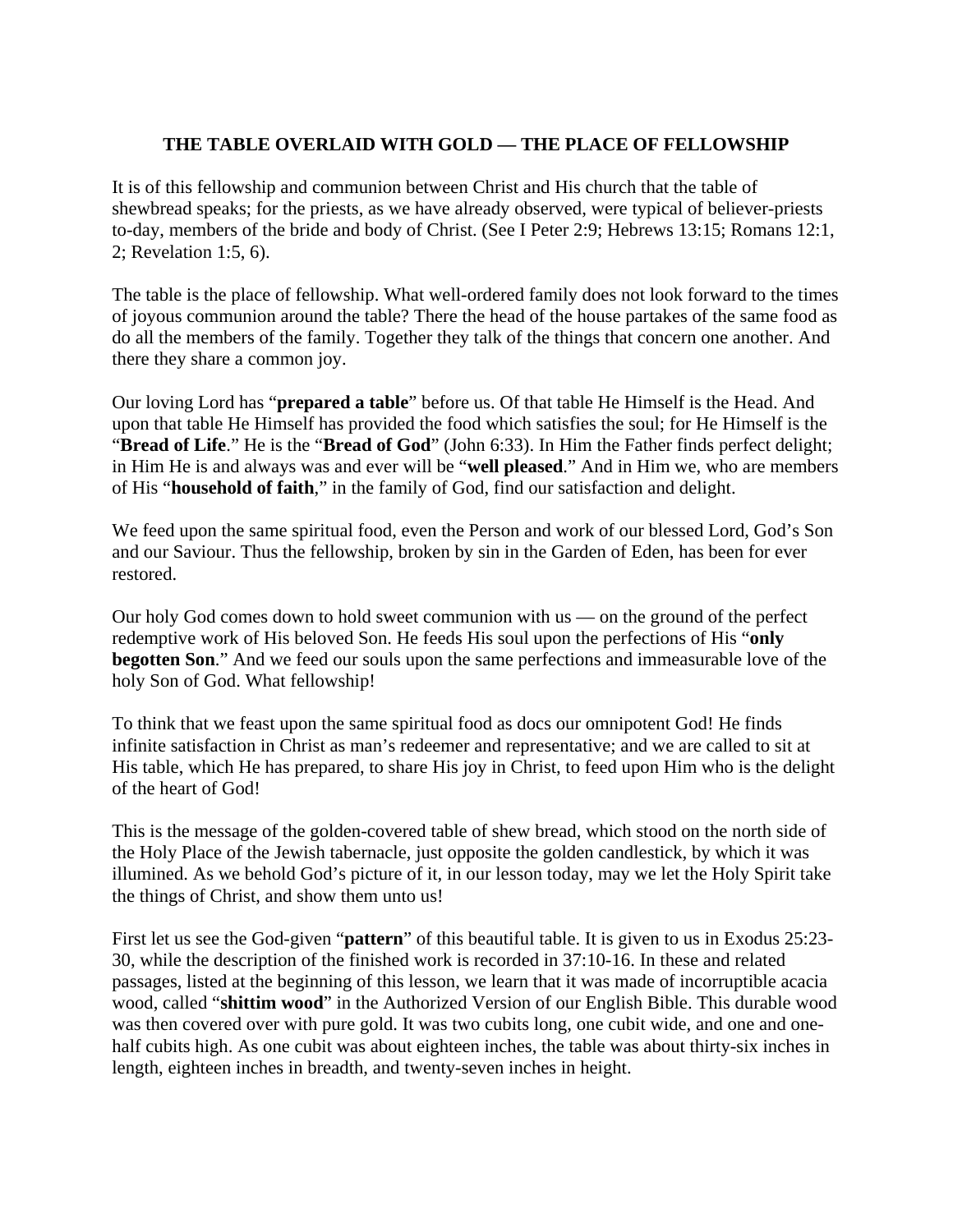Around the top there was a crown or rim of gold, evidently to encircle and hold securely in place the twelve loaves of shew bread, which were "**continually**" kept upon the table, even when Israel was on the march. Just outside this crown of gold, there was "**a border of an handbreadth around about**," doubtless to hold the sacred vessels. And on the outer edge of this border was another "**golden crown**" or rim "**to the border thereof round about**."

At the four corners were rings of gold, through which the staves were placed before Israel journeyed on the march; for by these staves the table was carried. They were also made of acacia wood, covered over with gold. This table, like all the other sacred pieces of furniture and vessels, was not to be exposed to the gaze of the outside world; nor was it to be handled by any other than the consecrated priests. The Levites carried it on the wilderness journey, but only after it had been carefully covered, and after the staves had been put through the rings of gold.

The vessels to be used at the table of shewbread were all "**of pure gold**."

The "**dishes**" were evidently to hold the shewbread, which, we are told. Moses was to "**set upon the table**" always before the Lord (Exodus 25:29, 30; Leviticus 24:6). The "**bowls**" were doubtless for the powdered frankincense, which was to be spread over the twelve loaves of shewbread. And the "**covers**" were flagons which must have been vessels for wine used in the drink offerings mentioned in Numbers 15:1-12.

Not only was the "**bread of God**" to be placed before the Lord "**continually**"; but the twelve loaves also represented the twelve tribes of Israel.

We shall see, as we continue to search the Scriptures in this lesson that the priests were to partake of this holy bread in the Holy Place. Now the table and the bread were one! We are not to think of them as separate the one from the other. Both speak to us of our Lord.

- The incorruptible wood once again reminds us of His sinless humanity;

- The gold, of His eternal glory and deity;

- The bread, of satisfaction for the heart of His Heavenly Father and for the hearts of His bloodbought children.

Now the twelve tribes were all represented at the table — a loaf for each tribe, and these loaves were encircled with a crown of gold. What a picture of our eternal security in Him who is the "**Living Bread**"!

Even as Israel journeyed on the march, the loaves were still to be upon the table "**continually**" (Numbers 4:7, 8). Covered by the priests with "**a cloth of blue**," over which were spread "**a cloth of scarlet**" and "**a covering of badgers' skins**," the "continual shewbread" (II Chronicles 2:4), together with all the holy vessels, was still to "**be thereon**."

But the loaves could not fall off the table; they could not be moved; because they were encircled by a crown of gold!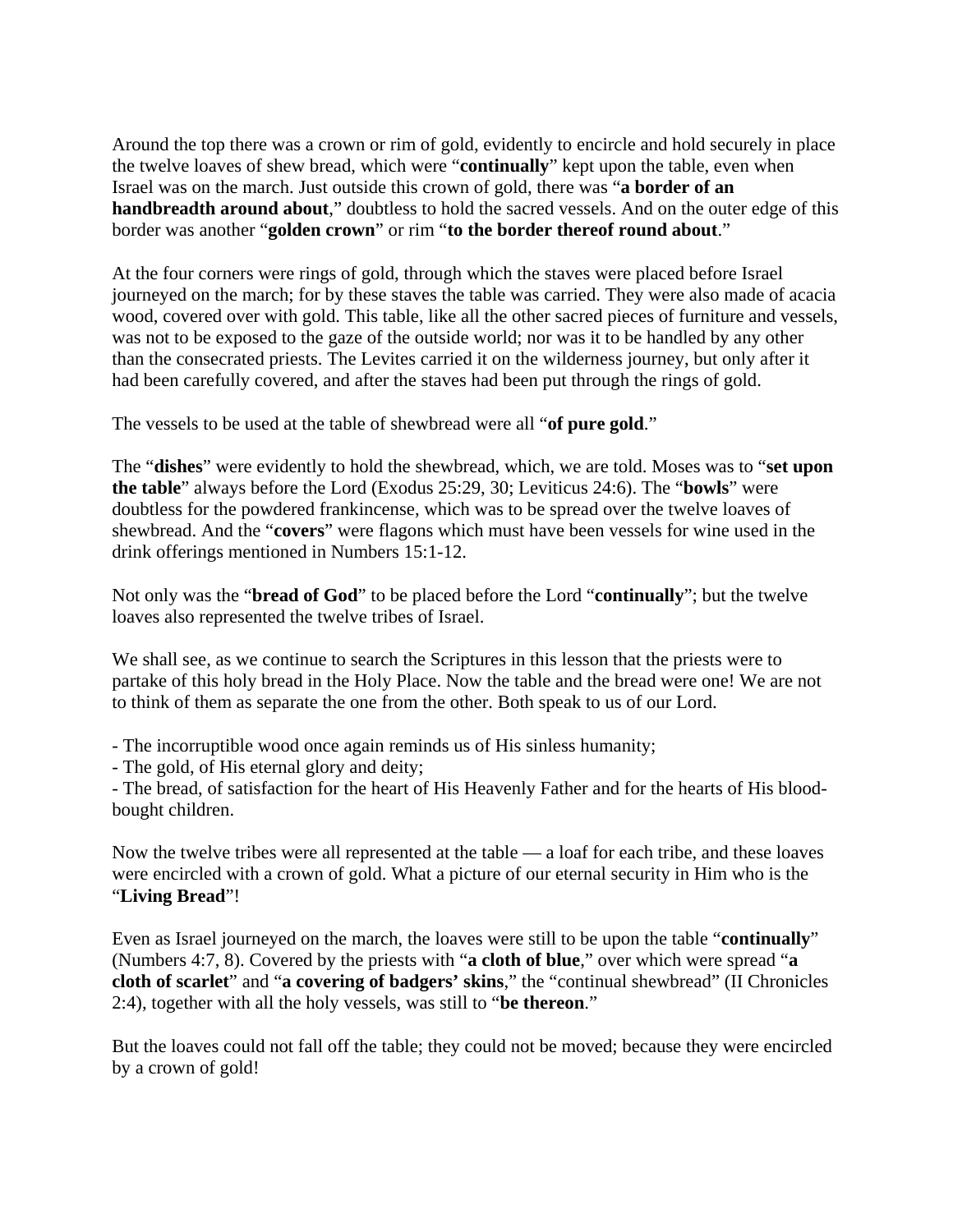My Christian friend, as we journey through the wilderness of this world, from Egypt to Canaan, as it were, we cannot fall from our Father's omnipotent safekeeping! The gold of His eternal deity insures that; for He is "**able to keep**" us "**from falling**," and to present us "**faultless before the presence of his glory with exceeding joy**" (Jude 24)1 We are kept by His everlasting love!

As the priests covered the holy table of shewbread, in preparation for the march, they were reminded by the cloth of blue of the heavenly character of Him, upon whom their souls were to feed. By the cloth of scarlet they could foresee the costly price of their redemption by His own precious blood. And by the covering of badgers' skins, they could tell that this heavenly One was to come down, in the form of a servant, the Man, Christ Jesus.

**Just how much of this beautiful symbolism the priests in the wilderness could actually understand, we cannot tell; but living on this side of the cross, we who are members of the bride of Christ can see these things clearly. This we do know: The priests in Israel and Moses and every saved soul before the cross — all were redeemed by faith in the promised Messiah and Saviour of the world**.

The shedding of blood from the time of Abel; yes, from the time when God provided "**coats of skins**" to clothe Adam and Eve pointed on to Jesus, "**the Lamb of God, which taketh away the sin of the world**" (John 1:29). Concerning Abraham, who lived some two thousand years before Christ, our Lord said, as He was talking to the unbelieving Jews,

#### "**Your father Abraham rejoiced to see my day: and he saw it, and was glad**" (John 8:56).

Abraham saw the day of Christ by faith; even as Moses did in the keeping of the Passover and in the beautiful tabernacle, the pattern for which God gave him in the mount; and even as the priests did, as they ministered before the Lord in this sanctuary for the Lord God "**in the midst**" of His chosen people, Israel.

# **THE SHEWBREAD — A TYPE OF CHRIST, "THE BREAD OF LIFE"**

The word "shewbread," means, when literally translated from the Hebrew, "*the bread of the face*"; that is, "*the bread of the presence*." Therefore, it was also called "*the presence bread*." We have seen that, by express command of the Lord, it was "**continually**" before His Presence.

He looked upon it with satisfaction because it foreshadowed His beloved Son who always did those things that pleased Him. Because all twelve of the tribes of Israel were represented in the twelve loaves, "*the presence bread*" reminded the Lord also of His people. There they were, symbolically face to face with God, in fellowship with Him on the basis of the atoning work of God's Son upon the cross. Had not Abraham, when returning from the deliverance of his nephew, Lot, met Melchizedek, who "**brought forth bread and wine**"? (See Genesis 14:18-20). This "**king of Salem**" and "**priest of the most high God**" was a marvelous type of Christ, our King-Priest. And because Abraham had faith in the promised Redeemer, he could partake of the memorials of sacrifice, the bread and the wine, in fellowship with Melchizedek, unmistakable type of the Lord Himself. (See Psalm 110:4; Hebrews 5:6, 10; 6:20; 7:1-28).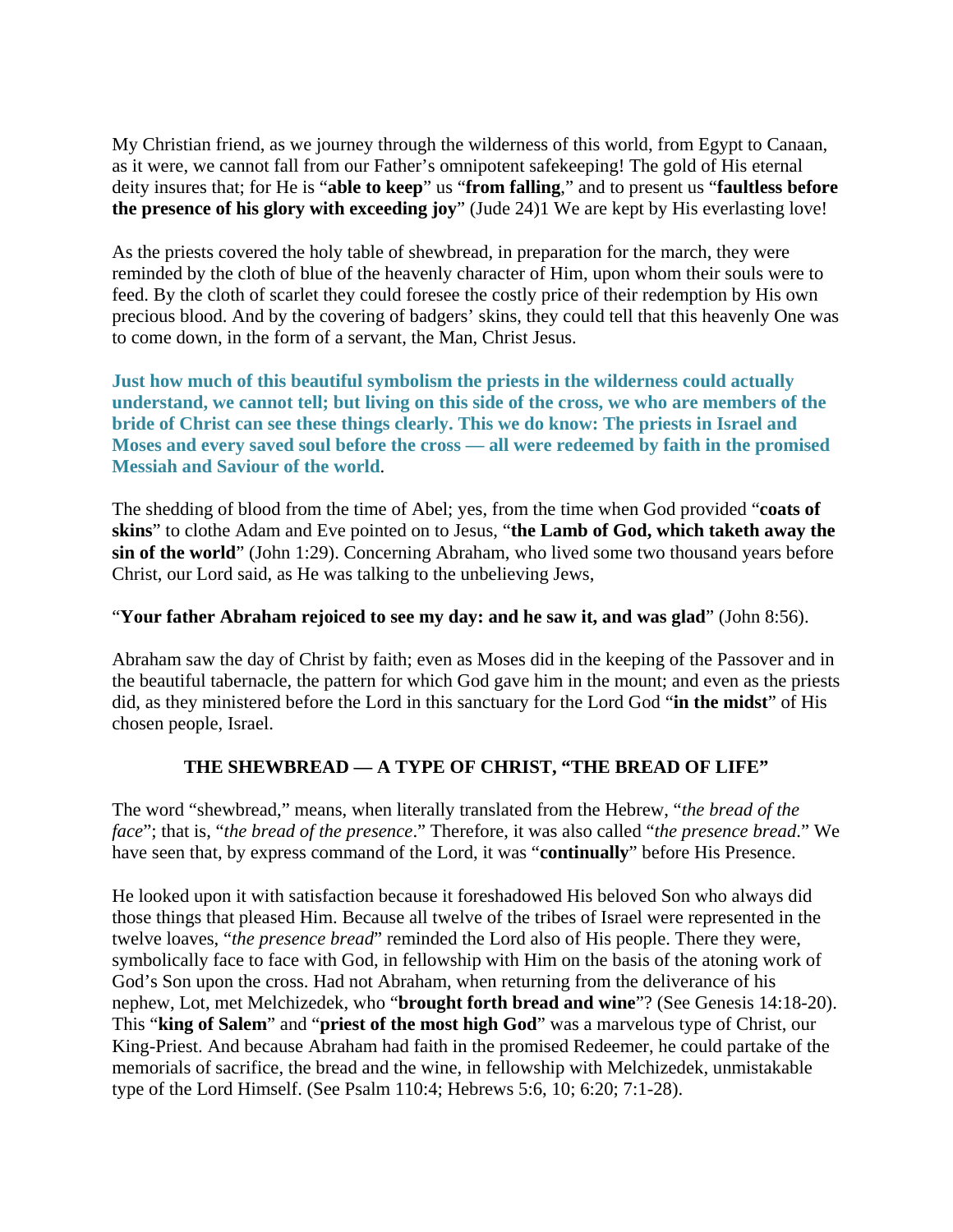The Lord God looked upon the shewbread, and was satisfied in His Son, of whom the loaves spoke. And He saw us, the bride of Christ, "**accepted in the beloved**" Son. For "*the presence bread*" foreshadowed our Lord Jesus, the true Bread, who sustains us in our new life, satisfies our heart-hungry souls, and fills us with the joy of His never-failing Presence.

"**Truly our fellowship is with the Father, and with his Son Jesus Christ**" (I John 1:3).

"**Jesus said unto them** . . . **My Father giveth you the true bread from heaven. For the bread of God is he which cometh down from heaven, and giveth life unto the world** . . . **I am the bread of life: he that cometh to me shall never hunger; and he that believeth on me shall never thirst**" (John 6:32-35).

When our Lord died upon the cross and rose again, He who was "**the Bread of God**" became also the believer's "**Bread of Life**." Ever well pleasing "**before the Lord**," His believer-priests feed their souls upon Him; and thus the fellowship which was broken by sin has been restored between the Lord and His believing children.

Now if we turn to the Holy Spirit's description of this shewbread, we shall find some striking and significant details, which unmistakably remind us of our Lord.

- This holy bread was to be made of fine flour, without leaven.
- It was to be baked with fire.
- Then the loaves were to be placed in two parallel rows upon the table, within the encircling crown of gold.
- Upon the twelve loaves powdered frankincense was sprinkled.
- And there the shewbread stood "**before the Lord**" for seven days.

On each Sabbath day the priests placed this sweet frank incense in one of the golden bowls, which belonged to the service of the table; and burned it as "**an offering made by fire unto the**  Lord<sup>"</sup> (Leviticus 24:7). These loaves were then food for the priests, fresh loaves being put in their place "**before the Lord**." Aaron and his sons were to eat this holy bread, but only within the Holy Place (Leviticus 24:9).

Seven is the number of perfection.

- God gave us seven days in the week.
- He placed seven colors in the rainbow.

- Seven, we believe, is the divine number of periods, during which He has dealt with man and will yet deal with him, even unto the eternal state.

- For seven days the holy bread, which prefigured the sinless Bread of Life, stood "**before the**  Lord<sup>"</sup> on the gold-covered table in the Holy Place, just another symbol of the divine perfection of Him who is the True Bread.

But let us examine more closely the ingredients which went into this holy bread, as well as the one which was expressly excluded by the Lord God: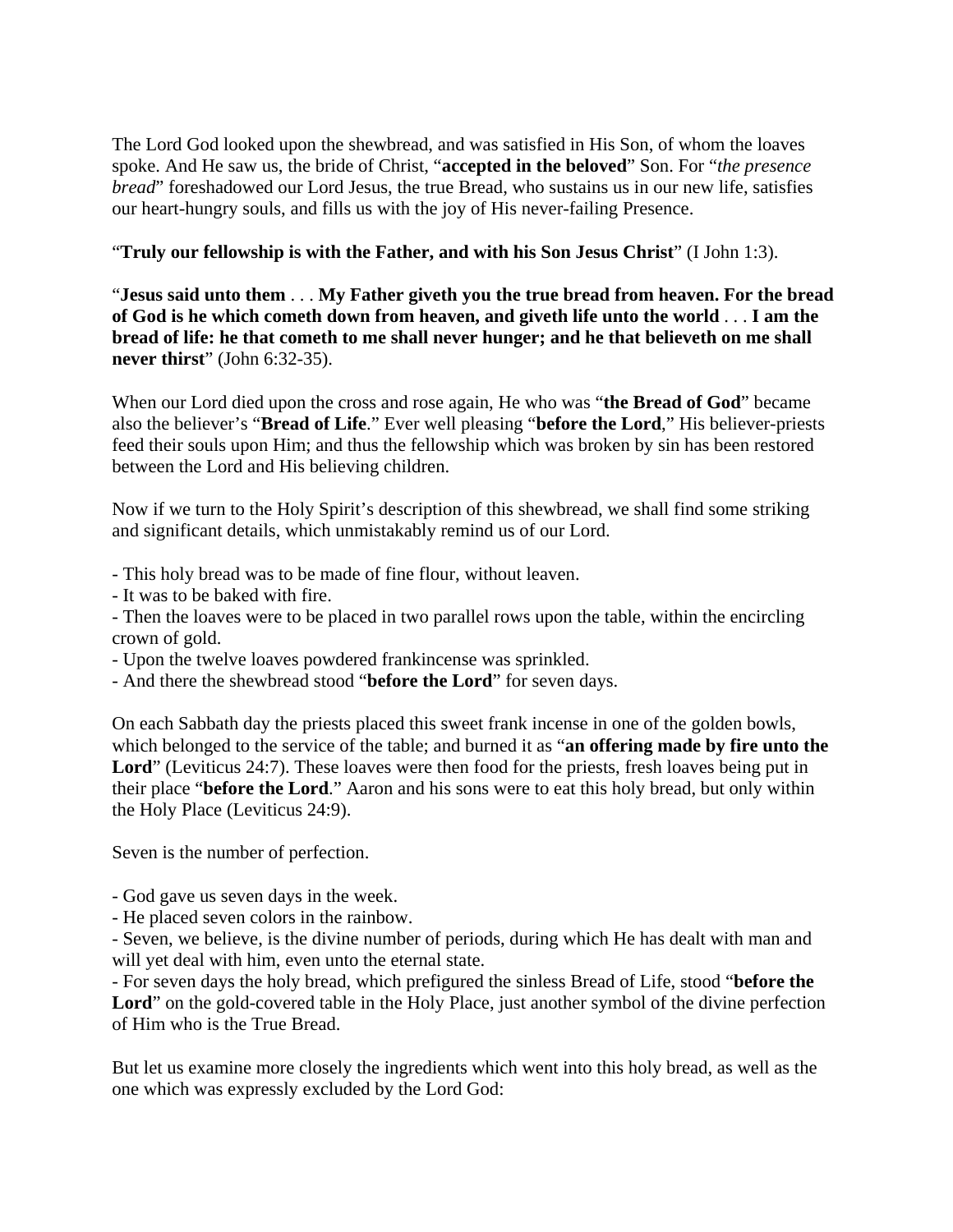# *1. The Fine Flour — A Type of Christ's Perfect Humanity*.

How soft and white is fine flour! Did you ever hold it between your fingers, just to feel its smooth texture? You felt no roughness, no unevenness, only a soft, smooth, even substance. As someone has expressed it, "Fine flour is bread corn which has been bruised until it is smooth and even. Christ is the bread corn bruised, and in Him is no roughness or unevenness" (Rodgers).

His spotless humanity had nothing in it to mar it, because it was flawless, absolutely without sin. That is why His Father in heaven was always well pleased with His Son. That is why even His enemies could find no fault with Him.

That is why He Himself could challenge those who sought to kill Him to "**convict him of sin**." He was "**holy, harmless** [i.e., 'guileless']**, undefiled, separate from sinners, and made higher than the heavens**" (Hebrews 7:26).

No wonder He was rightly called "**the Bread of God**"!

### *2. The Absence of Leaven — A Type of Christ's Sinlessness*.

As if to emphasize the sinless nature of His Son, of whom the shewbread spoke, the Lord expressly commanded that no leaven be put into the holy bread.

Now some people teach that leaven is a symbol of the gospel, and that the church will convert the world. Just a few days ago I heard one of the leaders of rationalistic teaching say as much over the radio — and over a nationwide hookup, too!

But this man who preaches in so-called evangelical pulpits does not believe in the inspiration of the Holy Scriptures, the virgin birth of our Lord, His vicarious atonement for sin, His bodily resurrection, or His coming again in glory — personally, visibly, bodily. Not all who teach that leaven is a type of the gospel are skeptical concerning the way of salvation; thank God for that! But practically all, if indeed not all of them, deny the bodily, imminent, visible return of Christ in glory, to bring in His own kingdom. They try to spiritualize His second coming; and in this we believe they pervert this "**blessed hope**" of the Christian. Moreover, every single reference in the Bible to leaven suggests evil.

This holy bread was to be made without leaven.

During the feast of unleavened bread all leaven was to be put out of every house in Israel. Our Lord warned His disciples against the "**leaven of the scribes and Pharisees**," by which they understood Him to mean their "**doctrine**," or teaching. The apostles wrote of "**the leaven of malice and wickedness**," and exhorted Christians to "**purge out the old leaven**."

And the whole of the thirteenth chapter of Matthew, where the woman is pictured as hiding leaven in three measures of meal, presents the course of this church age.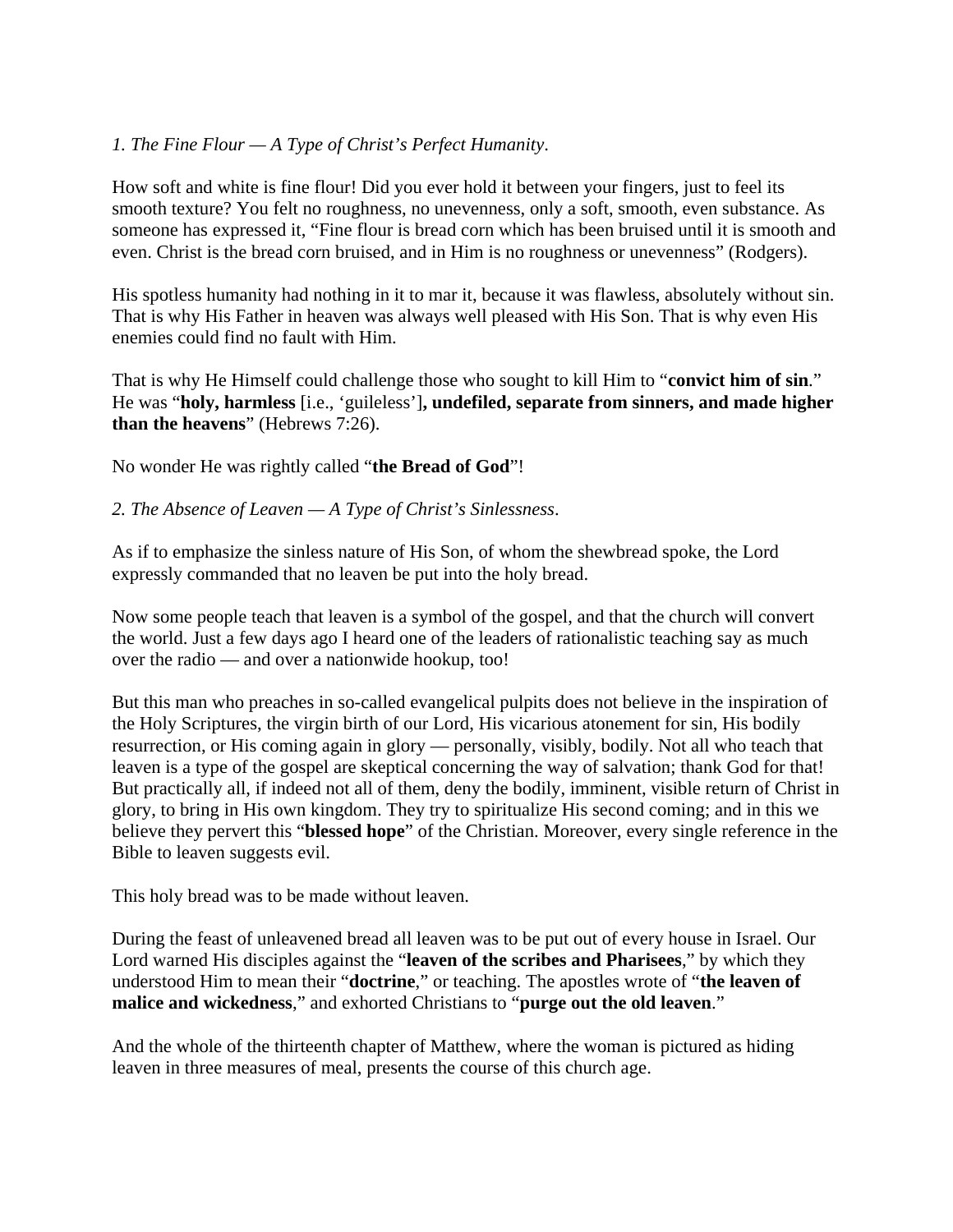All seven of our Lord's parables recorded in this remarkable chapter tell the same story — that the church began with a few believers, and that it would grow into a great system, in which would be found the true and the false, the wheat and the tares, the good fish and the bad, true believers on the Lord Jesus and hypocrites who bear His name, yet deny the blood of His cross.

In this very chapter, which, we believe, is misinterpreted by those who make the leaven symbolize the gospel, the woman hides the leaven in the meal until the whole is leavened. What a picture of the insidious, permeating influence of apostasy in professing Christendom today!

Yes; invariably the Word of God pictures leaven as a symbol of sin. (See Matthew 16:6-12; I Corinthians 5:6-8; Galatians 5:9; Matthew 13:33; Mark. 8:15; Luke 12:1).

Surely we need not quote further Scripture to prove that our Lord Himself was ever, always, without sin!

In His Person there was only light without darkness. In Him was only good, without evil. That is why the Father could delight in the Son. And that is why He expressly commanded Moses not to put leaven in the holy bread that stood "**before the Lord**," for leaven is the symbol of sin.

# *3. The Baking with Fire — A Type of Christ's Suffering for Sinners*.

Even as the twelve loaves of the shewbread were baked with fire, so also our Lord stood the fires of testing and suffering, that we might be saved. The fire of God's holiness searched and tested Him, and found Him absolutely holy. That is why He could die upon the cross as the perfect substitute for sinful man. Into the agony of His sinless soul we cannot fully enter, for we are sinful by nature. But we can thank Him for His love and grace!

# *4. The Frankincense — A Type of Christ's Fragrant Life*.

Frankincense is a sweet gum; and when it was burned upon the altar, as "**an offering made by fire unto the Lord**," it went up before Him as a sweetsmelling savour.

What a picture of the loveliness and beauty and fragrance of His matchless life! His very name is precious to the Father! Is it the most precious name in heaven or on earth to you, my friend? The wicked Jews of His day called Him "**Beelzebub**," the prince of demons, even Satan himself. What blasphemy! Do you know Him as your Saviour and Lord and Friend? One day men, angels, and demons will have to acknowledge what the born again child of God delights to proclaim today, that "**His name shall be called Wonderful, Counsellor, the mighty God, The everlasting Father, The Prince of Peace**" (Isaiah 9:6). The Father calls Him His "**beloved Son**"!

This is the God-given description of the holy bread which was placed by the priests each Sabbath day upon the golden-covered table in the Holy Place of the sanctuary; and this, we believe, is the scriptural interpretation of its beautiful symbolism.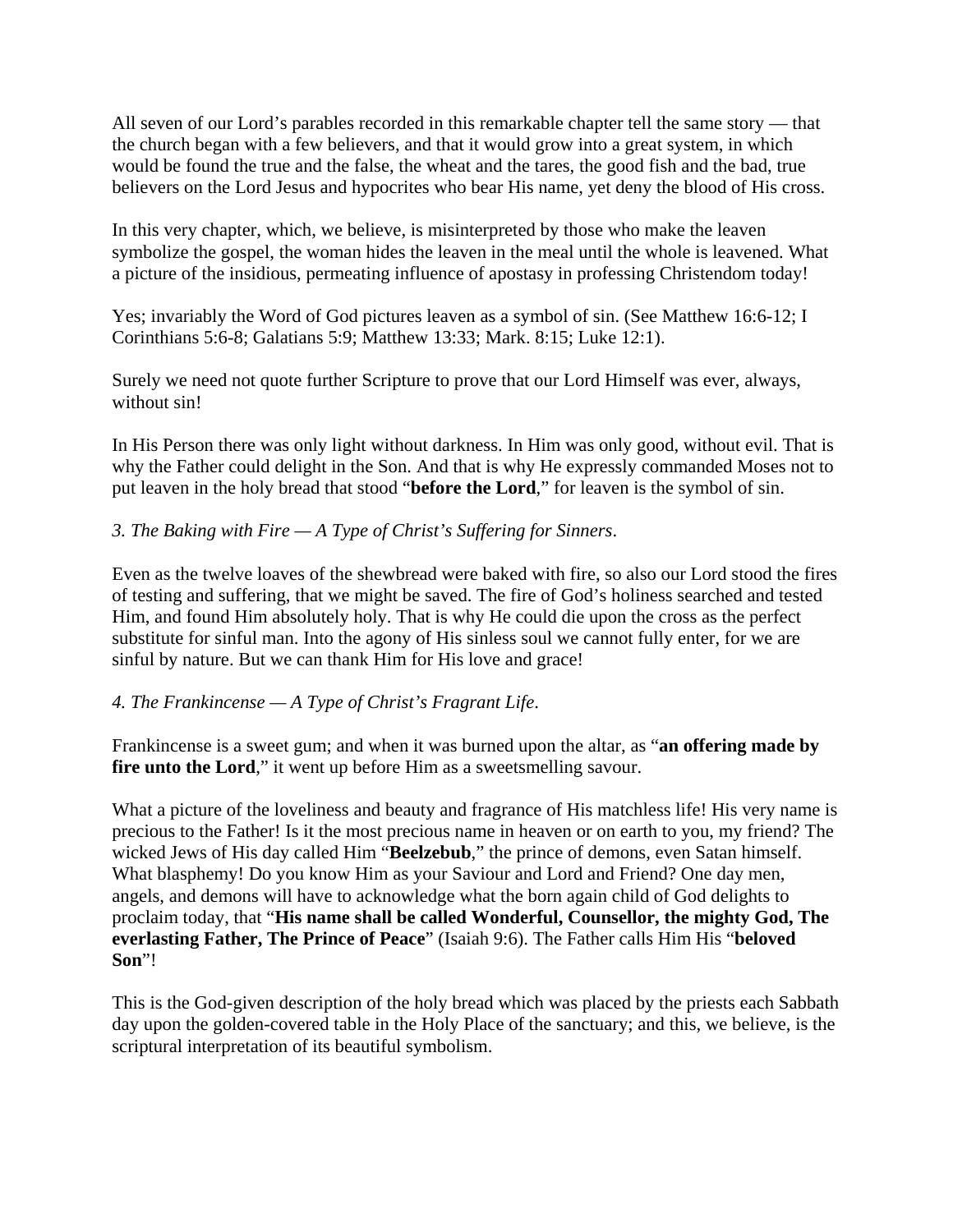There was satisfaction for the representatives of all God's people; for no tribe was overlooked. There is satisfaction in Christ for all the world!

As the table and the bread were one; and as the "**Bread of God**" became food for the priests, even so we are complete in Christ Jesus.

The fragrant frankincense of His life is shed abroad in our hearts by the Holy Spirit, if we let Him fill our very being; and the Father sees us "**accepted**" in Him, complete in Him. We are united to Him; one body, of which He is the Head; His bride, of whom He is the heavenly Bridegroom. In Him we find daily nourishment for our souls, constant fellowship at His table, because He was "**the corn of wheat**" which was "ground in the mill of suffering and brought into the fire of judgment" to take our place on Calvary's cross (*Scofield Reference Bible*, page 102). Truly we can say, with the Apostle Paul,

"**I am crucified with Christ: nevertheless I live; yet not I, but Christ liveth in me: and the life which I now live in the flesh I live by the faith of the Son of God, who loved me, and gave himself for me**" (Galatians 2:20).

To believe His Word, and to accept Him personally as Saviour and Lord, is to "**eat the flesh of the Son of man, and drink his blood**" (John 6:63; cf. 6:51-63). To appropriate His gift of eternal life is to feed our souls upon the Living Bread, which came down from heaven. But how starved we are spiritually!

Many of God's people who would never think of missing a meal of physical food three times a day, let whole weeks and months pass without more than a cursory reading of the living Word of God which speaks of the Bread of Life. How can Christians "**grow in grace, and in the knowledge of our Lord and Saviour Jesus Christ**" unless they feed upon His Word? (See II Peter 3:18).

May God help us not to starve our souls! The more we read the Bible, the more we love it. The more we love it, the more wonderful it becomes to our hearts. Why do we neglect it so? Only because we let Satan crowd other things in its place. That should not be so — if we truly love the Lord.

# **"THE BREAD OF GOD" — FOOD FOR THE PRIESTS**

We have seen from our study today that this holy bread became food for the priests, and that they were to eat it in the Holy Place. Thus it becomes a beautiful symbol of the "**table**" which the Lord has "**prepared**" for us in memory of His broken body and shed blood — "**till He come**." It is the "**Lord's Table**," not ours. We are His invited guests; He has provided the bounty. We sit at His table to hold sweet fellowship and communion with Him. It is "**a pure table**"; the bread is "**holy**." Moreover, it is to be eaten only in the Holy Place, as it were.

Accordingly, God expressly commanded that certain persons could not partake of the shewbread: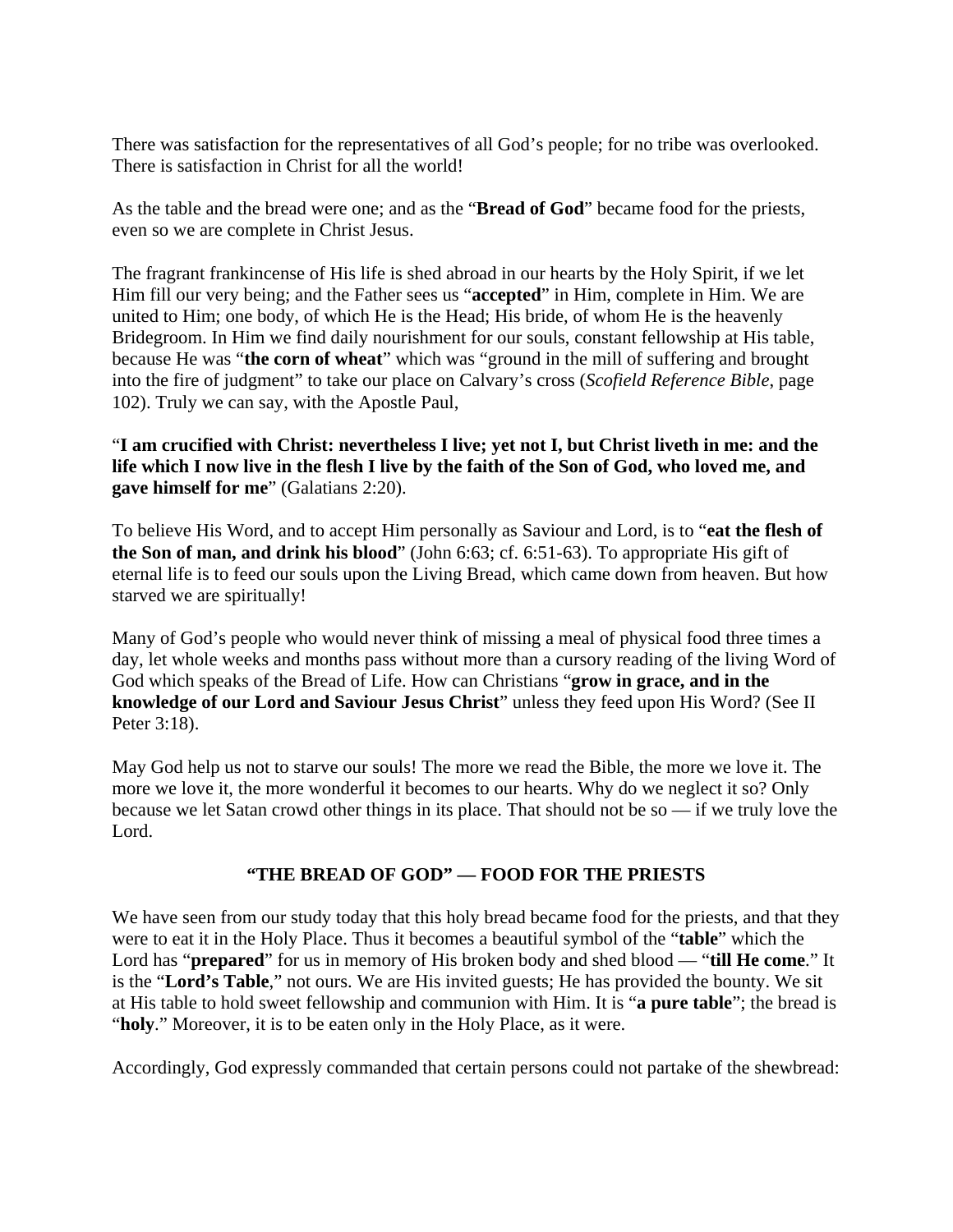- No stranger,
- No sojourner,
- No hired servant,
- No priest with a running sore could eat the holy bread.

What a picture for us, as Christians!

No stranger, no one who denies the blood of our Lord Jesus, should dare go to the Lord's Table to partake of the Lord's Supper; yet our own country is filled with many professing Christians who do this very thing — belong to churches and sit at the Lord's Table, yet deny the Lord who bought them!

God does not honor such wickedness.

No sojourner, no passing friend, could partake; neither should any guest or member of a believer's household go to the Lord's Table except by personal faith in Him of whom it speaks.

No hired servant in Israel could eat the holy bread; neither can we appreciate the meaning of the Lord's Supper if we are trying to work\ for our salvation. We are saved by grace through faith, not by our own paltry works.

No priest with a running sore could eat the holy bread; and God tells us in the epistles that we must approach the Lord's Table in full confession of all defilement of sin; we must put all sin under the blood of Christ, or else we eat "**unworthily**." The priest with a running sore was a priest still; once saved, we are always saved. But it is possible for us to be saved, yet miss God's richest blessing by unconfessed sin in our lives.

Let us read prayerfully Leviticus 22: 4, 10 to see God's commands concerning this vital matter; then let us examine our own souls as we apply the message to our own hearts.

The Church at Corinth had sinned in going to the Lord's Table to eat and drink (I Corinthians 11:20-22); and for this gross iniquity Paul severely rebuked them. Then he went on to explain to them the true meaning of this sacred memorial, saying, in part,

"**As often as ye eat this bread, and drink this cup, ye do shew the Lord's death till he come**" (I Corinthians 11:26).

Thank God! This memorial feast will one day be done away; for we shall not need these emblems to remind us of the broken body and shed blood of the Son of God! We shall see Him as He is, look upon His face — and be like Him — for all the endless ages! But meanwhile, let us sacredly guard the significance of this blessed memorial, lest we bring reproach upon the holy name we bear.

The shewbread cost the priests nothing; nor did our salvation cost us anything! It cost the Father an awful price! It cost the Son of God a terrible price! But the Bread of Life is free to all the world, "**without money and without price**" (Isaiah 55:1)!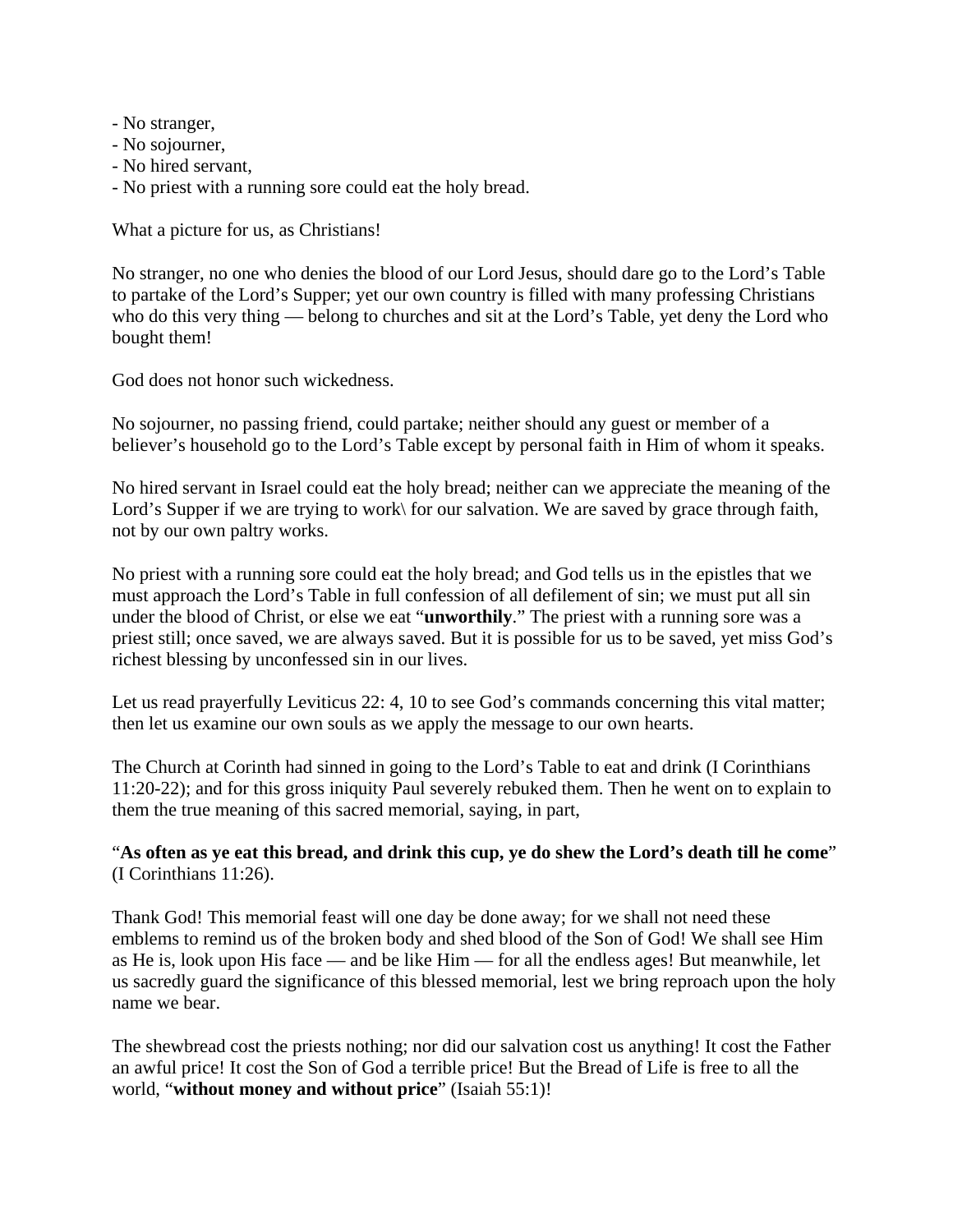Only the priests could eat the holy bread; and they had to go by the way of the brazen altar of sacrifice and the brazen laver, in order to enter the Holy Place, where they partook of this sacred thing. But, while no priest with a running sore could partake; yet it is beautiful to note that the priest who was lame or blind or deformed in any way was not excluded from the table. He could not serve God there, but he could eat the holy bread. (See Leviticus 21:22; cf. 21:17-23).

I wonder if our spiritual lameness is hindering our service for the Lord? Yet, however faltering, however weak, however stumbling, our testimony is for Christ; if we are truly born again by faith in His shed blood, we are invited to sit at His Table, "**prepared**" by Him for His own. Moreover, we are exhorted to encourage the weak, to strengthen them in the faith, that they may grow more and more like our Lord. (See Romans 14:1; I Thessalonians 5:14; Hebrews 12:12, 13).

Israel's priests partook of the holy bread as they journeyed in "**the howling wilderness**."

We, too, are in a godless world; the tempests and storms of life would discourage us and lead us to despair. Our own lameness and sinfulness would drag us down; but our Lord invites us to His Table — to remember Him in His sufferings for us, "**till He come**." Meeting Him there, we take fresh courage; we see His almighty power, and His never dying love — all exercised for us. Then we "thank God, and take courage." He is a wonderful Saviour!

Many centuries ago there lived a lame man who sat at a king's table. His name was Mephibosheth; his father, Jonathan, the devoted friend of David, the king. When Saul and Jonathan were killed in the battle on Mount Gilboa, tidings of their death reached the nurse of little Mephibosheth, who was just five years old. She picked him up and fled, fearing lest he should be killed because he was of Saul's household; and when she fled, she dropped the child, and he became lame for the rest of his life.

The years passed. David's wars were over for a time. He remembered his covenant with Jonathan, and asked, "**Is there yet any that is left of the house of Saul, that I may shew him kindness for Jonathan's sake?**"

And he was told of Mephibosheth. He sent for the young man, who in turn was afraid, lest the king should kill him. He had been in hiding, dwelling in Lodebar, "*the place of no pasture*." Tremblingly he went before the king, and from David himself heard the reassuring words of welcome to the king's own table. And at the king's table he sat "**as one of the king's sons**." Yet he was "**lame on both his feet**." But as he sat at the king's table, his lame feet were hidden from view. Was he not counted as one of the king's sons? (See II Samuel 4:4; 9:1-13).

Nearly two thousand years ago, God looked for some to whom He might show kindness for the sake of Another. For Jesus' sake He loved us with an everlasting love. He sought us out when we were lame, helpless to fight against the enemy of our souls, hiding from His holy Presence in fear and dread. He brought us into His "**banqueting house**," and "**his banner over**" us "**was love**" (Song of Solomon 2:4).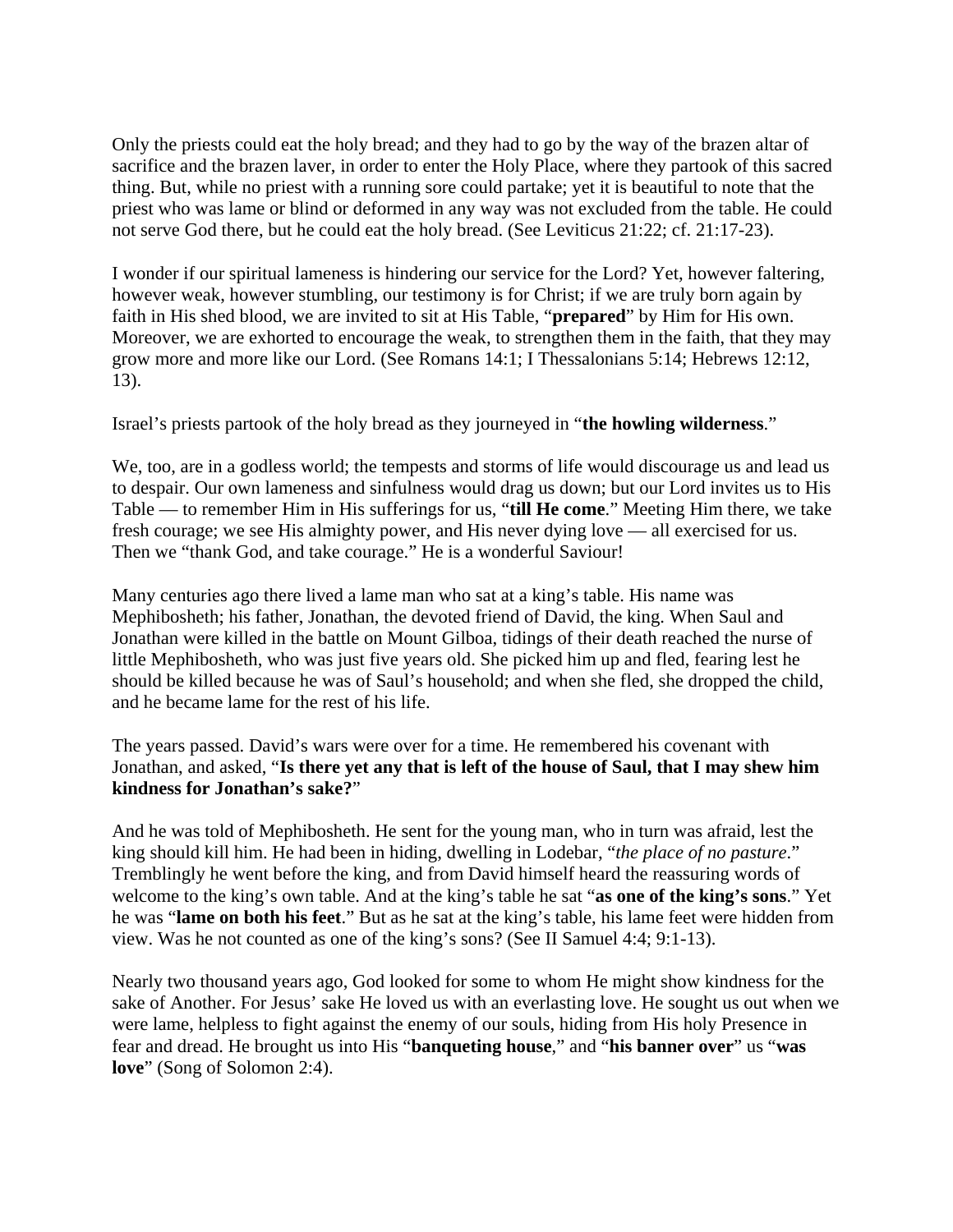He invited us to the King's Table, bidding us become the "**sons of God**," by believing in the name of His well-beloved Son. And as we are seated at His Table, all our imperfections, all our lameness, all our frailties are hidden, covered by the precious blood of the Son of God, who is Himself the King. What love! What grace!

Shall we not show our love for Him by going out into the highways and byways, to tell the millions of others of His gracious invitation to sit at the King's Table? We shall as His never dying love fills our souls, as the Living Bread satisfies and strengthens our hearts, enabling us to heed His great commission,

"**As my Father hath sent me, even so send I you** . . ."

"**Go ye into all the world, and preach the gospel to every creature**" (John 20:21; Mark 16:15).

**~ end of chapter 9 ~** 

**http://www.baptistbiblebelievers.com/** 

**\*\*\***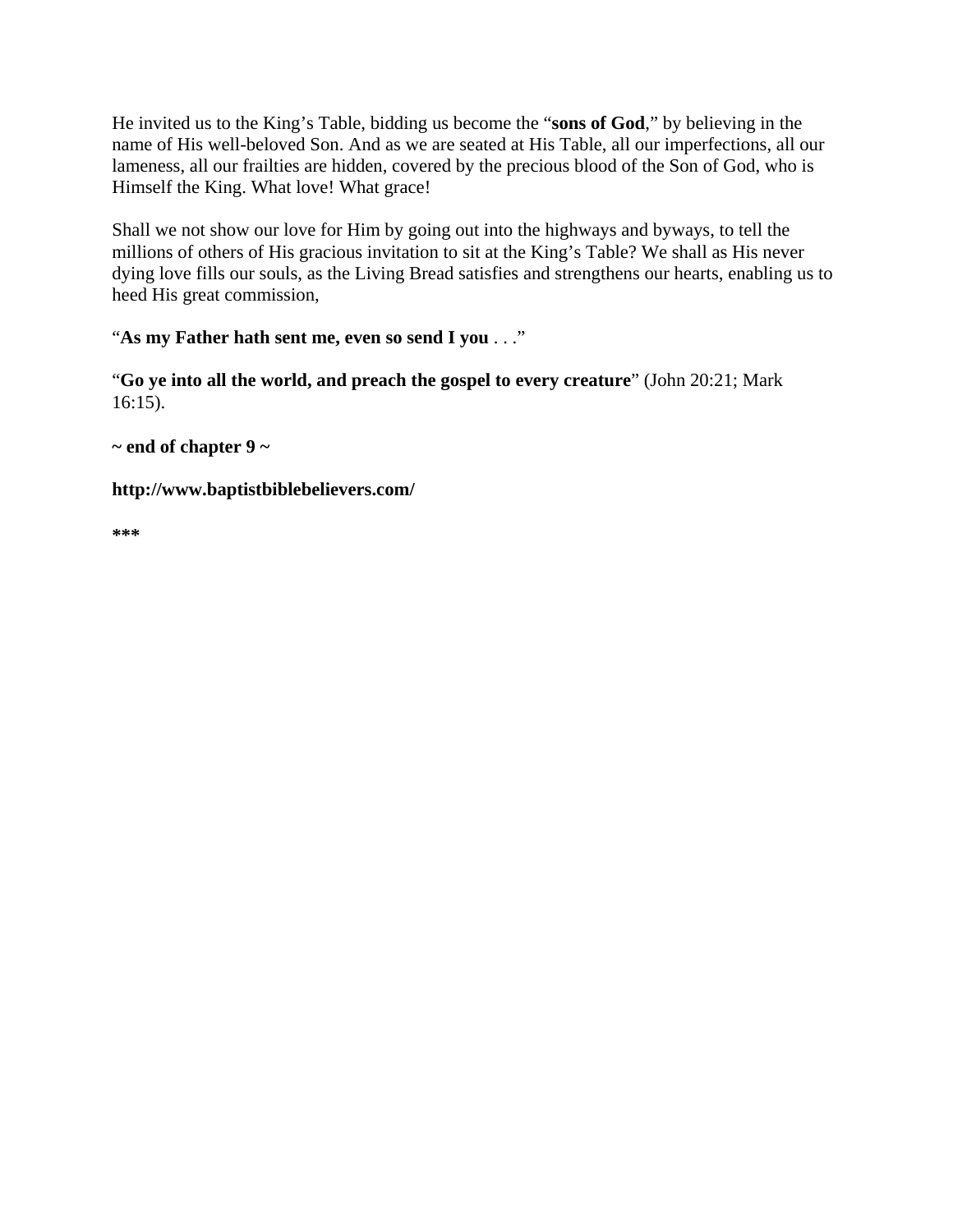# **CHRIST IN THE TABERNACLE**

by

Louis T. Talbot, D.D., LL.D. President of The Bible Institute of Los Angeles

Copyright @ 1942

#### **CHAPTER TEN**

# **THE GOLDEN ALTAR OF INCENSE**

*Christ — Our "Advocate with the Father"*  Exodus 30:1-10, 34-38; 37:25-28; 40:5, 26, 27; Numbers 4:5, 11, 15, 20

NOWHERE in all the Jewish tabernacle do "**The Glories of Christ**" shine forth with more radiance and beauty than in the golden altar of incense, which stood before the veil in the Holy Place. It was directly in front of the Ark of the Covenant and mercy seat, which stood within the veil in the Holy of Holies, only this beautiful hanging of fine twined linen, embroidered with cherubim of blue, purple, and scarlet, separating it from the Shekinah Glory, which rested in a pillar of cloud and fire above the mercy seat.

On the left of the golden altar of incense the candlestick shed its light upon everything in the Holy Place; while to the right, just opposite the candlestick, stood the table of shewbread. Thus the altar, before which Aaron offered sweet incense to God, as he prayed for the people, became another important link in "the shadow of the cross," formed by the six pieces of furniture in the Jewish tabernacle and in the outer court.

For the description given by the Holy Spirit concerning the golden altar, we turn to the passages of Scripture listed at the beginning of this lesson.

According to the God-given "**pattern**," it was made of the same incorruptible acacia wood, from which other articles in the tabernacle were fashioned. This durable wood, ever reminding us of the sinless humanity of our Lord, was covered over with pure gold, which once more speaks to us of His eternal deity; for the golden altar prefigured our Great High Priest and "**Advocate with the Father, Jesus Christ the righteous**."

This altar was two cubits high, one cubit long, and one cubit wide. Around its "foursquare" top was "**a crown of gold**." And at each of the four corners was a "**horn**," or projection, covered over with gold.

Under the crown, at the four corners, were rings of gold, through which the staves were passed when the altar was to be carried on the march through the wilderness. These staves, like those for the other pieces of furniture, were made of acacia wood, covered over with gold.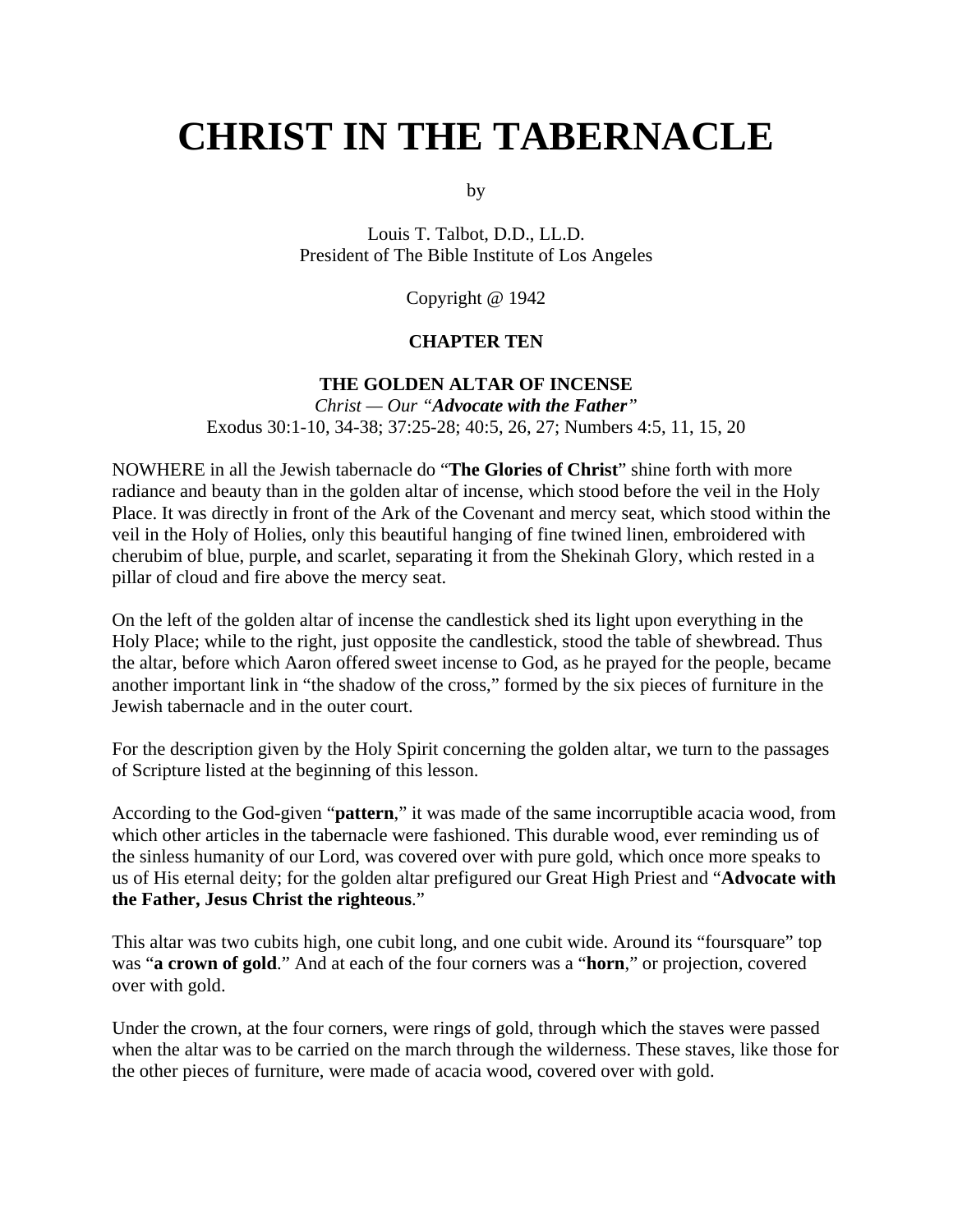Coals taken from the brazen altar in the outer court were placed upon this golden altar; and upon these coals sweet incense was burned "**before the Lord**" morning and evening by Aaron himself. Once a year, on the Day of Atonement, some of these burning coals were taken by the high priest, in the golden censer, into the Most Holy Place, where the incense was offered to God.

When the Shekinah Glory lifted from off the tabernacle, indicating God's will that His people should resume their journey through the wilderness, the priests went into the Holy Place, and covered the golden altar, first with "**a cloth of blue**," then with "**a covering of badgers' skins**," placing the staves through the rings of gold. Then the Kohathites, one of the three families of the Levites, carried it on the march. But these Kohathites were not to "**go in to see when the holy things**" were "**covered, lest they die**" (Numbers 4:20).

Thus we find that much of the symbolism connected with this golden altar was like unto that which had to do with the other articles in the Holy Place — all of which foreshadowed the Person and work of our Lord.

The precious materials of which these sacred things were made speak to us of His matchless Person, as both God and Man; whereas the fact that none could view them save the priests teaches us that only the born again believer-priests can enter by faith, into the Holy Place, even heaven itself, there to behold the One "**altogether lovely**," as He ministers for His own before "**the throne of grace**."

- "**The cloth of blue**," with which the priests covered the golden altar before the Levites could carry it through the wilderness, once more reminds us of the heavenly character of our Lord; - The "**covering of badgers' skins**," of the fact that the world looks upon Him as only a good man.

But underneath these two coverings, hidden from the gaze of men were the incorruptible wood and the precious gold. The priests alone could look upon this holy thing; and only the believerpriests, redeemed children of God, can know Him as the sinless Son of Man, who was ever the eternal Son of God!

With this mental picture of the golden altar in mind, let us look at some of the details concerning the worship and ministry of Aaron as he stood before this place of prayer. That Christ is our Altar and that Christ is our Priest, there can be no doubt. And this we shall see as the Holy Spirit teaches us these precious truths.

# **THE GOLDEN ALTAR — THE PLACE OF WORSHIP ON THE GROUND OF SACRIFICE**

Without the brazen altar with its fire, there could have been no worship at the golden altar of incense. In our study of the brazen altar in the outer court, we saw that brass speaks of judgment upon sin; and that the death of the victim foreshadowed the vicarious sufferings of Jesus, the Lamb of God. Now these two altars were linked together by the command of God.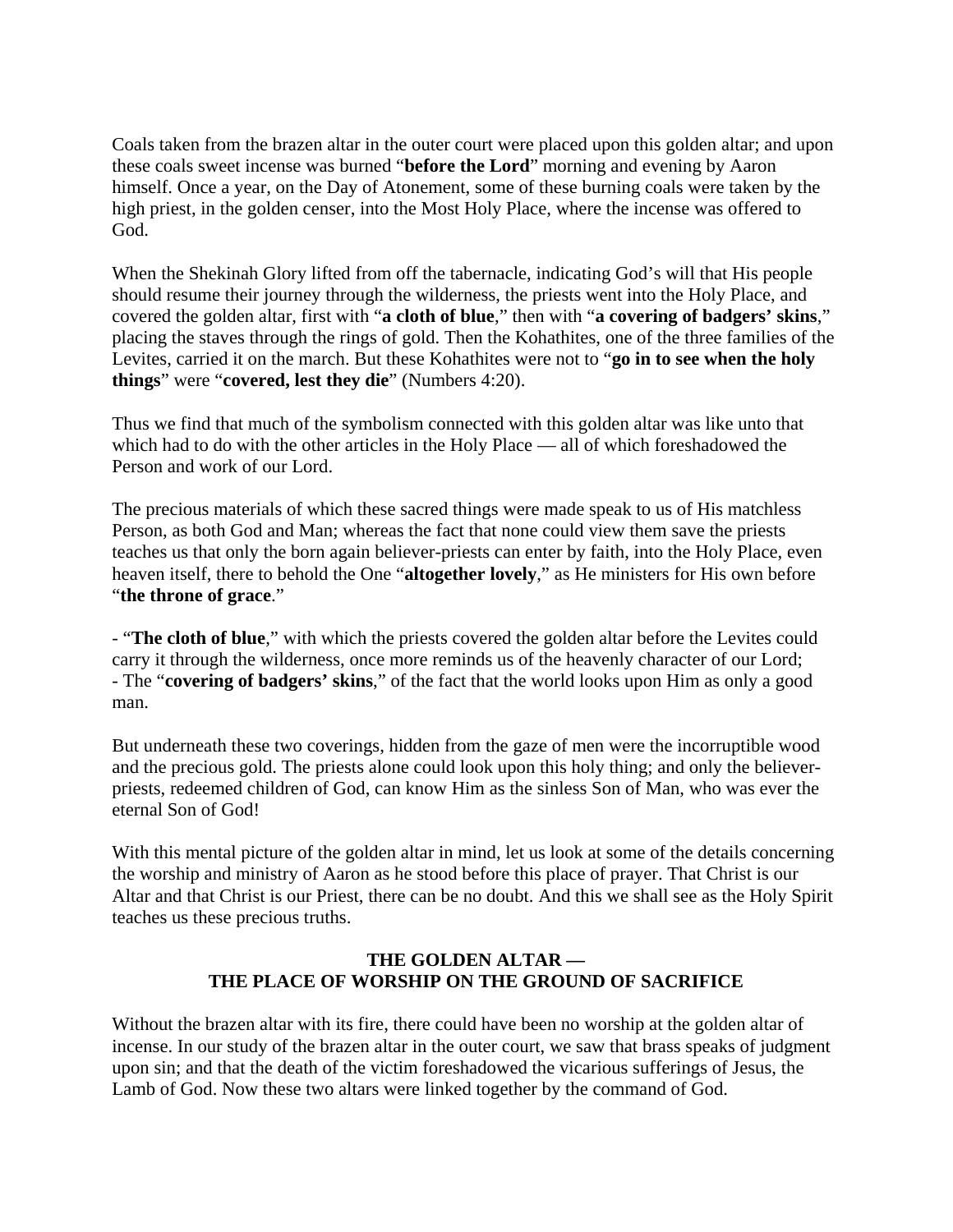- Without the fire from off the brazen altar, there could be no burning of the sweet incense.

- Without the death of Jesus, the Lamb of God, there could be no Intercessor for us at the "**throne of grace**."

His priestly work began at the cross — that priestly work which He still continues to do for us as our "**Advocate with the Father**." This fundamental truth is clearly set forth in the story of the great sin of Nadab and Abihu, Aaron's sons, who took their censers and "**put fire therein, and put incense thereon, and offered strange fire before the Lord, which he commanded them not. And there went out fire from the Lord, and devoured them, and they died before the Lord**" (Leviticus 10:1, 2).

The verse immediately preceding this quotation throws a flood of light upon this sin of Aaron's sons and their consequent punishment. The priests had just begun their ministry. The offerings had been laid upon the brazen altar.

# "**And the glory of the Lord appeared unto all the people. And there came a fire out from before the Lord, and consumed upon the altar the burnt offering and the fat: which when all the people saw, they shouted, and fell on their faces**" (Leviticus 9:23, 24).

Immediately after these words we read of the sin of Nadab and Abihu. God had told Moses previously that the fire upon the brazen altar should "**ever be burning**," that it should "**never go out**" (Leviticus 6:13). God sent the fire; and He commanded His priests to keep it burning. Moreover, fire from that brazen altar was to be placed upon the golden altar in the Holy Place to burn the sweet incense "**before the Lord**." It was all according to God's perfect plan — a plan which prefigured the ministry of Jesus, our Great High Priest, in prayer for us only after He had offered Himself upon the altar of Calvary, and had risen in glory.

Just as the fire was ever to be kept burning upon the brazen altar so also there was to be "**perpetual incense**" upon the golden altar.

Listen to the command of God:

## "**And Aaron shall burn thereon sweet incense every morning: when he dresseth the lamps, he shall burn incense upon it. And when Aaron lighteth the lamps, at even, he shall burn incense upon it, as perpetual incense before the Lord throughout your generations**" (Exodus 30:7, 8).

Throughout the day and throughout the night the smoke of the sweet incense went up before the Lord, filling the sanctuary with its fragrance; and all the while the fire was burning upon the brazen altar; all the while blood was being shed for the sins of God's people.

Yes; the two altars were linked together by the express command of God.

- On the cross our Lord paid the penalty for our sins; at the golden altar in heaven He ever lives to intercede.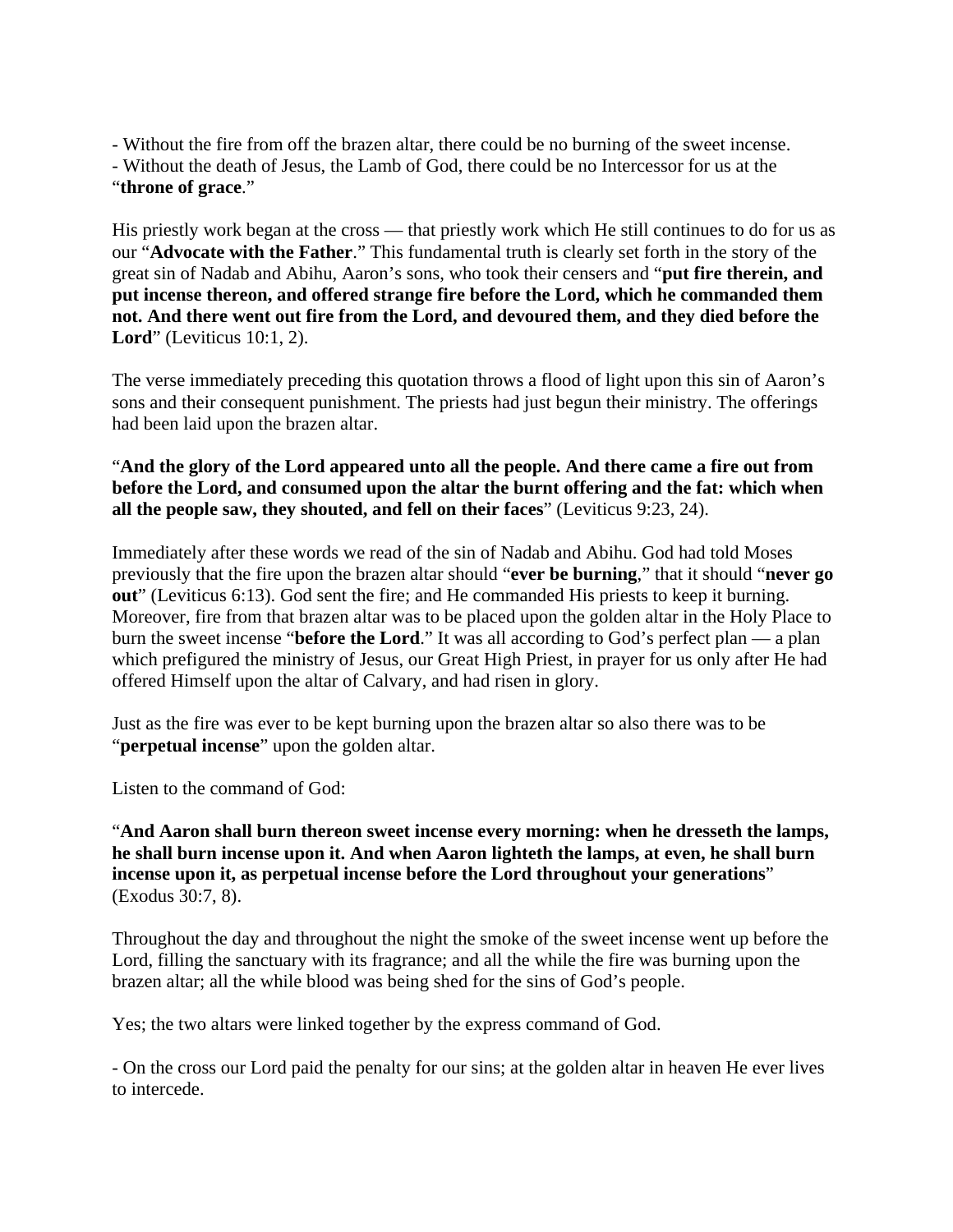- At Calvary He bought us with His own precious blood; at the throne of God He keeps us from falling, maintains our fellowship and communion with Him.

When we put our faith in His shed blood, we were "**accepted**" in Him; as we keep "**looking unto Jesus**," we see Him seated at "**the right hand of the Majesty on high**," praying for us.

- At the cross we see Him crowned with thorns; at the right hand of the Father we see Him "**crowned with glory and honour**."

- On Golgotha's hill we see only blood and ashes, as it were; at the golden altar in heaven we see the eternal God, who is "**the Lamb slain from the foundation of the world**" (Revelation 13:8).

And although He bears the marks of Calvary; yet He is the Light of heaven — no longer the suffering Saviour, but the triumphant Lord and King. His shed blood makes His prayers avail before His righteous Father; and our faith in His shed blood makes our prayers avail before the "**throne of grace**."

To attempt to pray to God, apart from faith in the cross of Jesus, is to offer "**strange fire**," as it were, upon the golden altar.

- The pagan prays, but to a false god;
- The Mohammedan prays, but to a man;
- The Buddhist prays, but to yet another man;
- The rationalist prays, but not in the name of the Lord Jesus.

God has promised to answer only the prayers of those who go to Him in the all-prevailing name of "*the Lamb of Calvary*." Make no mistake about it, my friend.

"**There is none other name under heaven given among men, whereby we must be saved**" (Acts 4:12).

"**He is able also to save them to the uttermost that come unto God by him** [note well the words, '**by him**']**, seeing he ever liveth to make intercession for them**" (Hebrews 7:25).

### "**Who is he that condemneth? It is Christ that died, yea rather, that is risen again, who is even at the right hand of God, who also maketh intercession for us**" (Romans 8:34).

Not only was the fire from the brazen altar to be used to burn incense; but once a year, on the Day of Atonement, Aaron was also to take the blood from the altar of burnt offering, and put it on the horns of the golden altar. That was the high day of the year. It was the only day when Aaron could enter the Most Holy Place to sprinkle the blood on and before the mercy seat.

And even as he sprinkled the blood, he also took in his hand the golden censer, with its fire, and with sweet incense in his hand to burn it there, "**lest he die**."

Having shed the blood of the innocent victim, he — a living priest — sprinkled the blood and burned the incense before the Shekinah Glory.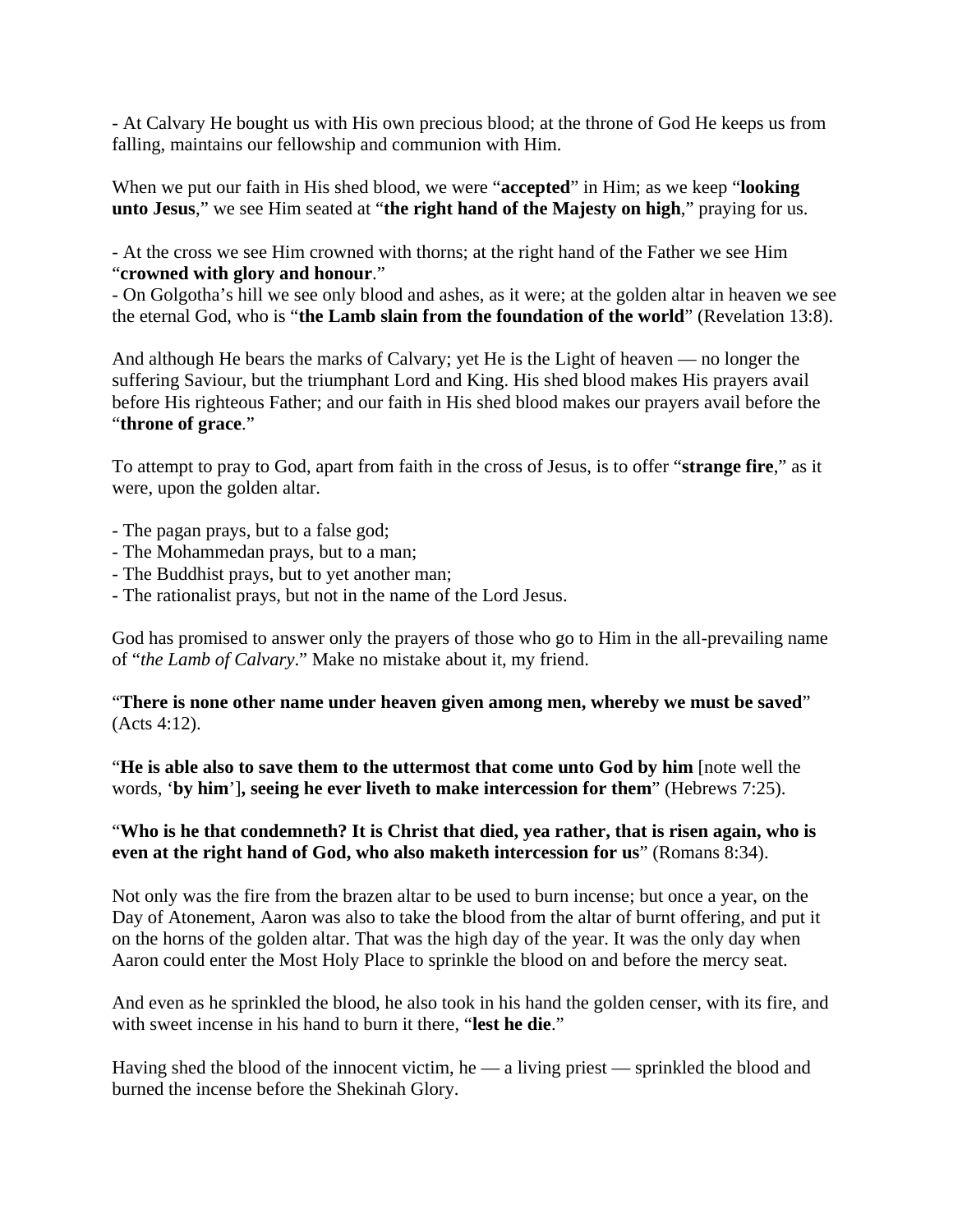Our Lord Jesus shed His precious blood "**once for all**." On the morning of His resurrection, as the ever-living Priest, He ascended into heaven to present His atoning blood before His righteous Father — within the veil! (See John 20:17). In His resurrection He is our unchanging Priest, presenting our prayers to the Father, praying for us Himself. Because He Himself bore "**our sins in his own body on the tree**," He has the right to plead our cause in the court of heaven, because "**he hath appeared to put away sin by the sacrifice of himself**."

He has every right "**now to appear in the presence of God for us**" (Hebrews 9:26, 24). Did not the prophets foretell the "**sufferings of Christ, and the glory that should follow**"? (See I Peter 1:11). No wonder the hosts of heaven bow down before Him, saying,

"**Worthy is the Lamb that was slain to receive power, and riches, and wisdom, and strength, and honour, and glory, and blessing**"! (Revelation 5:12).

# **THE INCENSE — A SYMBOL OF PRAYER**

That the incense was a symbol of prayer is clearly seen from Scripture:

"**Let my prayer be set forth before thee as incense; and the lifting up of my hands, as the evening sacrifice**" (Psalm 141:2).

"**The four beasts and four and twenty elders fell down before the Lamb, having every one of them harps, and golden vials full of odours** [i. e., 'incense']**, which are the prayers of saints**" (Revelation 5:8).

"**And another angel came and stood at the altar, having a golden censer; and there was given unto him much incense, that he should offer it with the prayers of all saints upon the golden altar which was before the throne**" (Revelation 8:3).

"**By him therefore let us offer the sacrifice of praise to God continually, that is, the fruit of our lips giving thanks to his name**" (Hebrews 13:15).

From Luke 1:8-10 it seems clear that the time of the burning of incense was the time of prayer. Zacharias was a priest; and as he ministered before the golden altar, the angel Gabriel appeared to him to tell him that he and Elizabeth were to be the parents of John, whom we know as John the Baptist.

"**And it came to pass, that while he executed the priests office before God in the order of his course, according to the custom of the priest's office, his lot was to burn incense when he went into die temple of the Lord. And the whole multitude of the people were praying without at the time of incense**."

Certain it is that God delights to have His people pray to Him. Every devout Christian is familiar with many New Testament passages which bid us pray, and with many verses which link prayer with praise. We quote just two here: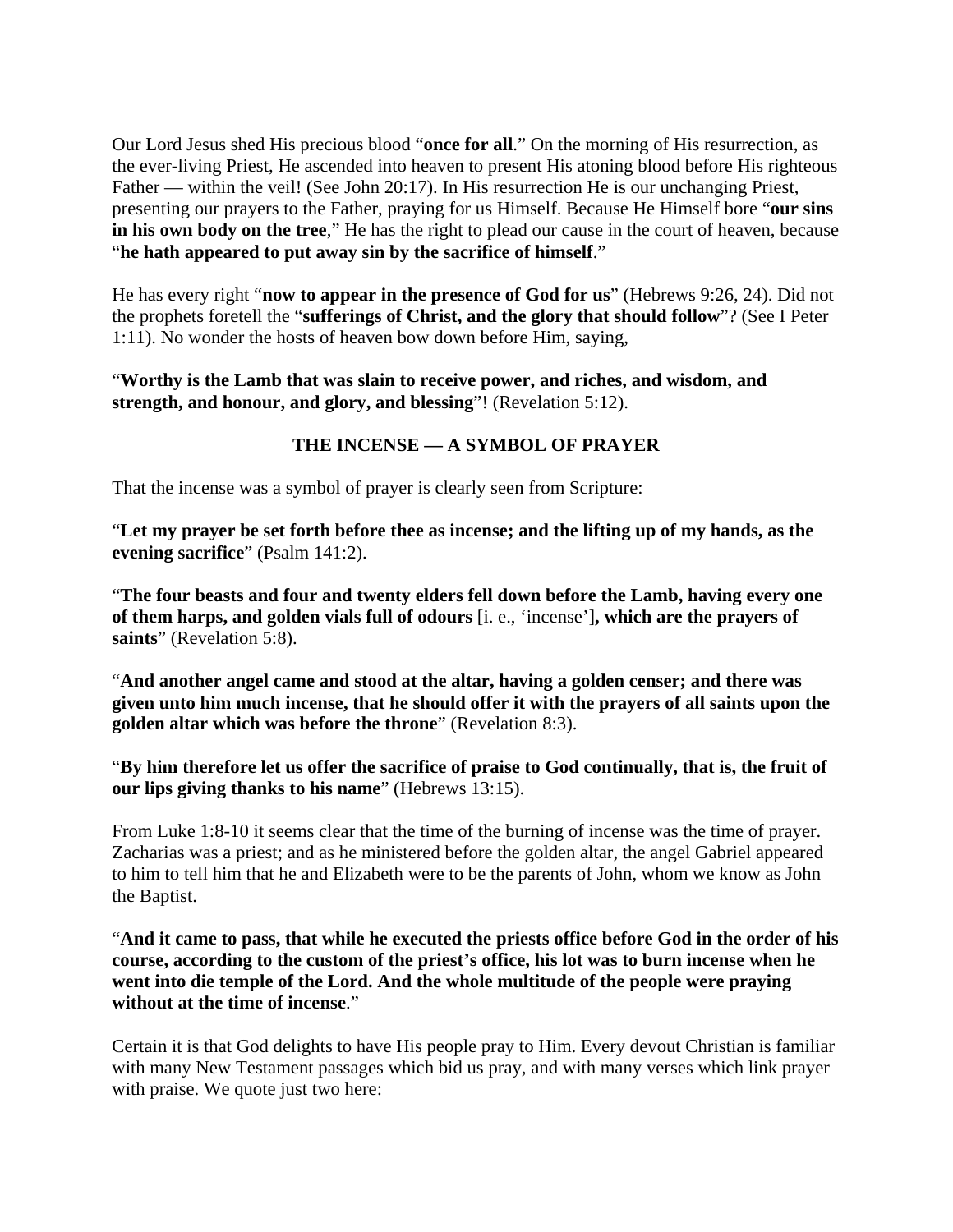"**I will therefore that men pray every where, lifting up holy hands**" (I Timothy 2:8).

"**Be careful** [i. e., 'anxious'] **for nothing; but in every thing by prayer and supplication with thanksgiving let your requests be made known unto God. And the peace of God, which passeth all understanding, shall keep your hearts and minds through Christ Jesus**" (Philippians 4:6, 7).

As the sweet incense that went up "**before the Lord**" was fragrant unto Him, even so the prayers and praise of His saints are sweet to His ear. Accepted and answered on the basis of the atoning work of our Great High Priest, they become a vital part of our worship.

"**Oh that men would praise the Lord for his goodness, and for his wonderful works to the children of men!**" (Psalm 107:8).

## **THE ANGEL BEFORE THE GOLDEN ALTAR IN HEAVEN IS CHRIST — OUR INTERCESSOR BEFORE THE THRONE OF GOD**

A few moments ago, in giving Scripture to show that incense is a symbol of prayer, we quoted Revelation 8:3, where an angel in heaven is seen with "**much incense, that he should offer it with the prayers of all saints upon the golden altar which was before the throne**."

We read on, and in the following verse we note these added words,

### "**And the smoke of the incense, which came with the prayers of the saints, ascended up before God out of the angel's hand**" (Revelation 8:4).

The Angel here is none other than our Lord Jesus, the Great High Priest, presenting the prayers of His saints to the Father, prayers made acceptable on the basis of faith in His shed blood. The "much incense" of verse three can be nothing other than Christ's own intercession; and it is offered "**with the prayers of all saints upon the golden altar**" before the throne. He himself added to the prayers of all saints by His own merit.

It was only Aaron who offered the sweet incense; and he was a type of Christ, our ministering Priest. The sanctuary in the wilderness was the appointed place of worship; and to heaven itself we go in prayer and praise, through the merit of our Great High Priest. There was a thick veil between Aaron and the Shekinah Glory as he stood before the altar of incense; but there is no veil between our Lord and us, as we meet Him at "**the throne of grace**." At any time, anywhere, as we work or rest or play, we enter into His presence instantly, by faith, through prayer possibly for a fleeting moment in the hustle and bustle of the day, possibly for an hour alone with Him "**in the secret place**." We need no earthly priest to represent us before the golden altar in heaven; for the veil of the temple has been rent in twain, "**the way into the holiest**" forever opened through "**his flesh**," which was bruised for our sins. And because He suffered, He is our sympathetic Saviour! Because He is God, He is our all-powerful Lord!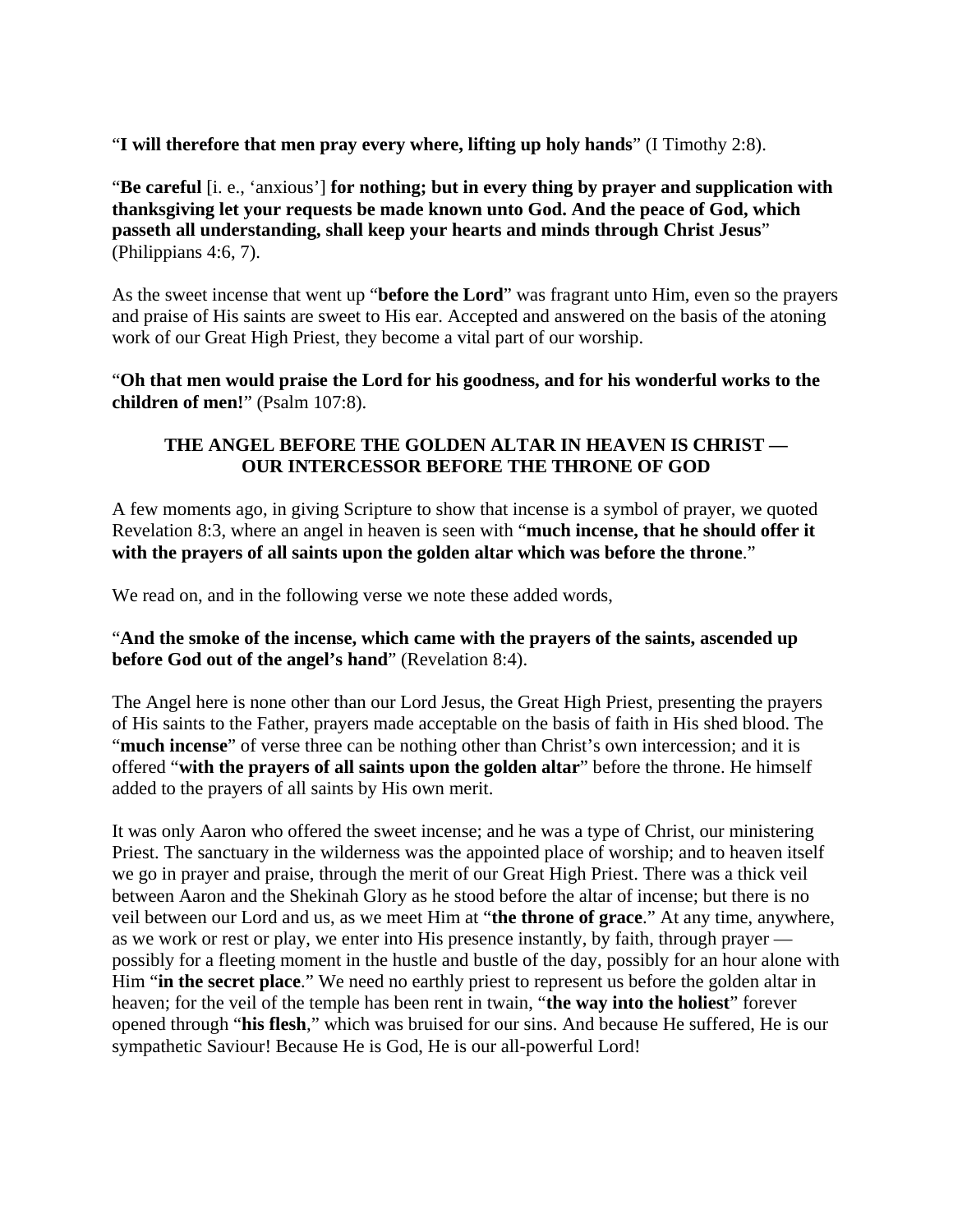"**For in that he himself hath suffered being tempted, he is able to succour them that are tempted**" (Hebrews 2:18).

"**For we have not an high priest which cannot be touched with the feeling of our infirmities; but was in all points tempted like as we are, yet without sin**" (Hebrews 4:15).

"**And his name shall be called** . . . **The mighty God**" (Isaiah 9:6).

On earth He was hungry and weary; despised and rejected; betrayed and forsaken; mocked and crucified. He knows the agony of suffering such as we can never understand. And He knows when we are troubled and perplexed and tested and tried. "He knows; He loves; He cares!"

Not only so; but He is the Omnipotent God, "**the same yesterday, and today, and for ever**" (Hebrews 13:8). He is our ever-living, unchanging Priest before the golden altar which is in heaven! Then why do we worry? Why do we fear? We do not honor Him through worry and fear.

Let us, rather, listen to His reassuring words, "**Peace I leave with you, my peace I give unto you: not as the world giveth, give I unto you. Let not your heart be troubled, neither let it be afraid**" (John 14:27).

"**Why are ye troubled? and why do thoughts arise in your hearts?** . . **. It is I myself**" (Luke 24:38, 39).

- When the storms come, He is with us in the ship.
- When death enters the home, He, the Resurrection and the Life, is with us.
- Even as He said to Israel of old, He is saying to us today, "**Fear not: for I have redeemed thee**
- . . . **Fear not: for I am with thee**" (Isaiah 43:1, 5).

Dear, troubled Christian, would you like to know what prayer He utters even now before "**the throne of grace**" for you? Then read the seventeenth chapter of John.

Hear Him ask the Father:

- To keep you from the evil one,
- To cleanse you through His Word,
- To give you His own joy,

- To make you a soul winner — "**that the world may believe**" that the Father sent His Son to die;

- To give you the exalted position of union with Him,
- To receive you unto Himself, to "**behold**"
- To share His glory which He had with the Father "**before the world was**"!

That is our Lord's High Priestly prayer; and that is the kind of prayer He ever prays on our behalf.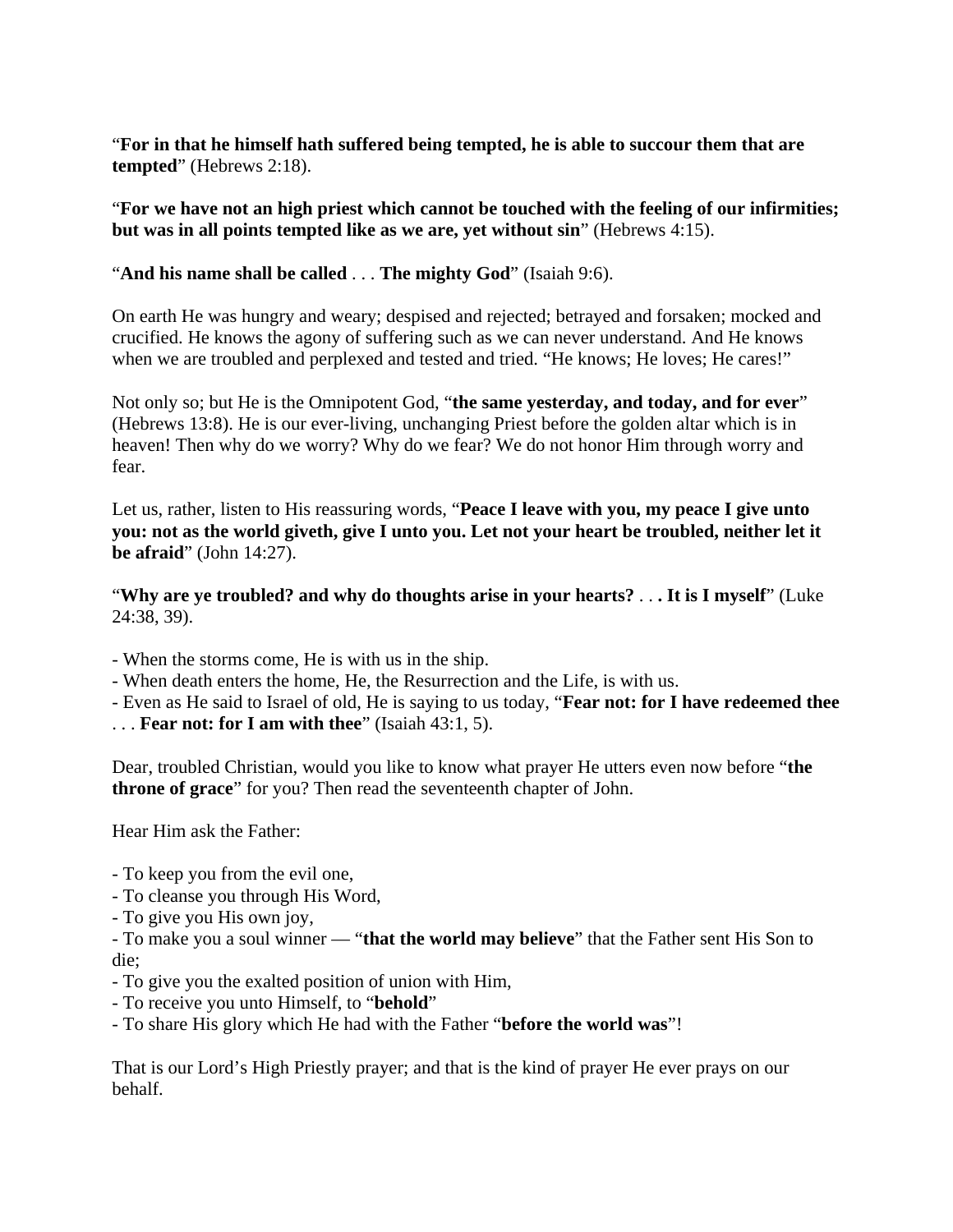- When we go astray, He prays for us, and brings us near to Himself.
- When we need encouragement and strength, He gives it by His Holy Spirit.

Let us spend more and more time with Him and with His Word; and we shall become everincreasingly conscious of His abiding Presence, and of His prevailing prayer for us before our Father in heaven. What more could we want in respect to eternal security?

#### "**We have an Advocate with the Father, Jesus Christ the righteous**"! (I John 2:1).

As another has expressed it, He may give us the desires of our hearts immediately. He may say, "No," to us, because He has something better to give. Or He may say, "Wait a while — wait till you are strengthened and tested; wait till the dross is consumed, even as gold is refined by fire." But whatever His answer, whatever He sends, whether earthly joys or "**a thorn in the flesh**," He is getting us ready for service now and for heaven throughout eternity. Shall we not trust Him utterly?

#### **THE INCENSE — A TYPE OF THE FRAGRANT LIFE OF THE SON OF GOD BEFORE THE FATHER**

"**NO strange incense**" was allowed on the golden altar that stood before the veil in the Holy Place (Exodus 30:9). The holy incense was made according to the God-given instructions. None of it was to be used for any other purpose, lest the man who disobeyed this command be "**cut off from his people**" (Exodus 30:38). The penalty was death. The incense was holy, "**unto the Lord**." Three sweet spices and frankincense went into the making of this holy incense, "**a perfume** . . . **tempered together, pure and holy**." It was to be beaten "**very small**," then put upon the fire on the golden altar. (See Exodus 30:34-38).

Because this was "**perpetual incense**," offered morning and evening, the sanctuary was ever filled with the fragrant smoke, the sweet perfume that arose from the golden altar. Nor was its sweetness known to the priests until the fires burned it upon the altar.

What a picture of our Lord's fragrant life, tested by the fires of suffering, which only served to show forth His excellencies! The fragrance of His sinless life, His gracious words, His loving deeds went up before His Father in heaven, a "**perpetual**" delight. Scourged and "beaten," tried by the very fires of anguish and sorrow, yet His beauties and perfections were revealed before men, angels, and demons. And the Father in heaven was "**well pleased**" in His Son!

As we find our delight in the sweet incense of our Lord's fragrant life, in His "**altogether lovely**" Person — this is worship. And such worship is not to be imitated. For it there is no substitute. No outward ceremonies, however beautiful to the natural man; no burning of candles, no prayers to angels or virgin or saint can be called true worship. No outward fervor nor emotional excitement in the name of Christianity can be worship in the scriptural sense. Only as we meditate upon Christ, thank Him for His "great salvation," praise Him for His matchless Person — only this can be called worship that honors God. It is the Lamb who is "**worthy**," and He alone!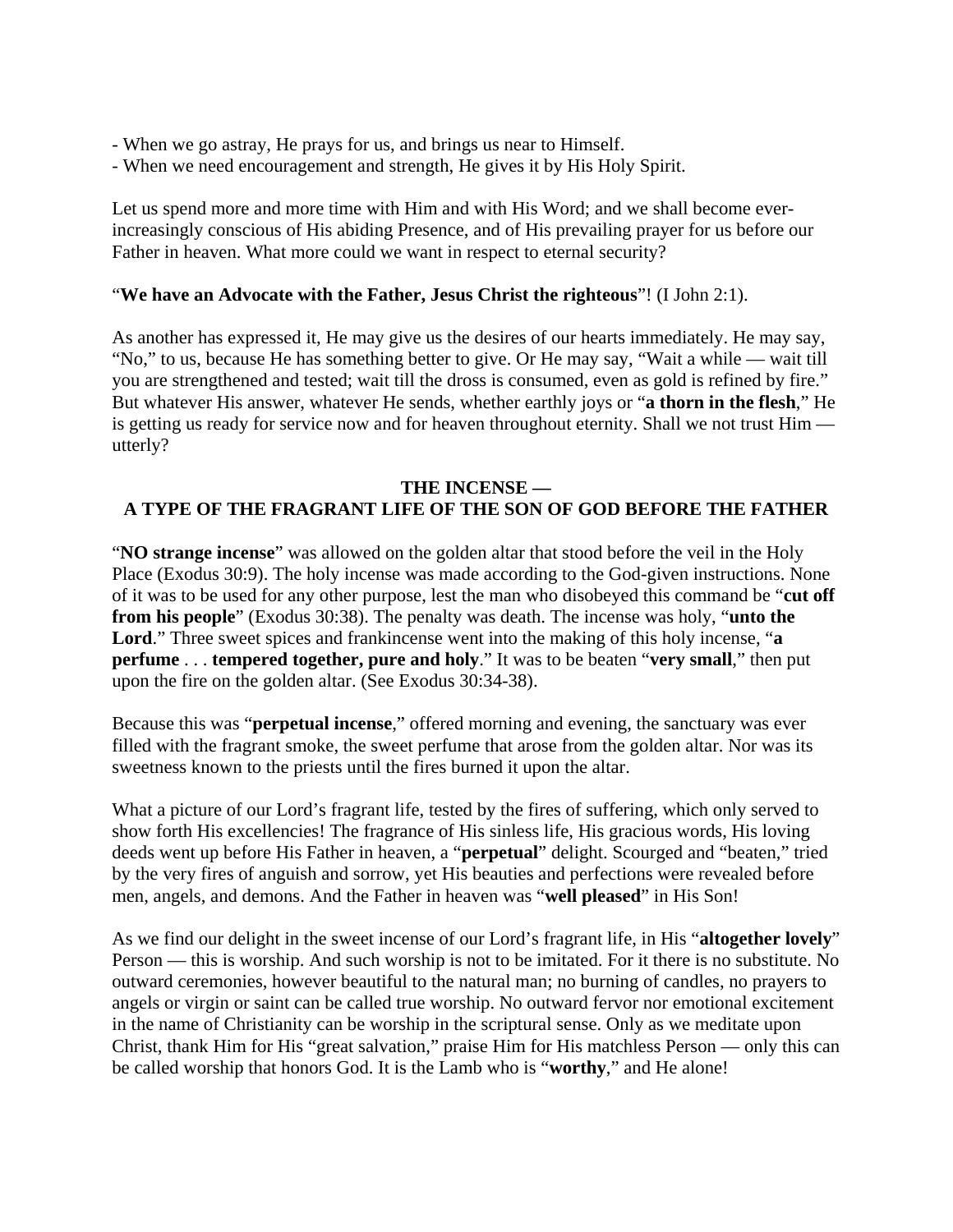## **NO VEIL BETWEEN "MY SOUL AND THE SAVIOUR!"**

Now that the veil of the temple has been rent in twain; now that the earthly priesthood has been done away; now that there is "**nothing between**" our souls and the Saviour,

## "**Let us therefore come boldly unto the throne of grace, that we may obtain mercy, and find grace to help in time of need**" (Hebrews 4:16).

"**Let us draw near** . . ." (Hebrews 10:22).

Prayer brings us into the closest possible communion with our Father in heaven. Christ Himself is our Golden Altar; He is our Priest! We have nothing to fear. "He sweetens our prayers with the frankincense" of His fragrant life. And "He never gets done thinking about us!"

"**How precious also are thy thoughts unto me, O God! how great is the sum of them! If I should count them, they are more in number than the sand: when I awake, I am still with thee**" (Psalm 139:17, 18).

Satan will put doubts and fears in our way. He will seek to mar our testimony, and rob us of our joy in the Lord. But Satan "**desired** . . . **Peter**," that he might "**sift**" him "**as wheat**."

Peter's Lord knew all this, before it came to pass; and knowing it, He said to Peter, "**I have prayed for thee, that thy faith fail not**" (Luke 22:31, 32). Peter's Lord is our Lord and our God. He knows our weakness, even before we stumble; and He is praying for us, ever living to be our "**Advocate with the Father**."

What more could we ask? Till Jesus comes to take us home to heaven, forever to be with Himself, He will continue to intercede for us. As we thank Him for His grace, we worship Him, in the words of the Apostle Paul, written many centuries ago,

"**O the depth of the riches both of the wisdom and knowledge of God! how unsearchable are his judgments, and his ways past finding out!** . . . **Of him, and through him, and to him, are all things: to whom be glory for ever. Amen**" (Romans 11:33-36).

**~ end of chapter 10 ~** 

**http://www.baptistbiblebelievers.com/** 

**\*\*\***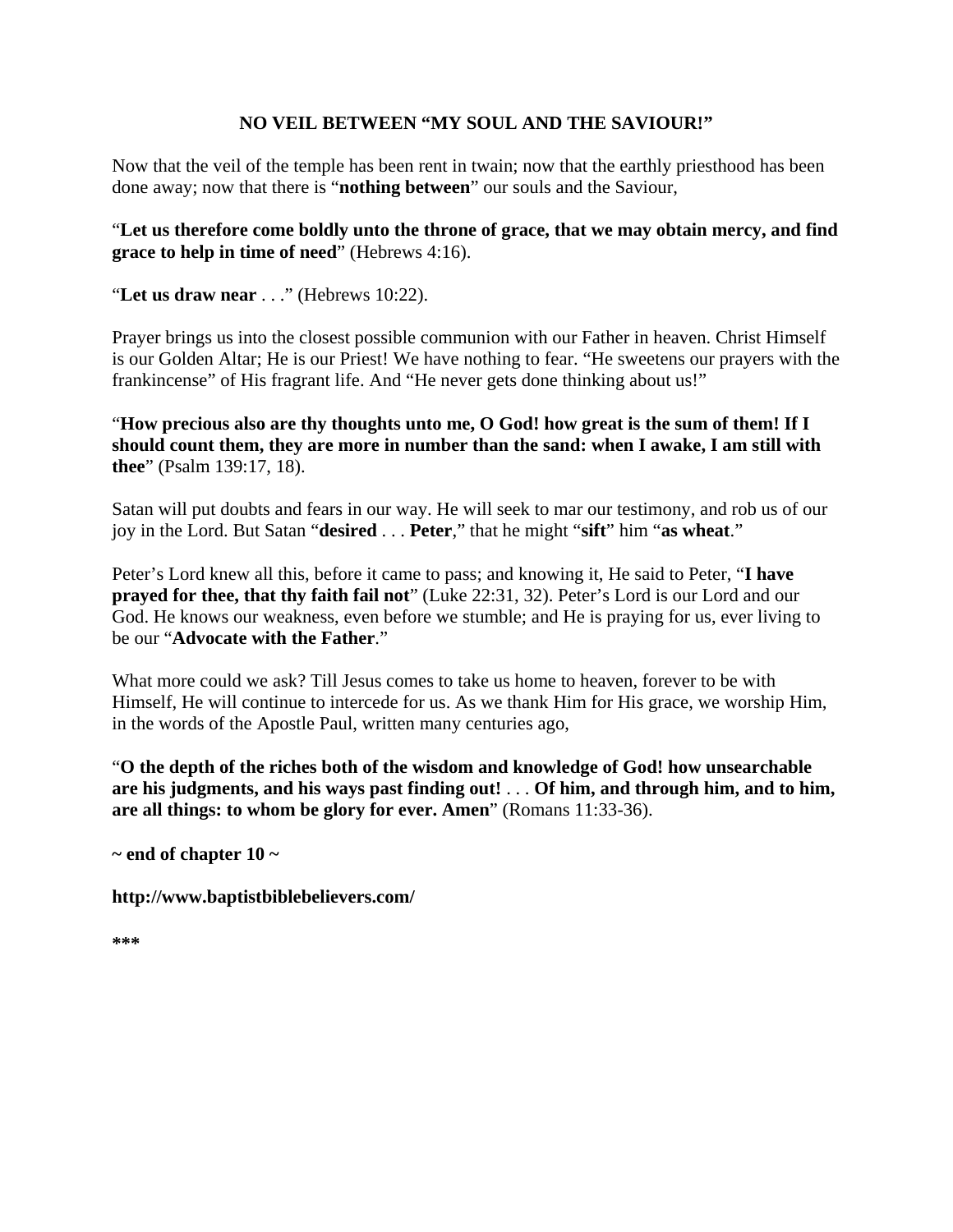# **CHRIST IN THE TABERNACLE**

by

Louis T. Talbot, D.D., LL.D. President of The Bible Institute of Los Angeles

Copyright @ 1942

#### **CHAPTER ELEVEN**

#### **THE ARK OF THE COVENANT AND THE MERCY SEAT**

*Christ — Our God at "The Throne of Grace"* Exodus 25:10-22; 37:19; 40:3, 20, 21; Numbers 4:5, 6

THE ARK of the covenant was a chest made of acacia wood, covered inside and out with gold, over which was a lid or covering of pure gold, called the mercy seat.

We must think of the ark and the mercy seat as one; for together they made the only piece of furniture in the Holy of Holies of the Jewish tabernacle. Above the mercy seat God dwelt in the pillar of cloud and fire, "**in the midst**" of His people, Israel.

Into the Holy of Holies the high priest went only once a year, there to represent his people in communion with God; but into that Most Holy Place Aaron dared not go without blood, which he sprinkled on and before the mercy seat; for he could commune with a holy God only on the basis of the shed blood, a foreshadowing of the Saviour who was to come, even the Lord Jesus Christ.

It is a wonderful lesson which we have before us, a lesson in which the glories of our Lord Jesus shine forth in unspeakable beauty. He Himself is the ark; and He is the mercy seat; for He is our God before "**the throne of grace**."

Within the golden-covered ark of the covenant were the Ten Commandments, the golden pot of manna, and Aaron's rod that budded — graphic pictures of Christ's keeping God's law unbroken within His heart; Christ, the pilgrim's daily Bread of Life; and Christ, our Great High Priest, "**called of God, a priest forever after the order of Melchizedek**."

All of these rich and meaningful truths we shall consider in our study today; but even before we begin to read the Scripture in the lesson before us, let us realize that we are entering, by faith, into the Holy of Holies, even heaven itself, there to behold our risen and glorified Lord.

And as we enter there, we recall God's words to Moses at the burning bush,

"**Put off thy shoes from off thy feet, for the place whereon thou standest is holy ground**" (Exodus 3:5).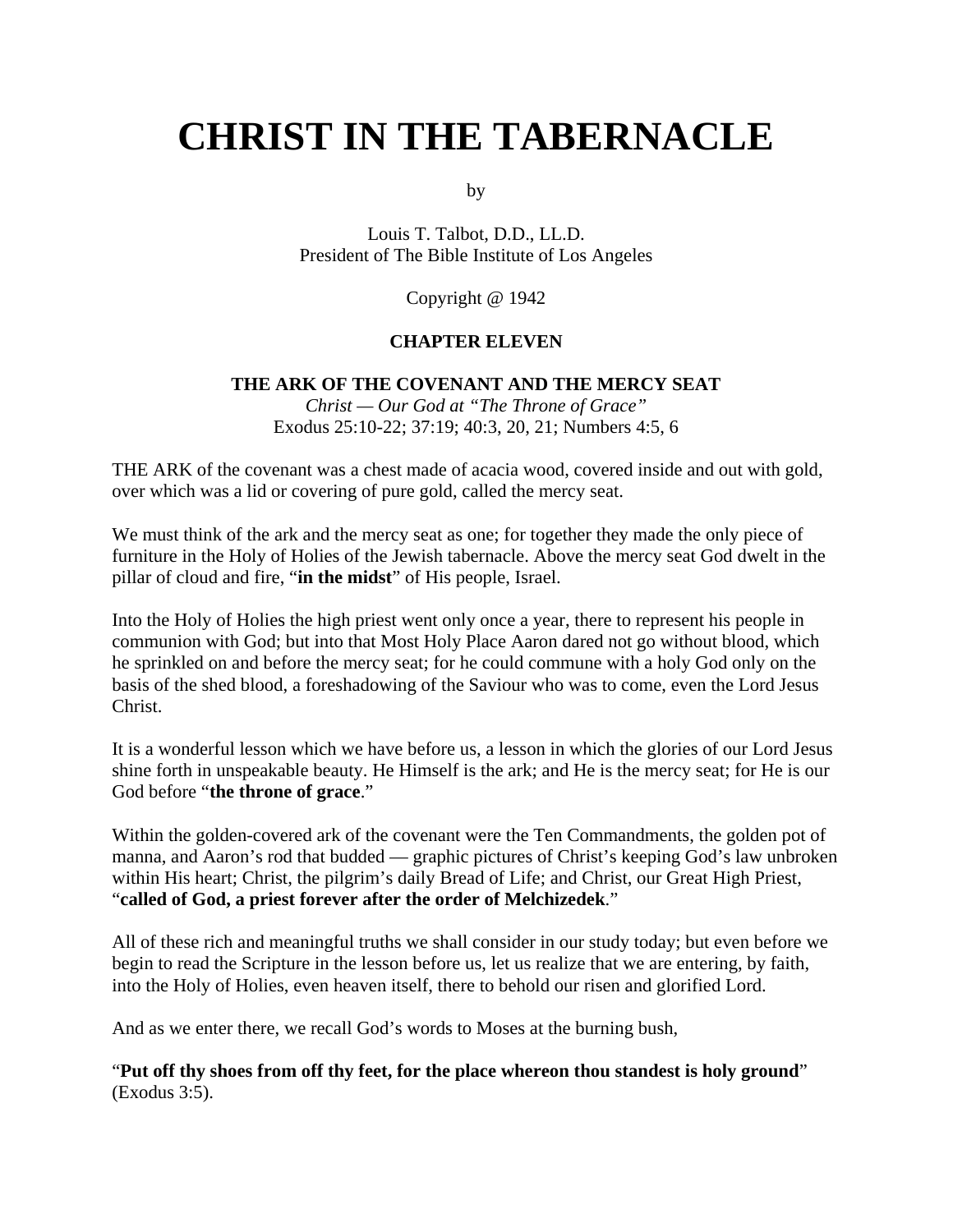# **THE ARK OF THE COVENANT AND THE MERCY SEAT IN THE HOLY OF HOLIES**

#### *1. The Holy of Holies — A Room Foursquare*.

In an earlier lesson we found that the Holy Place was twice as long as it was wide; and that the Holy of Holies was a perfect cube, as wide as it was long as it was high. It was a foursquare room; and in it was only the one article — the Ark of the Covenant with its mercy seat of gold.

As Aaron entered this, God's dwelling place among His people, he beheld a scene of aweinspiring beauty.

- He saw the Shekinah Glory between the cherubim of gold that formed a part of the mercy seat.

- He saw upon the mercy seat the sprinkled blood.

- He looked around him, and saw the walls of gold; for the boards which made the walls were covered over with gold.

- He looked above him and at the beautiful veil,

- He beheld the figures of cherubim embroidered in blue, purple, and scarlet upon the fine twined linen.

All was glory and beauty. And there, on the great Day of Atonement, he communed with God. In his hand he held the golden censer, while above the mercy seat the fragrant incense went up before the Lord in a cloud of smoke.

It is not mere fancy or speculation that prompts us to say that this foursquare room, called the Holy of Holies, was a type of heaven itself, that "**city foursquare**." Repeatedly in the Epistle to the Hebrews we read the Holy Spirit's clear interpretation of its typical significance.

Here are a few of the passages that are unmistakable:

"**We** . . . **have a strong consolation, who have fled for refuge to lay hold upon the hope set before us: which hope we have as an anchor of the soul, both sure and stedfast, and which entereth into that within the veil; whither the forerunner is for us entered, even Jesus, made an high priest for ever after the order of Melchizedec**" (Hebrews 6:18-20).

"**We have such an high priest** . . . **a minister of the sanctuary, and of the true tabernacle, which the Lord pitched, and not man**" (Hebrews 8:1, 2).

"**The first tabernacle was** . . . **a figure for the time then present** . . . **But Christ being come an high priest of good things to come, by a greater and more perfect tabernacle, not made with hands, that is to say, not of this building; neither by the blood of goats and calves, but by his own blood he entered in once into the holy place, having obtained eternal redemption for us**" (Hebrews 9:8-12).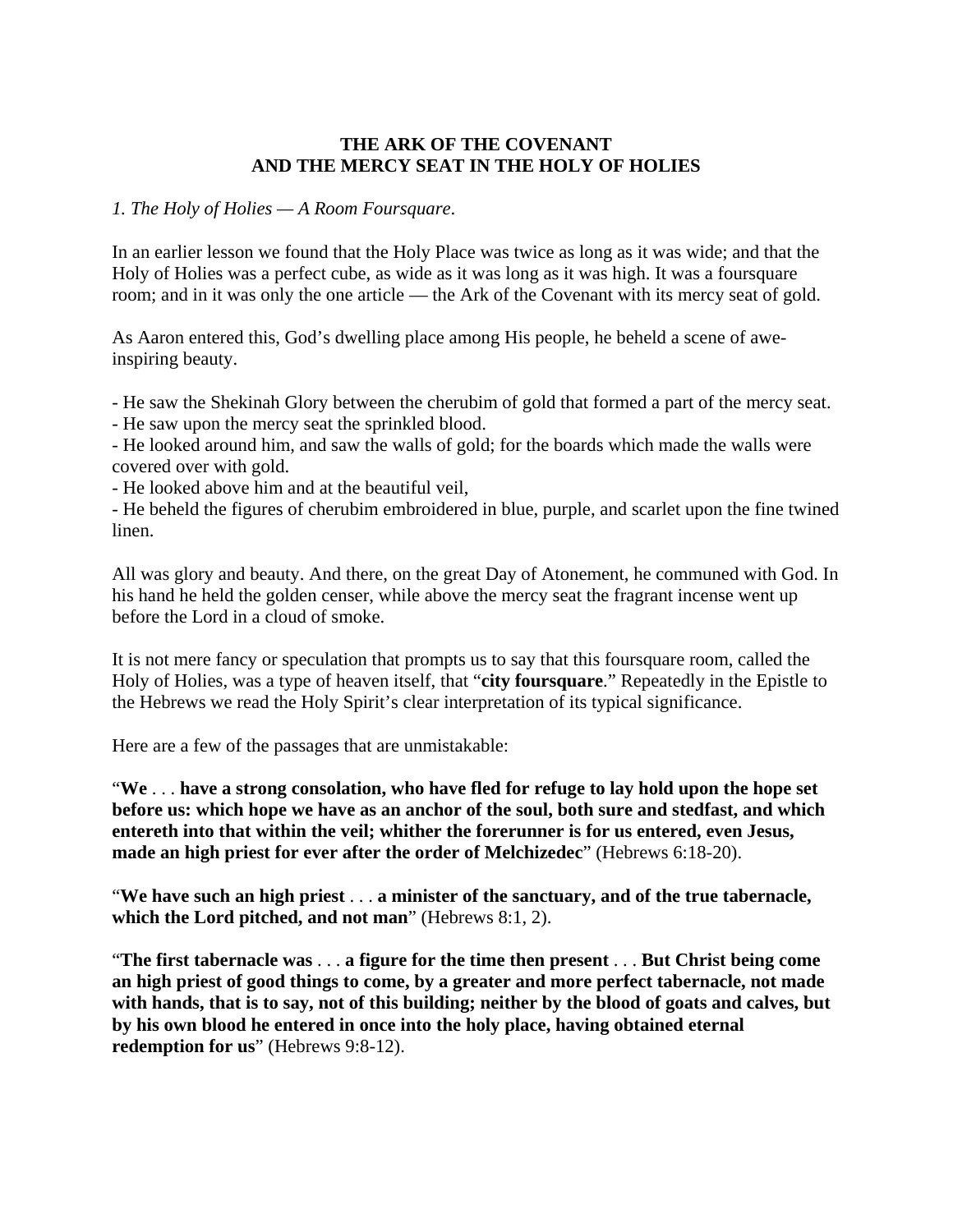"**It was therefore necessary that the patterns of things in the heavens** [the Most Holy Place was a '**pattern'** of heaven itself**] should be purified with these** [i. e., with the blood sacrifices]**, but the heavenly things themselves with better sacrifices than these. For Christ is not entered into the holy Places made with hands, which are the figures of the true; ut into heaven itself, now to appear in the presence of God for us: nor yet that he should offer himself often, as the high priest entereth into the holy place every year with blood of others; for then must he often have suffered since the foundation of the world: but now once in the end of the world** [age] **hath he appeared to put away sin by the sacrifice of himself**" (Hebrews 9:23-26).

This is the Holy Spirit's commentary upon the typical significance of the Most Holy Place, into which the high priest in Israel could enter but once a year, not without blood. It is a clear, irrefutable explanation which the Spirit of God gives us in the Epistle to the Hebrews.

The Holy of Holies was a type of heaven itself; the high priest who ministered there, a prophetic picture of Christ, our Great High Priest before "**the throne of grace**." All was glory and beauty in the Holy of Holies of the Jewish tabernacle. All is glory and beauty in that "**city** . . . **foursquare**," that city "**which hath foundations, whose builder and maker is God**" (Revelation 21:16; Hebrews 11:10).

"**The length and the breadth and the height of it are equal** . . . **The wall of it was of jasper: and the city was pure gold, like unto clear glass. And the foundations of the wall of the city were garnished with all manner of precious stones** . . . **And the twelve gates were twelve pearls; every several gate was of one pearl: and the street of the city was pure gold, as it were transparent glass**" (Revelation 21:16-21).

Dear Christian friend, there is a real place called heaven. Jesus, our Great High Priest, is there to intercede for us before "**the throne of grace**," His own blood having paid the price of our redemption "**once for all**."

And today, as we look into the Most Holy Place of the Jewish tabernacle, verily we are treading upon holy ground; for that sanctuary was but a "**pattern**" of the New Jerusalem, of which the much loved hymn speaks:

> "In the land of fadeless day Lies 'the city foursquare'; It shall never pass away, And there is 'no night there."

#### *2. The Shekinah Glory — "The Light Thereof."*

There was no window in the Holy of Holies of the Jewish tabernacle; the Shekinah Glory, even the pillar of cloud and fire, was "**the light thereof**." There was no candlestick, as in the Holy Place. Only "**the God of glory**," above the mercy seat and between the cherubim of gold, shone forth in His uncreated beauty.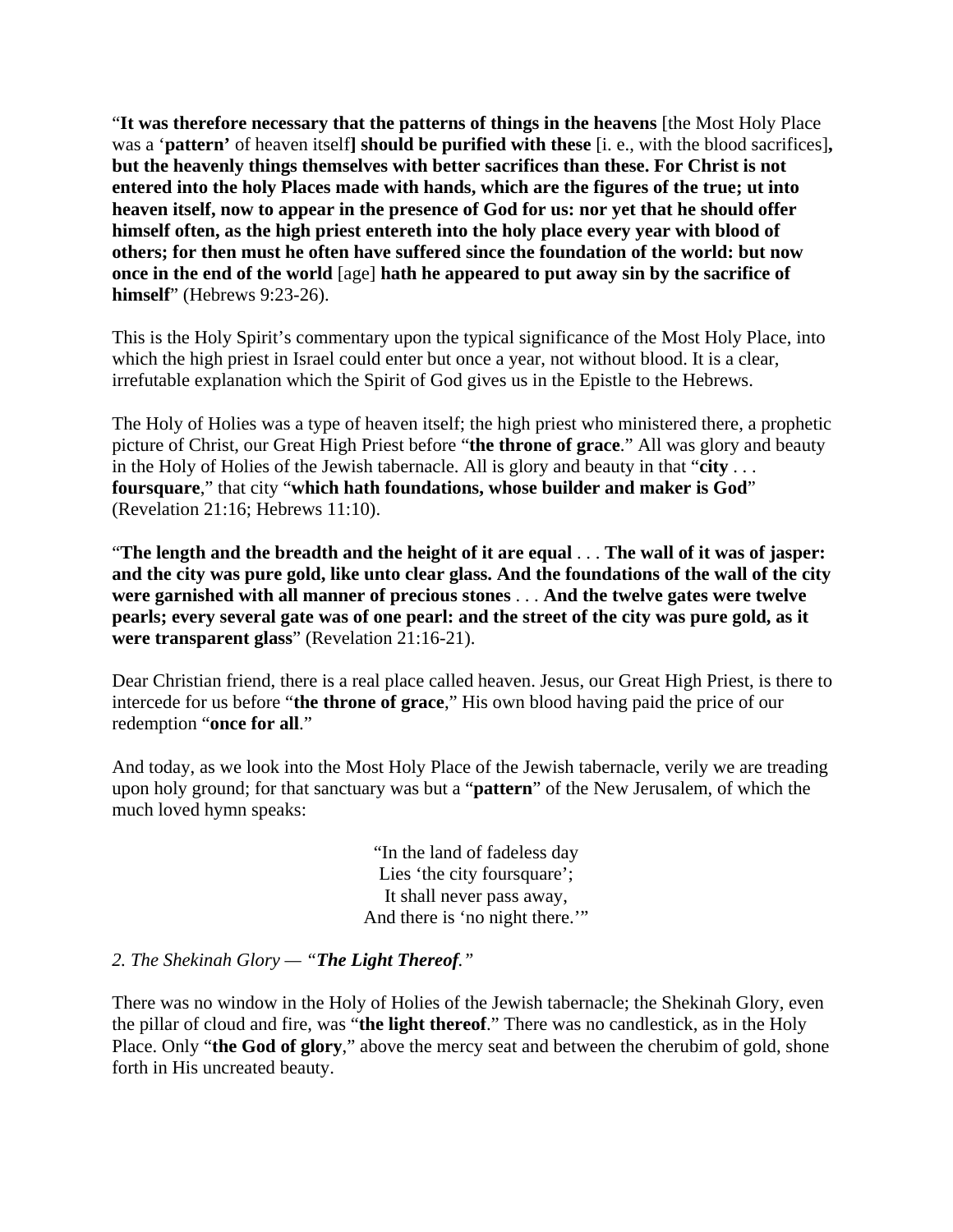As the aged John saw the vision of the celestial city many centuries ago, he wrote, saying,

# "**And the city had no need of the sun, neither of the moon, to shine in it: for the glory of God did lighten it, and the Lamb is the light thereof** . . . **there shall be no night there**."

There was no artificial light in the Holy of Holies of the Jewish tabernacle; and there will be no artificial light in heaven. When Peter, James, and John saw the face of our Lord transfigured on the mountain, they bore witness that it "**did shine as the sun**" (Matthew 17:2). When John saw the risen Lord on the Isle of Patmos, he also testified saying that, "**His countenance was as the sun shineth in his strength**" (Revelation 1:16). The "**eternal glory**" which He had with the Father "**before the world was**" shines from within His very Being, and fills heaven with its light. By His grace, we shall one day behold and share His glory; and "**we shall be like him**"! He has gone "**to prepare a place**" for us — and what a glorious place it is, and will be for all eternity!

> "There they need no sunshine bright, In that 'city foursquare'; For the Lamb is all the light, And there is 'no night there."

## *3. "A Shadow of the Cross."*

The Ark of the Covenant and the blood-sprinkled mercy seat formed the sixth and last piece of furniture to complete the "shadow of the cross," made by the God-given arrangement of the sacred things in the Jewish tabernacle and in the outer court.

Within the ark was the holy law of God, broken already by Israel, but ever kept unbroken by the Son of God. Upon the mercy seat was the sprinkled blood; otherwise, this "**throne of grace**" would have been a judgment throne; for it was, indeed, God's throne. But for Calvary, no sinner could stand in the presence of a holy God; but because of Calvary, we shall stand before Him forever, unashamed and unafraid, because we shall be clothed in His righteousness, made fit to live before Him by faith in His shed blood.

In that heavenly city, of which the Most Holy Place was but a shadow, we shall ever behold the print of the nails in the hands and feet of the Lamb upon the throne. We shall see the wounded side. But the Lamb of God is also the righteous King, the "**Lion of the tribe of Judah**," "**King of kings, and Lord of lords**."

No more does He have to suffer shame and humiliation and sorrow. He is the glorified Lord Jesus. Never again will He be the "**Man of sorrows, and acquainted with grief**." "**He is risen!**"

He ever liveth in power and great glory, yet He will ever bear the marks of Calvary, blessed reminder of the awful price He paid for our redemption. He has forever satisfied the righteous demands of a holy God. That is the message of the sprinkled blood on and before the mercy seat.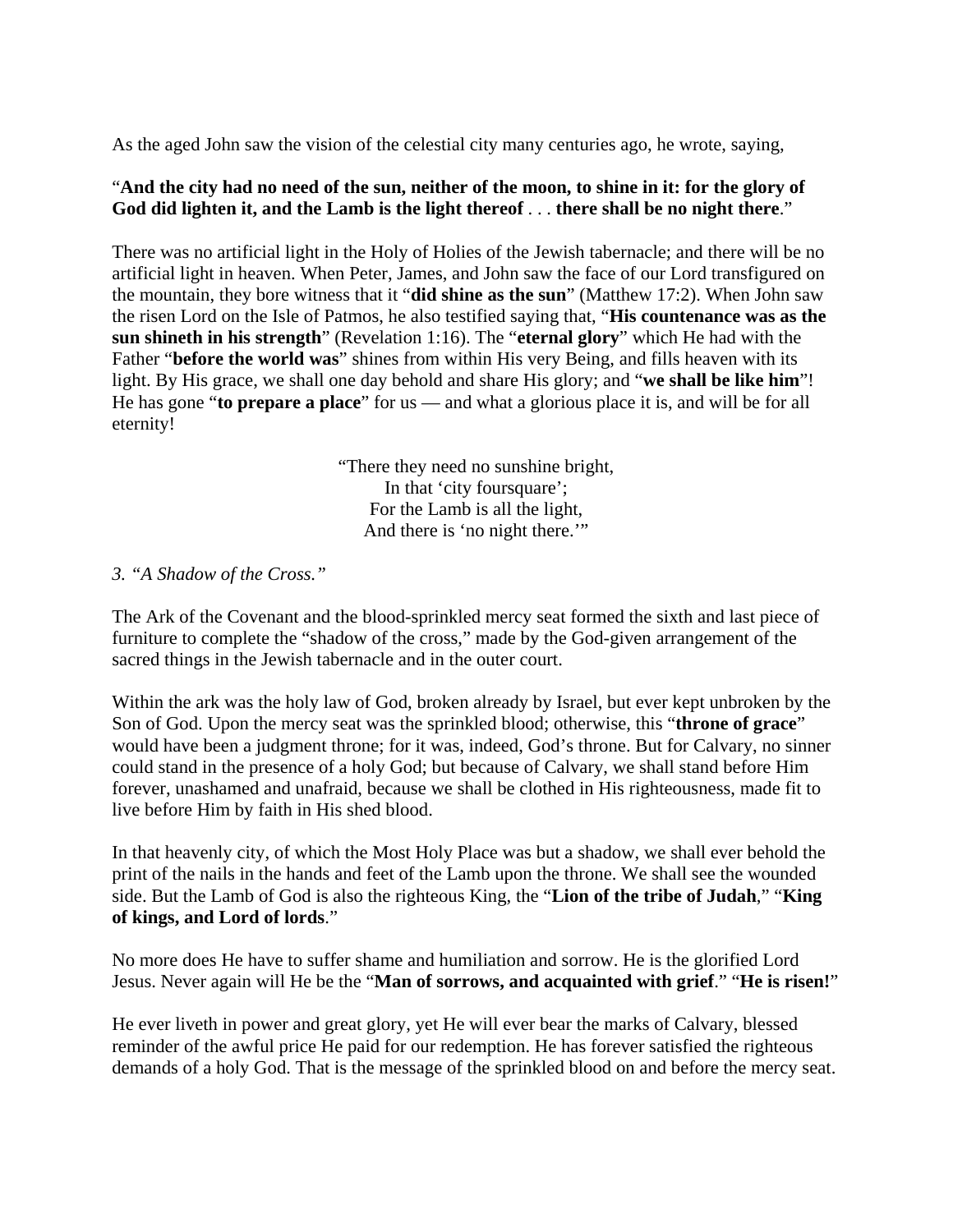Those were wonderful lessons which the Lord God was teaching His ancient people, Israel, in the wilderness, as they saw the shadow of the cross, not only in each piece of furniture, and in all the materials which went into the making of the Jewish tabernacle; but also in the very arrangement of the articles in the "**pattern**" which God gave to Moses in Mount Sinai.

As we take a backward glance, over the path we travelled in our studies of these sacred things, we see the whole, beautiful picture, doubtless with a much clearer vision than did Israel some fifteen hundred years before Jesus was born in Bethlehem; for we have the Holy Spirit's exposition of these things in the New Testament.

Now let us take once more a bird's eye view of these six pieces of furniture, which were placed by Moses in the tabernacle and in the outer court:

**As the sinner entered the gate of the outer court, he brought his animal sacrifice, which pointed on to Christ, "the Lamb of God". As the priest went on toward the Holy Place, he washed his hands and feet at the brazen laver, prophetic of Christ's cleansing, His believerpriests before they might minister for Him or have fellowship with Him.** 

**Once inside the sanctuary, the priest saw on his left the beautiful golden candlestick, eloquent picture of the union between Christ, the Light of the world, and His believerpriests, "lights in the world" for His name's sake. On the right, the priest saw the goldencovered table of shewbread, prophetic of Christ, the "Bread of Life," upon whom the believer-priest feeds, and upon whom the Father always feasts His righteous soul.** 

**Before him, just in front of the veil, the priest saw the golden altar; there Aaron burned the fragrant incense, beautiful picture of Christ, our Intercessor and "Advocate with the Father." And within the veil, the high priest beheld the glory of God above the mercy seat, between the cherubim of gold. God's holiness was satisfied because upon the throne, which hid from view the law, was the sprinkled blood.** 

When Christ was crucified, God's righteous law was vindicated and magnified; His justice was satisfied; His holiness and His mercy were reconciled; He was glorified; and the sinner was justified — all by His own grace. What "**a shadow of good things to come**"!

What "Glories of Christ As Foreshadowed in the Jewish Tabernacle"!

#### *4. The Sacredness of the Ark and the Mercy Seat*.

Some thing of God's estimate of the sacredness of the Ark of the Covenant and the mercy seat is seen in the following facts concerning them:

(1) They were the first articles — yet one piece of furniture — which God described in the Exodus record.

(2) Only the high priest could see them — and that but once a year, on the Day of Atonement.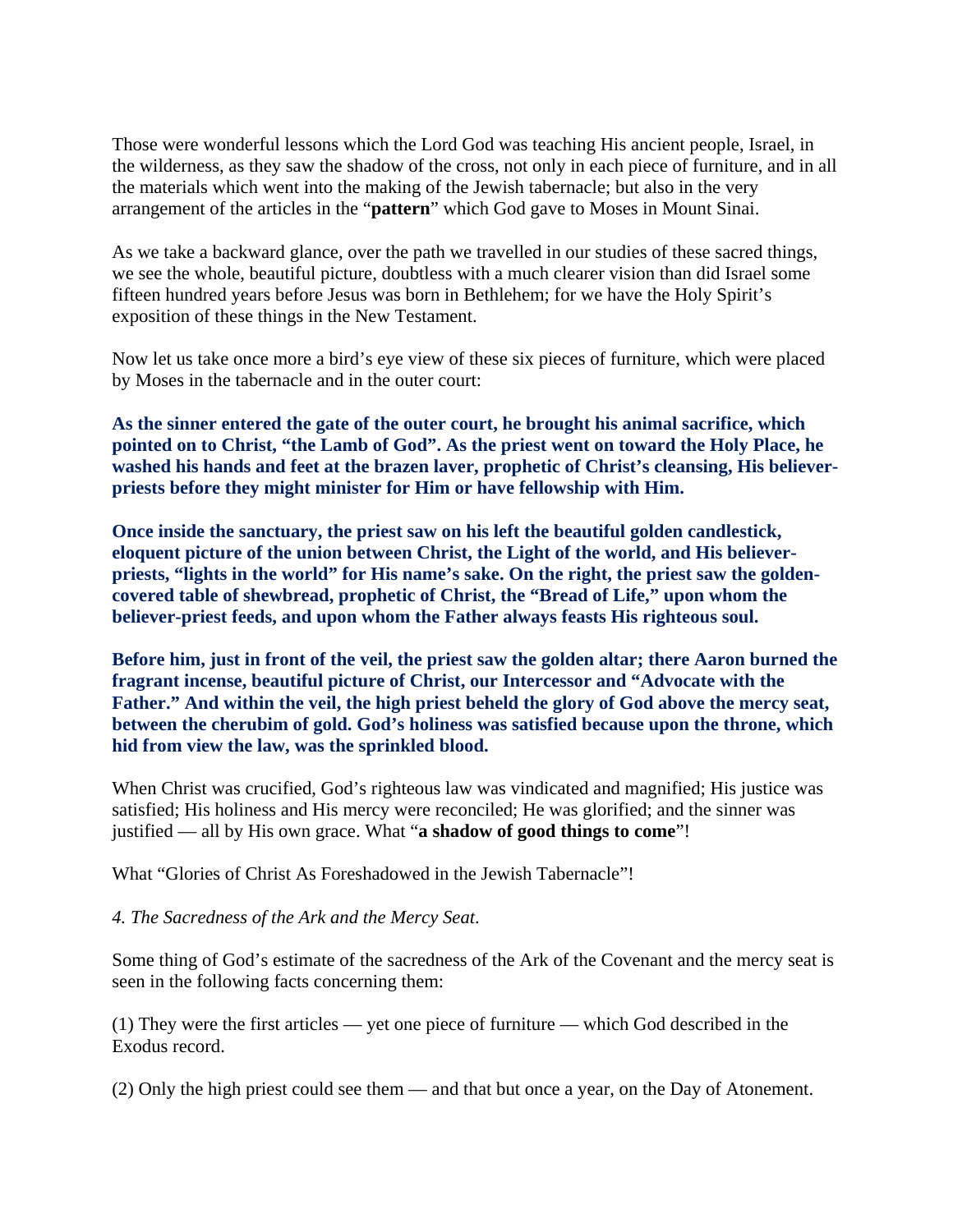(3) Before the Kohathites, one of the three families of the Levites, could carry the ark on the march, Aaron covered it with the beautiful veil, over which he placed another covering of badgers' skins, or seal skins; and above that, a "**cloth wholly of blue**" (Numbers 4:46, 15, 20). Of course, it was carried by the gold-covered staves, as were other articles of furniture.

(4) The ark, with its mercy seat, was the only article from the Jewish tabernacle to be placed in Solomon's temple some 480 years after the tabernacle in the wilderness was finished. Vessels of greater beauty and glory took the place of the other pieces of furniture; but the ark was put in the Holy of Holies of the beautiful temple built by Solomon, the king.

For very significant reasons, which we shall consider a bit later, the golden pot of manna and Aaron's rod that budded were not in the ark when it was put in the temple; they had served their purpose during the wilderness wanderings. Neither were the staves left in the golden rings when the ark was put in Solomon's temple; the pilgrimage was over.

But the two tables of stone, upon which the Ten Commandments were written "**with the finger of God**," were kept in the ark, beneath the mercy seat, beneath the sprinkled blood, in the Most Holy Place of Solomon's temple, as in the tabernacle in the wilderness.

Tragic, historic incidents, brought about by sin, were connected with the ark during Israel's later history. These, too, we shall consider briefly in this lesson; for they illustrate God's value of this sacred chest with its mercy seat of pure gold. It was not to be handled carelessly; it was not to be gazed upon by curious eyes; it was holy unto the Lord. It foreshadowed Christ, our God at "**the throne of grace**."

In order to get the clearest picture of the ark and the mercy seat, together with their typical teaching, we need to consider each one separately and in some detail.

Yet we must be careful not to think of them as two separate articles; they were one, with one perfect message — the golden-covered chest with its mercy seat of pure gold.

# **THE ARK — A TYPE OF CHRIST — BOTH HUMAN AND DIVINE**

The two materials that went into the making of the Ark of the Covenant foreshadowed our Lord's twofold nature — both human and divine. This we have seen repeatedly in our study of the boards of the tabernacle, in the table of shewbread, and in the golden altar of incense.

- The incorruptible wood speaks to us of His sinless humanity;
- The gold, of His eternal deity.

The wood was overlaid with gold "**within**" and "**without**," while the acacia wood gave form to the ark. The human eye could see only the gold; no wood was visible. Thus our Lord's humanity gave Him the form in which He lived upon earth, is now, and ever shall be — the "**Man Christ Jesus**."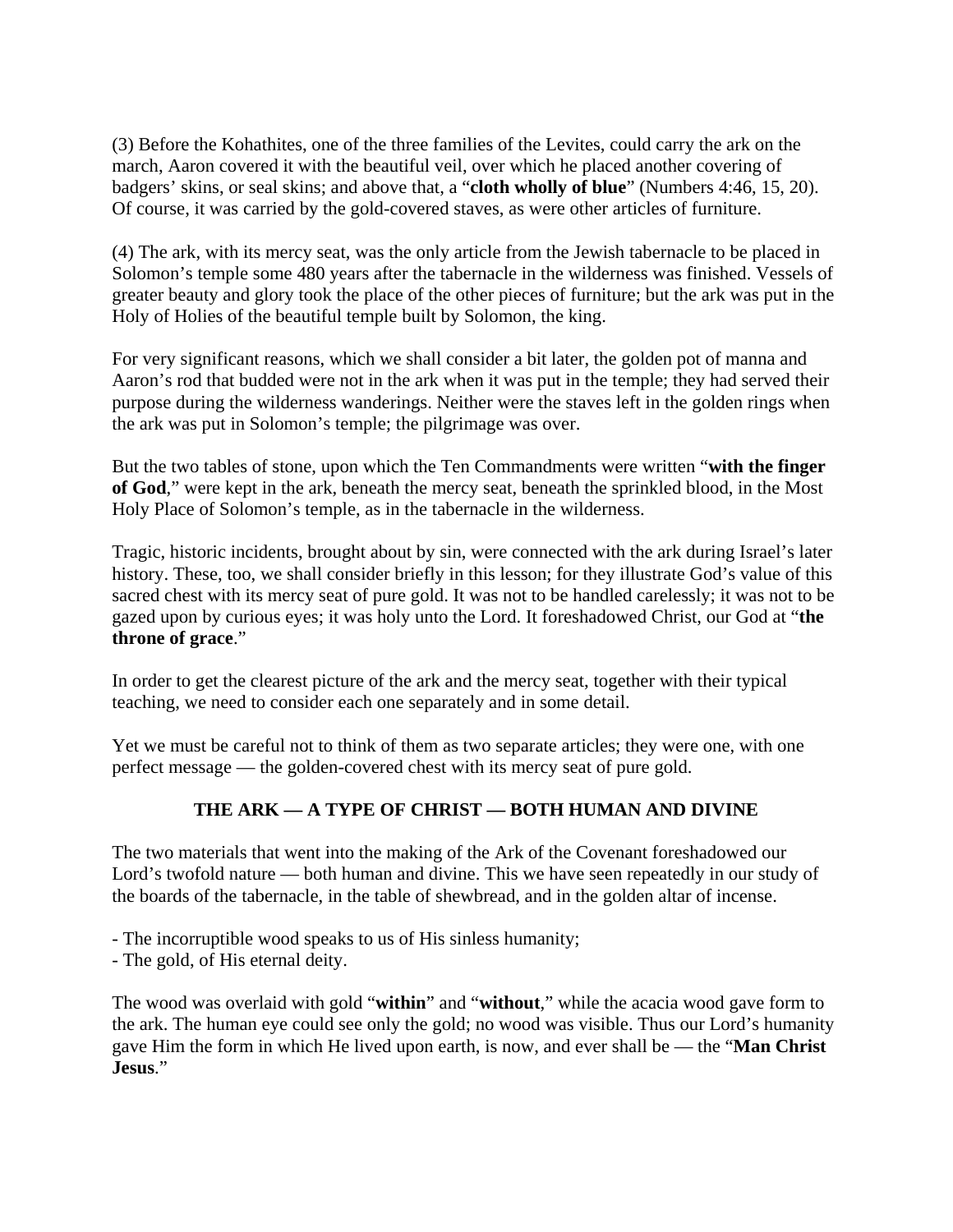He was the Creator; "**by him all things were made**"; but He, "**being in the form of God, thought it not robbery** [i. e., 'a thing to be grasped after'] **to be equal with God: but made himself of no reputation, and took upon him the form of a servant, and was made in the likeness of man: and being found in fashion as a man, he humbled himself, and became obedient unto death, even the death of the cross**" (Philippians 2:68). For all eternity He will be the "**Man Christ Jesus**."

And yet we observe how sacredly our Lord guards us from having a low view of this Most Holy One. The gold covers all. Just as the ark was overlaid, within and without, with gold; so also every act and every characteristic of the Son of Man reflects His divine glory.

Behold Him; gaze upon His majesty — as far as finite minds and hearts can gaze; all is divine. His deity is displayed over "**the form of a servant**." And wherever the all-seeing eye of His Father rests, within that pure and holy mind of the "**only begotten Son**," within His secret thoughts and affections and will — all is holy and perfect and divine.

The thoughts and intents of the heart of the Son of God; as well as His blameless walk among men, His meekness and obedience to His Father's will show forth His deity in terms that men, angels, or demons cannot refute. The Father acknowledged Him as His equal, coeternal Son. With all the realities of human nature, sin apart; with all His dependence upon His Father's will; the gold was ever there, pure, untarnished gold.

Although He was both human and divine; yet He was and is and ever will be one Person; for "**God was in Christ, reconciling the world unto himself**" (II Corinthians 5:19).

- He was weary; yet He is our Refuge and Rest.

- He was thirsty at Jacob's well; yet He freely gives the living water.
- He was asleep on a pillow in the bottom of the boat; yet He arose to still the storm.
- He was hungry; yet He is the Bread of Life.
- He wept at the tomb of Lazarus, over His beloved city, and in Gethsemane's garden; yet He alone can dry our tears.
- He alone can raise the dead.
- Because "**he suffered being tempted**," He is our sympathetic Saviour.
- Because He is "**the mighty God**," He has "**all power in heaven and in earth**."

And of this blessed truth the incorruptible wood and the gold in the ark of the covenant speak.

As the Scriptures listed at the beginning of this lesson tell us, the ark of the covenant was two and one-half cubits long, one-half cubit wide, and one-half cubit high. There was "**upon it a crown of gold round about**." And four rings of gold held the staves, which were made of acacia wood, covered with gold. These staves were "in the four feet" of the ark. As long as Israel journeyed in the wilderness, the staves were not to be removed from the rings. By these the ark was carried, and they indicated that the pilgrim walk was not over.

Within the ark was "**the testimony**" which God gave Moses on Mount Sinai, written on two tables of stone.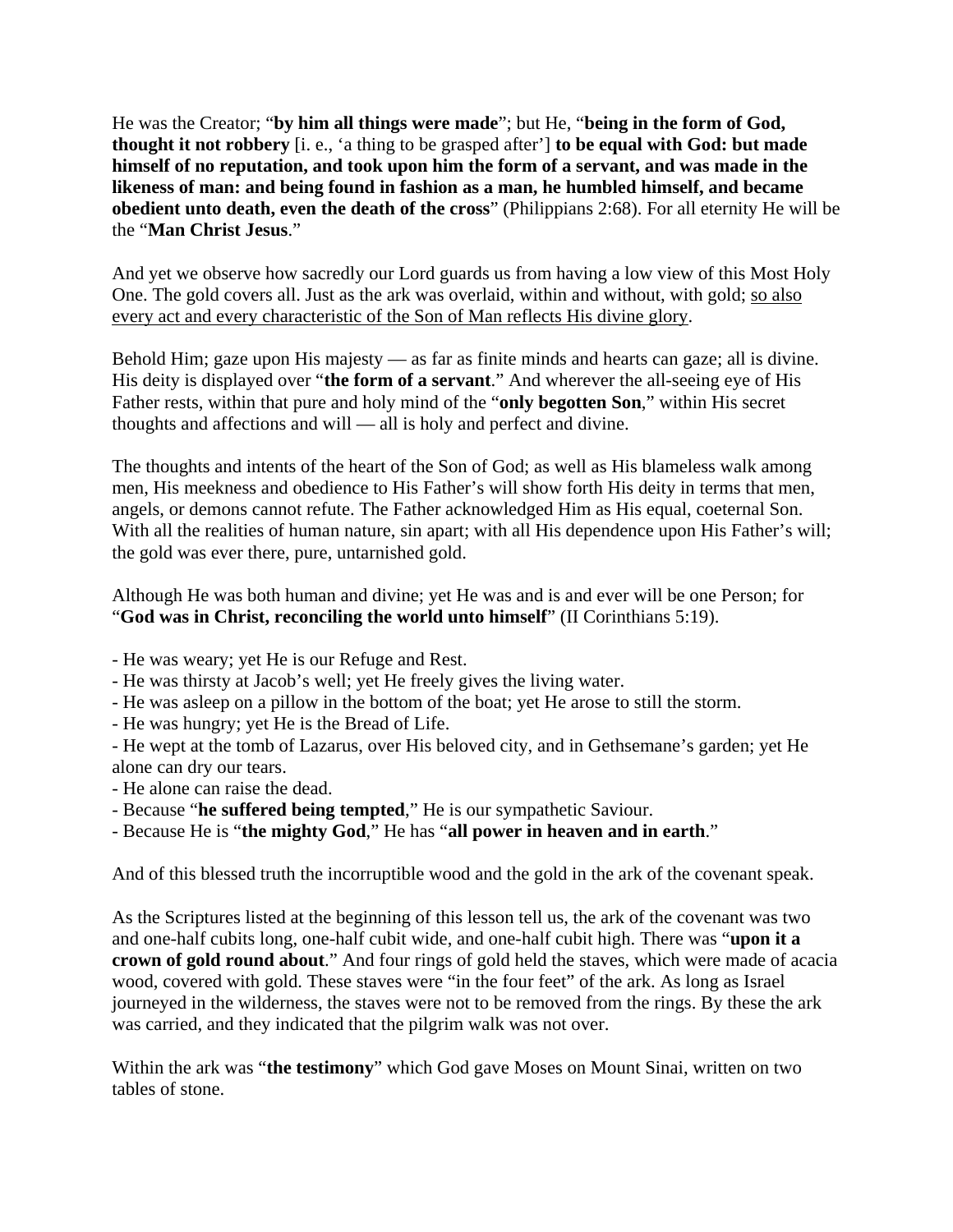There also were the golden pot of manna and Aaron's rod that budded and bore almond blossoms over night. (See Exodus 25:10-16; 16:32-36; Numbers 17:1-12; cf. Numbers 16:150; Hebrews 9:3, 4).

Such is the Holy Spirit's description of the Ark of the Covenant, prophetic of our Lord Jesus Himself. In His heart He kept God's holy law unbroken. He is, indeed, Manna to our souls. And He is God's chosen Priest, ever living to intercede for His own before "**the throne of grace**." He could be and do all of this because He was and is both human and divine.

As we have often said, God cannot die; and in order to bear "**our sins in his own body on the tree**," He had to become a Man. That is why He said to the Father, as recorded by David a thousand years before He was born in Bethlehem, "**A body hast thou prepared me**" (Hebrews 10:57; cf. Psalm 40:68). In that "**prepared body**" He came to do His Father's will, as this same passage tells us:

## "**Sacrifice and offering thou wouldest not, but a body hast thou prepared me: in burnt offerings and sacrifices for sin thou hast had no pleasure. Then said I, Lo, I come (in the volume of the book it is written of me,) To do thy will, O God**."

Because He delighted to do His Father's will, because He could not sin, He was worthy to be a perfect Sacrifice, the sinner's Substitute upon the altar, which is Calvary's cross. Thus He became the heavenly Manna to our heart-hungry souls; and thus He became in His death and resurrection our ever-living Priest.

This is the message of the golden-covered Ark of the Covenant.

## **THE MERCY SEAT — A TYPE OF CHRIST, OUR "THRONE OF GRACE"**

The mercy seat was made of "**pure gold**," two and one-half cubits long and one and one-half cubits wide — just to fit the top of the ark of the covenant.

"**In the two ends of the mercy seat**" were two cherubim of gold, "**one cherub on the one end, and the other cherub on the other end**." These angelic figures of gold were "**beaten out of one piece**," from the mercy seat itself; indeed, they were a part of this precious covering for the Ark of the Covenant. (See Exodus 25:17-22; 37: 69).

Thus the cherubim were not separate from, or attached to, the mercy seat in an artificial union; they were "**beaten out of one piece**," even out of the mercy seat itself. All was one piece of pure gold.

The cherubim faced each other; and, with their wings stretched forth "**on high, covering the mercy seat with their wings**," they were looking down upon the sprinkled blood; for we read the God-given instructions concerning them: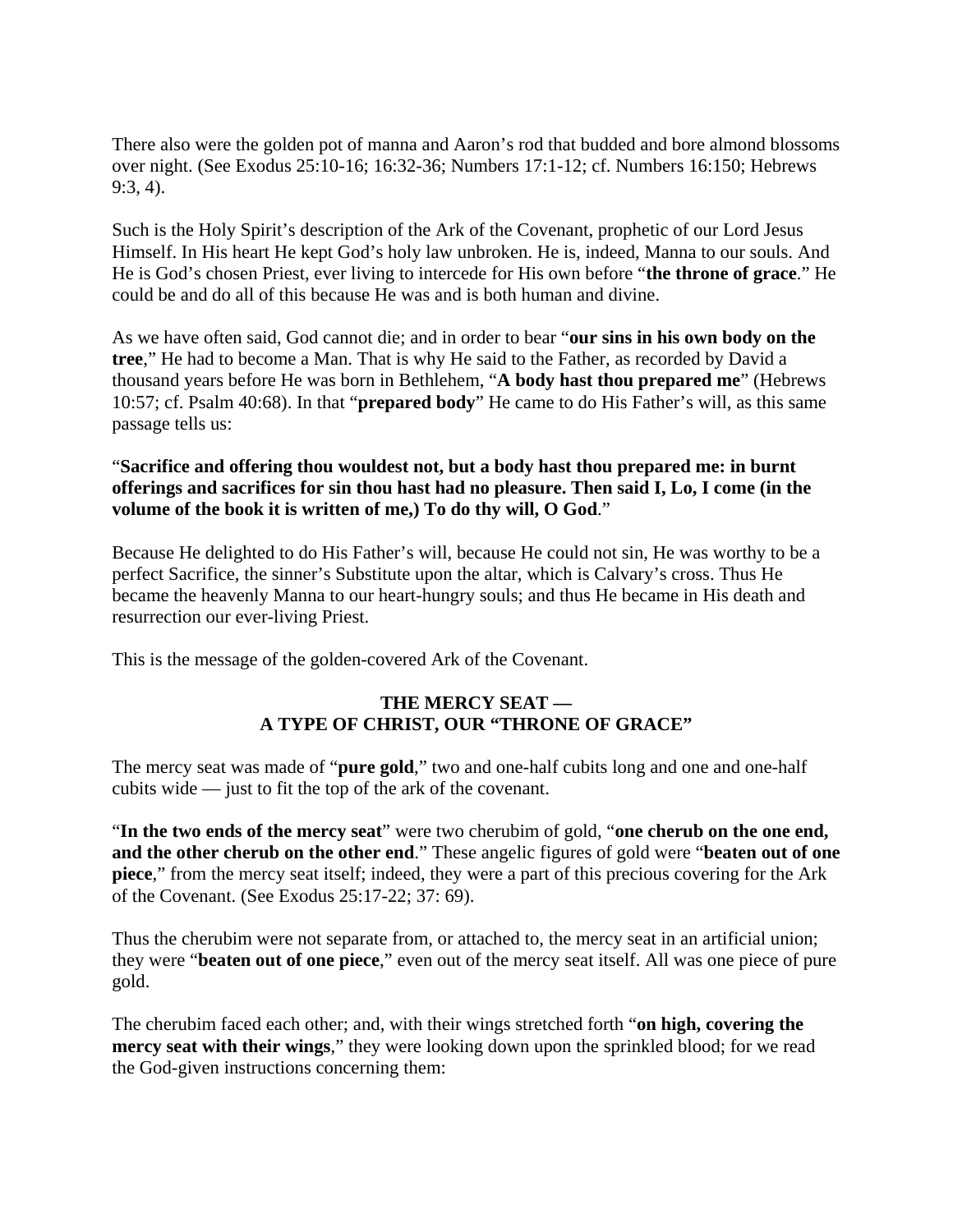"**Their faces shall look one to another; toward the mercy seat shall the faces of the cherubims be**" (Exodus 25:20).

Moreover, God said to Moses,

# "**There I will meet with thee, and I will commune with thee from above the mercy seat, from between the two cherubims which are upon the ark of the testimony, of all things which I will give thee in commandment unto the children of Israel**" (Exodus 25:22).

From this and related passages of Scripture, it is clear that the mercy seat was God's throne, the place where He met with the representative of His people, and communed with him. This truth becomes increasingly clear to us as we examine, in some detail, the significance of this mercy seat of pure gold. It was:

## *1. The Only Seat in the Jewish Tabernacle*.

There was no chair for the priests. Their work was never done. They continued to stand "**daily ministering and offering oftentimes the same sacrifices, which**" could "**never take away sins**" (Hebrews 10:11).

The only seat in the tabernacle was God's throne, where "**mercy reigned**." It reigned because our holy God had planned, from all eternity, to offer Himself a perfect Sacrifice for sin "**once for all**." "**When the fulness of the time was come**," He let wicked men crucify Him on the cross. Having paid the penalty for sin, He cried out in triumph, "**It is finished**." Then He yielded His Spirit up to the Father.

Three days and three nights He lay in Joseph's new tomb, but His "**flesh**" saw "**no corruption**." And then He arose, victorious over death and the grave. For forty days He showed Himself alive to those who loved Him, "**by many infallible proofs**" convincing His disciples that He was alive forevermore. He ascended into heaven, and sat down on the right hand of the Majesty on high.

That is why the Holy Spirit wrote of Him,

# "**This man, after he had offered one sacrifice for sins for ever, sat down on the right hand of God**" (Hebrews 10:12).

His redemptive work was forever finished; therefore, He sat down, to wait until His enemies should be made His "**footstool**."

#### *2. Not a Throne of Judgment, but a "Throne of Grace."*

 "**Mercy reigned**" in the Holy of Holies, and "**mercy**" signifies grace bestowed upon the unworthy and the undeserving. It is unmerited favor. Man had sinned. He had broken God's holy law.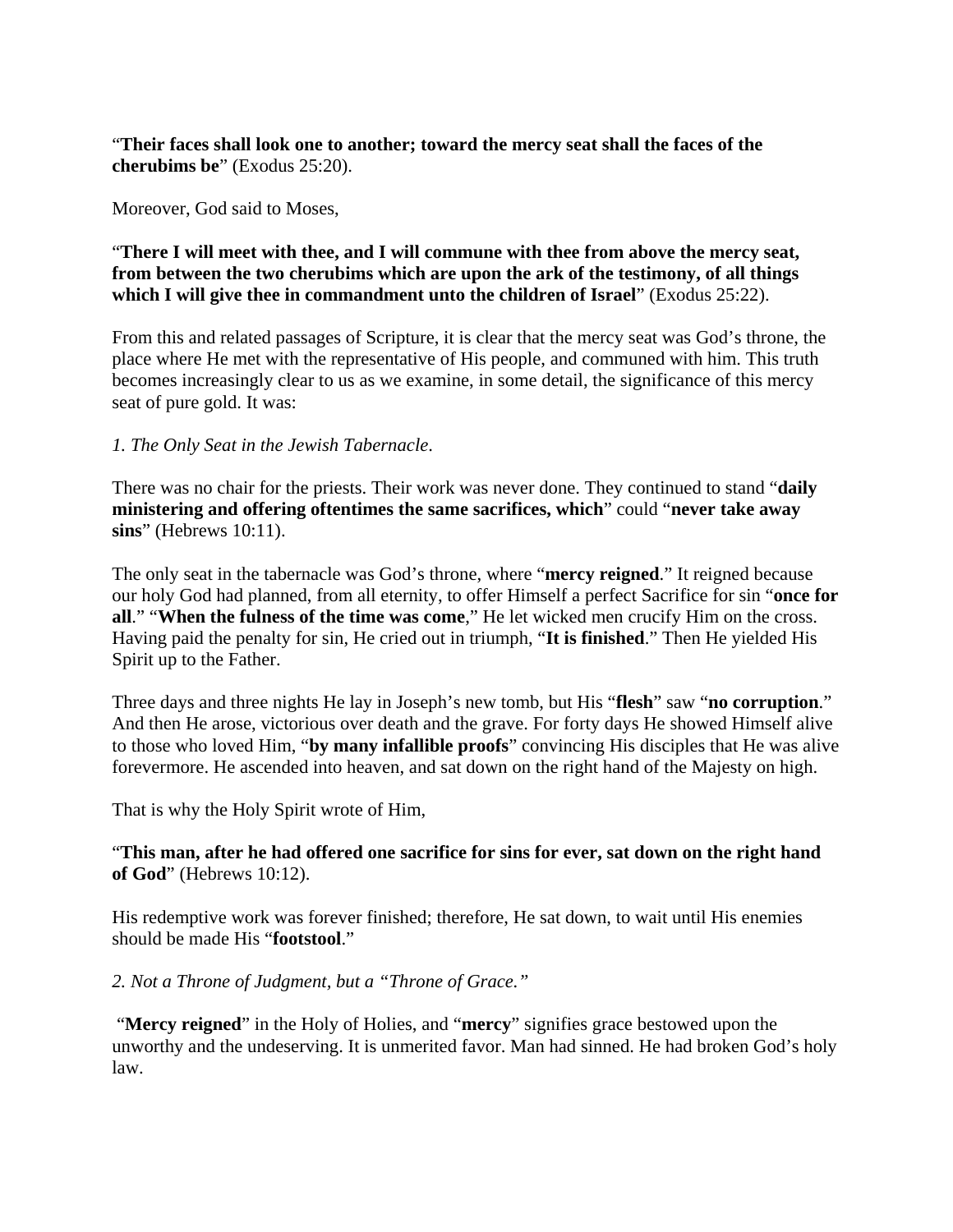Even while Moses was in the mount, Israel was dancing, naked, around a golden calf, in gross idolatry — all this in spite of the fact that it had been only a little while since God had miraculously redeemed His people from Egyptian bondage! Israel had broken the very first commandment, to say nothing of the others.

Beneath the mercy seat were the tables of stone. Above it was the Shekinah glory. God's righteousness demanded death of the guilty sinner; for "**the wages of sin is death**" (Romans 6:23). But, because of the sprinkled blood, His judgment throne had become a "**throne of grace**," a veritable mercy seat; for the sprinkled blood was but a foreshadowing of the cleansing blood of Jesus, "**the Lamb of God, which taketh away the sin of the world**" (John 1:29).

# *3. Christ — Our "Mercy Seat."*

 That Christ Himself is the true Mercy Seat, is found in the fact that the very term means "*place of propitiation*" (Hebrews 9:5). And in Romans 3:24, 25 (cf. Romans 3:2126) we read that we have been —

# ". . . **justified freely by his grace through the redemption that is in Christ Jesus: whom God hath set forth to be a propitiation through faith in his blood, to declare his righteousness for the remission of sins that are past, through the forbearance of God**."

Christ Himself was our propitiatory Sacrifice on Calvary's cross.

We deserved the death penalty, everlasting separation from God. But, by His grace, He kept the law unbroken for us, and died in our place, bearing "**the iniquity of us all**" in His "**own body on the tree**." The blood of the animal sacrifice, sprinkled upon the mercy seat, was a mere shadow or type of His own precious blood. And Israel's faith in the promised Redeemer enabled God to forgive their sins — as it were, on a credit, looking forward to the one perfect, all-sufficient Sacrifice.

The *Scofield Reference Bible* has a helpful footnote on this matter, in connection with the verse we have just read in Romans 3:25; we quote a part of it here:

"In fulfillment of the type, Christ is Himself . . . 'that which propitiates' . . . and 'the place of propitiation' — the mercy seat sprinkled with His own blood — the token that in our stead He so honored the law by enduring its righteous sentence that God, who ever foresaw the cross, is vindicated in having 'passed over' sins from Adam to Moses (Romans 5:13) and the sins of believers under the old covenant . . . and just in justifying sinners under the new covenant. There is no thought in propitiation of placating a vengeful God, but of doing right by His holy law and so making it possible for Him righteously to show mercy."

Because the mercy seat was of pure gold, it was a further type of our Lord; for the "**pure gold**" of His deity and glory shines forth from His very Being, as well as from His mighty works and profound teachings. It is to Him that we go with our prayers — before the very "**throne of grace, that we may obtain mercy, and find grace to help in time of need**" (Hebrews 4:16).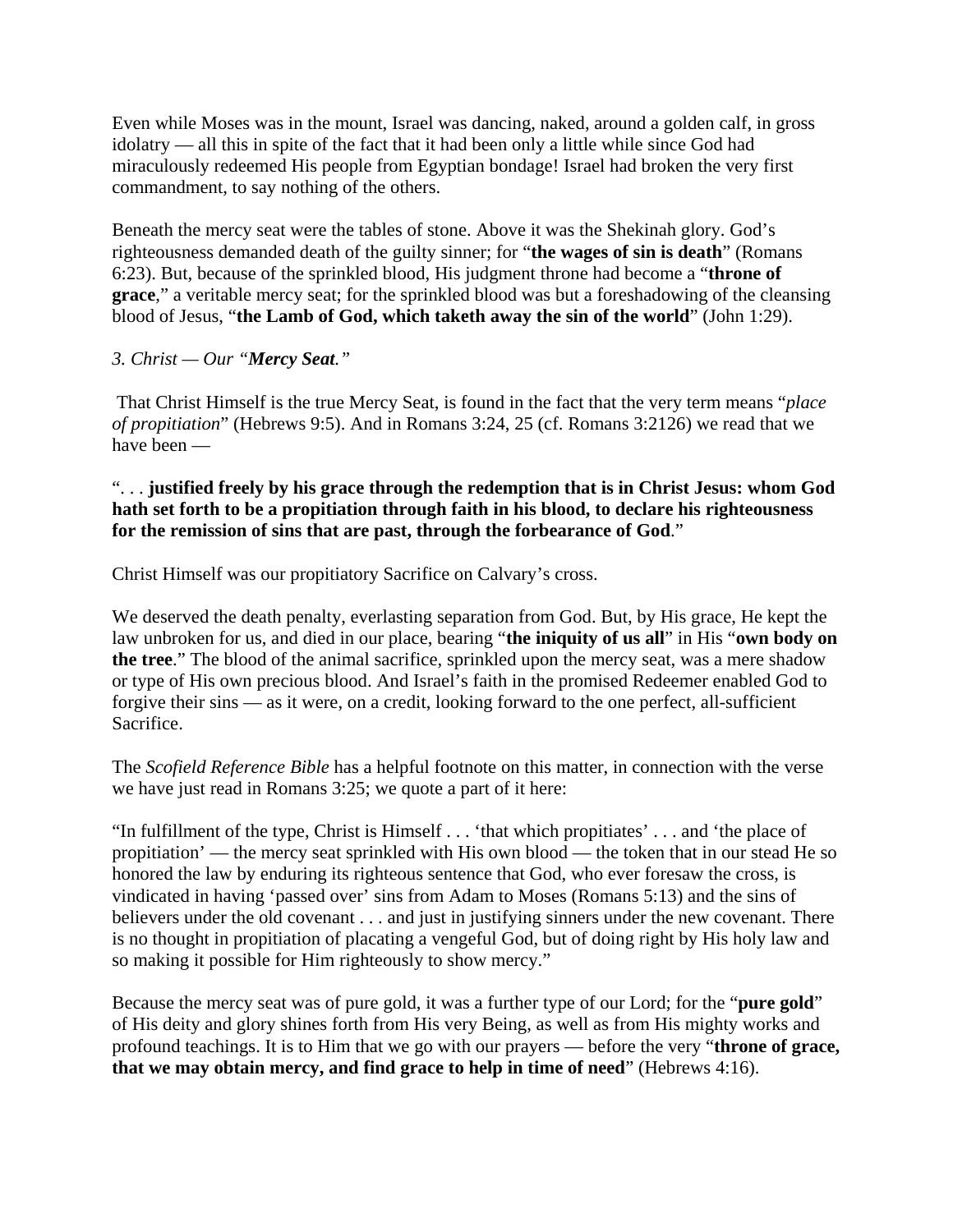## *4. The Mercy Seat — The Throne of a Holy God*.

God told Moses to make the two cherubim of gold upon the mercy seat to symbolize, we believe, His holiness and majesty. Cherubim, in the Scriptures, seem to be "*angelic beings*," who "*have to do with the vindication of the holiness of God as against the presumptuous pride of sinful man*."

The golden cherubim upon the mercy seat could not be separated from that "**throne of grace**"; for, as we have seen, they were "**beaten out**" from truth that God's mercy cannot be separated from His holiness and justice. Reverently speaking, He could not save the sinner at the cost of His own righteousness and holiness. That is why, in the Person of His Son, He had to die in the sinner's place, as the sinner's Substitute. That is why the Psalmist could say, as he looked forward to Calvary's cross,

## "**Mercy and truth are met together; righteousness and peace have kissed each other**" (Psalm 85:10).

The cherubim of gold stood above the holy law of God; the Shekinah glory stood between the cherubim, above the law, which Israel had broken; but beneath the cherubim and the Shekinah glory was the sprinkled blood — upon the mercy seat! God did not set aside His holiness and His justice in redeeming sinful man; He Himself took the sinner's place. Thus His holiness and His righteousness were fully satisfied.

Our first glimpse of the cherubim, in the Scriptures, is that of their being placed by the Lord "**at the east of the garden of Eden**" with a "**flaming sword which turned every way, to keep the way of the tree of life**" (Genesis 3:24). Man had sinned. God, in judgment, had to drive him out of Eden, lest he eat "**the tree of life**" while yet in his sinful state, and live forever in wretchedness and misery, unredeemed.

It was mercy, as well as judgment, that drove man out of Eden; let us not forget that!

And at the east of the garden God placed the cherubim, to guard His holiness and majesty and righteousness. The sword of vengeance against sin kept "**the way of the tree of life**." Every avenue of approach to the original, happy state that Adam had enjoyed was closed. The Word and majesty of God had been trifled with and despised. Therefore, the cherubim took their stand as the avengers of God's unsullied holiness, as the stern proof that man was an outcast, banished by God from the happy place called Eden. Humanly speaking, there was no way to return to the tree of life.

This significant place of the cherubim, of itself, manifests the hopelessness of any attempt on the part of man to regain life by his own efforts. Unless the glory of God is met; unless the flaming sword of vengeance and holiness is satisfied; it is vain for man to hope for "*Paradise Regained*."

The cherubim of the Holy Place teach us the same solemn lesson. They guarded the way to God while the veil was unrent.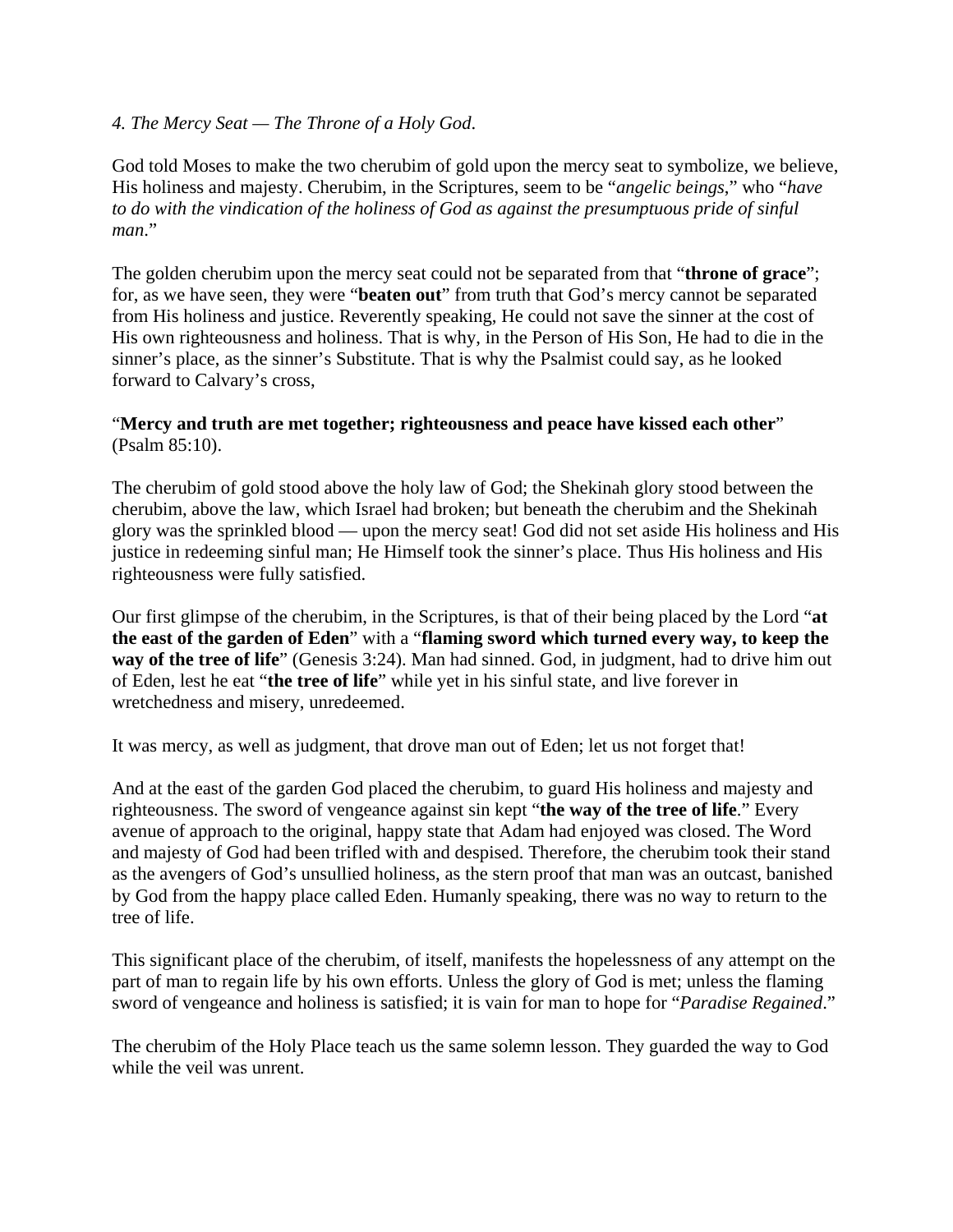The law demanded the death of the offender; but above the law stood the cherubim, no longer barring man's approach to life, but with outstretched wings above the place of mercy. The sprinkled blood prefigured the sword of justice which was to do its work as it was to be sheathed in the side of the Son of God!

The blood upon the mercy seat satisfied the holiness of God. That is why the cherubim were no longer connected with the flaming sword; their faces were now intently turned toward the "**throne of grace**." Their eyes looked down upon the blood which foreshadowed the death of the Substitute who was to come.

Well, indeed, it is for the world that the faces of the cherubim are turned to the place of mercy. It will not always be so. One day their faces will once more turn toward the earth. They will look upon a world where the majesty and glory and truth of God have been despised, where even His grace and mercy have been rejected, where "**the God of all grace**" was thrust out at the point of a spear.

In that coming day the power and glory of our Lord will be manifest to all God's universe. Christ will come to "**avenge His elect**," to tread "**the winepress of the fierceness and wrath of Almighty God**" against Satan and sin and rebellious man. (See Revelation 19:15).

Then the mercy seat will be taken from the ark of the covenant, as it were; and the law will demand the death of every Christ-rejecting sinner, of every soul which has spurned the love and grace of a holy, but merciful God. Then the Lord, who dwelleth "**between the cherubims**" will put down all unrighteousness and sin. (See Psalm 80:1; 99:1; Isaiah 37:16; II Samuel 6:2; II Kings 19:15).

# *5. A Blood-Sprinkled Mercy Seat*.

Aaron could see the mercy seat only after he had offered the sacrifice upon the brazen altar, even as our holy God can let us approach His Presence only upon the basis of the blood of our Lord Jesus Christ. Without the shed blood of the Son of God, there could be no communion, no fellowship, between God and His sinning creatures. But Christ has "**entered in once into the holy place, having obtained eternal redemption for us**" (Hebrews 9:12).

Many Bible students believe that this is what the risen Lord meant when He said to Mary Magdalene upon the morning of His resurrection,

# "**Touch me not; for I am not yet ascended to my Father** . . ." (John 20:17).

Later in the same day He told the disciples to "**handle**" Him and see that His resurrection body was real, that it was of "**flesh and bones**"; to behold His pierced hands and feet. (See Luke 24:39, 40).

It seems that, between His appearance first to Mary and later to His disciples, He must have ascended unto His Father, to present the blood before the "**throne of grace**."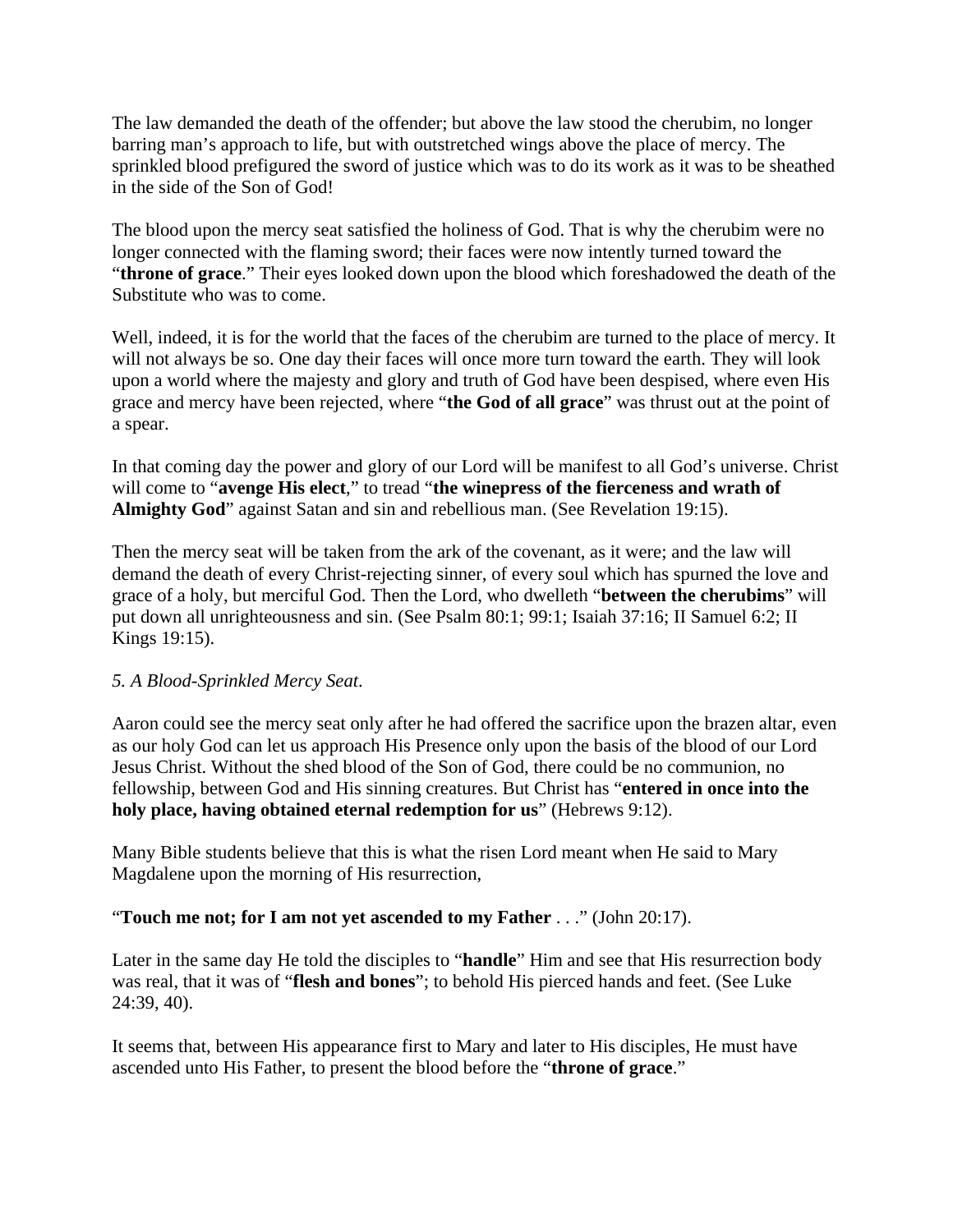Certainly this interpretation is in accordance with the type, set forth in the great Day of Atonement in Israel. That is why God's judgment throne could become a "**throne of grace**."

The atoning blood of Christ covers all our guilt! What a mercy seat!

Little wonder the hymn writer gave us those immortal lines:

"From every stormy wind that blows, From every swelling tide of woes, There is a calm, a sure retreat; 'Tis found beneath the mercy seat.

"There is a place where Jesus sheds The oil or gladness on our heads, A place than all beside more sweet; It is the blood-bought mercy seat.

"There is a scene where spirits blend, Where friend holds fellowship with friend; Though sundered far, by faith they meet Around one common mercy seat.

"Ah! whither could we flee for aid, When tempted, desolate, dismayed? Or how the hosts of hell defeat, Had suffering saints no mercy seat?

"There, there, on eagle wings we soar; And sin and sense seem all no more; And heaven comes down, our souls to meet; And glory crowns the mercy seat."

#### **THE LAW WITHIN THE ARK A TYPE OF GOD'S LAW IN THE HEART OF CHRIST**

In our study today we have referred, from time to time, to the very important fact that in the ark Israel's treasures were hidden: the covenant of their relationship with God, the golden pot of manna, and Aaron's rod.

All these treasures were laid up before the Lord in the Ark of the Covenant. The realities, which these priceless possessions foreshadowed, are found in our Lord Jesus Christ, for in Him "**are hid all the treasures of wisdom and knowledge**" (Colossians 2:3). In Him unsearchable riches are kept against all the cunning of Satan, and against all the weakness of the believer.

Now Israel's treasures so definitely foreshadowed our Lord, in His Person and work, that we want to give further emphasis to their importance by a special glance at each one separately.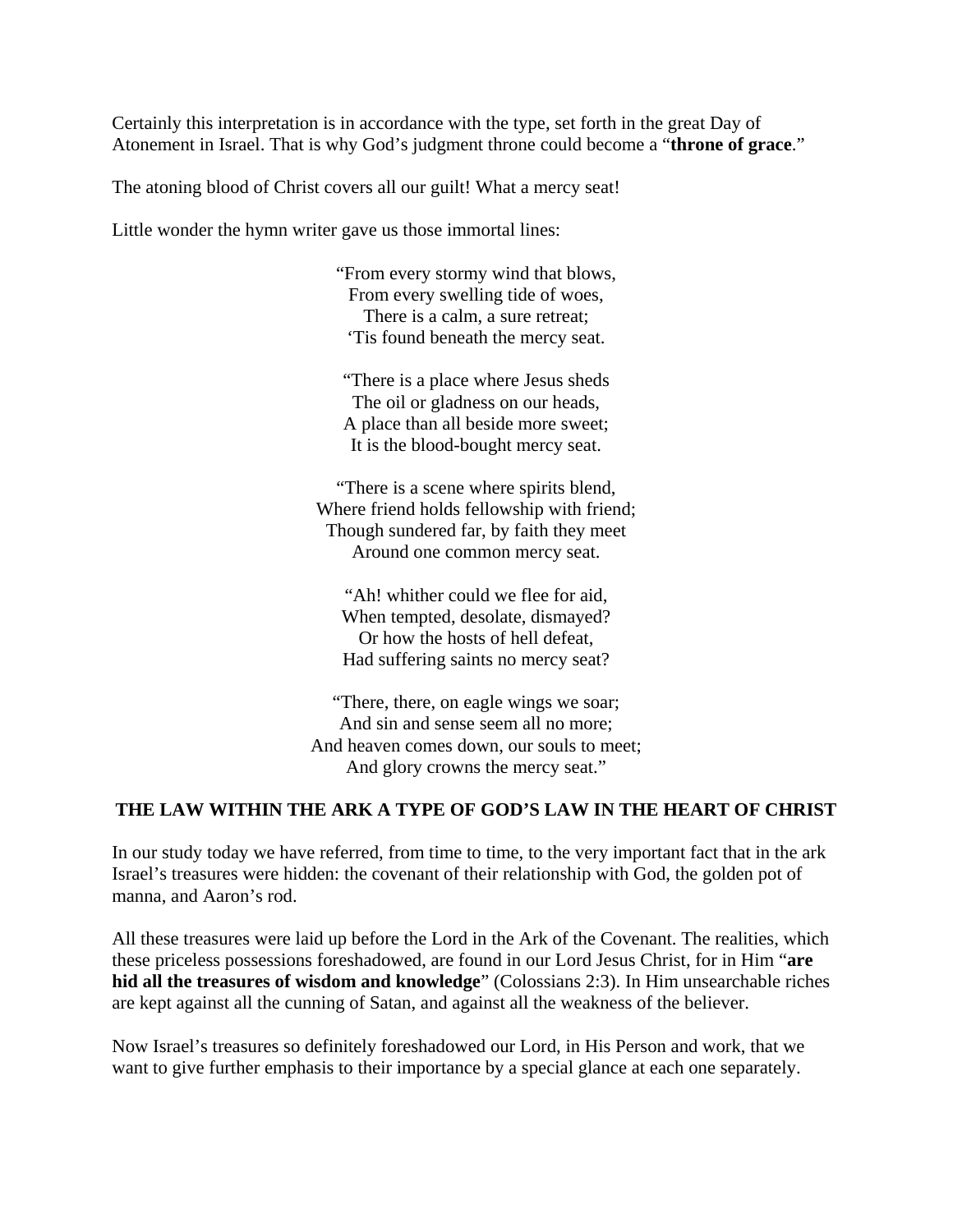First of all, it was in the ark that the law was hidden, its mouth stopped, its demands silenced by the payment of the sinner's debt; for in Christ is hid our complete justification from all things before a holy God, from which we "**could not be justified by the law of Moses**" (Acts 13:39).

# *1. The Law Was Kept Unbroken in the Ark*.

To understand better the significance of Christ's keeping the holy law of God unbroken, let us go back to Israel's earlier history. God had dealt with Abraham upon the ground of unconditional grace; for His promises and His grace go together. Promise is the simple expression of God's own will and intentions, and its accomplishment rests solely upon His power and unchangeableness. That is why justification before God requires nothing on man's part, but simple faith. Abraham had taken the ground of a guilty sinner before a gracious God.

Up to the time of Israel's arrival at Mount Sinai, God had dealt with His people upon the ground of unconditional grace.

- He fed them with manna.
- He sent the quail for them to eat.
- He gave them water out of the rock

To say nothing of His previous deliverance from the cruel lash of the Egyptian task master and from the waters of the Red Sea. Though, from the beginning, the Israelites were a stiff-necked and murmuring people; yet God could bless them, because they were standing in simple dependence upon His grace.

**Then at Sinai Israel presumptuously asked for the law in ignorance and spiritual pride, she said she would do all the law required — in ignorance of her sin, in spiritual pride, unmindful of her guilt and weakness. Once the covenant was made, no one could annul it. It was a covenant which bound Israel to perfect obedience, and which bound God to punish disobedience. It was a covenant which rested, for the performance of its terms, upon Israel's own faithfulness and strength; a covenant in which God had nothing to do, so to speak, but to watch the results of their actions and to deal with them accordingly**.

And what was Israel? They were a nation of poor, lost sinners at the very outset, who could act only in the way of sin. Doubtless it sounded well in the ears of men when they uttered the resolutions to obey God, and to make their relationship to Him depend upon their own efforts. Yet what was it in reality but the expression of their ignorance of God's righteousness and of their own helplessness and ruined condition?

What was it but a proof that sin had so blinded their eyes that they were unable to discern their own hopeless state? They supposed themselves able to obey, whereas they were in the helplessness of death. And does not many a good resolution, even at this present day, my friend, manifest the same ignorance of self, the same dream of strength, the same disregard for God's holiness and man's helplessness?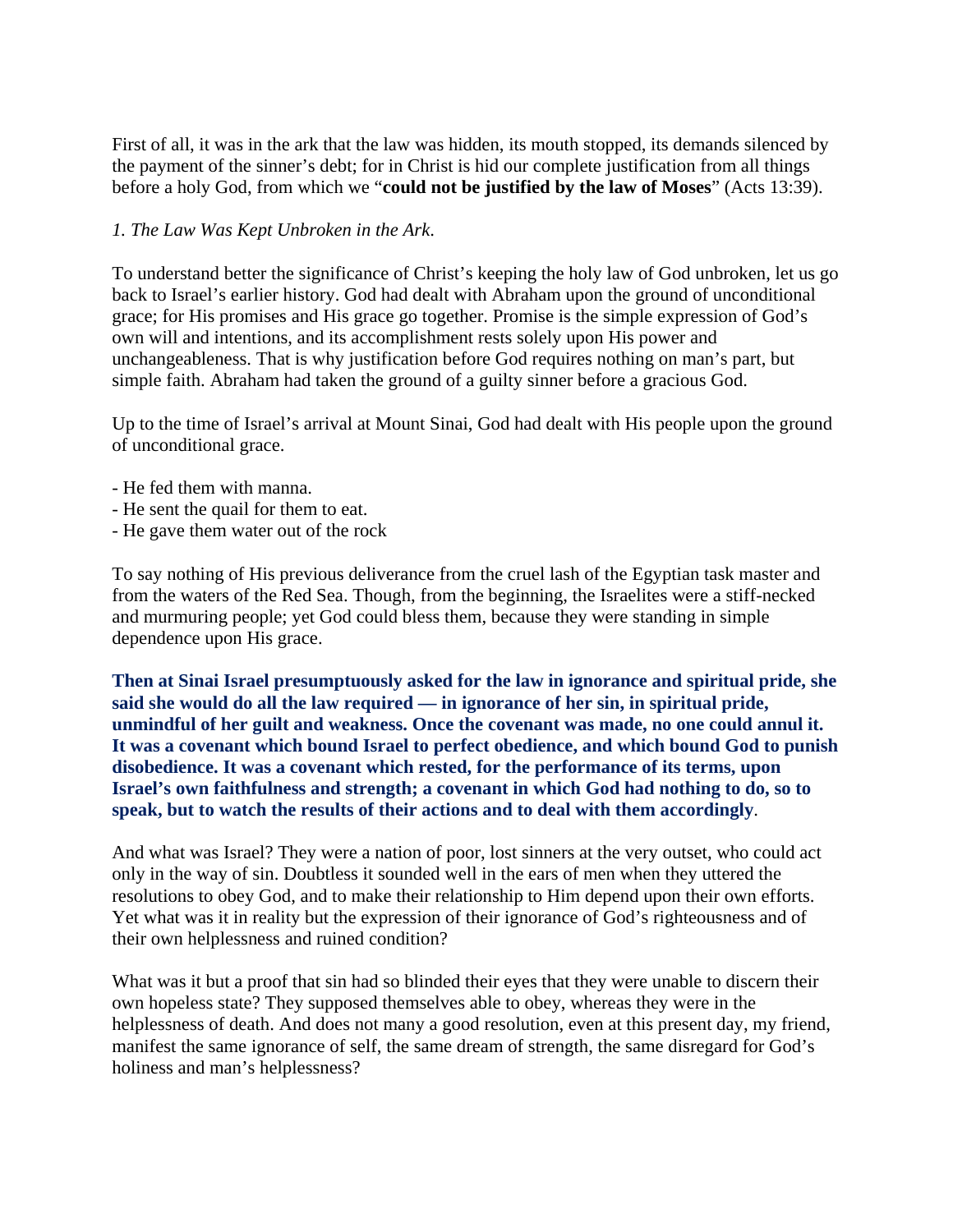Though Israel was ignorant of her own lost condition, yet God knew it well. That is why He commanded the golden depository, which was the Ark of the Covenant, to be made, in order that it might shut out of sight the very "**ministration of death**" (II Corinthians 3:7), to which His people had so eagerly bound themselves.

In this God also foreshadowed the necessity of removing the curse of the law, in the Person of our Lord Jesus Christ, even as the Holy Spirit tells us,

# "**Christ hath redeemed us from the curse of the law, being made a curse for us: for it is written, Cursed is every one that hangeth on a tree**" (Galatians 3:13).

In the death of the Son of God, and in that death alone, could God remove the law, at the same time vindicating His righteousness.

He could not lower His standard. Man had no power to attain it. Neither God nor man could set it aside. The penalty for breaking it was death; and every Israelite had broken it. What, then, could be done? How could the sinner be redeemed from the curse of the law, and at the same time the law be magnified? Only by the grace of God, who Himself bore the curse for the guilty sinner.

God foreknew and foreordained the way of deliverance.

Let One be found, a Man "**made under the law**," who should fulfill all of its requirements:

- Who, placing Himself in the sphere of the guilty, should walk with unwavering perfectness along the peculiar path of strict, unerring righteousness;

- Who among the disobedient should prove Himself obedient;

**-** Who among the unholy should prove Himself holy;

**-** Who among the rebellious should prove Himself humble, patient, dependent upon His heavenly Father.

Let such a one be found, who should "**fulfill all righteousness**," both as to the letter and as to the spirit of the law. Let Him be the sinner's Substitute in the place of death; and the debt of sin would be forever paid.

Israel was not only impotent to fulfill human righteousness; she had also broken the law, and had incurred its fearful curse. Before the very tables of the testimony were brought down from God, Israel was reveling in sin around the golden calf. Moses seems to have felt the uselessness, as well as the danger, of bringing the tables of the covenant into the camp. He dashed them to pieces at the foot of the mount. The curse of the broken law, therefore, had to be borne. There was no provision of mercy; there could not be; the law called for death. God foreknew all this; and He foreshadowed it in the hiding of the tables of stone beneath the mercy seat. Then —

"**When the fulness of the time was come, God sent forth his Son, made of a woman, made under the law, to redeem them that were under the law, that we might receive the adoption of sons**" (Galatians 4:4, 5).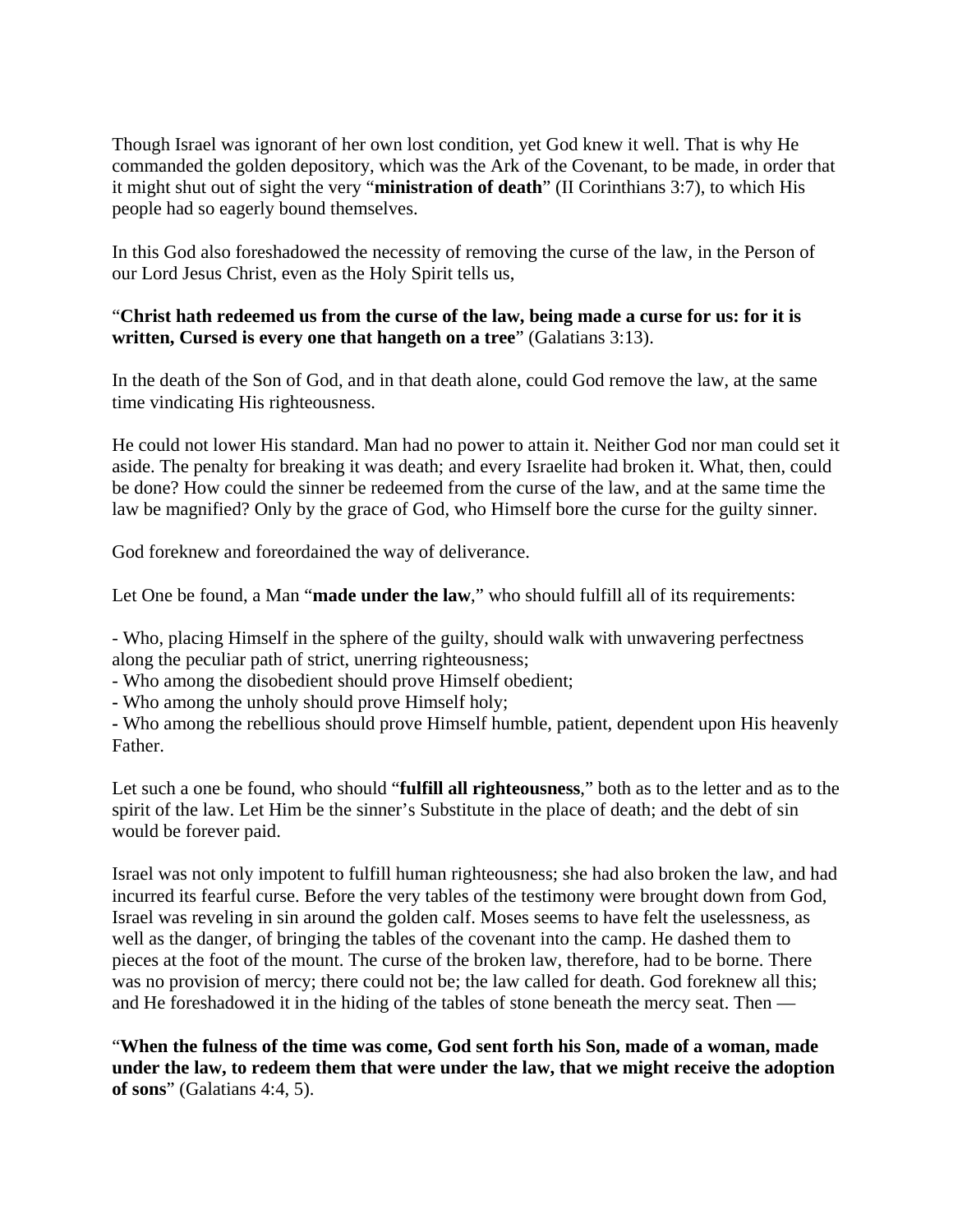In His death our Lord magnified His holy law, made it honor able, and ushered in the day of grace.

# "**For Christ is the end of the law for righteousness to every one that believeth**" (Romans 10:4).

"Free from the law — Oh, happy condition! Jesus hath died, and there is remission: Cursed by the law, and bruised by the fall, Christ hath redeemed us once for all!"

# *2. The Law Was Hidden beneath the Sprinkled Blood*.

We hardly need dwell longer here upon the all-important significance of the sprinkled blood upon the mercy seat — above the law! We have sought, throughout this lesson, to keep this truth ever before us. We repeat it here, however, for emphasis. We are living in a day when the atoning blood of the Son of God is being "**trampled under foot**." And we must earnestly "**contend for the faith**." We must never lose sight of Calvary.

Do you not see, my Christian friend, the typical significance of the ark and the mercy seat?

**God planned it, and gave Moses the pattern for it, in order to point the sinner on to Christ. In Him the law was carefully preserved — out of sight; removed by His matchless grace. He came to do His Father's will; He delighted in doing it; and having died in the fulfillment of that will, He now stands before the Father as the witness of vindicated justice. He has forever removed the stern barrier that had prevented man's approach to God; namely, the demands against him of an unfulfilled law; so that now righteousness, which was the very hindrance, now becomes the ground of our full and free communion with God. Christ, not the law, is the "way . . . unto the Father." God meets us in Him!**

As another has expressed it, "How foolish for men to think that, by observing fragments of a broken law, they can satisfy God or justify themselves!" We cannot "**mingle law and grace**"; else "**grace is no more grace**."

## **THE GOLDEN POT OF MANNA WITHIN THE ARK A TYPE OF CHRIST, THE BREAD OF LIFE FOR OUR EARTHLY PILGRIMAGE**

When God fed Israel in the wilderness with the manna from heaven, He told Moses to put some of it in a golden pot, to be placed in the Ark of the Covenant. (See Exodus 16:3236; Hebrews 9:4). The manna, like the shewbread, was a type of Christ, the Bread of Life; the golden vessel, in which it was kept, reminds us once more of His deity and glory. We need only read the sixth chapter of John to see the repeated statement of our Lord, showing that He Himself is the Heavenly Manna, the "**bread sent down from heaven**." As the manna was Israel's daily food in the wilderness, so Christ is Food for our daily pilgrimage, as we journey from Egypt to Canaan, from the Christless world to the Promised Land.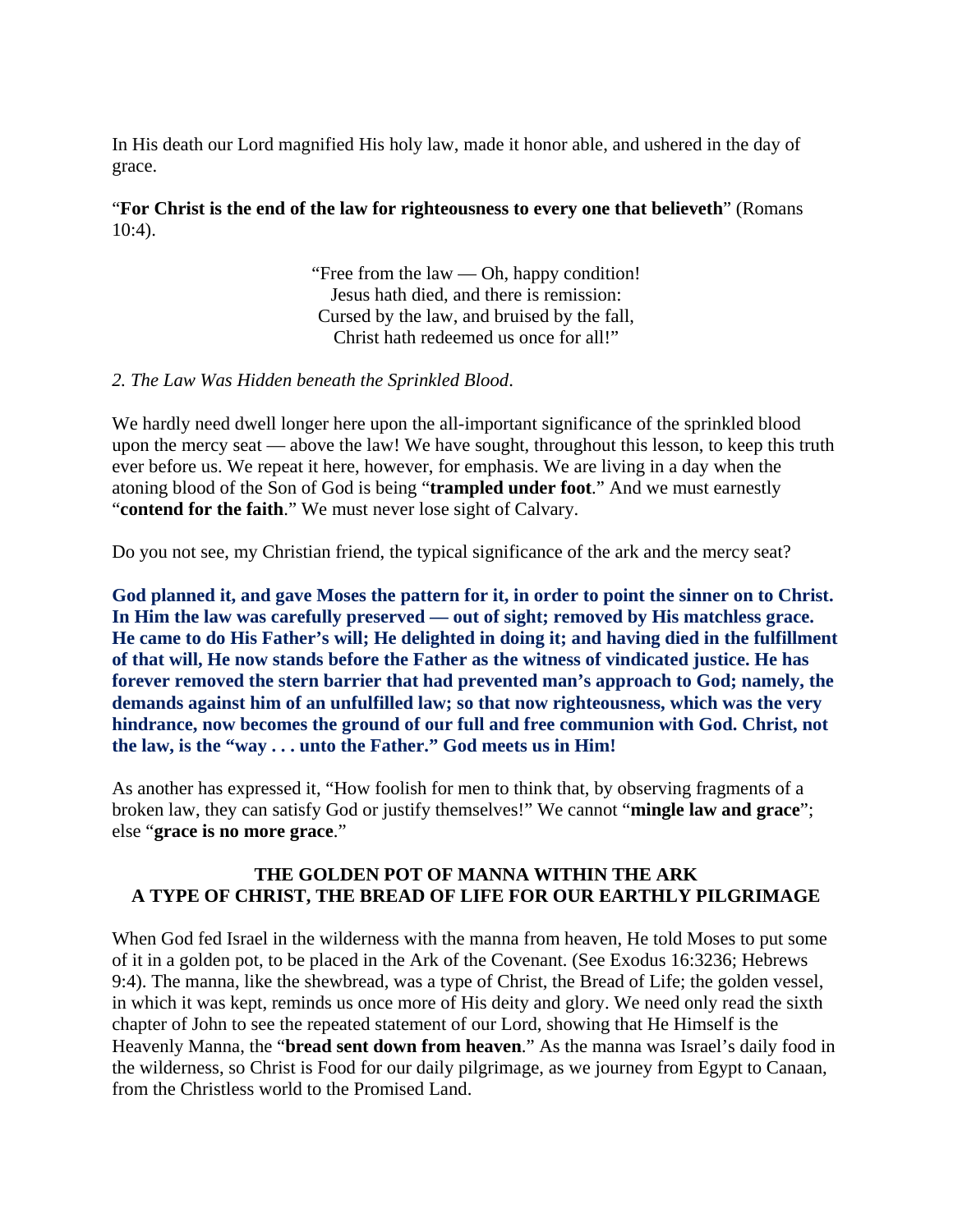The manna is a beautiful type of Christ. It came down from heaven; so did our Lord and Saviour. It came in the night, while Israel slept; even as Christ came into the world in the night of sin, as men were sleeping the sleep of spiritual death. The manna was white; our Lord was spotless in His character, absolutely holy. The manna was sweet to the taste — "like wafers made with honey" (Exodus 16:31); our Lord Jesus ever bore witness to His gentle, compassionate, sympathetic love for the lost. The manna in the wilderness was seen upon the ground in the morning when the dew had disappeared; the Holy Spirit, suggested by the dew, does not manifest Himself, but presents Christ. Before Jesus died on the cross, He said to His disciples concerning the Spirit of God,

"**He shall not speak of himself; but whatsoever he shall hear, that shall he speak: and he will shew you things to come. He shall glorify me: for he shall receive of mine, and shall shew it unto you**" (John 16:13, 14).

But there is also "**the hidden manna**" of Revelation 2:17, which the risen Lord will give "**to him that overcometh**." This seems to refer to our Saviour as the Food for our souls in the eternity that we shall spend in His Presence. We shall find our satisfaction, our delight, our glory in feasting upon the Heavenly Manna throughout the endless ages. Now we know Him only "**in part**"; then we shall look upon His face. "**We shall see him as he is**" (I John 3:2).

When Israel's wilderness journey was over, the golden pot of manna was not placed in Solomon's temple, as we have already observed earlier in this lesson. When we get to heave when we see "**the greater than Solomon**" in all His uncreated glory, then the manna will no longer be hidden in the ark, as it were. His radiance and beauty shall shine in the New Jerusalem, filling it with His light and glory. His wonderful Person will prove to be the chiefest of the marvels, of which the apostle wrote, saying,

"**Eye hath not seen, nor ear heard, neither have entered into the heart of man, the things which God hath prepared for them that love him**" (I Corinthians 2:9).

# **AARON'S ROD WITHIN THE ARK A TYPE OF CHRIST IN HIS RESURRECTION**

The sixteenth and seventeenth chapters of Numbers tell the sad story of rebellion in Israel against Aaron, God's chosen priest, and of God's vindication of the priestly family that came through Aaron's line.

The sons of Korah were not content with being Levites; they wanted to be priests also; and God had specifically taught His people that none could be a priest except he be "**called of God, as was Aaron**" (Cf. Hebrews 5:4).

As a result of this gross sin, God had to send judgment upon the rebels.

# "**The earth opened her mouth, and swallowed them up**."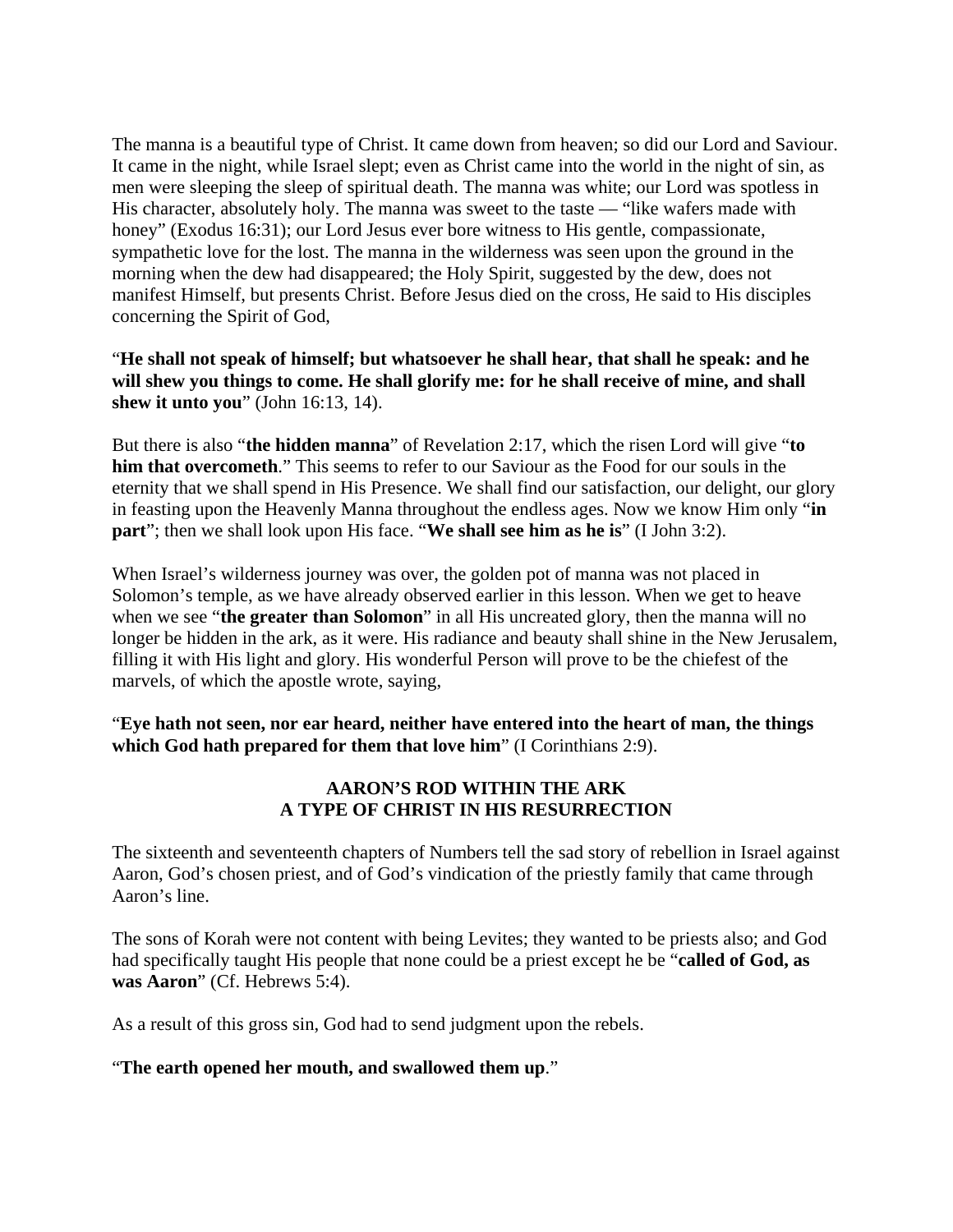"**And there came out a fire from the Lord and consumed the two hundred and fifty men that offered incense**" contrary to God's express command. (See Numbers 16:31-35).

When Israel murmured against God for this righteous judgment, He sent yet further chastisement, to teach them a needed lesson; and "**they that died in the plague were fourteen thousand and seven hundred, beside them that died about the matter of Korah**" (Numbers 16:49).

Then it was that God told Moses to take twelve almond rods, one for each tribe; to write every man's name upon his rod, "**of all their princes according to the house of their fathers**"; and to write "**Aaron's name upon the rod of Levi**" (Numbers 17:13).

These twelve rods the Lord told Moses to lay up "**in the tabernacle of the congregation before the testimony**," even in the Holy of Holies. And God said,

"**It shall come to pass, that the man's rod, whom I shall choose, shall blossom: and I will make to cease from me the murmurings of the children of Israel, whereby they murmur against you**" (Numbers 17:5).

Moses obeyed the Lord's instructions; "**and the rod of Aaron was among their rods**."

"**And Moses laid up the rods before the Lord in the tabernacle of witness. And it came to pass, that on the morrow Moses went into the tabernacle of witness; and, behold, the rod of Aaron for the house of Levi was budded, and brought forth buds, and bloomed blossoms, and yielded almonds. And Moses brought out all the rods from before the Lord unto all the children of Israel: and they looked, and took every man his rod. And the Lord said unto Moses, Bring Aaron's rod again before the testimony, to be kept for a token against the rebels; and thou shalt quite take away their murmurings from me, that they die not. And Moses did so: as the Lord commanded him, so did he**" (Numbers 17:7-11).

In our study of the golden candlestick, we saw that the almond tree, the first to bud in the spring, speaks to us of resurrection. And we have seen abundant proof, from the Scriptures, that Aaron was a type of our Lord in His priestly ministry for His own.

In the story from Numbers, we find God's vindication of Aaron as His chosen priest; and, in type, His vindication of Him of whom Aaron was but a "**shadow**." The dry almond rod, severed from the tree, the source of life, budded and bore blossoms and fruit.

What a picture of our Lord's resurrection from the grave, of His risen fruitfulness and glory! He was "**the corn of wheat**," which fell into the ground and died, that it might yield much fruit — a harvest of millions upon millions of human souls! (See John 12:24).

None but the Lord God looked upon the almond rod which Moses laid up in the Holy of Holies throughout the night; none but the all-seeing eye of the Lord saw life and fruit and beauty spring into being.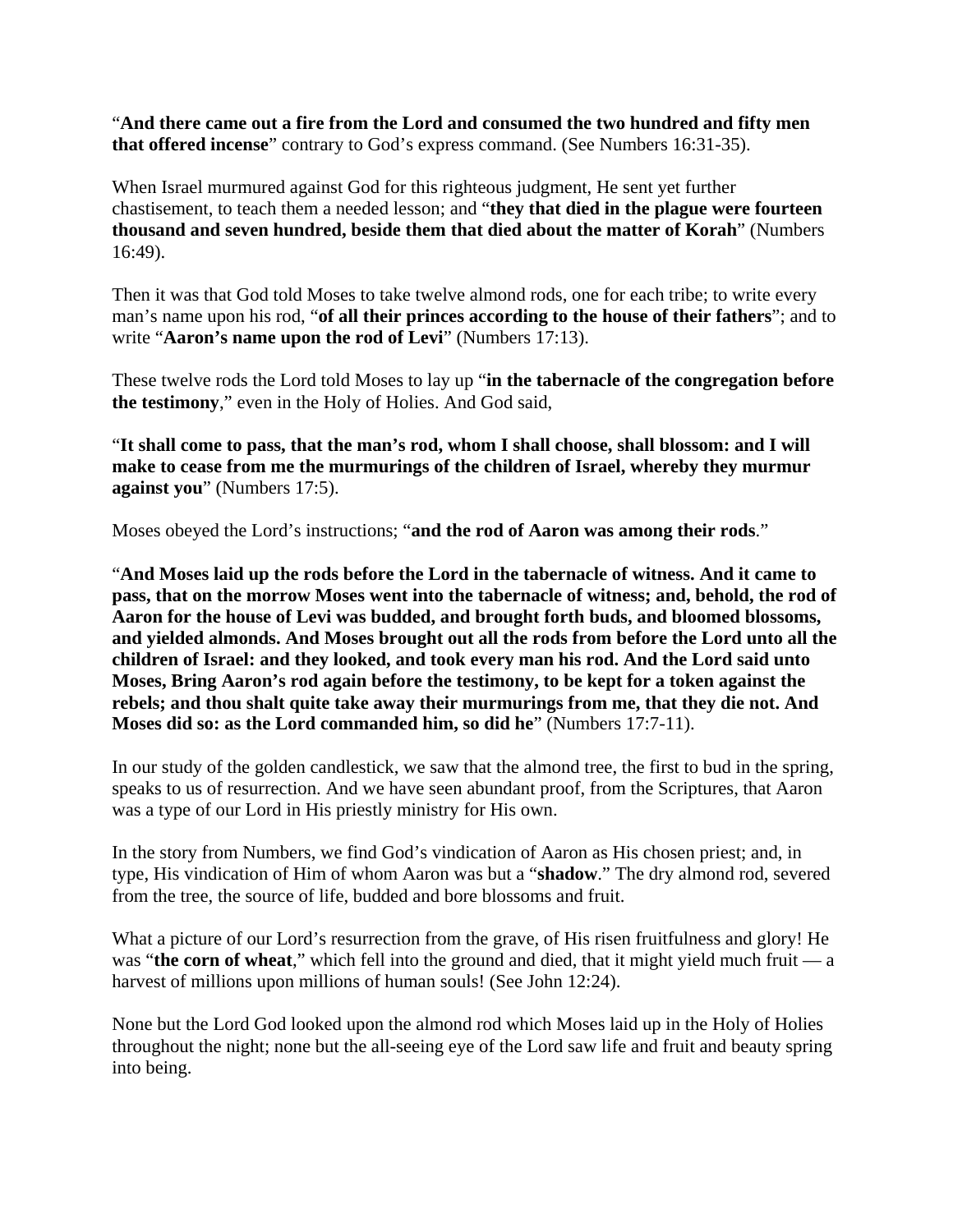The all-seeing eye of the Father in heaven witnessed Calvary's cruel cross. It beheld as the wellbeloved Son was laid in Joseph's new tomb. And it witnessed the resurrection from the dead of the eternal Son of God, "**the Holy One**," whose body could see "**no corruption**" because He Himself was God.

Moses was told to place the rod in the Ark of the Covenant as "**a token against the rebels**."

Israel's crucified and risen Messiah is now hidden from her view, but He will one day be revealed to His chosen people. In that glorious day all of Israel's murmurings will forever cease, All her rebellion and unbelief will be done away; and she will receive her King.

This seems to be the reason why, in Solomon's temple, the rod that budded was excluded from the Ark of the Covenant. The glory of Solomon's reign was but a shadow of the yet future glory of the "**Greater than Solomon**." And in that coming day Israel's Messiah will be fully and universally owned as Israel's chosen Priest, "**called of God, a priest for ever after the order of Melchizedec**."

Because Israel's Messiah and the Saviour of the world could not "**be holden of death**," He became also "**the firstfruits of them that slept**," the pledge of a greater harvest in the resurrection of His saints.

- That is why the grave holds no terror for the child of God.

- That is why we "**sorrow not as others who have no hope**."

- That is why, in hours of sorrow and bereavement, we look up into the face of the Son of God, and know that one day He will raise our loved ones from the grave.

That is why we are able to say,

"**O death, where is thy sting? O grave, where is thy victory? The sting of death is sin; and the strength of sin is the law. But thanks be to God, which giveth us the victory through our Lord Jesus Christ**" (I Corinthians 15:55-57).

Concerning Israel's sin in rebelling against Aaron, as God's chosen priest; a word of warning needs to be sounded. In the Epistle of Jude the Holy Spirit likens apostates of the last days to those who have "**perished in the gainsaying of Core**" (Jude 11). ("**Core**" is the Greek spelling of the Hebrew "**Korah**").

The reference is to the rebellion and self-will of those in the day of Moses who wanted to establish their manmade priesthood. And the warning of the Holy Spirit, through Jude is unmistakable.

Any manmade priesthood today is contrary to the express will of God, as revealed in the inspired Scriptures. To go to any earthly priest in this church age, this day of grace, is to fall into the "**gainsaying of Korah**." And besides, earthly priests today, who do not even pretend to have come from Aaron's family, set themselves up as God's representatives.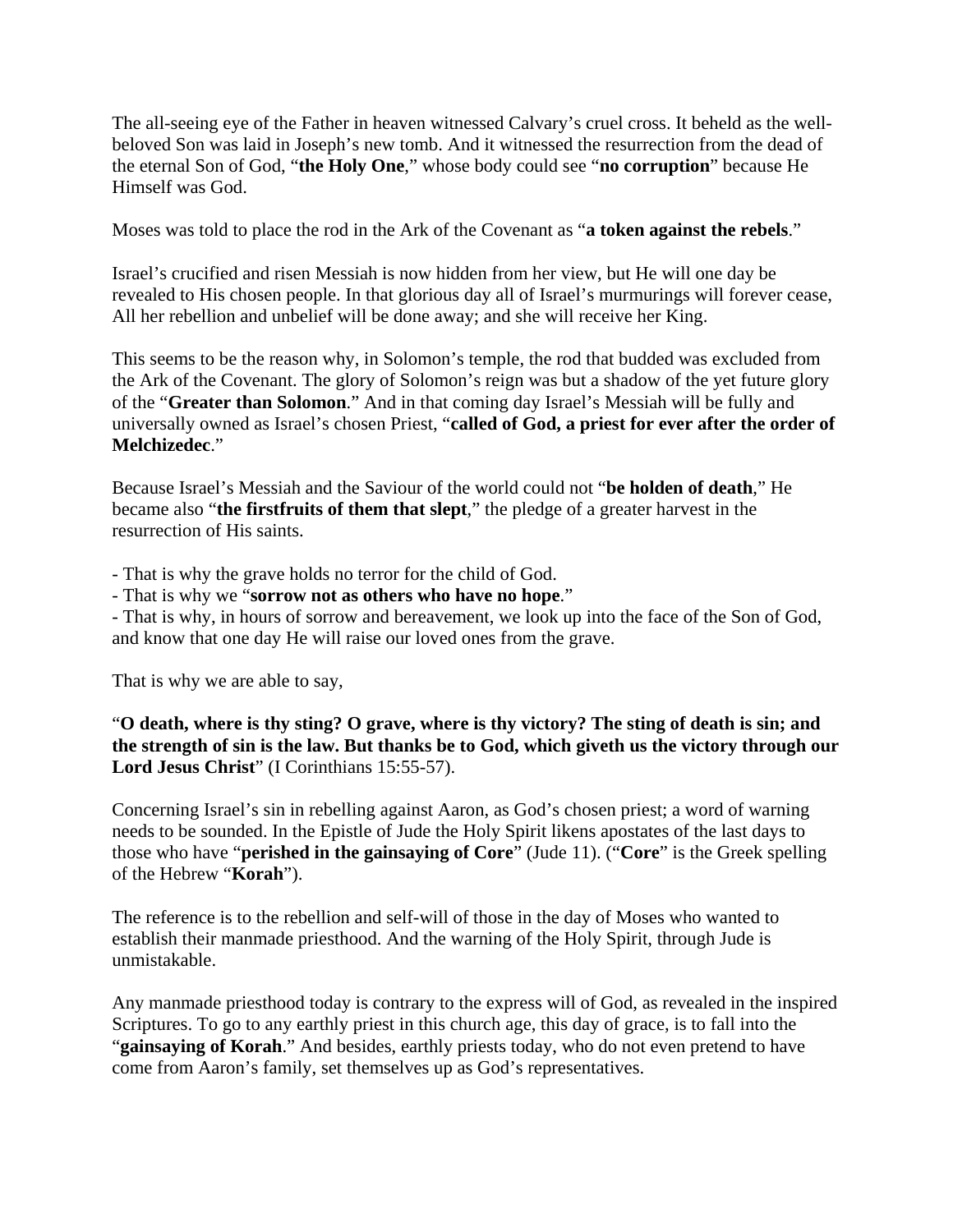What inconsistency! What an insult to the Lord! The law of Moses (including the Levitical priesthood) was but "**a shadow of good things to come**" in Christ Jesus, our Lord. The Levitical order, the Jewish ritual, the animal sacrifices, the burning of incense — all these shadows of the cross were done away in Christ — forever done away!

God rent the temple veil in twain; and He did not intend that man should sew it together! He opened "**the way into the holiest**" by the blood of His cross. What mockery to seek a miserable imitation of something which God has forever set aside! The Lord Jesus is our Priest. We need none other! Let us beware — and warn others — of "**the gainsaying of Korah**."

# **THE ARK IN ISRAEL'S LATER HISTORY**

Over a long period of Israel's history the Ark of the Covenant was closely linked with the spiritual life of the nation. To understand something of the significance God placed upon this sacred, gold-covered chest, we need to know many details in the later history of His chosen people.

We shall take only a brief glance at six important incidents, any one of which would be a lesson all by itself. There are other Old Testament references to the ark; but we mention only these here, in passing, because no study of the Ark of the Covenant and the mercy seat of gold would be complete without them:

# *1. Deliverance through Jordan*.

In the third and fourth chapters of Joshua we read about the miraculous deliverance of Israel through the waters of Jordan, as the ark of the covenant went before them, to show them "**the way**" by which they should go (Joshua 3:4). Moses was dead, and God wanted to "**magnify**" Joshua "**in the sight of all Israel**," so the people would know that he had been commissioned by the Lord to lead His people into the land of Canaan. As the feet of the priests, who bore the Ark of the Covenant, rested in Jordan, the waters stood "**upon an heap**," while the people "**passed over on dry ground**" into the Promised Land.

The ark was the symbol of God's power and guidance for He said,

# "**Ye have not passed this way heretofore**" (Joshua 3:4).

That is why He went before them to show them the path He had chosen for them. The "**priests' feet stood firm**" in "**the midst of Jordan**" "**until all the people were passed clean over Jordan**" (Joshua 3:17; 4:3). Through the waters of death a redeemed nation entered into the land of covenant promise.

Now the very name "**Jordan**" signifies "*river of judgment*." It separated Canaan from the wilderness. There was no bridge above it. Israel had to go down into the river with the ark. Even so our Lord Himself went into the place of death, going before us, tasting "**death for every man**."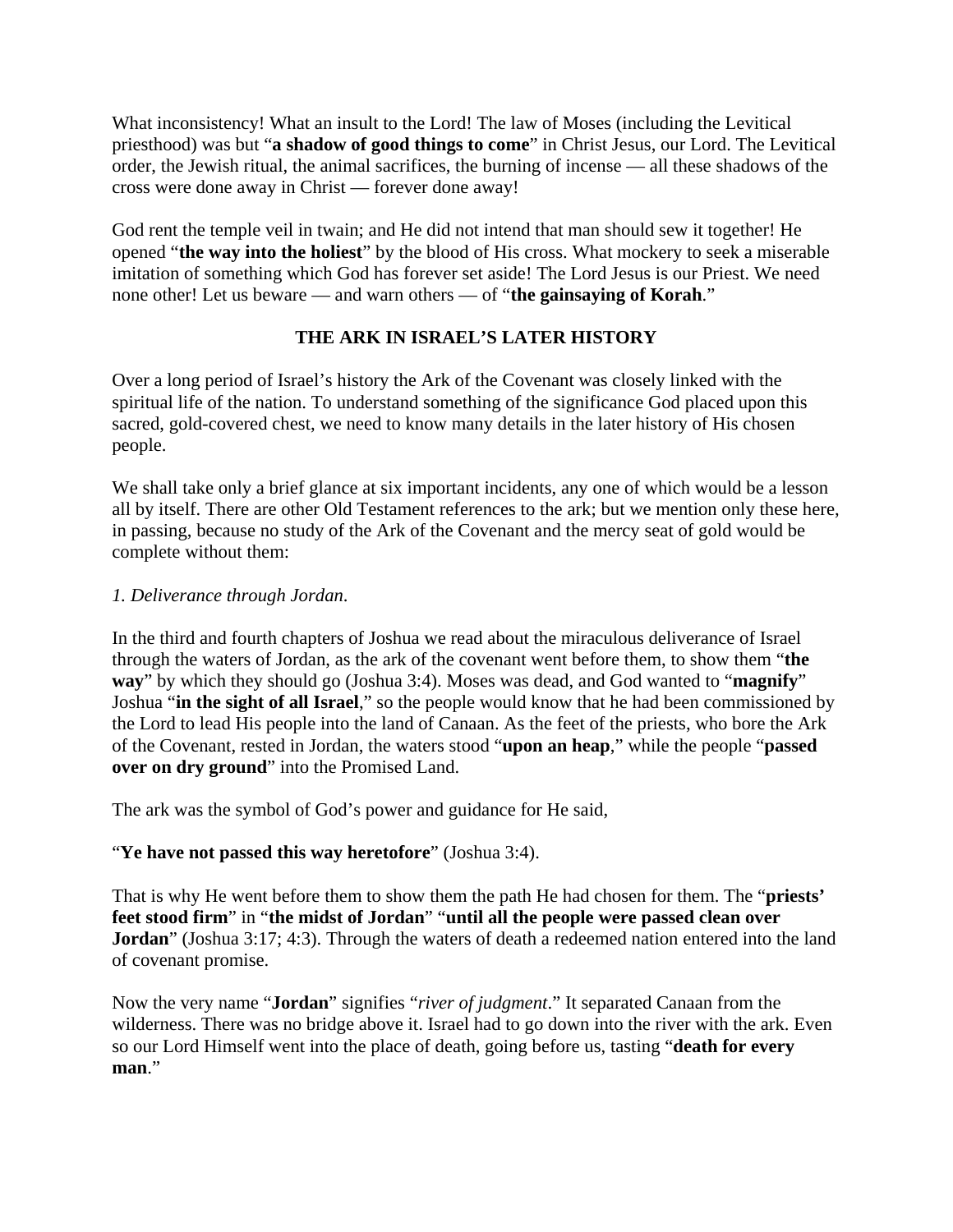By faith in His cross, we, too, are identified with Him in His death and resurrection. The ark went before Israel to show the way; our Lord is Himself "**the way** . . . **unto the Father**." He went into Jordan for us.

Therefore, we can say, with David,

"**Yea, though I walk through the valley of the shadow of death, I will fear no evil: for thou art with me**" (Psalm 23:4).

Therefore, we can sing the song of faith,

"On Jordan's stormy banks I stand, And cast a wishful eye To Canaan's fair and happy land, Where my possessions lie.

"I am bound for the Promised Land; I am bound for the Promised Land. O who will come and go with me? I am bound for the Promised Land."

As one has beautifully expressed it, "An ark carried the elect over the water of judgment; an ark preserved an elect child from the waters of death; the Ark of the Covenant kept the law, which was '**the ministration of death**' (II Corinthians 3:7)" (Rodgers).

And the Ark of the Covenant went down into Jordan before Israel. Our Lord Jesus is Himself the Ark of God. He is our Ark of Safety from the waters of judgment, the only One who could keep the law unbroken in His heart; the only "**Way**" into the Promised Land, which we call heaven.

*2. Victory at Jericho*.

When Joshua led Israel into the land of Canaan, the first city they entered was Jericho; and that city they did not conquer in their own strength. God gave it to them in a miraculous way. We read the story in the sixth chapter of Joshua, although the first seven chapters of this book are related to this historic event in the life of God's chosen people.

"**By faith the walls of Jericho fell down, after they were compassed about seven days. By faith the harlot Rahab perished not with them that believed not, when she had received the spies with peace**" (Hebrews 11:30, 31).

It was faith in the "**unseen captain**" of "**the host of the Lord**" that led Joshua and Israel on to victory; and it was the mighty power of God which won the victory for Israel that day.

His Presence in the midst of His people was symbolized by the "**ark of the Lord**," which "**compassed the city**" of Jericho, as the priests went before that sacred gold-covered chest.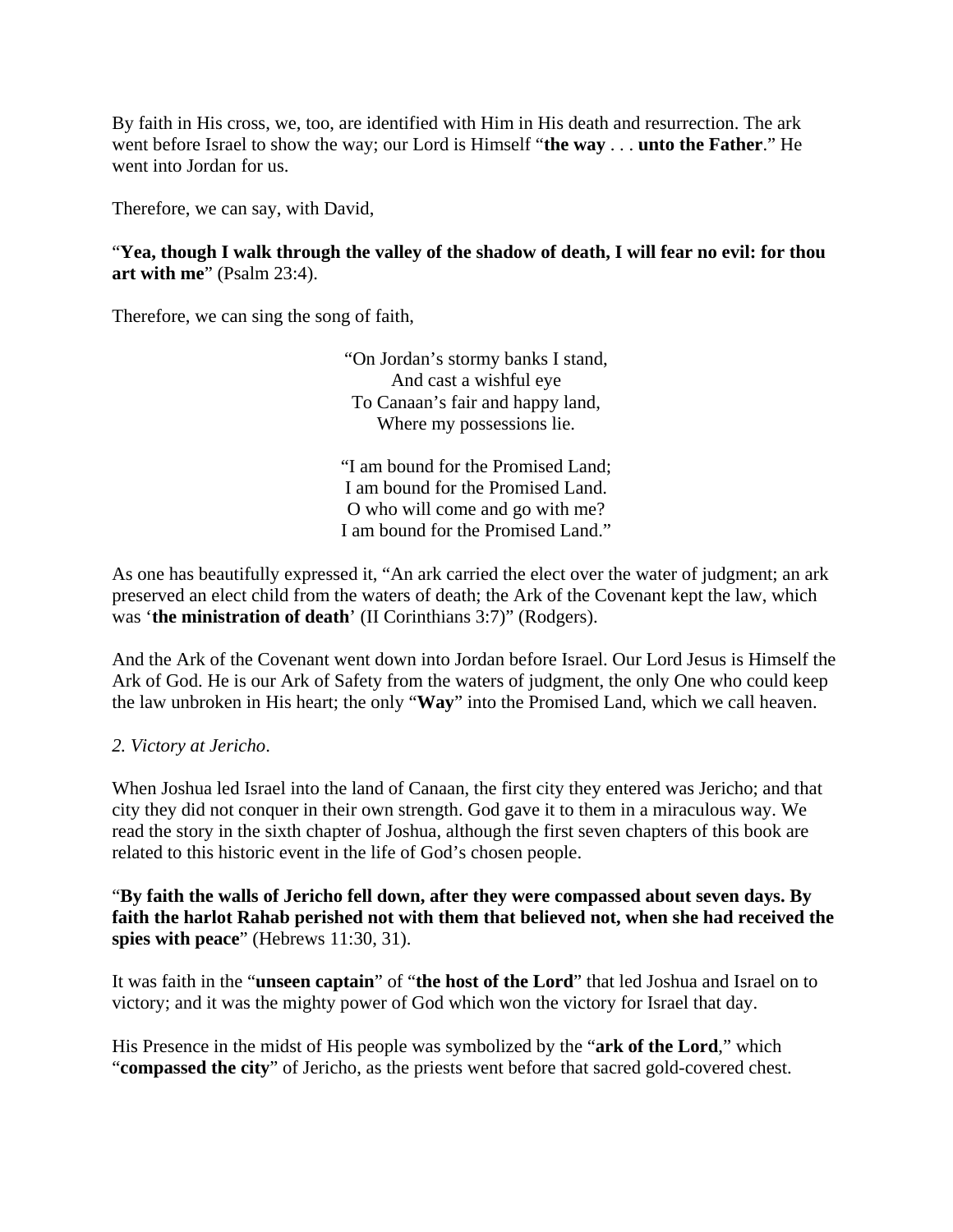Moreover, it was in accordance with God's direct command that the ark was carried by the priests, as His people marched around Jericho once a day for six days; and seven times on the seventh day. Thus God gave to all who witnessed the strange performance an object lesson to prove to them that He Himself was with His people.

By the Presence and power of our crucified and risen Lord we may win the victory over sin and Satan and death; and by His presence and power alone. "**With God all things are possible**." For our Lord Jesus Christ is "**the same yesterday, and today, and for ever**."

## *3. Judgment upon the Philistines*.

In chapters four, five, and six of I Samuel we read of how Israel took the ark into battle against the Philistines; how the enemy captured it, and placed it in the temple of their idol, Dagon, bringing a curse upon the Philistines; and how they returned it to Israel. The Lord God was not to be placed along with heathen gods, as if He were just another god! The ark symbolizes His Presence; the idol was miraculously thrown down and broken; and the ark supernaturally returned to the camp of Israel.

Our Lord is the only true God! Nor can He deal other than in judgment upon all who reject His Son as the only Saviour!

## *4. Death for the Men of Bethshemesh*.

When the ark was miraculously returned to Israel, the men of Bethshemesh did a very wicked thing. They "**looked into the ark of the Lord**"; and 50,070 men died because of this sin. (See I Samuel 6:19). They put aside the mercy seat! Legalists always put aside the mercy seat, a most dangerous thing to do!

#### "Do not uncover that which God has covered up!"

Another illustration of careless handling of the sacred Ark of the Covenant is seen in the sixth chapter of II Samuel. David wanted to take the ark to Jerusalem; that was not displeasing to God. But he did a good thing in the wrong way; for, instead of having the sacred ark carried by the priests, he put it "**upon a new cart**." Then when the oxen shook it, and when Uzzah put forth his hand to touch it, he was smitten dead for presuming to touch this sacred Ark of the Covenant.

"**The way into the holiest**" had not yet been opened by the blood of Jesus; and the ark was the symbol of God's Presence. For man to treat it lightly was to sin against God, to disobey His commands. Even service for the Lord must be done in the Lord's way, if He is to be honored.

#### *5. Glory in Solomon's Temple*.

When the ark of the covenant was placed in the Holy of Holies in Solomon's temple, the staves were drawn out; only the ten commandments were left within; and "**the glory of the Lord** . . . **filled the house of God**" (II Chronicles 5:14).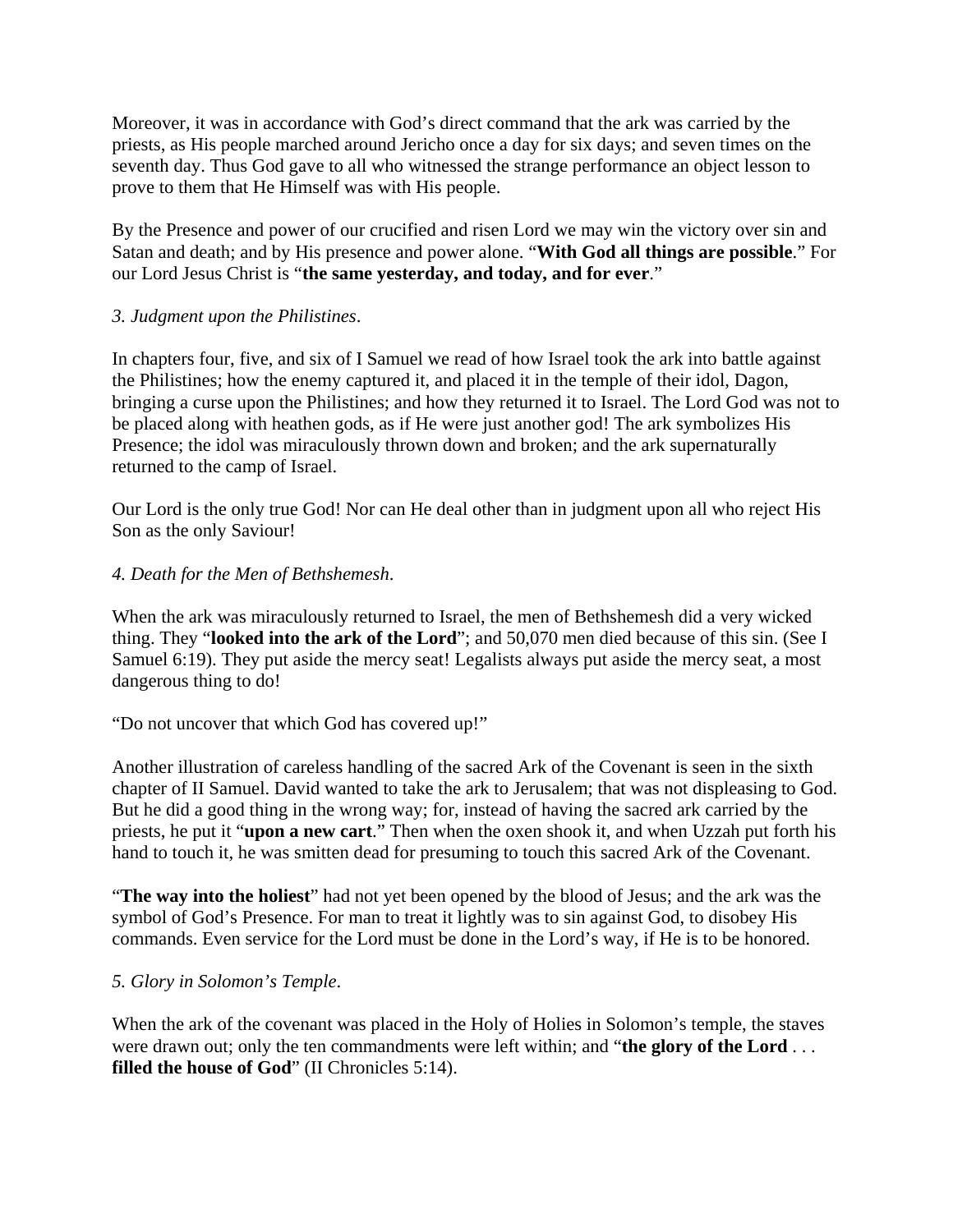As long as Israel had wandered in the wilderness, the staves were needed; yea, even until the beautiful temple was built for the ark of the Lord. But the wanderings over, the ark was placed upon the golden floor of the Most Holy Place. And Solomon's temple was just a prophetic picture of the glory of heaven itself.

When our pilgrimage is over, we shall no longer need the staves, as it were; we shall "**hunger no more**," for we shall be in the very Presence of Him who is the Heavenly Manna; we shall not need a Mediator any more, for our risen Priest is our coming King.

That, it seems, is why the golden pot of manna and Aaron's rod were not left in the ark when it was put in Solomon's temple. Only the tables of stone were there; and in heaven God's holy law will forever be unbroken!

- Instead of the desert sands, there will be the streets of gold.
- Instead of sorrow and heartaches, there will be "**no more tears**."

# All heaven will be "**filled with the glory of the Lord**"; and "**the Lamb is the light thereof**."

# *6. Desecration in Nebuchadnezzar's Hands*.

The time came when Israel went into gross idolatry, when she persecuted the prophets who warned her of the Babylonian captivity that was surely to come in judgment upon her wickedness.

Then the time came when Nebuchadnezzar besieged Jerusalem, took Judah into captivity, and "**carried out thence all the treasures of the house of the Lord, and the treasures of the king's house, and cut in pieces all the vessels of gold which Solomon king of Israel had made in the temple of the Lord, as the Lord had said**" (II Kings 24:11-13).

Just what became of the Ark of the Covenant is not clear.

Several passages of Scripture refer to the "**vessels**" from the house of the Lord. Nebuchadnezzar put them in the temple of his heathen god in Babylon (Daniel 1:2). Belshazzar and his heathen revelers drank wine from them, insulting the God of heaven (Daniel 5:14).

According to Jeremiah's prophecy, recorded in Jeremiah 27:18-22, Cyrus sent back to Jerusalem, under Zerubbabel, at least some of the vessels of the house of the Lord which Nebuchadnezzar had put in the house of his god (See Ezra 1:7-11; 7:19). But the Ark of the Covenant is not specifically mentioned in Ezra or Nehemiah.

Just what became of it, only God knows. Possibly He allowed it to be destroyed, rather then have it put in a heathen temple; for He cannot be placed along with other gods.

He is the only true God!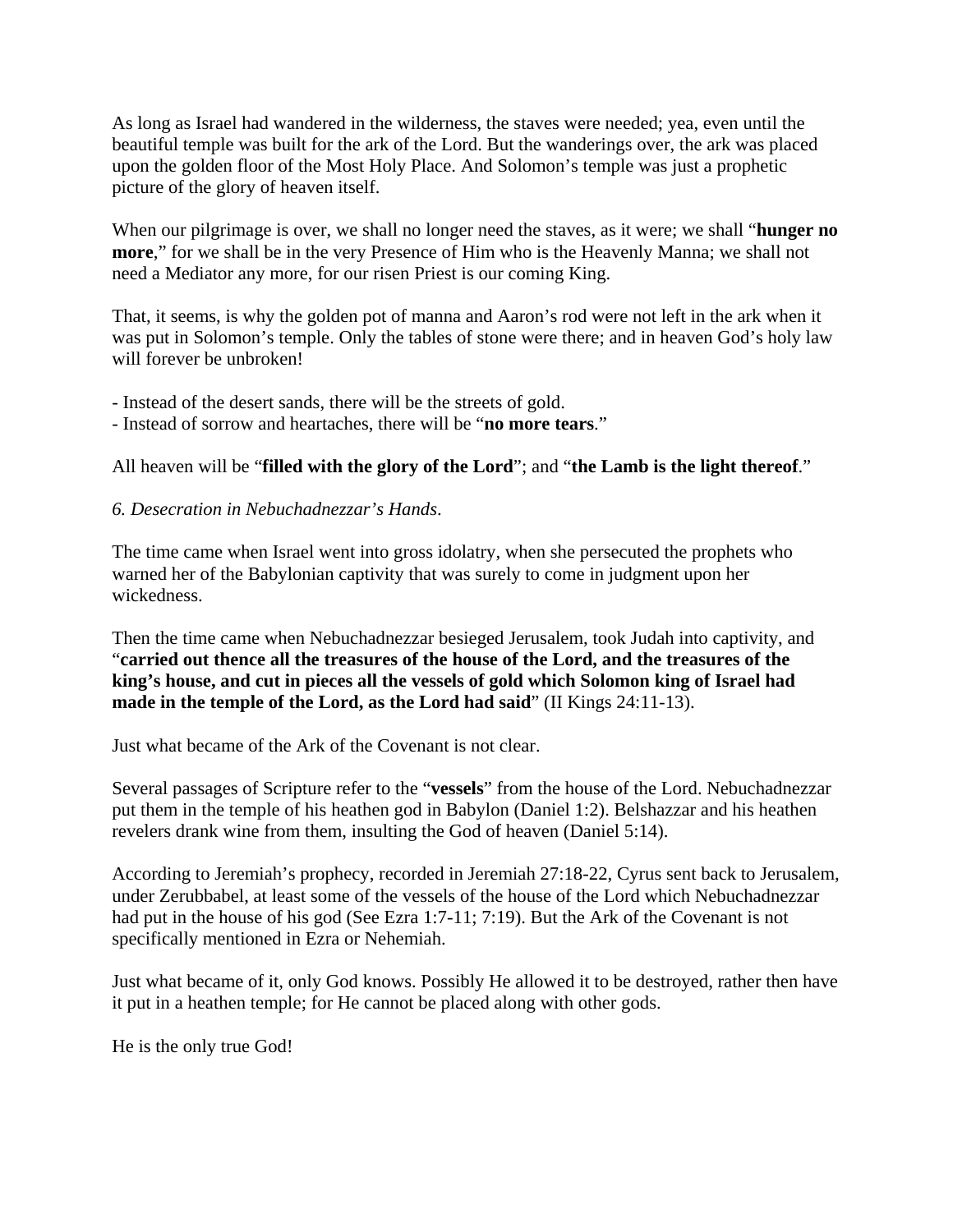# **"THE ARK OF HIS COVENANT" IN "THE TIME OF JACOB'S TROUBLE" AND ISRAEL'S DELIVERANCE**

When John saw the vision of "**The Revelation of Jesus Christ**" on the Isle of Patmos, he saw "**the temple of God** . . . **opened in heaven, and there was seen in his temple the ark of his testament** [covenant]**: and there were lightnings, and voices, and thunderings, and an earthquake, and great hail**" (Revelation 11:19).

This verse introduces a section of the Revelation which tells of "**the great tribulation**," called also "**the time of Jacob's trouble**." And the reference to "**the ark of his testament**" is a token of God's faithfulness in His covenant-relationship with Israel. He will guard His people through that darkest period of her history; and He will take the faithful remnant safely through this time of suffering and sorrow. He cannot break His Word!

# **"HE IS FAITHFUL THAT PROMISED"**

God never breaks His Word! Nor will He fail to meet every need of His blood-bought children, as they approach Him before the mercy seat!

The wilderness journey may seem long and weary. Thorns may be in our paths. The desert sands may burn our tired and aching feet. But glory awaits us in the New Jerusalem. And, meanwhile, we have "**the throne of grace**"!

There our risen Lord ministers to our needs. There He watches over His own.

Dear Christian friend in trouble, look up to your Mediator, your Saviour and Lord. His judgment throne has become for you a veritable mercy seat, a throne of grace, indeed. Look up, even "**unto Jesus**"; and hear Him saying unto you:

> "Come, ye disconsolate, where'er ye languish; Come to the mercy seat, fervently kneel; Here bring your wounded heart; here tell your anguish; Earth has no sorrows that heaven cannot heal."

**~ end of chapter 11 ~** 

**http://www.baptistbiblebelievers.com/** 

**\*\*\***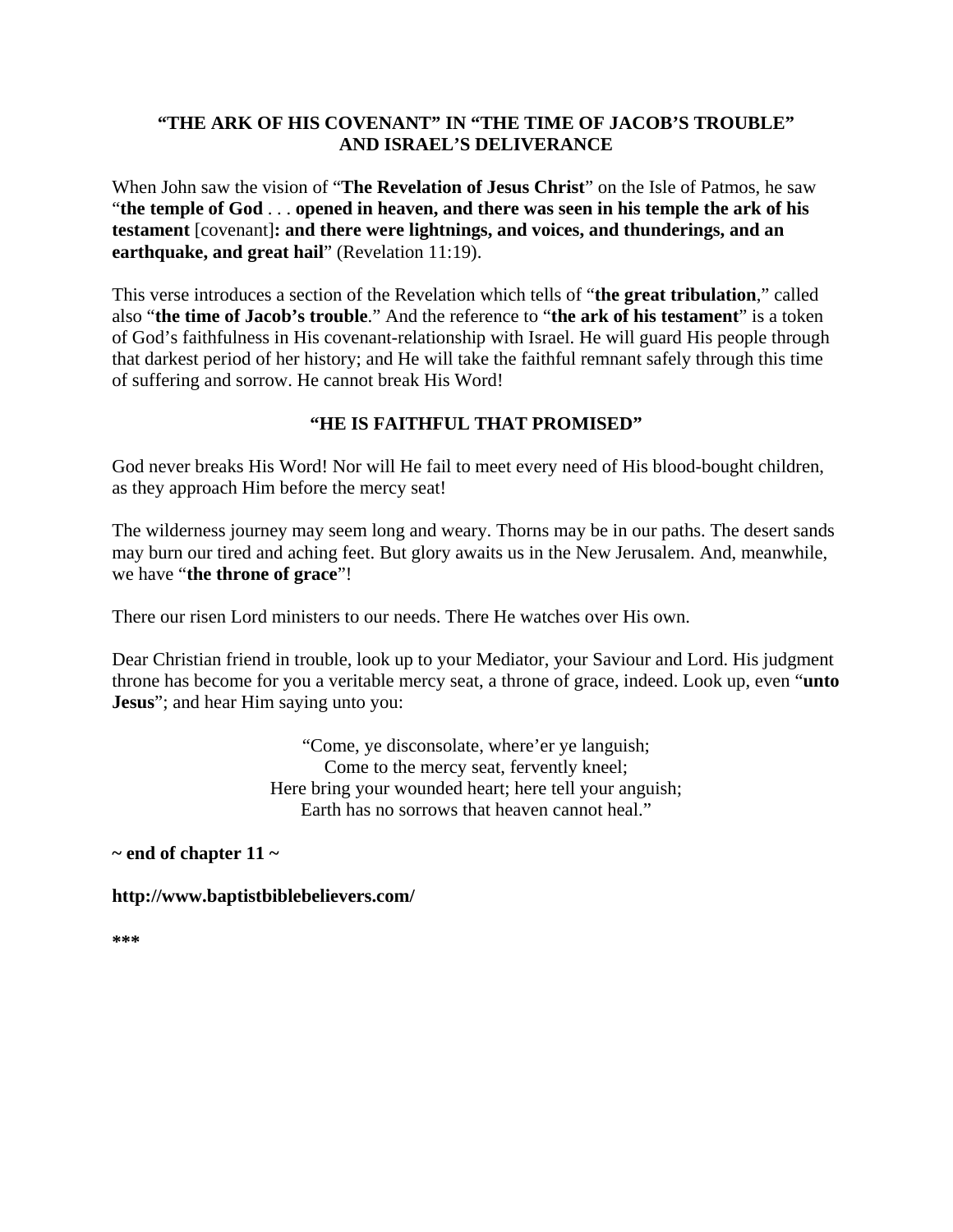# **CHRIST IN THE TABERNACLE**

by

Louis T. Talbot, D.D., LL.D. President of The Bible Institute of Los Angeles

Copyright @ 1942

#### **CHAPTER TWELVE**

#### **THE DAY OF ATONEMENT**

*Another Shadow of the Cross and of Christ's Return in Glory* Leviticus 16:1-34; 23:26-32

AGAIN and again, throughout this series of studies, we have referred to the one great day in the year when Aaron entered the Holy of Holies to make atonement for the sins of "**the whole congregation**" of Israel.

The very heart of the gospel message was foreshadowed in the God-given ritual for this Day of Atonement; and no study of the Jewish tabernacle would be complete without some consideration of God's law concerning it. In the ceremony of this day, "**The Glories of Christ**" shone forth in unmistakable type and shadow — from His cross even unto His return in power and majesty as Israel's Messiah and the world's righteous King.

The entire sixteenth chapter of Leviticus is devoted to the ritual for this greatest day in Israel's year. But, if we would learn the lessons God has for us here, we should first get the message of the twenty-third chapter of Leviticus, where the Day of Atonement is placed in its chronological order, in its relation to all of the seven "**feasts of the Lord**," observed annually by devout Jews under the Law of Moses; for the Day of Atonement was one of the seven.

Whole volumes have been written on these "**feasts of the Lord**." For our purpose here, however, we shall merely outline them briefly, adding a word about the typical significance of each one.

This much is necessary, if we are to catch a glimpse of "*The Glories of Christ As Foreshadowed in the Jewish Tabernacle*," in the God-given ceremony of the great Day of Atonement.

#### **THE SEVEN FEASTS OF THE LORD**

"**These are the feasts of the Lord**," which set forth, in type, God's great plan of the ages, from Calvary's cross to our Lord's millennial reign on earth:

- The Feast of the Passover;

- The Feast of Unleavened Bread;
- The Feast of the Firstfruits;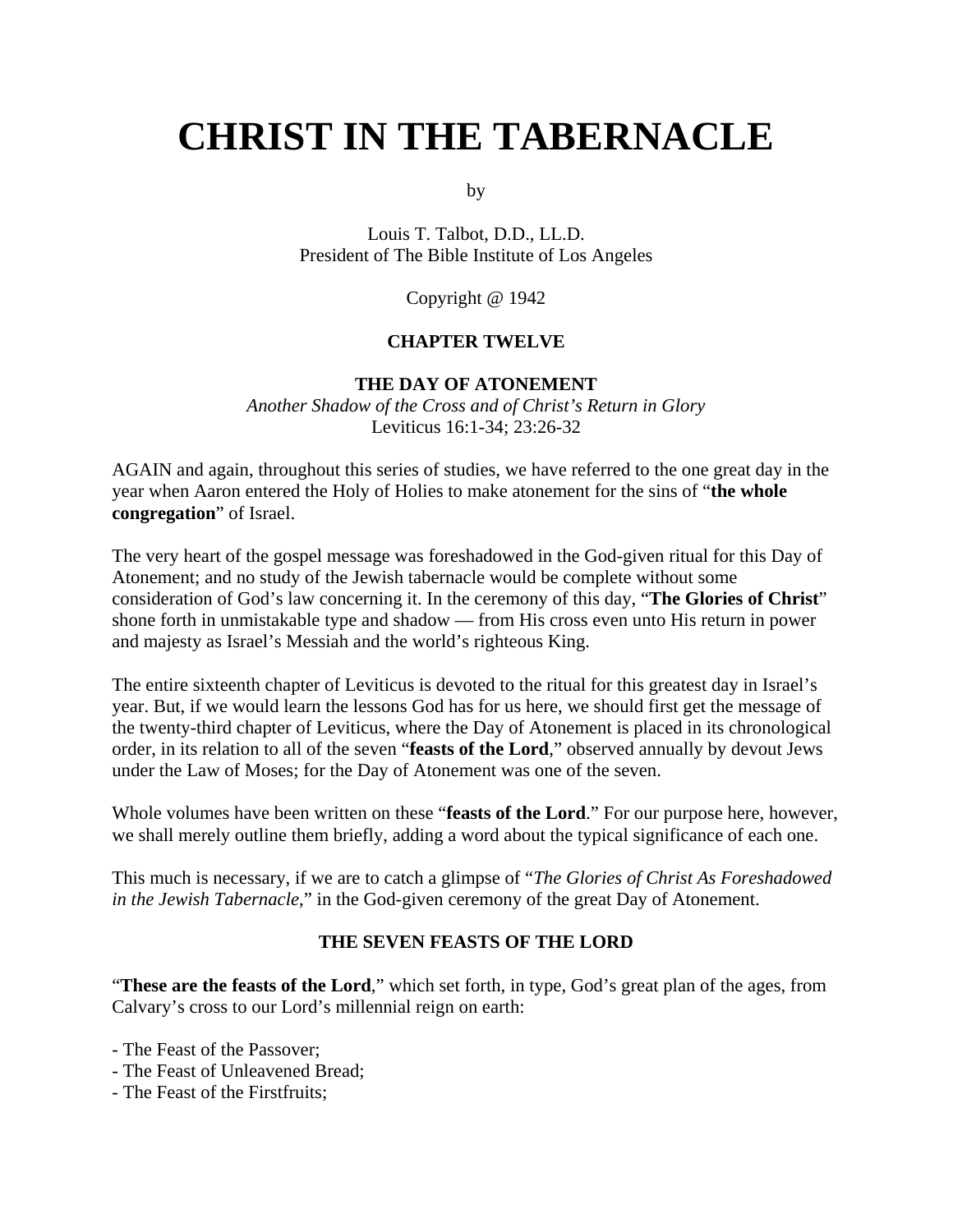- The Feast of Pentecost;
- The Feast of Trumpets;
- The Day of Atonement;
- The Feast of Tabernacles.

These Jewish feasts were times of worship, to be observed annually, at certain stated times. Israel was thus continually reminded, year after year, century after century, of the lessons God was teaching her concerning her coming Messiah.

Again, these "**holy convocations**" began with the Sabbath and closed with the Sabbath. This is an important truth for us to grasp.

The Sabbath before the feasts of the Lord points back to God's eternal rest which He had before sin entered the world to break that rest. The Sabbath following the feasts points on to God's eternal rest which He will share with the redeemed forever. And between these two Sabbaths there came the feasts of the Lord — *a picture of God's purpose for man throughout the ages, in redeeming him and leading him on, even unto his eternal rest in heaven*. By faith we "**enter into**" that rest in this present life; but in its full and complete enjoyment "**there remaineth** . . **. a rest** [or '*keeping of a Sabbath*'] **to the people of God**" (Hebrews 4:9).

There were seven of these feasts; and seven is the number that speaks of completion. Some of them were to be observed in one day each, whereas the others covered a period of seven days each. The one day feasts represented definite acts of God, accomplished in a day; whereas the seven day feasts represented His dealings with His people over a period of time. They pointed on to the outcome of these one day acts.

Again we turn to the inspired record and read, "**These are the feasts of the Lord**" (Leviticus  $23:4$ :

*1. The Feast of the Passover, which finds its fulfillment in the death of "Christ our Passover*" (I Corinthians 5:7), was to be observed "**in the fourteenth day of the first month at even**" (Leviticus 23:5). It was not by accident that our Lord was crucified on the Feast of the Passover, as all four of the evangelists are careful to tell us. He was the Paschal Lamb, "**without blemish and without spot**."

*2. The Feast of Unleavened Bread immediately followed the Passover, and was closely linked with it*.

It began "**on the fifteenth day of the same month**," and was to be observed for seven days (Leviticus 23:6).

This finds its fulfillment in the holy walk of the believer as he feeds upon Christ, "**the bread of life**." Leaven is a type of sin, and all leaven was to be put out of the house during this week. Even so, we must confess and for sake our sins, if we would have fellowship with Christ, "**the bread of life**."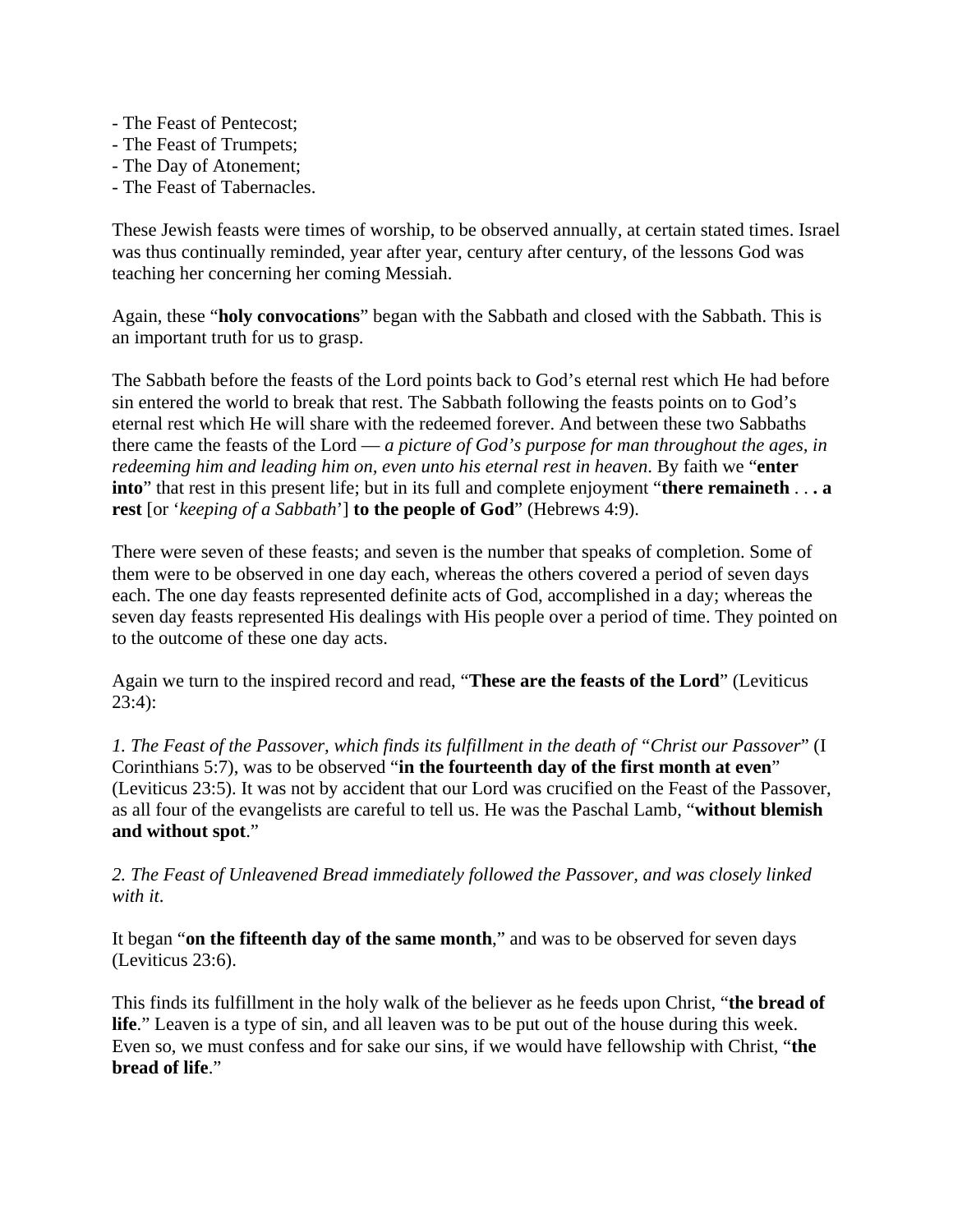*3. The Feast of the Firstfruits, observed "on the morrow after the sabbath*" (Leviticus 23:11); that is, three days after the Passover, on the first day of the week, is a remarkable type of the resurrection of the Lord Jesus from the dead, on the first day of the week, "**when the sabbath was fully past**," three days after He offered Himself as the Paschal Lamb on Calvary's cross. He is, indeed, "**the firstfruits of them that slept**" (I Corinthians 15:20).

*4. The Feast of Pentecost, so called because it came fifty days after the feast of the* firstfruits ("**Pentecost**" is a Greek word meaning "*fiftieth*"), finds its fulfillment in the descent of the Holy Spirit "**when the day of Pentecost was fully come**" (Acts 2:1), exactly fifty days after the resurrection of Christ. The Day of Pentecost marks the birthday of the church.

Between the feasts of Pentecost and trumpets there was a long interval of several months, during which time Israel was to glean in the harvest field (Leviticus 23:22) — a striking type of this present church age, from Pentecost to the translation of the church, while the harvest is being gathered into the garner of the Lord. Then in the seventh month the three remaining feasts were observed, the fulfillment of which is yet future.

*5. The Feast of Trumpets*, "**a memorial of blowing of trumpets**" (Leviticus 23:24), gathered the people together to worship the Lord. Before Christ returns in glory to be worshipped as King of kings and Lord of lords, Israel will have been fully regathered to her own land of Palestine; and then the Feast of Trumpets will find its fulfillment.

*6. The Day of Atonement was a time of mourning*, and points on to the time when Israel shall "**look upon**" Him "whom they have pierced, and they shall mourn for him, as one mourneth for his only son" (Zechariah 12:10). The details of the ritualism of the Day of Atonement are highly significant, as we shall see in our lesson today.

*7. The Feast of Tabernacles*, observed for seven days (Leviticus 23:34), was a time of rejoicing, and points on to the millennial reign of Christ, the Son of David, over regathered and redeemed Israel and over the whole world.

"**These are the feasts of the Lord, even holy convocations, which ye shall proclaim in their seasons**," God said to Moses as He "**called unto**" him, and "**spake unto him out of the tabernacle of the congregation**" many centuries ago at the foot of Mount Sinai.

"**And Moses declared unto the children of Israel the feasts of the Lord**" (Leviticus 23:44), even as God had commanded him to do. They picture to us a holy God inviting His redeemed people to share with Him the things which delight His heart. The wisest of men once wrote, saying, "**He brought me to the banqueting house, and his banner over me was love**" (Song of Solomon 2:4).

The Psalmist also said, "**Thou preparest a table before me**." The Lord Jesus is the Bread of God. At His baptism and again at His transfiguration the Father's voice spoke from heaven, saying, "**This is my beloved Son, in whom I am well pleased**."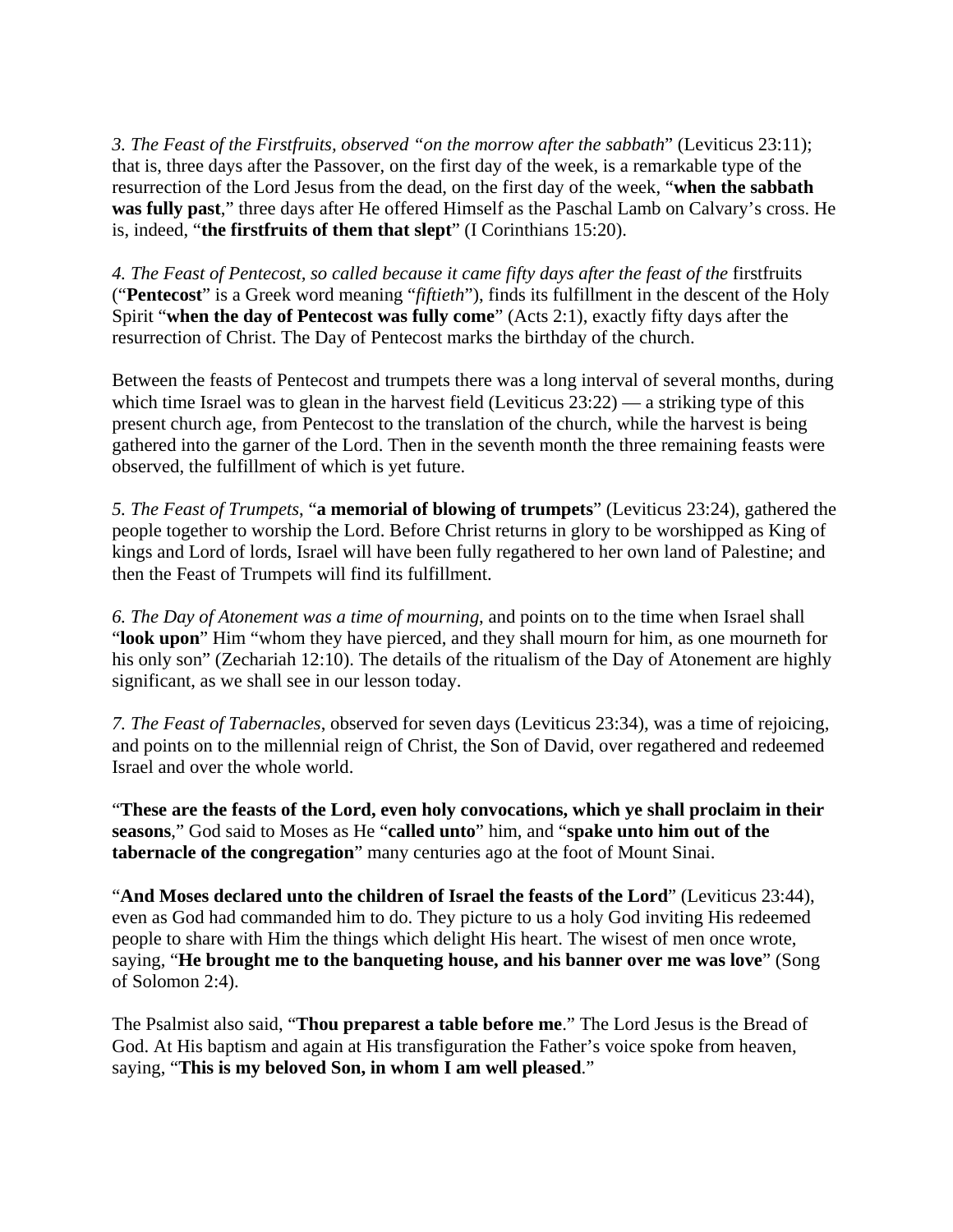The feasts which delight the heart of the Father are those feasts which proclaim the glories and the excellencies of the "**beloved Son**."

Is He the Bread of Life to you, my friend? "**O taste and see that the Lord is good**" (Psalm 34:8).

The Father invites you to share with Him His delight in the One "**altogether lovely**." Is He the object of your affections? Is He the One whom you delight to please? Then for you the feasts of the Lord hold mines of wealth untold!

And not least of these seven was the Day of Atonement.

Indeed, it was possibly the greatest day of the year, although it would have been meaningless without the other six; for example, there could have been no Day of Atonement without the Feast of the Passover. All seven feasts dovetailed into the prophetic picture of the Person and work of our Lord and Saviour Jesus Christ.

## **THE MEANING OF "ATONEMENT"**

For a better understanding of the significance of the Day of Atonement, let us consider the meaning of the word "**atonement**." It is not a literal translation from the Hebrew; but is, rather, the expression of "*a purely theological concept*." The Hebrew word translated "**atonement**" in our English Bible means "*covering*"; "*to atone for*" means "*to cover*."

"It is used seventy-seven times in the Old Testament; yet the thought it expresses is not a part of the Old Testament doctrine; whereas, in the New Testament, where the doctrine is taught, the word is not used once" (Lewis Sperry Chafer).

In our English Old Testament "**atonement**" suggests "*at one ment*" with God for the guilty sinner who brought the sacrifice in anticipation of Calvary's cross. On the merit of the one perfect sacrifice of the promised Redeemer, God "*covered*" or "*passed over*" the "*sins done aforetime*" — from Adam to Christ. (See Romans 3:25).

In other words, the Old Testament saints were saved by faith in the Christ of prophecy; whereas the New Testament saints are saved by faith in the Christ of history, who has fulfilled — or will yet fulfill — every Old Testament prophecy concerning Him. It is the cross of the Lord Jesus, and that alone, which can save the guilty sinner in any age!

Sin was never actually "**put away**" until Christ died; yet, in His mercy, God "**covered**" the sins of Old Testament believers for the time being, even as He saw in their hearts faith in the coming Lamb of God. Then when our Lord Jesus died, as the sinner's Substitute, He forever "**put away sin by the sacrifice of himself**" (Hebrews 9:26).

Now on the Day of Atonement Israel's sins, hitherto unconfessed or even unknown perhaps to any save God, were "**covered**" by the ministry of the high priest, highly typical of the sacrificial work of Christ.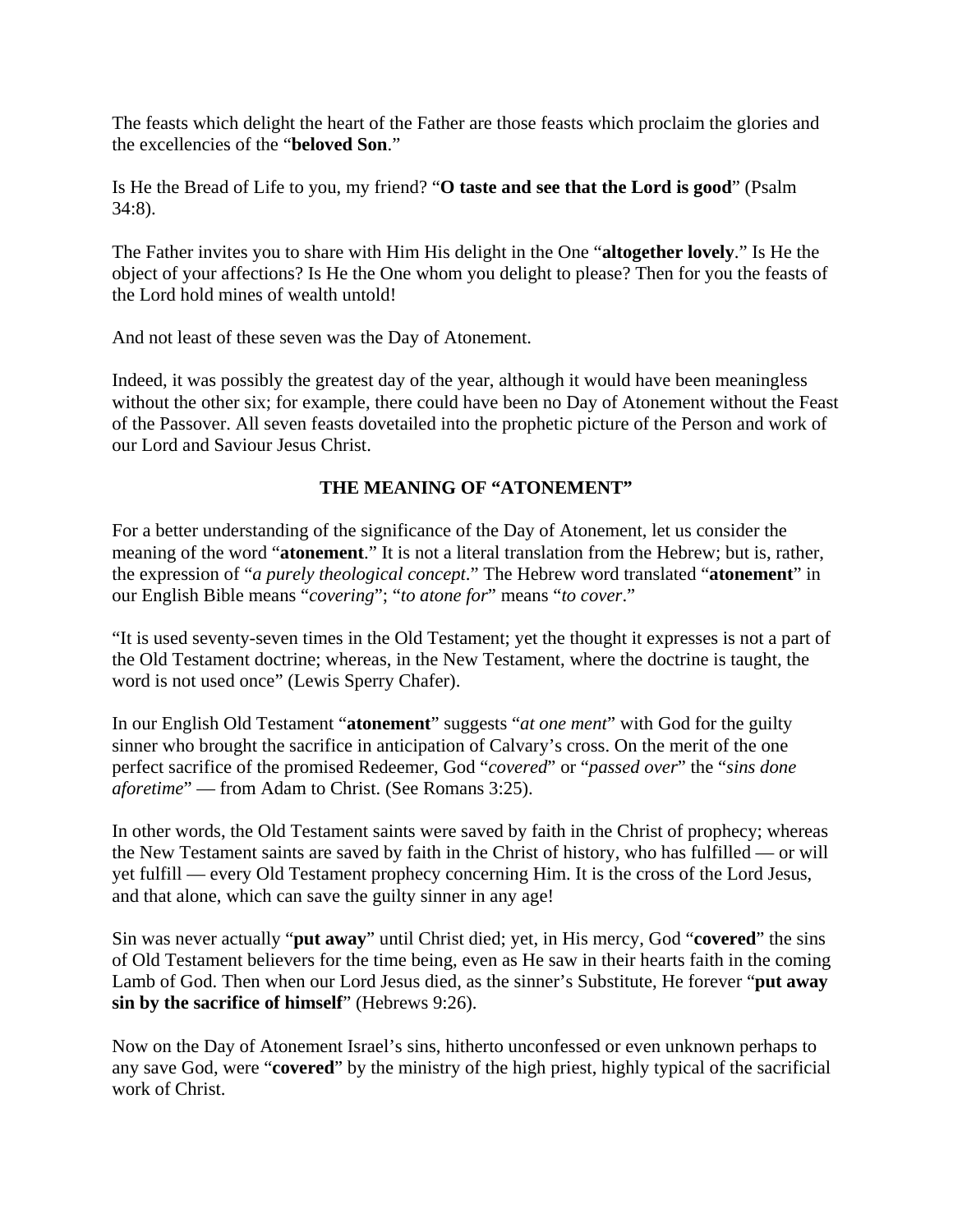Throughout the year, day after day, month after month, the sacrifices were continually offered; yet God decreed that, on this one day every year, atonement should be made for Aaron and his house, for the Holy Place and the tabernacle, for the altar and the outer court, and for the whole congregation of Israel. (See Leviticus 16:6, 15-33). It was a prophetic object lesson, by which Jehovah taught His people the need of "**a Saviour to come**."

## **THE DAY OF ATONEMENT**

Let us turn now to the sixteenth chapter of Leviticus, and read it — not once, or twice, but repeatedly. Let us note the details set forth, that we may see how they foreshadowed the glories of Christ in His redemptive work for guilty sinner.

It is not necessary for us to repeat all these details here; yet, for emphasis, we call attention to some of them:

1. The penalty for entrance into the Holy of Holies was death, except as ordained of God for the high priest on the Day of Atonement (v. 2).

2. On this day the sin offering and the burnt offering had to be sacrificed (v. 3). (For the teaching concerning these, we may turn back to Chapter Six of this series of studies, where they are discussed in some detail).

3. Aaron had to lay aside his garments "**for glory and for beauty**" before he could minister on the Day of Atonement, a very significant fact, as we shall see. Instead of his beautiful garments, he put on "**the holy linen coat**," "**the linen breeches**," the "**linen girdle**," and "**the linen mitre**" — all pure white (v. 4).

4. Two kids of the goats were taken "**for a sin offering, and one ram for a burnt offering**." The two goats were presented "**before the Lord at the door of the tabernacle**." Lots were cast, "**one lot for the Lord, and the other lot for the scapegoat**." The one was slain; the other was led away into the wilderness "**unto a land not inhabited**." But before it was led away, Aaron placed both his hands upon the scapegoat's head, confessing Israel's sins, figuratively laying them upon the head of the sinless Substitute who was to come, even Jesus. (See vv. 5-10, 21, 21).

5. Aaron took the blood of the bullock and of the slain goat into the Holy of Holies, and sprinkled it "**upon the mercy seat eastward, and before the mercy seat** . . . **with his finger seven times**" (vv. 11, 14, 15).

6. In his hands Aaron also took the golden censer, "**full of burning coals of fire from off the altar before the Lord, and his hands full of sweet incense beaten small**." The smoke of the incense went up before the Lord, covering the mercy scat with its fragrance (vv. 12, 13).

7. Aaron was alone in the tabernacle when he ministered before the Lord on this sacred day (v. 17).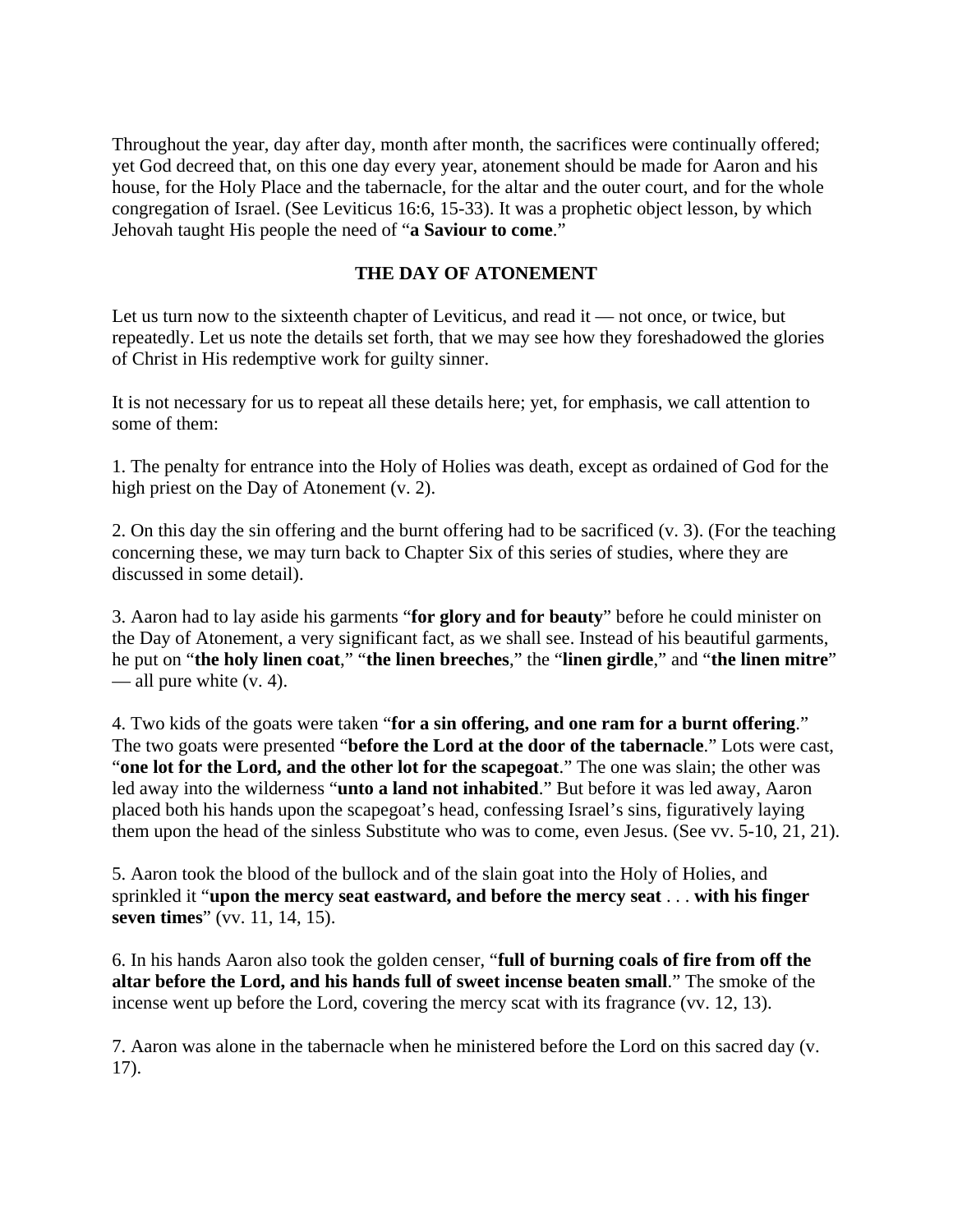8. As he came out of the tabernacle, after having entered into the Most Holy Place, he sprinkled the blood upon the horns of the altar.

9. Then it was that the scapegoat was sent away into the wilderness, symbolically bearing afar off the sins of all Israel. Afterwards the man who led the scapegoat away had to go through ceremonial cleansing (vv. 21, 22, 26).

10. Aaron, while in the tabernacle, took off the holy, linen garments and left them there; washed his flesh; and put on once more the beautiful garments (vv. 23, 24).

11. Then he sacrificed the burnt offering, as "**a sweet savour unto the Lord**" (v. 24).

12. The fat of the sin offering was burned upon the altar; the remainder was carried without the camp, and burned with fire (vv. 25, 27).

13. This was a day of mourning for sin (v. 29).

14. It was a day of rest (v. 29).

15. It was to be observed "**once a year**" (v. 34).

If you are not clear on all the symbolism of these different offerings, my friend, let me urge you once more to turn back to Chapter Six of these studies, to refresh your memory. Otherwise, you will miss much of the blessing God has for you in the teachings concerning Christ, our Sin Offering; and Christ, our Burnt Offering, upon the altar which is Calvary's cross.

For some of the other highly typical teaching concerning the ritual of the Day of Atonement, we want to consider a few of these details now.

## **A DAY OF MOURNING FOR SIN** "**THEY SHALL MOURN FOR HIM" WHOM THEY CRUCIFIED**

The feast of atonement was possibly the most solemn of all the feasts of the Lord. Three times in the twenty-third chapter of Leviticus and twice in the sixteenth chapter we read God's commandment to Moses,

## "**Ye shall afflict your souls** . . . **whatsoever soul it be that shall not be afflicted in that same day, he shall be cut off from among his people**."

It was time of weeping and mourning in Israel, a time of sorrow for their sins.

Israel's grief on the Day of Atonement was but a shadow of the still future affliction of their souls when "**they shall look upon**" Him "**whom they have pierced, and they shall mourn for Him, as one mourneth for his only son, and shall be in bitterness for him, as one that is in bitterness for his firstborn**" (Zechariah 12:10).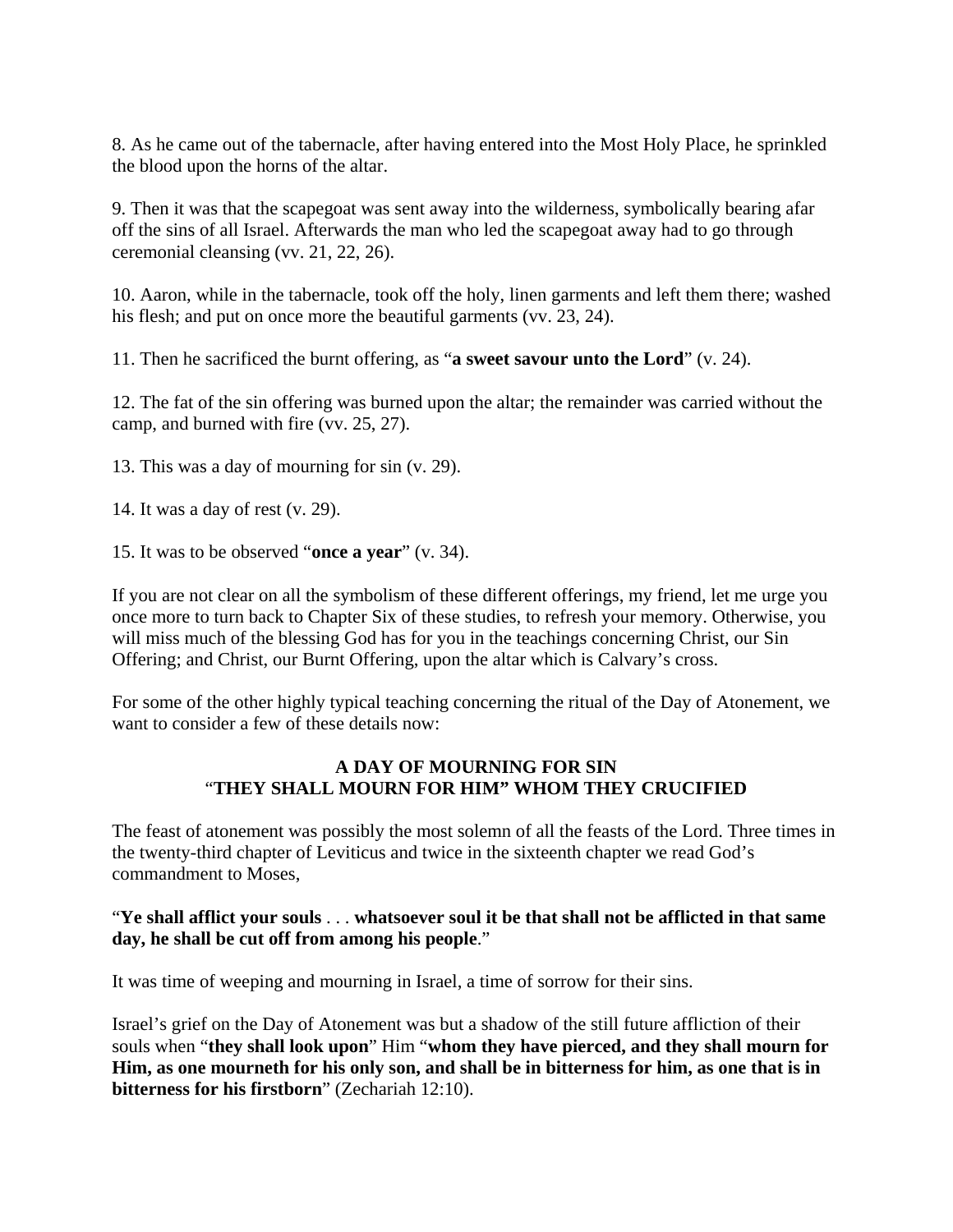"**His feet shall stand in that day upon the mount of Olives**" (Zechariah 14:4).

"**And one shall say unto him, What are these wounds in thine hands? Then he shall answer, Those with which I was wounded in the house of my friends**" (Zechariah 13:6).

# "**Behold, he cometh with clouds; and every eye shall sec him, and they also which pierced him: and all kindreds of the earth shall wail because of him**" (Revelation 1:7).

In that coming day, of which the Feast of Atonement was a type, Israel's Great High Priest, even Jesus, will come out of the Holy of Holies, which is heaven itself, to deliver His people from the terrible persecution of the Antichrist. In great tribulation they will cry unto God, and their God will come down to deliver them. When they see the nail prints in His hands and feet and the print of the wounded side, they will remember the mocking, angry mob who cried out, saying,

## "**Crucify him, crucify him** . . . **his blood be on us, and on our children**."

And their penitential prayer will be the fifty-third chapter Isaiah, a marvelous prophecy of the sufferings of their Messiah and the Saviour of the world. In the affliction of their souls, His ancient people will say:

"**We hid as it were our faces from him; he was despised, and we esteemed him not. Surely he hath borne our griefs, and carried our sorrows: yet we did esteem him stricken, smitten of God, and afflicted. But he was wounded for our transgressions, he was bruised for our iniquities: the chastisement of our peace was upon him; and with his stripes we are healed. All we like sheep have gone astray; we have turned every one to his own way; and the Lord hath laid on him the iniquity of us all**" (Isaiah 53:3-6).

But Israel's mourning will be turned into joy when Jesus comes; for He will deliver His people, and usher in His long-promised kingdom of peace and righteousness!

# **A DAY OF REST — A FINISHED REDEMPTION**

The Feast of Atonement was "**a sabbath of rest**," for God said to Moses,

# "**Ye shall do no work in that same day** . . . **And whatsoever soul it be that doeth any work in that same day, the same soul will I destroy from among his people**" (Leviticus 23:28, 30).

Wherever the atoning work of Christ is referred to in the Word of God, it is always plainly set forth as a work of grace. Man can only remain passive, and accept the finished work of Christ. Likewise, on the Day of Atonement, it was the high priest who ministered for Israel; the people did no work!

"**Not by works of righteousness which we have done, but according to his mercy he saved us, by the washing of regeneration, and renewing of the Holy Ghost**" (Titus 3:5).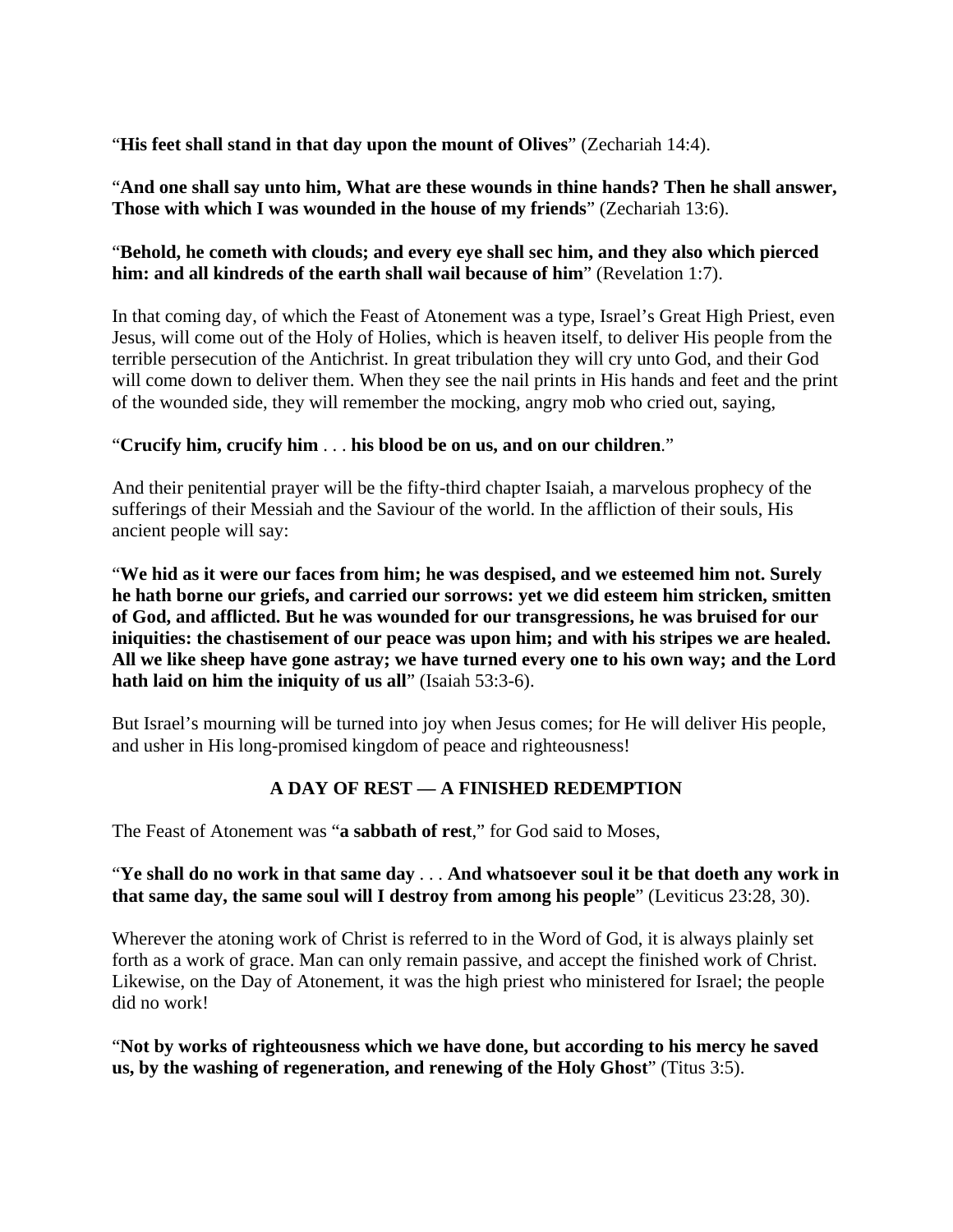#### "**By grace are ye saved through faith; and that not of yourselves: it is the gift of God: not of works, lest any man should boast**" (Ephesians 2:8, 9).

You cannot do one thing to save yourself, my friend; you must accept what Christ has done for you in His death and resurrection. You must rest in His finished work of redemption. You and I must sing, from hearts of thanksgiving,

> "Jesus paid it all; All to Him I owe: Sin had left a crimson stain; He washed it white as snow!"

#### **"ONCE A YEAR" — "ONCE FOR ALL"**

"**And the Lord said unto Moses, Speak unto Aaron thy brother, that he come not at all times into the holy place within the veil before the mercy seat, which is upon the ark; that he die not: for I will appear in the cloud upon the mercy seat** . . . **And this shall be an everlasting statute unto you, to make an atonement for the children of Israel for all their sins once a year**" (Leviticus 16:2, 34).

Let us turn now to the ninth chapter of Hebrews, and read the first fourteen verses. These words explain "**the shadow**" of the Old Testament ritual:

"**When these things were thus ordained, the priests went always into the first tabernacle** [i.e., the Holy Place]**, accomplishing the service of God. But into the second** [the Holy of Holies] **went the high priest alone once every year, not without blood, which he offered for himself, and for the errors** [sins of ignorance] **of the people. The Holy Ghost this signifying, that the way into the holiest of all was not yet made manifest, while as the first tabernacle was yet standing: which was a figure for the time then present** . . . **But Christ being come an high priest of good things to come, by a greater and more perfect tabernacle, not made with hands, that is to say, not of this building; neither by the blood of goats and calves, but by his own blood he entered in once into the holy place, having obtained eternal redemption for us**" (Hebrews 9:6-9, 11, 12).

In quoting the book of Hebrews in this connection, it is difficult to know where to stop; for the whole epistle is a marvelous explanation of the meaning of the ritualism of Judaism and of the Old Testament prophecies concerning the coming Messiah. But the passage quoted above is one of the priceless gems from this portion of the Word of God. (Read the entire Epistle carefully, prayerfully, repeatedly, if you would understand the books of Moses).

In these unmistakable words from the New Testament, the Holy Spirit throws a flood of light upon the Old Testament ritual of the Day of Atonement.

Day after day the morning and evening sacrifices were made in Israel, but only on this one day in the year could the high priest enter the Holy of Holies where God dwelt in the pillar of cloud and fire.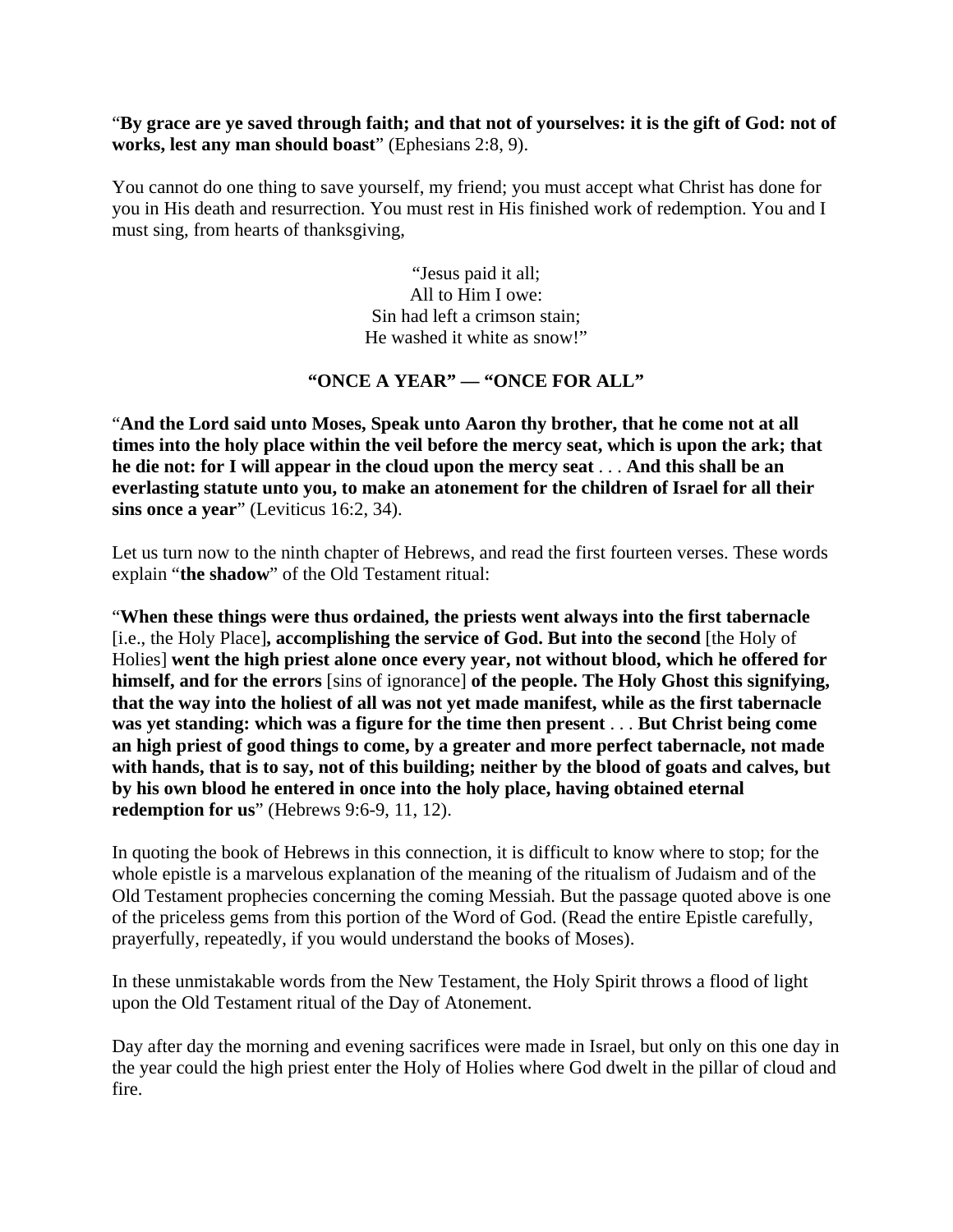Now a year is a full period of time; and typically the Day of Atonement covers all human history. Christ died "**once for all**," in fulfillment of the types and shadows set forth in every animal sacrifice of Old Testament days. What a mighty grandeur this gives to the cross of our Lord! There all the ages meet! Every other day of the past and future is pressed into that one atoning day. The cross links the past eternity with the future eternity. Verily, Calvary's cross does tower —

> ". . . o'er the wrecks of time; All the light of sacred story Gathers 'round its head sublime!"

"**Such an high priest became us, who is holy, harmless, undefiled, separate from sinners, and made higher than the heavens; who needeth not daily, as those high priests, to offer up sacrifice, first for his own sins, and then for the people's: for this he did once, when he offered up himself**" (Hebrews 7:26, 27).

"**Now once in the end of the world hath he appeared to put away sin by the sacrifice of himself** . . . **Christ was once offered to bear the sins of many**" (Hebrews 9:26, 28).

"**This man, after he had offered one sacrifice for sins for ever, sat down on the right hand of God** . . . **Now where remission of these is, there is no more offering for sin**" (Hebrews 10:12, 18).

The sweet incense, which Aaron burned above the mercy seat, speaks to us of the fragrance of our Lord's sinless character. On the merit of His atoning death, we are "**accepted**" before God.

## **THE AFFLICTION AND HUMILIATION OF THE HIGH PRIEST A PICTURE OF THE SUFFERING OF "THE MAN OF SORROWS"**

Seven days prior to the Feast of Atonement the high priest in Israel had to be separated from family and home; and on the day of the feast he had to divest himself of his robes of "**glory and beauty**," putting on a white linen robe. How marvelously this speaks to us of how our Great High Priest was for thirty-three and one-half years separated from His Father and Home — a self-denying Servant! He laid aside His garments of glory and beauty — not His deity — and was "**fashioned**" like unto His brethren, "**that he might be a merciful and faithful high priest in things pertaining to God, to make reconciliation for the sins of the people**" (Hebrews  $2:17$ ).

"**Being in the form of God**," He "**thought it not robbery to be equal with God: but made himself of no reputation, and took upon him the form of a servant, and was made in the likeness of men: and being found in fashion as a man, he humbled himself, and became obedient unto death, even the death of the cross**" (Philippians 2:68).

"**Ye know the grace of our Lord Jesus Christ, that, though he was rich, yet for your sakes he became poor, that ye through his poverty might be rich**" (II Corinthians 8:9).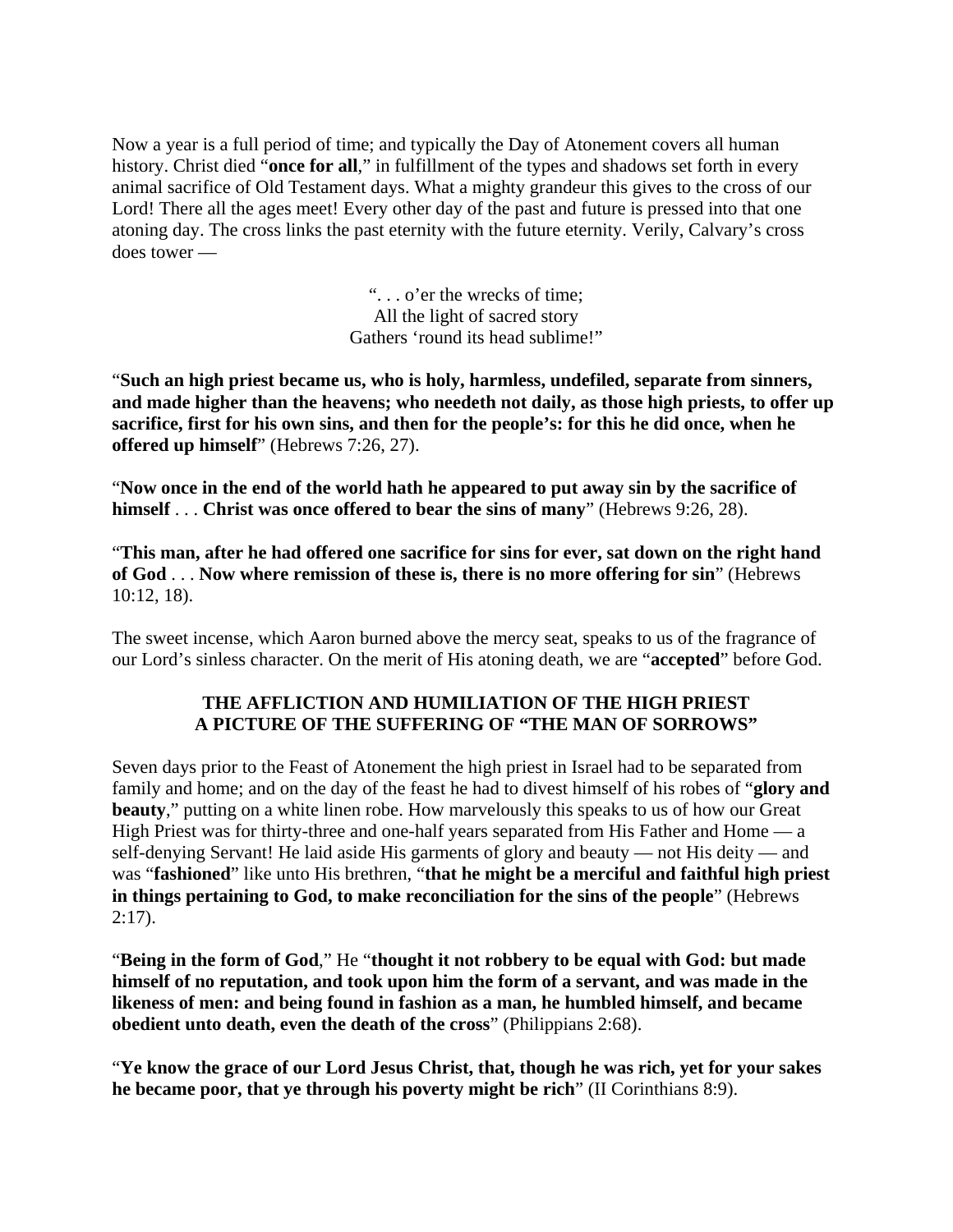Yet He was still God, the spotless, sinless God-Man. Of His holy nature, the white linen coat of Aaron speaks.

For us He wore the crown of thorns and the purple robe, put upon Him in derision and mockery by wicked men. The affliction and humiliation of the high priest in Israel on the Day of Atonement was but a faint "**shadow**" of the affliction and humiliation of Jesus, our Great High Priest, when He made atonement for our sins upon the cross!

# **"THE HIGH PRIEST ALONE" ENTERED THE HOLY OF HOLIES CHRIST SUFFERED ALONE!**

God said to Moses,

"**There shall be no man in the tabernacle of the congregation when he goeth in to make atonement in the holy place, until he come out, and have made an atonement for himself, and for his household, and for all the congregation of Israel**" (Leviticus 16:17).

When Christ drank the bitter "**cup**," He drank it alone! There was none to help! His disciples "**forsook him, and fled**." Even His Father in heaven had to turn His face away in that dark moment; for a holy God cannot look upon sin — and in His death the holy Son of God took upon Himself the sins of the whole world!

# "**My God, my God, why hast thou forsaken me?**" He cried.

And yet, knowing beforehand that this would be, still He had prayed,

## "**O my Father, if it be possible, let this cup pass from me: nevertheless not as I will, but as thou wilt**" (Matthew 26:39).

He willingly went to Gethsemane and to Calvary alone.

# **THE TWO GOATS — A TYPE OF "ETERNAL REDEMPTION"**

In Chapter Six of these studies we considered the significance of the burnt offering and sin offering, both of which were made on the Day of Atonement. There was a Godward and there was a man-ward aspect of Calvary.

There was the sweet savour offering, when the Son presented Himself without spot or blemish to the Father as the whole burnt offering, delighting to do His will. And there was the non-sweet savour offering, when, as the sin offering, the holy Son of God became the sinner's Substitute. We shall not dwell further on these offerings here. But the ritual concerning the two goats was observed only on the Day of Atonement; and it is highly significant.

The two goats were to be taken from "**the congregation of the children of Israel**" (v. 5); that is, they were to be purchased from the public treasury.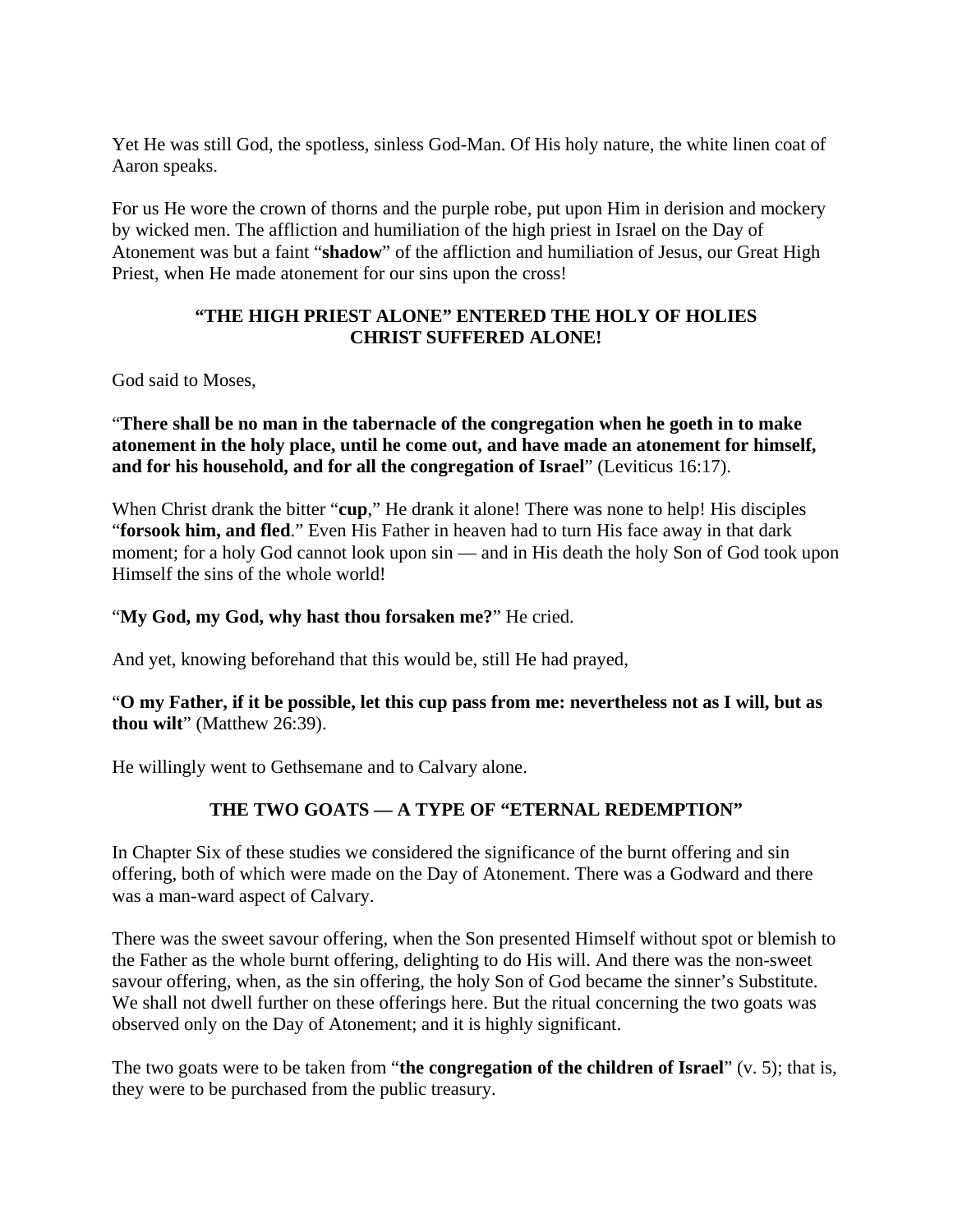In other words, they represented the people. Aaron, the high priest, presented them "**before the Lord at the door of the tabernacle of the congregation**," and "**cast lots upon the two goats; one lot for the Lord, and the other lot for the scapegoat**" (vv. 7, 8).

The one was slain, and the blood sprinkled on the mercy seat in the Holy of Holies.

The other was led into the wilderness, "**unto a land not in habited**."

But before the scapegoat was led away, Aaron laid his hands upon the head of the animal and confessed the sins of the people, symbolically transferring them to their Substitute, even Jesus, of whom the animal sacrifices were a type. This is made very clear in the commandment concerning the scapegoat:

"**And Aaron shall lay both his hands upon the head of the live goat, and confess over him all the iniquities of the children of Israel, and all their transgressions in all their sins, putting them upon the head of the goat, and shall send him away by the hand of a fit man into the wilderness: and the goat shall bear upon him all their iniquities unto a land not inhabited: and he shall let go the goat in the wilderness**" (Leviticus 16:21, 22).

How significant is all this ritual! The two goats represent Christ dying for our sins, and bearing them away, to remember them no more forever. Even as the animals were purchased from the public treasury, so the thirty pieces of silver, given to Judas for selling the Lord Jesus, came out of the public treasury, from the officials of the Jews. For the sins of "**the whole congregation**" He died!

Again, the casting of the lots, to determine which goat was to die and which was to be the scapegoat, reminds us that it was God who made this decision.

Likewise, Christ was not the victim of circumstances; He came into the world to die, "**delivered by the determinate counsel and foreknowledge of God**" (Acts 2:23).

"**I lay down my life, that I might take it again**," He said. "**No man taketh it from me, but I lay it down of myself**" (John 10:17, 18).

The blood of the goat which was slain was brought by the high priest "**within the veil**," into the Holy of Holies sprinkled "**upon the mercy seat, and before the mercy seat**" (Leviticus 16:15).

So also was the blood of the bullock for a sin offering. Thus the blood was sprinkled where God rested, and where man stood. God rests in the finished work of Christ, and man can stand before Him, resting also in Him, only on the merit of His finished redemption.

"**Christ being come an high priest of good things to come** . . . **by his own blood** . . . **entered in once into the holy place [even heaven itself], having obtained eternal redemption for us**" (Hebrews 9:11, 12).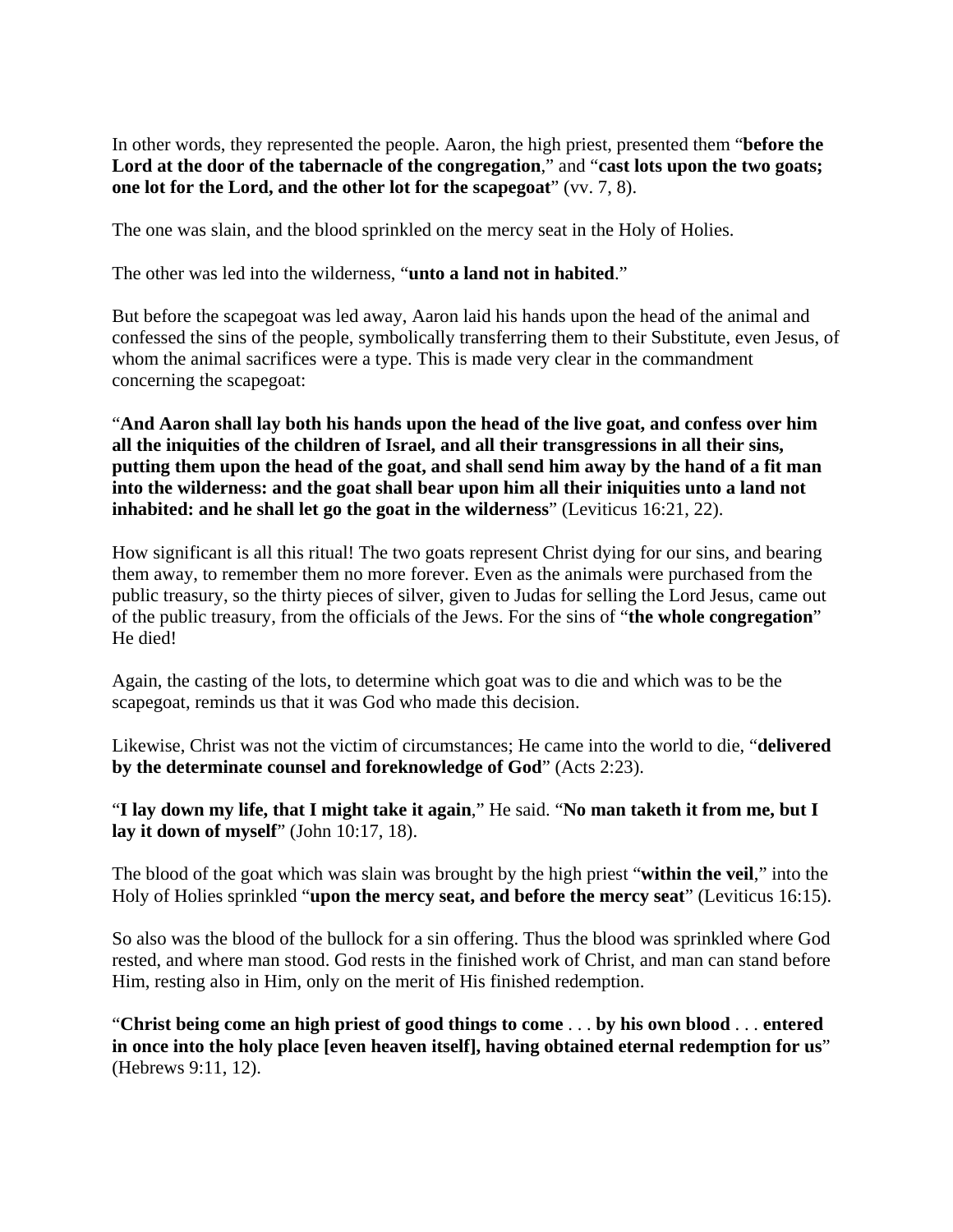This is the heart of the message of the Gospel, my friend. It explains to us the meaning of the rent veil. Until Christ died, no man except the high priest dared enter the Holy of Holies where God dwelt in the Shekinah Glory; and even he went in only once a year, "**not without blood**."

The veil shut the sinner out from the presence of God.

Why? Because a full atonement had not been made for sin. The animal sacrifices were only "**shadows of good things to come**"; and sinful man could not stand in the presence of a holy God until the full atonement was made.

But Christ came; He died; He shed His own precious blood; He rose again, and entered into heaven itself, bearing in His glorified body the marks of Calvary. He presented His own blood before the mercy seat, which is the throne of God. He changed the judgment throne into the mercy seat, on the ground of the sprinkled blood!

That is why the veil of the temple was rent in twain when He died on the cross; "**the way into the holiest**" was forever opened; and the weakest sinner was invited to "**come boldly unto the throne of grace**" (Hebrews 10:19-22; cf. 9:8; 4:16).

That is why we no longer need an earthly priest, before whom to confess our sins. We have an all-sufficient Great High Priest, and to Him we go in prayer!

"**Having therefore, brethren, boldness to enter into the holiest by the blood of Jesus, by a new and living way, which he hath consecrated us, through the veil, that is to say, his flesh; and having an high priest over the house of God; let us draw near with a true heart in full assurance of faith**" (Hebrews 10:19-22).

In shedding His blood for our sins, the Lord Jesus bore them away into "**the wilderness**," as it were, "**unto a land not inhabited**." The place of no habitation is the grave.

"**The Lord hath laid on him the iniquity of us all**" (Isaiah 53:6).

And in His death He has taken away our sins.

"**As far as the east is from the west, so far hath he removed our transgressions from us**" (Psalm 103:12).

And His promise is sure,

"**Their sins and their iniquities will I remember no more**" (Hebrews 10:17).

God not only forgives; He forgets!

"What a wonderful Saviour!"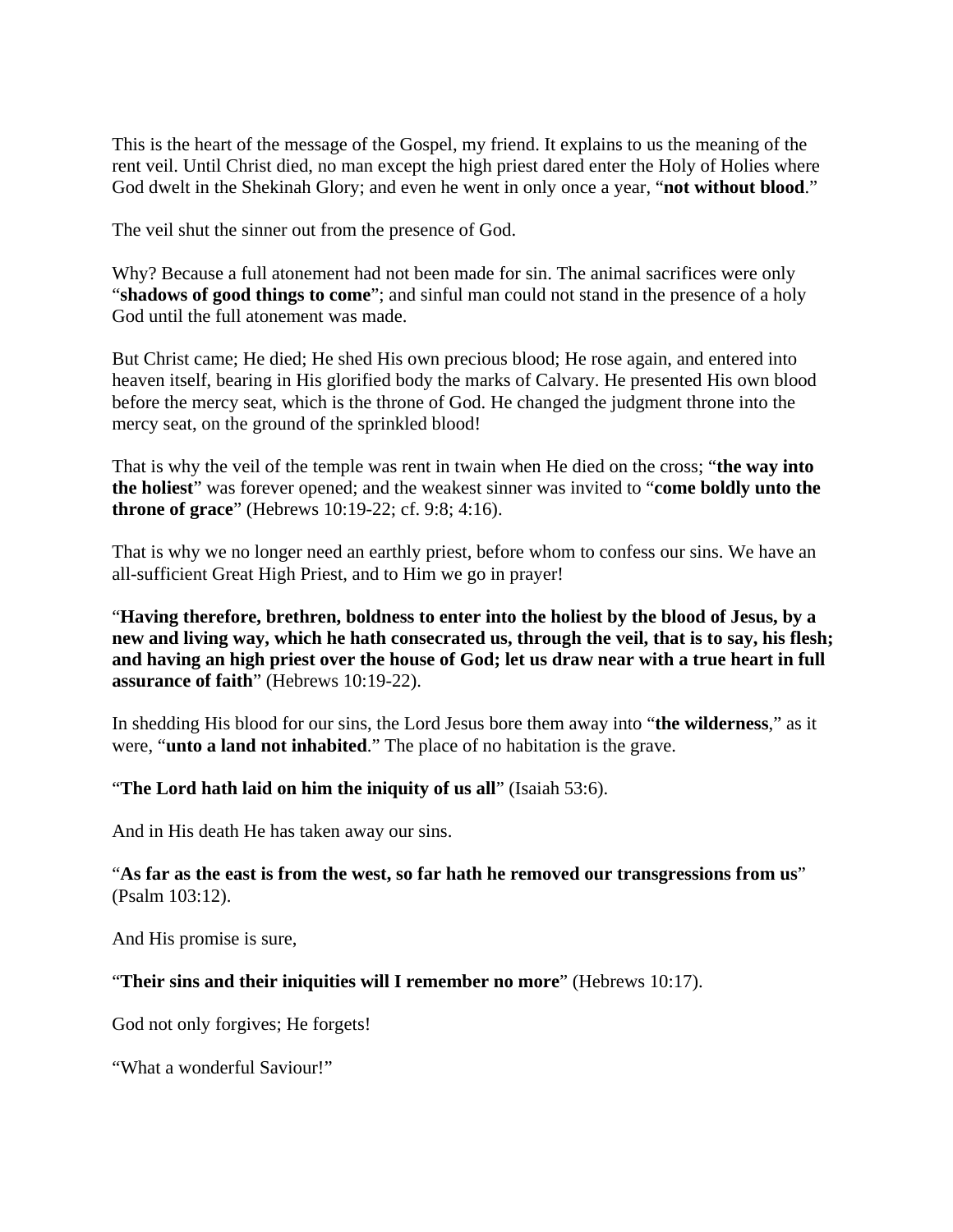## **THE HIGH PRIEST'S COMING FORTH FROM THE HOLY OF HOLIES A TYPE OF CHRIST'S RETURN IN GLORY**

After Aaron came out from the presence of God, and before he appeared again unto the people, he took off the linen clothes of humiliation, and put on once more his robes of "**glory and beauty**." And when our Lord returns, when He appears once more to His people, Israel, He will come in all His glory, His "**eternal glory**" which He had with the Father, "**before the world was**" (John 17:5).

He laid aside that glory, in order to become a merciful and a faithful High Priest; but He took it up again, after He had made a full atonement for sin. When He rose from the grave, He put on His robes of glory. And very soon perhaps He will come out of the Holy of Holies!

## "**Behold, he cometh with clouds; and every eye shall see him**" (Revelation 1:7).

Then the work which He did on that Feast of the Passover nearly two thousand years ago will find its complete fruition. At the first Feast of the Passover the Israelites sprinkled the shed blood upon their own lintels and door posts, but then there was no Holy of Holies; there was no sprinkling of the blood on the mercy seat.

The Passover set forth the man-ward aspect of Calvary.

Each sinner must, by his own volition, allow the Holy Spirit to apply the shed blood of the Lamb of God to his sinful heart. On the Day of Atonement, however, it was the high priest who sprinkled the shed blood in the presence of the Shekinah Glory. This is the Godward aspect of Calvary, and shows us in a faint picture what Christ has done for the sinner.

Thus the feasts of the Passover and atonement dovetail perfectly, setting forth also Israel's special relation to the Lord God, in that Christ will appear on the Day of Atonement, as it were, to establish His promised kingdom over the house of Jacob. On the basis of the shed blood of the Paschal Lamb "**all Israel shall be saved**."

Just as God heard the cry of His people in Egyptian bondage, so also He will hear the cry of Israel during the great tribulation. As He sent Moses to deliver them long ago, so He Himself will arise from "**the marriage supper of the Lamb**," and will come out of the Holy of Holies to deliver His people in their hour of great affliction. Then Israel will receive Him as her Great High Priest and King of kings!

Then there will be no more "**wars and rumours of wars**." Thorns will no more infest the ground. The animal kingdom will live in peace and quietness. And "the desert shall blossom as the rose."

Are you ready for the Lord's return, my friend? He has died for you; He will bear all your sins away, and remember them no more forever, if you will only trust Him. He has opened the way into Heaven, into His glorious Presence, by His own shed blood.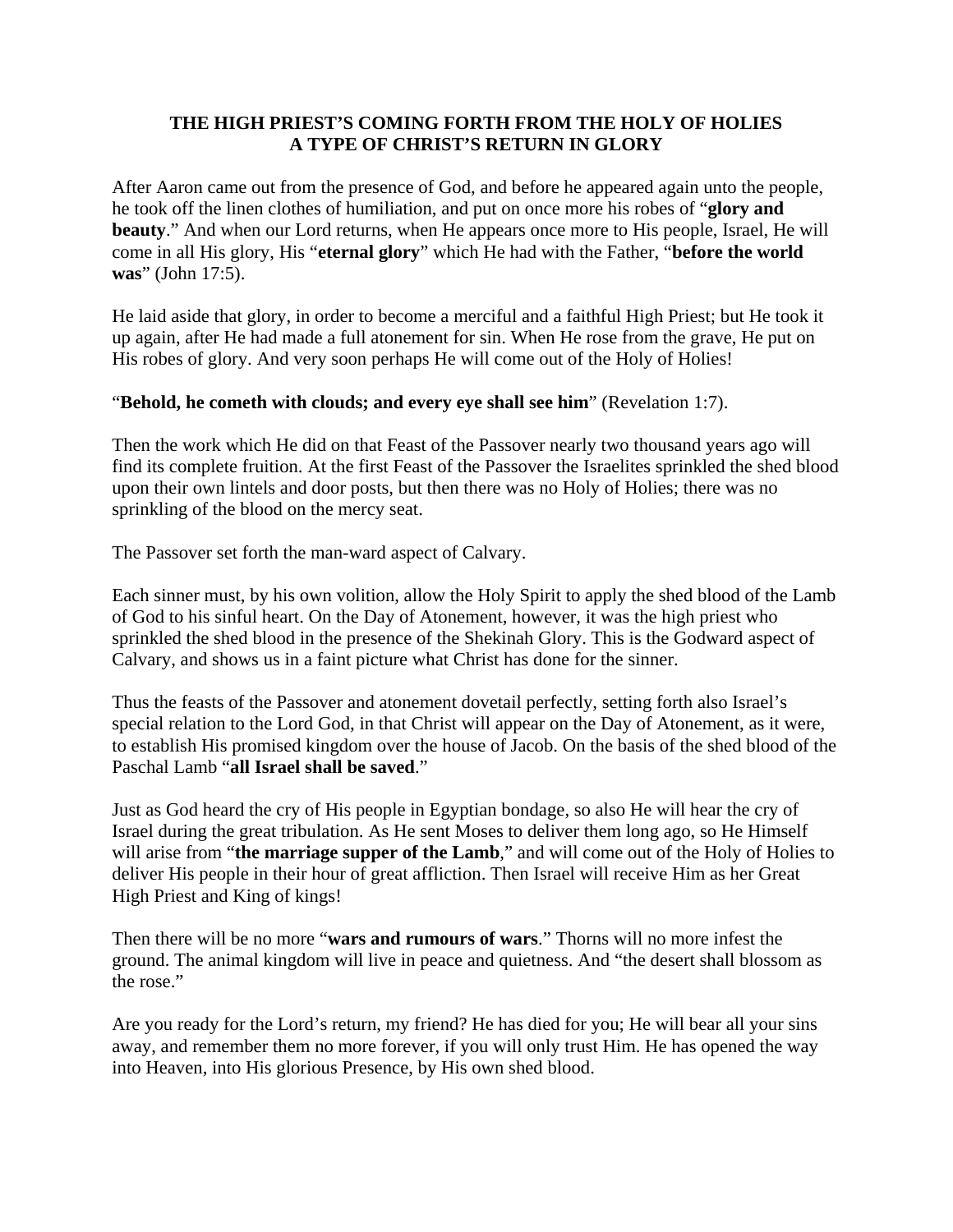But you must accept His great salvation. It is a free gift; but you must take it if you want access before "**the throne of grace**" — now and throughout the endless ages.

## **OUR GREAT HIGH PRIEST "WITHIN THE VEIL"**

For some fifteen hundred years, from the days of Moses until our Lord was crucified, Israel observed the Day of Atonement, with more or less devotion.

- Part of that time the nation as a whole was in gross idolatry.

- Part of that time the northern kingdom was in the Assyrian captivity.

- Part of that time Judah was in Babylon, with no temple, with no Holy of Holies, with no manifestation of the Shekinah Glory.

But throughout the centuries, godly Jews, of whom there was always a faithful remnant, honored that sacred day every year — from Moses to Christ.

Then the Lord Jesus came to offer Himself, the whole Burnt Offering, well pleasing unto the Father; the perfect Sin Offering, as the sinner's Substitute. Having suffered "**without the camp**," outside the gate of Jerusalem, He entered into heaven itself, "**within the veil**," there to present His shed blood, offered after the sweet incense of His sinless life had proved Him to be the Holy One of God.

In His death and resurrection He became our Great High Priest. During this church age He is still "**within the veil**," but one day He will come forth to be acknowledged by all the world as "**The mighty God** . . . **The Prince of Peace**."

Meanwhile, the veil of the temple has been "**rent in twain**." Our "**Advocate with the Father, Jesus Christ the righteous**," bids us "**draw near**" unto His "**throne of grace**."

It seems to us, in the light of the prophetic Scriptures, that we must be living in the evening of the great Day of Atonement, as it were. Soon, we believe and pray, our Great High Priest will come forth, wearing His robes of beauty and glory, to be honored by all His universe. The time for winning souls may be very short. Shall we not rededicate our lives to telling the lost of "**such an high priest**," who longs to be their Saviour? When He comes as the "**Judge of all the earth**," the wicked will find that "**the day of salvation**" is past. "**The night cometh, when no man can work**."

Let us, with renewed zeal, point never-dying souls to Him who has forever "**put away sin by the sacrifice of himself**."

**~ end of chapter 12 ~** 

**http://www.baptistbiblebelievers.com/**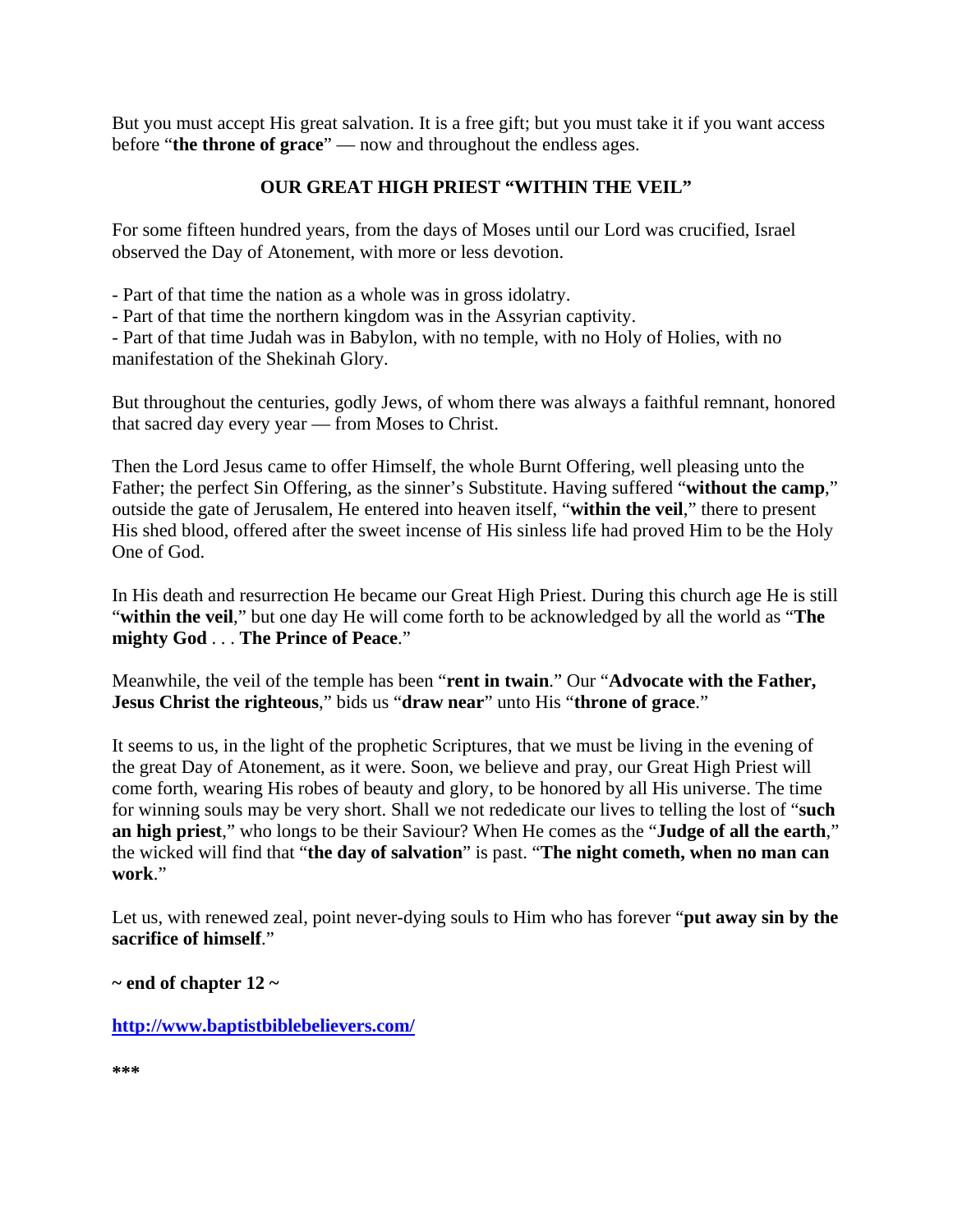# **CHRIST IN THE TABERNACLE**

by

Louis T. Talbot, D.D., LL.D. President of The Bible Institute of Los Angeles

Copyright @ 1942

#### **CHAPTER THIRTEEN**

#### **THE SHEKINAH GLORY UPON THE FINISHED TABERNACLE** "**My presence shall go with thee, and I will give thee rest**." Exodus 33:14; 40:33-38; Numbers 9:15-23; 10:33-36

NOT ONLY did the Shekinah Glory dwell between the cherubim upon the mercy seat in the Holy of Holies; but, in the form of a pillar of cloud by day and fire by night, the Lord of glory dwelt "**in the midst**" of His people upon the finished tabernacle.

With the tents of the families of Moses, Aaron, and the priests pitched on the east; with the three families of the Levites on the north, south, and west; and with four tribes on each side of the tabernacle, their tents pitched by families be yond those of the priests and Levites, the tabernacle was literally "**in the midst**" of the camp.

And all Israel was conscious of God's Presence among them throughout their wilderness wanderings.

Not only so; but the Shekinah Glory was a Guide, "**a sun and shield**," a searcher of rest for Israel, and a visible manifestation of the glory of God — from Egypt to Canaan. What a picture of our crucified and risen Lord! Before He ascended into Heaven, He said to those who loved Him,

"**Lo, I am with you alway, even unto the end of the world** [aged]" (Matthew 28:20).

He is our Guide throughout the wilderness pilgrimage of this godless world. He is verily "**a sun and shield**," our resting place. One day we shall behold and share His glory, the glory which He had with the Father "**before the world was**."

As today we consider "*The Glories of Christ As Foreshadowed in the Jewish Tabernacle*"; as we look back, through the centuries, and see the Shekinah Glory "**in the midst**" of His ancient people, upon the sanctuary, in which He dwelt among them — as we think upon these things, and how they prefigured our blessed Lord, we can only praise Him for His grace, even as we look forward to that yet future day when "**we shall see him as he is**."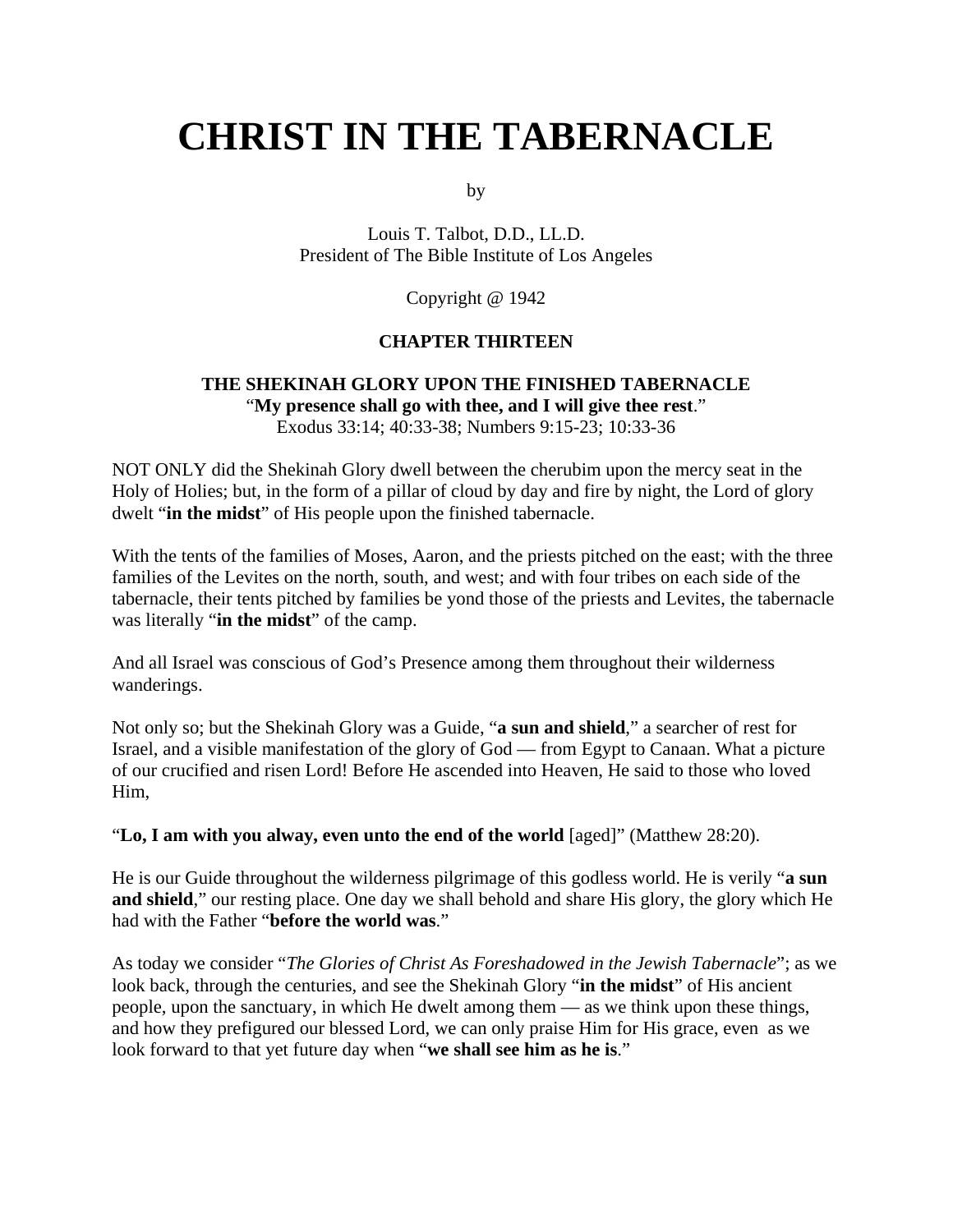## **GOD'S PRESENCE "IN THE MIDST" OF HIS PEOPLE**

Moses was very discouraged when God spoke to him in those reassuring words, saying,

## "**My presence shall go with thee, and I will give thee rest**" (Exodus 33:14).

Israel had broken God's holy law by worshipping the golden calf.

Moses realized something of the awful responsibility of leading a stiff-necked and rebellious people; and in his intercession on their behalf he also implored the Lord's presence and power. God honored his trust, and spoke "**unto Moses face to face, as a man speaketh unto his friend**" (Exodus 33:11).

And in answer to Moses' prayer, the Lord reassured him, saying,

### "**My presence shall go with thee, and I will give thee rest**."

Dear, troubled Christian, let God's answer to Moses' prayer encourage your heart; for He is "the same yesterday, and today, and forever." And His promise is sure:

"Where two or three are gathered together in my name, there am I in the midst of them" (Matthew 18:20).

"**Lo, I am with you alway, even unto the end of the world**" (Matthew 28:20).

## **"THE GLORY OF THE LORD FILLED THE TABERNACLE"**

It had been a wonderful manifestation of the glory of God when, upon and within the finished tabernacle, the Shekinah Glory had descended.

We read the Holy Spirit's own record of this miraculous story in Exodus 40:33-38:

"**So Moses finished the work. Then a cloud covered the tent of the congregation, and the glory of the Lord filled the tabernacle. And Moses was not able to enter into the tent of the congregation, because the cloud abode thereon, and the glory of the Lord filled the tabernacle. And when the cloud was taken up from over the tabernacle, the children of Israel went onward in all their journeys: but if the cloud were not taken up, then they journeyed not till the day that it was taken up. For the cloud of the Lord was upon the tabernacle by day, and fire was on it by night, in the sight of all the house of Israel, throughout all their journeys**."

In the beginning of these studies we saw that the glory of God upon and within the Jewish tabernacle was a type of the Holy Spirit, who dwells in the church; for the Lord said to Moses,

"**Let them make me a sanctuary; that I may dwell among them**" (Exodus 25:8).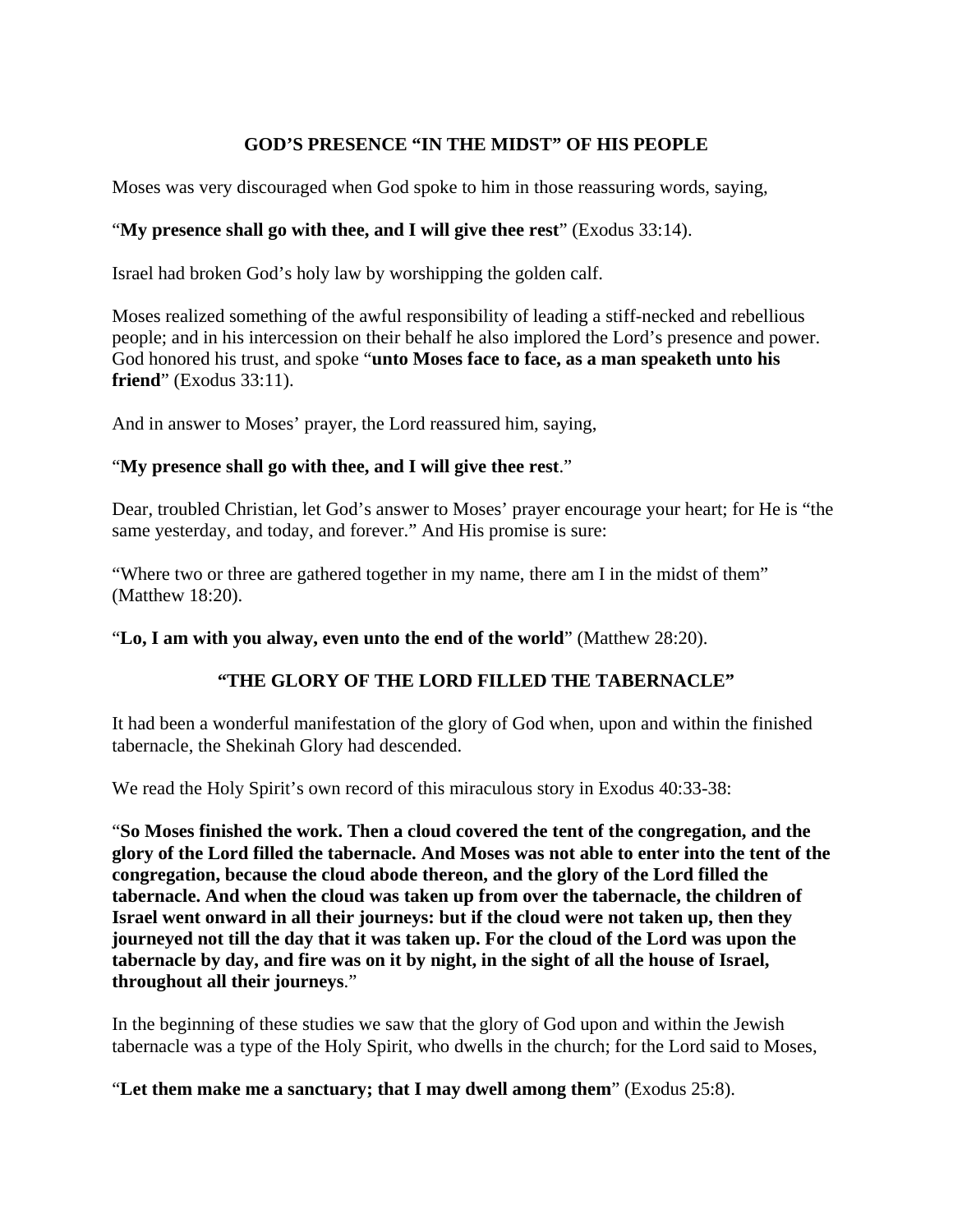In this church age the believer's body is "**the temple of the Holy Ghost**" (I Corinthians 3:16; 6:19). The church is "**the house hold of God** . . . **an habitation of God through the Spirit**" (Ephesians 2:19-22).

And the Holy Spirit is, in very truth, the Christian's guide and power, even as the pillar of cloud and fire was Israel's unfailing guide and power throughout the wilderness journey from Egypt to Canaan.

Even on the march, the Ark of the Covenant was the symbol of God's Presence, literally "**in the midst**" of the camp. With minute detail God told Moses in what order the tribes were to journey, as the Shekinah Glory led the way.

We turn to the second and third chapters of Numbers for these instructions. Six tribes went forward on the march, three tribes in one rank. Then the tabernacle followed. And finally the remaining six tribes, also by their ranks, completed the army of 600,000 soldiers, to say nothing of women and children and aged men.

Wagons and oxen were provided for the Gershonites and Merarites (Levites), whose duty it was to take care of the tabernacle, with all its pillars and sockets and boards and hangings and cords. But the Kohathites carried the sacred pieces of furniture on their shoulders, after the priests had carefully covered them from the gaze of men.

All of this detail speaks to us of the sacredness of this "**sanctuary**," in which the Lord dwelt among His people. Often we wonder if the church of our crucified and risen Lord is conscious of His will for her separation from the godless world.

We fail so many times in living as before Him who dwells within these bodies of ours. We dishonor His holy name by careless and unconfessed sin.

May He give us grace to remember at all times that our bodies do not belong to us, to do with as we please; that we have been "**bought with a price**," even His own precious blood. Then only shall we keep "**our garments unspotted from the world**" which thrust the Son of God out at the point of a spear. Then only shall "**the glory of the Lord**" shine through the testimony of our lives, even unto the salvation of never-dying souls, and to our Lord's own honor and glory.

## **THE PILLAR OF CLOUD AND FIRE**

*1. A Guide*.

In Numbers 9:17 we read,

"**When the cloud was taken up from the tabernacle, then after that the children of Israel journeyed: and in the place where the cloud abode, there the children of Israel pitched their tents**."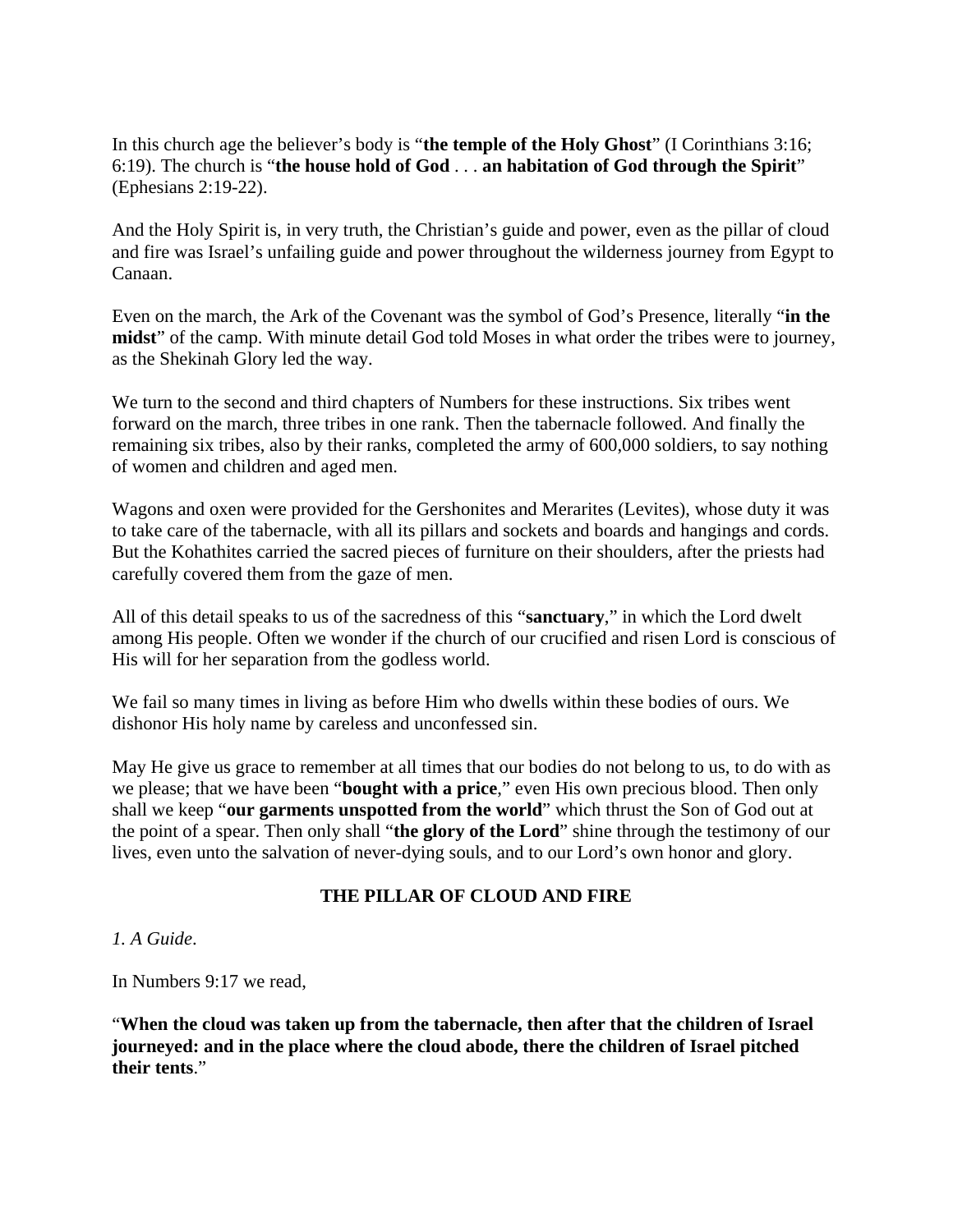For forty years the Shekinah Glory led the people of God. Through the burning sands of the desert, in the enemies' country, through "**the howling wilderness**," God led His ancient people, Israel. It is always true that the Lord is a guide to those who trust Him. No matter what the danger or trial or sorrow, He still leads on, even as He said to David many centuries ago,

## "**I will instruct thee and teach thee in the way which thou shalt go: I will guide thee with mine eye**" (Psalm 32:8).

## *2. "A Sun and Shield."*

The Psalmist must have been thinking of the Shekinah Glory when he wrote, under the guidance of the Holy Spirit, saying, in another place,

"**How amiable are thy tabernacles, O Lord of hosts! My soul longeth, yea, even fainteth for the courts of the Lord: my heart and my flesh crieth out for the living God** . . . **For a day in thy courts is better than a thousand** . . . **For the Lord God is a sun and shield: the Lord will give grace and glory: no good thing will he withhold from them that walk uprightly**" (Psalm 84:1, 2, 10, 11).

The Lord is a sun for the dark day, a shield from "**the fiery darts of the wicked**." Israel had experienced the meaning of this truth. On the night when the nation had left Egypt, the cruel Pharaoh and his hosts pursued God's people. With the Red Sea before them, with the mountains and the wilderness beside them, and with the enemy behind them, Israel was afraid.

But God spoke His reassuring, "**Fear not**"; and the pillar of cloud and fire moved from before Israel and stood between His people and the enemy. Moreover, the Shekinah Glory gave light unto Israel, but darkness and confusion to the Egyptians. "**The Lord God**" was "**a sun and shield**" to His redeemed people. And so He is to His blood-bought children in every age. So He is to us today!

## *3. "Rest."*

In words of unspeakable comfort and beauty, God wrote of His purpose in going before Israel throughout the wilderness journey,

"**And they departed from the mount of the Lord** [Mount Sinai] **three days' journey: and the ark of the covenant of the Lord went before them in the three days' journey, to search out a resting place for them**" (Numbers 10:33).

In words of unspeakable comfort and beauty, our Lord Jesus said to a heart-hungry and sinweary people nearly two thousand years ago:

"**Come unto me, all ye that labour and are heavy laden, and I will give you rest. Take my yoke upon you, and learn of me; for I am meek and lowly in heart: and ye shall find rest unto your souls. For my yoke is easy, and my burden is light**" (Matthew 11:28-30).